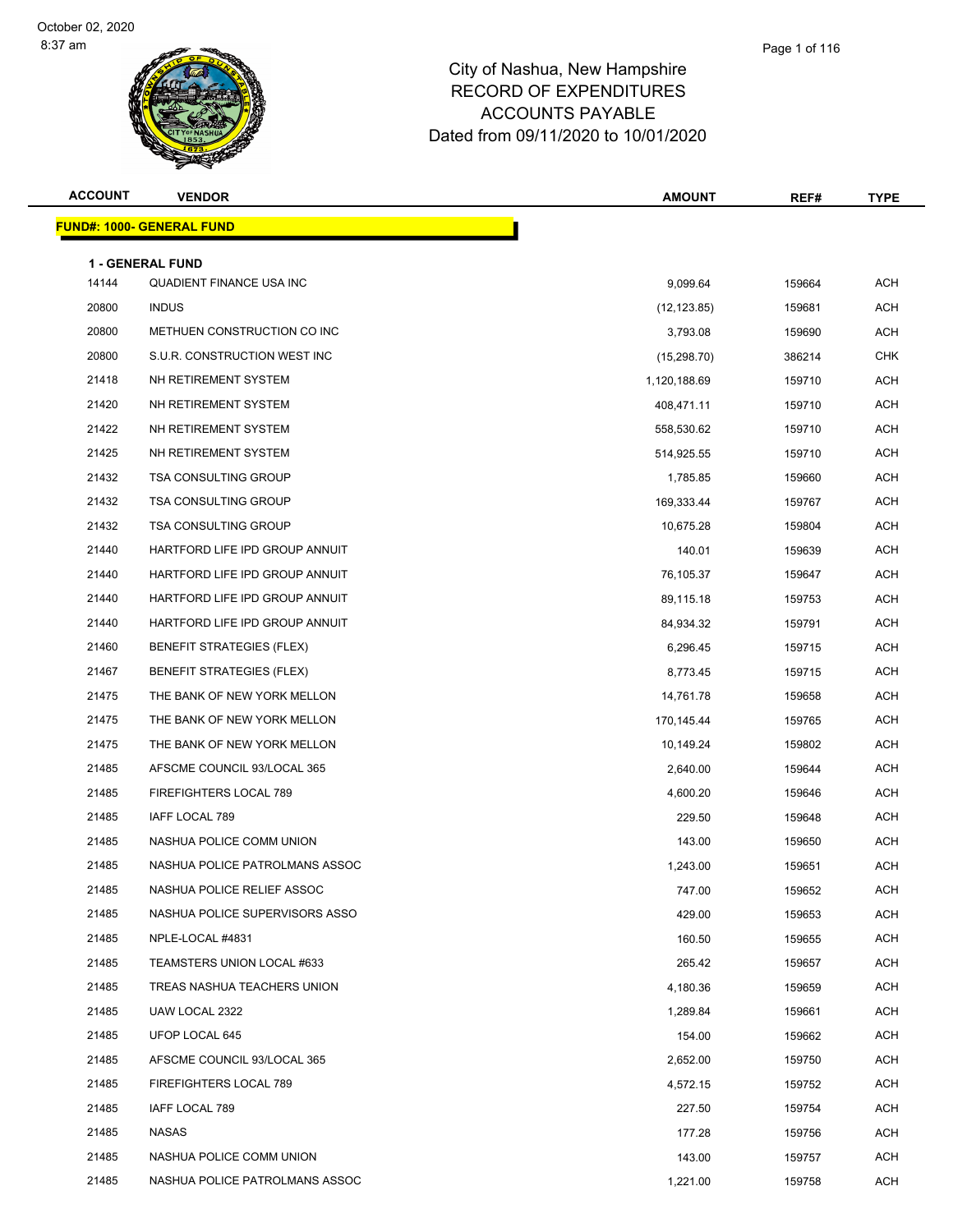| <b>ACCOUNT</b> | <b>VENDOR</b>                                         | <b>AMOUNT</b> | REF#   | <b>TYPE</b> |
|----------------|-------------------------------------------------------|---------------|--------|-------------|
|                | <b>FUND#: 1000- GENERAL FUND</b>                      |               |        |             |
|                |                                                       |               |        |             |
| 21485          | <b>1 - GENERAL FUND</b><br>NASHUA POLICE RELIEF ASSOC | 747.00        | 159759 | <b>ACH</b>  |
| 21485          | NASHUA POLICE SUPERVISORS ASSO                        | 429.00        | 159760 | ACH         |
| 21485          | NPLE-LOCAL #4831                                      | 168.38        | 159762 | ACH         |
| 21485          | TEAMSTERS UNION LOCAL #633                            | 265.42        | 159764 | ACH         |
| 21485          | TREAS NASHUA TEACHERS UNION                           | 30,771.91     | 159766 | <b>ACH</b>  |
| 21485          | UAW LOCAL 2322                                        | 1,301.02      | 159768 | ACH         |
| 21485          | UFOP LOCAL 645                                        | 154.00        | 159769 | ACH         |
| 21485          | AFSCME COUNCIL 93/LOCAL 365                           | 2,688.00      | 159788 | ACH         |
| 21485          | FIREFIGHTERS LOCAL 789                                | 4,572.15      | 159790 | ACH         |
| 21485          | IAFF LOCAL 789                                        | 227.50        | 159792 | ACH         |
| 21485          | NASHUA POLICE COMM UNION                              | 143.00        | 159794 | <b>ACH</b>  |
| 21485          | NASHUA POLICE PATROLMANS ASSOC                        | 1,221.00      | 159795 | <b>ACH</b>  |
| 21485          | NASHUA POLICE RELIEF ASSOC                            | 742.50        | 159796 | ACH         |
| 21485          | NASHUA POLICE SUPERVISORS ASSO                        | 429.00        | 159797 | ACH         |
| 21485          | NPLE-LOCAL #4831                                      | 168.38        | 159799 | ACH         |
| 21485          | TEAMSTERS UNION LOCAL #633                            | 265.42        | 159801 | ACH         |
| 21485          | TREAS NASHUA TEACHERS UNION                           | 4,113.98      | 159803 | ACH         |
| 21485          | UAW LOCAL 2322                                        | 1,335.82      | 159805 | ACH         |
| 21485          | UFOP LOCAL 645                                        | 154.00        | 159806 | ACH         |
| 21485          | AMERICAN FEDERATION OF TEACHER                        | 6.00          | 386073 | CHK         |
| 21485          | AMERICAN FEDERATION OF TEACHER                        | 166.00        | 386552 | <b>CHK</b>  |
| 21485          | AMERICAN FEDERATION OF TEACHER                        | 6.00          | 386564 | CHK         |
| 21490          | UNITED WAY OF GREATER NASHUA                          | 227.92        | 159663 | ACH         |
| 21490          | UNITED WAY OF GREATER NASHUA                          | 583.69        | 159770 | ACH         |
| 21490          | UNITED WAY OF GREATER NASHUA                          | 227.92        | 159807 | ACH         |
| 21495          | WAGE ASSIGNMENT                                       | 300.00        | 159649 | <b>ACH</b>  |
| 21495          | <b>WAGE ASSIGNMENT</b>                                | 259.00        | 159656 | <b>ACH</b>  |
| 21495          | <b>WAGE ASSIGNMENT</b>                                | 300.00        | 159755 | <b>ACH</b>  |
| 21495          | <b>WAGE ASSIGNMENT</b>                                | 259.00        | 159763 | <b>ACH</b>  |
| 21495          | <b>WAGE ASSIGNMENT</b>                                | 300.00        | 159793 | ACH         |
| 21495          | <b>WAGE ASSIGNMENT</b>                                | 259.00        | 159800 | <b>ACH</b>  |
| 21495          | <b>WAGE ASSIGNMENT</b>                                | 1,024.00      | 386074 | <b>CHK</b>  |
| 21495          | <b>WAGE ASSIGNMENT</b>                                | 100.00        | 386075 | <b>CHK</b>  |
| 21495          | <b>WAGE ASSIGNMENT</b>                                | 155.00        | 386076 | <b>CHK</b>  |
| 21495          | <b>WAGE ASSIGNMENT</b>                                | 104.00        | 386077 | CHK         |
| 21495          | <b>WAGE ASSIGNMENT</b>                                | 145.00        | 386078 | <b>CHK</b>  |
| 21495          | <b>WAGE ASSIGNMENT</b>                                | 1,176.53      | 386079 | CHK         |
| 21495          | <b>WAGE ASSIGNMENT</b>                                | 11.54         | 386080 | <b>CHK</b>  |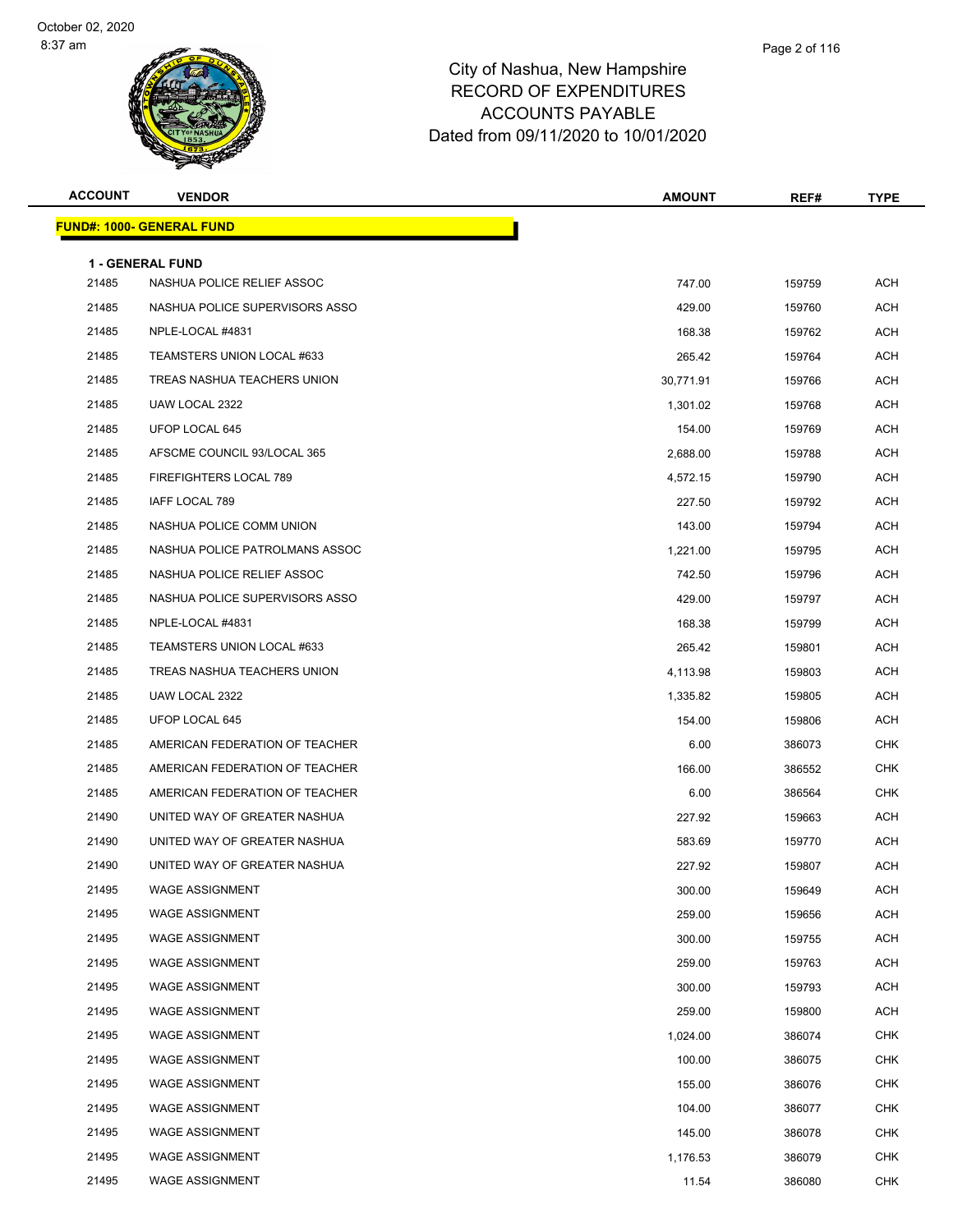| <b>ACCOUNT</b> | <b>VENDOR</b>                     | <b>AMOUNT</b> | REF#   | <b>TYPE</b> |
|----------------|-----------------------------------|---------------|--------|-------------|
|                | <b>FUND#: 1000- GENERAL FUND</b>  |               |        |             |
|                | 1 - GENERAL FUND                  |               |        |             |
| 21495          | <b>WAGE ASSIGNMENT</b>            | 62.00         | 386081 | <b>CHK</b>  |
| 21495          | <b>WAGE ASSIGNMENT</b>            | 1,024.00      | 386553 | <b>CHK</b>  |
| 21495          | <b>WAGE ASSIGNMENT</b>            | 100.00        | 386554 | <b>CHK</b>  |
| 21495          | <b>WAGE ASSIGNMENT</b>            | 479.00        | 386555 | <b>CHK</b>  |
| 21495          | <b>WAGE ASSIGNMENT</b>            | 155.00        | 386556 | <b>CHK</b>  |
| 21495          | <b>WAGE ASSIGNMENT</b>            | 104.00        | 386557 | <b>CHK</b>  |
| 21495          | <b>WAGE ASSIGNMENT</b>            | 145.00        | 386558 | <b>CHK</b>  |
| 21495          | <b>WAGE ASSIGNMENT</b>            | 1,161.36      | 386559 | <b>CHK</b>  |
| 21495          | <b>WAGE ASSIGNMENT</b>            | 11.54         | 386560 | <b>CHK</b>  |
| 21495          | <b>WAGE ASSIGNMENT</b>            | 62.00         | 386561 | <b>CHK</b>  |
| 21495          | <b>WAGE ASSIGNMENT</b>            | 1,024.00      | 386565 | <b>CHK</b>  |
| 21495          | <b>WAGE ASSIGNMENT</b>            | 100.00        | 386566 | <b>CHK</b>  |
| 21495          | <b>WAGE ASSIGNMENT</b>            | 155.00        | 386567 | <b>CHK</b>  |
| 21495          | <b>WAGE ASSIGNMENT</b>            | 104.00        | 386568 | <b>CHK</b>  |
| 21495          | <b>WAGE ASSIGNMENT</b>            | 145.00        | 386569 | <b>CHK</b>  |
| 21495          | <b>WAGE ASSIGNMENT</b>            | 1,194.94      | 386570 | <b>CHK</b>  |
| 21495          | <b>WAGE ASSIGNMENT</b>            | 11.54         | 386571 | <b>CHK</b>  |
| 21495          | <b>WAGE ASSIGNMENT</b>            | 62.00         | 386572 | <b>CHK</b>  |
| 21538          | NASHUA TEACHERS UNION             | 59.01         | 159654 | <b>ACH</b>  |
| 21538          | NASHUA TEACHERS UNION             | 2,563.12      | 159761 | <b>ACH</b>  |
| 21538          | NASHUA TEACHERS UNION             | 59.01         | 159798 | <b>ACH</b>  |
| 21780          | <b>CITY OF NASHUA</b>             | 2,466.50      | 386359 | <b>CHK</b>  |
| 21780          | <b>HAMBLETT &amp; KERRIGAN PA</b> | 6,752.25      | 386548 | <b>CHK</b>  |
| 21780          | <b>HAMBLETT &amp; KERRIGAN PA</b> | 7,306.51      | 386549 | <b>CHK</b>  |
| 21780          | <b>HAMBLETT &amp; KERRIGAN PA</b> | 11,392.46     | 386550 | <b>CHK</b>  |
| 21780          | HAMBLETT & KERRIGAN PA            | 11,080.86     | 386551 | CHK         |
| 21780          | <b>GAVIN HODGKINS</b>             | 2,385.98      | 386606 | <b>CHK</b>  |
| 21780          | POULIN FAMILY TRUST               | 2,102.02      | 386607 | <b>CHK</b>  |
| 21921          | STATE OF NH -MV                   | 14,852.73     | 159634 | ACH         |
| 21921          | STATE OF NH-MV                    | 10,554.31     | 159640 | ACH         |
| 21921          | STATE OF NH -MV                   | 17,890.19     | 159642 | ACH         |
| 21921          | STATE OF NH -MV                   | 16,260.35     | 159643 | ACH         |
| 21921          | STATE OF NH-MV                    | 31,839.20     | 159665 | ACH         |
| 21921          | STATE OF NH -MV                   | 25,493.20     | 159708 | ACH         |
| 21921          | STATE OF NH -MV                   | 23,680.27     | 159746 | ACH         |
| 21921          | STATE OF NH-MV                    | 25,947.04     | 159747 | ACH         |
| 21921          | STATE OF NH -MV                   | 20,279.56     | 159748 | ACH         |
| 21921          | STATE OF NH -MV                   | 27,896.46     | 159771 | ACH         |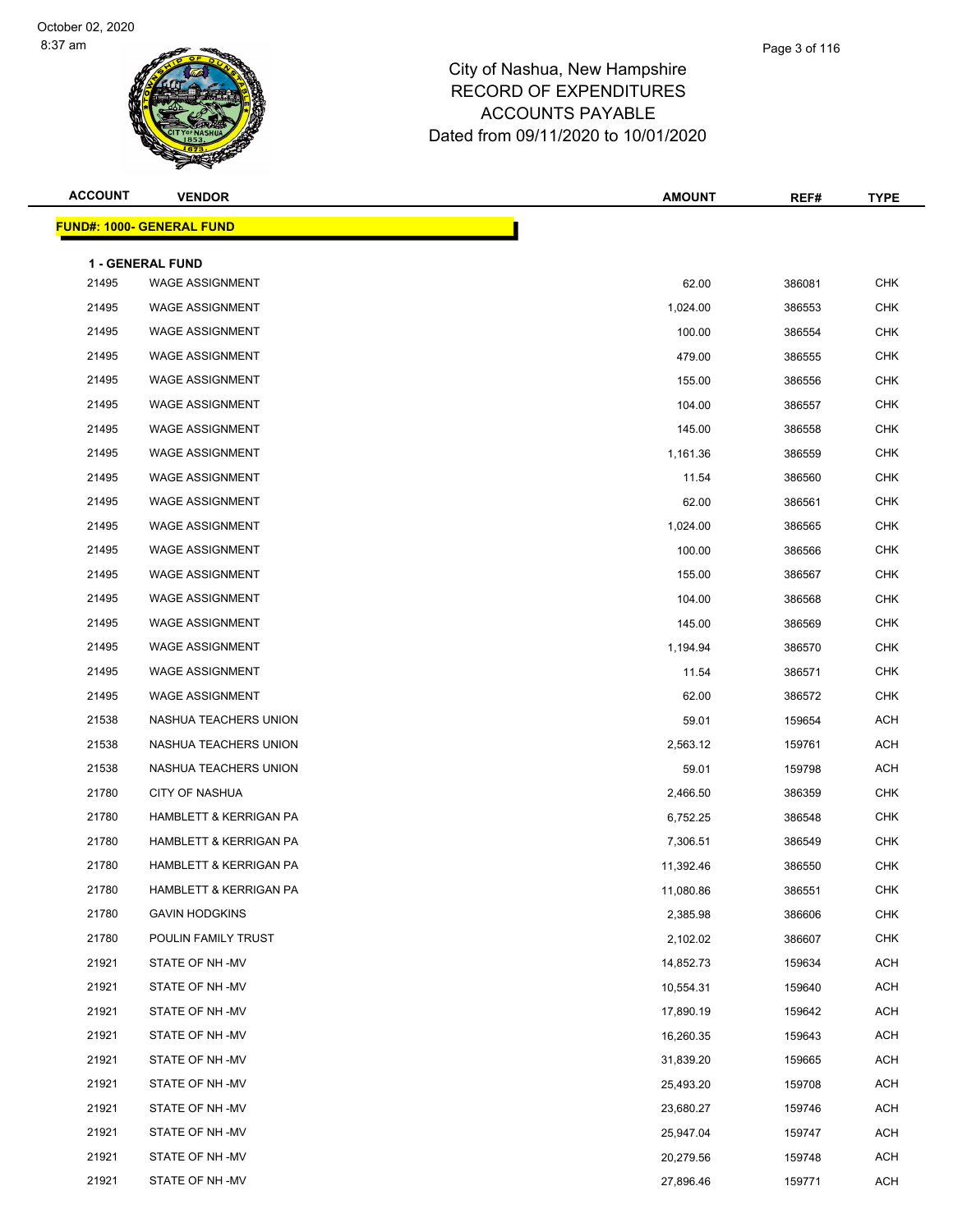

| <b>ACCOUNT</b>     | <b>VENDOR</b>                                       | <b>AMOUNT</b>          | REF#   | <b>TYPE</b>              |
|--------------------|-----------------------------------------------------|------------------------|--------|--------------------------|
|                    | <b>FUND#: 1000- GENERAL FUND</b>                    |                        |        |                          |
|                    |                                                     |                        |        |                          |
| 21921              | <b>1 - GENERAL FUND</b><br>STATE OF NH-MV           | 14,718.77              | 159782 | <b>ACH</b>               |
| 21921              | STATE OF NH-MV                                      |                        |        | <b>ACH</b>               |
| 21921              | STATE OF NH-MV                                      | 18,010.24              | 159785 | <b>ACH</b>               |
| 21921              | STATE OF NH-MV                                      | 17,360.43<br>20,396.46 | 159786 |                          |
| 21921              | STATE OF NH-MV                                      |                        | 159787 | <b>ACH</b><br><b>ACH</b> |
|                    |                                                     | 14,825.32              | 159808 |                          |
|                    | <b>TOTAL 1 - GENERAL FUND</b>                       | \$3,662,657.41         |        |                          |
| <b>103 - LEGAL</b> |                                                     |                        |        |                          |
| 61100              | WB MASON CO INC                                     | 126.71                 | 386236 | <b>CHK</b>               |
| 61100              | WB MASON CO INC                                     | 263.14                 | 386495 | <b>CHK</b>               |
|                    | TOTAL 103 - LEGAL                                   | \$389.85               |        |                          |
|                    |                                                     |                        |        |                          |
|                    | 107 - CITY CLERK                                    |                        |        |                          |
| 53435              | LHS ASSOCIATES INC                                  | 3,394.00               | 386181 | <b>CHK</b>               |
| 61100              | <b>SUSAN LOVERING</b>                               | 111.78                 | 386562 | CHK                      |
|                    | <b>TOTAL 107 - CITY CLERK</b>                       | \$3,505.78             |        |                          |
|                    | <b>109 - CIVIC &amp; COMMUNITY ACTIVITIES</b>       |                        |        |                          |
| 56200              | <b>OUTFRONT MEDIA LLC</b>                           | 1,500.00               | 159828 | <b>ACH</b>               |
| 56214              | HUMANE SOCIETY FOR GREATER                          | 24,770.25              | 386170 | <b>CHK</b>               |
|                    | <b>TOTAL 109 - CIVIC &amp; COMMUNITY ACTIVITIES</b> | \$26,270.25            |        |                          |
|                    |                                                     |                        |        |                          |
|                    | <b>111 - HUMAN RESOURCES</b>                        |                        |        |                          |
| 61100              | WB MASON CO INC                                     | 15.96                  | 386495 | <b>CHK</b>               |
| 61235              | FREEDOM PRINTERS LLC                                | 2,495.56               | 386157 | <b>CHK</b>               |
|                    | <b>TOTAL 111 - HUMAN RESOURCES</b>                  | \$2,511.52             |        |                          |
|                    | <b>120 - TELECOMMUNICATIONS</b>                     |                        |        |                          |
| 55109              | <b>FIRSTLIGHT</b>                                   | 2,009.44               | 386097 | <b>CHK</b>               |
| 55109              | CONSOLIDATED COMMUNICATIONS                         | 1,057.36               | 386377 | CHK                      |
|                    | <b>TOTAL 120 - TELECOMMUNICATIONS</b>               | \$3,066.80             |        |                          |
|                    |                                                     |                        |        |                          |
|                    | <b>122 - INFORMATION TECHNOLOGY</b>                 |                        |        |                          |
| 53142              | ADMINS INC                                          | 15,450.00              | 159773 | <b>ACH</b>               |
| 54407              | <b>TYLER TECHNOLOGIES INC</b>                       | 84,133.93              | 386493 | <b>CHK</b>               |
| 54421              | CONWAY TECHNOLOGY GROUP                             | 39.69                  | 386419 | <b>CHK</b>               |
| 54828              | US BANK EQUIPMENT FINANCE                           | 2,075.80               | 386105 | <b>CHK</b>               |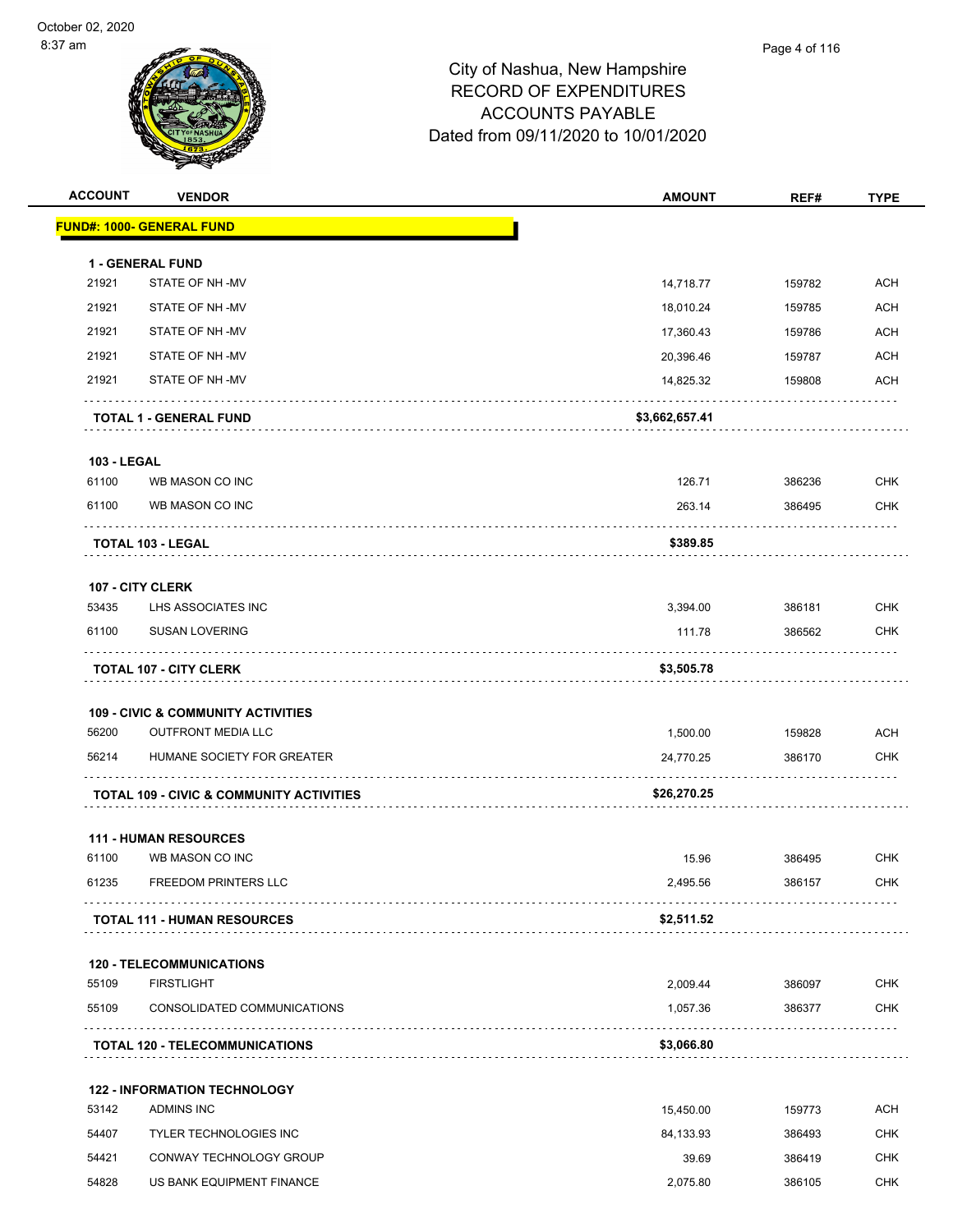| <b>ACCOUNT</b> | <b>VENDOR</b>                             | <b>AMOUNT</b> | REF#   | <b>TYPE</b> |
|----------------|-------------------------------------------|---------------|--------|-------------|
|                | <u> FUND#: 1000- GENERAL FUND</u>         |               |        |             |
|                | <b>122 - INFORMATION TECHNOLOGY</b>       |               |        |             |
| 54828          | US BANK EQUIPMENT FINANCE                 | 580.87        | 386604 | <b>CHK</b>  |
| 55118          | VERIZON WIRELESS-842015493                | 80.02         | 386107 | <b>CHK</b>  |
| 61607          | <b>ITSAVVY LLC</b>                        | 1,072.00      | 386448 | <b>CHK</b>  |
| 71207          | AMAZON CAPITAL SERV (CITY ACH)            | 25.00         | 159774 | <b>ACH</b>  |
| 71221          | AMAZON CAPITAL SERV (CITY ACH)            | 71.98         | 159774 | <b>ACH</b>  |
| 71221          | AMAZON CAPITAL SERV (CITY ACH)            | 29.97         | 159811 | ACH         |
| 71221          | <b>CDW GOVERNMENT</b>                     | 740.28        | 386132 | <b>CHK</b>  |
|                | <b>TOTAL 122 - INFORMATION TECHNOLOGY</b> | \$104,299.54  |        |             |
|                | <b>126 - FINANCIAL SERVICES</b>           |               |        |             |
| 41307          | HILLSBOROUGH COUNTY REGISTRY              | 96.65         | 386165 | <b>CHK</b>  |
| 42200          | SATHISH BABU RAJENDIRAKUMAR               | 189.00        | 386117 | <b>CHK</b>  |
| 42200          | <b>HENRY M LESNIAK JR</b>                 | 495.00        | 386180 | <b>CHK</b>  |
| 42200          | <b>BRIAN C DONALDSON</b>                  | 467.00        | 386421 | <b>CHK</b>  |
| 53467          | <b>MAILINGS UNLIMITED</b>                 | 1,431.47      | 159777 | ACH         |
| 55200          | <b>NHGFOA</b>                             | 250.00        | 386099 | <b>CHK</b>  |
| 55607          | <b>MAILINGS UNLIMITED</b>                 | 3.90          | 159777 | ACH         |
| 61100          | AMAZON CAPITAL SERV (CITY ACH)            | 37.49         | 159774 | <b>ACH</b>  |
| 61100          | WB MASON CO INC                           | 656.59        | 386236 | <b>CHK</b>  |
|                | <b>TOTAL 126 - FINANCIAL SERVICES</b>     | \$3,627.10    |        |             |
|                | <b>129 - CITY BUILDINGS</b>               |               |        |             |
| 54100          | <b>EVERSOURCE</b>                         | 3,394.82      | 386379 | <b>CHK</b>  |
| 54100          | EVERSOUCE-POWER SUPPLY                    | 7,737.12      | 386575 | <b>CHK</b>  |
| 54100          | <b>EVERSOURCE</b>                         | 1,021.36      | 386576 | <b>CHK</b>  |
| 54114          | LIBERTY UTILITIES - NH                    | 209.51        | 386389 | <b>CHK</b>  |
| 54114          | <b>LIBERTY UTILITIES - NH</b>             | 166.65        | 386390 | <b>CHK</b>  |
| 54114          | LIBERTY UTILITIES - NH                    | 55.55         | 386577 | <b>CHK</b>  |
| 54114          | LIBERTY UTILITIES - NH                    | 204.27        | 386580 | <b>CHK</b>  |
| 54141          | PENNICHUCK WATER WORKS INC                | 849.14        | 386100 | <b>CHK</b>  |
| 54141          | PENNICHUCK WATER WORKS INC                | 1,532.76      | 386603 | <b>CHK</b>  |
| 54228          | BAIN PEST CONTROL SERVICE INC             | 164.00        | 386118 | <b>CHK</b>  |
| 54243          | J LAWRENCE HALL COMPANY INC               | 3,605.19      | 159683 | <b>ACH</b>  |
| 54280          | M & M ELECTRICAL SUPPLY CO INC            | 68.00         | 159687 | <b>ACH</b>  |
| 54280          | <b>REXEL USA INC</b>                      | 123.48        | 159738 | <b>ACH</b>  |
| 54280          | <b>B &amp; S LOCKSMITHS INC</b>           | 74.00         | 386116 | <b>CHK</b>  |
| 54280          | DOOR CONTROL INC                          | 196.00        | 386145 | CHK         |
| 54280          | BAIN PEST CONTROL SERVICE INC             | 75.00         | 386407 | <b>CHK</b>  |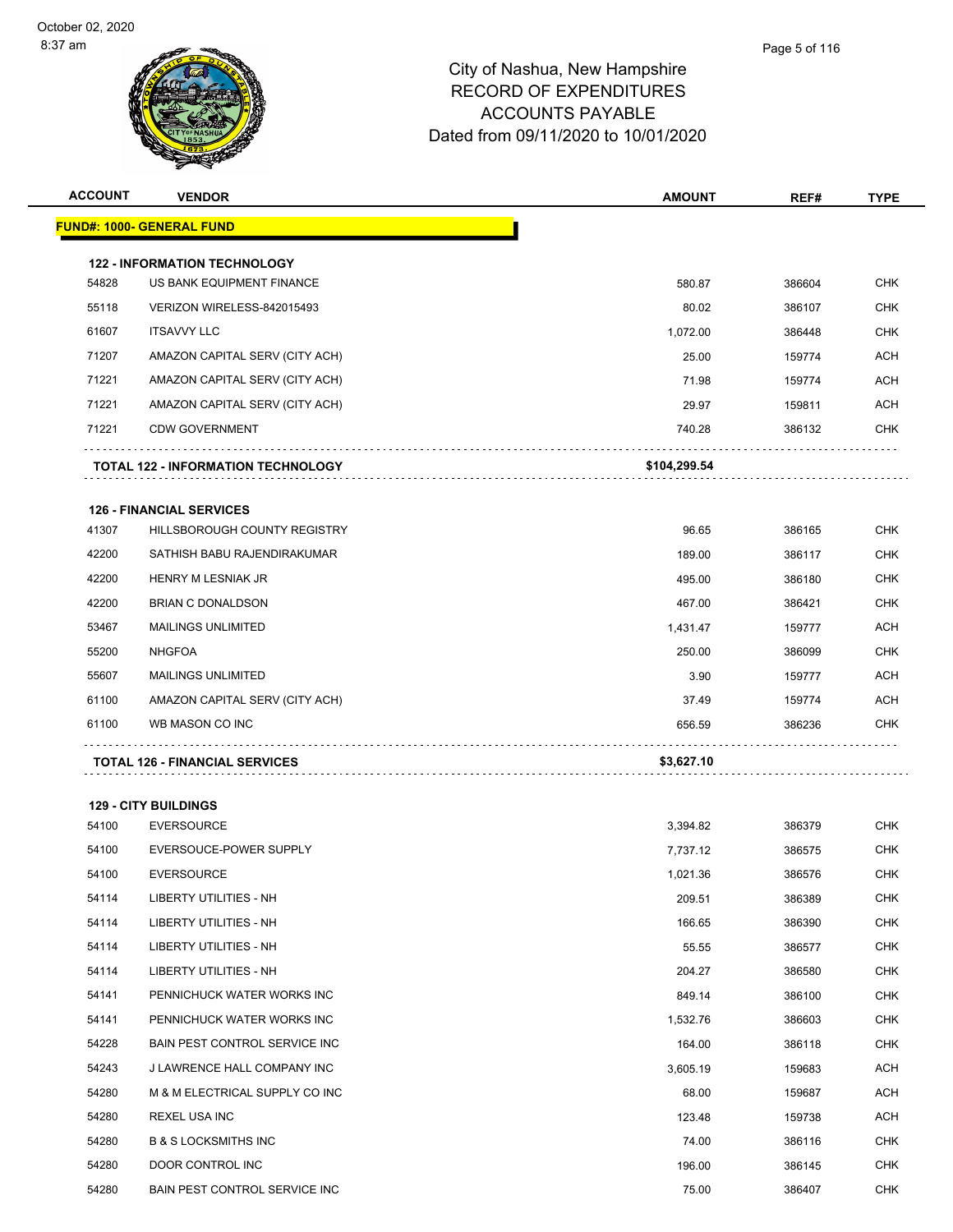| <b>ACCOUNT</b> | <b>VENDOR</b>                                   | <b>AMOUNT</b> | REF#   | <b>TYPE</b> |
|----------------|-------------------------------------------------|---------------|--------|-------------|
|                | <u> FUND#: 1000- GENERAL FUND</u>               |               |        |             |
|                | <b>129 - CITY BUILDINGS</b>                     |               |        |             |
| 61428          | NEW ENGLAND PAPER & SUPPLY                      | 443.04        | 386464 | <b>CHK</b>  |
|                | <b>TOTAL 129 - CITY BUILDINGS</b>               | \$19,919.89   |        |             |
|                | <b>130 - PURCHASING</b>                         |               |        |             |
| 55500          | MASSACHUSETTS MUNICIPAL ASSOC                   | 300.00        | 386188 | <b>CHK</b>  |
| 55500          | THE TELEGRAPH                                   | 4.175.25      | 386228 | <b>CHK</b>  |
| 55607          | QUADIENT FINANCE USA INC                        | 72.62         | 159664 | ACH         |
|                | <b>TOTAL 130 - PURCHASING</b>                   | \$4,547.87    |        |             |
|                | <b>142 - WOODLAWN CEMETERY</b>                  |               |        |             |
| 54100          | <b>EVERSOURCE</b>                               | 525.48        | 386379 | CHK         |
| 54114          | LIBERTY UTILITIES - NH                          | 56.23         | 386386 | <b>CHK</b>  |
| 54114          | <b>LIBERTY UTILITIES - NH</b>                   | 60.02         | 386592 | <b>CHK</b>  |
| 54280          | NASHUA WALLPAPER CO INC                         | 393.37        | 386190 | <b>CHK</b>  |
| 54280          | <b>FRIZZHOME GARDENS</b>                        | 538.42        | 386430 | <b>CHK</b>  |
| 54280          | NASHUA WALLPAPER CO INC                         | 471.92        | 386460 | <b>CHK</b>  |
| 54399          | <b>CINTAS</b>                                   | 99.00         | 386415 | <b>CHK</b>  |
| 54487          | NITCO LLC                                       | 1,190.91      | 159695 | ACH         |
| 61299          | <b>BELLETETES INC</b>                           | 10.77         | 386409 | <b>CHK</b>  |
| 61299          | F W WEBB COMPANY                                | 10.32         | 386424 | <b>CHK</b>  |
| 61299          | NASHUA WALLPAPER CO INC                         | 18.99         | 386460 | CHK         |
| 61300          | <b>GLOBAL MONTELLO GROUP CORP</b>               | 314.00        | 386433 | <b>CHK</b>  |
| 61428          | NEW ENGLAND PAPER & SUPPLY                      | 70.00         | 386464 | CHK         |
|                | <b>TOTAL 142 - WOODLAWN CEMETERY</b>            | \$3,759.43    |        |             |
|                | <b>144 - EDGEWOOD &amp; SUBURBAN CEMETERIES</b> |               |        |             |
| 54100          | <b>EVERSOURCE</b>                               | 126.16        | 386379 | <b>CHK</b>  |
| 54141          | PENNICHUCK WATER WORKS INC                      | 228.63        | 386603 | <b>CHK</b>  |
| 54280          | HOME DEPOT CREDIT SERVICE 3065                  | 193.19        | 386168 | CHK         |
| 54280          | NASHUA WALLPAPER CO INC                         | 31.98         | 386190 | <b>CHK</b>  |
| 54487          | UNITED AG & TURF NE                             | 3.28          | 386232 | CHK         |
| 61300          | <b>GLOBAL MONTELLO GROUP CORP</b>               | 252.14        | 386433 | CHK         |
|                | TOTAL 144 - EDGEWOOD & SUBURBAN CEMETERIES      | \$835.38      |        |             |
| 150 - POLICE   |                                                 |               |        |             |
| 42520          | NASHUA POLICE DEPARTMENT                        | 9.94          | 386087 | <b>CHK</b>  |

53135 DR NICOLE SAWYER PSYD PLLC **CHING A SET A SET A SET A SET A SET A SET A SET A SET A SET A SET A SET A SET A**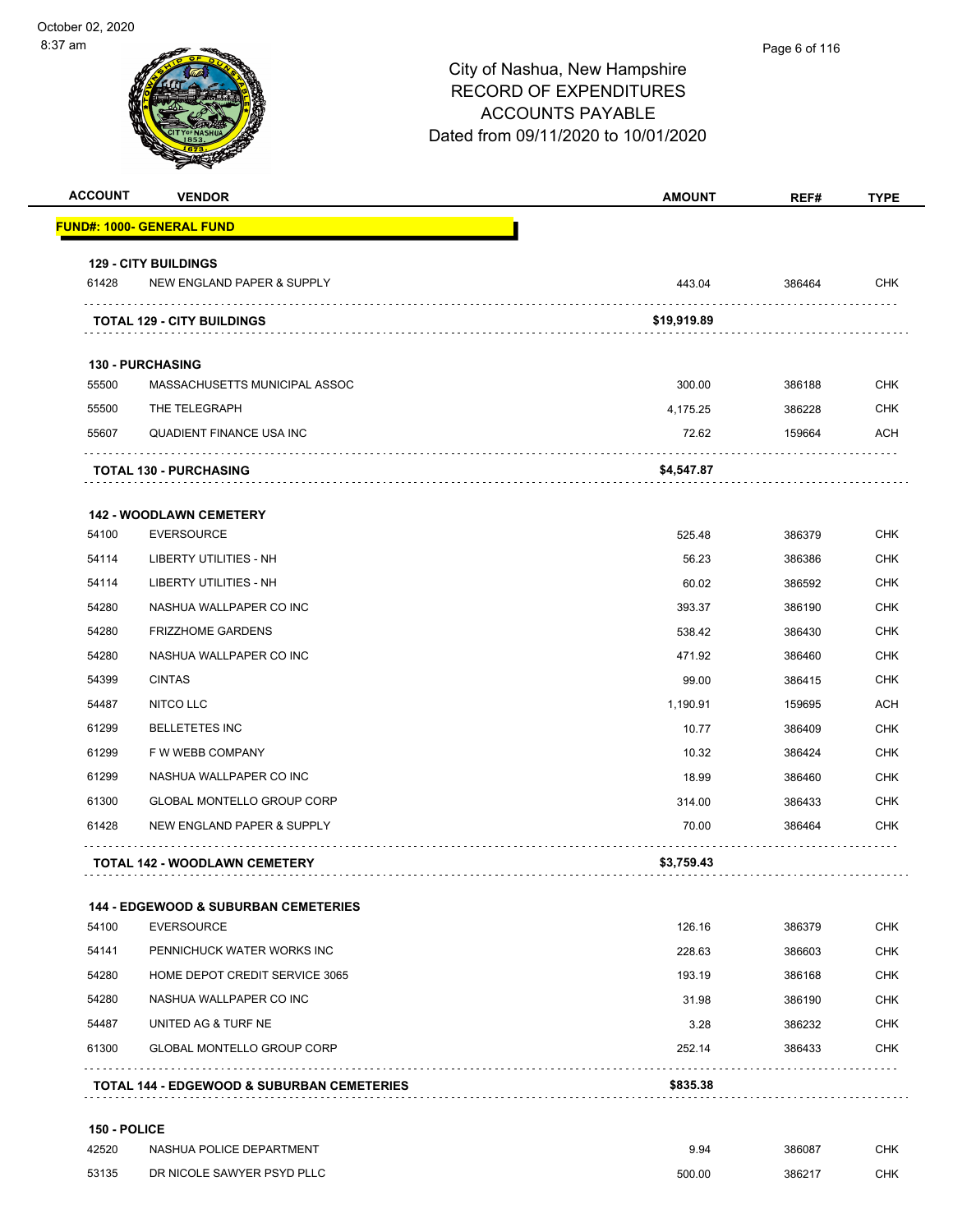| <b>ACCOUNT</b>        | <b>VENDOR</b>                     | <b>AMOUNT</b> | REF#   | <b>TYPE</b> |  |  |
|-----------------------|-----------------------------------|---------------|--------|-------------|--|--|
|                       | <u> FUND#: 1000- GENERAL FUND</u> |               |        |             |  |  |
|                       |                                   |               |        |             |  |  |
| 150 - POLICE<br>53999 | AAA CREDIT SCREENING SERV LLC     | 30.00         | 386109 | <b>CHK</b>  |  |  |
| 53999                 | CARLOS CAMACHO                    | 95.00         | 386375 | <b>CHK</b>  |  |  |
| 54100                 | EVERSOUCE-POWER SUPPLY            | 19,921.85     | 386378 | CHK         |  |  |
| 54100                 | <b>EVERSOURCE</b>                 | 294.54        | 386379 | <b>CHK</b>  |  |  |
| 54100                 | <b>EVERSOURCE</b>                 | 732.37        | 386576 | <b>CHK</b>  |  |  |
| 54114                 | <b>LIBERTY UTILITIES - NH</b>     | 1,004.83      | 386583 | CHK         |  |  |
| 54114                 | LIBERTY UTILITIES - NH            | 9.44          | 386584 | CHK         |  |  |
| 54114                 | <b>LIBERTY UTILITIES - NH</b>     | 61.29         | 386590 | CHK         |  |  |
| 54114                 | LIBERTY UTILITIES - NH            | 57.08         | 386600 | <b>CHK</b>  |  |  |
| 54141                 | PENNICHUCK WATER WORKS INC        | 1,530.85      | 386100 | <b>CHK</b>  |  |  |
| 54141                 | PENNICHUCK WATER WORKS INC        | 50.81         | 386603 | CHK         |  |  |
| 54280                 | NASHUA WALLPAPER CO INC           | 714.00        | 386190 | CHK         |  |  |
| 54280                 | <b>BELLETETES INC</b>             | 52.63         | 386409 | CHK         |  |  |
| 54280                 | THE METRO GROUP INC               | 270.00        | 386487 | <b>CHK</b>  |  |  |
| 54407                 | <b>BUSINESS ELECTRONICS INC</b>   | 4,210.00      | 386129 | <b>CHK</b>  |  |  |
| 54414                 | <b>IMAGE TEK LLC</b>              | 530.00        | 386445 | CHK         |  |  |
| 54487                 | ASAP FIRE & SAFETY CORP           | 252.35        | 386113 | CHK         |  |  |
| 54600                 | MIKE'S EQUIPMENT REPAIR           | 266.70        | 386187 | CHK         |  |  |
| 54600                 | SULLIVAN TIRE COMPANY             | 84.00         | 386225 | <b>CHK</b>  |  |  |
| 54828                 | US BANK EQUIPMENT FINANCE         | 1,349.31      | 386105 | <b>CHK</b>  |  |  |
| 54842                 | PITNEY BOWES INC                  | 153.00        | 386101 | CHK         |  |  |
| 54849                 | <b>COMCAST</b>                    | 1,123.45      | 386093 | CHK         |  |  |
| 54849                 | CONSOLIDATED COMMUNICATIONS       | 313.53        | 386377 | CHK         |  |  |
| 55200                 | <b>NHGFOA</b>                     | 50.00         | 386099 | <b>CHK</b>  |  |  |
| 55200                 | UNION LEADER CORPORATION          | 202.80        | 386231 | <b>CHK</b>  |  |  |
| 55307                 | <b>IAN THERIAULT</b>              | 60.95         | 386090 | CHK         |  |  |
| 55400                 | <b>ROSS DESMET</b>                | 308.34        | 386086 | <b>CHK</b>  |  |  |
| 55400                 | <b>TIMOTHY ORRICO</b>             | 283.34        | 386088 | <b>CHK</b>  |  |  |
| 55400                 | <b>FOCOSS FORENSICS</b>           | 4,500.00      | 386155 | <b>CHK</b>  |  |  |
| 55400                 | <b>GREATER NASHUA CHAMBER OF</b>  | 1,250.00      | 386164 | <b>CHK</b>  |  |  |
| 55400                 | <b>NCS PEARSON INC</b>            | 329.00        | 386192 | CHK         |  |  |
| 55400                 | SIG SAUER INC                     | 1,250.00      | 386480 | <b>CHK</b>  |  |  |
| 55607                 | UNITED PARCEL SERVICE             | 64.94         | 386104 | <b>CHK</b>  |  |  |
| 55699                 | <b>TRAUMA SERVICES</b>            | 335.00        | 386490 | <b>CHK</b>  |  |  |
| 61100                 | WB MASON CO INC                   | 1,355.19      | 386236 | <b>CHK</b>  |  |  |
| 61100                 | <b>CRAIG ALLARD</b>               | 97.41         | 386374 | CHK         |  |  |
| 61100                 | <b>OWLSTAMP VISUAL SOLUTIONS</b>  | 69.85         | 386467 | <b>CHK</b>  |  |  |
| 61100                 | WB MASON CO INC                   | 287.76        | 386495 | <b>CHK</b>  |  |  |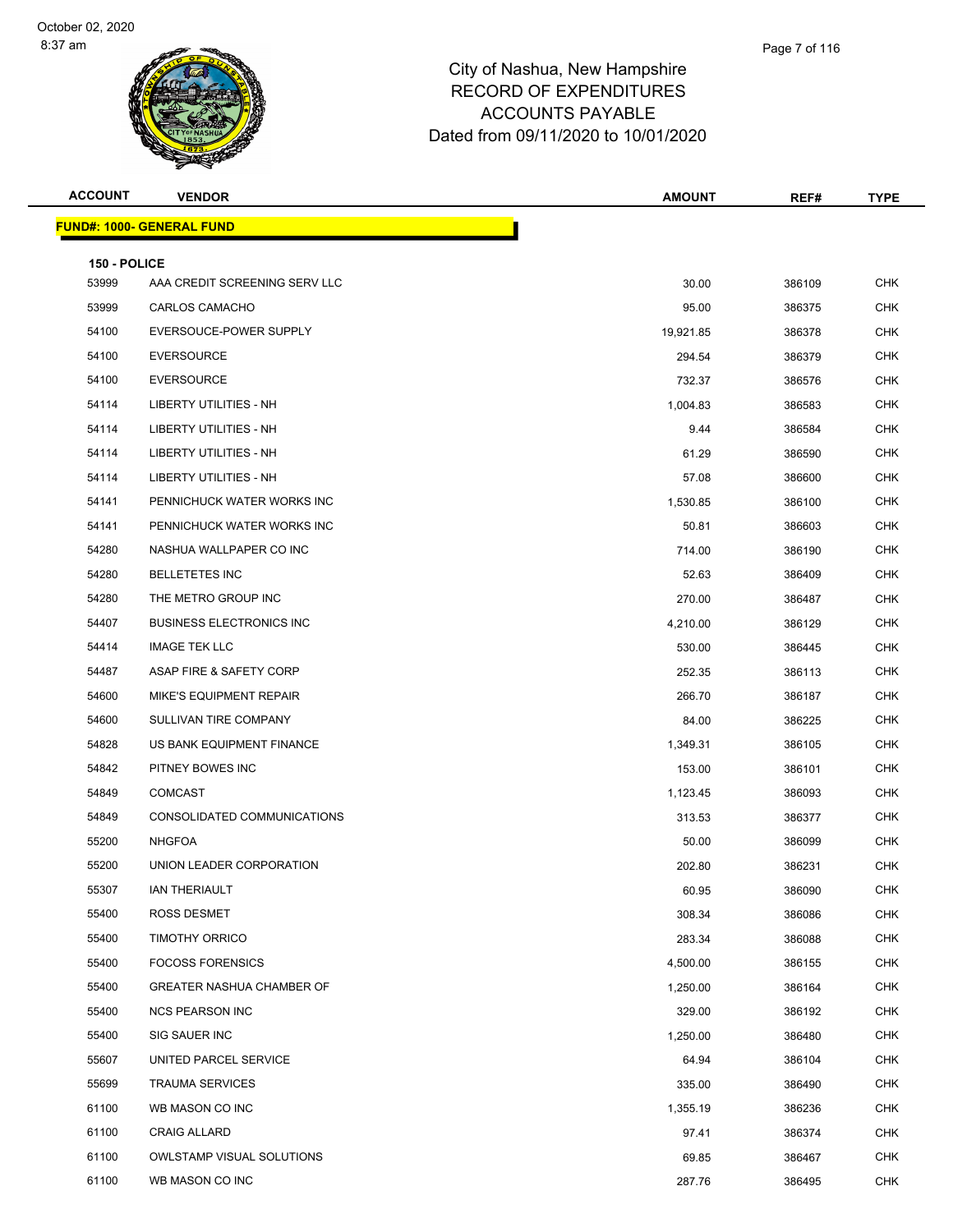| <b>ACCOUNT</b> | <b>VENDOR</b>                      | <b>AMOUNT</b> | REF#   | <b>TYPE</b> |
|----------------|------------------------------------|---------------|--------|-------------|
|                | <b>FUND#: 1000- GENERAL FUND</b>   |               |        |             |
| 150 - POLICE   |                                    |               |        |             |
| 61107          | ALECS SHOE STORE INC               | 1,559.45      | 386110 | <b>CHK</b>  |
| 61107          | <b>BEN'S UNIFORMS</b>              | 326.00        | 386120 | CHK         |
| 61107          | ALECS SHOE STORE INC               | 359.75        | 386401 | <b>CHK</b>  |
| 61107          | <b>BEN'S UNIFORMS</b>              | 117.13        | 386410 | <b>CHK</b>  |
| 61110          | ALECS SHOE STORE INC               | 674.75        | 386110 | CHK         |
| 61110          | <b>BEN'S UNIFORMS</b>              | 1,980.00      | 386120 | <b>CHK</b>  |
| 61110          | <b>BEN'S UNIFORMS</b>              | 2,144.00      | 386410 | CHK         |
| 61121          | ATLANTIC TACTICAL INC              | 376.45        | 386114 | <b>CHK</b>  |
| 61185          | <b>GLOBAL INDUSTRIAL EQUIPMENT</b> | 399.99        | 386161 | <b>CHK</b>  |
| 61299          | OCCAM VIDEO SOLUTIONS LLC          | 1,995.00      | 159827 | ACH         |
| 61300          | <b>WEX BANK</b>                    | 679.39        | 386238 | <b>CHK</b>  |
| 61428          | REXEL USA INC                      | 3.96          | 159699 | ACH         |
| 61428          | THE WIPER CONNECTION               | 110.95        | 386240 | <b>CHK</b>  |
| 61607          | <b>IDESCO CORPORATION</b>          | 322.00        | 386444 | <b>CHK</b>  |
| 61615          | CONWAY TECHNOLOGY GROUP            | 1,806.00      | 386137 | CHK         |
| 61650          | WB MASON CO INC                    | 378.60        | 386495 | <b>CHK</b>  |
| 61705          | SULLIVAN TIRE COMPANY              | 1,578.00      | 386225 | CHK         |
| 61799          | <b>FACTORY MOTOR PARTS</b>         | 395.88        | 159721 | <b>ACH</b>  |
| 61799          | CARPARTS DISTRIBUTION CENTER,      | 16.76         | 386131 | CHK         |
| 61799          | NORTHERN FOREIGN CAR PARTS INC     | 202.41        | 386200 | CHK         |
| 61799          | NYTECH SUPPLY CO                   | 220.83        | 386202 | <b>CHK</b>  |
| 61799          | <b>BEST FORD</b>                   | 172.26        | 386411 | CHK         |
| 61799          | CARPARTS DISTRIBUTION CENTER,      | 564.60        | 386414 | CHK         |
| 71025          | HOME DEPOT CREDIT SERVICE 3073     | 119.00        | 386442 | CHK         |
| 71221          | <b>GOVCONNECTION INC</b>           | 4,016.80      | 159679 | ACH         |
| 71221          | GOVCONNECTION INC                  | 1,412.87      | 159822 | <b>ACH</b>  |
| 71221          | AXIS BUSINESS SOLUTIONS LTD        | 12,790.00     | 386115 | <b>CHK</b>  |
| 71221          | DELL MARKETING LP                  | 309.58        | 386143 | <b>CHK</b>  |
| 71221          | LAFAYETTE INSTRUMENT CO INC        | 4,560.00      | 386179 | <b>CHK</b>  |
| 71221          | DELL MARKETING LP                  | 66.58         | 386420 | CHK         |
| 71228          | <b>GOVCONNECTION INC</b>           | 4,400.00      | 159822 | <b>ACH</b>  |
| 71400          | AMERICAN DIVING SUPPLY LLC         | 82.99         | 159667 | ACH         |
|                | <b>TOTAL 150 - POLICE</b>          | \$88,203.53   |        |             |
|                |                                    |               |        |             |

### **152 - FIRE**

| 53135 | ST JOSEPHS BUSINESS & HEALTH | 585.00    | 386222 | снк |
|-------|------------------------------|-----------|--------|-----|
| 54100 | EVERSOURCE                   | 10.966.27 | 386379 | снк |
| 54100 | EVERSOURCE                   | 29.85     | 386576 | СНК |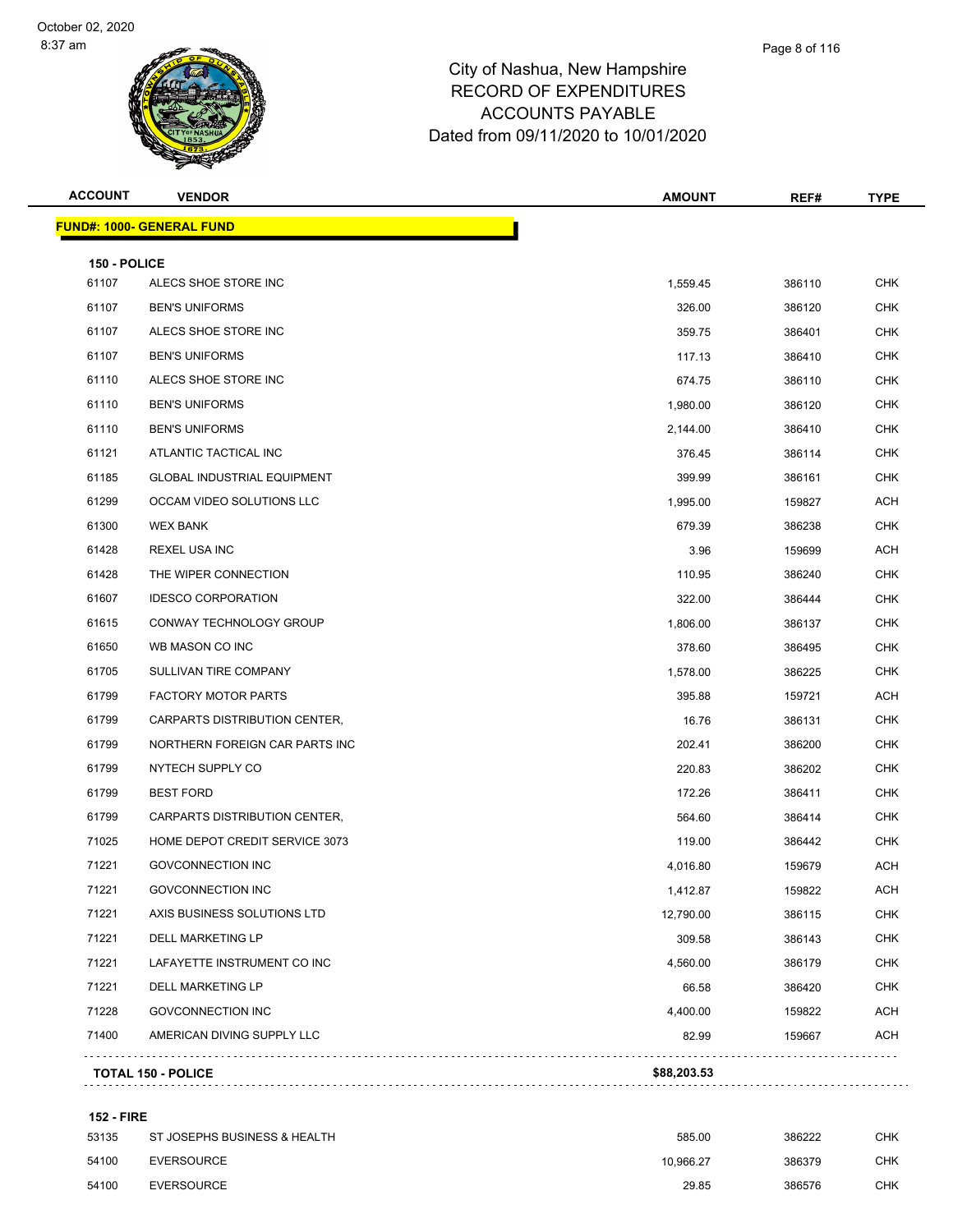| <b>ACCOUNT</b>             | <b>VENDOR</b>                       | <b>AMOUNT</b> | REF#   | <b>TYPE</b> |
|----------------------------|-------------------------------------|---------------|--------|-------------|
|                            | <b>FUND#: 1000- GENERAL FUND</b>    |               |        |             |
|                            |                                     |               |        |             |
| <b>152 - FIRE</b><br>54114 | <b>LIBERTY UTILITIES - NH</b>       | 227.08        | 386383 | <b>CHK</b>  |
| 54114                      | LIBERTY UTILITIES - NH              | 81.64         | 386384 | CHK         |
| 54114                      | LIBERTY UTILITIES - NH              | 89.68         | 386392 | <b>CHK</b>  |
| 54114                      | <b>LIBERTY UTILITIES - NH</b>       | 77.29         | 386394 | CHK         |
| 54114                      | LIBERTY UTILITIES - NH              | 65.09         | 386579 | CHK         |
| 54114                      | <b>LIBERTY UTILITIES - NH</b>       | 345.22        | 386582 | CHK         |
| 54114                      | LIBERTY UTILITIES - NH              | 296.67        | 386586 | CHK         |
| 54114                      | LIBERTY UTILITIES - NH              | 78.08         | 386588 | CHK         |
| 54114                      | LIBERTY UTILITIES - NH              | 94.42         | 386589 | CHK         |
| 54114                      | LIBERTY UTILITIES - NH              | 87.87         | 386602 | CHK         |
| 54141                      | PENNICHUCK WATER WORKS INC          | 1,549.09      | 386100 | <b>CHK</b>  |
| 54141                      | PENNICHUCK WATER WORKS INC          | 2,532.95      | 386603 | CHK         |
| 54228                      | JP PEST SERVICES LLC                | 178.00        | 159684 | ACH         |
| 54228                      | <b>JP PEST SERVICES LLC</b>         | 89.00         | 159729 | ACH         |
| 54243                      | AE MECHANICAL INC                   | 199.90        | 386399 | CHK         |
| 54280                      | CHICK BEAULIEU INC                  | 250.00        | 386135 | CHK         |
| 54280                      | FIMBEL GARAGE DOORS                 | 612.50        | 386154 | CHK         |
| 54280                      | HOME DEPOT CREDIT SERVICE 3065      | 33.06         | 386168 | CHK         |
| 54280                      | FIMBEL GARAGE DOORS                 | 443.75        | 386427 | CHK         |
| 54280                      | <b>GRANITE CITY ELECTRIC SUPPLY</b> | 112.93        | 386436 | <b>CHK</b>  |
| 54414                      | AMAZON CAPITAL SERV (CITY ACH)      | 11.99         | 159774 | ACH         |
| 54487                      | AMAZON CAPITAL SERV (CITY ACH)      | 599.85        | 159774 | ACH         |
| 54487                      | <b>BATTERIES PLUS</b>               | 75.98         | 386408 | CHK         |
| 54487                      | <b>IMPACT FIRE SERVICES LLC</b>     | 175.10        | 386446 | <b>CHK</b>  |
| 54600                      | <b>CUMMINS NORTHEAST LLC</b>        | 313.99        | 386140 | <b>CHK</b>  |
| 54600                      | NEW ENGLAND KENWORTH                | 315.97        | 386463 | <b>CHK</b>  |
| 54600                      | SANEL NAPA                          | 260.31        | 386478 | <b>CHK</b>  |
| 55200                      | APCO INTERNATIONAL INC              | 1,174.67      | 386092 | <b>CHK</b>  |
| 55307                      | <b>ERIC TREMBLAY</b>                | 2.88          | 386091 | CHK         |
| 55699                      | TRUE BLUE CLEANERS                  | 119.85        | 386229 | <b>CHK</b>  |
| 55699                      | WD PERKINS FIRE PUMP SPECIALIS      | 2,200.00      | 386237 | <b>CHK</b>  |
| 61100                      | AMAZON CAPITAL SERV (CITY ACH)      | 709.89        | 159774 | ACH         |
| 61100                      | AMAZON CAPITAL SERV (CITY ACH)      | 247.69        | 159811 | <b>ACH</b>  |
| 61100                      | WB MASON CO INC                     | 88.20         | 386236 | CHK         |
| 61100                      | WB MASON CO INC                     | 103.53        | 386495 | CHK         |
| 61107                      | FIRE TECH & SAFETY OF NEW ENGL      | 100.00        | 159722 | ACH         |
| 61110                      | <b>JB SIMONS INC</b>                | 755.75        | 386449 | CHK         |
| 61299                      | AMAZON CAPITAL SERV (CITY ACH)      | 35.98         | 159774 | ACH         |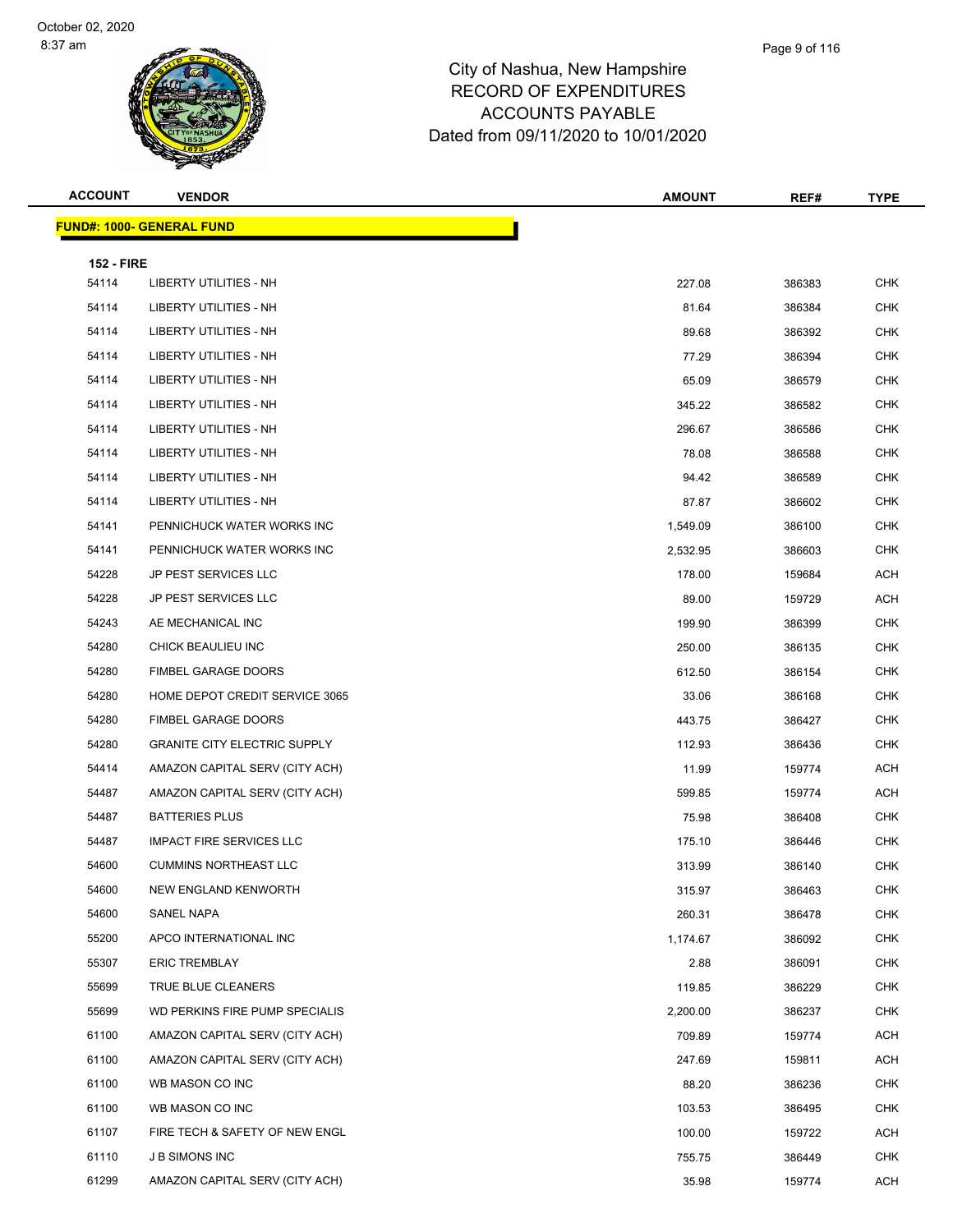| <b>ACCOUNT</b>    | <b>VENDOR</b>                                                       | <b>AMOUNT</b> | REF#   | <b>TYPE</b> |
|-------------------|---------------------------------------------------------------------|---------------|--------|-------------|
|                   | <b>FUND#: 1000- GENERAL FUND</b>                                    |               |        |             |
| <b>152 - FIRE</b> |                                                                     |               |        |             |
| 61299             | HOME DEPOT CREDIT SERVICE 3065                                      | 103.88        | 386168 | <b>CHK</b>  |
| 61299             | <b>COLLINS FLAGS</b>                                                | 297.25        | 386417 | <b>CHK</b>  |
| 61300             | INFINITY AVIATION SERVICES LLC                                      | 287.50        | 386175 | CHK         |
| 61307             | NEW ENGLAND KENWORTH                                                | 54.00         | 386463 | <b>CHK</b>  |
| 61428             | NEW ENGLAND PAPER & SUPPLY                                          | 91.46         | 386198 | <b>CHK</b>  |
| 61428             | NEW ENGLAND PAPER & SUPPLY                                          | 543.53        | 386464 | <b>CHK</b>  |
| 61428             | WB MASON CO INC                                                     | 153.32        | 386495 | <b>CHK</b>  |
| 61699             | <b>GRANITE CITY ELECTRIC SUPPLY</b>                                 | 135.94        | 386436 | CHK         |
| 61799             | AMAZON CAPITAL SERV (CITY ACH)                                      | 480.92        | 159666 | ACH         |
| 61799             | STEWART & STEVENSON                                                 | 101.73        | 159739 | ACH         |
| 61799             | WD PERKINS FIRE PUMP SPECIALIS                                      | 353.61        | 386237 | <b>CHK</b>  |
| 61799             | <b>FASTENAL CO</b>                                                  | 193.50        | 386426 | <b>CHK</b>  |
| 61799             | NEW ENGLAND KENWORTH                                                | 457.73        | 386463 | <b>CHK</b>  |
| 71025             | HOME DEPOT CREDIT SERVICE 3065                                      | 69.97         | 386168 | <b>CHK</b>  |
| 71025             | <b>GRANITE CITY ELECTRIC SUPPLY</b>                                 | 53.53         | 386436 | CHK         |
| 71400             | FIRE TECH & SAFETY OF NEW ENGL                                      | 141.00        | 159676 | ACH         |
| 71400             | <b>BELLETETES INC</b>                                               | 71.96         | 386409 | <b>CHK</b>  |
| 71432             | AMAZON CAPITAL SERV (CITY ACH)                                      | 510.32        | 159666 | ACH         |
| 71432             | HOME DEPOT CREDIT SERVICE 3065                                      | 14.20         | 386168 | <b>CHK</b>  |
| 71800             | AMAZON CAPITAL SERV (CITY ACH)                                      | 125.72        | 159811 | ACH         |
| 71800             | HOME DEPOT CREDIT SERVICE 3065                                      | 74.98         | 386168 | <b>CHK</b>  |
| 71800             | <b>MILTON C WALSH</b>                                               | 191.19        | 386459 | <b>CHK</b>  |
| 71999             | AMAZON CAPITAL SERV (CITY ACH)                                      | 42.98         | 159666 | ACH         |
| 71999             | HOME DEPOT CREDIT SERVICE 3065                                      | 39.42         | 386168 | <b>CHK</b>  |
|                   | <b>TOTAL 152 - FIRE</b>                                             | \$30,906.61   |        |             |
|                   |                                                                     |               |        |             |
| 71900             | <b>153 - BUILDING INSPECTION</b><br>WB MASON CO INC                 | 199.99        | 386236 | <b>CHK</b>  |
| 71900             | WB MASON CO INC                                                     | 344.99        | 386495 | CHK         |
|                   | <b>TOTAL 153 - BUILDING INSPECTION</b>                              | \$544.98      |        |             |
|                   |                                                                     |               |        |             |
| 68325             | <b>156 - EMERGENCY MANAGEMENT</b><br>AMAZON CAPITAL SERV (CITY ACH) | 190.96        | 159774 | ACH         |
|                   | .                                                                   |               |        |             |
|                   | <b>TOTAL 156 - EMERGENCY MANAGEMENT</b>                             | \$190.96      |        |             |
|                   | <b>157 - CITYWIDE COMMUNICATIONS</b>                                |               |        |             |
| 54100             | <b>EVERSOURCE</b>                                                   | 436.54        | 386379 | CHK         |
| 54100             | <b>EVERSOURCE</b>                                                   | 939.35        | 386576 | <b>CHK</b>  |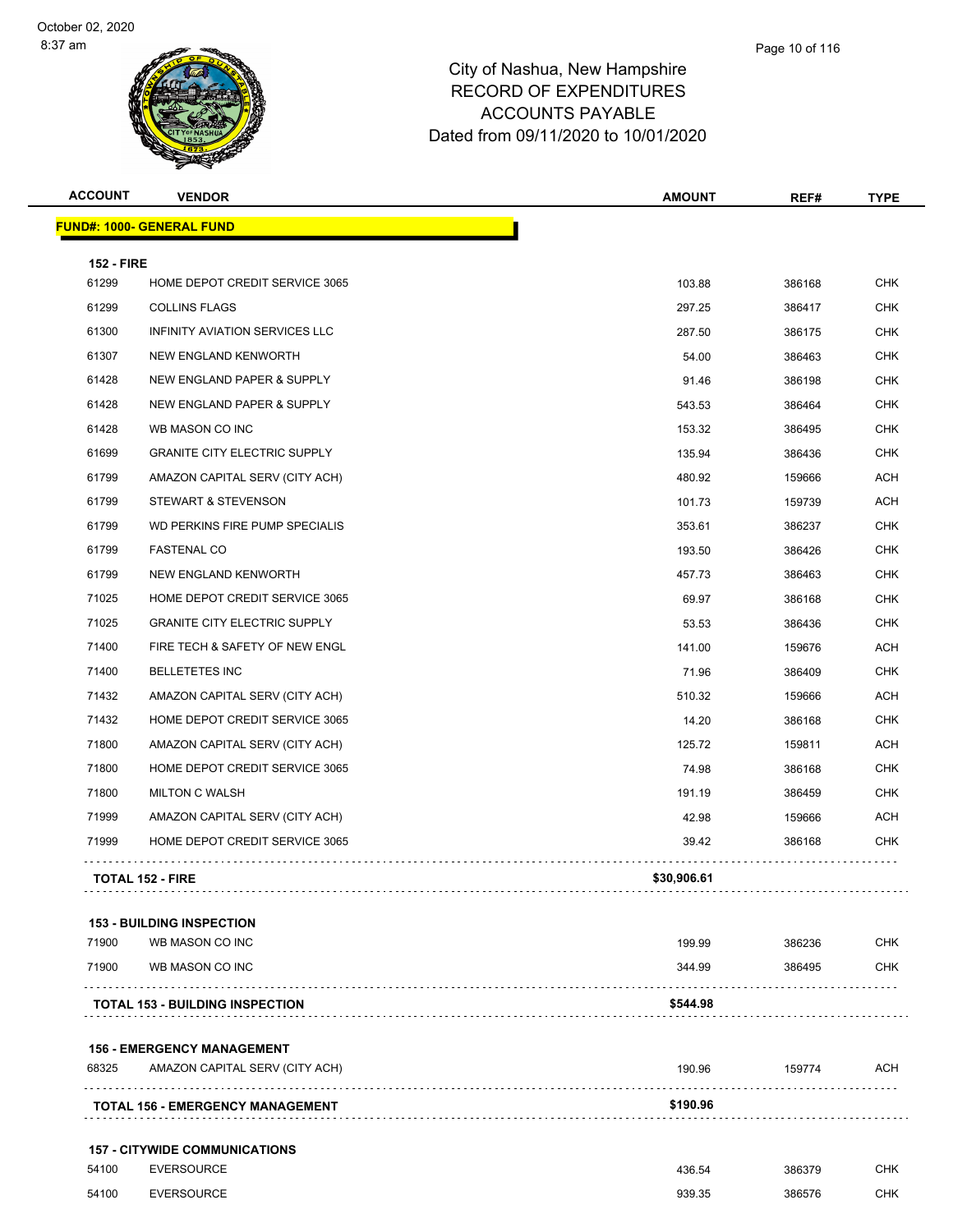| <b>ACCOUNT</b> | <b>VENDOR</b>                                   | <b>AMOUNT</b> | REF#   | <b>TYPE</b> |
|----------------|-------------------------------------------------|---------------|--------|-------------|
|                | <b>FUND#: 1000- GENERAL FUND</b>                |               |        |             |
|                | <b>157 - CITYWIDE COMMUNICATIONS</b>            |               |        |             |
| 54487          | MOTOROLA SOLUTIONS INC                          | 560.00        | 386396 | <b>CHK</b>  |
| 55100          | COMCAST                                         | 153.35        | 386376 | <b>CHK</b>  |
| 71207          | DELL MARKETING LP                               | 4,328.28      | 386420 | <b>CHK</b>  |
|                | <b>TOTAL 157 - CITYWIDE COMMUNICATIONS</b>      | \$6,417.52    |        |             |
|                | <b>158 - PARKING ENFORCEMENT</b>                |               |        |             |
| 54625          | 1ST PRIORITY TOWING & RECOVERY                  | 1,500.00      | 386108 | <b>CHK</b>  |
| 54625          | <b>BROADSIDE COLLISION LLC</b>                  | 950.00        | 386127 | <b>CHK</b>  |
| 54625          | D & R TOWING INC                                | 780.00        | 386142 | <b>CHK</b>  |
|                | <b>TOTAL 158 - PARKING ENFORCEMENT</b>          | \$3,230.00    |        |             |
|                | <b>159 - HYDRANT FEES-FIRE PROTECTION</b>       |               |        |             |
| 54835          | PENNICHUCK WATER WORKS INC                      | 254,145.89    | 386100 | <b>CHK</b>  |
|                | <b>TOTAL 159 - HYDRANT FEES-FIRE PROTECTION</b> | \$254,145.89  |        |             |
|                | <b>160 - PW-ADMIN &amp; ENGINEERING</b>         |               |        |             |
| 54100          | <b>EVERSOURCE</b>                               | 3,669.19      | 386576 | <b>CHK</b>  |
| 54114          | LIBERTY UTILITIES - NH                          | 166.65        | 386578 | <b>CHK</b>  |
| 54114          | LIBERTY UTILITIES - NH                          | 20.00         | 386584 | <b>CHK</b>  |
| 54141          | PENNICHUCK WATER WORKS INC                      | 248.84        | 386603 | <b>CHK</b>  |
| 54280          | ASAP SPRINKLER LLC                              | 312.50        | 386405 | <b>CHK</b>  |
| 55307          | <b>WILLIAM TOOMEY</b>                           | 396.75        | 386574 | <b>CHK</b>  |
| 55699          | PATRICIA A GEDZIUN                              | 225.00        | 159678 | ACH         |
| 61100          | AMAZON CAPITAL SERV (CITY ACH)                  | 124.45        | 159811 | <b>ACH</b>  |
|                | <b>TOTAL 160 - PW-ADMIN &amp; ENGINEERING</b>   | \$5,163.38    |        |             |
| 161 - STREETS  |                                                 |               |        |             |
| 54100          | <b>EVERSOURCE</b>                               | 3,017.70      | 386096 | <b>CHK</b>  |
| 54100          | <b>EVERSOURCE</b>                               | 266.36        | 386379 | <b>CHK</b>  |
| 54100          | <b>EVERSOURCE</b>                               | 6,799.37      | 386576 | CHK         |
| 54114          | LIBERTY UTILITIES - NH                          | 166.65        | 386587 | <b>CHK</b>  |
| 54141          | PENNICHUCK WATER WORKS INC                      | 173.80        | 386100 | <b>CHK</b>  |
| 54141          | PENNICHUCK WATER WORKS INC                      | 807.70        | 386603 | CHK         |
| 54228          | JP PEST SERVICES LLC                            | 68.00         | 159729 | ACH         |
| 54236          | CALLOGIX INC                                    | 116.12        | 386413 | CHK         |
| 54280          | JOHNSON CONTROLS FIRE                           | 940.00        | 386382 | <b>CHK</b>  |

54305 ELECTRIC LIGHT CO **11,850.00** 386150 CHK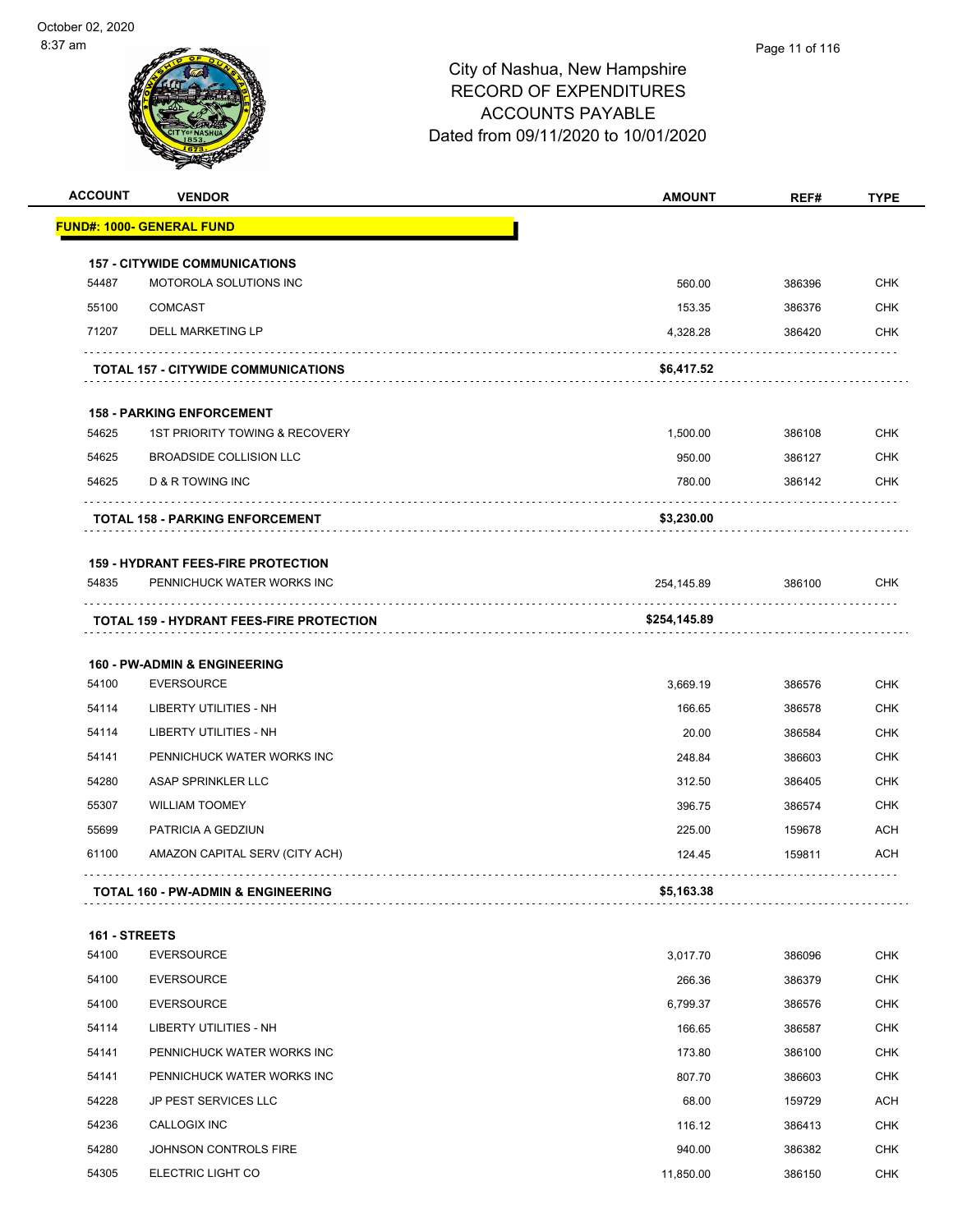| <b>ACCOUNT</b>         | <b>VENDOR</b>                                       | <b>AMOUNT</b>    | REF#             | <b>TYPE</b>              |  |  |
|------------------------|-----------------------------------------------------|------------------|------------------|--------------------------|--|--|
|                        | <b>FUND#: 1000- GENERAL FUND</b>                    |                  |                  |                          |  |  |
|                        |                                                     |                  |                  |                          |  |  |
| 161 - STREETS<br>54600 | ELITE HYDRAULICS LLC                                | 2,702.49         | 159674           | ACH                      |  |  |
| 54600                  | MCDEVITT TRUCKS INC                                 | 539.94           | 159733           | <b>ACH</b>               |  |  |
| 54600                  | <b>FACTORY MOTOR PARTS</b>                          | 20.04            | 159819           | ACH                      |  |  |
| 54600                  | AMBROSE EQUIPMENT CO INC                            | 160.00           | 386112           | <b>CHK</b>               |  |  |
| 54600                  | <b>BEST FORD</b>                                    | 376.62           | 386121           | CHK                      |  |  |
| 54600                  | CARPARTS DISTRIBUTION CENTER,                       | 355.35           | 386131           | <b>CHK</b>               |  |  |
| 54600                  | CHAPPELL TRACTOR SALES INC                          | 85.56            | 386134           | <b>CHK</b>               |  |  |
| 54600                  | <b>FASTENAL CO</b>                                  | 138.35           | 386152           | <b>CHK</b>               |  |  |
| 54600                  | <b>GRAINGER</b>                                     | 4.59             | 386163           | <b>CHK</b>               |  |  |
| 54600                  | JORDAN EQUIPMENT CO                                 | 3,815.67         | 386178           | CHK                      |  |  |
| 54600                  | LIBERTY INTNL TRUCKS OF NH LLC                      | 1,901.19         | 386182           | <b>CHK</b>               |  |  |
| 54600                  | POWER WASHER SALES LLC                              | 275.10           | 386207           | <b>CHK</b>               |  |  |
| 54600                  | SOUTHWORTH-MILTON INC                               |                  |                  | <b>CHK</b>               |  |  |
| 54600                  | CARPARTS DISTRIBUTION CENTER,                       | 273.54<br>179.73 | 386221<br>386414 | <b>CHK</b>               |  |  |
| 54600                  | FREIGHTLINER OF NH INC                              |                  |                  | CHK                      |  |  |
| 54600                  | LIBERTY INTNL TRUCKS OF NH LLC                      | 876.69<br>375.97 | 386429<br>386454 | <b>CHK</b>               |  |  |
| 54600                  | <b>MILL METALS CORP</b>                             |                  |                  | <b>CHK</b>               |  |  |
| 54600                  | SANEL NAPA                                          | 774.00           | 386458           | <b>CHK</b>               |  |  |
| 55699                  | WILDCO-PES                                          | 30.01            | 386477           |                          |  |  |
| 55699                  | ABLE AIR CORPORATION                                | 395.00           | 386239           | <b>CHK</b><br>CHK        |  |  |
|                        |                                                     | 327.07           | 386398           |                          |  |  |
| 61107                  | ALECS SHOE STORE INC                                | 92.94            | 386110           | CHK                      |  |  |
| 61107                  | ALECS SHOE STORE INC                                | 110.00           | 386401           | <b>CHK</b><br><b>CHK</b> |  |  |
| 61107                  | CINTAS#016                                          | 467.02           | 386416           |                          |  |  |
| 61166                  | BOT L GAS INC<br><b>BELLETETES INC</b>              | 24.75            | 386124           | <b>CHK</b>               |  |  |
| 61166                  |                                                     | 34.99            | 386409           | <b>CHK</b>               |  |  |
| 61299<br>61299         | MAGID GLOVE & SAFETY MFG CO.<br>MCDEVITT TRUCKS INC | 79.80            | 159731           | <b>ACH</b>               |  |  |
|                        |                                                     | 145.50           | 159733           | ACH                      |  |  |
| 61299                  | <b>BELLETETES INC</b>                               | 595.35           | 386409           | <b>CHK</b>               |  |  |
| 61299<br>61300         | <b>FASTENAL CO</b>                                  | 20.24            | 386426           | <b>CHK</b>               |  |  |
|                        | GLOBAL MONTELLO GROUP CORP                          | 15,813.72        | 386162           | <b>CHK</b>               |  |  |
| 61300                  | GLOBAL MONTELLO GROUP CORP                          | 34,204.27        | 386433           | CHK                      |  |  |
| 61428                  | NEW ENGLAND PAPER & SUPPLY                          | 79.99            | 386198           | <b>CHK</b>               |  |  |
| 61507                  | CONTINENTAL PAVING INC                              | 5,768.62         | 386136           | <b>CHK</b>               |  |  |
| 61507                  | CONTINENTAL PAVING INC                              | 2,697.01         | 386418           | <b>CHK</b>               |  |  |
| 61535                  | <b>BROX INDUSTRIES INC</b>                          | 1,922.25         | 159669           | ACH                      |  |  |
| 61535                  | <b>BROX INDUSTRIES INC</b>                          | 342.96           | 159717           | ACH                      |  |  |
| 61535                  | <b>BROX INDUSTRIES INC</b>                          | 1,085.08         | 159815           | <b>ACH</b>               |  |  |
| 61542                  | PERMA LINE CORP OF NEW ENGLAND                      | 84.70            | 386205           | <b>CHK</b>               |  |  |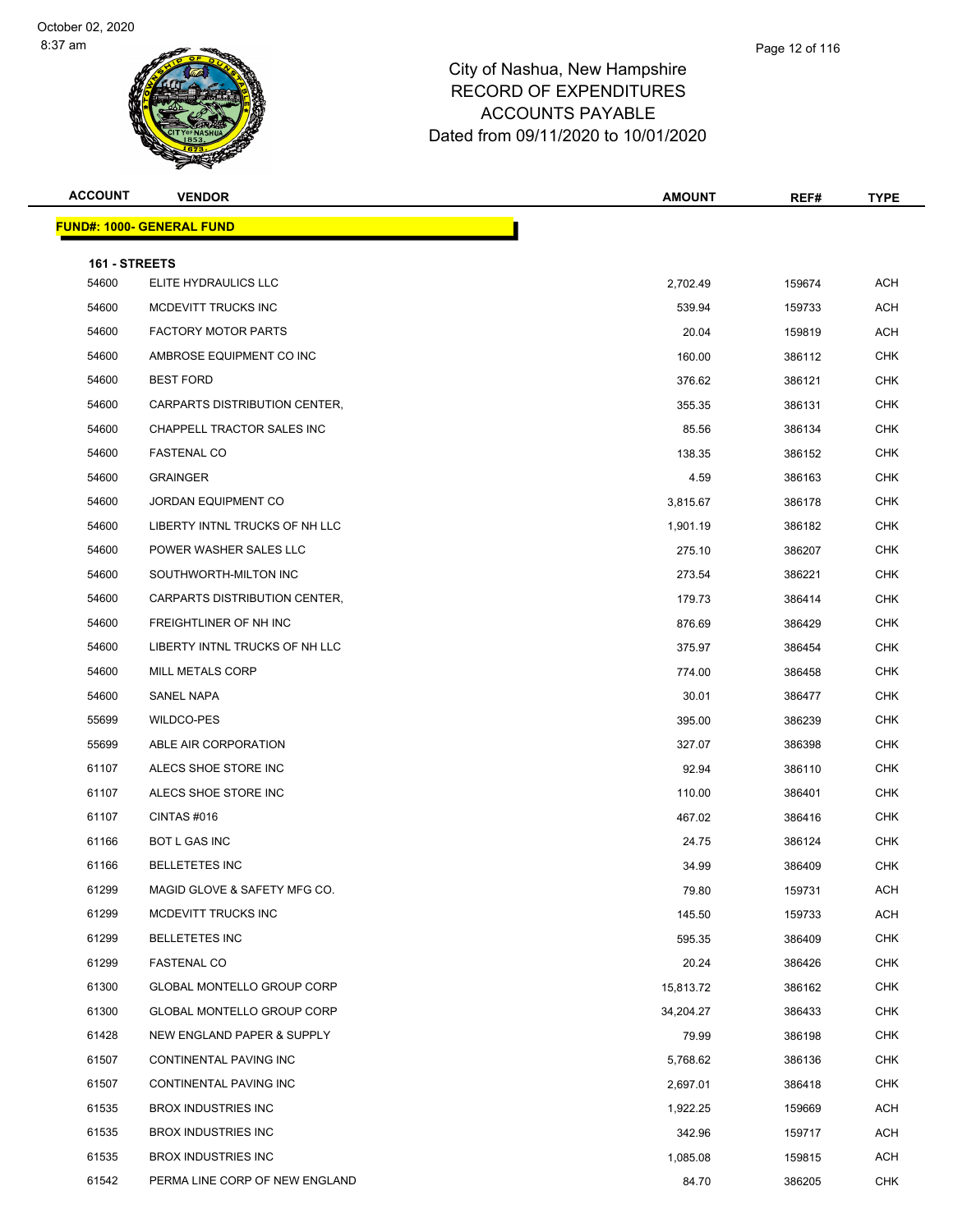| <b>ACCOUNT</b>         | <b>VENDOR</b>                      | <b>AMOUNT</b> | REF#   | <b>TYPE</b> |
|------------------------|------------------------------------|---------------|--------|-------------|
|                        | <b>FUND#: 1000- GENERAL FUND</b>   |               |        |             |
|                        |                                    |               |        |             |
| 161 - STREETS<br>61542 | PERMA LINE CORP OF NEW ENGLAND     | 587.40        | 386468 | <b>CHK</b>  |
| 61556                  | M & M ELECTRICAL SUPPLY CO INC     | 91.10         | 159730 | <b>ACH</b>  |
| 61560                  | <b>BRIAN ANNESE</b>                | 94.20         | 386082 | <b>CHK</b>  |
| 61560                  | <b>FEDEX</b>                       | 21.63         | 386380 | <b>CHK</b>  |
| 61560                  | HUDSON QUARRY CORP                 | 107.97        | 386443 | <b>CHK</b>  |
| 61562                  | FRANKLIN PAINT CO INC              | 4,080.00      | 386156 | <b>CHK</b>  |
| 61562                  | <b>FRANKLIN PAINT CO INC</b>       | 502.88        | 386428 | <b>CHK</b>  |
| 61709                  | SAFETY-KLEEN SYSTEMS INC           | 1,984.32      | 386215 | <b>CHK</b>  |
| 61709                  | SANEL NAPA                         | 63.24         | 386477 | <b>CHK</b>  |
| 61799                  | MCDEVITT TRUCKS INC                | (60.00)       | 159733 | <b>ACH</b>  |
| 61799                  | <b>GRAINGER</b>                    | 55.88         | 386163 | <b>CHK</b>  |
| 61799                  | <b>SYN-TECH SYSTEMS</b>            | 197.00        | 386226 | <b>CHK</b>  |
| 61799                  | USP OF NEW ENGLAND                 | 213.00        | 386234 | <b>CHK</b>  |
| 61799                  | <b>BELLETETES INC</b>              | 42.22         | 386409 | <b>CHK</b>  |
| 71025                  | AMAZON CAPITAL SERV (CITY ACH)     | 72.33         | 159666 | <b>ACH</b>  |
| 71025                  | AMAZON CAPITAL SERV (CITY ACH)     | 161.90        | 159774 | <b>ACH</b>  |
| 71025                  | <b>GMS HYDRAULICS INC</b>          | 332.95        | 386434 | <b>CHK</b>  |
| 71025                  | <b>GRAINGER</b>                    | 105.13        | 386435 | <b>CHK</b>  |
| 71025                  | TEAM EJP CONCORD NH                | 835.31        | 386485 | <b>CHK</b>  |
| 71999                  | AMAZON CAPITAL SERV (CITY ACH)     | 405.74        | 159774 | <b>ACH</b>  |
| 71999                  | MILL METALS CORP                   | 235.00        | 386458 | <b>CHK</b>  |
|                        |                                    |               |        |             |
|                        | <b>TOTAL 161 - STREETS</b>         | \$111,511.00  |        |             |
|                        | <b>162 - STREET LIGHTING</b>       |               |        |             |
| 54100                  | <b>EVERSOURCE</b>                  | 584.88        | 386379 | <b>CHK</b>  |
| 54100                  | EVERSOUCE-POWER SUPPLY             | 37,692.92     | 386575 | <b>CHK</b>  |
| 54100                  | <b>EVERSOURCE</b>                  | 1,246.34      | 386576 | <b>CHK</b>  |
|                        | <b>TOTAL 162 - STREET LIGHTING</b> | \$39,524.14   |        |             |
|                        |                                    |               |        |             |
|                        | <b>166 - PARKING OPERATIONS</b>    |               |        |             |
| 54100                  | <b>EVERSOURCE</b>                  | 669.19        | 386096 | <b>CHK</b>  |
| 54100                  | <b>EVERSOURCE</b>                  | 1,539.31      | 386576 | <b>CHK</b>  |
| 54141                  | PENNICHUCK WATER WORKS INC         | 99.73         | 386100 | <b>CHK</b>  |
| 54141                  | PENNICHUCK WATER WORKS INC         | 95.92         | 386603 | <b>CHK</b>  |
| 54600                  | SANEL NAPA                         | 14.86         | 386479 | <b>CHK</b>  |
| 55100                  | CALE AMERICA INC                   | 1,100.00      | 386412 | <b>CHK</b>  |
| 55607                  | UNITED PARCEL SERVICE              | 8.93          | 386397 | <b>CHK</b>  |
| 55699                  | <b>CUMMINS-ALLISON CORP</b>        | 1,560.00      | 386141 | <b>CHK</b>  |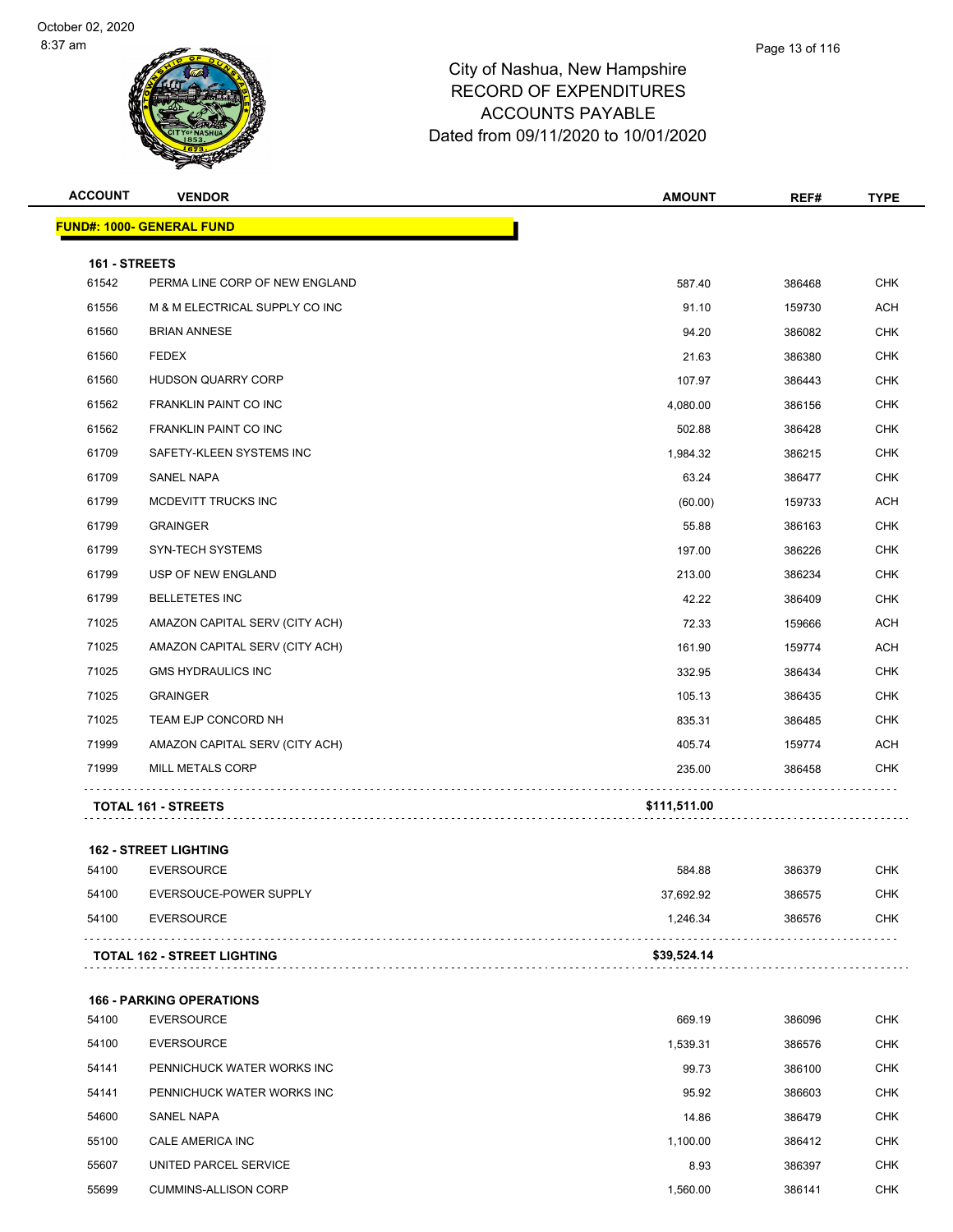| <b>ACCOUNT</b> | <b>VENDOR</b>                               | <b>AMOUNT</b> | REF#   | <b>TYPE</b>     |
|----------------|---------------------------------------------|---------------|--------|-----------------|
|                | <b>FUND#: 1000- GENERAL FUND</b>            |               |        |                 |
|                | <b>166 - PARKING OPERATIONS</b>             |               |        |                 |
| 55699          | CALE AMERICA INC                            | 400.00        | 386412 | <b>CHK</b>      |
| 71025          | AMAZON CAPITAL SERV (CITY ACH)              | 19.97         | 159666 | ACH             |
|                | <b>TOTAL 166 - PARKING OPERATIONS</b>       | \$5,507.91    |        |                 |
|                | <b>170 - HYDROELECTRIC OPERATIONS</b>       |               |        |                 |
| 54100          | EVERSOUCE-POWER SUPPLY                      | 2,183.10      | 386378 | <b>CHK</b>      |
| 54100          | <b>EVERSOURCE</b>                           | 27.01         | 386576 | CHK             |
|                | <b>TOTAL 170 - HYDROELECTRIC OPERATIONS</b> | \$2,210.11    |        |                 |
|                | <b>171 - COMMUNITY SERVICES</b>             |               |        |                 |
| 54100          | <b>EVERSOURCE</b>                           | 1,405.82      | 386576 | CHK             |
| 54141          | PENNICHUCK WATER WORKS INC                  | 214.47        | 386100 | CHK             |
| 54141          | PENNICHUCK WATER WORKS INC                  | 252.56        | 386603 | CHK             |
| 55421          | <b>GREATER NASHUA CHAMBER OF</b>            | 850.00        | 386164 | <b>CHK</b>      |
| 61100          | WB MASON CO INC                             | 60.76         | 386236 | CHK             |
| 61100          | WB MASON CO INC                             | 33.96         | 386495 | <b>CHK</b>      |
| 68318          | <b>HIPPOPRESS</b>                           | 770.00        | 386166 | CHK             |
|                | <b>TOTAL 171 - COMMUNITY SERVICES</b>       | \$3,587.57    |        |                 |
|                | <b>172 - COMMUNITY HEALTH</b>               |               |        |                 |
| 61142          | NH MEDICAL DENTAL SUPPLY LLC                | 88.00         | 386465 | CHK             |
|                | <b>TOTAL 172 - COMMUNITY HEALTH</b>         | \$88.00       |        |                 |
|                | <b>173 - ENVIRONMENTAL HEALTH</b>           |               |        |                 |
| 53142          | DRAGON MOSQUITO CONTROL INC                 | 2,000.00      | 386148 | CHK             |
| 61299          | NEVERETTS SEW & VAC INC                     | 161.00        | 386193 | <b>CHK</b>      |
|                | <b>TOTAL 173 - ENVIRONMENTAL HEALTH</b>     | \$2,161.00    |        |                 |
|                | <b>174 - WELFARE ADMINISTRATION</b>         |               |        |                 |
| 55421          | <b>GREATER NASHUA CHAMBER OF</b>            | 400.00        | 386164 | <b>CHK</b><br>. |
|                | <b>TOTAL 174 - WELFARE ADMINISTRATION</b>   | \$400.00      |        |                 |
|                |                                             |               |        |                 |
|                | <b>175 - WELFARE ASSISTANCE</b>             |               |        |                 |
| 55810          | 10 KINSLEY STREET REALTY LLC                | 1,075.00      | 386360 | CHK             |
| 55810          | 28-34 RAILROAD SQUARE LLC                   | 675.00        | 386361 | <b>CHK</b>      |
| 55810          | 75-77 PINE STREET LLC                       | 720.00        | 386362 | <b>CHK</b>      |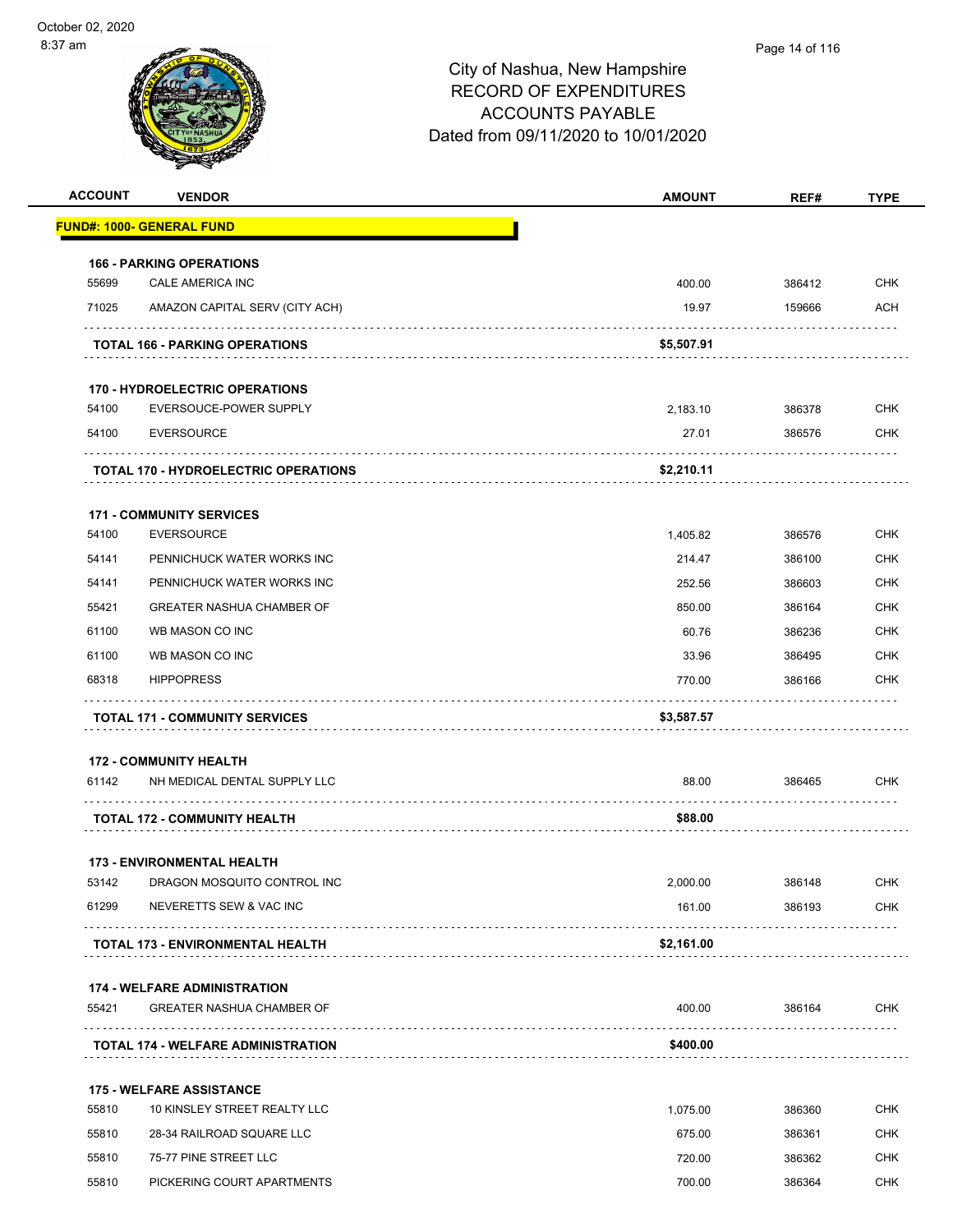| <b>ACCOUNT</b> | <b>VENDOR</b>                         | <b>AMOUNT</b> | REF#   | TYPE       |
|----------------|---------------------------------------|---------------|--------|------------|
|                | <u> FUND#: 1000- GENERAL FUND</u>     |               |        |            |
|                | <b>175 - WELFARE ASSISTANCE</b>       |               |        |            |
| 55810          | 28-34 RAILROAD SQUARE LLC             | 675.00        | 386543 | <b>CHK</b> |
| 55810          | AMHERST STREET ASSOCIATES LP          | 825.00        | 386544 | <b>CHK</b> |
| 55810          | <b>CHANDLER COURT LLC</b>             | 1,325.00      | 386545 | <b>CHK</b> |
| 55810          | <b>GAUTHIER REAL ESTATE MGMT CORP</b> | 775.00        | 386546 | CHK        |
| 55810          | <b>SCOTT ROGERS</b>                   | 1,320.00      | 386547 | <b>CHK</b> |
| 55810          | 188 CONCORD ST LLC                    | 1,823.86      | 386608 | <b>CHK</b> |
| 55810          | 28-34 RAILROAD SQUARE LLC             | 700.00        | 386609 | <b>CHK</b> |
| 55810          | 50 LAKE STREET REALTY LLC             | 950.00        | 386610 | <b>CHK</b> |
| 55810          | 8 JACKSON ST LLC                      | 800.00        | 386611 | <b>CHK</b> |
| 55810          | <b>COUNTRY BARN MOTEL</b>             | 372.48        | 386612 | <b>CHK</b> |
| 55810          | <b>DOUGLAS DICHARD</b>                | 950.00        | 386614 | <b>CHK</b> |
| 55810          | <b>GOLDMARK REALTY LLC</b>            | 1,050.00      | 386615 | <b>CHK</b> |
| 55810          | <b>L &amp; G PROPERTIES LLC</b>       | 725.00        | 386616 | <b>CHK</b> |
| 55810          | NANMAZ LLC                            | 850.00        | 386617 | <b>CHK</b> |
| 55810          | T31 REAL ESTATE LLC                   | 500.00        | 386618 | <b>CHK</b> |
| 55820          | DAVIS FUNERAL HOME                    | 750.00        | 386363 | <b>CHK</b> |
| 55820          | DAVIS FUNERAL HOME                    | 750.00        | 386613 | <b>CHK</b> |
|                | TOTAL 175 - WELFARE ASSISTANCE        | \$18,311.34   |        |            |
|                |                                       |               |        |            |
|                | <b>177 - PARKS &amp; RECREATION</b>   |               |        |            |
| 44591          | <b>TIMOTHY HART</b>                   | 100.00        | 386358 | <b>CHK</b> |
| 54100          | <b>EVERSOURCE</b>                     | 4,502.78      | 386096 | <b>CHK</b> |
| 54100          | EVERSOUCE-POWER SUPPLY                | 1,742.27      | 386378 | CHK        |
| 54100          | <b>EVERSOURCE</b>                     | 16.21         | 386379 | <b>CHK</b> |
| 54100          | <b>EVERSOURCE</b>                     | 10,647.03     | 386576 | <b>CHK</b> |
| 54114          | LIBERTY UTILITIES - NH                | 53.63         | 386388 | <b>CHK</b> |
| 54114          | LIBERTY UTILITIES - NH                | 138.10        | 386393 | <b>CHK</b> |
| 54114          | LIBERTY UTILITIES - NH                | 59.70         | 386601 | <b>CHK</b> |
| 54141          | PENNICHUCK WATER WORKS INC            | 13,661.49     | 386100 | <b>CHK</b> |
| 54141          | <b>EVERSOURCE</b>                     | 17.16         | 386576 | CHK        |
| 54141          | PENNICHUCK WATER WORKS INC            | 18,053.07     | 386603 | <b>CHK</b> |
| 54250          | SEASONAL SPECIALTY STORES             | 163.08        | 386218 | CHK        |
| 54253          | PIONEER TREE SERVICE                  | 2,500.00      | 386206 | <b>CHK</b> |
| 54280          | JP PEST SERVICES LLC                  | 261.20        | 159729 | <b>ACH</b> |
| 54280          | <b>BROX INDUSTRIES INC</b>            | 1,028.41      | 159815 | ACH        |
| 54280          | HOLLIS CONSTRUCTION INC               | 397.50        | 386167 | <b>CHK</b> |
| 54280          | SAM'S CLUB DIRECT-0860                | 150.11        | 386216 | CHK        |
| 54280          | STANLEY ELEVATOR CO INC               | 421.12        | 386223 | <b>CHK</b> |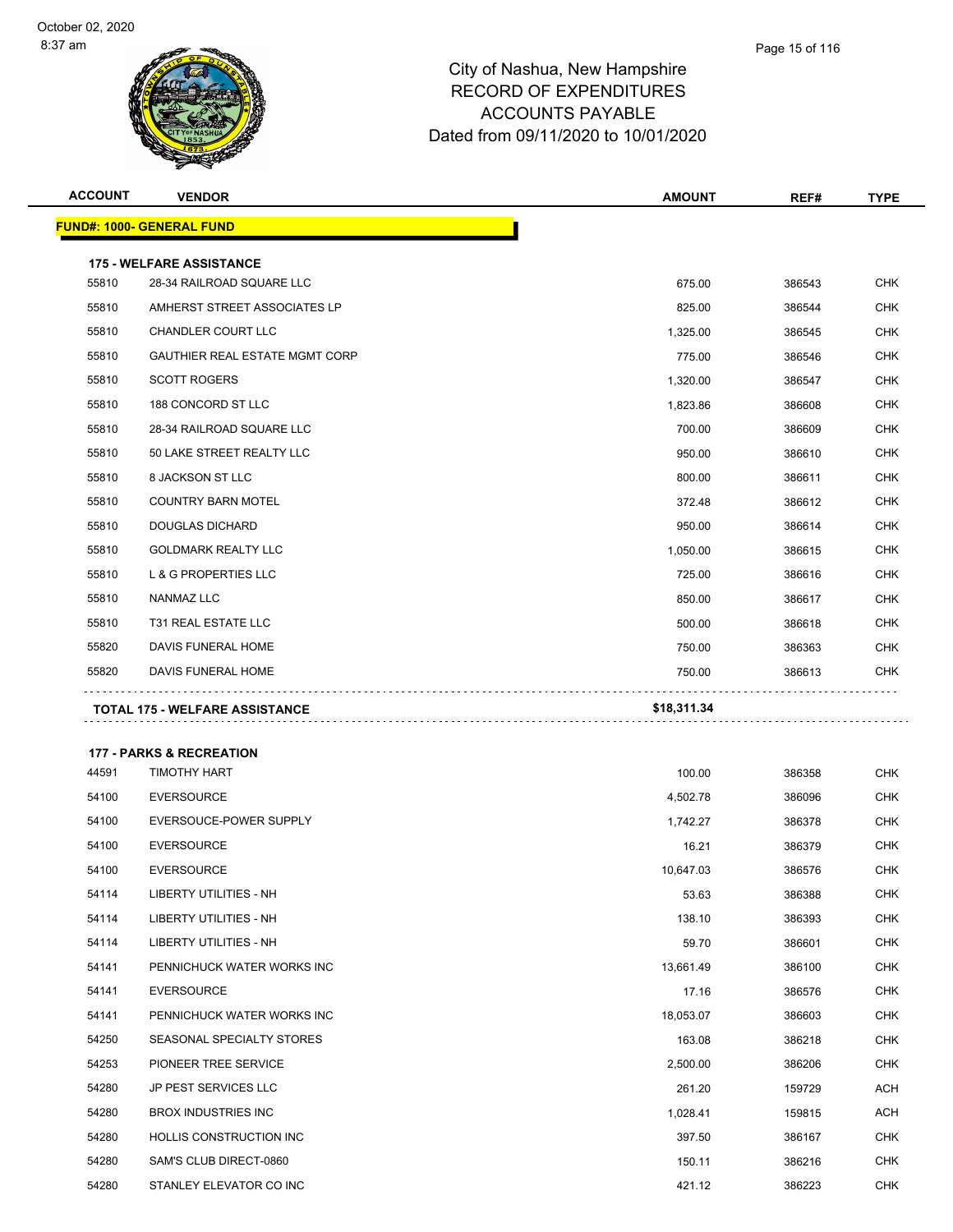| <b>ACCOUNT</b> | <b>VENDOR</b>                             | <b>AMOUNT</b> | REF#   | <b>TYPE</b> |
|----------------|-------------------------------------------|---------------|--------|-------------|
|                | <b>FUND#: 1000- GENERAL FUND</b>          |               |        |             |
|                | <b>177 - PARKS &amp; RECREATION</b>       |               |        |             |
| 54280          | AIRGAS USA LLC                            | 34.19         | 386400 | <b>CHK</b>  |
| 54280          | ASAP SPRINKLER LLC                        | 2,815.00      | 386405 | <b>CHK</b>  |
| 54280          | <b>BELLETETES INC</b>                     | 863.02        | 386409 | CHK         |
| 54280          | <b>FASTENAL CO</b>                        | 152.62        | 386426 | <b>CHK</b>  |
| 54280          | JOHNSONS ELECTRIC SUPPLY INC              | 4,475.00      | 386452 | <b>CHK</b>  |
| 54280          | <b>MARSHALL SIGNS INC</b>                 | 220.00        | 386456 | CHK         |
| 54280          | NASHUA WALLPAPER CO INC                   | 205.30        | 386460 | <b>CHK</b>  |
| 54280          | SITEONE LANDSCAPE SUPPLY LLC              | 1,743.27      | 386481 | <b>CHK</b>  |
| 54487          | <b>GATE CITY SMALL ENGINE LLC</b>         | 697.95        | 386159 | <b>CHK</b>  |
| 54487          | <b>TURF PRODUCTS</b>                      | 2,140.36      | 386492 | <b>CHK</b>  |
| 55200          | <b>NHRPA</b>                              | 65.00         | 386199 | <b>CHK</b>  |
| 55654          | AMAZON CAPITAL SERV (CITY ACH)            | 70.96         | 159811 | <b>ACH</b>  |
| 61100          | WB MASON CO INC                           | 137.99        | 386236 | CHK         |
| 61114          | LINCOLN AQUATICS                          | 228.72        | 386455 | <b>CHK</b>  |
| 61128          | <b>BSN SPORTS LLC</b>                     | 1,040.47      | 386128 | <b>CHK</b>  |
| 61299          | <b>B &amp; S LOCKSMITHS INC</b>           | 440.00        | 386116 | CHK         |
| 61300          | GLOBAL MONTELLO GROUP CORP                | 631.76        | 386162 | <b>CHK</b>  |
| 61300          | <b>GLOBAL MONTELLO GROUP CORP</b>         | 1,465.10      | 386433 | CHK         |
| 61542          | GATE CITY MONUMENT INC                    | 720.00        | 386431 | <b>CHK</b>  |
| 61799          | <b>FACTORY MOTOR PARTS</b>                | 59.60         | 159675 | <b>ACH</b>  |
| 61799          | <b>CUSTOM TRUCK &amp; EQUIPMENT LLC</b>   | 736.79        | 159816 | <b>ACH</b>  |
| 61799          | <b>BEST FORD</b>                          | 160.48        | 386121 | <b>CHK</b>  |
| 61799          | CARPARTS DISTRIBUTION CENTER,             | 95.96         | 386131 | CHK         |
| 61799          | CHAPPELL TRACTOR SALES INC                | 147.19        | 386134 | <b>CHK</b>  |
| 61799          | <b>GRAINGER</b>                           | 55.87         | 386163 | <b>CHK</b>  |
| 61799          | CARPARTS DISTRIBUTION CENTER,             | 333.98        | 386414 | <b>CHK</b>  |
| 61799          | DONOVAN EQUIPMENT CO INC                  | 49.36         | 386422 | <b>CHK</b>  |
| 61799          | LIBERTY INTNL TRUCKS OF NH LLC            | 228.80        | 386454 | <b>CHK</b>  |
| 61799          | SANEL NAPA                                | 208.50        | 386477 | <b>CHK</b>  |
| 61799          | <b>TEXTRAIL TRAILER PARTS</b>             | 25.00         | 386486 | <b>CHK</b>  |
|                | <b>TOTAL 177 - PARKS &amp; RECREATION</b> | \$74,161.10   |        |             |
|                |                                           |               |        |             |

**179 - LIBRARY**

| 54100 | EVERSOUCE-POWER SUPPLY     | 7.833.84 | 386378 | <b>CHK</b> |
|-------|----------------------------|----------|--------|------------|
| 54114 | LIBERTY UTILITIES - NH     | 178.06   | 386581 | <b>CHK</b> |
| 54141 | PENNICHUCK WATER WORKS INC | 211.89   | 386603 | <b>CHK</b> |
| 54280 | JP PEST SERVICES LLC       | 114.00   | 159729 | <b>ACH</b> |
| 54428 | BIG NERD SOFTWARE LLC      | 210.00   | 386122 | <b>CHK</b> |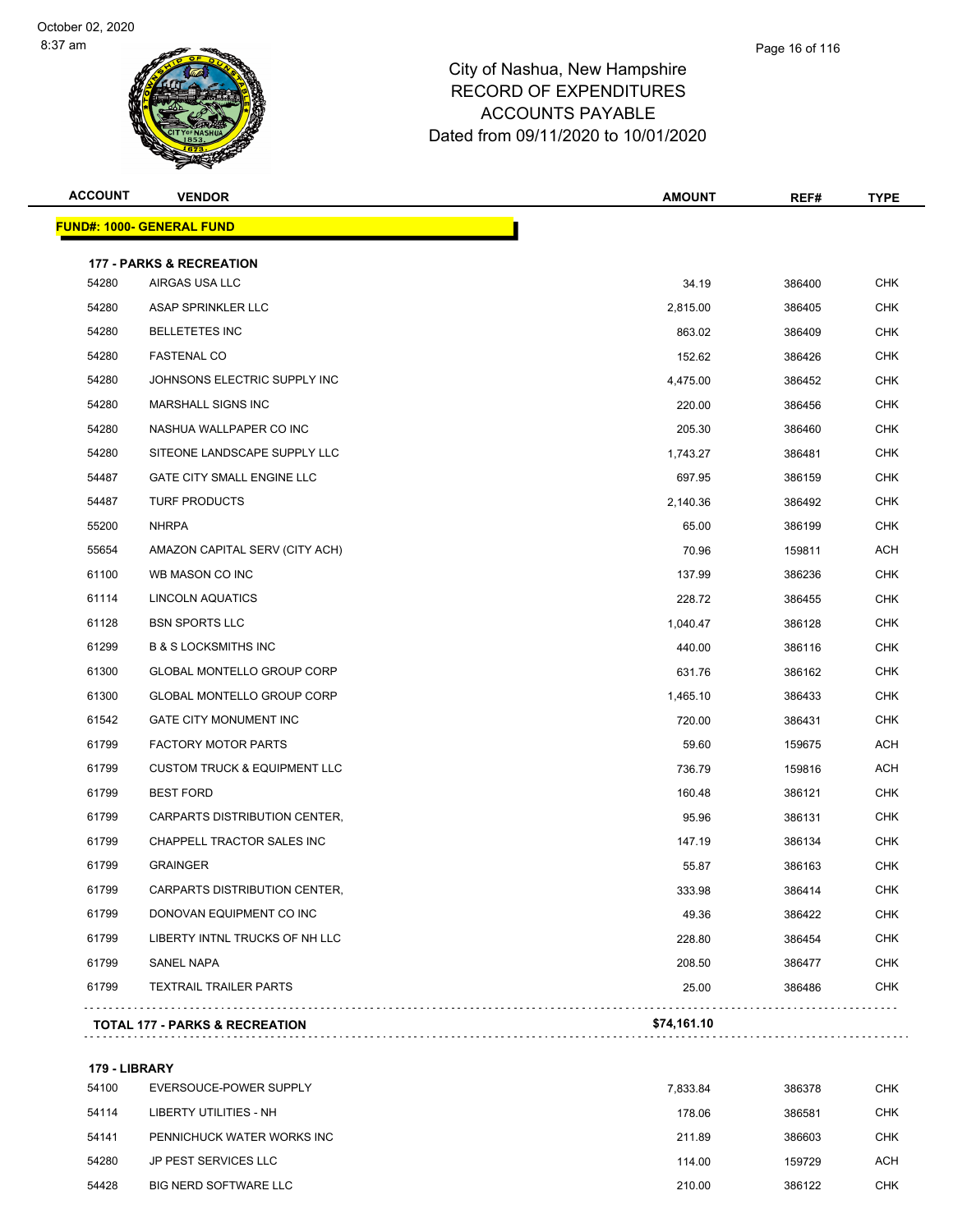| <b>ACCOUNT</b> | <b>VENDOR</b>                      | <b>AMOUNT</b> | REF#   | <b>TYPE</b> |
|----------------|------------------------------------|---------------|--------|-------------|
|                | <b>FUND#: 1000- GENERAL FUND</b>   |               |        |             |
| 179 - LIBRARY  |                                    |               |        |             |
| 54487          | NEVERETTS SEW & VAC INC            | 79.90         | 386462 | <b>CHK</b>  |
| 55200          | NEW ENGLAND LIBRARY ASSOC          | 30.00         | 386197 | <b>CHK</b>  |
| 61299          | AMAZON CAPITAL SERV (CITY ACH)     | 49.40         | 159712 | <b>ACH</b>  |
| 61299          | AMAZON CAPITAL SERV (CITY ACH)     | 39.64         | 159811 | <b>ACH</b>  |
| 61299          | <b>ALPHAGRAPHICS</b>               | 47.98         | 386404 | <b>CHK</b>  |
| 61428          | <b>REXEL USA INC</b>               | 699.64        | 159738 | <b>ACH</b>  |
| 61428          | WB MASON CO INC                    | 15.69         | 386236 | <b>CHK</b>  |
| 61650          | WB MASON CO INC                    | 349.98        | 386236 | <b>CHK</b>  |
| 61807          | AMAZON CAPITAL SERV (CITY ACH)     | 45.95         | 159666 | <b>ACH</b>  |
| 61807          | <b>INGRAM LIBRARY SERVICES LLC</b> | 927.81        | 159682 | <b>ACH</b>  |
| 61807          | INGRAM LIBRARY SERVICES LLC        | 378.53        | 159726 | <b>ACH</b>  |
| 61807          | AMAZON CAPITAL SERV (CITY ACH)     | 63.22         | 159811 | <b>ACH</b>  |
| 61807          | <b>BAKER &amp; TAYLOR</b>          | 1,716.82      | 386119 | <b>CHK</b>  |
| 61807          | MATTHEW BENDER & CO INC            | 266.10        | 386185 | <b>CHK</b>  |
| 61807          | HARPER COLLINS PUBLISHERS LLC      | 38.97         | 386441 | <b>CHK</b>  |
| 61814          | MIDWEST TAPE LLC                   | 70.22         | 159691 | <b>ACH</b>  |
| 61814          | MIDWEST TAPE LLC                   | 193.06        | 159736 | <b>ACH</b>  |
| 61830          | <b>NEWSBANK INC</b>                | 8,500.00      | 159694 | <b>ACH</b>  |
| 61830          | CENGAGE LEARNING INC / GALE        | 2,819.86      | 386133 | <b>CHK</b>  |
| 61830          | <b>MORNINGSTAR</b>                 | 2,138.00      | 386189 | <b>CHK</b>  |
| 68322          | AMAZON CAPITAL SERV (CITY ACH)     | 55.96         | 159666 | <b>ACH</b>  |
| 68322          | AMAZON CAPITAL SERV (CITY ACH)     | 14.99         | 159712 | <b>ACH</b>  |
| 68322          | LINDA HERVIEUX                     | 200.00        | 159723 | <b>ACH</b>  |
| 68322          | VICTOR L ROSARIO                   | 500.00        | 386473 | <b>CHK</b>  |
| 71221          | AMAZON CAPITAL SERV (CITY ACH)     | 79.98         | 159666 | <b>ACH</b>  |
|                | TOTAL 179 - LIBRARY                | \$27,869.49   |        |             |
|                | <b>181 - COMMUNITY DEVELOPMENT</b> |               |        |             |
| 55699          | SOLITUDE LAKE MANAGEMENT LLC       | 10,912.00     | 386219 | <b>CHK</b>  |
| 61100          | SARAH MARCHANT                     | 356.64        | 159825 | <b>ACH</b>  |
| 61100          | WB MASON CO INC                    | 45.18         | 386236 | <b>CHK</b>  |
| 61100          | WB MASON CO INC                    | 152.97        | 386495 | <b>CHK</b>  |
| 61650          | WB MASON CO INC                    | 58.06         | 386236 | <b>CHK</b>  |
|                | TOTAL 181 - COMMUNITY DEVELOPMENT  | \$11,524.85   |        |             |
|                | 183 - ECONOMIC DEVELOPMENT         |               |        |             |

| 61299 | HOME DEPOT CREDIT SERVICE 3065 | 179.88 | 386168 | CHK |
|-------|--------------------------------|--------|--------|-----|
| 61830 | COSTAR REALTY INFORMATION      | 797.18 | 386138 | СНК |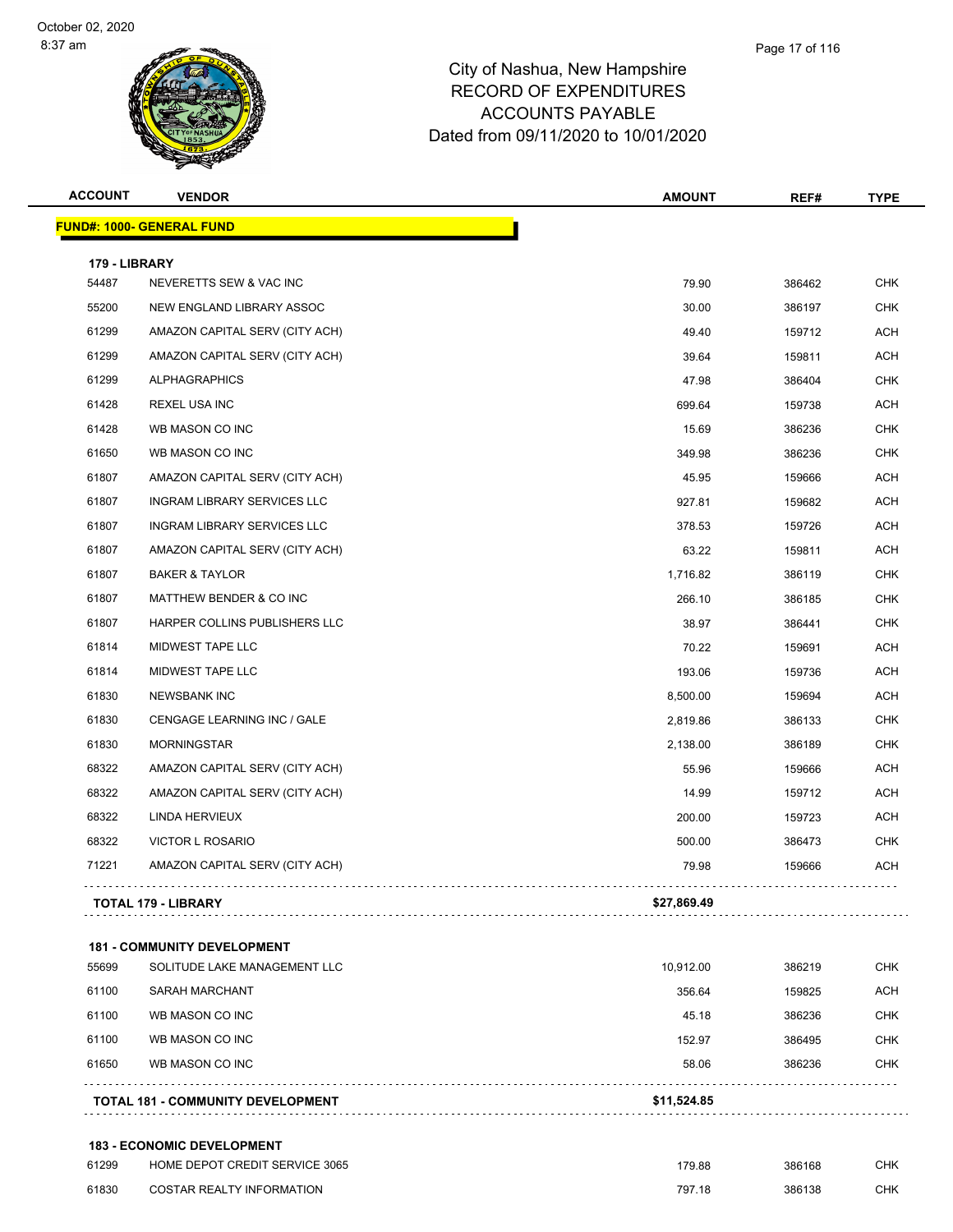### Page 18 of 116

| <b>ACCOUNT</b>      | <b>VENDOR</b>                           | <b>AMOUNT</b> | REF#   | <b>TYPE</b> |
|---------------------|-----------------------------------------|---------------|--------|-------------|
|                     | <u> FUND#: 1000- GENERAL FUND</u>       |               |        |             |
|                     | <b>TOTAL 183 - ECONOMIC DEVELOPMENT</b> | \$977.06      |        |             |
| <b>191 - SCHOOL</b> |                                         |               |        |             |
| 53128               | <b>JACKSON LEWIS LLP</b>                | 4,000.00      | 159704 | <b>ACH</b>  |
| 53128               | WADLEIGH STARR & PETERS PLLC            | 738.00        | 386350 | <b>CHK</b>  |
| 53600               | NASHUA ADULT LEARNING CENTER            | 34,100.00     | 386497 | <b>CHK</b>  |
| 53607               | NHTI COMMUNITY COLLEGE                  | 5,487.50      | 386322 | <b>CHK</b>  |
| 53628               | STATE OF NH CRIMINAL RECORDS            | 1,431.00      | 386259 | <b>CHK</b>  |
| 53628               | NORTHEAST RECORD RETENTION              | 452.50        | 386324 | <b>CHK</b>  |
| 53628               | <b>RELIABLE IT</b>                      | 525.00        | 386335 | <b>CHK</b>  |
| 53628               | <b>RELIABLE IT</b>                      | 337.50        | 386518 | CHK         |
| 54100               | <b>EVERSOURCE</b>                       | 97,534.19     | 386244 | <b>CHK</b>  |
| 54114               | <b>LIBERTY UTILITIES - NH</b>           | 189.47        | 386246 | <b>CHK</b>  |
| 54114               | LIBERTY UTILITIES - NH                  | 189.97        | 386247 | <b>CHK</b>  |
| 54114               | LIBERTY UTILITIES - NH                  | 178.14        | 386248 | <b>CHK</b>  |
| 54114               | LIBERTY UTILITIES - NH                  | 59.38         | 386249 | <b>CHK</b>  |
| 54114               | LIBERTY UTILITIES - NH                  | 59.38         | 386250 | <b>CHK</b>  |
| 54114               | LIBERTY UTILITIES - NH                  | 59.38         | 386251 | <b>CHK</b>  |
| 54114               | LIBERTY UTILITIES - NH                  | 59.38         | 386252 | <b>CHK</b>  |
| 54114               | LIBERTY UTILITIES - NH                  | 62.29         | 386253 | <b>CHK</b>  |
| 54114               | LIBERTY UTILITIES - NH                  | 190.00        | 386254 | CHK         |
| 54114               | LIBERTY UTILITIES - NH                  | 266.13        | 386255 | <b>CHK</b>  |
| 54114               | <b>SPRAGUE RESOURCES LP</b>             | 2,642.68      | 386343 | <b>CHK</b>  |
| 54141               | PENNICHUCK WATER WORKS INC              | 9,483.66      | 386256 | CHK         |
| 54280               | <b>BELLETETES INC</b>                   | 646.34        | 386266 | <b>CHK</b>  |
| 54280               | <b>BSC INDUSTRIES INC</b>               | 41.34         | 386270 | <b>CHK</b>  |
| 54280               | NASHUA WALLPAPER CO INC                 | 100.94        | 386319 | <b>CHK</b>  |
| 54280               | SHATTUCK MALONE OIL CO                  | 1,137.96      | 386340 | <b>CHK</b>  |
| 54280               | <b>BELLETETES INC</b>                   | 1,060.59      | 386499 | <b>CHK</b>  |
| 54280               | MARVELL PLATE GLASS INC                 | 264.88        | 386513 | <b>CHK</b>  |
| 54487               | CLEAN-O-RAMA                            | 1,126.07      | 386276 | <b>CHK</b>  |
| 54487               | BOYER'S AUTO BODY & SALES INC           | 323.67        | 386501 | <b>CHK</b>  |
| 54600               | <b>CARPARTS OF NASHUA</b>               | 239.39        | 386272 | <b>CHK</b>  |
| 54600               | DONOVAN EQUIPMENT CO INC                | 775.92        | 386282 | <b>CHK</b>  |
| 54600               | <b>BEST FORD</b>                        | 20.58         | 386500 | <b>CHK</b>  |
| 54600               | <b>CARPARTS OF NASHUA</b>               | 795.54        | 386502 | <b>CHK</b>  |
| 54600               | SANEL NAPA                              | 29.92         | 386520 | <b>CHK</b>  |
| 54899               | <b>BRADY SULLIVAN</b>                   | 13,264.66     | 159741 | ACH         |
| 55109               | <b>COMCAST</b>                          | 5,792.56      | 386242 | <b>CHK</b>  |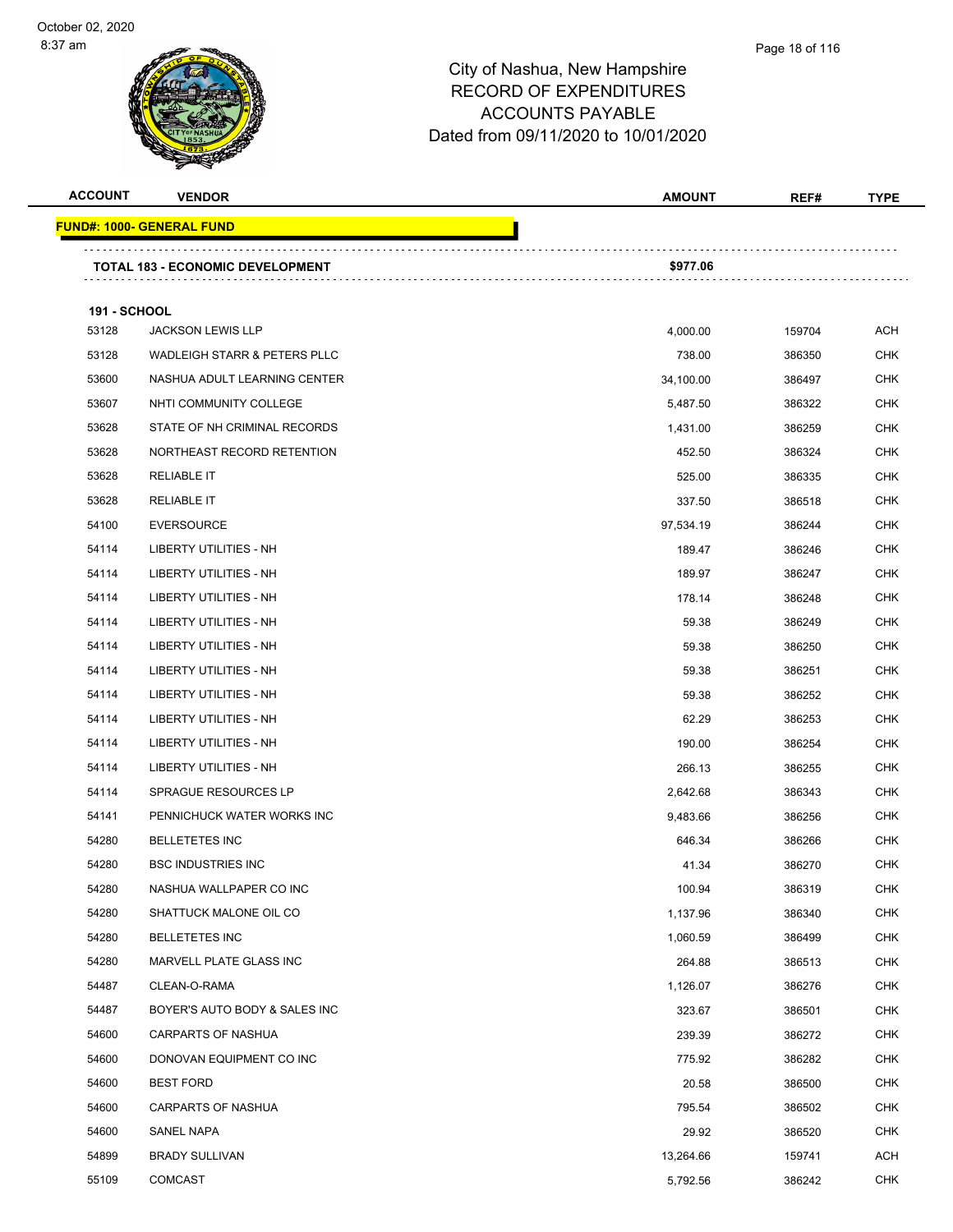| <b>ACCOUNT</b>               | <b>VENDOR</b>                          | <b>AMOUNT</b> | REF#   | <b>TYPE</b> |
|------------------------------|----------------------------------------|---------------|--------|-------------|
|                              | <mark>FUND#: 1000- GENERAL FUND</mark> |               |        |             |
|                              |                                        |               |        |             |
| <b>191 - SCHOOL</b><br>55109 | CONSOLIDATED COMMUNICATIONS            | 154.14        | 386243 | <b>CHK</b>  |
| 55109                        | <b>FIRSTLIGHT</b>                      | 2,256.03      | 386245 | <b>CHK</b>  |
| 55109                        | <b>WINDSTREAM</b>                      | 980.60        | 386261 | CHK         |
| 55109                        | <b>WINDSTREAM</b>                      | 291.21        | 386262 | <b>CHK</b>  |
| 55109                        | CONSOLIDATED COMMUNICATIONS            | 1,169.05      | 386377 | <b>CHK</b>  |
| 55200                        | MBG CONSULTING LLC                     | 250.00        | 386309 | <b>CHK</b>  |
| 55200                        | <b>NHADA</b>                           | 480.00        | 386320 | <b>CHK</b>  |
| 55200                        | <b>NHIAA</b>                           | 40.00         | 386321 | CHK         |
| 55200                        | <b>NHSAA</b>                           | 5,311.27      | 386515 | <b>CHK</b>  |
| 55307                        | <b>LISA GINGRAS</b>                    | 52.14         | 386288 | <b>CHK</b>  |
| 55400                        | NHTI COMMUNITY COLLEGE                 | 5,487.50      | 386322 | <b>CHK</b>  |
| 55607                        | PETTY CASH                             | 59.04         | 386257 | <b>CHK</b>  |
| 55607                        | QUADIENT LEASING USA INC               | 596.79        | 386258 | CHK         |
| 55607                        | UNITED PARCEL SERVICE                  | 21.88         | 386260 | <b>CHK</b>  |
| 55607                        | RESERVE ACCOUNT                        | 2,000.00      | 386519 | <b>CHK</b>  |
| 55607                        | US POSTAL SERVICE                      | 400.00        | 386527 | <b>CHK</b>  |
| 55691                        | <b>MONICA CLARK</b>                    | 149.50        | 386275 | <b>CHK</b>  |
| 55691                        | SARAH WINSLOW                          | 488.75        | 386355 | CHK         |
| 61100                        | ADELINA REYES HERNANDEZ                | 66.98         | 386292 | <b>CHK</b>  |
| 61100                        | COMPUTER HUT dba IT INSIDERS           | (272.00)      | 386296 | <b>CHK</b>  |
| 61100                        | DOROTHY LEVESQUE                       | 85.00         | 386304 | <b>CHK</b>  |
| 61100                        | WB MASON CO INC                        | 1,721.59      | 386352 | <b>CHK</b>  |
| 61100                        | WB MASON CO INC                        | 429.10        | 386528 | CHK         |
| 61135                        | (SCHOOL ACH) AMAZON CAPITAL SE         | 541.96        | 159703 | <b>ACH</b>  |
| 61135                        | <b>CONTENTI COMPANY</b>                | 425.76        | 386277 | <b>CHK</b>  |
| 61135                        | <b>JENNIFER DILLON</b>                 | 99.00         | 386281 | <b>CHK</b>  |
| 61135                        | <b>LISA DUNCKLEE</b>                   | 60.35         | 386283 | CHK         |
| 61135                        | MARGRET (WILLIAMS) JONES               | 156.00        | 386297 | <b>CHK</b>  |
| 61135                        | <b>JENNIFER KRISAK</b>                 | 173.19        | 386302 | <b>CHK</b>  |
| 61135                        | LAKESHORE LEARNING MATERIALS           | 132.22        | 386303 | <b>CHK</b>  |
| 61135                        | AMANDA LOZEAU                          | 123.44        | 386307 | <b>CHK</b>  |
| 61135                        | <b>CHAS MILLER</b>                     | 428.03        | 386314 | <b>CHK</b>  |
| 61135                        | <b>MUSIC &amp; ART CENTERS</b>         | 26.62         | 386316 | <b>CHK</b>  |
| 61135                        | <b>LOUISE NORWAY</b>                   | 90.65         | 386325 | <b>CHK</b>  |
| 61135                        | PERFECTION LEARNING CORP               | 1,413.72      | 386331 | <b>CHK</b>  |
| 61135                        | SCHOOL DATEBOOKS INC                   | 4,992.34      | 386336 | <b>CHK</b>  |
| 61135                        | <b>SCHOOL SPECIALTY</b>                | 2,115.34      | 386338 | <b>CHK</b>  |
| 61135                        | ANDREA TILSON                          | 99.14         | 386347 | <b>CHK</b>  |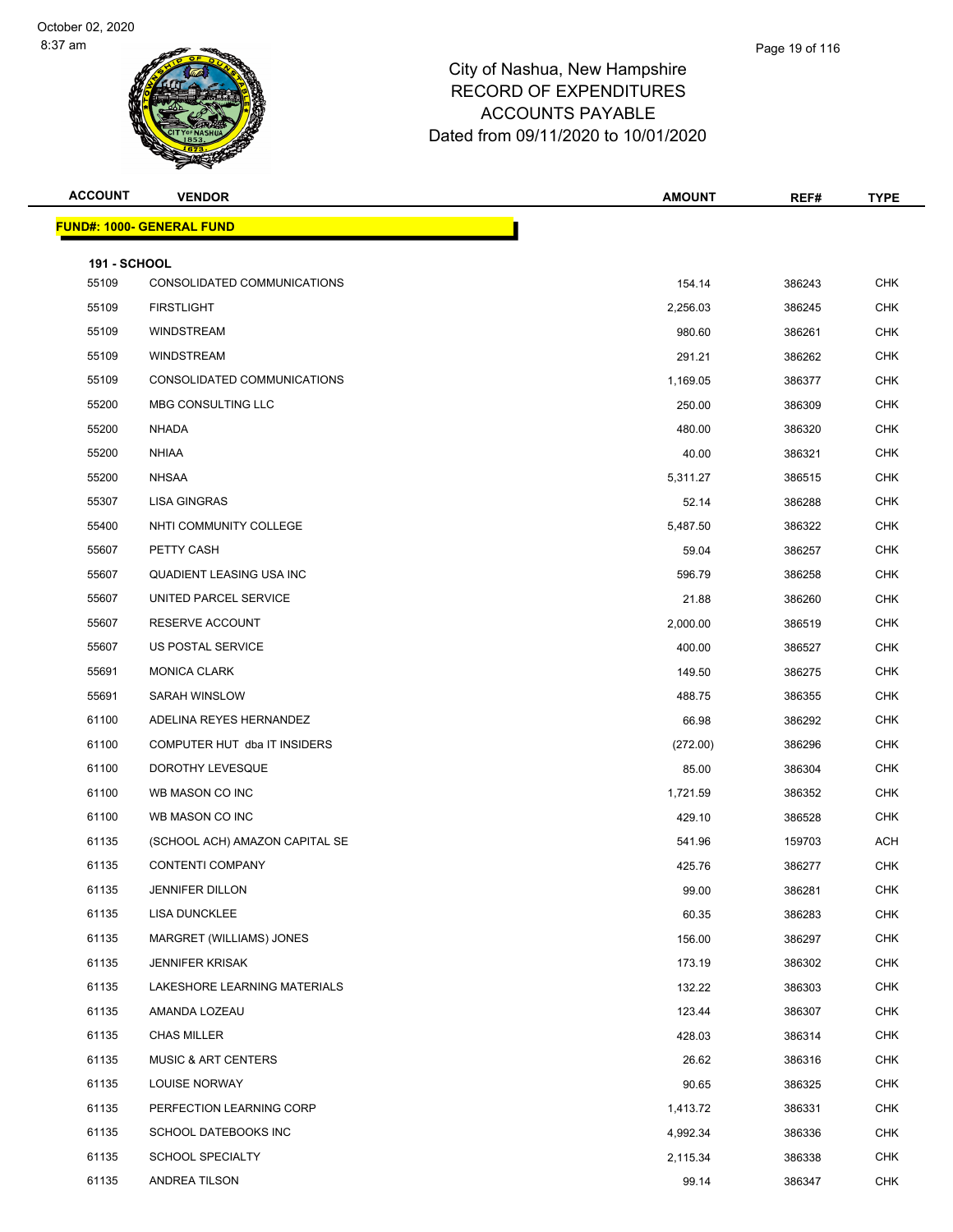| <b>ACCOUNT</b>      | <b>VENDOR</b>                    | <b>AMOUNT</b> | REF#   | <b>TYPE</b> |
|---------------------|----------------------------------|---------------|--------|-------------|
|                     | <b>FUND#: 1000- GENERAL FUND</b> |               |        |             |
| <b>191 - SCHOOL</b> |                                  |               |        |             |
| 61135               | <b>WAL-MART</b>                  | 23.28         | 386351 | <b>CHK</b>  |
| 61135               | WB MASON CO INC                  | 2,075.64      | 386352 | <b>CHK</b>  |
| 61135               | WOODWIND & BRASSWIND             | 119.80        | 386356 | <b>CHK</b>  |
| 61135               | <b>DEMCO</b>                     | 170.12        | 386504 | <b>CHK</b>  |
| 61135               | <b>FLAGHOUSE INC</b>             | 10.75         | 386507 | <b>CHK</b>  |
| 61135               | FOLLETT SCHOOL SOLUTIONS INC     | 99.02         | 386508 | <b>CHK</b>  |
| 61135               | LAKESHORE LEARNING MATERIALS     | 172.47        | 386512 | <b>CHK</b>  |
| 61135               | <b>NASCO</b>                     | 1,177.60      | 386514 | <b>CHK</b>  |
| 61135               | <b>SCHOOL SPECIALTY</b>          | 244.05        | 386522 | <b>CHK</b>  |
| 61135               | WB MASON CO INC                  | 1,368.88      | 386528 | <b>CHK</b>  |
| 61142               | MEDCO SUPPLY INC                 | 0.60          | 159706 | <b>ACH</b>  |
| 61142               | MEDCO SUPPLY INC                 | 138.56        | 159744 | <b>ACH</b>  |
| 61142               | <b>SCHOOL HEALTH CORP</b>        | 300.62        | 386521 | <b>CHK</b>  |
| 61249               | <b>WCEPS</b>                     | 804.00        | 386353 | <b>CHK</b>  |
| 61299               | (SCHOOL ACH) AMAZON CAPITAL SE   | 1,559.33      | 159703 | <b>ACH</b>  |
| 61299               | <b>FASTENAL CO</b>               | 517.66        | 386285 | <b>CHK</b>  |
| 61299               | HOME DEPOT CREDIT SERVICES       | 369.47        | 386293 | <b>CHK</b>  |
| 61299               | <b>TARA KINSELLA</b>             | 108.00        | 386300 | <b>CHK</b>  |
| 61299               | MERRIMACK BUILDING SUPPLY INC    | 11,170.65     | 386311 | <b>CHK</b>  |
| 61299               | <b>RC WELDING LLC</b>            | 1,260.00      | 386334 | <b>CHK</b>  |
| 61299               | <b>FASTENAL CO</b>               | 226.92        | 386506 | <b>CHK</b>  |
| 61407               | M & M ELECTRICAL SUPPLY CO INC   | 1,333.11      | 159705 | <b>ACH</b>  |
| 61407               | M & M ELECTRICAL SUPPLY CO INC   | 5,528.72      | 159743 | <b>ACH</b>  |
| 61407               | <b>GRAINGER</b>                  | 92.06         | 386510 | <b>CHK</b>  |
| 61414               | F W WEBB COMPANY                 | 268.29        | 386284 | <b>CHK</b>  |
| 61414               | HAJOCA CORPORATION               | 202.68        | 386290 | <b>CHK</b>  |
| 61414               | F W WEBB COMPANY                 | 147.83        | 386505 | <b>CHK</b>  |
| 61414               | FW WEBB COMPANY                  | 30.57         | 386509 | CHK         |
| 61421               | CAPP INC                         | 1,533.00      | 386271 | <b>CHK</b>  |
| 61421               | CONTROL TECHNOLOGIES INC         | 334.49        | 386278 | <b>CHK</b>  |
| 61421               | TOTAL AIR SUPPLY INC             | 273.52        | 386348 | <b>CHK</b>  |
| 61421               | TRANE U.S. INC                   | 516.81        | 386349 | <b>CHK</b>  |
| 61421               | UNITED REFRIGERATION INC         | 3,265.81      | 386526 | <b>CHK</b>  |
| 61428               | ULINE                            | 764.60        | 159707 | ACH         |
| 61428               | CLEAN-O-RAMA                     | 387.65        | 386276 | <b>CHK</b>  |
| 61428               | <b>GRAINGER</b>                  | 537.72        | 386289 | CHK         |
| 61428               | <b>IMPERIAL DADE</b>             | 1,311.15      | 386295 | <b>CHK</b>  |
| 61428               | NASHUA WALLPAPER CO INC          | 8,769.73      | 386319 | <b>CHK</b>  |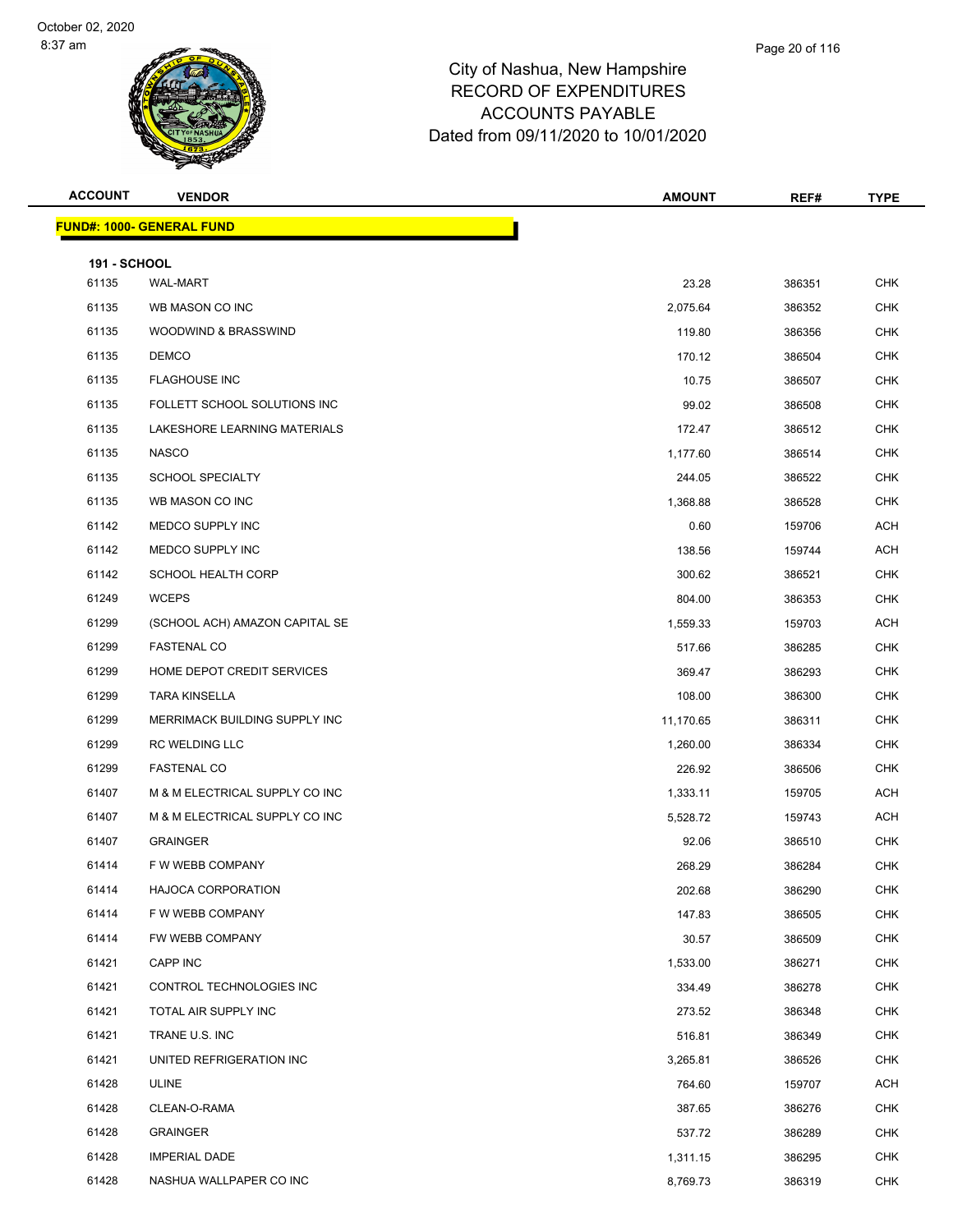## City of Nashua, New Hampshire RECORD OF EXPENDITURES Page 21 of 116

ACCOUNTS PAYABLE Dated from 09/11/2020 to 10/01/2020

| <b>ACCOUNT</b>      | <b>VENDOR</b>                     | <b>AMOUNT</b> | REF#   | <b>TYPE</b> |
|---------------------|-----------------------------------|---------------|--------|-------------|
|                     | <u> FUND#: 1000- GENERAL FUND</u> |               |        |             |
| <b>191 - SCHOOL</b> |                                   |               |        |             |
| 61428               | PROMOCENTRIC LLC                  | 19,271.50     | 386333 | <b>CHK</b>  |
| 61428               | <b>GRAINGER</b>                   | 1,111.56      | 386510 | <b>CHK</b>  |
| 61428               | SOBE PROMOS                       | 4,975.00      | 386524 | <b>CHK</b>  |
| 61599               | <b>BROX INDUSTRIES INC</b>        | 996.27        | 159742 | ACH         |
| 61599               | UNITED AG & TURF NE               | 390.02        | 386232 | <b>CHK</b>  |
| 61599               | OUTDOOR PRIDE LANDSCAPING INC     | 687.50        | 386516 | <b>CHK</b>  |
| 61599               | SITEONE LANDSCAPE SUPPLY LLC      | 208.71        | 386523 | <b>CHK</b>  |
| 61607               | (SCHOOL ACH) AMAZON CAPITAL SE    | 28.98         | 159703 | ACH         |
| 61607               | I.T. INSIDERS                     | 4,158.73      | 386294 | <b>CHK</b>  |
| 61607               | COMPUTER HUT dba IT INSIDERS      | 2,297.40      | 386296 | <b>CHK</b>  |
| 61814               | CENGAGE LEARNING INC / GALE       | 5,156.96      | 386274 | <b>CHK</b>  |
| 61814               | FOLLETT SCHOOL SOLUTIONS INC      | 82.34         | 386286 | <b>CHK</b>  |
| 61814               | <b>JUNIOR LIBRARY GUILD</b>       | 183.00        | 386298 | <b>CHK</b>  |
| 61814               | PERMA-BOUND                       | 279.45        | 386332 | <b>CHK</b>  |
| 61814               | PERMA-BOUND                       | 328.74        | 386517 | <b>CHK</b>  |
| 61821               | PROQUEST LLC                      | 2,336.29      | 159745 | <b>ACH</b>  |
| 61830               | <b>TEACHING STRATEGIES LLC</b>    | 3,237.50      | 386525 | <b>CHK</b>  |
| 61875               | <b>MYSTERY SCIENCE INC</b>        | 11,988.00     | 386318 | <b>CHK</b>  |
| 71221               | (SCHOOL ACH) AMAZON CAPITAL SE    | 1,189.60      | 159703 | ACH         |
| 71228               | <b>BRAINPOP LLC</b>               | 2,990.00      | 386269 | <b>CHK</b>  |
| 71228               | AXIS BUSINESS SOLUTIONS LTD       | 16.00         | 386498 | <b>CHK</b>  |
| 71228               | <b>INTRASYSTEMS INC</b>           | 13,415.00     | 386511 | <b>CHK</b>  |
| 71800               | SCHOOL OUTFITTERS, LLC            | 294.88        | 386337 | <b>CHK</b>  |
| 71999               | MCINTIRE BUSINESS PRODUCTS INC    | 5,448.00      | 386310 | <b>CHK</b>  |
|                     | <b>TOTAL 191 - SCHOOL</b>         | \$345,048.83  |        |             |

US BANK N.A. (091000022) 142,500.00 159637 ACH

**193 - DEBT SERVICE**

|       | <b>TOTAL 193 - DEBT SERVICE</b> | \$1.200.069.38 |        |            |
|-------|---------------------------------|----------------|--------|------------|
| 75200 | US BANK N.A. (091000022)        | 94.150.00      | 159810 | ACH        |
| 75200 | US BANK N.A. (091000022)        | 236,325.00     | 159809 | <b>ACH</b> |
| 75200 | US BANK N.A. (091000022)        | 100.00         | 159641 | ACH        |
| 75200 | US BANK N.A. (091000022)        | 223.500.00     | 159638 | ACH        |
| 75200 | US BANK N.A. (091000022)        | 53,731.88      | 159637 | ACH        |
| 75200 | US BANK N.A. (091000022)        | 115,530.00     | 159636 | <b>ACH</b> |
| 75200 | US BANK N.A. (091000022)        | 54,232.50      | 159635 | ACH        |
| 75100 | US BANK N.A. (091000022)        | 280,000.00     | 159809 | ACH        |
|       |                                 |                |        |            |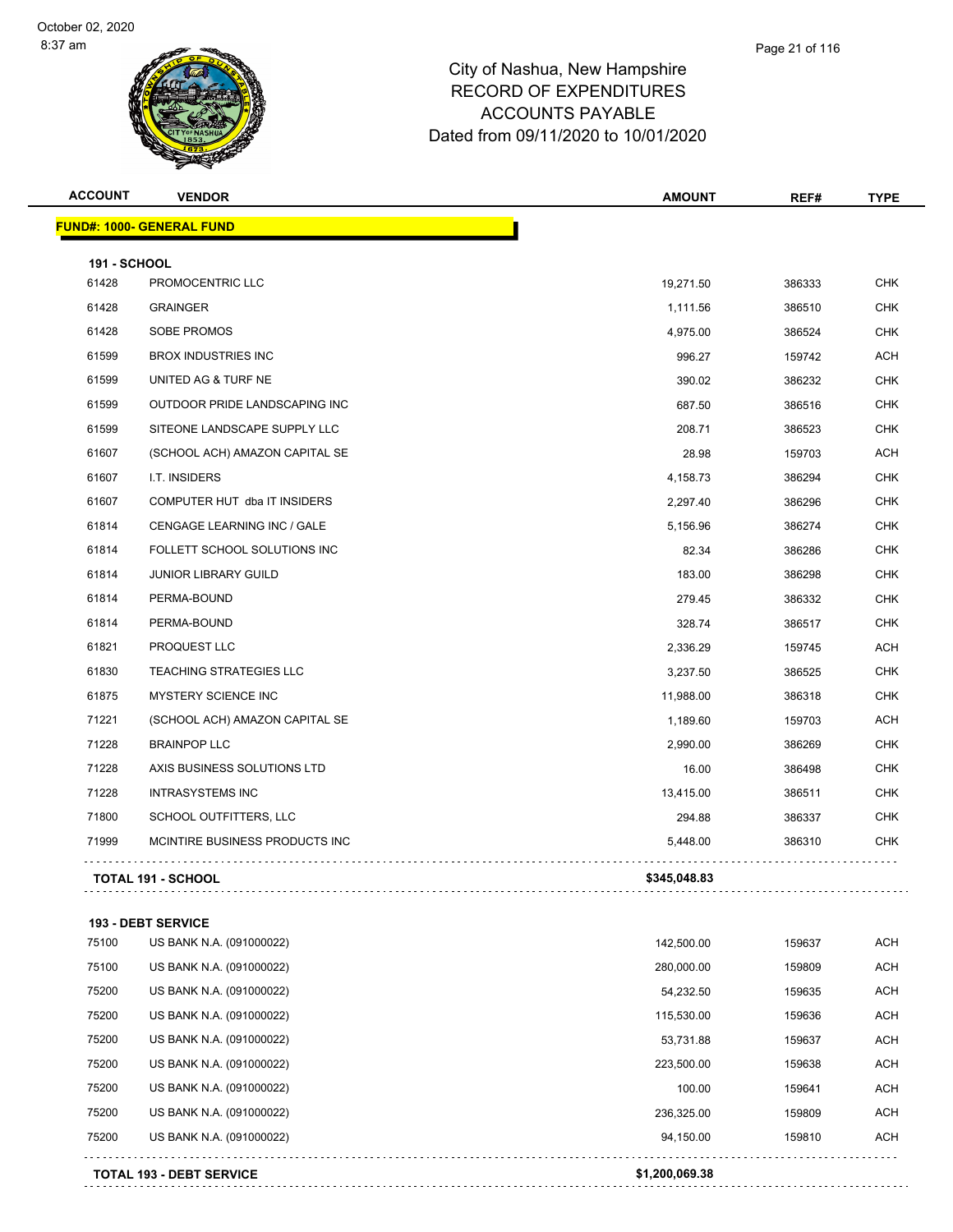$\overline{\phantom{0}}$ 

| <b>ACCOUNT</b> | <b>VENDOR</b>                                       |               | <b>AMOUNT</b>  | REF#   | <b>TYPE</b> |
|----------------|-----------------------------------------------------|---------------|----------------|--------|-------------|
|                | <b>TOTAL FUND 1000 - GENERAL FUND</b>               |               | \$6,067,145.47 |        |             |
|                | <b>FUND#: 1001- GF-CAPITAL IMPROVEMENTS</b>         |               |                |        |             |
| 161 - STREETS  |                                                     |               |                |        |             |
| 81100          | <b>BROX INDUSTRIES INC</b>                          | 1071.77.20.30 | 5,483.04       | 159669 | <b>ACH</b>  |
| 81100          | <b>BROX INDUSTRIES INC</b>                          | 1071.77.20.30 | 1,404.04       | 159717 | ACH         |
| 81100          | <b>BELLETETES INC</b>                               | 1071.77.20.30 | 42.18          | 386409 | <b>CHK</b>  |
|                | <b>TOTAL 161 - STREETS</b>                          |               | \$6,929.26     |        |             |
|                | <b>177 - PARKS &amp; RECREATION</b>                 |               |                |        |             |
| 81100          | JOHNSONS ELECTRIC SUPPLY INC                        | 1071.77.18.30 | 1,124.84       | 386452 | <b>CHK</b>  |
|                | <b>TOTAL 177 - PARKS &amp; RECREATION</b>           |               | \$1,124.84     |        |             |
|                | <b>TOTAL FUND 1001 - GF-CAPITAL IMPROVEMENTS</b>    |               | \$8,054.10     |        |             |
|                | <b>FUND#: 1010- GF-PRIOR YEAR ENC &amp; ESCROWS</b> |               |                |        |             |
|                | <b>107 - CITY CLERK</b>                             |               |                |        |             |
| 53435          | WB MASON CO INC                                     |               | 16.69          | 386495 | <b>CHK</b>  |
|                | <b>TOTAL 107 - CITY CLERK</b>                       |               | \$16.69        |        |             |
| 150 - POLICE   |                                                     |               |                |        |             |
| 61121          | AXON ENTERPRISE INC                                 |               | 1,035.00       | 159813 | <b>ACH</b>  |
| 71407          | ATLANTIC TACTICAL INC                               |               | 8,956.87       | 386406 | <b>CHK</b>  |
|                | <b>TOTAL 150 - POLICE</b>                           |               | \$9,991.87     |        |             |
| 161 - STREETS  |                                                     |               |                |        |             |
| 54210          | STEPHENS-MARQUIS                                    | 2075.61.19.30 | 120,150.00     | 386224 | <b>CHK</b>  |
| 54305          | OCEAN STATE SIGNAL CO                               |               | 720.00         | 386203 | <b>CHK</b>  |
|                | TOTAL 161 - STREETS                                 |               | \$120,870.00   |        |             |
|                | <b>177 - PARKS &amp; RECREATION</b>                 |               |                |        |             |
| 71999          | <b>MARSHALL SIGNS INC</b>                           |               | 4,420.00       | 386184 | <b>CHK</b>  |
|                | <b>TOTAL 177 - PARKS &amp; RECREATION</b>           |               | \$4,420.00     |        |             |
|                | <b>182 - PLANNING AND ZONING</b>                    |               |                |        |             |
| 55699          | <b>RKG ASSOCIATES INC</b>                           |               | 5,350.00       | 386472 | <b>CHK</b>  |
|                | TOTAL 182 - PLANNING AND ZONING                     |               | \$5,350.00     |        |             |
|                |                                                     |               |                |        |             |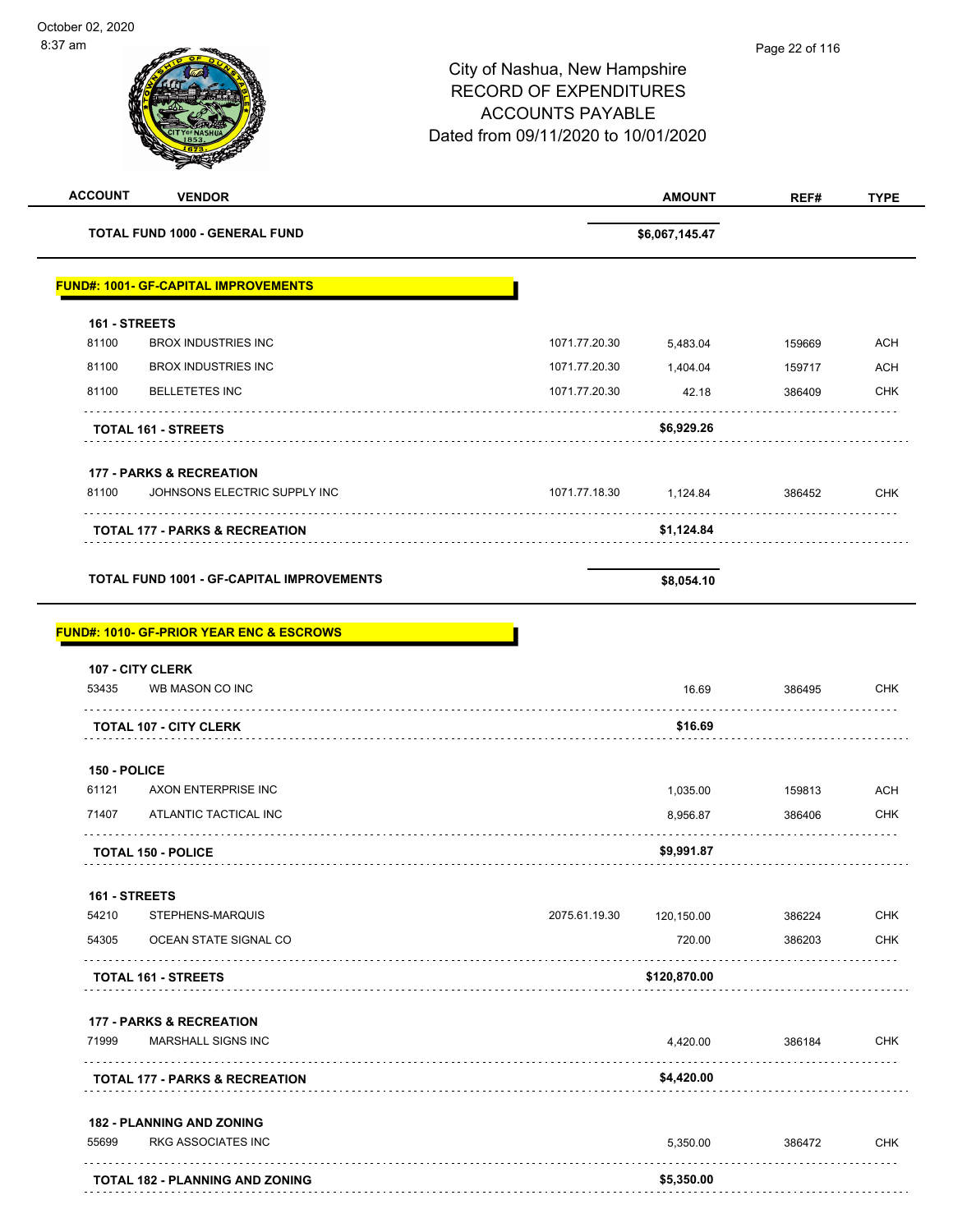| <b>FUND#: 1010- GF-PRIOR YEAR ENC &amp; ESCROWS</b><br><b>183 - ECONOMIC DEVELOPMENT</b><br>53142<br>CONSTANT CONTACT INC<br>96.00<br>386095<br>53142<br><b>RKG ASSOCIATES INC</b><br>5,500.00<br>386213<br>53142<br><b>RKG ASSOCIATES INC</b><br>150.00 | <b>CHK</b><br><b>CHK</b><br><b>CHK</b> |
|----------------------------------------------------------------------------------------------------------------------------------------------------------------------------------------------------------------------------------------------------------|----------------------------------------|
|                                                                                                                                                                                                                                                          |                                        |
|                                                                                                                                                                                                                                                          |                                        |
|                                                                                                                                                                                                                                                          |                                        |
|                                                                                                                                                                                                                                                          |                                        |
|                                                                                                                                                                                                                                                          |                                        |
| 386472                                                                                                                                                                                                                                                   |                                        |
| <b>GREATER NASHUA CHAMBER OF</b><br>55400<br>1,150.00<br>386437                                                                                                                                                                                          | <b>CHK</b>                             |
| \$6,896.00<br><b>TOTAL 183 - ECONOMIC DEVELOPMENT</b>                                                                                                                                                                                                    |                                        |
| <b>191 - SCHOOL</b>                                                                                                                                                                                                                                      |                                        |
| 53628<br>I.T. INSIDERS<br>229.98<br>386294                                                                                                                                                                                                               | <b>CHK</b>                             |
| 53628<br>THE METRO GROUP INC<br>845.00<br>386344                                                                                                                                                                                                         | <b>CHK</b>                             |
| 61100<br>WB MASON CO INC<br>61.96<br>386352                                                                                                                                                                                                              | <b>CHK</b>                             |
| 61135<br><b>SCHOOL SPECIALTY</b><br>114.89<br>386338                                                                                                                                                                                                     | <b>CHK</b>                             |
| 71221<br>I.T. INSIDERS<br>14,606.50<br>386294                                                                                                                                                                                                            | <b>CHK</b>                             |
| 71228<br>I.T. INSIDERS<br>1,440.00<br>386294                                                                                                                                                                                                             | <b>CHK</b>                             |
| 71999<br><b>MUSIC &amp; ARTS CA</b><br>4,925.92<br>386317                                                                                                                                                                                                | <b>CHK</b>                             |
| \$22,224.25<br><b>TOTAL 191 - SCHOOL</b>                                                                                                                                                                                                                 |                                        |

### TOTAL FUND 1010 - GF-PRIOR YEAR ENC & ESCROWS \$169,768.81

| <b>FUND#: 2100- FOOD SERVICES FUND</b> |          |        |            |
|----------------------------------------|----------|--------|------------|
| <b>MEREDITH BELESCA</b>                | 123.70   | 386265 | <b>CHK</b> |
| <b>ERIN DALY</b>                       | 34.45    | 386280 | <b>CHK</b> |
| <b>SHERRIE JURIS</b>                   | 53.60    | 386299 | <b>CHK</b> |
| <b>ELIZABETH KOLB</b>                  | 62.60    | 386301 | <b>CHK</b> |
| <b>ELSA LONG</b>                       | 107.50   | 386306 | <b>CHK</b> |
| <b>FRAN MARIE MIELE</b>                | 49.20    | 386313 | <b>CHK</b> |
| EDWARD PANAGOPOULOS                    | 40.40    | 386328 | <b>CHK</b> |
| <b>MARJORIE THOMPSON</b>               | 135.50   | 386346 | <b>CHK</b> |
| <b>NUTRISLICE INC</b>                  | 2,562.00 | 386326 | <b>CHK</b> |
| SOLARWINDS                             | 220.80   | 386342 | <b>CHK</b> |
| AFFILIATED HVAC SERVICES LLC           | 657.00   | 386263 | <b>CHK</b> |
| <b>ODETTE SLOSEK</b>                   | 46.00    | 386341 | <b>CHK</b> |
| THE COPY SHOP                          | 6,677.00 | 386279 | <b>CHK</b> |
| WB MASON CO INC                        | 1,511.61 | 386352 | <b>CHK</b> |
| <b>BIMBO FOODS BAKERIES INC</b>        | 382.56   | 386267 | <b>CHK</b> |
| <b>M SAUNDERS INC</b>                  | 1,596.36 | 386308 | <b>CHK</b> |
| NORTHCENTER FOODS                      | 7,766.15 | 386323 | <b>CHK</b> |
| <b>IMPERIAL DADE</b>                   | 8,816.00 | 386295 | <b>CHK</b> |
|                                        |          |        |            |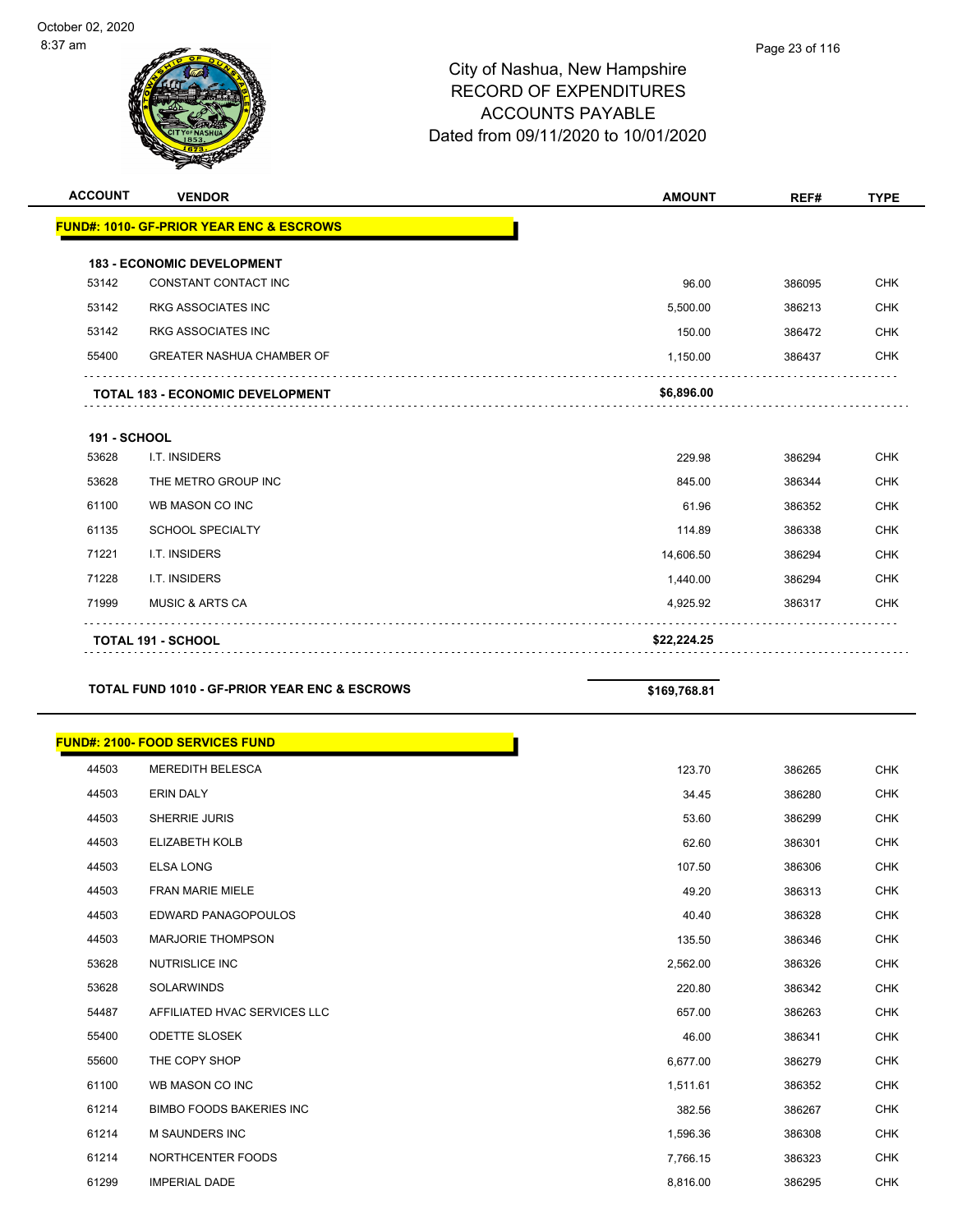### Page 24 of 116

| <b>ACCOUNT</b> | <b>VENDOR</b>                                          | <b>AMOUNT</b> | REF#   | <b>TYPE</b> |
|----------------|--------------------------------------------------------|---------------|--------|-------------|
|                | <b>FUND#: 2100- FOOD SERVICES FUND</b>                 |               |        |             |
| 61299          | WAYNE WIDTFELDT                                        | 190.81        | 386354 | <b>CHK</b>  |
| 71221          | PCS REVENUE CONTROL SYSTEMS IN                         | 6,889.66      | 386330 | <b>CHK</b>  |
|                |                                                        |               |        |             |
|                | <b>TOTAL FUND 2100 - FOOD SERVICES FUND</b>            | \$37,922.90   |        |             |
|                |                                                        |               |        |             |
|                | <u> FUND#: 2120- SUMMER FEEDING PROGRAM FUND</u>       |               |        |             |
| 61299          | <b>ODETTE SLOSEK</b>                                   | 20.13         | 386341 | <b>CHK</b>  |
|                | TOTAL FUND 2120 - SUMMER FEEDING PROGRAM FUND          | \$20.13       |        |             |
|                |                                                        |               |        |             |
|                | <b>FUND#: 2207- ADULT ED/CONTINUING ED</b>             |               |        |             |
| 44600          | <b>GABRIELA THEBERGE</b>                               | 150.00        | 386345 | <b>CHK</b>  |
| 61299          | WB MASON CO INC                                        | 161.96        | 386352 | <b>CHK</b>  |
|                | <b>TOTAL FUND 2207 - ADULT ED/CONTINUING ED</b>        | \$311.96      |        |             |
|                |                                                        |               |        |             |
|                | <b>FUND#: 2212- ATHLETICS REVENUE FUND</b>             |               |        |             |
| 61299          | <b>SARAH PALING</b>                                    | 12.99         | 386327 | <b>CHK</b>  |
|                |                                                        |               |        |             |
|                | <b>TOTAL FUND 2212 - ATHLETICS REVENUE FUND</b>        | \$12.99       |        |             |
|                | <u> FUND#: 2503- PARKS &amp; REC PROGRAMS FUND</u>     |               |        |             |
| 44549          | KATHLEEN CARRAGAN                                      | 60.00         | 386357 | <b>CHK</b>  |
| 53600          | <b>OUTSIDE THE LINES ART</b>                           | 147.00        | 386204 | <b>CHK</b>  |
|                |                                                        |               |        |             |
|                | <b>TOTAL FUND 2503 - PARKS &amp; REC PROGRAMS FUND</b> | \$207.00      |        |             |
|                |                                                        |               |        |             |
|                | <b>FUND#: 2505- PEG ACCESS CHANNELS FUND</b>           |               |        |             |
| 54100          | <b>EVERSOURCE</b>                                      | 273.84        | 386576 | <b>CHK</b>  |
| 54114          | <b>LIBERTY UTILITIES - NH</b>                          | 5.56          | 386584 | <b>CHK</b>  |
| 54141          | PENNICHUCK WATER WORKS INC                             | 67.87         | 386603 | <b>CHK</b>  |
| 55300          | JEFF POEHNERT                                          | 289.80        | 159698 | <b>ACH</b>  |
| 61100          | AMAZON CAPITAL SERV (CITY ACH)                         | 74.86         | 159666 | <b>ACH</b>  |
| 61299          | AMAZON CAPITAL SERV (CITY ACH)                         | 93.38         | 159666 | <b>ACH</b>  |
| 81100          | <b>JEFF POEHNERT</b>                                   | 181.00        | 159698 | <b>ACH</b>  |
| 81100          | <b>JEFF POEHNERT</b>                                   | 1,043.88      | 159780 | <b>ACH</b>  |
|                | TOTAL FUND 2505 - PEG ACCESS CHANNELS FUND             | \$2,030.19    |        |             |
|                |                                                        |               |        |             |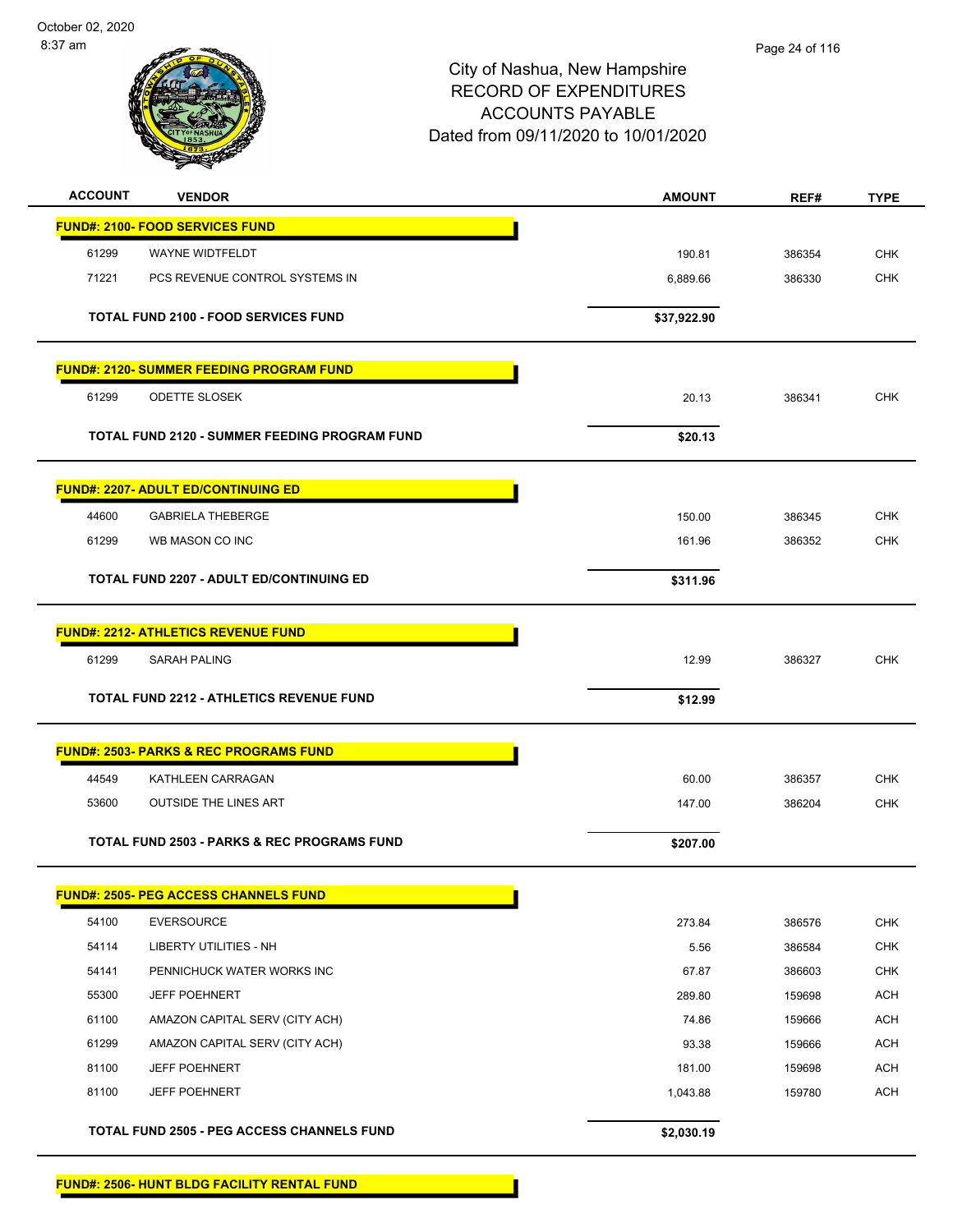

| <b>ACCOUNT</b> | <b>VENDOR</b>                                            |                            | <b>AMOUNT</b>          | REF#             | <b>TYPE</b>       |
|----------------|----------------------------------------------------------|----------------------------|------------------------|------------------|-------------------|
|                | <b>FUND#: 2506- HUNT BLDG FACILITY RENTAL FUND</b>       |                            |                        |                  |                   |
| 44590          | <b>JEFF SOUSA</b>                                        | COVID19                    | 175.00                 | 386089           | <b>CHK</b>        |
| 54100          | <b>EVERSOURCE</b>                                        |                            | 924.43                 | 386379           | <b>CHK</b>        |
| 54114          | <b>LIBERTY UTILITIES - NH</b>                            |                            | 53.63                  | 386387           | <b>CHK</b>        |
| 54141          | PENNICHUCK WATER WORKS INC                               |                            | 92.57                  | 386603           | <b>CHK</b>        |
| 54200          | <b>HOMEPLUS CLEANING</b>                                 |                            | 360.00                 | 386169           | <b>CHK</b>        |
| 54280          | SOUTHERN NH PEST CONTROL                                 |                            | 53.00                  | 386220           | <b>CHK</b>        |
|                | <b>TOTAL FUND 2506 - HUNT BLDG FACILITY RENTAL FUND</b>  |                            | \$1,658.63             |                  |                   |
|                | <b>FUND#: 2508- SPECIAL ROAD &amp; HIGHWAY FUND</b>      |                            |                        |                  |                   |
| 75100          | US BANK N.A. (091000022)                                 |                            | 465,000.00             | 159637           | <b>ACH</b>        |
| 75200          | US BANK N.A. (091000022)                                 |                            | 141,362.50             | 159637           | <b>ACH</b>        |
|                | <b>TOTAL FUND 2508 - SPECIAL ROAD &amp; HIGHWAY FUND</b> |                            | \$606,362.50           |                  |                   |
|                | <b>FUND#: 3010- GENERAL GOV'T GRANTS FUND</b>            |                            |                        |                  |                   |
| 53452          | <b>LEDDY GROUP</b>                                       | 07.1007.21.01              | 10,346.86              | 159686           | <b>ACH</b>        |
| 53452          | <b>LEDDY GROUP</b>                                       | 07.1007.21.01              | 1,747.92               | 159776           | <b>ACH</b>        |
|                | <b>TOTAL FUND 3010 - GENERAL GOV'T GRANTS FUND</b>       |                            | \$12,094.78            |                  |                   |
|                |                                                          |                            |                        |                  |                   |
|                | <b>FUND#: 3035- FEMA DISASTER ASSIST GRANTS</b>          |                            |                        |                  |                   |
| 53452          | <b>LEDDY GROUP</b>                                       | 20.1010.126                | 892.80                 | 159686           | <b>ACH</b>        |
| 54200          | JAN PRO CLEANING SYSTEMS NE                              | 20.1006.161                | 395.00                 | 386212           | <b>CHK</b>        |
| 54821          | THE THRONE DEPOT                                         |                            |                        |                  |                   |
| 55699          |                                                          | 20.1006.106                | 798.00                 | 386488           | <b>CHK</b>        |
|                | THINK FAST HOLDINGS LLC                                  | 20.1010.106                | 5,579.00               | 159700           | <b>ACH</b>        |
| 61100          | <b>SUSAN LOVERING</b>                                    | 20.1010.107                | 216.89                 | 386562           | <b>CHK</b>        |
| 61142          | AMAZON CAPITAL SERV (CITY ACH)                           | 20.1006.106                | 899.80                 | 159666           | <b>ACH</b>        |
| 61428          | AMAZON CAPITAL SERV (CITY ACH)                           | 20.1006.106                | 120.12                 | 159666           | <b>ACH</b>        |
| 61428          | AMAZON CAPITAL SERV (CITY ACH)                           | 20.1006.106                | 25.89                  | 159774           | <b>ACH</b>        |
| 61428          | AMAZON CAPITAL SERV (CITY ACH)                           | 20.1006.106                | 106.62                 | 159811           | <b>ACH</b>        |
| 68348          | NATIONAL BUSINESS FURNITURE                              | 20.1010.106                | 486.00                 | 386191           | <b>CHK</b>        |
| 68348          | NATIONAL BUSINESS FURNITURE                              | 20.1010.106                | 1,620.28               | 386461           | <b>CHK</b>        |
| 71000          | <b>SUSAN LOVERING</b>                                    | 20.1010.107                | 137.70                 | 386562           | <b>CHK</b>        |
| 71221          | AMAZON CAPITAL SERV (CITY ACH)                           | 20.1010.122                | 46.13                  | 159666           | <b>ACH</b>        |
| 71228          | TUMBLEWEED PRESS INC                                     | 20.1010.122                | 3,600.00               | 386491           | <b>CHK</b>        |
| 71410          | AMAZON CAPITAL SERV (CITY ACH)                           | 20.1006.106                | 503.66                 | 159666           | <b>ACH</b>        |
| 81200<br>81300 | MARTINI NORTHERN LLC<br>CROWD CONTROL WAREHOUSE          | 20.1010.129<br>20.1010.183 | 24,017.00<br>35,167.56 | 159732<br>386139 | ACH<br><b>CHK</b> |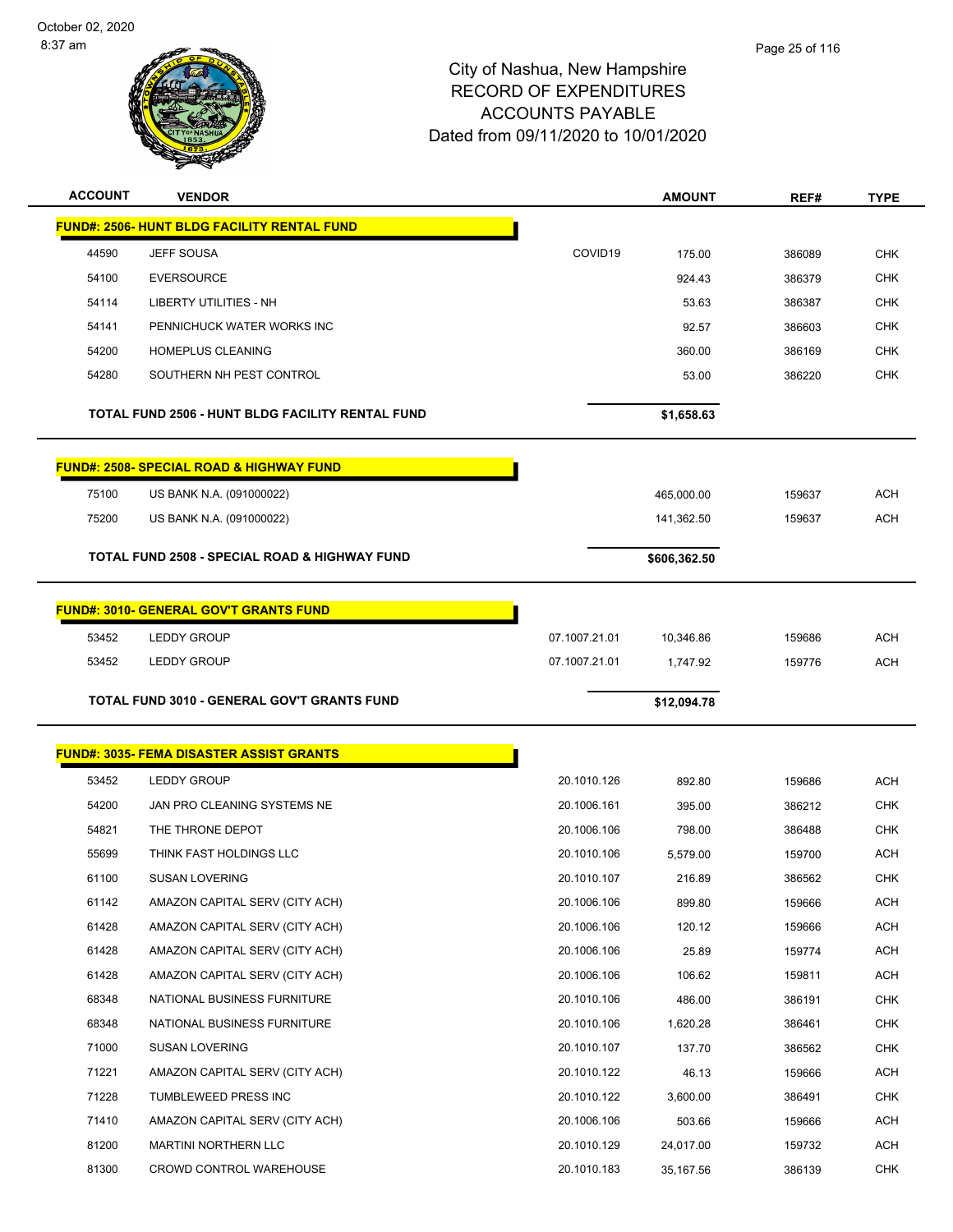| <b>ACCOUNT</b> | <b>VENDOR</b>                                        |                | <b>AMOUNT</b> | REF#   | <b>TYPE</b> |
|----------------|------------------------------------------------------|----------------|---------------|--------|-------------|
|                | <b>TOTAL FUND 3035 - FEMA DISASTER ASSIST GRANTS</b> |                | \$74,612.45   |        |             |
|                | <b>FUND#: 3050- POLICE GRANTS FUND</b>               |                |               |        |             |
| 61428          | FEDERAL RESOURCES SUPPLY                             | 50.1001.20.01  | 693.00        | 386153 | <b>CHK</b>  |
| 71000          | <b>FARO TECHNOLOGIES INC</b>                         | 50.1001.20.01  | 39,721.84     | 159820 | <b>ACH</b>  |
| 71000          | <b>FARO TECHNOLOGIES INC</b>                         | 50.1001.20.01  | 16,622.81     | 386425 | <b>CHK</b>  |
| 71000          | <b>INVITRO SCIENCES INC</b>                          | 50.1003.20.02  | 5,500.00      | 159728 | <b>ACH</b>  |
| 71221          | <b>GOVCONNECTION INC</b>                             | 50.1001.20.01  | 400.00        | 159822 | <b>ACH</b>  |
|                | <b>TOTAL FUND 3050 - POLICE GRANTS FUND</b>          |                | \$62,937.65   |        |             |
|                | <u>FUND#: 3068- COMMUNITY SERVICES GRANTS FUND</u>   |                |               |        |             |
| 55118          | VERIZON - 342053899-005                              | 71.1004.20.11  | 147.16        | 386106 | <b>CHK</b>  |
| 68332          | WB MASON CO INC                                      | 71.1004.20.01  | 76.76         | 386495 | <b>CHK</b>  |
|                | TOTAL FUND 3068 - COMMUNITY SERVICES GRANTS FUND     |                | \$223.92      |        |             |
|                | <u> FUND#: 3070- COMMUNITY HEALTH GRANTS FUND</u>    |                |               |        |             |
| 54221          | <b>STERICYCLE INC</b>                                | 72.1009.21.02  | 193.83        | 386482 | <b>CHK</b>  |
| 61142          | NH MEDICAL DENTAL SUPPLY LLC                         | 72.1002.21.01  | 44.00         | 386465 | <b>CHK</b>  |
| 61142          | AMAZON CAPITAL SERV (CITY ACH)                       | 72.1003.21.01  | 40.58         | 159811 | ACH         |
| 61142          | AMAZON CAPITAL SERV (CITY ACH)                       | 72.1009.21.02  | 55.11         | 159811 | <b>ACH</b>  |
| 61250          | <b>ALPHAGRAPHICS</b>                                 | 72.1009.21.01  | 141.60        | 386111 | <b>CHK</b>  |
|                | TOTAL FUND 3070 - COMMUNITY HEALTH GRANTS FUND       |                | \$475.12      |        |             |
|                | <b>FUND#: 3080- COMMUNITY DEVELOPMENT GRANTS</b>     |                |               |        |             |
| 54285          | SOLITUDE LAKE MANAGEMENT LLC                         | 2136.81.20.01  | 31,736.00     | 386219 | <b>CHK</b>  |
|                | TOTAL FUND 3080 - COMMUNITY DEVELOPMENT GRANTS       |                | \$31,736.00   |        |             |
|                | <b>FUND#: 3090- URBAN PROGRAM GRANTS FUND</b>        |                |               |        |             |
| 54210          | DAD'S ABATEMENT LLC                                  | 1092.18.15.41  | 500.00        | 386083 | <b>CHK</b>  |
| 54210          | DAD'S ABATEMENT LLC                                  | 1092.18.15.48  | 500.00        | 386084 | <b>CHK</b>  |
| 54210          | <b>DAD'S ABATEMENT LLC</b>                           | 1092.18.15.51  | 30,600.00     | 386085 | <b>CHK</b>  |
| 54210          | DAD'S ABATEMENT LLC                                  | 1092.18.30.51  | 9,840.00      | 386085 | <b>CHK</b>  |
| 55307          | LAWRENCE PHILLIPS JR                                 | 1092.18.10.20  | 237.48        | 386072 | <b>CHK</b>  |
| 61100          | <b>BLUE RESERVE WATER</b>                            | 1092.18.10.15  | 74.85         | 386123 | <b>CHK</b>  |
| 69010          | MUNOZ CONSTRUCTION INC                               | 8400.20.20.218 | 9,000.00      | 159779 | <b>ACH</b>  |
| 69075          | OPPORTUNITY NETWORKS                                 | 8400.20.90.900 | 15,870.75     | 159697 | <b>ACH</b>  |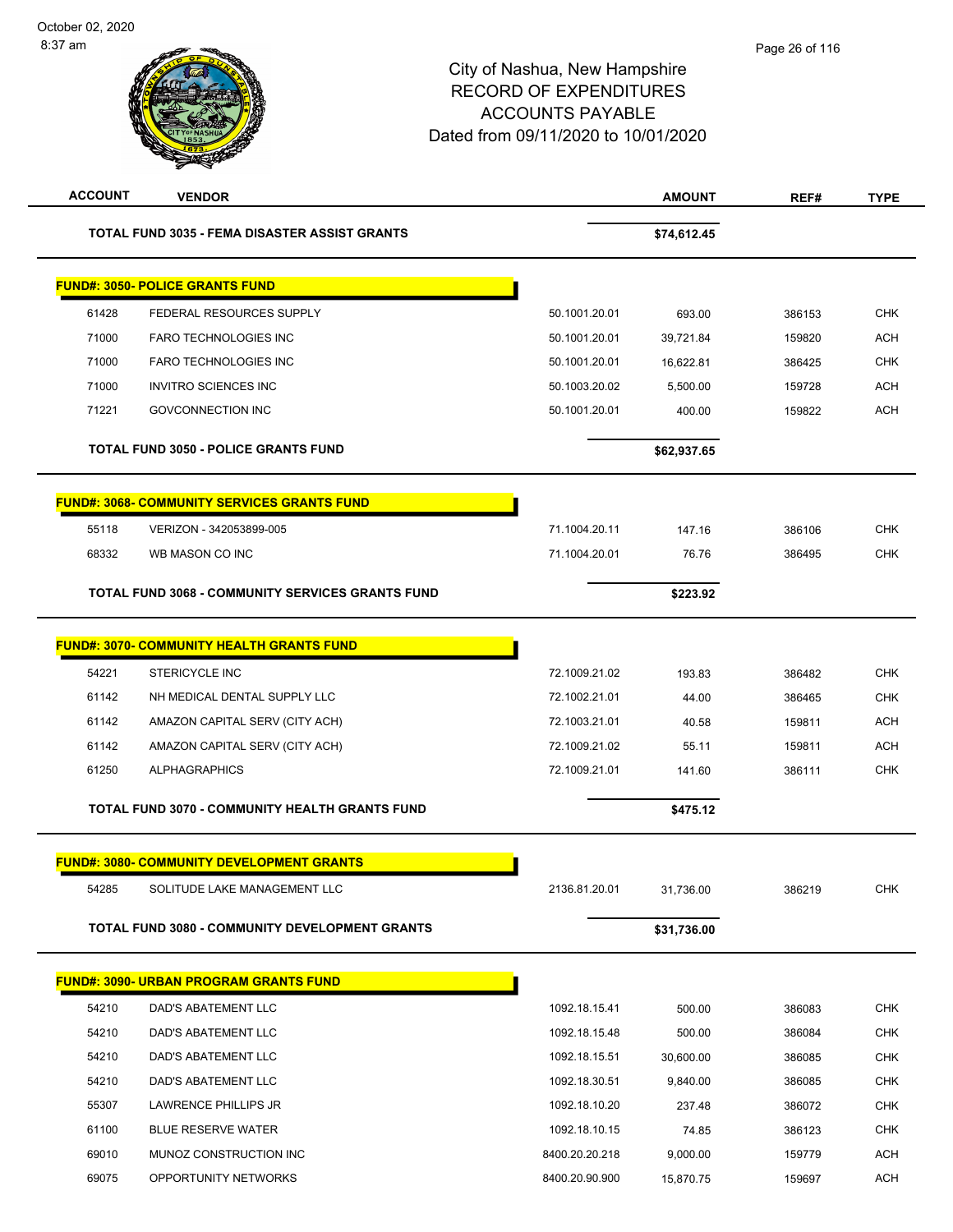| <b>ACCOUNT</b> | <b>VENDOR</b>                               |                | <b>AMOUNT</b> | REF#   | <b>TYPE</b> |
|----------------|---------------------------------------------|----------------|---------------|--------|-------------|
|                | FUND#: 3090- URBAN PROGRAM GRANTS FUND      |                |               |        |             |
| 69075          | ST JOSEPHS HOSPITAL                         | 8430.20.15.100 | 29,000.00     | 159829 | <b>ACH</b>  |
| 69075          | UNITED WAY OF GREATER NASHUA                | 8430.20.15.100 | 30,000.00     | 159831 | <b>ACH</b>  |
|                |                                             |                |               |        |             |
|                | TOTAL FUND 3090 - URBAN PROGRAM GRANTS FUND |                | \$125,623.08  |        |             |
|                | <b>FUND#: 3120- TRANSIT GRANTS FUND</b>     |                |               |        |             |
| 54100          | EVERSOURCE                                  | 5307.21.10.17  | 1,013.19      | 386576 | <b>CHK</b>  |
| 54100          | <b>EVERSOURCE</b>                           | 5307.21.10.19  | 403.31        | 386379 | <b>CHK</b>  |
| 54114          | <b>LIBERTY UTILITIES - NH</b>               | 5307.21.10.17  | 20.55         | 386584 | <b>CHK</b>  |
| 54114          | LIBERTY UTILITIES - NH                      | 5307.21.10.18  | 55.55         | 386585 | <b>CHK</b>  |
| 54114          | LIBERTY UTILITIES - NH                      | 5307.21.10.19  | 55.55         | 386391 | <b>CHK</b>  |
| 54141          | PENNICHUCK WATER WORKS INC                  | 5307.21.10.17  | 248.81        | 386603 | <b>CHK</b>  |
| 54141          | PENNICHUCK WATER WORKS INC                  | 5307.21.10.18  | 164.98        | 386100 | <b>CHK</b>  |
| 54141          | PENNICHUCK WATER WORKS INC                  | 5307.21.10.19  | 45.25         | 386100 | <b>CHK</b>  |
| 54141          | PENNICHUCK WATER WORKS INC                  | 5307.21.10.19  | 49.05         | 386603 | <b>CHK</b>  |
| 54225          | R B LEWIS FIRE CONTROL SYSTEMS              | 5307.21.40.20  | 990.00        | 386211 | <b>CHK</b>  |
| 54280          | NORTHEAST ELECTRICAL                        | 5307.20.40.20  | (48.75)       | 386466 | <b>CHK</b>  |
| 54280          | ALL DRAIN SERVICES INC                      | 5307.21.40.20  | 290.00        | 386402 | <b>CHK</b>  |
| 55109          | CONSOLIDATED COMMUNICATIONS                 | 5307.21.10.10  | 209.40        | 386094 | <b>CHK</b>  |
| 55400          | CARL LUEDERS & CO INC                       | 5307.21.40.55  | 450.00        | 159671 | <b>ACH</b>  |
| 55607          | UNITED PARCEL SERVICE                       | 5307.21.10.10  | 17.63         | 386104 | <b>CHK</b>  |
| 55690          | FIRST TRANSIT INC                           | 5307.21.10.10  | 44,487.00     | 159821 | ACH         |
| 55690          | FIRST TRANSIT INC                           | 5307.21.10.35  | 83,703.02     | 159821 | ACH         |
| 55690          | FIRST TRANSIT INC                           | 5307.21.10.40  | 38,941.95     | 159821 | ACH         |
| 55699          | PRINT FACTORY                               | 5307.21.10.30  | 145.00        | 386208 | <b>CHK</b>  |
| 55699          | <b>IMPACT FIRE SERVICES LLC</b>             | 5307.21.40.20  | 898.50        | 386172 | <b>CHK</b>  |
| 55699          | JOHNSON CONTROLS SECURITY                   | 5307.21.40.20  | 390.07        | 386451 | CHK         |
| 61100          | AMAZON CAPITAL SERV (CITY ACH)              | 5307.21.10.30  | 88.96         | 159666 | ACH         |
| 61100          | AMAZON CAPITAL SERV (CITY ACH)              | 5307.21.10.30  | 47.73         | 159811 | ACH         |
| 61100          | WB MASON CO INC                             | 5307.21.10.30  | 68.52         | 386495 | <b>CHK</b>  |
| 61107          | CINTAS #016                                 | 5307.21.40.20  | 114.34        | 386416 | <b>CHK</b>  |
| 61299          | AMAZON CAPITAL SERV (CITY ACH)              | 5307.21.10.30  | 79.20         | 159811 | ACH         |
| 61299          | NORTHEAST ELECTRICAL                        | 5307.21.40.20  | 130.56        | 386466 | <b>CHK</b>  |
| 61299          | AMAZON CAPITAL SERV (CITY ACH)              | 5307.21.40.50  | 164.98        | 159811 | ACH         |
| 61299          | <b>FASTENAL CO</b>                          | 5307.21.40.50  | 80.14         | 386152 | <b>CHK</b>  |
| 61299          | HOME DEPOT CREDIT SERVICE 3065              | 5307.21.40.50  | 70.86         | 386168 | <b>CHK</b>  |
| 61299          | SANEL NAPA                                  | 5307.21.40.50  | 37.44         | 386476 | CHK         |
| 61310          | ALTERNATIVE VEHICLE SERVICE GR              | 5307.21.10.30  | 17,087.94     | 159714 | ACH         |
| 61310          | ALTERNATIVE VEHICLE SERVICE GR              | 5307.21.10.30  | 15,437.94     | 159812 | <b>ACH</b>  |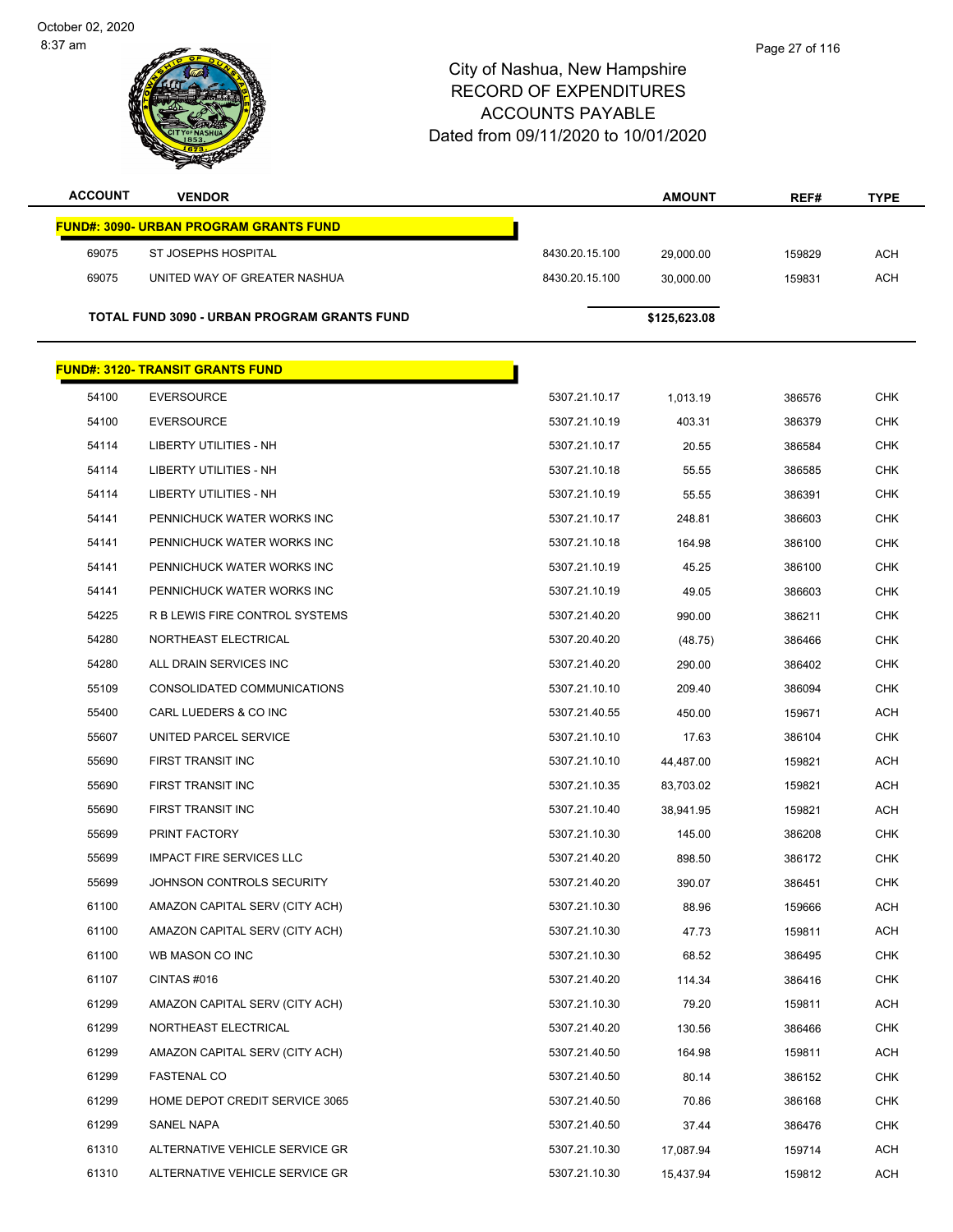

Page 28 of 116

| <b>ACCOUNT</b> | <b>VENDOR</b>                                                        |                                    | <b>AMOUNT</b>         | REF#             | <b>TYPE</b>              |
|----------------|----------------------------------------------------------------------|------------------------------------|-----------------------|------------------|--------------------------|
|                | <b>FUND#: 3120- TRANSIT GRANTS FUND</b>                              |                                    |                       |                  |                          |
| 61705          | STRATHAM TIRE                                                        | 5307.21.10.35                      | 1,575.78              | 386483           | <b>CHK</b>               |
| 61799          | <b>GILLIG LLC</b>                                                    | 5307.21.40.35                      | 694.39                | 386160           | <b>CHK</b>               |
| 61799          | HOME DEPOT CREDIT SERVICE 3065                                       | 5307.21.40.35                      | 77.88                 | 386168           | <b>CHK</b>               |
| 61799          | NEW ENGLAND KENWORTH                                                 | 5307.21.40.35                      | 30.70                 | 386195           | <b>CHK</b>               |
| 61799          | <b>GILLIG LLC</b>                                                    | 5307.21.40.35                      | 796.07                | 386432           | <b>CHK</b>               |
| 61799          | <b>SANEL NAPA</b>                                                    | 5307.21.40.35                      | 65.36                 | 386476           | <b>CHK</b>               |
| 61799          | <b>QUIRK GM PARTS DEPOT</b>                                          | 5307.21.40.40                      | 174.99                | 386210           | <b>CHK</b>               |
| 61799          | ALLIANCE BUS GROUP INC                                               | 5307.21.40.40                      | 88.20                 | 386403           | <b>CHK</b>               |
| 61799          | SANEL NAPA                                                           | 5307.21.40.40                      | 35.59                 | 386476           | <b>CHK</b>               |
|                | TOTAL FUND 3120 - TRANSIT GRANTS FUND                                |                                    | \$209,477.63          |                  |                          |
|                |                                                                      |                                    |                       |                  |                          |
| 53628          | <b>FUND#: 3800- SCHOOL GRANTS FUND</b><br>CASSIE YACKLEY, PSY.D PLLC | 91.03499.992212                    |                       |                  | <b>CHK</b>               |
| 53628          | MICROSOCIETY CHARTER SCHOOL                                          | 91.03950.022190                    | 225.00                | 386273<br>386312 | <b>CHK</b>               |
| 53628          | THE CARROLL CENTER FOR THE BLI                                       | 91.03950.022190                    | 12,768.00<br>1,450.00 | 386503           | <b>CHK</b>               |
| 53628          | <b>BOOTHBY THERAPY SERVICES LLC</b>                                  | 91.03959.022190                    |                       |                  | <b>CHK</b>               |
| 53628          | LITERACY LEARNING SOLUTIONS                                          | 91.03959.022190                    | 845.64                | 386268           | <b>CHK</b>               |
| 53628          | MOUNT PROSPECT ACADEMY INC                                           | 91.03959.022190                    | 19,050.00             | 386305           | <b>CHK</b>               |
| 53628          | EDWARD V GERETY                                                      | 91.34920.992210                    | 24,965.46             | 386315<br>386287 | <b>CHK</b>               |
| 53628          | <b>SERESC</b>                                                        | 91.36720.992210                    | 1,485.00              |                  |                          |
|                |                                                                      |                                    | 150.00                | 386339           | <b>CHK</b><br><b>CHK</b> |
| 55109<br>61135 | CONSOLIDATED COMMUNICATIONS<br>WB MASON CO INC                       | 91.03760.231240<br>91.03760.141430 | 194.25                | 386377           |                          |
| 61135          | WB MASON CO INC                                                      | 91.03760.181430                    | 30.42                 | 386352           | <b>CHK</b>               |
| 61299          |                                                                      |                                    | 39.00                 | 386352           | <b>CHK</b><br><b>CHK</b> |
|                | OTC BRANDS INC                                                       | 91.03760.151241<br>91.03760.231241 | 399.80                | 386496           |                          |
| 61299          | (SCHOOL ACH) AMAZON CAPITAL SE                                       |                                    | 204.51                | 159703           | ACH                      |
| 61299          | <b>WAL-MART</b>                                                      | 91.35321.991600                    | 248.23                | 386351           | <b>CHK</b>               |
| 61299          | CLEAN-O-RAMA                                                         | 91.39821.992130                    | 8,926.99              | 386276           | <b>CHK</b>               |
| 61299          | PROMOCENTRIC LLC                                                     | 91.39821.992130                    | 6,540.00              | 386333           | <b>CHK</b>               |
| 61807          | <b>HEINEMANN</b>                                                     | 91.03760.091100                    | 11,522.70             | 386291           | <b>CHK</b>               |
| 61875          | FOLLETT SCHOOL SOLUTIONS INC                                         | 91.03499.991160                    | 120.83                | 386286           | <b>CHK</b>               |
| 71221          | COMPUTER HUT dba IT INSIDERS                                         | 91.03900.041300                    | 6,268.50              | 386296           | <b>CHK</b>               |
| 71228          | COMPUTER HUT dba IT INSIDERS                                         | 91.03900.041300                    | 720.00                | 386296           | <b>CHK</b>               |
| 71602          | <b>BELLETETES INC</b>                                                | 7018.032690.01                     | 212.63                | 386266           | <b>CHK</b>               |

 PASEK CORP 7018.092690.02 1,240.51 386329 CHK BELLETETES INC 7018.162690.02 136.25 386266 CHK GRAINGER 7018.162690.02 149.40 386289 CHK BELLETETES INC 7018.162690.02 224.12 386499 CHK ALLIED UNIVERSAL TECHNOLOGY 7018.202690.02 808.33 386264 CHK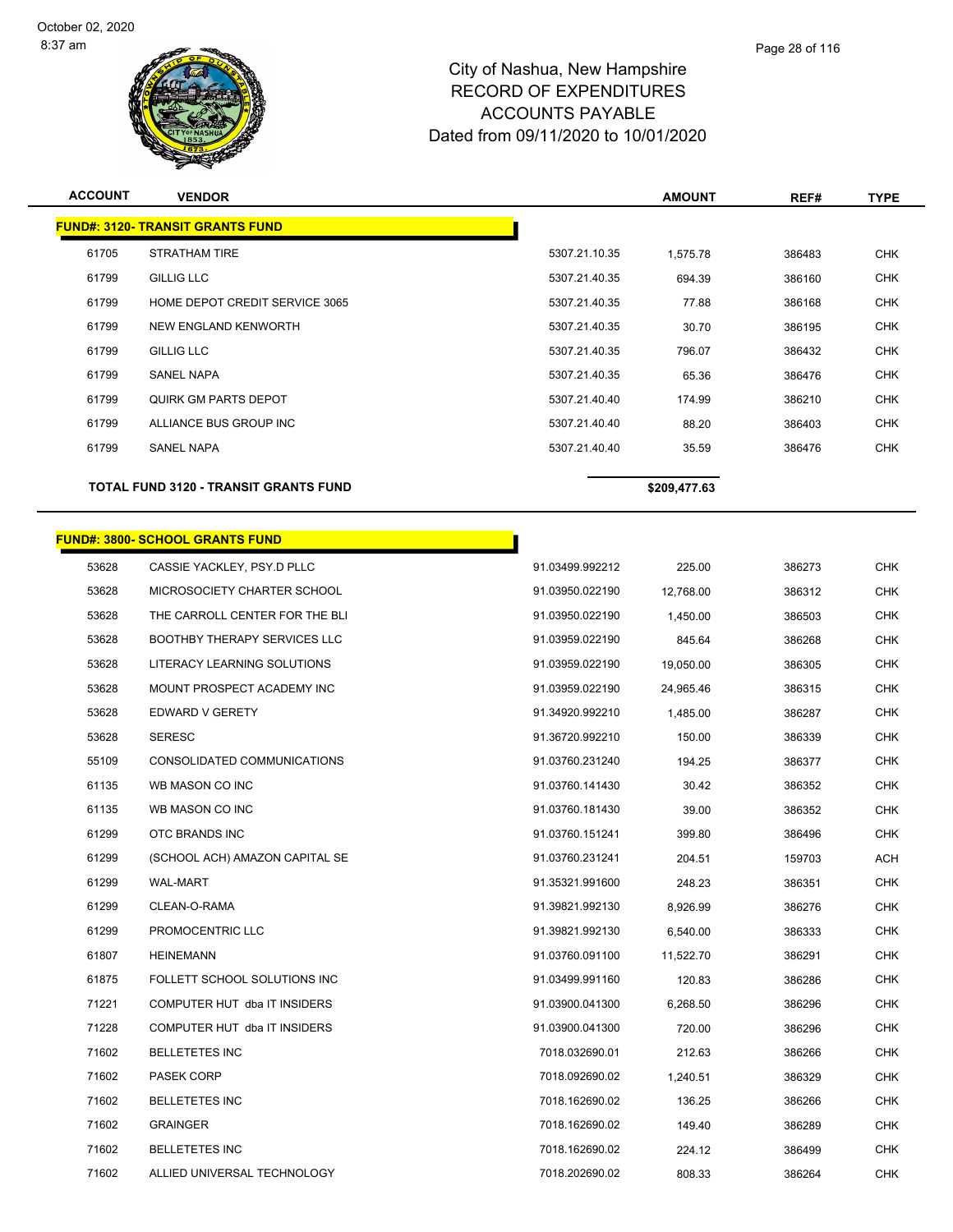October 02, 2020 8:37 am



| <b>ACCOUNT</b> | <b>VENDOR</b>                                     |                 | <b>AMOUNT</b> | REF#   | <b>TYPE</b> |
|----------------|---------------------------------------------------|-----------------|---------------|--------|-------------|
|                | <b>FUND#: 3800- SCHOOL GRANTS FUND</b>            |                 |               |        |             |
| 71800          | SCHOOL OUTFITTERS, LLC                            | 91.03760.181100 | 11,092.33     | 386337 | <b>CHK</b>  |
| 71800          | WB MASON CO INC                                   | 91.03760.181100 | 1,539.98      | 386352 | <b>CHK</b>  |
|                |                                                   |                 |               |        |             |
|                | <b>TOTAL FUND 3800 - SCHOOL GRANTS FUND</b>       |                 | \$111,557.88  |        |             |
|                | <b>FUND#: 3810- FOOD SERVICE GRANTS FUND</b>      |                 |               |        |             |
| 61214          | <b>M SAUNDERS INC</b>                             | 91.30920.093120 | 87.02         | 386308 | <b>CHK</b>  |
| 61214          | M SAUNDERS INC                                    | 91.30920.143120 | 45.95         | 386308 | <b>CHK</b>  |
| 61214          | M SAUNDERS INC                                    | 91.30920.153120 | 35.95         | 386308 | CHK         |
| 61214          | M SAUNDERS INC                                    | 91.30920.163120 | 116.85        | 386308 | <b>CHK</b>  |
| 61214          | <b>M SAUNDERS INC</b>                             | 91.30920.183120 | 87.02         | 386308 | <b>CHK</b>  |
| 61299          | NORTHCENTER FOODS                                 | 91.30920.093120 | 54.50         | 386323 | <b>CHK</b>  |
| 61299          | NORTHCENTER FOODS                                 | 91.30920.143120 | 54.50         | 386323 | <b>CHK</b>  |
| 61299          | NORTHCENTER FOODS                                 | 91.30920.153120 | 54.50         | 386323 | CHK         |
| 61299          | NORTHCENTER FOODS                                 | 91.30920.163120 | 54.50         | 386323 | <b>CHK</b>  |
| 61299          | NORTHCENTER FOODS                                 | 91.30920.183120 | 54.50         | 386323 | <b>CHK</b>  |
|                | <b>TOTAL FUND 3810 - FOOD SERVICE GRANTS FUND</b> |                 | \$645.29      |        |             |
|                |                                                   |                 |               |        |             |
|                | <b>FUND#: 4020- POLICE DRUG ENFORCEMENT FUND</b>  |                 |               |        |             |
| 71000          | MOTOROLA SOLUTIONS INC                            |                 | 1,449.00      | 386396 | <b>CHK</b>  |
| 71000          | <b>BELLETETES INC</b>                             |                 | 845.08        | 386409 | <b>CHK</b>  |
|                | TOTAL FUND 4020 - POLICE DRUG ENFORCEMENT FUND    |                 | \$2,294.08    |        |             |
|                | <b>FUND#: 4025- DOJ DRUG FORFEITURE FUND</b>      |                 |               |        |             |
| 54100          | <b>EVERSOURCE</b>                                 |                 | 234.80        | 386576 | <b>CHK</b>  |
| 61110          | RIDGELINE OUTFITTERS LLC                          |                 | 24,992.00     | 386471 | <b>CHK</b>  |
| 61799          | CARPARTS DISTRIBUTION CENTER,                     |                 | 17.89         | 386414 | <b>CHK</b>  |
|                | <b>TOTAL FUND 4025 - DOJ DRUG FORFEITURE FUND</b> |                 | \$25,244.69   |        |             |
|                |                                                   |                 |               |        |             |
|                | FUND#: 4053- FIRE REGIONAL HAZMAT FUND            |                 |               |        |             |
| 71000          | AMAZON CAPITAL SERV (CITY ACH)                    |                 | 206.17        | 159666 | <b>ACH</b>  |
| 71000          | MCKESSON MEDICAL-SURGICAL                         |                 | 36.02         | 159734 | <b>ACH</b>  |
| 71000          | HOME DEPOT CREDIT SERVICE 3065                    |                 | 199.92        | 386168 | <b>CHK</b>  |
| 71000          | INDUSTRIAL PROTECTION SERVICES                    |                 | 32.00         | 386173 | <b>CHK</b>  |
| 71000          | WB MASON CO INC                                   |                 | 201.98        | 386236 | <b>CHK</b>  |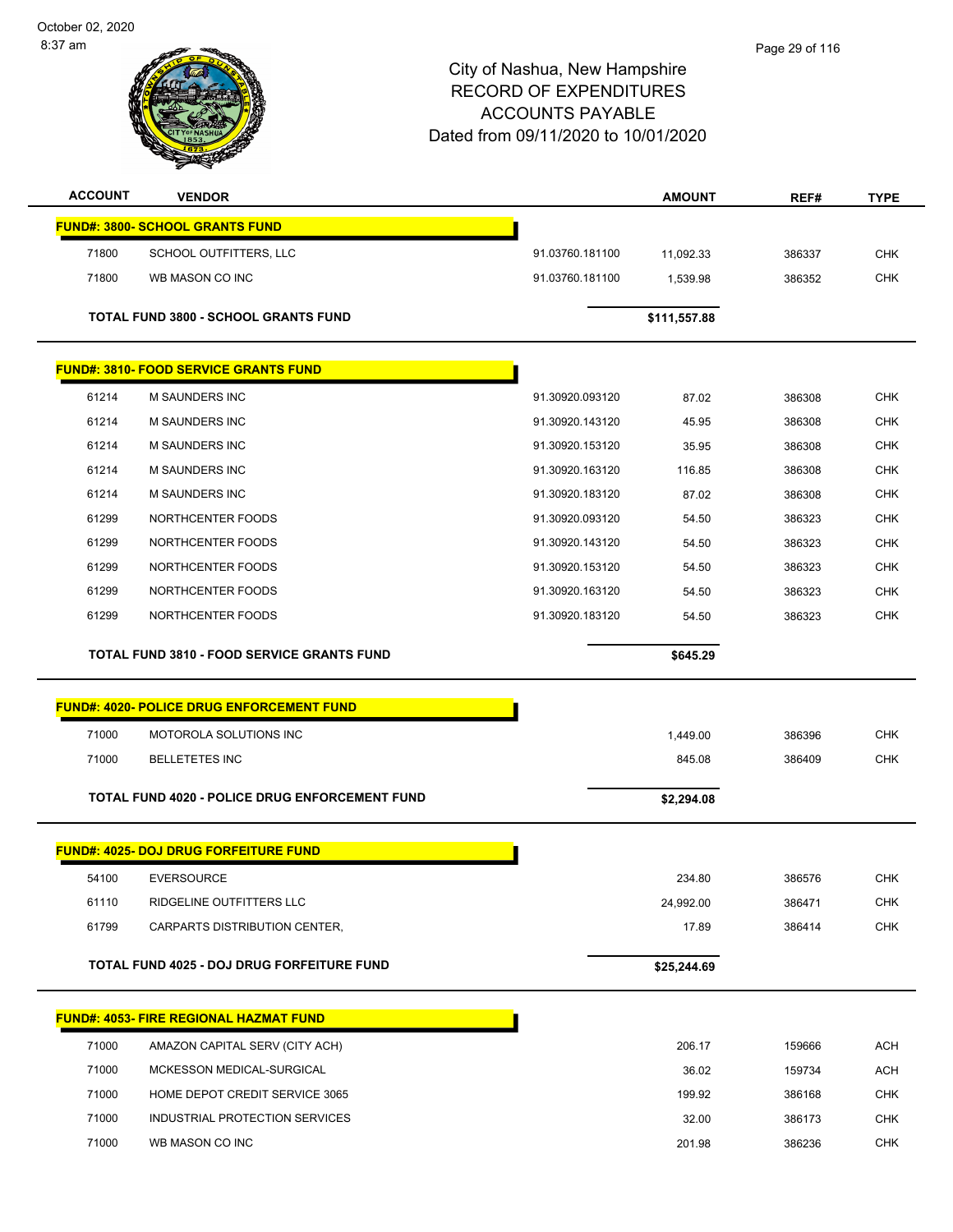| <b>ACCOUNT</b> | <b>VENDOR</b>                                          |               | <b>AMOUNT</b> | REF#   | <b>TYPE</b> |
|----------------|--------------------------------------------------------|---------------|---------------|--------|-------------|
|                | TOTAL FUND 4053 - FIRE REGIONAL HAZMAT FUND            |               | \$676.09      |        |             |
|                | <b>FUND#: 4085- RIVERFRONT PROMENADE TIF FUND</b>      |               |               |        |             |
| 53107          | VANASSE HANGEN BRUSTLIN INC                            |               | 20,745.00     | 386235 | <b>CHK</b>  |
| 54280          | THE DOTY GROUP INC                                     |               | 1,500.00      | 386146 | <b>CHK</b>  |
| 54280          | THE DOTY GROUP INC                                     |               | 1,950.00      | 386423 | <b>CHK</b>  |
| 55699          | MUDDY BROOK MUSIC                                      |               | 1,200.00      | 159834 | <b>ACH</b>  |
| 61299          | AMAZON CAPITAL SERV (CITY ACH)                         |               | 49.99         | 159666 | <b>ACH</b>  |
|                | <b>TOTAL FUND 4085 - RIVERFRONT PROMENADE TIF FUND</b> |               | \$25,444.99   |        |             |
|                | <b>FUND#: 4090- LIB-LOST/DAMAGED BOOK FINES</b>        |               |               |        |             |
| 61299          | <b>KRISTEN MURPHY</b>                                  |               | 60.00         | 159692 | <b>ACH</b>  |
| 61299          | ASHLEE NORWOOD                                         |               | 105.86        | 159696 | <b>ACH</b>  |
|                | TOTAL FUND 4090 - LIB-LOST/DAMAGED BOOK FINES          |               | \$165.86      |        |             |
|                | <b>FUND#: 5050- CAP PROJECTS-COMMUNICATIONS</b>        |               |               |        |             |
| 81300          | MOTOROLA SOLUTIONS INC                                 | 2008.57.15.01 | 12,641.49     | 386098 | <b>CHK</b>  |
|                | <b>TOTAL FUND 5050 - CAP PROJECTS-COMMUNICATIONS</b>   |               | \$12,641.49   |        |             |
|                | <b>FUND#: 5090- CAPITAL PROJECTS-HYDROELECTRIC</b>     |               |               |        |             |
| 81200          | NORMANDEAU ASSOCIATES INC                              | 2201.70.20.30 | 20,616.01     | 159737 | <b>ACH</b>  |
|                | TOTAL FUND 5090 - CAPITAL PROJECTS-HYDROELECTRIC       |               | \$20,616.01   |        |             |
|                | <b>FUND#: 5100- CAP PROJECTS-ECONOMIC DEV</b>          |               |               |        |             |
| 53142          | <b>WILLIAM C CANNON</b>                                | 2021.83.18.02 | 1,282.50      | 159670 | <b>ACH</b>  |
| 53142          | FULL CIRCLE CONSULTING LLC                             | 2021.83.18.02 | 218.75        | 159677 | <b>ACH</b>  |
|                | <b>TOTAL FUND 5100 - CAP PROJECTS-ECONOMIC DEV</b>     |               | \$1,501.25    |        |             |
|                | <b>FUND#: 5200- CAPITAL PROJECTS-PUBLIC WORKS</b>      |               |               |        |             |
| 81704          | <b>BROX INDUSTRIES INC</b>                             | 2055.60.19.30 | 162,580.61    | 159814 | <b>ACH</b>  |
| 81704          | <b>INDUS</b>                                           | 2055.60.20.30 | 242,477.00    | 159681 | <b>ACH</b>  |
| 81704          | HAYNER / SWANSON INC                                   | 2055.60.20.30 | 31,414.87     | 159775 | <b>ACH</b>  |
|                | <b>TOTAL FUND 5200 - CAPITAL PROJECTS-PUBLIC WORKS</b> |               | \$436,472.48  |        |             |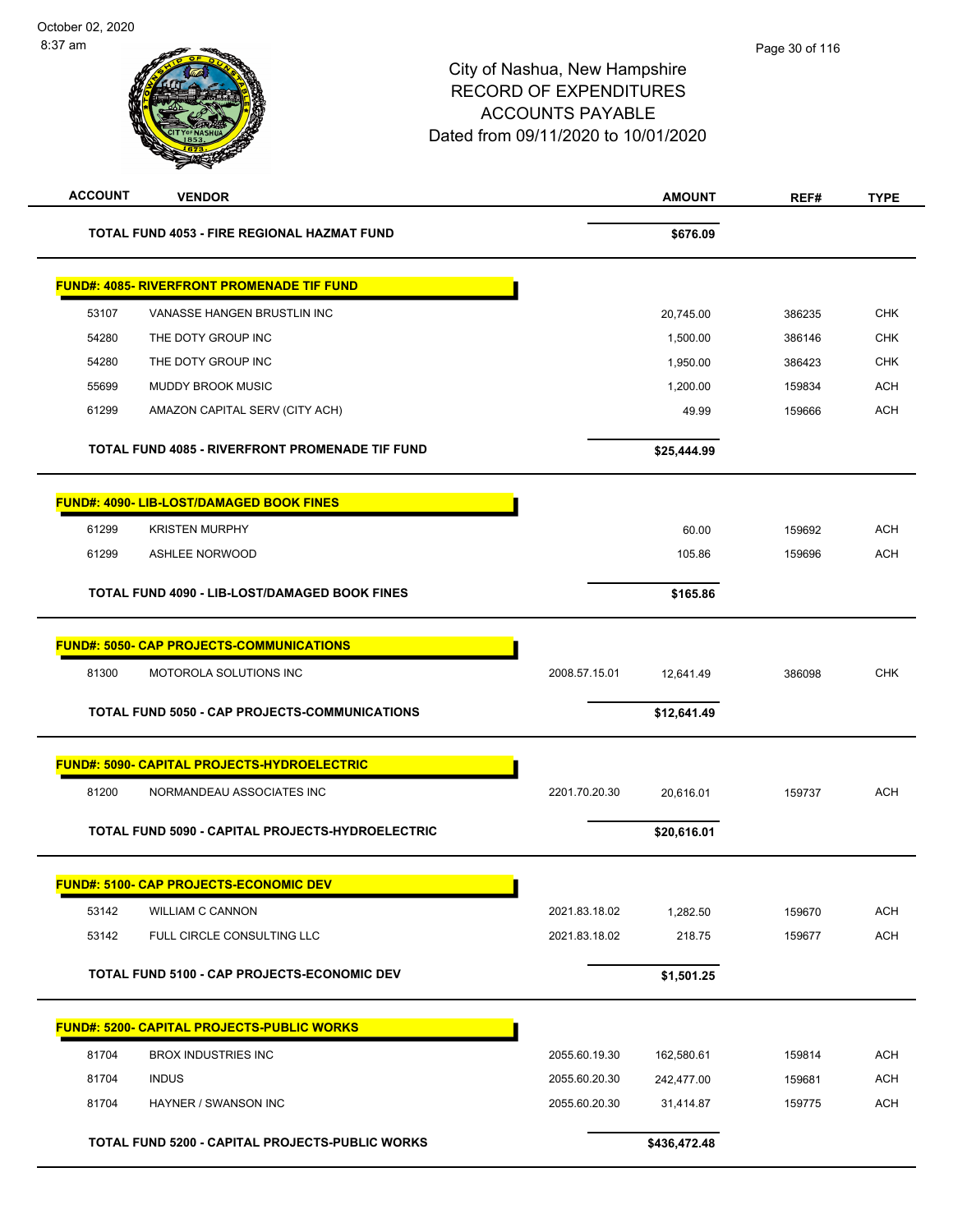

| <b>ACCOUNT</b> | <b>VENDOR</b>                                     |               | <b>AMOUNT</b> | REF#   | <b>TYPE</b> |
|----------------|---------------------------------------------------|---------------|---------------|--------|-------------|
|                | <b>FUND#: 5700- CAP PROJECTS-BROAD ST PARKWAY</b> |               |               |        |             |
| 81700          | HAYNER / SWANSON INC                              | 1061.60.05.65 | 1,260.00      | 159775 | <b>ACH</b>  |
| 81700          | PENNICHUCK WATER WORKS INC                        | 1061.60.07.55 | 494.15        | 386603 | <b>CHK</b>  |
| 81700          | PENNICHUCK WATER WORKS INC                        | 1061.60.11.10 | 54.48         | 386100 | <b>CHK</b>  |
| 81700          | LIBERTY UTILITIES - NH                            | 1061.60.11.10 | 58.14         | 386395 | <b>CHK</b>  |
| 81700          | <b>EVERSOURCE</b>                                 | 1061.60.11.10 | 591.69        | 386576 | <b>CHK</b>  |
| 81700          | PENNICHUCK WATER WORKS INC                        | 1061.60.11.10 | 54.48         | 386603 | <b>CHK</b>  |
|                | TOTAL FUND 5700 - CAP PROJECTS-BROAD ST PARKWAY   |               | \$2,512.94    |        |             |
|                | <b>FUND#: 6000- SOLID WASTE FUND</b>              |               |               |        |             |
| 53107          | SANBORN HEAD & ASSOC INC                          |               | 14,558.20     | 386475 | <b>CHK</b>  |
| 54100          | <b>EVERSOURCE</b>                                 |               | 176.56        | 386096 | <b>CHK</b>  |
| 54100          | <b>EVERSOURCE</b>                                 |               | 808.63        | 386576 | <b>CHK</b>  |
| 54141          | PENNICHUCK WATER WORKS INC                        |               | 279.35        | 386100 | <b>CHK</b>  |
| 54280          | EPG COMPANIES INC                                 |               | 4,948.55      | 159818 | <b>ACH</b>  |
| 54280          | <b>BELLETETES INC</b>                             |               | 32.43         | 386409 | <b>CHK</b>  |
| 54280          | SULLIVAN ENVIRONMENTAL INC                        |               | 590.28        | 386484 | <b>CHK</b>  |
| 54487          | <b>QED ENVIRONMETNAL SYSTEMS INC</b>              |               | 768.69        | 386209 | <b>CHK</b>  |
| 54600          | MCDEVITT TRUCKS INC                               |               | 5,377.60      | 159689 | <b>ACH</b>  |
| 54600          | THE HOPE GROUP                                    |               | 539.20        | 159724 | <b>ACH</b>  |
| 54600          | MCDEVITT TRUCKS INC                               |               | 2,158.81      | 159733 | <b>ACH</b>  |
| 54600          | MCNEILUS TRUCK & MANUFACTURING                    |               | 1,095.38      | 159735 | <b>ACH</b>  |
| 54600          | <b>FACTORY MOTOR PARTS</b>                        |               | 567.09        | 159819 | ACH         |
| 54600          | <b>C2 ALT FUELS</b>                               |               | 547.50        | 386130 | <b>CHK</b>  |
| 54600          | <b>FASTENAL CO</b>                                |               | 11.90         | 386151 | <b>CHK</b>  |
| 54600          | <b>FREIGHTLINER OF NH INC</b>                     |               | 1,223.27      | 386158 | <b>CHK</b>  |
| 54600          | <b>GRAINGER</b>                                   |               | 55.88         | 386163 | <b>CHK</b>  |
| 54600          | IRVING BLENDING AND PACKAGING                     |               | 293.71        | 386176 | <b>CHK</b>  |
| 54600          | MACMULKIN CHEVROLET INC                           |               | 5.74          | 386183 | <b>CHK</b>  |
| 54600          | NEW ENGLAND KENWORTH                              |               | 2,386.61      | 386196 | <b>CHK</b>  |
| 54600          | NORTRAX INC                                       |               | 5,203.62      | 386201 | <b>CHK</b>  |
| 54600          | SOUTHWORTH-MILTON INC                             |               | 4,096.36      | 386221 | <b>CHK</b>  |
| 54600          | CARPARTS DISTRIBUTION CENTER,                     |               | 7.14          | 386414 | <b>CHK</b>  |
| 54600          | <b>FASTENAL CO</b>                                |               | 7.02          | 386426 | <b>CHK</b>  |
| 54600          | LIBERTY INTNL TRUCKS OF NH LLC                    |               | 647.35        | 386454 | CHK         |
| 54600          | SANEL NAPA                                        |               | 674.51        | 386477 | <b>CHK</b>  |
| 54828          | US BANK EQUIPMENT FINANCE                         |               | 97.26         | 386105 | <b>CHK</b>  |
| 54828          | US BANK EQUIPMENT FINANCE                         |               | 146.88        | 386604 | CHK         |
| 55109          | CONSOLIDATED COMMUNICATIONS                       |               | 40.63         | 386377 | <b>CHK</b>  |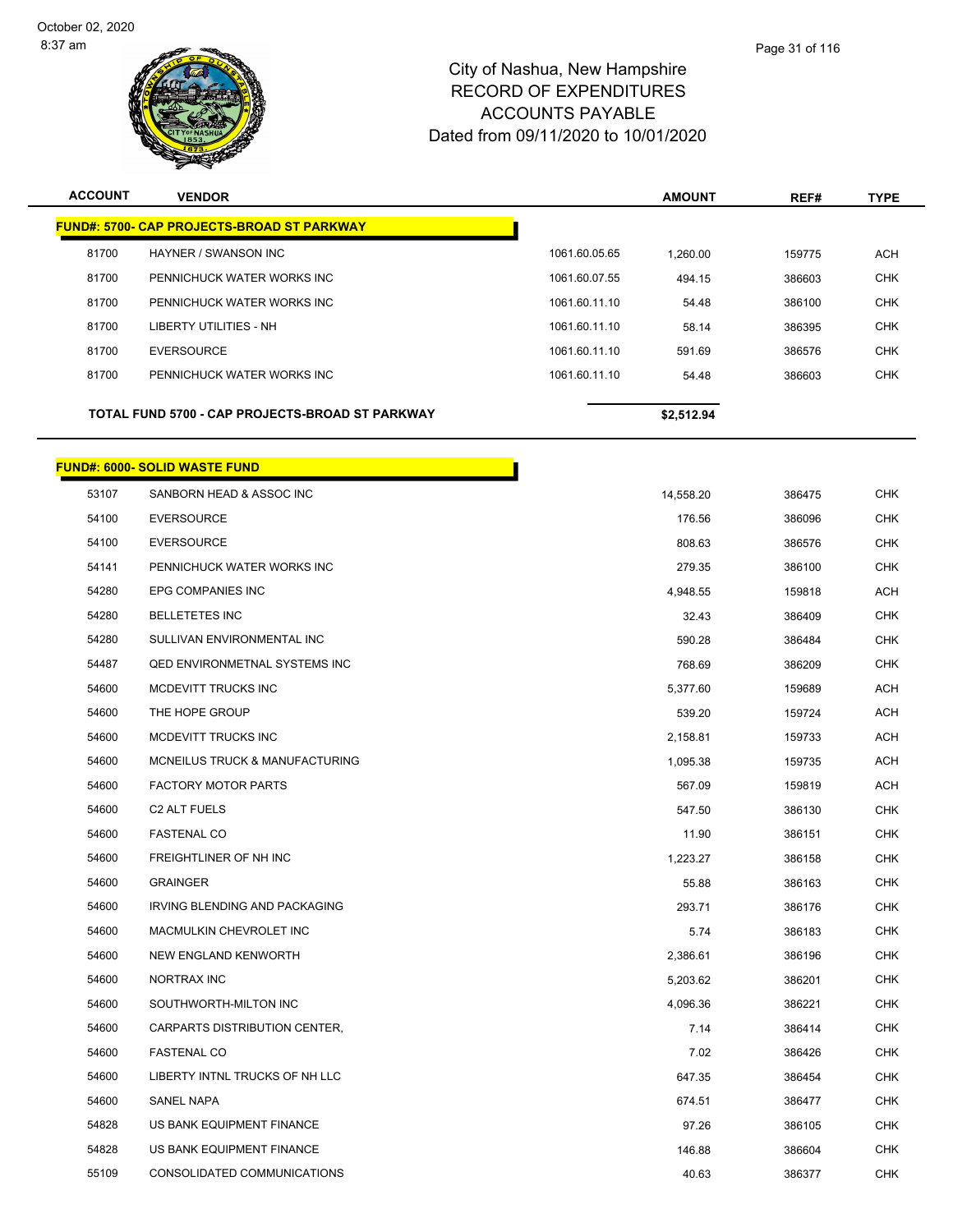

| <b>ACCOUNT</b> | <b>VENDOR</b>                             | <b>AMOUNT</b> | REF#   | <b>TYPE</b> |
|----------------|-------------------------------------------|---------------|--------|-------------|
|                | <b>FUND#: 6000- SOLID WASTE FUND</b>      |               |        |             |
| 55607          | UNITED PARCEL SERVICE                     | 23.47         | 386397 | <b>CHK</b>  |
| 55699          | <b>INTERSTATE REFRIGERANT</b>             | 2,376.00      | 159727 | <b>ACH</b>  |
| 55699          | CYN ENVIROMENTAL SERVICES                 | 620.00        | 159817 | <b>ACH</b>  |
| 55699          | JOHNSON CONTROLS SECURITY                 | 618.33        | 386177 | <b>CHK</b>  |
| 55699          | NEW ENGLAND ENERGY SERVICES               | 3,066.44      | 386194 | <b>CHK</b>  |
| 55699          | WSP USA INC                               | 4,500.00      | 386241 | <b>CHK</b>  |
| 55699          | CALLOGIX INC                              | 49.88         | 386413 | <b>CHK</b>  |
| 55699          | <b>RYDIN DECAL</b>                        | 3,409.36      | 386474 | <b>CHK</b>  |
| 55699          | SANBORN HEAD & ASSOC INC                  | 500.00        | 386475 | <b>CHK</b>  |
| 61100          | AMAZON CAPITAL SERV (CITY ACH)            | 33.99         | 159774 | <b>ACH</b>  |
| 61107          | CINTAS#016                                | 376.25        | 386416 | <b>CHK</b>  |
| 61192          | MAGID GLOVE & SAFETY MFG CO.              | 2,044.80      | 159824 | <b>ACH</b>  |
| 61192          | WB MASON CO INC                           | 53.08         | 386495 | <b>CHK</b>  |
| 61307          | SHATTUCK MALONE OIL CO                    | 874.82        | 386605 | <b>CHK</b>  |
| 61428          | NEW ENGLAND PAPER & SUPPLY                | 149.94        | 386464 | <b>CHK</b>  |
| 75100          | US BANK N.A. (091000022)                  | 407,500.00    | 159637 | <b>ACH</b>  |
| 75200          | US BANK N.A. (091000022)                  | 12,825.00     | 159636 | <b>ACH</b>  |
| 75200          | US BANK N.A. (091000022)                  | 47,853.13     | 159637 | <b>ACH</b>  |
|                | <b>TOTAL FUND 6000 - SOLID WASTE FUND</b> | \$534,220.64  |        |             |

|  | <b>FUND#: 6200- WASTEWATER FUND</b> |  |
|--|-------------------------------------|--|
|--|-------------------------------------|--|

| 21775 | <b>CITY OF NASHUA</b>               | 479.58    | 386529 |
|-------|-------------------------------------|-----------|--------|
| 44597 | <b>HILLSBOROUGH COUNTY REGISTRY</b> | 43.00     | 386165 |
| 44597 | <b>ALAN JOHNSON</b>                 | 78.00     | 386563 |
| 53107 | <b>EASTERN ANALYTICAL INC</b>       | 839.50    | 386149 |
| 53467 | <b>MAILINGS UNLIMITED</b>           | 580.09    | 159688 |
| 54100 | <b>EVERSOURCE</b>                   | 94.41     | 386379 |
| 54100 | <b>EVERSOURCE</b>                   | 55,126.95 | 386576 |
| 54114 | <b>LIBERTY UTILITIES - NH</b>       | 55.95     | 386385 |
| 54114 | <b>LIBERTY UTILITIES - NH</b>       | 60.77     | 386591 |
| 54114 | <b>LIBERTY UTILITIES - NH</b>       | 166.65    | 386593 |
| 54114 | <b>LIBERTY UTILITIES - NH</b>       | 60.72     | 386594 |
| 54114 | <b>LIBERTY UTILITIES - NH</b>       | 2,207.67  | 386595 |
| 54114 | <b>LIBERTY UTILITIES - NH</b>       | 62.27     | 386596 |
| 54114 | <b>LIBERTY UTILITIES - NH</b>       | 55.54     | 386597 |
| 54114 | <b>LIBERTY UTILITIES - NH</b>       | 58.65     | 386598 |
| 54114 | <b>LIBERTY UTILITIES - NH</b>       | 57.86     | 386599 |
| 54141 | PENNICHUCK WATER WORKS INC          | 39.63     | 386100 |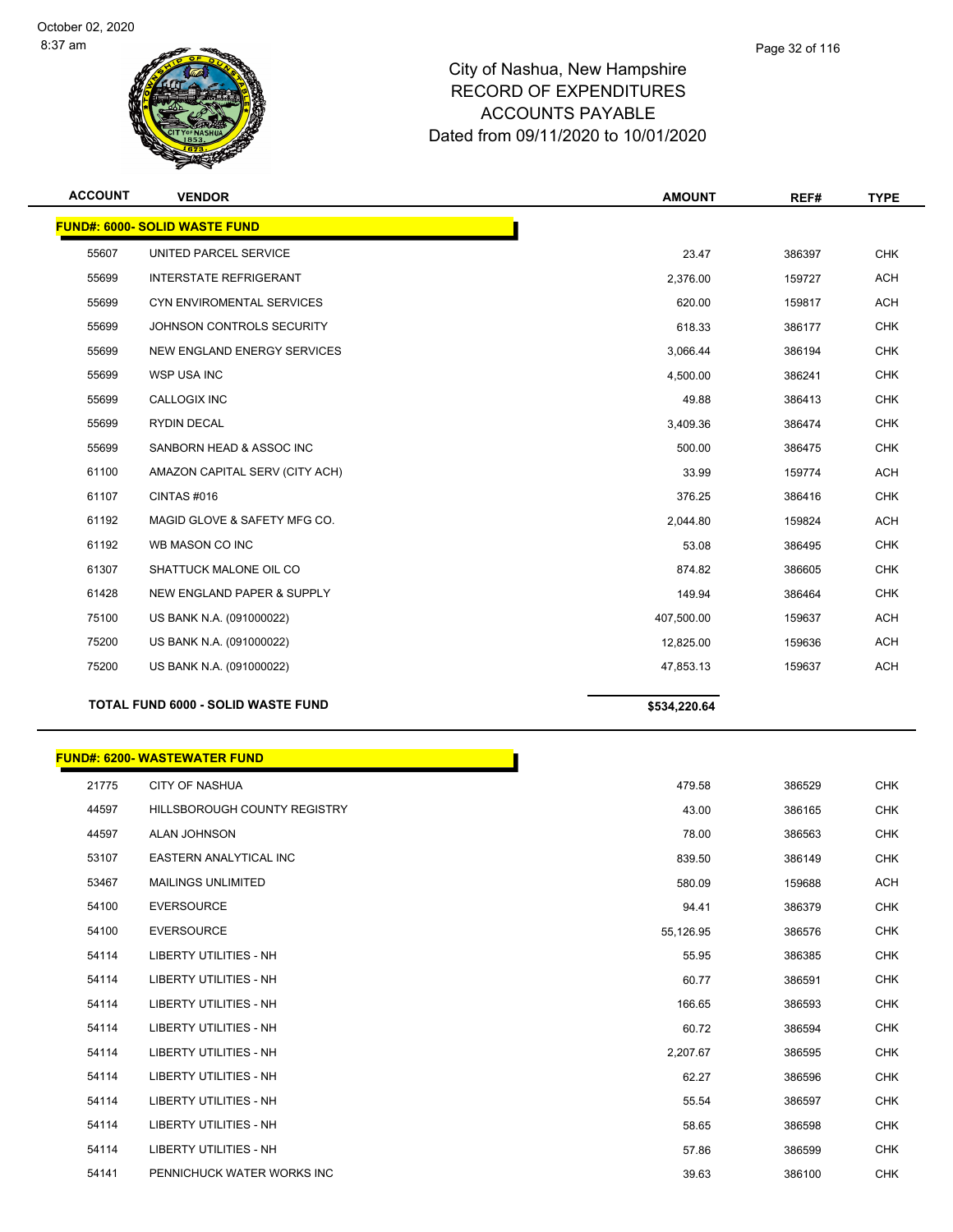

| <b>ACCOUNT</b> | <b>VENDOR</b>                             | <b>AMOUNT</b> | REF#   | <b>TYPE</b> |
|----------------|-------------------------------------------|---------------|--------|-------------|
|                | <u> FUND#: 6200- WASTEWATER FUND</u>      |               |        |             |
| 54141          | PENNICHUCK WATER WORKS INC                | 560.88        | 386603 | <b>CHK</b>  |
| 54221          | <b>RESOURCE MANAGEMENT INC</b>            | 44,628.11     | 386470 | <b>CHK</b>  |
| 54280          | MERCIER ELECTRIC COMMUNICATION            | 1,420.40      | 386186 | <b>CHK</b>  |
| 54300          | <b>BROX INDUSTRIES INC</b>                | 235.44        | 159669 | ACH         |
| 54300          | <b>BROX INDUSTRIES INC</b>                | 178.32        | 159717 | ACH         |
| 54300          | CONTINENTAL PAVING INC                    | 1,193.51      | 386136 | <b>CHK</b>  |
| 54300          | CONTINENTAL PAVING INC                    | 754.89        | 386418 | <b>CHK</b>  |
| 54300          | HUDSON QUARRY CORP                        | 1,634.75      | 386443 | <b>CHK</b>  |
| 54300          | <b>MICHIE CORP</b>                        | 1,070.00      | 386457 | CHK         |
| 54487          | M & M ELECTRICAL SUPPLY CO INC            | 57.30         | 159687 | ACH         |
| 54487          | <b>CORROSION PRODUCTS &amp; EQUIPMENT</b> | 2,220.00      | 159719 | ACH         |
| 54487          | DIVERSIFIED PUMP & COMPRESSOR             | 9,224.42      | 159720 | ACH         |
| 54487          | M & M ELECTRICAL SUPPLY CO INC            | 326.64        | 159730 | ACH         |
| 54487          | XYLEM WATER SOLUTIONS USA INC             | 9,557.13      | 159740 | ACH         |
| 54487          | <b>MOTION INDUSTRIES INC</b>              | 933.20        | 159826 | ACH         |
| 54487          | XYLEM WATER SOLUTIONS USA INC             | 9,557.13      | 159833 | ACH         |
| 54487          | <b>FASTENAL CO</b>                        | 53.04         | 386152 | <b>CHK</b>  |
| 54487          | <b>GRAINGER</b>                           | 286.01        | 386435 | <b>CHK</b>  |
| 54487          | <b>GRANITE CITY ELECTRIC SUPPLY</b>       | 4,538.54      | 386436 | <b>CHK</b>  |
| 54487          | <b>HACH COMPANY</b>                       | 978.16        | 386438 | <b>CHK</b>  |
| 54487          | <b>HAJOCA CORPORATION</b>                 | 580.57        | 386439 | <b>CHK</b>  |
| 54487          | <b>JWC ENVIRONMENTAL INC</b>              | 13,611.11     | 386453 | <b>CHK</b>  |
| 54600          | CARPARTS DISTRIBUTION CENTER,             | 8.02          | 386131 | <b>CHK</b>  |
| 54600          | <b>GRAINGER</b>                           | 55.87         | 386163 | <b>CHK</b>  |
| 54600          | CARPARTS DISTRIBUTION CENTER,             | 13.74         | 386414 | <b>CHK</b>  |
| 54600          | LIBERTY INTNL TRUCKS OF NH LLC            | 198.84        | 386454 | <b>CHK</b>  |
| 54828          | US BANK EQUIPMENT FINANCE                 | 168.04        | 386105 | <b>CHK</b>  |
| 55109          | <b>FIRSTLIGHT</b>                         | 60.75         | 386097 | <b>CHK</b>  |
| 55109          | CONSOLIDATED COMMUNICATIONS               | 482.14        | 386377 | <b>CHK</b>  |
| 55200          | <b>GRANITE STATE RURAL WATER</b>          | 455.00        | 386381 | <b>CHK</b>  |
| 55421          | TREASURER STATE OF NH                     | 50.00         | 386103 | <b>CHK</b>  |
| 55618          | <b>CITIZENS BANK</b>                      | 1,747.55      | 159718 | ACH         |
| 55699          | CALLOGIX INC                              | 166.00        | 386413 | <b>CHK</b>  |
| 55699          | <b>J.S. BARRY INDUSTRIES</b>              | 911.00        | 386450 | <b>CHK</b>  |
| 55699          | TRANSFORMER SERVICE INC                   | 11,626.00     | 386489 | <b>CHK</b>  |
| 61100          | AMAZON CAPITAL SERV (CITY ACH)            | 27.95         | 159811 | ACH         |
| 61100          | WB MASON CO INC                           | 122.57        | 386236 | <b>CHK</b>  |
| 61100          | WB MASON CO INC                           | 256.67        | 386495 | <b>CHK</b>  |
| 61107          | INDUSTRIAL PROTECTION PRODUCTS            | 1,375.00      | 386174 | <b>CHK</b>  |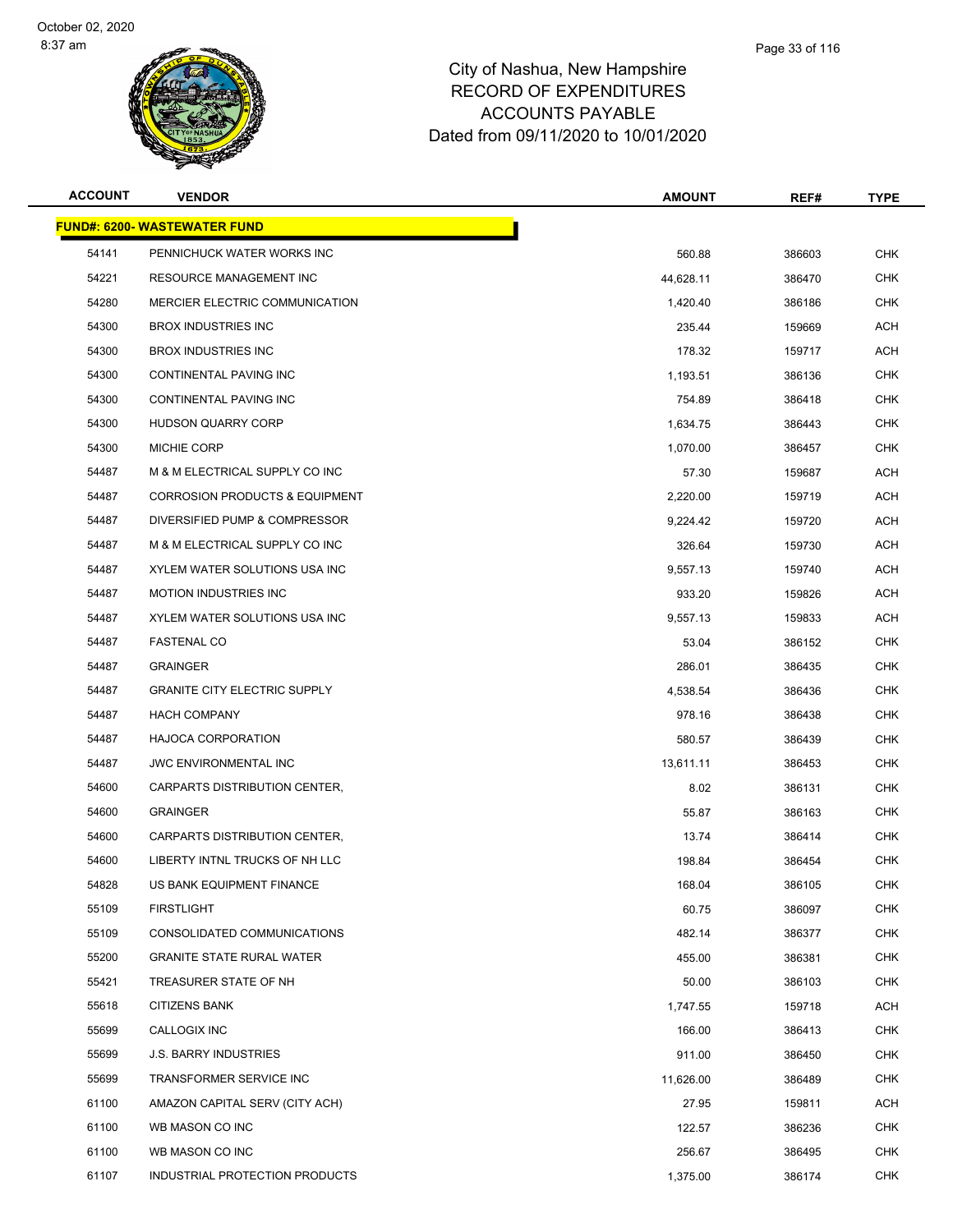**FUND#: 6200- WASTEWATER FUND**



## City of Nashua, New Hampshire RECORD OF EXPENDITURES ACCOUNTS PAYABLE Dated from 09/11/2020 to 10/01/2020

| <b>ACCOUNT</b> | <b>VENDOR</b>                       |               | <b>AMOUNT</b> | REF#   | <b>TYPE</b> |
|----------------|-------------------------------------|---------------|---------------|--------|-------------|
|                | <u> IND#: 6200- WASTEWATER FUND</u> |               |               |        |             |
| 61107          | UNIFIRST CORPORATION                |               | 297.16        | 386230 | <b>CHK</b>  |
| 61149          | <b>HACH COMPANY</b>                 |               | 546.84        | 386438 | <b>CHK</b>  |
| 61149          | <b>VWR INTERNATIONAL</b>            |               | 754.32        | 386494 | <b>CHK</b>  |
| 61156          | <b>BORDEN &amp; REMINGTON CORP</b>  |               | 3,442.49      | 159668 | ACH         |
| 61156          | <b>BORDEN &amp; REMINGTON CORP</b>  |               | 8,579.31      | 159716 | ACH         |
| 61156          | POLYDYNE INC                        |               | 5,617.98      | 386469 | CHK         |
| 61299          | AMAZON CAPITAL SERV (CITY ACH)      |               | 49.99         | 159666 | ACH         |
| 61299          | AMAZON CAPITAL SERV (CITY ACH)      |               | 165.59        | 159774 | <b>ACH</b>  |
| 61299          | BRENNTAG LUBRICANTS NORTHEAST       |               | 2,187.19      | 386126 | <b>CHK</b>  |
| 61299          | DEPENDABLE LOCK SERVICE INC         |               | 31.98         | 386144 | <b>CHK</b>  |
| 61299          | <b>GRAINGER</b>                     |               | 112.00        | 386163 | CHK         |
| 61299          | F W WEBB COMPANY                    |               | 55.85         | 386424 | <b>CHK</b>  |
| 61299          | <b>FASTENAL CO</b>                  |               | 952.47        | 386426 | <b>CHK</b>  |
| 61299          | <b>GRAINGER</b>                     |               | 779.81        | 386435 | <b>CHK</b>  |
| 61299          | <b>VWR INTERNATIONAL</b>            |               | 1,135.62      | 386494 | <b>CHK</b>  |
| 61428          | <b>FASTENAL CO</b>                  |               | 83.37         | 386152 | <b>CHK</b>  |
| 61428          | <b>IMPERIAL DADE</b>                |               | 362.64        | 386447 | <b>CHK</b>  |
| 71000          | HOWARD P FAIRFIELD LLC              |               | 39,338.19     | 159725 | ACH         |
| 71025          | <b>FASTENAL CO</b>                  |               | 1,488.35      | 386426 | <b>CHK</b>  |
| 75100          | US BANK N.A. (091000022)            |               | 120,000.00    | 159637 | ACH         |
| 75200          | US BANK N.A. (091000022)            |               | 46,474.38     | 159637 | ACH         |
| 75200          | US BANK N.A. (091000022)            |               | 146,725.00    | 159810 | ACH         |
| 81200          | <b>WRIGHT-PIERCE</b>                | 2047.69.19.30 | 37,865.49     | 159781 | <b>ACH</b>  |
| 81200          | <b>WRIGHT-PIERCE</b>                | 2047.69.19.30 | 34,303.00     | 159832 | ACH         |
| 81300          | METHUEN CONSTRUCTION CO INC         | 2044.69.18.30 | 6,000.00      | 159690 | ACH         |
| 81300          | <b>WALDRON ENGINEERING &amp;</b>    | 2044.69.18.30 | 4,436.38      | 159701 | ACH         |
| 81700          | HAZEN AND SAWYER                    | 1040.69.15.30 | 40,520.26     | 159823 | ACH         |
| 81700          | HAYNER / SWANSON INC                | 1052.69.19.30 | 28,885.69     | 159680 | ACH         |
| 81700          | KENYON PIPELINE INSPECTION LLC      | 1052.69.20.30 | 194,859.51    | 159685 | ACH         |
| 81700          | S.U.R. CONSTRUCTION WEST INC        | 1052.69.20.30 | 242,135.55    | 386214 | <b>CHK</b>  |
| 81700          | <b>WRIGHT-PIERCE</b>                | 1054.69.19.30 | 5,020.24      | 159702 | <b>ACH</b>  |
| 81700          | <b>WRIGHT-PIERCE</b>                | 1054.69.19.30 | 4,621.88      | 159832 | ACH         |
| 81700          | <b>WRIGHT-PIERCE</b>                | 2035.69.16.30 | 13,720.76     | 159702 | <b>ACH</b>  |
| 81700          | DEFELICE CORPORATION                | 2035.69.16.30 | 378,874.98    | 159772 | ACH         |
| 81700          | <b>WRIGHT-PIERCE</b>                | 2035.69.16.30 | 11,066.09     | 159832 | ACH         |
| 81700          | <b>HAZEN AND SAWYER</b>             | 2038.69.19.30 | 132,759.97    | 159823 | <b>ACH</b>  |
| 81700          | <b>WRIGHT-PIERCE</b>                | 2041.69.17.30 | 17,186.38     | 159702 | <b>ACH</b>  |
| 81700          | METHUEN CONSTRUCTION CO INC         | 2041.69.17.30 | 172,958.97    | 159778 | <b>ACH</b>  |

WRIGHT-PIERCE 2041.69.17.30 11,454.49 159832 ACH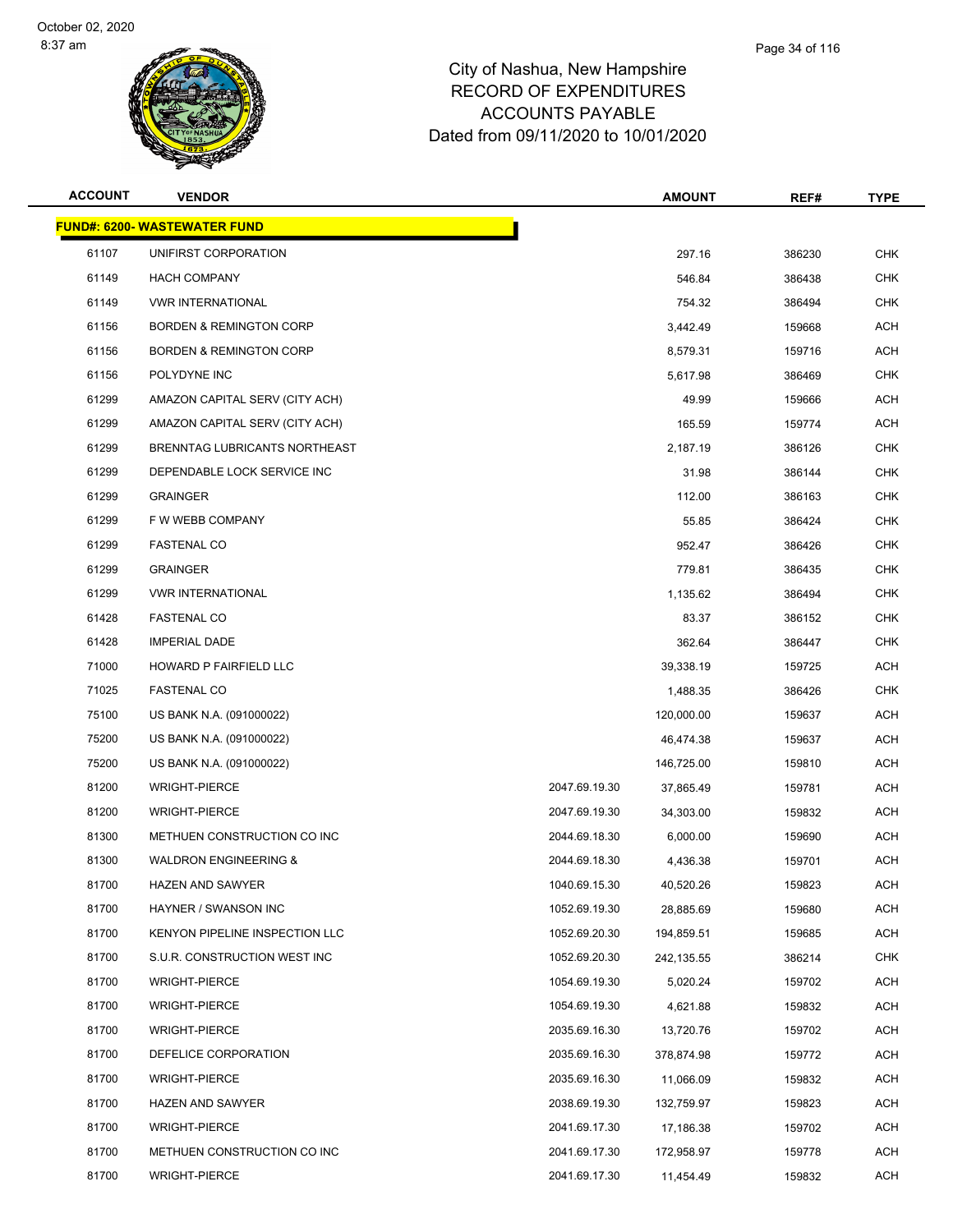| <b>ACCOUNT</b> | <b>VENDOR</b>                                    | <b>AMOUNT</b>  | REF#   | <b>TYPE</b> |
|----------------|--------------------------------------------------|----------------|--------|-------------|
|                | <b>TOTAL FUND 6200 - WASTEWATER FUND</b>         | \$1,897,242.10 |        |             |
|                | <b>FUND#: 6500- PROPERTY &amp; CASUALTY FUND</b> |                |        |             |
| 54267          | TREASURER STATE OF NH                            | 200.00         | 386102 | <b>CHK</b>  |
| 59207          | DARTMOUTH HITCHCOCK CLINIC                       | 1,433.97       | 386365 | <b>CHK</b>  |
| 59207          | ST JOSEPH HOSPITAL                               | 1,305.16       | 386366 | <b>CHK</b>  |
| 59207          | <b>WILLIAM WISS</b>                              | 212.77         | 386367 | <b>CHK</b>  |
| 59207          | DEVINE MILLIMET & BRANCH PA                      | 108.15         | 386368 | <b>CHK</b>  |
| 59207          | INJURED WORKERS PHARMACY LLC                     | 179.71         | 386370 | <b>CHK</b>  |
| 59207          | PINNACLE REHABILITATION                          | 588.00         | 386371 | <b>CHK</b>  |
| 59207          | ST JOSEPH HOSPITAL                               | 2,495.00       | 386372 | <b>CHK</b>  |
| 59207          | <b>VRS DISABILITY MANAGEMENT</b>                 | 694.42         | 386373 | <b>CHK</b>  |
| 59207          | <b>INTERNAL MEDICINE &amp;</b>                   | 18.50          | 386531 | <b>CHK</b>  |
| 59207          | <b>CONVENIENTMD LLC</b>                          | 325.30         | 386533 | <b>CHK</b>  |
| 59207          | DARTMOUTH HITCHCOCK CLINIC                       | 3,109.03       | 386534 | <b>CHK</b>  |
| 59207          | <b>FOUNDATION MEDICAL PARTNERS</b>               | 75.00          | 386535 | <b>CHK</b>  |
| 59207          | FOUR SEASONS ORTHOPEDIC CENTER                   | 1,161.00       | 386536 | <b>CHK</b>  |
| 59207          | INJURED WORKERS PHARMACY LLC                     | 160.68         | 386537 | <b>CHK</b>  |
| 59207          | PERFORMANCE REHAB INC                            | 315.00         | 386538 | <b>CHK</b>  |
| 59207          | PINNACLE REHABILITATION                          | 294.00         | 386540 | <b>CHK</b>  |
| 59207          | ST JOSEPH HOSPITAL                               | 5,730.30       | 386541 | <b>CHK</b>  |
| 59207          | UNITY SURVEILLANCE &                             | 1,596.88       | 386542 | <b>CHK</b>  |
| 59207          | NORTH AMERICAN PARTNERS IN                       | 1,273.44       | 386619 | <b>CHK</b>  |
| 59207          | PAIN SOLUTIONS PLLC                              | 200.00         | 386623 | <b>CHK</b>  |
| 59207          | PINNACLE REHABILITATION                          | 294.00         | 386624 | <b>CHK</b>  |
| 59207          | SO NH REGIONAL MEDICAL CENTER                    | 9.020.83       | 386626 | <b>CHK</b>  |
| 59207          | ST JOSEPH HOSPITAL                               | 134.00         | 386627 | <b>CHK</b>  |
| 59207          | <b>VRS DISABILITY MANAGEMENT</b>                 | 1,617.25       | 386628 | <b>CHK</b>  |
| 59225          | <b>CLAYTON MEDIATION LLC</b>                     | 1,050.00       | 386532 | <b>CHK</b>  |
| 59250          | HOYLE TANNER & ASSOCIATES INC                    | 4,209.25       | 386369 | CHK         |
| 59250          | MARVELL PLATE GLASS INC                          | 418.00         | 386622 | <b>CHK</b>  |
| 59250          | PROGRESSIVE ALARM SERVICES INC                   | 781.40         | 386625 | <b>CHK</b>  |
| 59275          | <b>FRIENDLY'S RESTAURANT</b>                     | 1,966.27       | 386530 | <b>CHK</b>  |
| 59275          | PHILADELPHIA INSURANCE                           | 65,018.51      | 386539 | <b>CHK</b>  |
| 59275          | <b>CUSTOM COACH</b>                              | 3,236.39       | 386620 | <b>CHK</b>  |
| 59275          | GATE CITY COLLISION CENTERS                      | 2,835.30       | 386621 | <b>CHK</b>  |
| 61100          | WB MASON CO INC                                  | 55.32          | 386236 | <b>CHK</b>  |
| 68360          | AMAZON CAPITAL SERV (CITY ACH)                   | 44.00          | 159811 | <b>ACH</b>  |
| 68360          | HW STAFFING SOLUTIONS                            | 2,470.31       | 386171 | <b>CHK</b>  |
| 68365          | DISA GLOBAL SOLUTIONS INC                        | 65.00          | 159673 | <b>ACH</b>  |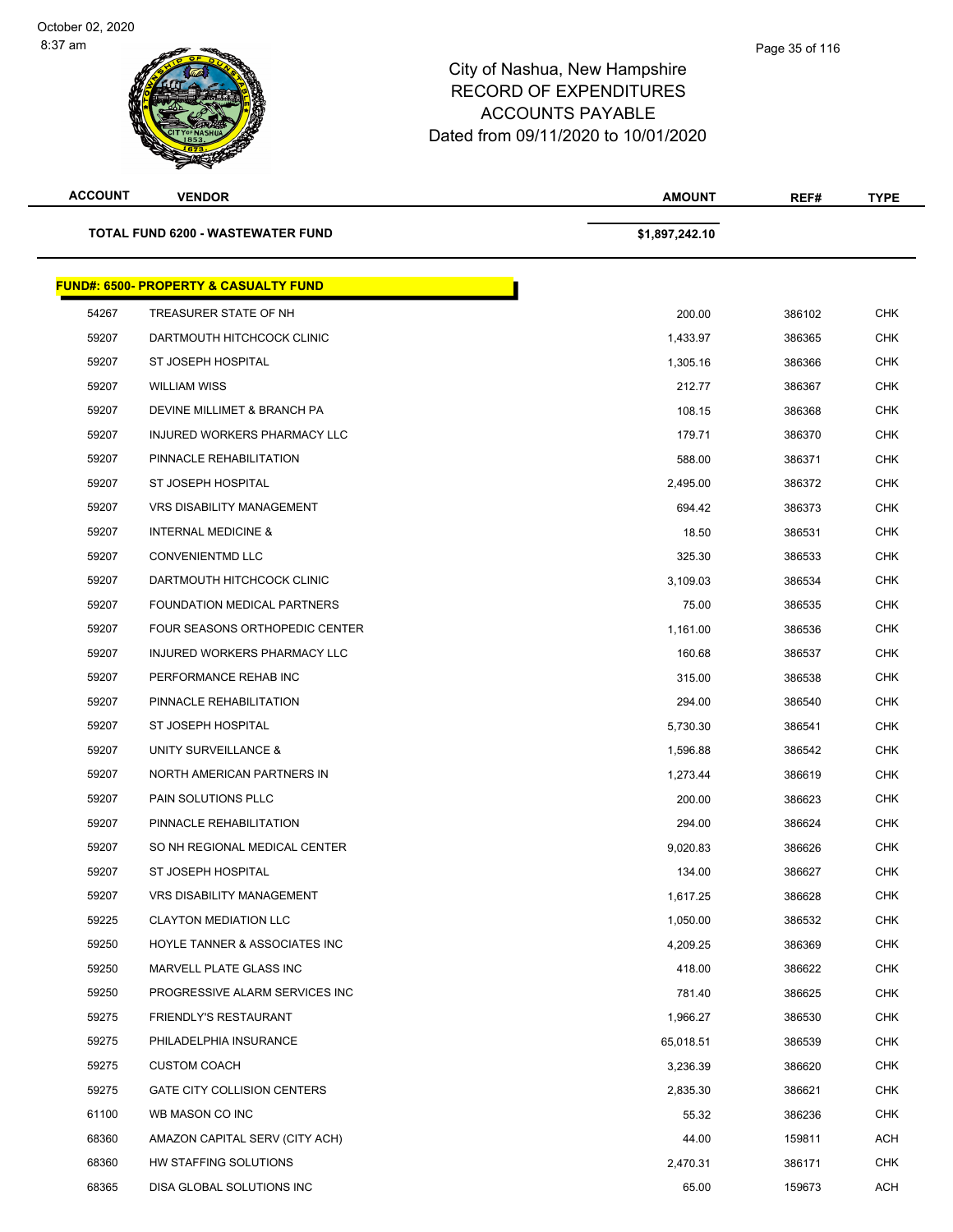| <b>ACCOUNT</b> | <b>VENDOR</b>                                         |                  | <b>AMOUNT</b>  | REF#   | <b>TYPE</b> |
|----------------|-------------------------------------------------------|------------------|----------------|--------|-------------|
|                | <b>TOTAL FUND 6500 - PROPERTY &amp; CASUALTY FUND</b> |                  | \$114,692.14   |        |             |
|                | <b>FUND#: 6600- BENEFITS SELF INSURANCE FUND</b>      |                  |                |        |             |
| 21516          | BOSTON MUTUAL LIFE INSURANCE                          |                  | 4,357.06       | 159784 | <b>ACH</b>  |
| 21520          | COLONIAL LIFE AND ACCIDENT INS                        |                  | 1,096.45       | 159645 | <b>ACH</b>  |
| 21520          | COLONIAL LIFE AND ACCIDENT INS                        |                  | 1,716.90       | 159751 | <b>ACH</b>  |
| 21520          | COLONIAL LIFE AND ACCIDENT INS                        |                  | 1,060.83       | 159789 | <b>ACH</b>  |
| 21553          | ANTHEM BLUE CROSS /BLUE SHIELD                        |                  | 456,162.72     | 159713 | <b>ACH</b>  |
| 21990          | <b>CHRISTINE BREEN</b>                                |                  | 81.12          | 386125 | <b>CHK</b>  |
| 21990          | <b>GAIL DOYON</b>                                     |                  | 18.00          | 386147 | <b>CHK</b>  |
| 45623          | THE BANK OF NEW YORK MELLON                           |                  | 6,000.00       | 159830 | <b>ACH</b>  |
| 45676          | ANTHEM BCBS OF NE                                     |                  | (3,061.16)     | 159709 | <b>ACH</b>  |
| 45676          | ANTHEM BCBS OF NE                                     |                  | (13,882.89)    | 159783 | <b>ACH</b>  |
| 52815          | ANTHEM BCBS OF NE                                     |                  | 4,872.00       | 159709 | <b>ACH</b>  |
| 59165          | ANTHEM BCBS OF NE                                     |                  | 102,090.56     | 159709 | <b>ACH</b>  |
| 59500          | ANTHEM BCBS OF NE                                     |                  | 95,581.86      | 159709 | <b>ACH</b>  |
| 59507          | ANTHEM BCBS OF NE                                     |                  | 273,711.04     | 159709 | <b>ACH</b>  |
| 59507          | ANTHEM BCBS OF NE                                     |                  | 279,151.50     | 159783 | <b>ACH</b>  |
| 59507          | ANTHEM BCBS OF NE                                     |                  | 539,379.28     | 159709 | <b>ACH</b>  |
| 59507          | ANTHEM BCBS OF NE                                     |                  | 619,942.36     | 159783 | <b>ACH</b>  |
| 59507          | ANTHEM BCBS OF NE                                     |                  | 26,427.50      | 159709 | <b>ACH</b>  |
| 59507          | ANTHEM BCBS OF NE                                     |                  | 14,810.78      | 159783 | <b>ACH</b>  |
| 59525          | NORTHEAST DELTA DENTAL                                |                  | 63,660.64      | 159711 | <b>ACH</b>  |
| 59525          | NORTHEAST DELTA DENTAL                                |                  | 81,520.47      | 159749 | <b>ACH</b>  |
|                | <b>TOTAL FUND 6600 - BENEFITS SELF INSURANCE FUND</b> |                  | \$2,554,697.02 |        |             |
|                | FUND#: 7026- CAPITAL EQUIPMENT RESERVE FUND           |                  |                |        |             |
| 81500          | <b>CUSTOM TRUCK &amp; EQUIPMENT LLC</b>               | CERF52.20        | 146,564.00     | 159672 | <b>ACH</b>  |
| 81500          | TENCO INDUSTRIES INC                                  | <b>CERF77.20</b> | 111,877.00     | 386227 | <b>CHK</b>  |
|                | TOTAL FUND 7026 - CAPITAL EQUIPMENT RESERVE FUND      |                  | \$258,441.00   |        |             |
|                | <b>FUND#: 7050- HOLMAN STADIUM IMPROVEMNTS ETF</b>    |                  |                |        |             |
| 54280          | STANLEY ELEVATOR CO INC                               |                  | 3,940.88       | 386223 | <b>CHK</b>  |
|                | TOTAL FUND 7050 - HOLMAN STADIUM IMPROVEMNTS ETF      |                  | \$3,940.88     |        |             |
|                | <b>FUND#: 7052- MINE FALLS PARK ETF</b>               |                  |                |        |             |
| 54280          | PENNICHUCK WATER WORKS INC                            |                  | 4,443.24       | 386100 | <b>CHK</b>  |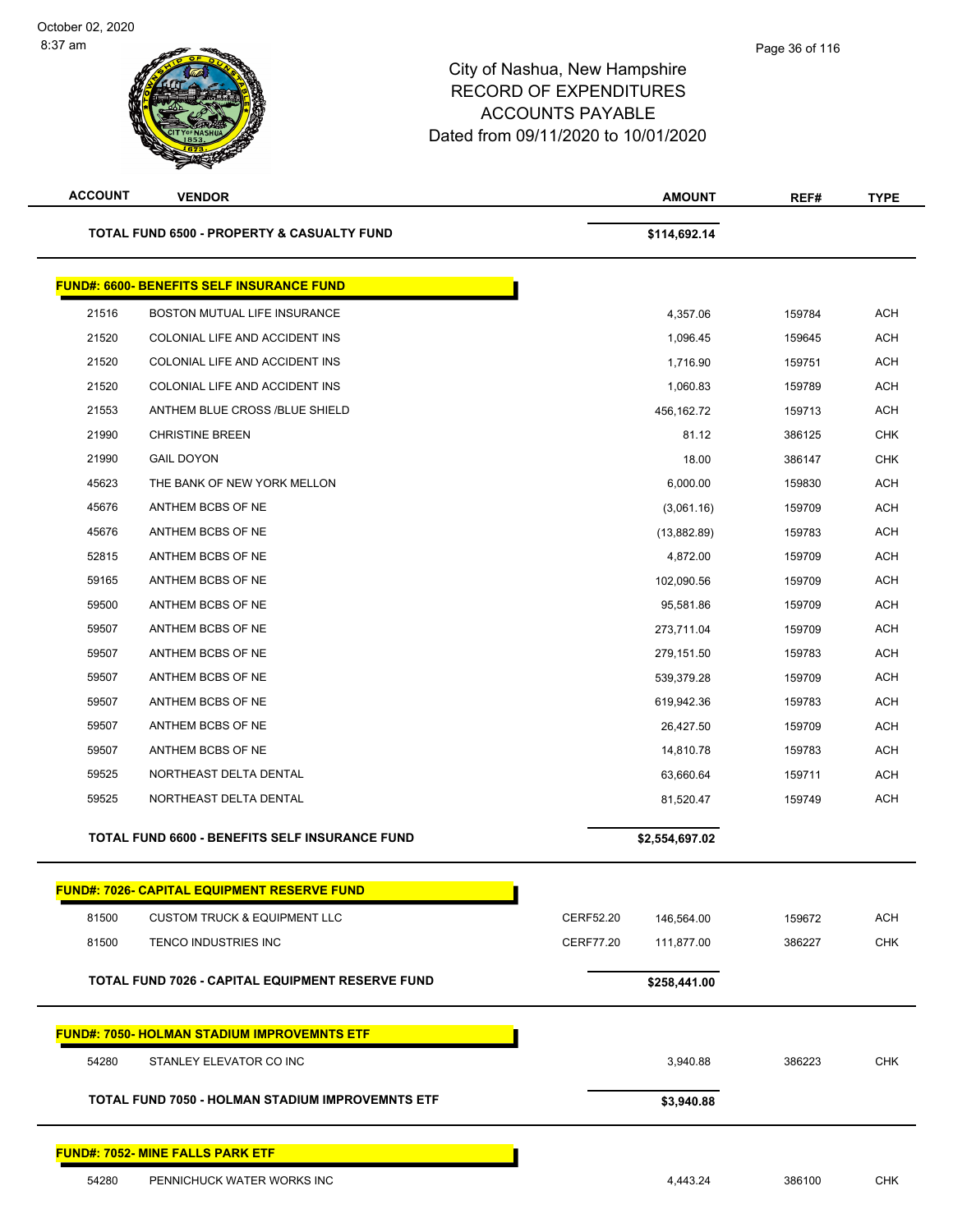

# City of Nashua, New Hampshire RECORD OF EXPENDITURES ACCOUNTS PAYABLE Dated from 09/11/2020 to 10/01/2020

| <b>ACCOUNT</b> | <b>VENDOR</b>                                          | <b>AMOUNT</b> | REF#   | <b>TYPE</b> |
|----------------|--------------------------------------------------------|---------------|--------|-------------|
|                | <b>FUND#: 7052- MINE FALLS PARK ETF</b>                |               |        |             |
| 54280          | UNITED SITE SERVICES                                   | 119.00        | 386233 | <b>CHK</b>  |
| 54280          | PENNICHUCK WATER WORKS INC                             | 5,406.81      | 386603 | <b>CHK</b>  |
|                | <b>TOTAL FUND 7052 - MINE FALLS PARK ETF</b>           | \$9,969.05    |        |             |
|                | <b>FUND#: 7506- ETF CONTRIB-WOODLAWN CEMETERY</b>      |               |        |             |
| 61299          | <b>HARDY DORIC INC</b>                                 | 585.00        | 386440 | <b>CHK</b>  |
|                | <b>TOTAL FUND 7506 - ETF CONTRIB-WOODLAWN CEMETERY</b> | \$585.00      |        |             |
|                | <b>FUND#: 7511- POLICE-LAW ENF PROGRAMS ETF</b>        |               |        |             |
| 68240          | NASHUA POLICE ATHLETIC LEAGUE                          | 50.00         | 159693 | <b>ACH</b>  |
|                | <b>TOTAL FUND 7511 - POLICE-LAW ENF PROGRAMS ETF</b>   | \$50.00       |        |             |
|                | <b>FUND#: 8063- LIBRARY-HENRY STEARNS FUND</b>         |               |        |             |
| 61807          | <b>INGRAM LIBRARY SERVICES LLC</b>                     | 212.45        | 159682 | <b>ACH</b>  |
| 61807          | <b>BAKER &amp; TAYLOR</b>                              | 627.80        | 386119 | <b>CHK</b>  |
|                | <b>TOTAL FUND 8063 - LIBRARY-HENRY STEARNS FUND</b>    | \$840.25      |        |             |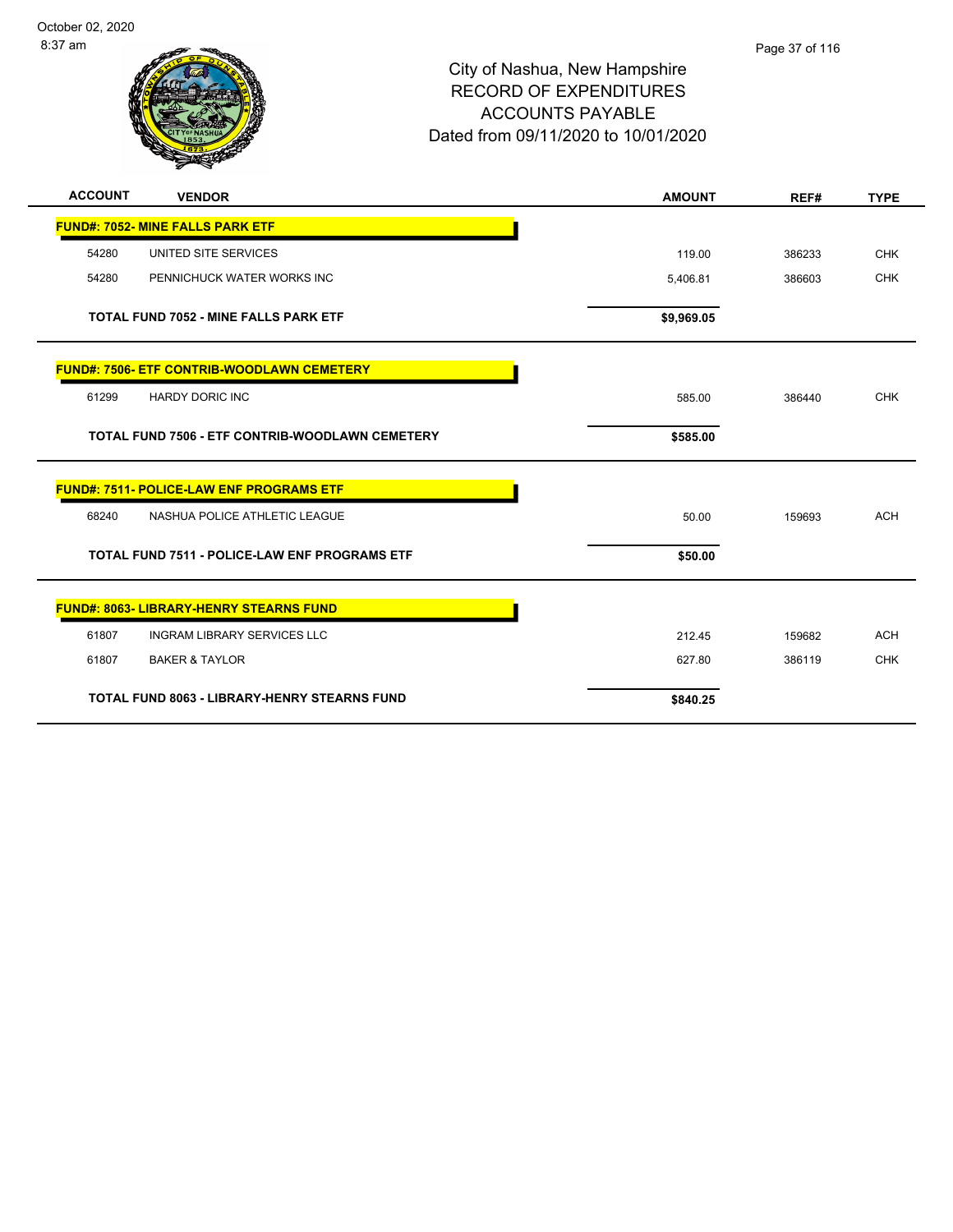

# City of Nashua, New Hampshire RECORD OF EXPENDITURES ACCOUNTS PAYABLE Dated from 09/11/2020 to 10/01/2020

| <b>ACCOUNT</b> | <b>VENDOR</b> |                                        | <b>AMOUNT</b><br>REF# | <b>TYPE</b> |
|----------------|---------------|----------------------------------------|-----------------------|-------------|
|                |               | <b>EXPENDITURE SUMMARY BY FUND</b>     | <b>AMOUNT</b>         |             |
|                | 1000          | <b>GENERAL FUND</b>                    | 6,067,145.47          |             |
|                | 1001          | <b>GF-CAPITAL IMPROVEMENTS</b>         | 8,054.10              |             |
|                | 1010          | <b>GF-PRIOR YEAR ENC &amp; ESCROWS</b> | 169,768.81            |             |
|                | 2100          | <b>FOOD SERVICES FUND</b>              | 37,922.90             |             |
|                | 2120          | SUMMER FEEDING PROGRAM FUND            | 20.13                 |             |
|                | 2207          | ADULT ED/CONTINUING ED                 | 311.96                |             |
|                | 2212          | ATHLETICS REVENUE FUND                 | 12.99                 |             |
|                | 2503          | PARKS & REC PROGRAMS FUND              | 207.00                |             |
|                | 2505          | PEG ACCESS CHANNELS FUND               | 2,030.19              |             |
|                | 2506          | HUNT BLDG FACILITY RENTAL FUND         | 1,658.63              |             |
|                | 2508          | SPECIAL ROAD & HIGHWAY FUND            | 606,362.50            |             |
|                | 3010          | <b>GENERAL GOV'T GRANTS FUND</b>       | 12,094.78             |             |
|                | 3035          | FEMA DISASTER ASSIST GRANTS            | 74,612.45             |             |
|                | 3050          | POLICE GRANTS FUND                     | 62,937.65             |             |
|                | 3068          | COMMUNITY SERVICES GRANTS FUND         | 223.92                |             |
|                | 3070          | COMMUNITY HEALTH GRANTS FUND           | 475.12                |             |
|                | 3080          | COMMUNITY DEVELOPMENT GRANTS           | 31,736.00             |             |
|                | 3090          | URBAN PROGRAM GRANTS FUND              | 125,623.08            |             |
|                | 3120          | <b>TRANSIT GRANTS FUND</b>             | 209,477.63            |             |
|                | 3800          | <b>SCHOOL GRANTS FUND</b>              | 111,557.88            |             |
|                | 3810          | FOOD SERVICE GRANTS FUND               | 645.29                |             |
|                | 4020          | POLICE DRUG ENFORCEMENT FUND           | 2,294.08              |             |
|                | 4025          | DOJ DRUG FORFEITURE FUND               | 25,244.69             |             |
|                | 4053          | FIRE REGIONAL HAZMAT FUND              | 676.09                |             |
|                | 4085          | RIVERFRONT PROMENADE TIF FUND          | 25,444.99             |             |
|                | 4090          | LIB-LOST/DAMAGED BOOK FINES            | 165.86                |             |
|                | 5050          | CAP PROJECTS-COMMUNICATIONS            | 12,641.49             |             |
|                | 5090          | CAPITAL PROJECTS-HYDROELECTRIC         | 20,616.01             |             |
|                | 5100          | CAP PROJECTS-ECONOMIC DEV              | 1,501.25              |             |
|                | 5200          | CAPITAL PROJECTS-PUBLIC WORKS          | 436,472.48            |             |
|                |               |                                        |                       |             |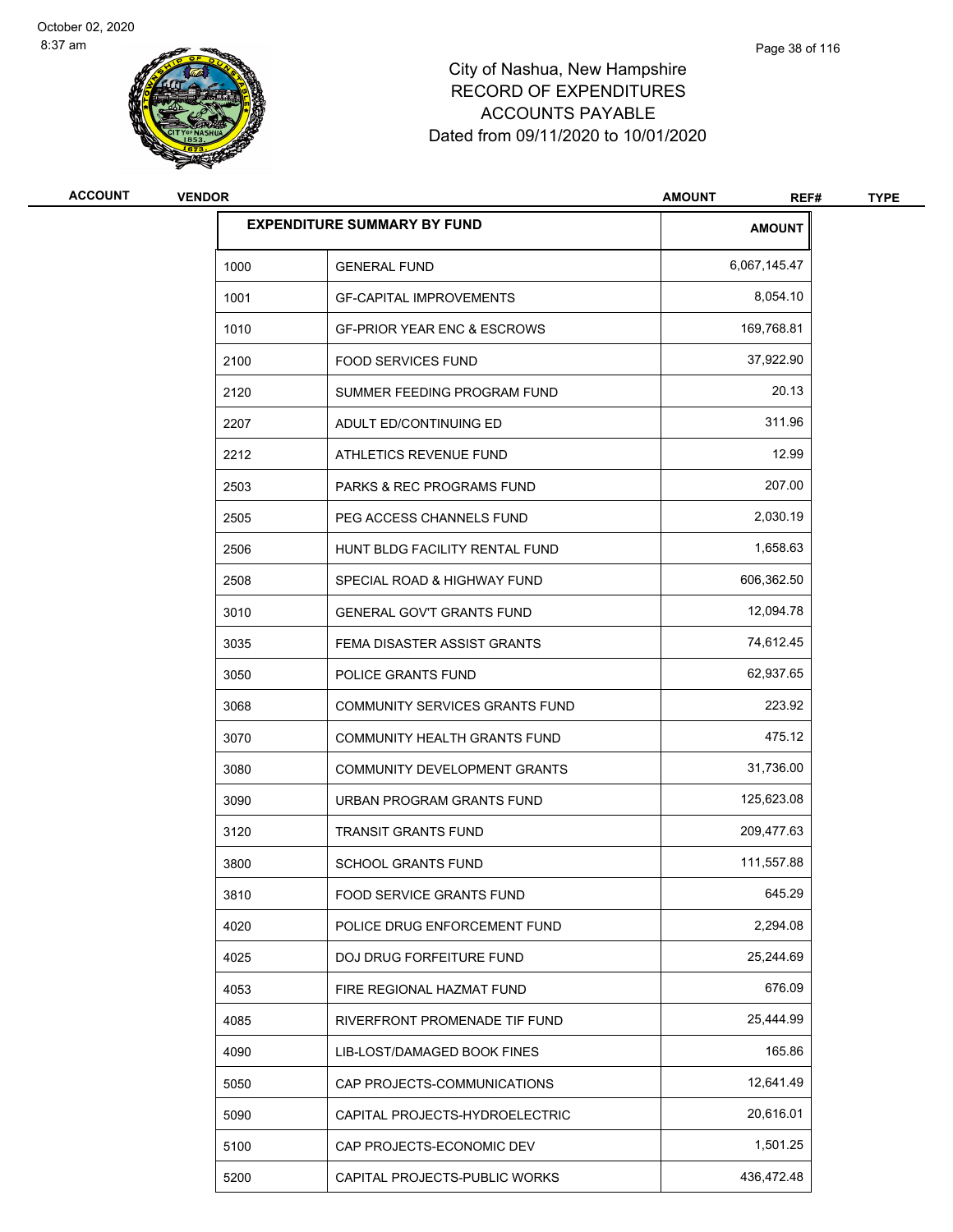

# City of Nashua, New Hampshire RECORD OF EXPENDITURES ACCOUNTS PAYABLE Dated from 09/11/2020 to 10/01/2020

| <b>ACCOUNT</b> | <b>VENDOR</b> |                                       | <b>AMOUNT</b><br>REF# | <b>TYPE</b> |
|----------------|---------------|---------------------------------------|-----------------------|-------------|
|                |               |                                       | <b>AMOUNT</b>         |             |
|                | 5700          | CAP PROJECTS-BROAD ST PARKWAY         | 2,512.94              |             |
|                | 6000          | <b>SOLID WASTE FUND</b>               | 534,220.64            |             |
|                | 6200          | <b>WASTEWATER FUND</b>                | 1,897,242.10          |             |
|                | 6500          | PROPERTY & CASUALTY FUND              | 114,692.14            |             |
|                | 6600          | BENEFITS SELF INSURANCE FUND          | 2,554,697.02          |             |
|                | 7026          | CAPITAL EQUIPMENT RESERVE FUND        | 258,441.00            |             |
|                | 7050          | <b>HOLMAN STADIUM IMPROVEMNTS ETF</b> | 3,940.88              |             |
|                | 7052          | MINE FALLS PARK ETF                   | 9,969.05              |             |
|                | 7506          | ETF CONTRIB-WOODLAWN CEMETERY         | 585.00                |             |
|                | 7511          | POLICE-LAW ENF PROGRAMS ETF           | 50.00                 |             |
|                | 8063          | LIBRARY-HENRY STEARNS FUND            | 840.25                |             |
|                | <b>TOTAL:</b> |                                       | 13,425,126.44         |             |
|                |               |                                       |                       |             |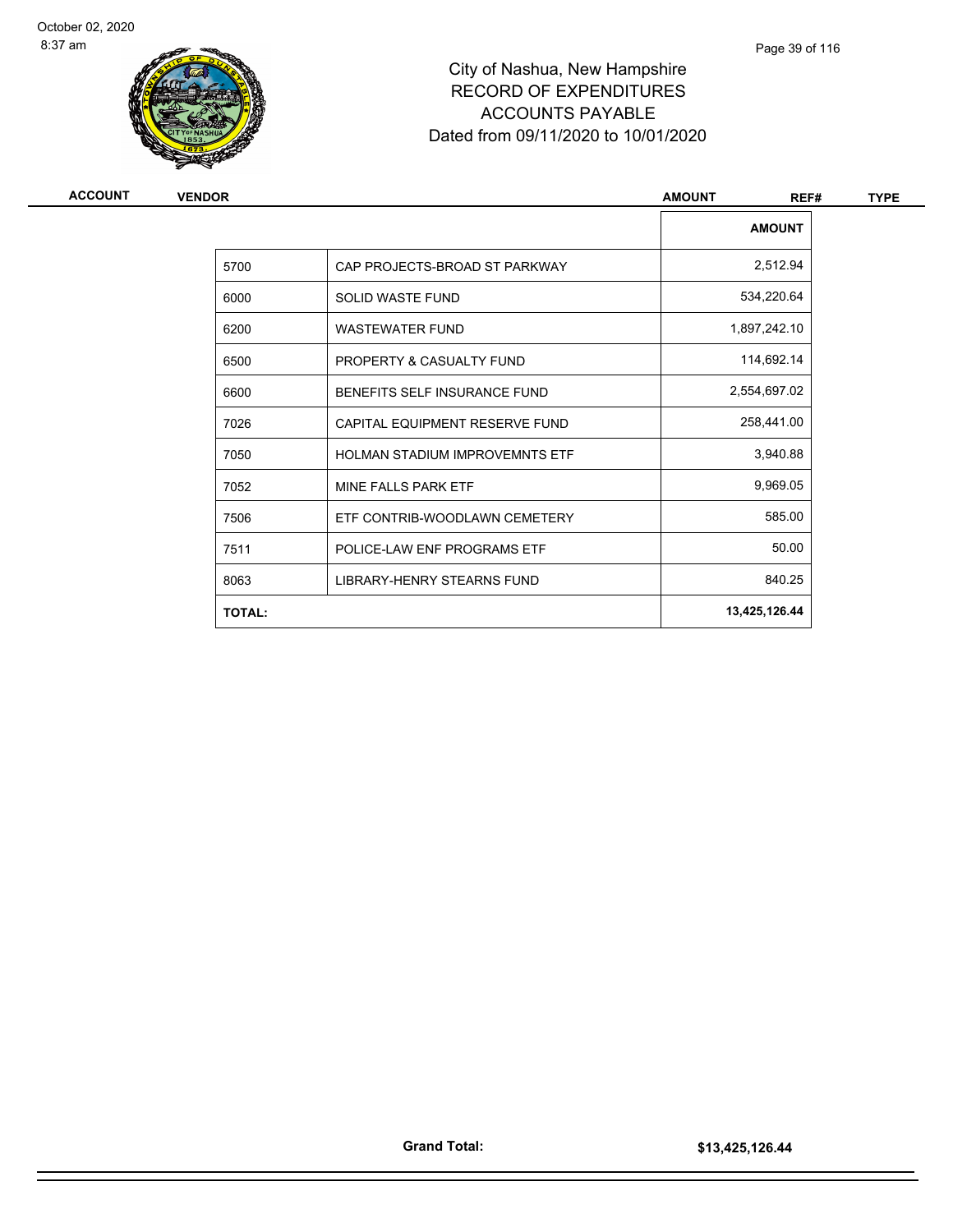

| $\tilde{\phantom{a}}$ | <b>PAY DATE</b>                   | <b>ACCOUNT</b>                | <b>DESCRIPTION</b>                       | <b>AMOUNT</b> |
|-----------------------|-----------------------------------|-------------------------------|------------------------------------------|---------------|
|                       | <b>FUND#: 1000 - GENERAL FUND</b> |                               |                                          |               |
|                       |                                   |                               |                                          |               |
| 101                   | <b>MAYOR</b>                      |                               |                                          |               |
|                       | 9/17/20                           | 51100                         | ACTING DEPUTY CITY CLERK                 | 719.95        |
|                       | 9/24/20                           | 51100                         | ACTING DEPUTY CITY CLERK                 | 719.95        |
|                       | 10/1/20                           | 51100                         | ACTING DEPUTY CITY CLERK                 | 719.95        |
|                       | 9/17/20                           | 51100                         | CHIEF OF STAFF                           | 1,787.45      |
|                       | 9/24/20                           | 51100                         | CHIEF OF STAFF                           | 1,787.44      |
|                       | 10/1/20                           | 51100                         | CHIEF OF STAFF                           | 1,787.45      |
|                       | 9/17/20                           | 51100                         | COMMUNICATIONS & SPECIAL PRJ COORDINATOR | 902.85        |
|                       | 9/24/20                           | 51100                         | COMMUNICATIONS & SPECIAL PRJ COORDINATOR | 902.85        |
|                       | 10/1/20                           | 51100                         | COMMUNICATIONS & SPECIAL PRJ COORDINATOR | 902.85        |
|                       | 9/17/20                           | 51100                         | CONSTITUENT SERVICES COORDINATOR         | 902.85        |
|                       | 9/24/20                           | 51100                         | CONSTITUENT SERVICES COORDINATOR         | 902.85        |
|                       | 10/1/20                           | 51100                         | CONSTITUENT SERVICES COORDINATOR         | 902.85        |
|                       | 9/17/20                           | 51500                         | <b>MAYOR</b>                             | 2,334.30      |
|                       | 9/24/20                           | 51500                         | <b>MAYOR</b>                             | 2,334.30      |
|                       | 10/1/20                           | 51500                         | <b>MAYOR</b>                             | 2,334.30      |
|                       | 9/24/20                           | 55118                         | TELEPHONE-CELLULAR                       | 150.00        |
|                       | <b>TOTAL 101 - MAYOR</b>          |                               |                                          | \$20,092.19   |
| 102                   |                                   | <b>BOARD OF ALDERMEN</b>      |                                          |               |
|                       | 9/17/20                           | 51100                         | LEGISLATIVE AFFAIRS MANAGER              | 1,673.10      |
|                       | 9/24/20                           | 51100                         | LEGISLATIVE AFFAIRS MANAGER              | 1,673.10      |
|                       | 10/1/20                           | 51100                         | LEGISLATIVE AFFAIRS MANAGER              | 1,673.10      |
|                       | 9/17/20                           | 51200                         | LEGISLATIVE TRANSCRIPTION SPEC           | 393.22        |
|                       | 9/24/20                           | 51200                         | LEGISLATIVE TRANSCRIPTION SPEC           | 514.92        |
|                       | 10/1/20                           | 51200                         | LEGISLATIVE TRANSCRIPTION SPEC           | 486.82        |
|                       | 9/24/20                           | 51500                         | <b>BOARD OF ALDERMEN</b>                 | 17,500.00     |
|                       | 9/24/20                           | 51500                         | <b>SUB TEACHER</b>                       | 1,250.00      |
|                       |                                   | TOTAL 102 - BOARD OF ALDERMEN |                                          | \$25,164.26   |
|                       |                                   |                               |                                          |               |
| 103                   | <b>LEGAL</b>                      |                               |                                          |               |
|                       | 9/17/20                           | 51100                         | <b>CORPORATION COUNSEL</b>               | 2,714.65      |
|                       | 9/24/20                           | 51100                         | <b>CORPORATION COUNSEL</b>               | 2,714.65      |
|                       | 10/1/20                           | 51100                         | <b>CORPORATION COUNSEL</b>               | 2,714.65      |
|                       | 9/17/20                           | 51100                         | DEPUTY CORPORATION COUNSEL               | 4,609.65      |
|                       | 9/24/20                           | 51100                         | DEPUTY CORPORATION COUNSEL               | 4,609.65      |
|                       | 10/1/20                           | 51100                         | DEPUTY CORPORATION COUNSEL               | 4,609.65      |
|                       | 9/17/20                           | 51100                         | <b>LEGAL ASSISTANT</b>                   | 2,143.70      |
|                       | 9/24/20                           | 51100                         | <b>LEGAL ASSISTANT</b>                   | 2,143.70      |
|                       | 10/1/20                           | 51100                         | <b>LEGAL ASSISTANT</b>                   | 2,143.70      |

9/24/20 55118 TELEPHONE-CELLULAR 100.00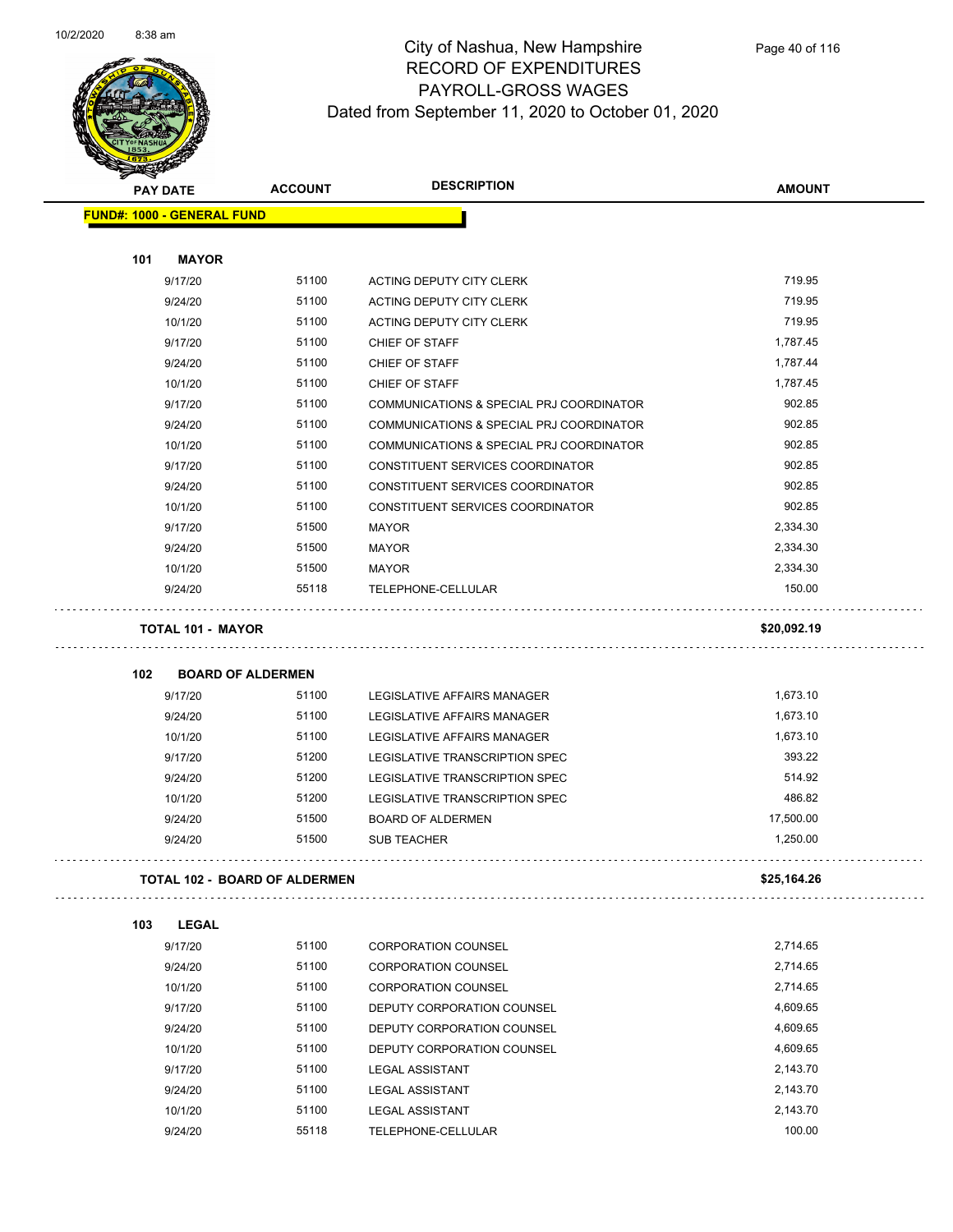

| <b>Survivor</b><br><b>PAY DATE</b> | <b>ACCOUNT</b>                             | <b>DESCRIPTION</b>                                           | <b>AMOUNT</b>      |
|------------------------------------|--------------------------------------------|--------------------------------------------------------------|--------------------|
| FUND#: 1000 - GENERAL FUND         |                                            |                                                              |                    |
|                                    |                                            |                                                              |                    |
| <b>TOTAL 103 - LEGAL</b>           |                                            |                                                              | \$28,504.00        |
| 106                                | <b>ADMINISTRATIVE SERVICES</b>             |                                                              |                    |
| 9/17/20                            | 51100                                      | ADMINISTRATIVE ASSISTANT I                                   | 778.65             |
| 9/24/20                            | 51100                                      | ADMINISTRATIVE ASSISTANT I                                   | 778.65             |
| 10/1/20                            | 51100                                      | ADMINISTRATIVE ASSISTANT I                                   | 778.65             |
| 9/17/20                            | 51100                                      | ADMINISTRATIVE SERVICES DIRECTOR                             | 2,144.95           |
| 9/24/20                            | 51100                                      | ADMINISTRATIVE SERVICES DIRECTOR                             | 2,144.95           |
| 10/1/20                            | 51100                                      | ADMINISTRATIVE SERVICES DIRECTOR                             | 2,144.95           |
| 9/17/20                            | 51100                                      | <b>GRANT WRITER</b>                                          | 697.15             |
| 9/24/20                            | 51100                                      | <b>GRANT WRITER</b>                                          | 697.15             |
| 10/1/20                            | 51100                                      | <b>GRANT WRITER</b>                                          | 697.15             |
| 9/24/20                            | 55118                                      | TELEPHONE-CELLULAR                                           | 50.00              |
|                                    | <b>TOTAL 106 - ADMINISTRATIVE SERVICES</b> |                                                              | \$10,912.25        |
|                                    |                                            |                                                              |                    |
| <b>CITY CLERK</b><br>107           |                                            |                                                              |                    |
| 9/17/20                            | 51100                                      | <b>CITY CLERK</b>                                            | 2,010.85           |
| 9/24/20                            | 51100                                      | <b>CITY CLERK</b>                                            | 2,010.85           |
| 10/1/20                            | 51100                                      | <b>CITY CLERK</b>                                            | 2,010.85           |
| 9/17/20                            | 51100                                      | <b>CLERK VITAL RECORDS II</b>                                | 3,655.91           |
| 9/24/20                            | 51100                                      | <b>CLERK VITAL RECORDS II</b>                                | 2,513.42           |
| 10/1/20                            | 51100                                      | <b>CLERK VITAL RECORDS II</b>                                | 2,513.41           |
| 10/1/20                            | 51300                                      | <b>CITY CLERK TEMP</b>                                       | 360.00             |
| 9/17/20                            | 51300                                      | <b>CLERK VITAL RECORDS II</b>                                | 981.80             |
| 9/24/20                            | 51300                                      | <b>CLERK VITAL RECORDS II</b>                                | 596.95             |
| 10/1/20                            | 51300                                      | <b>CLERK VITAL RECORDS II</b>                                | 1,343.14           |
| 9/17/20                            | 51400                                      | <b>CITY CLERK TEMP</b>                                       | 405.00             |
| 9/24/20                            | 51400                                      | <b>CITY CLERK TEMP</b>                                       | 420.00             |
| 10/1/20                            | 51400<br>51514                             | <b>CITY CLERK TEMP</b>                                       | 2,533.75<br>300.00 |
| 9/17/20<br>9/17/20                 | 51514                                      | <b>CITY CLERK TEMP</b><br><b>COLLECTION SYSTEMS OPERATOR</b> | 87.50              |
| 9/24/20                            | 51514                                      | <b>COLLECTION SYSTEMS OPERATOR</b>                           | 87.50              |
| 9/17/20                            | 51514                                      | <b>CROSSING GUARD WPO</b>                                    | 175.00             |
| 9/17/20                            | 51514                                      | ELECTED BALLOT INSPECTOR                                     | 11,387.50          |
| 9/24/20                            | 51514                                      | ELECTED BALLOT INSPECTOR                                     | 787.50             |
| 9/17/20                            | 51514                                      | ELECTED DEPUTY VOTER REGISTRAR                               | 1,537.50           |
| 9/24/20                            | 51514                                      | ELECTED DEPUTY VOTER REGISTRAR                               | 262.50             |
| 9/17/20                            | 51514                                      | ELECTED MODERATOR                                            | 450.00             |
| 9/17/20                            | 51514                                      | ELECTED REGISTRAR MEMBER                                     | 87.50              |
| 9/24/20                            | 51514                                      | ELECTED REGISTRAR MEMBER                                     | 150.00             |
| 9/17/20                            | 51514                                      | ELECTED SELECTMAN                                            | 2,145.00           |
| 9/17/20                            | 51514                                      | ELECTED WARD CLERK                                           | 1,125.00           |
|                                    |                                            |                                                              |                    |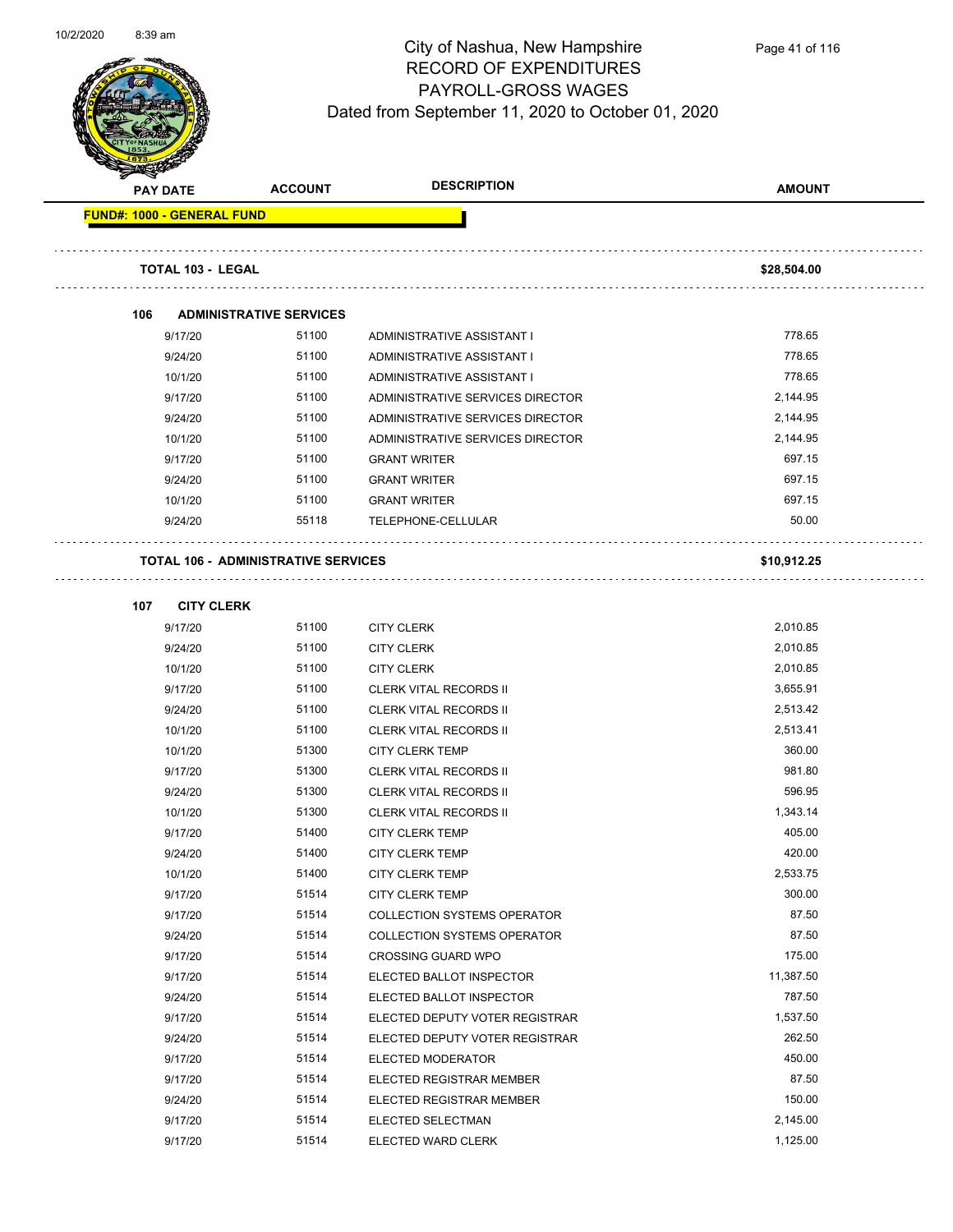

| <b>Antarchie</b> |                                                  |                                      | <b>DESCRIPTION</b>                     |               |
|------------------|--------------------------------------------------|--------------------------------------|----------------------------------------|---------------|
|                  | <b>PAY DATE</b>                                  | <b>ACCOUNT</b>                       |                                        | <b>AMOUNT</b> |
|                  | <b>FUND#: 1000 - GENERAL FUND</b>                |                                      |                                        |               |
|                  |                                                  |                                      |                                        |               |
| 107              | <b>CITY CLERK</b>                                |                                      |                                        |               |
|                  | 9/17/20                                          | 51514                                | FIRE LIEUTENANT                        | 225.00        |
|                  | 9/17/20                                          | 51514                                | PARA PRE SCH NSE                       | 87.50         |
|                  | 9/17/20                                          | 51514                                | SUB PARA PROFESSIONAL                  | 175.00        |
|                  |                                                  |                                      |                                        |               |
|                  | <b>TOTAL 107 - CITY CLERK</b>                    |                                      |                                        | \$40,425.93   |
| 108              | <b>ENERGY MANAGEMENT</b>                         |                                      |                                        |               |
|                  | 9/17/20                                          | 51100                                | <b>ENERGY MANAGER</b>                  | 1,487.20      |
|                  | 9/24/20                                          | 51100                                | <b>ENERGY MANAGER</b>                  | 1,487.20      |
|                  | 10/1/20                                          | 51100                                | <b>ENERGY MANAGER</b>                  | 1,487.20      |
|                  | 9/24/20                                          | 55118                                | TELEPHONE-CELLULAR                     | 50.00         |
|                  |                                                  |                                      |                                        |               |
|                  | <b>TOTAL 108 - ENERGY MANAGEMENT</b>             |                                      |                                        | \$4,511.60    |
|                  |                                                  |                                      |                                        |               |
| 110              |                                                  | <b>ARLINGTON ST COMMUNITY CENTER</b> |                                        |               |
|                  | 9/17/20                                          | 51100                                | ARLINGTON ST COMMUNITY CENTER DIRECTOR | 1,106.00      |
|                  | 9/24/20                                          | 51100                                | ARLINGTON ST COMMUNITY CENTER DIRECTOR | 1,106.00      |
|                  | 10/1/20                                          | 51100                                | ARLINGTON ST COMMUNITY CENTER DIRECTOR | 1,106.00      |
|                  | 9/24/20                                          | 55118                                | TELEPHONE-CELLULAR                     | 50.00         |
|                  | <b>TOTAL 110 - ARLINGTON ST COMMUNITY CENTER</b> |                                      |                                        | \$3,368.00    |
|                  |                                                  |                                      |                                        |               |
| 111              | <b>HUMAN RESOURCES</b>                           |                                      |                                        |               |
|                  | 9/17/20                                          | 51100                                | <b>HR SPECIALIST</b>                   | 1,031.16      |
|                  | 9/24/20                                          | 51100                                | <b>HR SPECIALIST</b>                   | 1,031.15      |
|                  | 10/1/20                                          | 51100                                | <b>HR SPECIALIST</b>                   | 1,031.15      |
|                  | 9/17/20                                          | 51100                                | HRIS & PAYROLL ANALYST                 | 1,321.95      |
|                  | 9/24/20                                          | 51100                                | HRIS & PAYROLL ANALYST                 | 1,321.95      |
|                  | 10/1/20                                          | 51100                                | HRIS & PAYROLL ANALYST                 | 1,321.95      |
|                  | 9/17/20                                          | 51100                                | HUMAN RESOURCES DIRECTOR               | 2,021.45      |
|                  | 9/24/20                                          | 51100                                | HUMAN RESOURCES DIRECTOR               | 2,021.45      |
|                  | 10/1/20                                          | 51100                                | HUMAN RESOURCES DIRECTOR               | 2,021.45      |
|                  | 9/17/20                                          | 51100                                | HUMAN RESOURCES MANAGER                | 1,391.00      |
|                  | 9/24/20                                          | 51100                                | HUMAN RESOURCES MANAGER                | 1,391.00      |
|                  | 10/1/20                                          | 51100                                | HUMAN RESOURCES MANAGER                | 1,391.00      |
|                  | 9/17/20                                          | 51100                                | PAYROLL ANALYST                        | 2,488.63      |
|                  | 9/24/20                                          | 51100                                | PAYROLL ANALYST                        | 2,488.63      |
|                  | 10/1/20                                          | 51100                                | PAYROLL ANALYST                        | 2,488.63      |
|                  | 9/17/20                                          | 51100                                | PAYROLL MANAGER                        | 1,709.25      |
|                  | 9/24/20                                          | 51100                                | PAYROLL MANAGER                        | 1,709.25      |
|                  | 10/1/20                                          | 51100                                | PAYROLL MANAGER                        | 1,709.24      |
|                  | 9/17/20                                          | 51200                                | ADMINISTRATIVE ASSISTANT I             | 436.95        |
|                  |                                                  |                                      |                                        |               |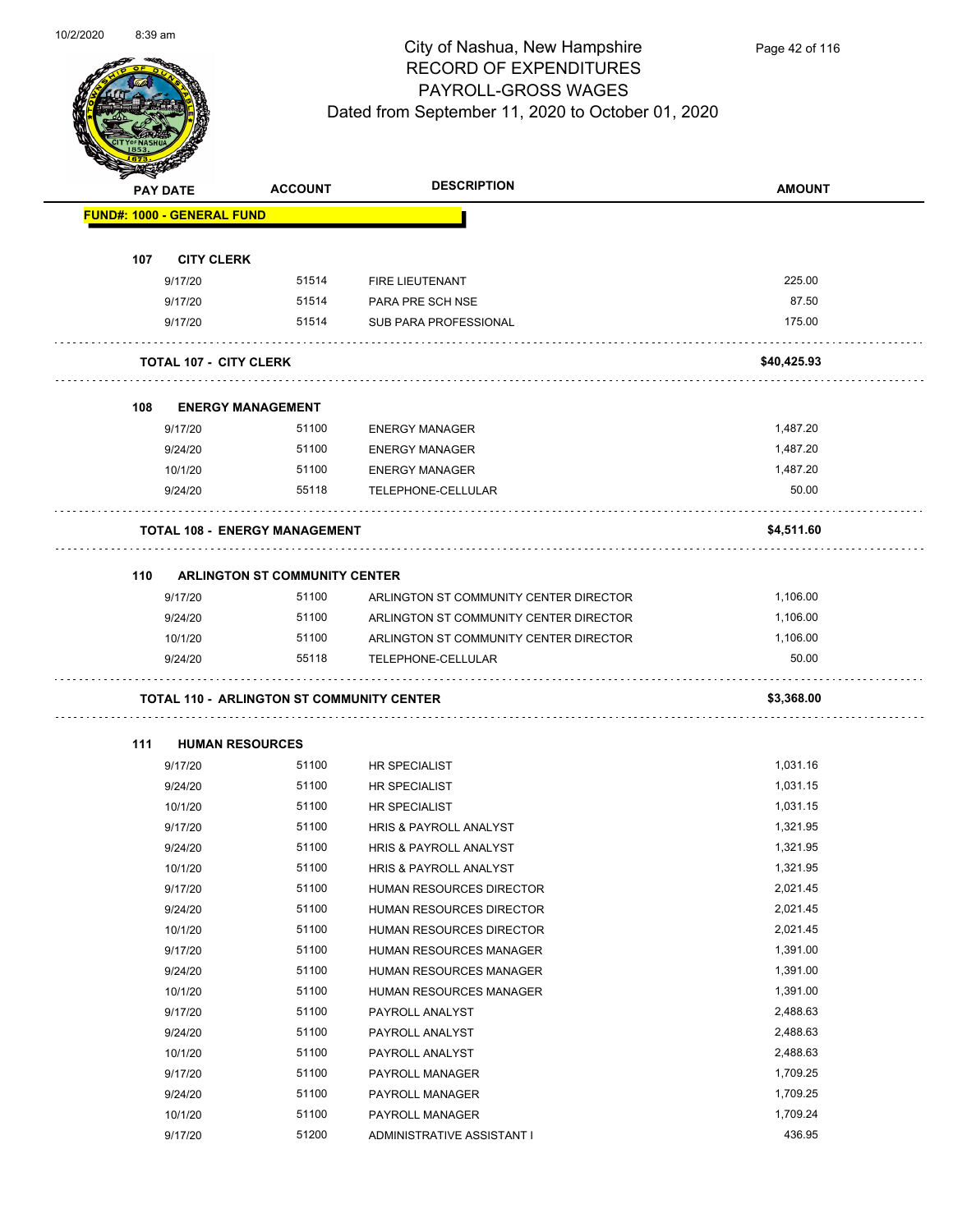

| <b>PAY DATE</b>                   | <b>ACCOUNT</b>                     | <b>DESCRIPTION</b>                       | <b>AMOUNT</b> |  |
|-----------------------------------|------------------------------------|------------------------------------------|---------------|--|
| <b>FUND#: 1000 - GENERAL FUND</b> |                                    |                                          |               |  |
|                                   |                                    |                                          |               |  |
| 111                               | <b>HUMAN RESOURCES</b>             |                                          |               |  |
| 9/24/20                           | 51200                              | ADMINISTRATIVE ASSISTANT I               | 454.42        |  |
| 10/1/20                           | 51200                              | ADMINISTRATIVE ASSISTANT I               | 410.73        |  |
| 9/17/20                           | 51300                              | PAYROLL ANALYST                          | 221.13        |  |
| 9/24/20                           | 51300                              | PAYROLL ANALYST                          | 219.43        |  |
| 10/1/20                           | 51300                              | PAYROLL ANALYST                          | 104.48        |  |
| 9/24/20                           | 55118                              | <b>TELEPHONE-CELLULAR</b>                | 50.00         |  |
|                                   |                                    |                                          |               |  |
|                                   | <b>TOTAL 111 - HUMAN RESOURCES</b> |                                          | \$31,787.43   |  |
|                                   |                                    |                                          |               |  |
| 122                               | <b>INFORMATION TECHNOLOGY</b>      |                                          |               |  |
| 9/17/20                           | 51100                              | <b>ADMIN ASSISTANT III</b>               | 824.10        |  |
| 9/24/20                           | 51100                              | <b>ADMIN ASSISTANT III</b>               | 824.10        |  |
| 10/1/20                           | 51100                              | ADMIN ASSISTANT III                      | 824.10        |  |
| 9/17/20                           | 51100                              | DEPUTY DIRECTOR IT                       | 2,378.15      |  |
| 9/24/20                           | 51100                              | <b>DEPUTY DIRECTOR IT</b>                | 2,378.15      |  |
| 10/1/20                           | 51100                              | DEPUTY DIRECTOR IT                       | 2,378.15      |  |
| 9/17/20                           | 51100                              | <b>ENTERPRISE SYS ADMINISTRATOR</b>      | 1,748.80      |  |
| 9/24/20                           | 51100                              | ENTERPRISE SYS ADMINISTRATOR             | 1,748.80      |  |
| 10/1/20                           | 51100                              | <b>ENTERPRISE SYS ADMINISTRATOR</b>      | 1,748.80      |  |
| 9/17/20                           | 51100                              | ERP SYSTEM ADMIN DBA                     | 2,010.85      |  |
| 9/24/20                           | 51100                              | ERP SYSTEM ADMIN DBA                     | 2,010.85      |  |
| 10/1/20                           | 51100                              | ERP SYSTEM ADMIN DBA                     | 2,010.85      |  |
| 9/17/20                           | 51100                              | IT APPLICATIONS ANALYST                  | 1,445.40      |  |
| 9/24/20                           | 51100                              | IT APPLICATIONS ANALYST                  | 1,445.40      |  |
| 10/1/20                           | 51100                              | IT APPLICATIONS ANALYST                  | 1,445.40      |  |
| 9/17/20                           | 51100                              | IT DIVISION DIRECTOR                     | 2,573.90      |  |
| 9/24/20                           | 51100                              | IT DIVISION DIRECTOR                     | 2,573.90      |  |
| 10/1/20                           | 51100                              | IT DIVISION DIRECTOR                     | 2,573.90      |  |
| 9/17/20                           | 51100                              | IT INFRASTRUCTURE ANALYST                | 1,334.10      |  |
| 9/24/20                           | 51100                              | IT INFRASTRUCTURE ANALYST                | 1,334.10      |  |
| 10/1/20                           | 51100                              | IT INFRASTRUCTURE ANALYST                | 1,334.10      |  |
| 9/17/20                           | 51100                              | IT MANAGER, INFRASTRUCTURE               | 1,709.25      |  |
| 9/24/20                           | 51100                              | IT MANAGER, INFRASTRUCTURE               | 1,709.25      |  |
| 10/1/20                           | 51100                              | IT MANAGER, INFRASTRUCTURE               | 1,709.25      |  |
| 9/17/20                           | 51100                              | IT MANAGER, PROJECT/DEVELOPMENT SERVICES | 1,783.60      |  |
| 9/24/20                           | 51100                              | IT MANAGER, PROJECT/DEVELOPMENT SERVICES | 1,783.60      |  |
| 10/1/20                           | 51100                              | IT MANAGER, PROJECT/DEVELOPMENT SERVICES | 1,783.60      |  |
| 9/17/20                           | 51100                              | TECHNICAL SPEC II NET SUPPORT            | 1,273.15      |  |
| 9/24/20                           | 51100                              | TECHNICAL SPEC II NET SUPPORT            | 1,273.15      |  |
| 10/1/20                           | 51100                              | TECHNICAL SPEC II NET SUPPORT            | 1,273.15      |  |
| 9/17/20                           | 51100                              | <b>TECHNICAL SPECIALIST I</b>            | 888.90        |  |
| 9/24/20                           | 51100                              | <b>TECHNICAL SPECIALIST I</b>            | 888.90        |  |
| 10/1/20                           | 51100                              | <b>TECHNICAL SPECIALIST I</b>            | 888.90        |  |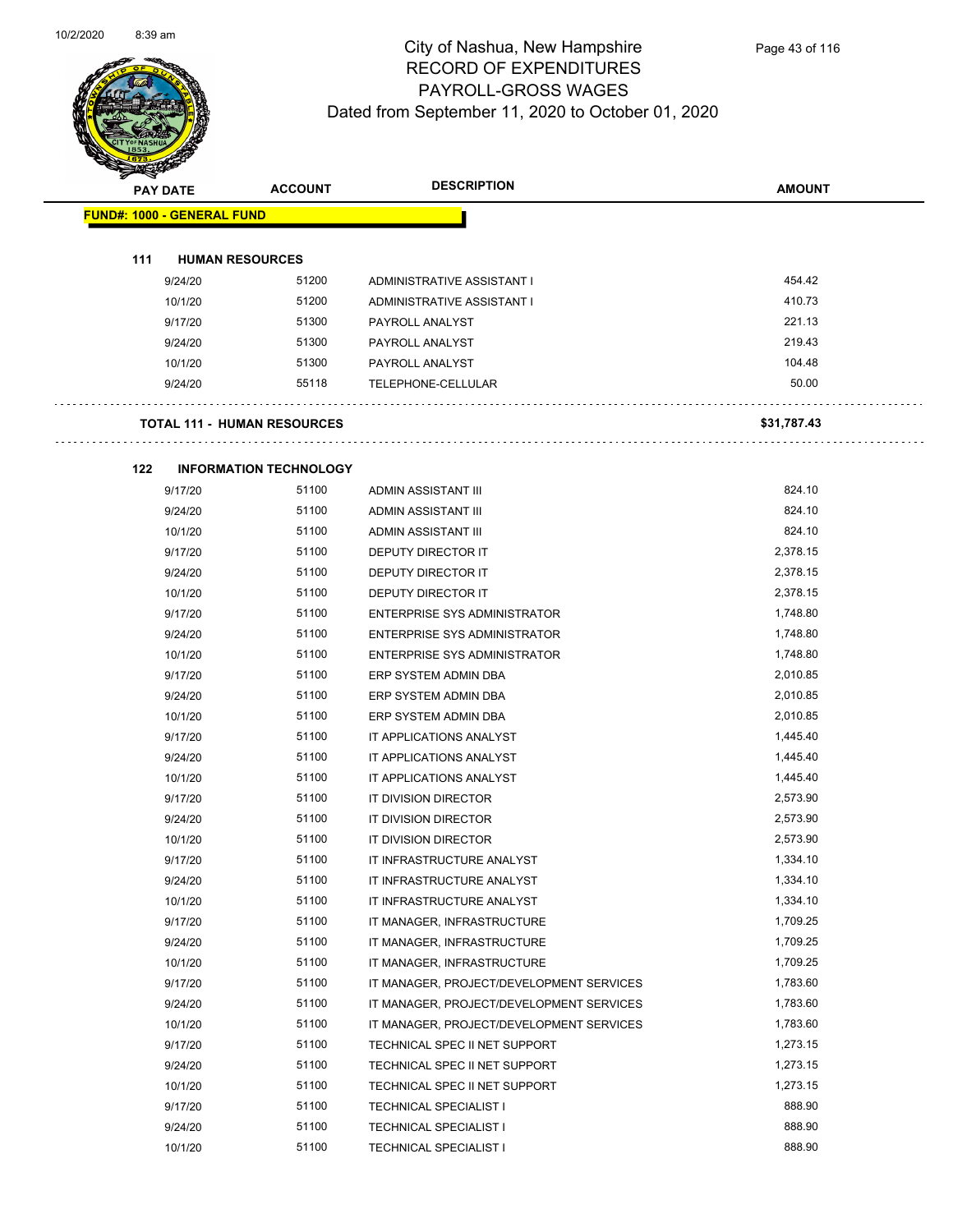

## City of Nashua, New Hampshire RECORD OF EXPENDITURES PAYROLL-GROSS WAGES Dated from September 11, 2020 to October 01, 2020

| <b>Anton</b>                      |                 |                                           |                                    |               |
|-----------------------------------|-----------------|-------------------------------------------|------------------------------------|---------------|
|                                   | <b>PAY DATE</b> | <b>ACCOUNT</b>                            | <b>DESCRIPTION</b>                 | <b>AMOUNT</b> |
| <b>FUND#: 1000 - GENERAL FUND</b> |                 |                                           |                                    |               |
|                                   |                 |                                           |                                    |               |
| 122                               |                 | <b>INFORMATION TECHNOLOGY</b>             |                                    |               |
|                                   | 9/17/20         | 51100                                     | WEB ADMINISTRATOR/GRAPHIC DESINGER | 983.40        |
|                                   | 9/24/20         | 51100                                     | WEB ADMINISTRATOR/GRAPHIC DESINGER | 983.40        |
|                                   | 10/1/20         | 51100                                     | WEB ADMINISTRATOR/GRAPHIC DESINGER | 983.40        |
|                                   | 9/17/20         | 51300                                     | <b>TECHNICAL SPECIALIST I</b>      | 8.34          |
|                                   | 9/24/20         | 55118                                     | <b>TELEPHONE-CELLULAR</b>          | 234.00        |
|                                   |                 | <b>TOTAL 122 - INFORMATION TECHNOLOGY</b> |                                    | \$57,103.14   |
| 126                               |                 | <b>FINANCIAL SERVICES</b>                 |                                    |               |
|                                   | 9/17/20         | 51100                                     | <b>ACCOUNTANT</b>                  | 1,062.30      |
|                                   | 9/24/20         | 51100                                     | <b>ACCOUNTANT</b>                  | 1,062.30      |
|                                   | 10/1/20         | 51100                                     | <b>ACCOUNTANT</b>                  | 1,062.30      |
|                                   | 9/17/20         | 51100                                     | ACCOUNTS PAYABLE COORDINATOR       | 2,362.35      |
|                                   | 9/24/20         | 51100                                     | ACCOUNTS PAYABLE COORDINATOR       | 2,362.36      |
|                                   | 10/1/20         | 51100                                     | ACCOUNTS PAYABLE COORDINATOR       | 2,362.35      |
|                                   | 9/17/20         | 51100                                     | ACCOUNTS PAYABLE SUPV              | 1,206.50      |
|                                   | 9/24/20         | 51100                                     | ACCOUNTS PAYABLE SUPV              | 1,206.50      |
|                                   | 10/1/20         | 51100                                     | ACCOUNTS PAYABLE SUPV              | 1,206.50      |
|                                   | 9/17/20         | 51100                                     | <b>CFO COMPTROLLER</b>             | 2,714.65      |
|                                   | 9/24/20         | 51100                                     | <b>CFO COMPTROLLER</b>             | 2,714.65      |
|                                   | 10/1/20         | 51100                                     | <b>CFO COMPTROLLER</b>             | 2,714.65      |
|                                   | 9/17/20         | 51100                                     | DEP TREASURER TAX COLLECTOR        | 1,266.90      |
|                                   | 9/24/20         | 51100                                     | DEP TREASURER TAX COLLECTOR        | 1,266.90      |
|                                   | 10/1/20         | 51100                                     | DEP TREASURER TAX COLLECTOR        | 1,266.90      |
|                                   | 9/17/20         | 51100                                     | FINANCE AND ADMIN MANAGER          | 904.90        |
|                                   | 9/24/20         | 51100                                     | FINANCE AND ADMIN MANAGER          | 904.90        |
|                                   | 10/1/20         | 51100                                     | FINANCE AND ADMIN MANAGER          | 904.90        |
|                                   | 9/17/20         | 51100                                     | <b>MVR CLERK I</b>                 | 1,780.08      |
|                                   | 9/24/20         | 51100                                     | <b>MVR CLERK I</b>                 | 1,755.16      |
|                                   | 10/1/20         | 51100                                     | <b>MVR CLERK I</b>                 | 1,635.48      |
|                                   | 9/17/20         | 51100                                     | MVR CLERK II                       | 1,571.69      |
|                                   | 9/24/20         | 51100                                     | MVR CLERK II                       | 1,571.67      |
|                                   | 10/1/20         | 51100                                     | MVR CLERK II                       | 1,571.66      |
|                                   | 9/17/20         | 51100                                     | MVR CLERK III                      | 1,565.44      |
|                                   | 9/24/20         | 51100                                     | MVR CLERK III                      | 1,565.44      |
|                                   | 10/1/20         | 51100                                     | MVR CLERK III                      | 1,565.43      |
|                                   | 9/17/20         | 51100                                     | ORDINANCE VIOLATIONS COORDINATOR   | 526.41        |
|                                   | 9/24/20         | 51100                                     | ORDINANCE VIOLATIONS COORDINATOR   | 522.05        |
|                                   | 10/1/20         | 51100                                     | ORDINANCE VIOLATIONS COORDINATOR   | 523.14        |
|                                   | 9/17/20         | 51100                                     | REVENUE ACCOUNTS SPEC              | 898.05        |
|                                   | 9/24/20         | 51100                                     | REVENUE ACCOUNTS SPEC              | 898.05        |
|                                   | 10/1/20         | 51100                                     | REVENUE ACCOUNTS SPEC              | 898.05        |

9/17/20 51100 REVENUE COORDINATOR 51100 51100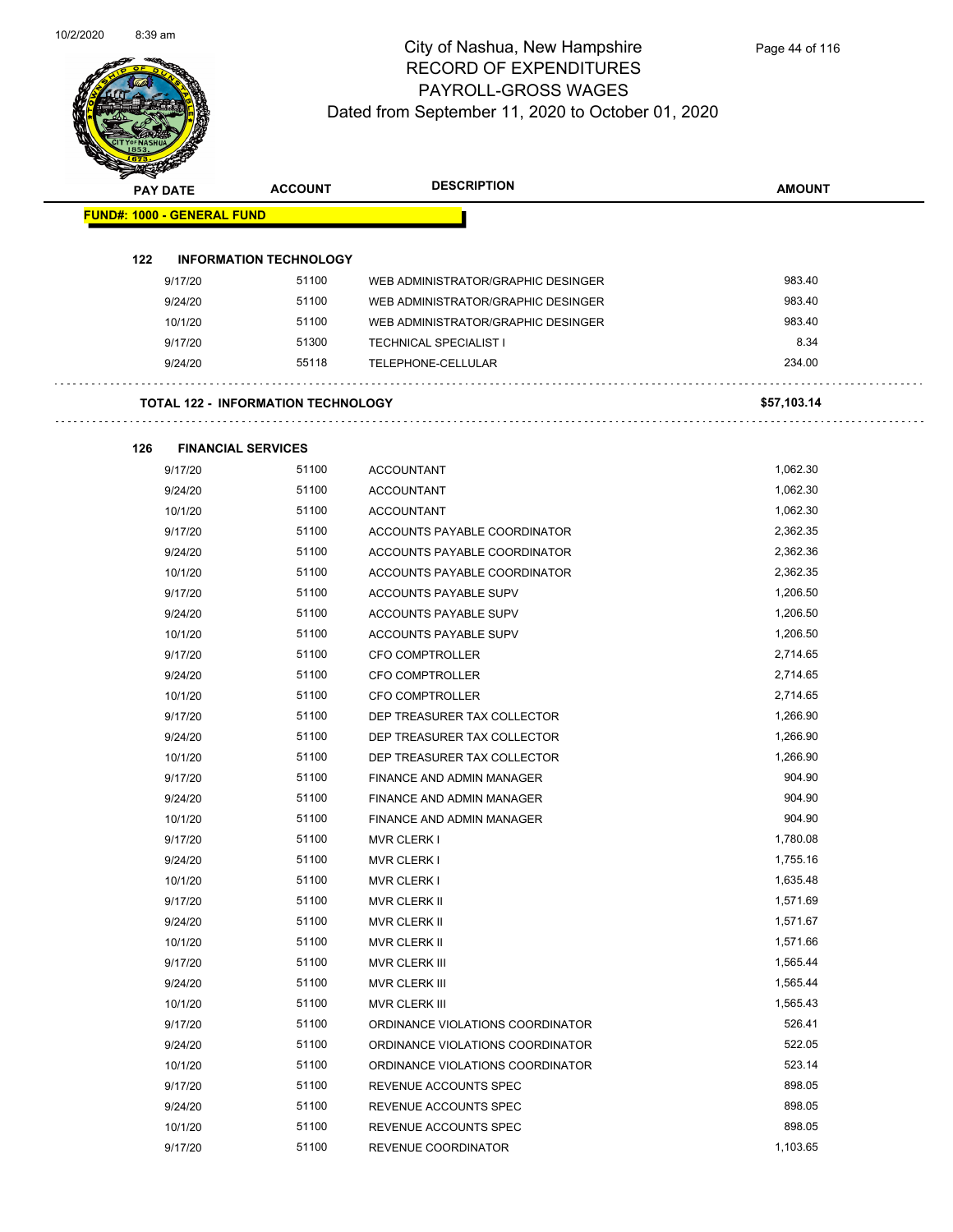

| <b>PAY DATE</b>                   | <b>ACCOUNT</b>                        | <b>DESCRIPTION</b>               | <b>AMOUNT</b> |
|-----------------------------------|---------------------------------------|----------------------------------|---------------|
| <b>FUND#: 1000 - GENERAL FUND</b> |                                       |                                  |               |
| 126                               | <b>FINANCIAL SERVICES</b>             |                                  |               |
| 9/24/20                           | 51100                                 | REVENUE COORDINATOR              | 1,103.65      |
| 10/1/20                           | 51100                                 | REVENUE COORDINATOR              | 1,103.65      |
| 9/17/20                           | 51100                                 | SENIOR FINANCE MANAGER           | 1,809.80      |
| 9/24/20                           | 51100                                 | <b>SENIOR FINANCE MANAGER</b>    | 1,809.80      |
| 10/1/20                           | 51100                                 | SENIOR FINANCE MANAGER           | 1,809.80      |
| 9/17/20                           | 51100                                 | SENIOR FINANCIAL ANALYST         | 1,268.05      |
| 9/24/20                           | 51100                                 | SENIOR FINANCIAL ANALYST         | 1,268.05      |
| 10/1/20                           | 51100                                 | SENIOR FINANCIAL ANALYST         | 1,268.05      |
| 9/17/20                           | 51100                                 | SR MGR ACCT FIN REPORTING        | 1,407.60      |
| 9/24/20                           | 51100                                 | SR MGR ACCT FIN REPORTING        | 1,407.60      |
| 10/1/20                           | 51100                                 | SR MGR ACCT FIN REPORTING        | 1,407.60      |
| 9/17/20                           | 51100                                 | <b>SUPV VEHICLE REGISTRATION</b> | 1,307.05      |
| 9/24/20                           | 51100                                 | SUPV VEHICLE REGISTRATION        | 1,307.05      |
| 10/1/20                           | 51100                                 | SUPV VEHICLE REGISTRATION        | 1,307.05      |
| 9/17/20                           | 51100                                 | TREASURER TAX COLLECTOR          | 2,252.15      |
| 9/24/20                           | 51100                                 | TREASURER TAX COLLECTOR          | 2,252.15      |
| 10/1/20                           | 51100                                 | TREASURER TAX COLLECTOR          | 2,252.15      |
| 9/17/20                           | 51200                                 | <b>ACCOUNTING TEMP</b>           | 138.75        |
| 9/17/20                           | 51200                                 | TRUST ACCOUNTANT PT              | 888.95        |
| 9/24/20                           | 51200                                 | TRUST ACCOUNTANT PT              | 773.00        |
| 10/1/20                           | 51200                                 | TRUST ACCOUNTANT PT              | 773.00        |
| 9/24/20                           | 51300                                 | ACCOUNTS PAYABLE COORDINATOR     | 145.65        |
| 9/17/20                           | 51300                                 | <b>MVR CLERK I</b>               | 123.42        |
| 9/24/20                           | 51300                                 | <b>MVR CLERK I</b>               | 140.24        |
| 10/1/20                           | 51300                                 | <b>MVR CLERK I</b>               | 84.15         |
| 9/17/20                           | 51300                                 | MVR CLERK II                     | 11.66         |
| 9/24/20                           | 51300                                 | <b>MVR CLERK II</b>              | 17.49         |
| 10/1/20                           | 51300                                 | <b>MVR CLERK II</b>              | 11.66         |
| 10/1/20                           | 51300                                 | MVR CLERK III                    | 21.80         |
| 9/24/20                           | 51300                                 | REVENUE COORDINATOR              | 31.04         |
| 9/24/20                           | 55118                                 | TELEPHONE-CELLULAR               | 50.00         |
|                                   | <b>TOTAL 126 - FINANCIAL SERVICES</b> |                                  | \$78,056.32   |

| 129 | <b>CITY BUILDINGS</b> |       |                         |          |
|-----|-----------------------|-------|-------------------------|----------|
|     | 9/17/20               | 51100 | <b>BUILDING MANAGER</b> | 1,382.25 |
|     | 9/24/20               | 51100 | <b>BUILDING MANAGER</b> | 1,382.25 |
|     | 10/1/20               | 51100 | <b>BUILDING MANAGER</b> | 1,382.25 |
|     | 9/17/20               | 51100 | CUSTODIAN I             | 1,282.70 |
|     | 9/24/20               | 51100 | <b>CUSTODIAN I</b>      | 1,282.70 |
|     | 10/1/20               | 51100 | <b>CUSTODIAN I</b>      | 1,267.30 |
|     | 9/17/20               | 51100 | MAINTENANCE SPEC        | 1,366.55 |
|     | 9/24/20               | 51100 | <b>MAINTENANCE SPEC</b> | 1.375.02 |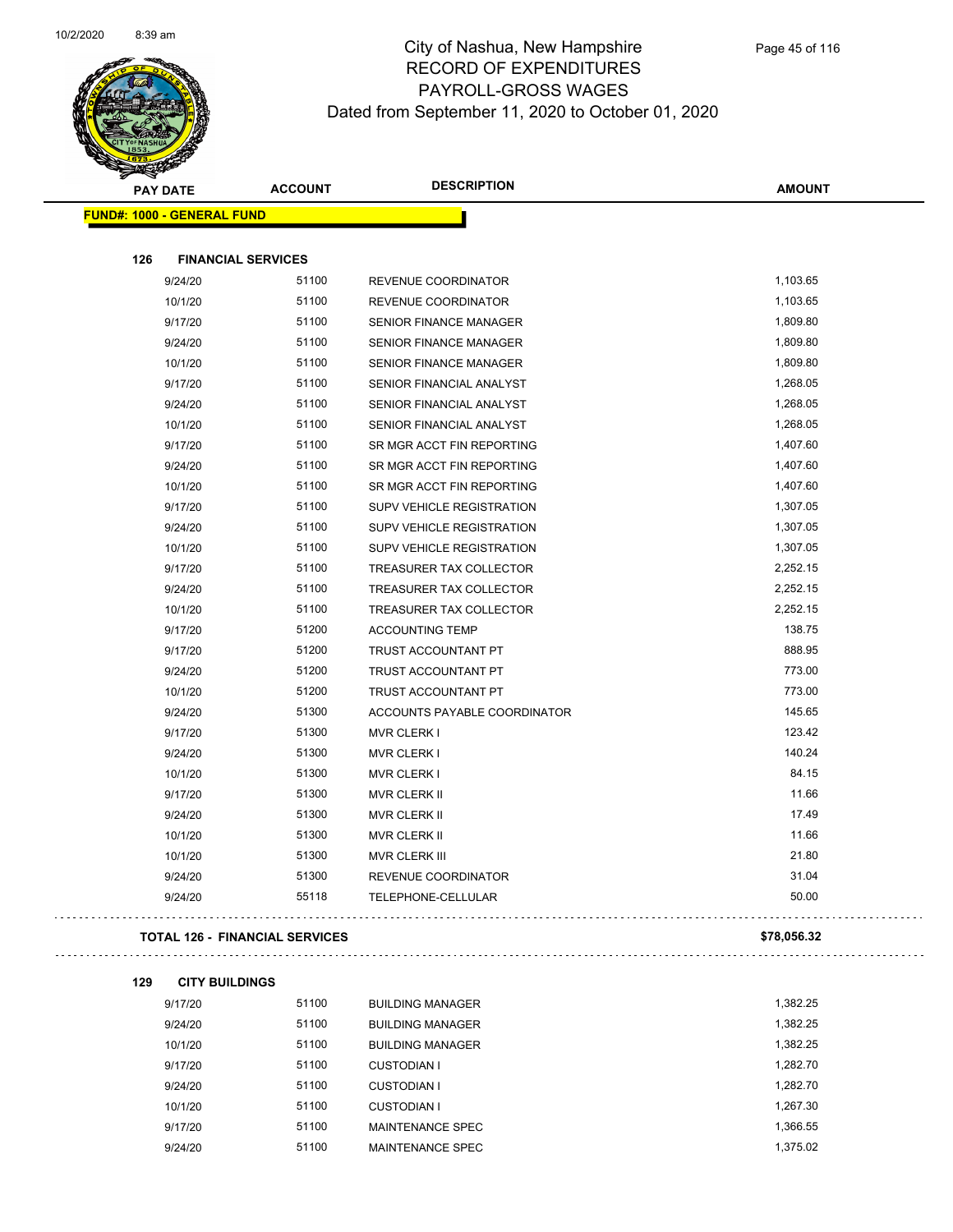

| <b>Anta</b> | <b>PAY DATE</b>                   | <b>ACCOUNT</b> | <b>DESCRIPTION</b>                    | <b>AMOUNT</b> |
|-------------|-----------------------------------|----------------|---------------------------------------|---------------|
|             | <b>FUND#: 1000 - GENERAL FUND</b> |                |                                       |               |
|             |                                   |                |                                       |               |
| 129         | <b>CITY BUILDINGS</b>             |                |                                       |               |
|             | 10/1/20                           | 51100          | MAINTENANCE SPEC                      | 1,366.55      |
|             | 9/17/20                           | 51200          | <b>CUSTODIAN I</b>                    | 355.66        |
|             | 9/24/20                           | 51200          | <b>CUSTODIAN I</b>                    | 355.67        |
|             | 10/1/20                           | 51200          | <b>CUSTODIAN I</b>                    | 355.66        |
|             | 9/17/20                           | 51300          | <b>CUSTODIAN I</b>                    | 125.01        |
|             | 9/24/20                           | 51300          | <b>CUSTODIAN I</b>                    | 121.27        |
|             | 10/1/20                           | 51300          | <b>CUSTODIAN I</b>                    | 154.36        |
|             | 9/24/20                           | 51300          | MAINTENANCE SPEC                      | 63.42         |
|             | 9/24/20                           | 55118          | TELEPHONE-CELLULAR                    | 34.00         |
|             | <b>TOTAL 129 - CITY BUILDINGS</b> |                |                                       | \$13,652.62   |
| 130         | <b>PURCHASING</b>                 |                |                                       |               |
|             | 9/17/20                           | 51100          | PURCHASING AGENT I                    | 774.95        |
|             | 9/24/20                           | 51100          | PURCHASING AGENT I                    | 774.95        |
|             | 10/1/20                           | 51100          | PURCHASING AGENT I                    | 774.95        |
|             | 9/17/20                           | 51100          | PURCHASING AGENT II                   | 962.15        |
|             | 9/24/20                           | 51100          | PURCHASING AGENT II                   | 962.15        |
|             | 10/1/20                           | 51100          | PURCHASING AGENT II                   | 962.15        |
|             | 9/17/20                           | 51100          | PURCHASING MANAGER                    | 1,809.80      |
|             | 9/24/20                           | 51100          | PURCHASING MANAGER                    | 1,809.80      |
|             | 10/1/20                           | 51100          | PURCHASING MANAGER                    | 1,809.80      |
|             | 9/17/20                           | 51200          | MESSENGER MAIL DISTRIBUTION CL        | 298.21        |
|             | 9/24/20                           | 51200          | <b>MESSENGER MAIL DISTRIBUTION CL</b> | 261.44        |
|             | 10/1/20                           | 51200          | <b>MESSENGER MAIL DISTRIBUTION CL</b> | 196.07        |
|             | 9/17/20                           | 51300          | PURCHASING AGENT II                   | 27.06         |
|             | 9/24/20                           | 51300          | PURCHASING AGENT II                   | 9.02          |
|             | 10/1/20                           | 51300          | PURCHASING AGENT II                   | 9.02          |
|             | <b>TOTAL 130 - PURCHASING</b>     |                |                                       | \$11,441.52   |
| 131         | <b>HUNT BUILDING</b>              |                |                                       |               |
|             | 9/17/20                           | 51100          | HUNT MEMORIAL BLDG & ARTS ADM         | 417.45        |
|             | 9/24/20                           | 51100          | HUNT MEMORIAL BLDG & ARTS ADM         | 417.45        |
|             | 10/1/20                           | 51100          | HUNT MEMORIAL BLDG & ARTS ADM         | 417.44        |
|             | <b>TOTAL 131 - HUNT BUILDING</b>  |                |                                       | \$1,252.34    |
| 132         | <b>ASSESSING</b>                  |                |                                       |               |
|             | 9/17/20                           | 51100          | ASSESSING ADMIN SPEC II CSR           | 1,498.35      |
|             | 9/24/20                           | 51100          | ASSESSING ADMIN SPEC II CSR           | 1,498.35      |
|             |                                   |                |                                       |               |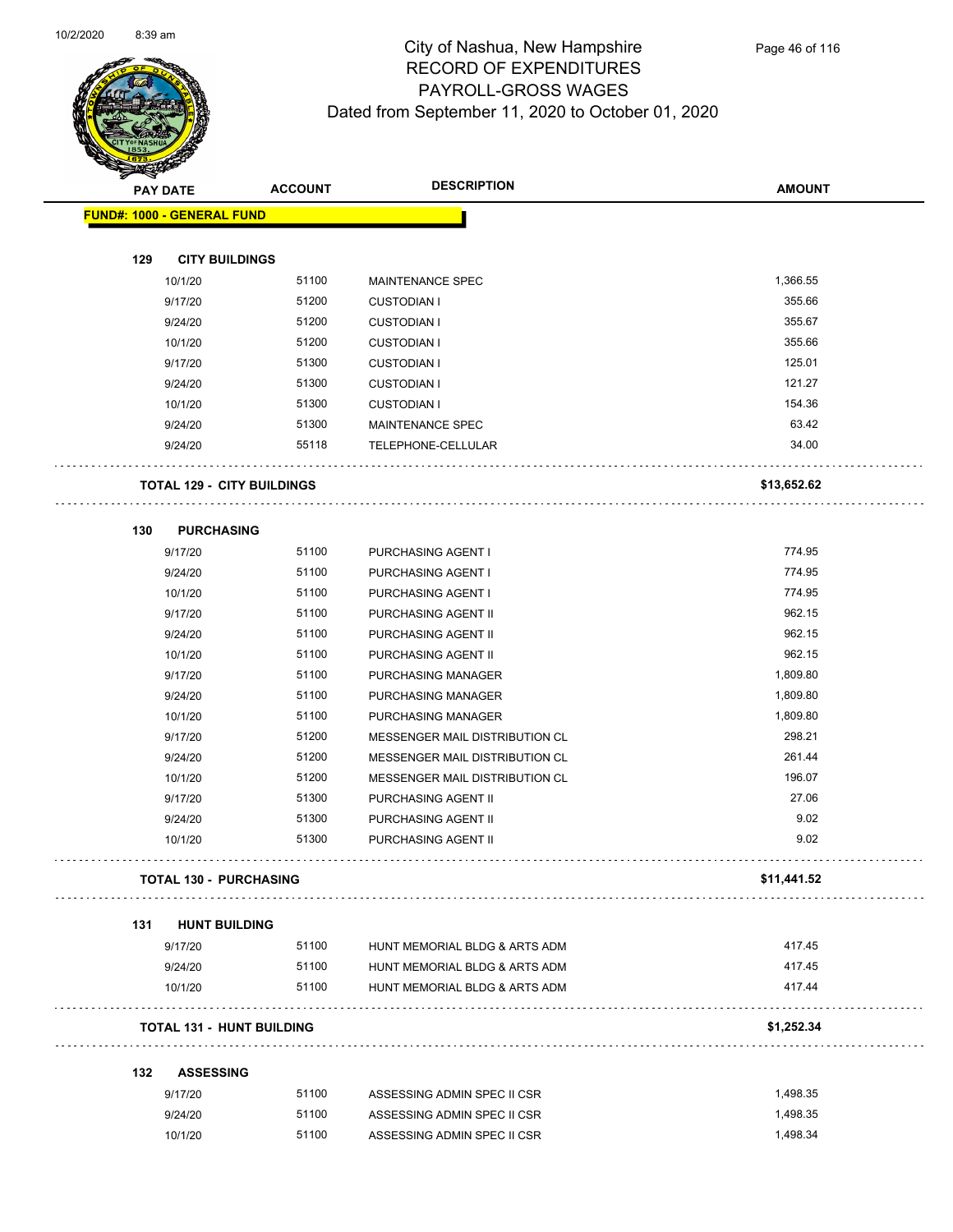

| B.  | <b>PAY DATE</b>                      | <b>ACCOUNT</b> | <b>DESCRIPTION</b>            | <b>AMOUNT</b> |
|-----|--------------------------------------|----------------|-------------------------------|---------------|
|     | <b>FUND#: 1000 - GENERAL FUND</b>    |                |                               |               |
| 132 | <b>ASSESSING</b>                     |                |                               |               |
|     | 9/17/20                              | 51100          | ASSESSING ADMIN SPEC III CSR  | 1,020.05      |
|     | 9/24/20                              | 51100          | ASSESSING ADMIN SPEC III CSR  | 1,020.05      |
|     | 10/1/20                              | 51100          | ASSESSING ADMIN SPEC III CSR  | 1,020.05      |
|     | 9/17/20                              | 51100          | ASSESSOR I                    | 880.52        |
|     | 9/24/20                              | 51100          | ASSESSOR I                    | 880.50        |
|     | 10/1/20                              | 51100          | ASSESSOR I                    | 880.50        |
|     | 9/17/20                              | 51100          | ASSESSOR II                   | 1,171.15      |
|     | 9/24/20                              | 51100          | ASSESSOR II                   | 1,171.15      |
|     | 10/1/20                              | 51100          | ASSESSOR II                   | 1,171.16      |
|     | 9/17/20                              | 51100          | ASSESSOR III                  | 2,518.80      |
|     | 9/24/20                              | 51100          | ASSESSOR III                  | 2,518.80      |
|     | 10/1/20                              | 51100          | ASSESSOR III                  | 2,518.80      |
|     | 9/17/20                              | 51300          | ASSESSING ADMIN SPEC II CSR   | 28.44         |
|     | 10/1/20                              | 51300          | ASSESSING ADMIN SPEC II CSR   | 7.20          |
|     | 9/17/20                              | 51300          | ASSESSOR I                    | 41.27         |
|     | 9/24/20                              | 51300          | ASSESSOR I                    | 8.25          |
|     | 10/1/20                              | 51300          | ASSESSOR I                    | 24.76         |
|     | 9/24/20                              | 51512          | <b>CITY CLERK TEMP</b>        | 125.00        |
|     | 9/24/20                              | 51512          | ELECTED BOARD MEMBER          | 250.00        |
|     | <b>TOTAL 132 - ASSESSING</b>         |                |                               | \$21,751.49   |
| 134 | <b>GIS</b>                           |                |                               |               |
|     | 9/17/20                              | 51100          | <b>GIS TECHNICIAN II</b>      | 1,199.70      |
|     | 9/24/20                              | 51100          | <b>GIS TECHNICIAN II</b>      | 1,199.70      |
|     | 10/1/20                              | 51100          | <b>GIS TECHNICIAN II</b>      | 1,199.70      |
|     | <b>TOTAL 134 - GIS</b>               |                |                               | \$3,599.10    |
| 140 | <b>PINEWOOD CEMETERY</b>             |                |                               |               |
|     | 9/24/20                              | 51400          | SEASONAL                      | 448.00        |
|     | 10/1/20                              | 51400          | SEASONAL                      | 420.00        |
|     | 9/24/20                              | 51700          | SUPERINTENDENT CEMETERY I     | 1,000.00      |
|     | 9/24/20                              | 55314          | FIXED RATE MILEAGE ALLOWANCE  | 100.00        |
|     |                                      |                |                               |               |
|     | <b>TOTAL 140 - PINEWOOD CEMETERY</b> |                |                               | \$1,968.00    |
| 142 | <b>WOODLAWN CEMETERY</b>             |                |                               |               |
|     | 9/17/20                              | 51100          | <b>GROUNDSKEEPER CEMETERY</b> | 1,508.20      |
|     | 9/24/20                              | 51100          | <b>GROUNDSKEEPER CEMETERY</b> | 1,508.20      |
|     | 10/1/20                              | 51100          | <b>GROUNDSKEEPER CEMETERY</b> | 1,508.20      |

9/17/20 51100 SUBFOREMAN CEMETERY 955.15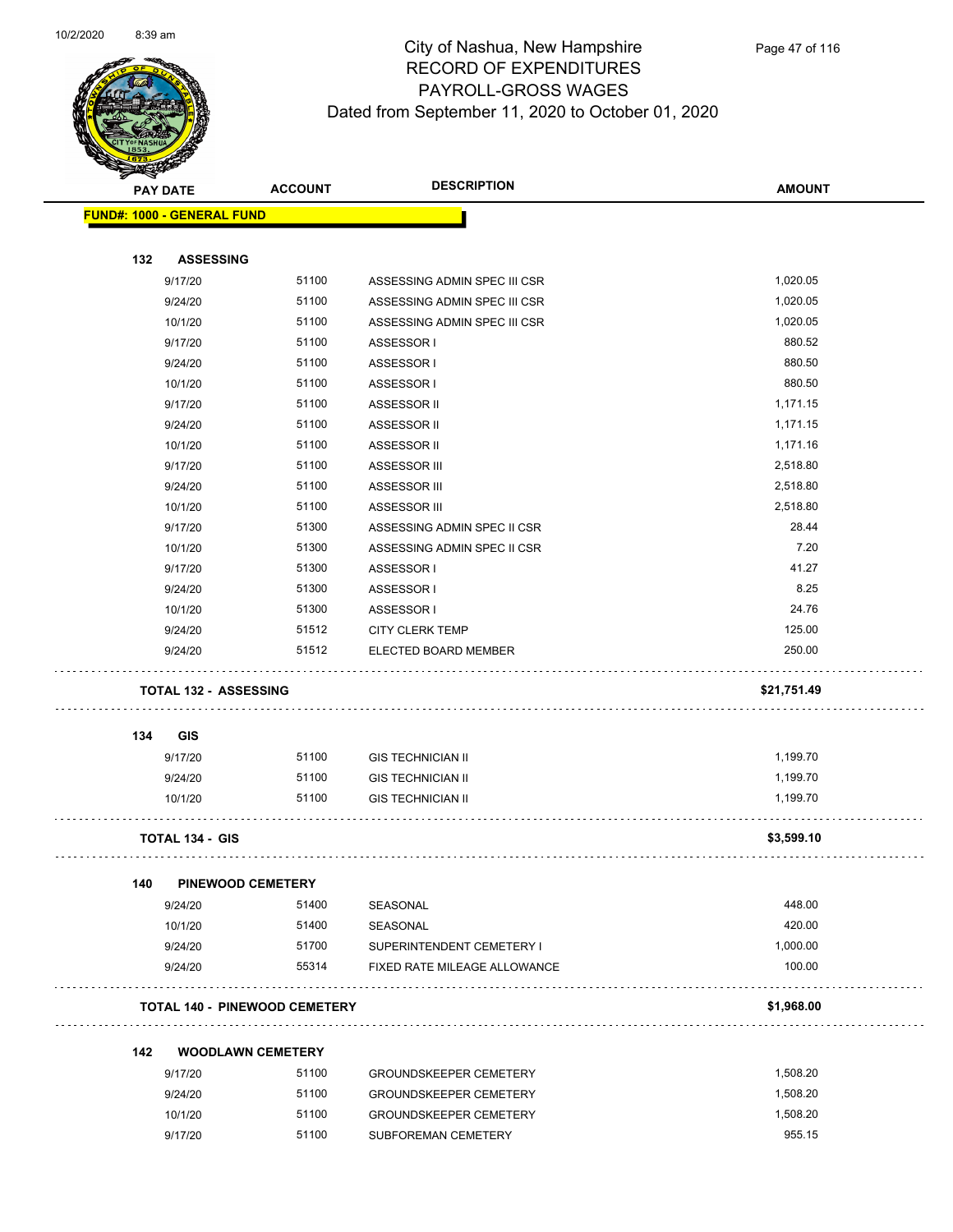

| <b>STATER</b>                     |                 |                                                       |                                |               |
|-----------------------------------|-----------------|-------------------------------------------------------|--------------------------------|---------------|
|                                   | <b>PAY DATE</b> | <b>ACCOUNT</b>                                        | <b>DESCRIPTION</b>             | <b>AMOUNT</b> |
| <b>FUND#: 1000 - GENERAL FUND</b> |                 |                                                       |                                |               |
|                                   |                 |                                                       |                                |               |
| 142                               |                 | <b>WOODLAWN CEMETERY</b>                              |                                |               |
|                                   | 9/24/20         | 51100                                                 | SUBFOREMAN CEMETERY            | 955.15        |
|                                   | 10/1/20         | 51100                                                 | SUBFOREMAN CEMETERY            | 955.15        |
|                                   | 9/17/20         | 51100                                                 | SUPERINTENDENT CEMETERY I      | 1,307.05      |
|                                   | 9/24/20         | 51100                                                 | SUPERINTENDENT CEMETERY I      | 1,307.05      |
|                                   | 10/1/20         | 51100                                                 | SUPERINTENDENT CEMETERY I      | 1,307.05      |
|                                   | 10/1/20         | 51300                                                 | <b>GROUNDSKEEPER CEMETERY</b>  | 84.84         |
|                                   | 9/17/20         | 51400                                                 | SEASONAL                       | 290.50        |
|                                   |                 | <b>TOTAL 142 - WOODLAWN CEMETERY</b>                  |                                | \$11,686.54   |
|                                   |                 |                                                       |                                |               |
| 144                               |                 | <b>EDGEWOOD &amp; SUBURBAN CEMETERIES</b>             |                                |               |
|                                   | 9/17/20         | 51100                                                 | <b>GROUNDSKEEPER CEMETERY</b>  | 1,362.15      |
|                                   | 9/24/20         | 51100                                                 | <b>GROUNDSKEEPER CEMETERY</b>  | 1,362.15      |
|                                   | 10/1/20         | 51100                                                 | <b>GROUNDSKEEPER CEMETERY</b>  | 1,362.15      |
|                                   | 9/17/20         | 51100                                                 | SUBFOREMAN CEMETERY            | 824.60        |
|                                   | 9/24/20         | 51100                                                 | SUBFOREMAN CEMETERY            | 824.60        |
|                                   | 10/1/20         | 51100                                                 | <b>SUBFOREMAN CEMETERY</b>     | 824.60        |
|                                   | 9/17/20         | 51100                                                 | SUPERINTENDENT CEMETERY II     | 1,307.05      |
|                                   | 9/24/20         | 51100                                                 | SUPERINTENDENT CEMETERY II     | 1,307.05      |
|                                   | 10/1/20         | 51100                                                 | SUPERINTENDENT CEMETERY II     | 1,307.05      |
|                                   | 9/17/20         | 51300                                                 | <b>GROUNDSKEEPER CEMETERY</b>  | 24.81         |
|                                   | 10/1/20         | 51300                                                 | <b>GROUNDSKEEPER CEMETERY</b>  | 74.41         |
|                                   | 10/1/20         | 51300                                                 | SEASONAL                       | 63.00         |
|                                   | 9/17/20         | 51300                                                 | SUBFOREMAN CEMETERY            | 38.65         |
|                                   | 10/1/20         | 51300                                                 | SUBFOREMAN CEMETERY            | 100.50        |
|                                   | 9/17/20         | 51400                                                 | SEASONAL                       | 910.00        |
|                                   | 9/24/20         | 51400                                                 | SEASONAL                       | 896.00        |
|                                   | 10/1/20         | 51400                                                 | SEASONAL                       | 896.00        |
|                                   | 9/24/20         | 51700                                                 | SUPERINTENDENT CEMETERY II     | 1,790.00      |
|                                   | 9/24/20         | 55314                                                 | FIXED RATE MILEAGE ALLOWANCE   | 100.00        |
|                                   |                 | <b>TOTAL 144 - EDGEWOOD &amp; SUBURBAN CEMETERIES</b> |                                | \$15,374.77   |
|                                   |                 |                                                       |                                |               |
| 150                               | <b>POLICE</b>   |                                                       |                                |               |
|                                   | 9/17/20         | 51100                                                 | <b>1ST YEAR OFFICERS</b>       | 10,629.50     |
|                                   | 9/24/20         | 51100                                                 | <b>1ST YEAR OFFICERS</b>       | 10,629.49     |
|                                   | 10/1/20         | 51100                                                 | <b>1ST YEAR OFFICERS</b>       | 10,629.50     |
|                                   | 9/17/20         | 51100                                                 | 1ST YR OFFICERS CERTIFIED SPEC | 1,110.90      |

9/24/20 51100 1ST YR OFFICERS CERTIFIED SPEC 1,110.90 10/1/20 51100 1ST YR OFFICERS CERTIFIED SPEC 1,110.90 9/17/20 51100 1st YR SPECIAL OFFICER CERTIFIED II 10,260.56 9/24/20 51100 1st YR SPECIAL OFFICER CERTIFIED II 10,260.58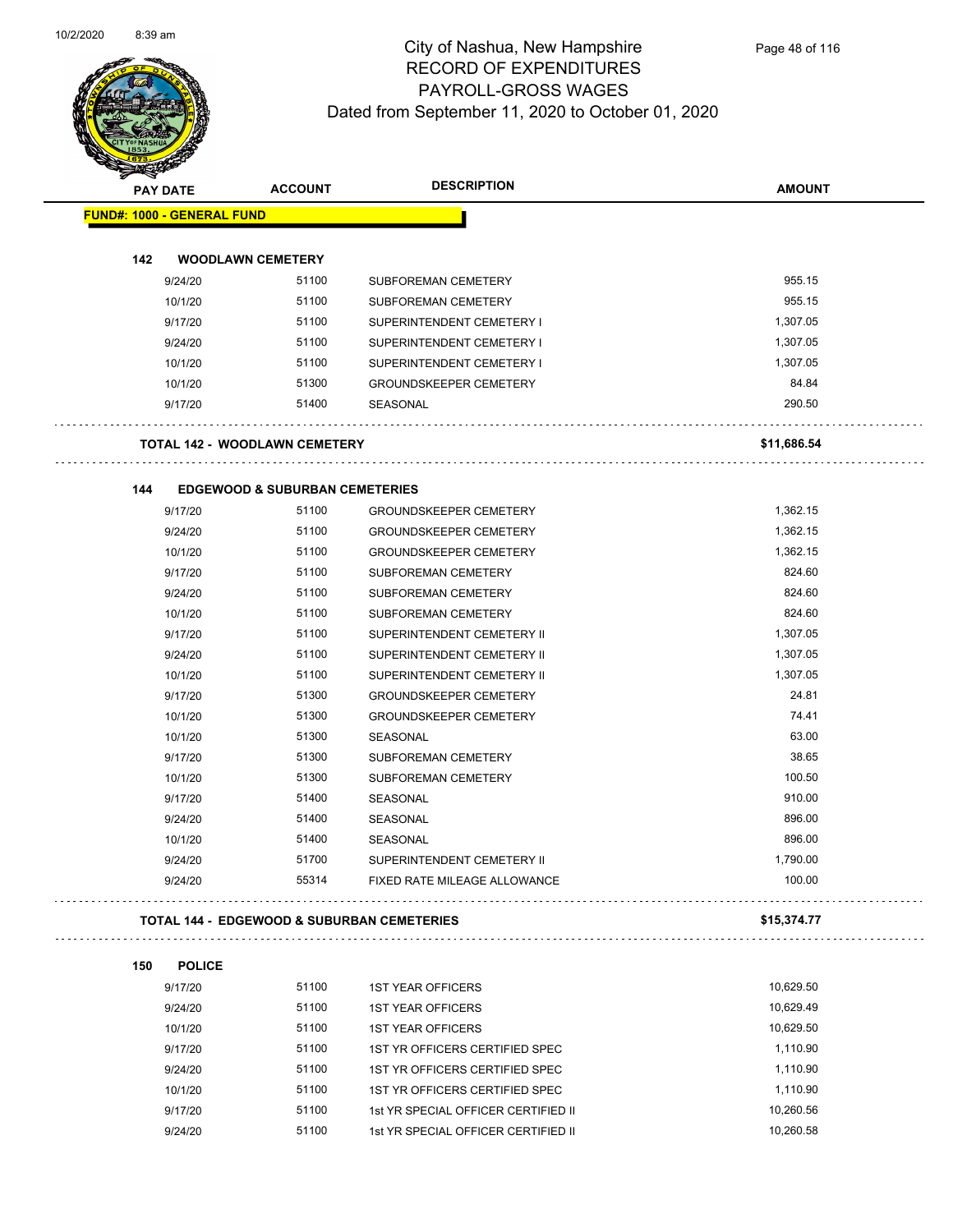

|     | <b>PAY DATE</b>                   | <b>ACCOUNT</b> | <b>DESCRIPTION</b>                   | <b>AMOUNT</b> |
|-----|-----------------------------------|----------------|--------------------------------------|---------------|
|     | <b>FUND#: 1000 - GENERAL FUND</b> |                |                                      |               |
|     |                                   |                |                                      |               |
| 150 | <b>POLICE</b>                     |                |                                      |               |
|     | 10/1/20                           | 51100          | 1st YR SPECIAL OFFICER CERTIFIED II  | 11,726.36     |
|     | 9/17/20                           | 51100          | <b>ACCOUNT CLERK III</b>             | 2,333.75      |
|     | 9/24/20                           | 51100          | <b>ACCOUNT CLERK III</b>             | 2,333.75      |
|     | 10/1/20                           | 51100          | <b>ACCOUNT CLERK III</b>             | 2,333.76      |
|     | 9/17/20                           | 51100          | ADMIN ASSISTANT I DETECTIVES         | 2,872.29      |
|     | 9/24/20                           | 51100          | ADMIN ASSISTANT I DETECTIVES         | 2,872.30      |
|     | 10/1/20                           | 51100          | ADMIN ASSISTANT I DETECTIVES         | 2,872.30      |
|     | 9/17/20                           | 51100          | ADMIN ASSISTANT I LEGAL              | 774.05        |
|     | 9/24/20                           | 51100          | ADMIN ASSISTANT I LEGAL              | 774.05        |
|     | 10/1/20                           | 51100          | ADMIN ASSISTANT I LEGAL              | 774.05        |
|     | 9/17/20                           | 51100          | ADMIN ASSISTANT II LEGAL             | 784.25        |
|     | 9/24/20                           | 51100          | ADMIN ASSISTANT II LEGAL             | 784.25        |
|     | 10/1/20                           | 51100          | ADMIN ASSISTANT II LEGAL             | 784.25        |
|     | 9/17/20                           | 51100          | ADMIN ASSISTANT III PROF STANDARDS   | 983.25        |
|     | 9/24/20                           | 51100          | ADMIN ASSISTANT III PROF STANDARDS   | 983.25        |
|     | 10/1/20                           | 51100          | ADMIN ASSISTANT III PROF STANDARDS   | 983.25        |
|     | 9/17/20                           | 51100          | ADMIN ASSISTANT III SERVICES         | 810.56        |
|     | 9/24/20                           | 51100          | ADMIN ASSISTANT III SERVICES         | 810.56        |
|     | 10/1/20                           | 51100          | ADMIN ASSISTANT III SERVICES         | 810.55        |
|     | 9/17/20                           | 51100          | ADMIN ASSISTANT IV UNIFORM FIELD OPS | 853.00        |
|     | 9/24/20                           | 51100          | ADMIN ASSISTANT IV UNIFORM FIELD OPS | 853.00        |
|     | 10/1/20                           | 51100          | ADMIN ASSISTANT IV UNIFORM FIELD OPS | 853.00        |
|     | 9/17/20                           | 51100          | ADMIN SUPERVISOR DETECTIVES          | 1,024.00      |
|     | 9/24/20                           | 51100          | ADMIN SUPERVISOR DETECTIVES          | 1,024.00      |
|     | 10/1/20                           | 51100          | ADMIN SUPERVISOR DETECTIVES          | 1,024.00      |
|     | 9/17/20                           | 51100          | ADMINISTRATIVE PROJECT SPEC          | 1,394.25      |
|     | 9/24/20                           | 51100          | ADMINISTRATIVE PROJECT SPEC          | 1,394.25      |
|     | 10/1/20                           | 51100          | ADMINISTRATIVE PROJECT SPEC          | 1,394.25      |
|     | 9/17/20                           | 51100          | ANIMAL CONTROL OFFICER               | 1,049.50      |
|     | 9/24/20                           | 51100          | ANIMAL CONTROL OFFICER               | 1,049.50      |
|     | 10/1/20                           | 51100          | ANIMAL CONTROL OFFICER               | 1,049.50      |
|     | 9/17/20                           | 51100          | ASSISTANT RECORDS MANAGER            | 1,115.40      |
|     | 9/24/20                           | 51100          | ASSISTANT RECORDS MANAGER            | 1,115.40      |
|     | 10/1/20                           | 51100          | ASSISTANT RECORDS MANAGER            | 1,115.40      |
|     | 9/17/20                           | 51100          | AUTO MECHANIC 1ST CLASS              | 1,755.20      |
|     | 9/24/20                           | 51100          | AUTO MECHANIC 1ST CLASS              | 1,755.20      |
|     | 10/1/20                           | 51100          | AUTO MECHANIC 1ST CLASS              | 1,755.20      |
|     | 9/17/20                           | 51100          | <b>BUILDING MAINTENANCE SUPV</b>     | 1,115.40      |
|     | 9/24/20                           | 51100          | <b>BUILDING MAINTENANCE SUPV</b>     | 1,115.40      |
|     | 10/1/20                           | 51100          | <b>BUILDING MAINTENANCE SUPV</b>     | 1,115.40      |
|     | 9/17/20                           | 51100          | CAPTAIN                              | 17,137.75     |
|     | 9/24/20                           | 51100          | <b>CAPTAIN</b>                       | 16,158.45     |
|     | 10/1/20                           | 51100          | <b>CAPTAIN</b>                       | 14,690.25     |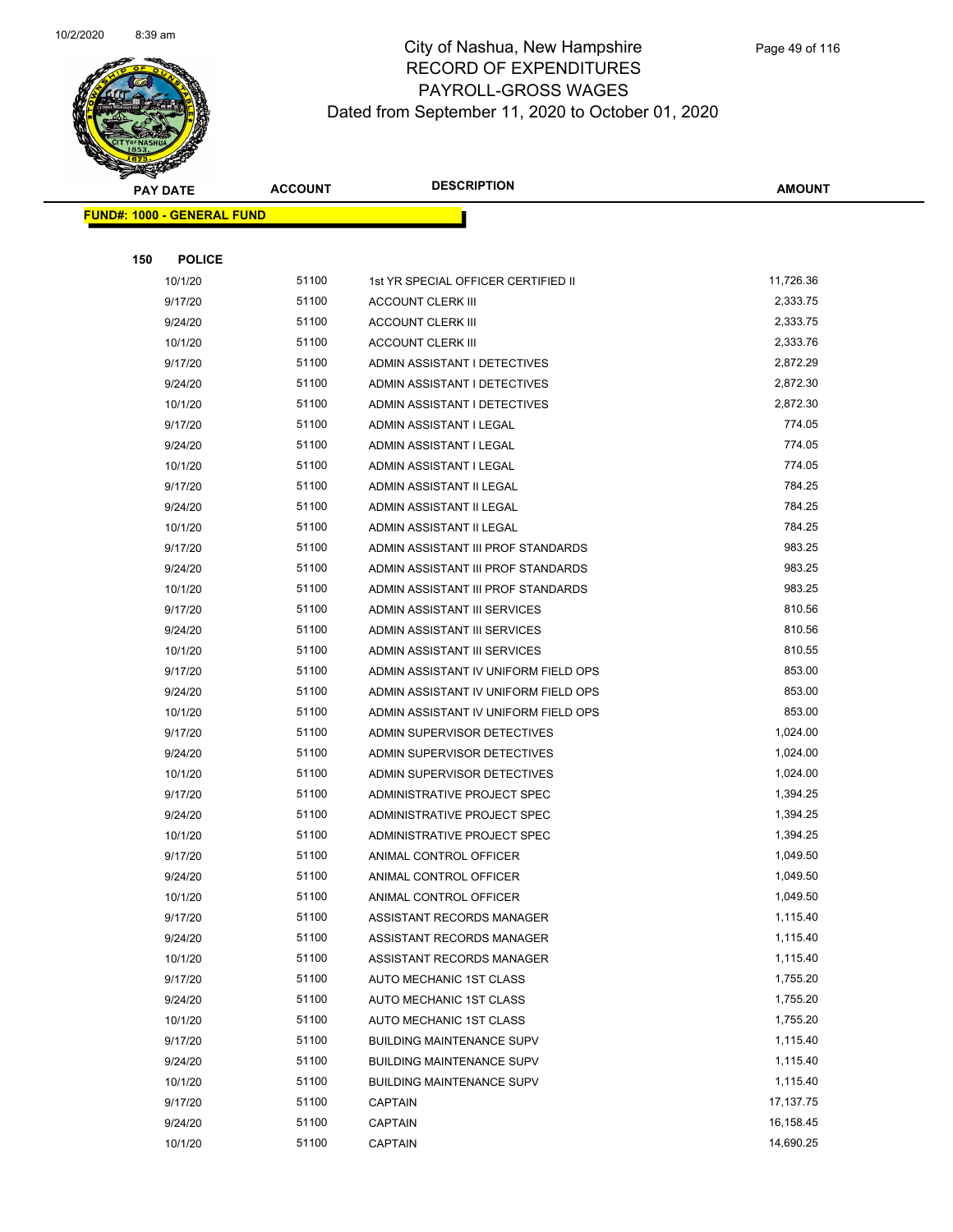

|     | <b>PAY DATE</b>                   | <b>ACCOUNT</b> | <b>DESCRIPTION</b>                             | <b>AMOUNT</b> |
|-----|-----------------------------------|----------------|------------------------------------------------|---------------|
|     | <b>FUND#: 1000 - GENERAL FUND</b> |                |                                                |               |
|     |                                   |                |                                                |               |
| 150 | <b>POLICE</b>                     |                |                                                |               |
|     | 9/17/20                           | 51100          | CHIEF OF POLICE                                | 3,016.50      |
|     | 9/24/20                           | 51100          | CHIEF OF POLICE                                | 3,016.50      |
|     | 10/1/20                           | 51100          | CHIEF OF POLICE                                | 3,016.50      |
|     | 9/17/20                           | 51100          | COMM TECH ALL DESIGNATIONS                     | 8,718.17      |
|     | 9/24/20                           | 51100          | COMM TECH ALL DESIGNATIONS                     | 8,718.16      |
|     | 10/1/20                           | 51100          | COMM TECH ALL DESIGNATIONS                     | 8,718.16      |
|     | 9/17/20                           | 51100          | <b>CRIME ANALYST</b>                           | 1,096.70      |
|     | 9/24/20                           | 51100          | <b>CRIME ANALYST</b>                           | 1,096.70      |
|     | 10/1/20                           | 51100          | <b>CRIME ANALYST</b>                           | 1,096.70      |
|     | 9/17/20                           | 51100          | <b>CUSTODIAN II</b>                            | 696.00        |
|     | 9/24/20                           | 51100          | <b>CUSTODIAN II</b>                            | 696.00        |
|     | 10/1/20                           | 51100          | <b>CUSTODIAN II</b>                            | 696.00        |
|     | 9/17/20                           | 51100          | <b>CUSTODIAN III</b>                           | 1,585.25      |
|     | 9/24/20                           | 51100          | <b>CUSTODIAN III</b>                           | 1,585.25      |
|     | 10/1/20                           | 51100          | <b>CUSTODIAN III</b>                           | 1,585.25      |
|     | 9/17/20                           | 51100          | DEPUTY CHIEF OF POLICE                         | 5,467.00      |
|     | 9/24/20                           | 51100          | DEPUTY CHIEF OF POLICE                         | 5,467.00      |
|     | 10/1/20                           | 51100          | DEPUTY CHIEF OF POLICE                         | 5,467.00      |
|     | 9/17/20                           | 51100          | DETENTION SPEC                                 | 2,719.30      |
|     | 9/24/20                           | 51100          | DETENTION SPEC                                 | 2,719.30      |
|     | 10/1/20                           | 51100          | DETENTION SPEC                                 | 2,719.30      |
|     | 9/17/20                           | 51100          | DISPATCHERS ALL DESIGNATIONS                   | 4,496.92      |
|     | 9/24/20                           | 51100          | DISPATCHERS ALL DESIGNATIONS                   | 4,496.93      |
|     | 10/1/20                           | 51100          | DISPATCHERS ALL DESIGNATIONS                   | 4,496.92      |
|     | 9/17/20                           | 51100          | FLEET MAINTENANCE ASST SUPV                    | 1,044.84      |
|     | 9/24/20                           | 51100          | FLEET MAINTENANCE ASST SUPV                    | 1,044.85      |
|     | 10/1/20                           | 51100          | FLEET MAINTENANCE ASST SUPV                    | 1,044.85      |
|     | 9/17/20                           | 51100          | IT MANAGER/RADIO SYSTEMS NETWORK ADMINISTRATOR | 1,576.55      |
|     | 9/24/20                           | 51100          | IT MANAGER/RADIO SYSTEMS NETWORK ADMINISTRATOR | 1,576.55      |
|     | 10/1/20                           | 51100          | IT MANAGER/RADIO SYSTEMS NETWORK ADMINISTRATOR | 1,576.55      |
|     | 9/17/20                           | 51100          | IT PROGRAMS ADMIN & INSTRUCTOR                 | 1,173.15      |
|     | 9/24/20                           | 51100          | IT PROGRAMS ADMIN & INSTRUCTOR                 | 1,173.15      |
|     | 10/1/20                           | 51100          | IT PROGRAMS ADMIN & INSTRUCTOR                 | 1,173.15      |
|     | 9/17/20                           | 51100          | LIEUTENANT                                     | 18,773.85     |
|     | 9/24/20                           | 51100          | LIEUTENANT                                     | 18,773.85     |
|     | 10/1/20                           | 51100          | LIEUTENANT                                     | 18,791.94     |
|     | 9/17/20                           | 51100          | NPD BUSINESS COORDINATOR                       | 1,172.25      |
|     | 9/24/20                           | 51100          | NPD BUSINESS COORDINATOR                       | 1,172.25      |
|     | 10/1/20                           | 51100          | NPD BUSINESS COORDINATOR                       | 1,172.25      |
|     | 9/17/20                           | 51100          | NPD BUSINESS MANAGER                           | 1,809.80      |
|     | 9/24/20                           | 51100          | NPD BUSINESS MANAGER                           | 1,809.80      |
|     | 10/1/20                           | 51100          | NPD BUSINESS MANAGER                           | 1,809.80      |
|     | 9/17/20                           | 51100          | NPD NETWORK ADMINISTRATOR                      | 1,494.30      |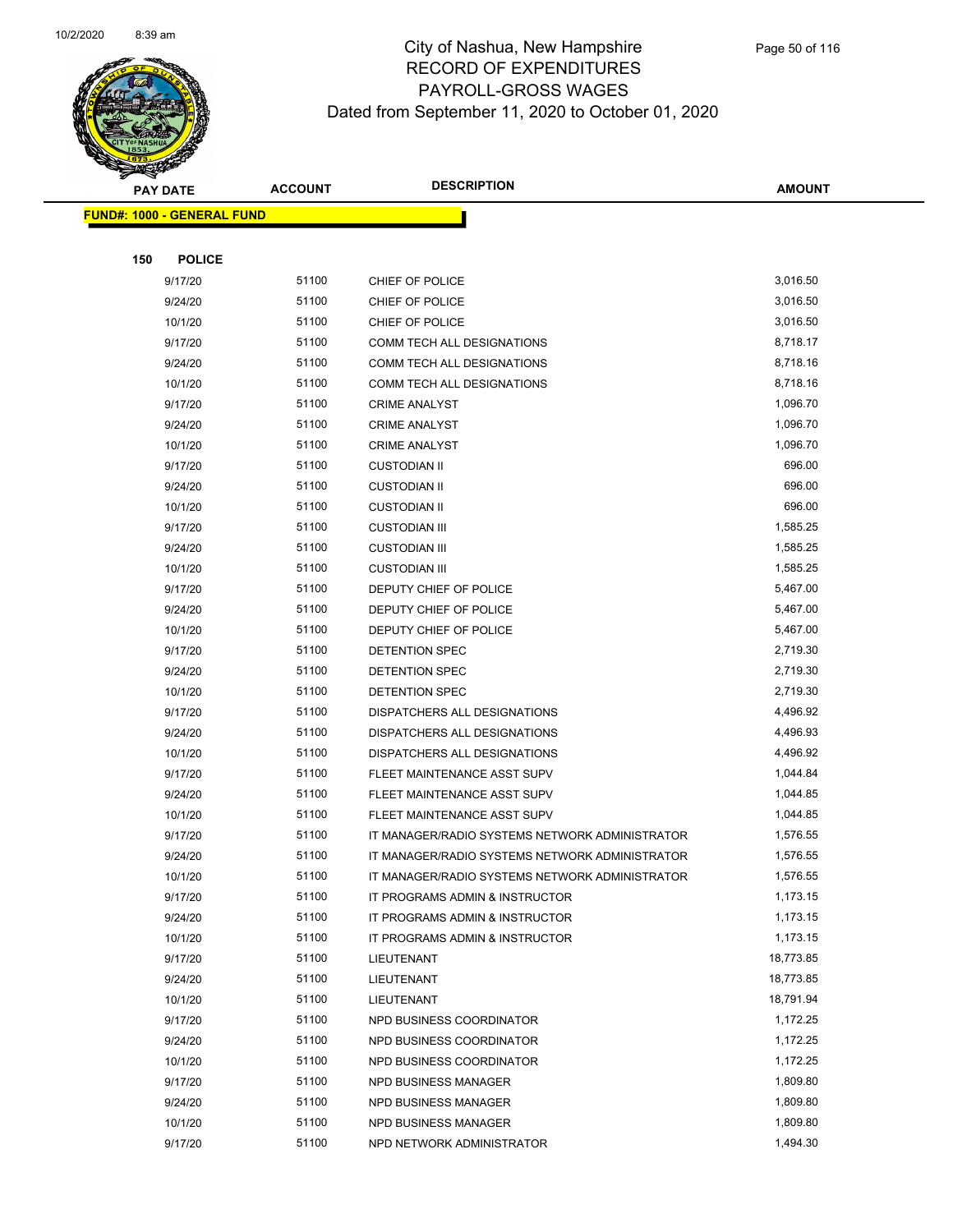

|     | <b>PAY DATE</b>                    | <b>ACCOUNT</b> | <b>DESCRIPTION</b>                      | AMOUNT     |
|-----|------------------------------------|----------------|-----------------------------------------|------------|
|     | <u> FUND#: 1000 - GENERAL FUND</u> |                |                                         |            |
|     |                                    |                |                                         |            |
| 150 | <b>POLICE</b>                      |                |                                         |            |
|     | 9/24/20                            | 51100          | NPD NETWORK ADMINISTRATOR               | 1,494.30   |
|     | 10/1/20                            | 51100          | NPD NETWORK ADMINISTRATOR               | 1,494.30   |
|     | 9/17/20                            | 51100          | PARALEGAL                               | 871.10     |
|     | 9/24/20                            | 51100          | PARALEGAL                               | 871.10     |
|     | 10/1/20                            | 51100          | PARALEGAL                               | 871.09     |
|     | 9/17/20                            | 51100          | PATROLMAN ALL RANKS                     | 173,529.88 |
|     | 9/24/20                            | 51100          | PATROLMAN ALL RANKS                     | 175,087.70 |
|     | 10/1/20                            | 51100          | PATROLMAN ALL RANKS                     | 172,391.61 |
|     | 9/17/20                            | 51100          | POLICE ATTORNEY                         | 1,522.85   |
|     | 9/24/20                            | 51100          | POLICE ATTORNEY                         | 1,522.85   |
|     | 10/1/20                            | 51100          | POLICE ATTORNEY                         | 1,522.85   |
|     | 9/17/20                            | 51100          | <b>RECORDS &amp; COMMUNICATIONS MGR</b> | 1,724.10   |
|     | 9/24/20                            | 51100          | <b>RECORDS &amp; COMMUNICATIONS MGR</b> | 1,724.10   |
|     | 10/1/20                            | 51100          | RECORDS & COMMUNICATIONS MGR            | 1,724.10   |
|     | 9/17/20                            | 51100          | <b>RECORDS TECHNICIAN I</b>             | 2,098.20   |
|     | 9/24/20                            | 51100          | <b>RECORDS TECHNICIAN I</b>             | 2,098.20   |
|     | 10/1/20                            | 51100          | <b>RECORDS TECHNICIAN I</b>             | 2,098.20   |
|     | 9/17/20                            | 51100          | RECORDS TECHNICIAN II                   | 909.90     |
|     | 9/24/20                            | 51100          | RECORDS TECHNICIAN II                   | 909.90     |
|     | 10/1/20                            | 51100          | RECORDS TECHNICIAN II                   | 909.90     |
|     | 9/17/20                            | 51100          | <b>SERGEANT</b>                         | 45,727.93  |
|     | 9/24/20                            | 51100          | <b>SERGEANT</b>                         | 45,727.91  |
|     | 10/1/20                            | 51100          | <b>SERGEANT</b>                         | 45,727.89  |
|     | 9/17/20                            | 51100          | SHIFT LEADER                            | 2,185.00   |
|     | 9/24/20                            | 51100          | SHIFT LEADER                            | 2,185.00   |
|     | 10/1/20                            | 51100          | SHIFT LEADER                            | 2,185.00   |
|     | 9/17/20                            | 51100          | SUPV POLICE FLEET                       | 1,417.10   |
|     | 9/24/20                            | 51100          | SUPV POLICE FLEET                       | 1,417.08   |
|     | 10/1/20                            | 51100          | <b>SUPV POLICE FLEET</b>                | 1,417.10   |
|     | 9/17/20                            | 51200          | <b>ACCREDITATION MANAGER</b>            | 1,151.84   |
|     | 9/24/20                            | 51200          | <b>ACCREDITATION MANAGER</b>            | 1,151.84   |
|     | 10/1/20                            | 51200          | <b>ACCREDITATION MANAGER</b>            | 1,151.84   |
|     | 9/17/20                            | 51200          | POLICE ATTORNEY                         | 1,668.88   |
|     | 9/24/20                            | 51200          | POLICE ATTORNEY                         | 1,668.88   |
|     | 10/1/20                            | 51200          | POLICE ATTORNEY                         | 1,668.88   |
|     | 9/17/20                            | 51200          | SENIOR RELATIONS SPECIALIST             | 739.92     |
|     | 9/24/20                            | 51200          | SENIOR RELATIONS SPECIALIST             | 739.92     |
|     | 10/1/20                            | 51200          | SENIOR RELATIONS SPECIALIST             | 804.19     |
|     | 10/1/20                            | 51300          | <b>1ST YEAR OFFICERS</b>                | 239.16     |
|     | 9/24/20                            | 51300          | 1st YR SPECIAL OFFICER CERTIFIED II     | 164.90     |
|     | 9/17/20                            | 51300          | ANIMAL CONTROL OFFICER                  | 119.15     |
|     | 10/1/20                            | 51300          | ANIMAL CONTROL OFFICER                  | 119.15     |
|     | 9/17/20                            | 51300          | COMM TECH ALL DESIGNATIONS              | 208.69     |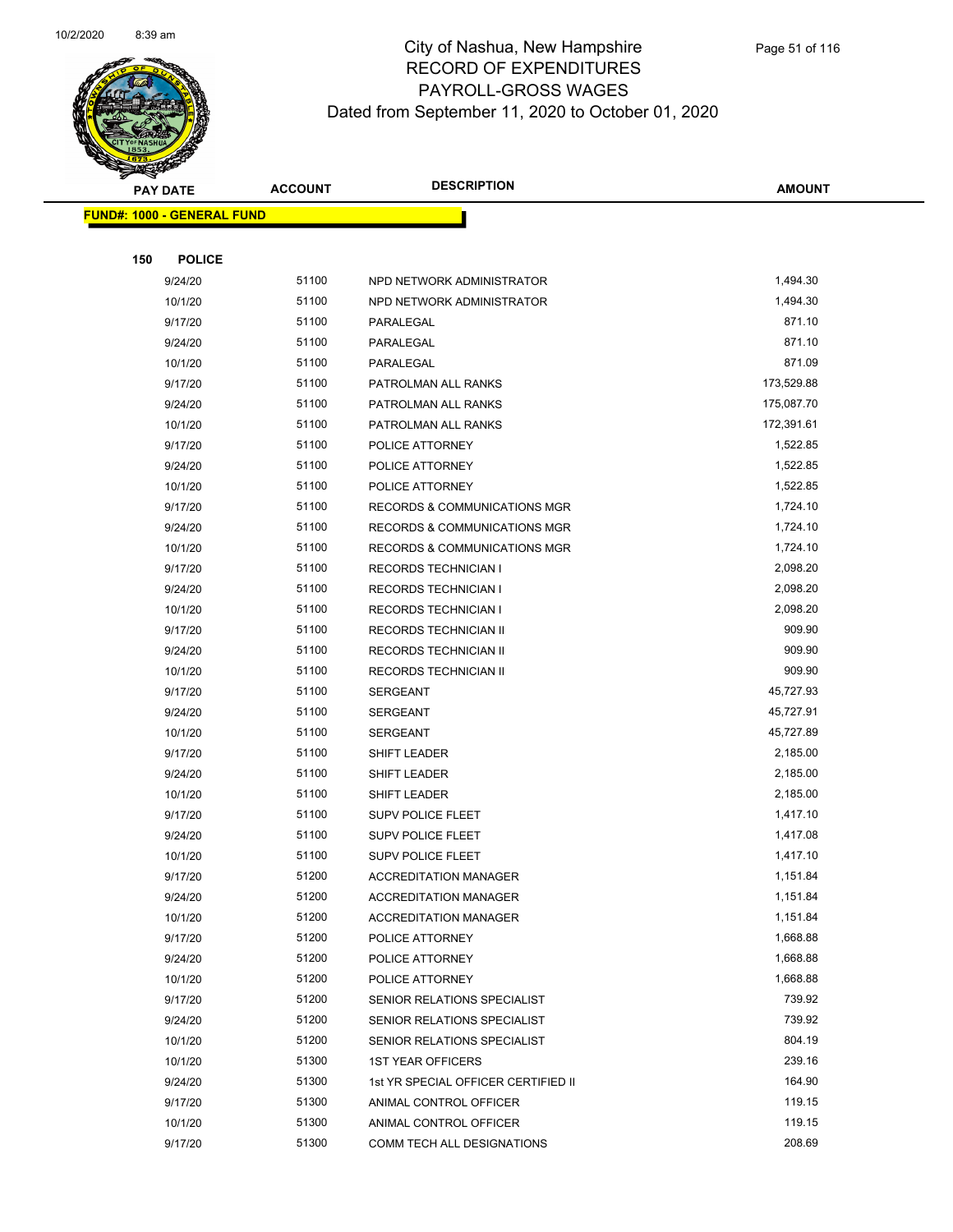

|     | <b>PAY DATE</b>                   | <b>ACCOUNT</b> | <b>DESCRIPTION</b>                  | <b>AMOUNT</b> |
|-----|-----------------------------------|----------------|-------------------------------------|---------------|
|     | <b>FUND#: 1000 - GENERAL FUND</b> |                |                                     |               |
|     |                                   |                |                                     |               |
| 150 | <b>POLICE</b>                     |                |                                     |               |
|     | 9/24/20                           | 51300          | COMM TECH ALL DESIGNATIONS          | 97.43         |
|     | 10/1/20                           | 51300          | DISPATCHERS ALL DESIGNATIONS        | 94.18         |
|     | 9/24/20                           | 51300          | LIEUTENANT                          | 198.10        |
|     | 10/1/20                           | 51300          | LIEUTENANT                          | 255.49        |
|     | 9/17/20                           | 51300          | PATROLMAN ALL RANKS                 | 2,550.53      |
|     | 9/24/20                           | 51300          | PATROLMAN ALL RANKS                 | 3,596.66      |
|     | 10/1/20                           | 51300          | PATROLMAN ALL RANKS                 | 2,172.00      |
|     | 9/17/20                           | 51300          | SERGEANT                            | 36.71         |
|     | 9/24/20                           | 51300          | <b>SERGEANT</b>                     | 233.78        |
|     | 10/1/20                           | 51300          | <b>SERGEANT</b>                     | 146.85        |
|     | 9/24/20                           | 51309          | DISPATCHERS ALL DESIGNATIONS        | 161.24        |
|     | 10/1/20                           | 51309          | LIEUTENANT                          | 238.05        |
|     | 9/17/20                           | 51309          | PATROLMAN ALL RANKS                 | 1,405.61      |
|     | 10/1/20                           | 51309          | PATROLMAN ALL RANKS                 | 2,134.40      |
|     | 10/1/20                           | 51309          | SERGEANT                            | 216.59        |
|     | 9/24/20                           | 51315          | 1st YR SPECIAL OFFICER CERTIFIED II | 164.90        |
|     | 9/17/20                           | 51315          | PATROLMAN ALL RANKS                 | 166.74        |
|     | 9/24/20                           | 51315          | PATROLMAN ALL RANKS                 | 864.84        |
|     | 10/1/20                           | 51315          | PATROLMAN ALL RANKS                 | 882.91        |
|     | 9/17/20                           | 51322          | <b>1ST YEAR OFFICERS</b>            | 478.32        |
|     | 9/24/20                           | 51322          | <b>1ST YEAR OFFICERS</b>            | 338.81        |
|     | 10/1/20                           | 51322          | <b>1ST YEAR OFFICERS</b>            | 458.39        |
|     | 9/17/20                           | 51322          | 1st YR SPECIAL OFFICER CERTIFIED II | 164.89        |
|     | 9/24/20                           | 51322          | 1st YR SPECIAL OFFICER CERTIFIED II | 1,401.64      |
|     | 10/1/20                           | 51322          | 1st YR SPECIAL OFFICER CERTIFIED II | 123.67        |
|     | 9/17/20                           | 51322          | PATROLMAN ALL RANKS                 | 2,352.77      |
|     | 9/24/20                           | 51322          | PATROLMAN ALL RANKS                 | 3,912.78      |
|     | 10/1/20                           | 51322          | PATROLMAN ALL RANKS                 | 5,501.25      |
|     | 9/24/20                           | 51322          | <b>SERGEANT</b>                     | 293.48        |
|     | 10/1/20                           | 51322          | SERGEANT                            | 831.07        |
|     | 9/17/20                           | 51330          | 1ST YR OFFICERS CERTIFIED SPEC      | 166.63        |
|     | 9/17/20                           | 51330          | 1st YR SPECIAL OFFICER CERTIFIED II | 659.61        |
|     | 9/17/20                           | 51330          | ADMIN ASSISTANT I DETECTIVES        | 209.82        |
|     | 9/17/20                           | 51330          | COMM TECH ALL DESIGNATIONS          | 898.52        |
|     | 9/24/20                           | 51330          | COMM TECH ALL DESIGNATIONS          | 314.41        |
|     | 10/1/20                           | 51330          | COMM TECH ALL DESIGNATIONS          | 895.67        |
|     | 9/17/20                           | 51330          | DETENTION SPEC                      | 841.05        |
|     | 9/24/20                           | 51330          | DETENTION SPEC                      | 818.67        |
|     | 10/1/20                           | 51330          | DETENTION SPEC                      | 538.32        |
|     | 9/17/20                           | 51330          | DISPATCHERS ALL DESIGNATIONS        | 456.44        |
|     | 10/1/20                           | 51330          | DISPATCHERS ALL DESIGNATIONS        | 214.98        |
|     | 9/17/20                           | 51330          | LIEUTENANT                          | 633.50        |
|     | 9/24/20                           | 51330          | LIEUTENANT                          | 3,170.11      |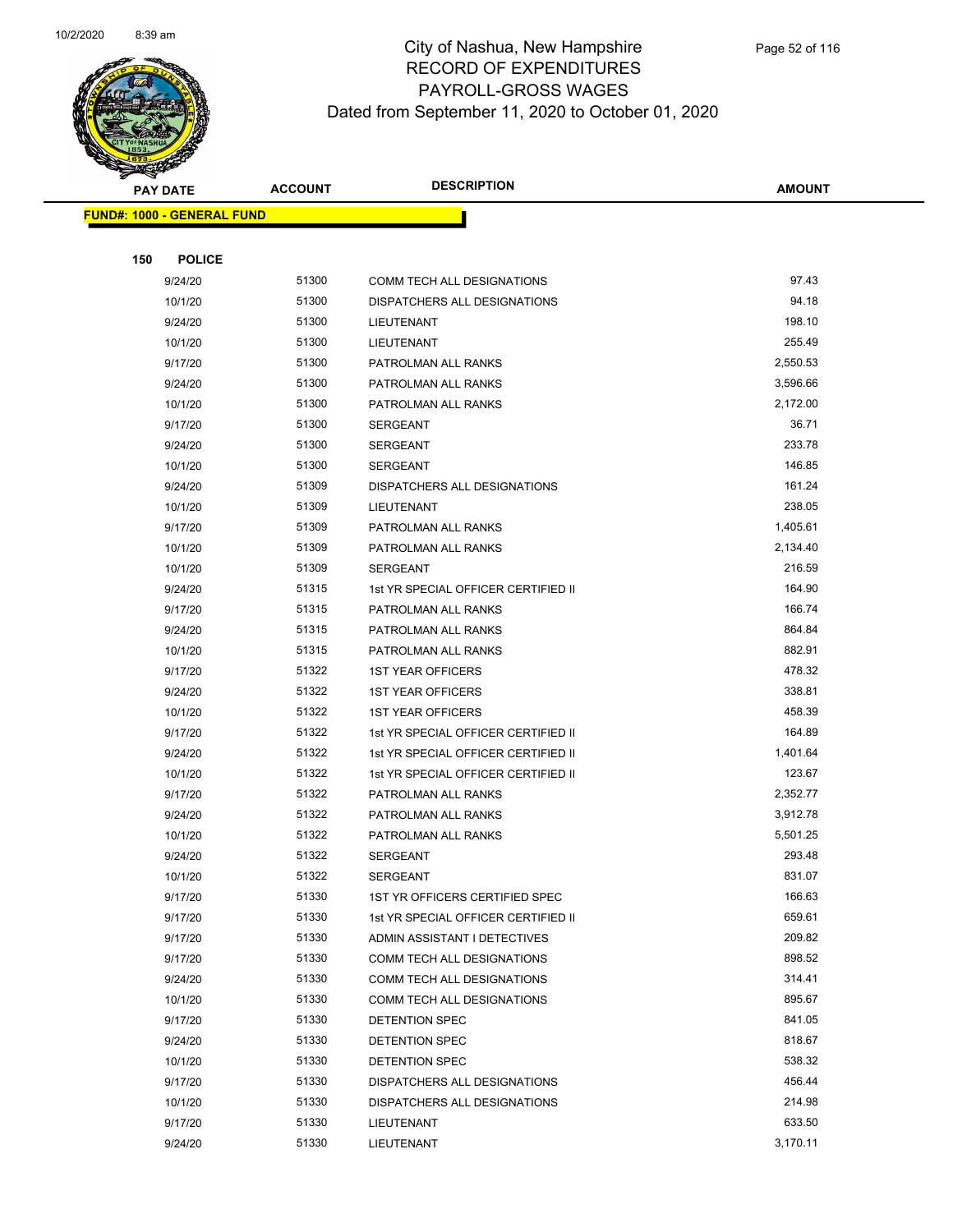

| <b>PAY DATE</b>                   | <b>ACCOUNT</b> | <b>DESCRIPTION</b>                  | <b>AMOUNT</b>  |
|-----------------------------------|----------------|-------------------------------------|----------------|
| <b>FUND#: 1000 - GENERAL FUND</b> |                |                                     |                |
|                                   |                |                                     |                |
| 150<br><b>POLICE</b>              |                |                                     |                |
| 10/1/20                           | 51330          | LIEUTENANT                          | 633.50         |
| 9/17/20                           | 51330          | PATROLMAN ALL RANKS                 | 13,984.73      |
| 9/24/20                           | 51330          | PATROLMAN ALL RANKS                 | 17,949.34      |
| 10/1/20                           | 51330          | PATROLMAN ALL RANKS                 | 18,301.95      |
| 9/17/20                           | 51330          | <b>SERGEANT</b>                     | 5,216.16       |
| 9/24/20                           | 51330          | <b>SERGEANT</b>                     | 4,208.26       |
| 10/1/20                           | 51330          | <b>SERGEANT</b>                     | 4,657.93       |
| 9/17/20                           | 51330          | SHIFT LEADER                        | 346.56         |
| 10/1/20                           | 51412          | PER DIEM                            | 199.74         |
| 9/24/20                           | 51600          | <b>CAPTAIN</b>                      | 1,087.50       |
| 10/1/20                           | 51600          | <b>CAPTAIN</b>                      | 1,325.00       |
| 9/17/20                           | 51600          | CHIEF OF POLICE                     | 2,050.00       |
| 9/17/20                           | 51600          | FLEET MAINTENANCE ASST SUPV         | 1,000.00       |
| 10/1/20                           | 51600          | LIEUTENANT                          | 1,325.00       |
| 9/17/20                           | 51600          | NPD BUSINESS COORDINATOR            | 500.00         |
| 9/17/20                           | 51628          | <b>1ST YEAR OFFICERS</b>            | 2,125.90       |
| 9/17/20                           | 51628          | 1ST YR OFFICERS CERTIFIED SPEC      | 222.18         |
| 9/17/20                           | 51628          | 1st YR SPECIAL OFFICER CERTIFIED II | 2,052.12       |
| 9/17/20                           | 51628          | ANIMAL CONTROL OFFICER              | 209.90         |
| 9/17/20                           | 51628          | <b>CAPTAIN</b>                      | 3,427.55       |
| 9/17/20                           | 51628          | CHIEF OF POLICE                     | 603.30         |
| 9/17/20                           | 51628          | COMM TECH ALL DESIGNATIONS          | 1,743.63       |
| 9/17/20                           | 51628          | DEPUTY CHIEF OF POLICE              | 1,093.40       |
| 9/17/20                           | 51628          | DETENTION SPEC                      | 543.86         |
| 9/17/20                           | 51628          | DISPATCHERS ALL DESIGNATIONS        | 756.06         |
| 9/17/20                           | 51628          | LIEUTENANT                          | 3,754.77       |
| 9/17/20                           | 51628          | PATROLMAN ALL RANKS                 | 34,899.21      |
| 9/17/20                           | 51628          | <b>SERGEANT</b>                     | 9,145.60       |
| 9/17/20                           | 51628          | SHIFT LEADER                        | 437.00         |
| 9/24/20                           | 51750          | CAPTAIN                             | 78,343.29      |
| 10/1/20                           | 51750          | SENIOR RELATIONS SPECIALIST         | 95.03          |
| 9/24/20                           | 52800          | EDUCATIONAL ASSISTANCE              | 389.54         |
| 10/1/20                           | 52800          | EDUCATIONAL ASSISTANCE              | 900.00         |
| 10/1/20                           | 52802          | <b>HIRING INCENTIVES</b>            | 1,000.00       |
| 9/24/20                           | 55118          | TELEPHONE-CELLULAR                  | 140.00         |
| 9/17/20                           | 61107          | <b>CLOTHING &amp; UNIFORMS</b>      | 852.51         |
| 9/24/20                           | 61107          | <b>CLOTHING &amp; UNIFORMS</b>      | 506.29         |
| 10/1/20                           | 61107          | <b>CLOTHING &amp; UNIFORMS</b>      | 1,074.30       |
| <b>TOTAL 150 - POLICE</b>         |                |                                     | \$1,290,957.50 |

**152 FIRE**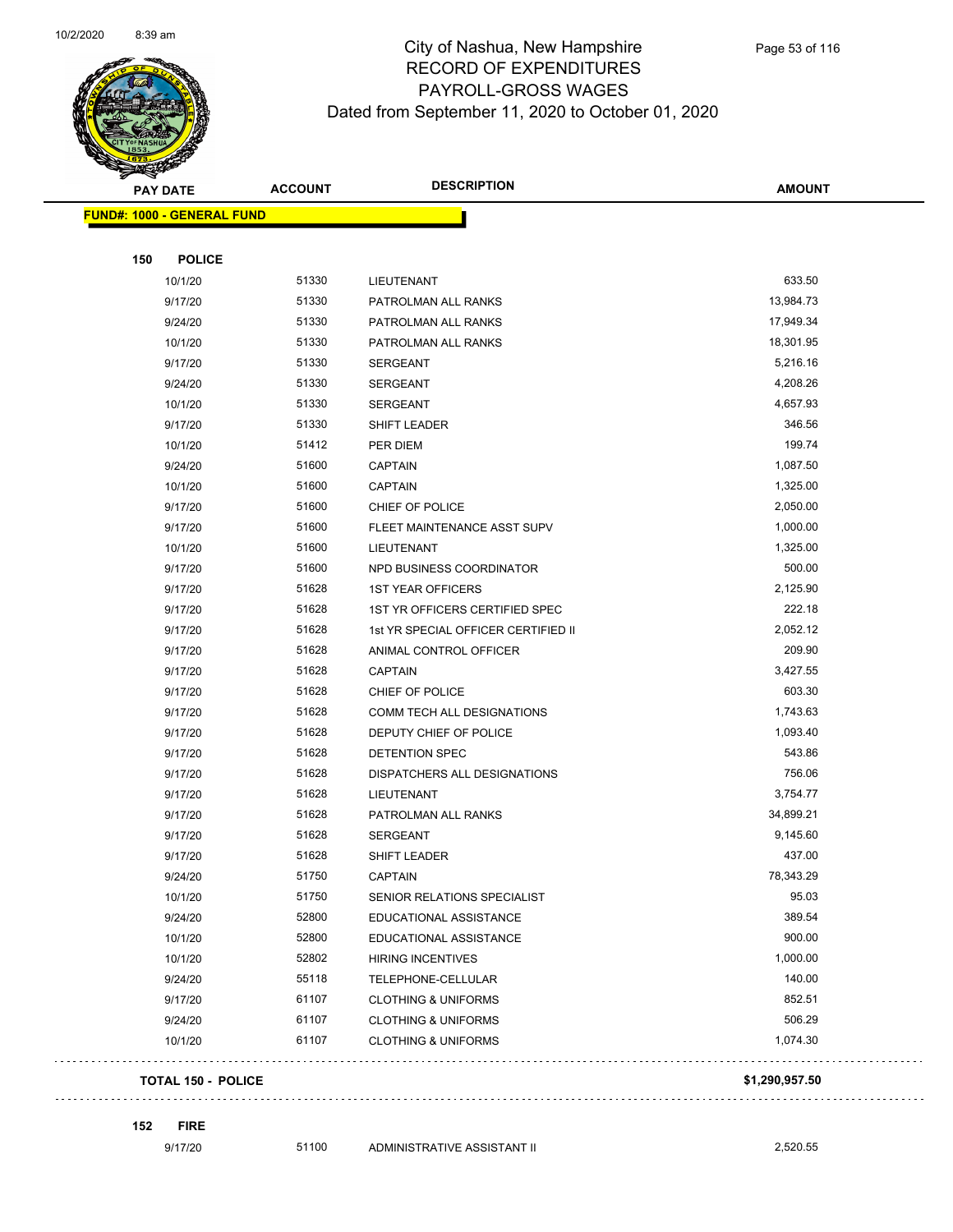

|     | <b>PAY DATE</b>                   | <b>ACCOUNT</b> | <b>DESCRIPTION</b>              | <b>AMOUNT</b> |
|-----|-----------------------------------|----------------|---------------------------------|---------------|
|     | <b>FUND#: 1000 - GENERAL FUND</b> |                |                                 |               |
|     |                                   |                |                                 |               |
| 152 | <b>FIRE</b>                       |                |                                 |               |
|     | 9/24/20                           | 51100          | ADMINISTRATIVE ASSISTANT II     | 2,427.41      |
|     | 10/1/20                           | 51100          | ADMINISTRATIVE ASSISTANT II     | 2,427.40      |
|     | 9/17/20                           | 51100          | <b>ASST FIRE CHIEF</b>          | 2,573.92      |
|     | 9/24/20                           | 51100          | <b>ASST FIRE CHIEF</b>          | 2,573.92      |
|     | 10/1/20                           | 51100          | <b>ASST FIRE CHIEF</b>          | 2,573.92      |
|     | 9/17/20                           | 51100          | ASST SUPERINTENDENT FIRE ALARM  | 1,629.56      |
|     | 9/24/20                           | 51100          | ASST SUPERINTENDENT FIRE ALARM  | 1,629.56      |
|     | 10/1/20                           | 51100          | ASST SUPERINTENDENT FIRE ALARM  | 1,629.56      |
|     | 9/17/20                           | 51100          | ASST SUPERINTENDENT FIRE FLEET  | 1,721.08      |
|     | 9/24/20                           | 51100          | ASST SUPERINTENDENT FIRE FLEET  | 1,543.04      |
|     | 10/1/20                           | 51100          | ASST SUPERINTENDENT FIRE FLEET  | 1,543.04      |
|     | 9/17/20                           | 51100          | ASST SUPERINTENDENT PREVENTION  | 3,308.24      |
|     | 9/24/20                           | 51100          | ASST SUPERINTENDENT PREVENTION  | 3,308.24      |
|     | 10/1/20                           | 51100          | ASST SUPERINTENDENT PREVENTION  | 3,308.24      |
|     | 9/17/20                           | 51100          | <b>CAPTAIN</b>                  | 11,449.61     |
|     | 9/24/20                           | 51100          | <b>CAPTAIN</b>                  | 11,449.62     |
|     | 10/1/20                           | 51100          | <b>CAPTAIN</b>                  | 11,449.61     |
|     | 9/17/20                           | 51100          | CAPTAIN FIRE TRAINING SAFETY    | 1,799.56      |
|     | 9/24/20                           | 51100          | CAPTAIN FIRE TRAINING SAFETY    | 1,799.56      |
|     | 10/1/20                           | 51100          | CAPTAIN FIRE TRAINING SAFETY    | 1,799.56      |
|     | 9/17/20                           | 51100          | <b>DEPUTY FIRE CHIEF</b>        | 8,721.90      |
|     | 9/24/20                           | 51100          | <b>DEPUTY FIRE CHIEF</b>        | 8,721.90      |
|     | 10/1/20                           | 51100          | <b>DEPUTY FIRE CHIEF</b>        | 8,721.89      |
|     | 9/17/20                           | 51100          | <b>EXEC ASST BUSINESS COORD</b> | 1,104.15      |
|     | 9/24/20                           | 51100          | <b>EXEC ASST BUSINESS COORD</b> | 1,104.15      |
|     | 10/1/20                           | 51100          | <b>EXEC ASST BUSINESS COORD</b> | 1,104.15      |
|     | 9/17/20                           | 51100          | FIRE CHIEF                      | 2,815.20      |
|     | 9/24/20                           | 51100          | <b>FIRE CHIEF</b>               | 2,815.20      |
|     | 10/1/20                           | 51100          | <b>FIRE CHIEF</b>               | 2,815.20      |
|     | 9/17/20                           | 51100          | FIRE DISPATCH ALL RANKS         | 11,669.58     |
|     | 9/24/20                           | 51100          | FIRE DISPATCH ALL RANKS         | 11,624.86     |
|     | 10/1/20                           | 51100          | FIRE DISPATCH ALL RANKS         | 11,620.41     |
|     | 9/17/20                           | 51100          | FIRE DISPATCHER CLERK TRAINER   | 1,682.42      |
|     | 9/24/20                           | 51100          | FIRE DISPATCHER CLERK TRAINER   | 1,682.42      |
|     | 10/1/20                           | 51100          | FIRE DISPATCHER CLERK TRAINER   | 1,682.42      |
|     | 9/2/20                            | 51100          | FIRE LIEUTENANT                 | 1,251.78      |
|     | 9/17/20                           | 51100          | FIRE LIEUTENANT                 | 42,610.87     |
|     | 9/24/20                           | 51100          | FIRE LIEUTENANT                 | 42,610.86     |
|     | 10/1/20                           | 51100          | FIRE LIEUTENANT                 | 42,610.88     |
|     | 9/17/20                           | 51100          | <b>FIRE MECHANIC</b>            | 1,368.08      |
|     | 9/24/20                           | 51100          | <b>FIRE MECHANIC</b>            | 1,368.08      |
|     | 10/1/20                           | 51100          | <b>FIRE MECHANIC</b>            | 1,368.08      |
|     | 9/17/20                           | 51100          | FIRE TRAINING OFFICER           | 1,613.44      |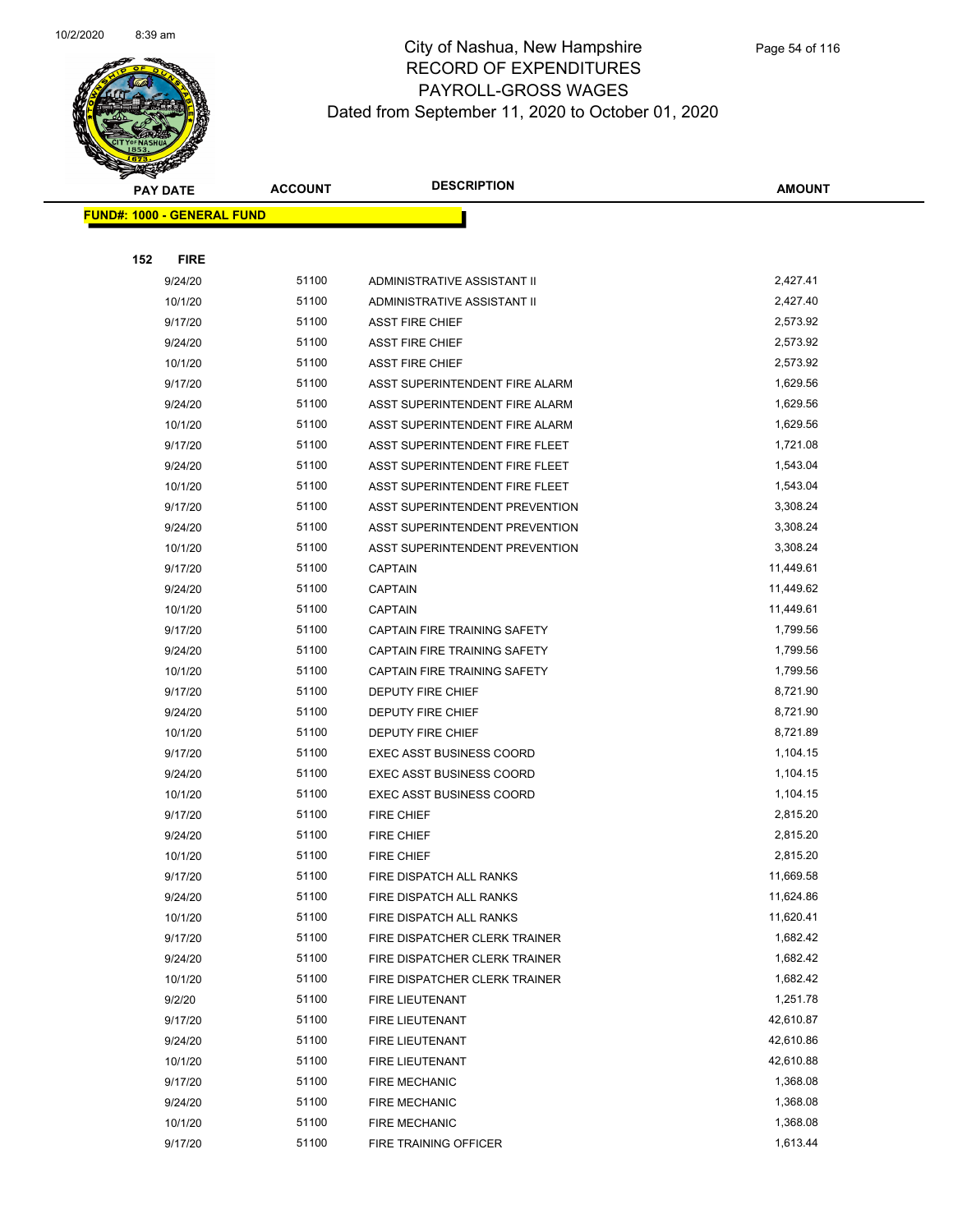

|     | PAY DATE                           | <b>ACCOUNT</b> | <b>DESCRIPTION</b>                               | AMOUNT               |
|-----|------------------------------------|----------------|--------------------------------------------------|----------------------|
|     | <u> FUND#: 1000 - GENERAL FUND</u> |                |                                                  |                      |
|     |                                    |                |                                                  |                      |
| 152 | <b>FIRE</b>                        |                |                                                  |                      |
|     | 9/24/20                            | 51100          | FIRE TRAINING OFFICER                            | 1,613.44             |
|     | 10/1/20                            | 51100          | FIRE TRAINING OFFICER                            | 1,613.44             |
|     | 9/17/20                            | 51100          | FIREFIGHTERS ALL RANKS                           | 125,672.10           |
|     | 9/24/20                            | 51100          | <b>FIREFIGHTERS ALL RANKS</b>                    | 126,901.84           |
|     | 10/1/20                            | 51100          | FIREFIGHTERS ALL RANKS                           | 125,776.41           |
|     | 9/17/20                            | 51100          | SUPERINTENDENT FIRE ALARM                        | 1,835.72             |
|     | 9/24/20                            | 51100          | SUPERINTENDENT FIRE ALARM                        | 1,835.72             |
|     | 10/1/20                            | 51100          | SUPERINTENDENT FIRE ALARM                        | 1,835.72             |
|     | 9/17/20                            | 51100          | SUPERINTENDENT FIRE FLEET                        | 1,799.56             |
|     | 9/24/20                            | 51100          | SUPERINTENDENT FIRE FLEET                        | 1,799.56             |
|     | 10/1/20                            | 51100          | SUPERINTENDENT FIRE FLEET                        | 1,799.56             |
|     | 9/17/20                            | 51100          | SUPERINTENDENT FIRE PREVENTION                   | 1,817.56             |
|     | 9/24/20                            | 51100          | SUPERINTENDENT FIRE PREVENTION                   | 1,817.56             |
|     | 10/1/20                            | 51100          | SUPERINTENDENT FIRE PREVENTION                   | 1,817.56             |
|     | 10/1/20                            | 51300          | ASST SUPERINTENDENT FIRE FLEET                   | 86.79                |
|     | 10/1/20                            | 51300          | ASST SUPERINTENDENT PREVENTION                   | 227.20               |
|     | 10/1/20                            | 51300          | CAPTAIN FIRE TRAINING SAFETY                     | 3,307.21             |
|     | 10/1/20                            | 51300          | <b>FIRE MECHANIC</b>                             | 76.95                |
|     | 9/17/20                            | 51300          | <b>FIREFIGHTERS ALL RANKS</b>                    | 46.07                |
|     | 9/24/20                            | 51300          | FIREFIGHTERS ALL RANKS                           | 11,316.02            |
|     | 10/1/20                            | 51300          | FIREFIGHTERS ALL RANKS                           | 42.38                |
|     | 10/1/20                            | 51300          | SUPERINTENDENT FIRE FLEET                        | 68.33                |
|     | 10/1/20                            | 51300          | SUPERINTENDENT FIRE PREVENTION                   | 248.42               |
|     | 9/17/20                            | 51330          | <b>CAPTAIN</b>                                   | 1,419.54             |
|     | 9/24/20                            | 51330          | <b>CAPTAIN</b>                                   | 864.71               |
|     | 9/17/20                            | 51330          | DEPUTY FIRE CHIEF                                | 1,173.27             |
|     | 9/24/20                            | 51330          | DEPUTY FIRE CHIEF                                | 1,734.10             |
|     | 10/1/20                            | 51330          | <b>DEPUTY FIRE CHIEF</b>                         | 534.89               |
|     | 9/17/20                            | 51330          | FIRE DISPATCH ALL RANKS                          | 2,228.18             |
|     | 9/24/20                            | 51330          | FIRE DISPATCH ALL RANKS                          | 1,341.79             |
|     | 10/1/20                            | 51330          | FIRE DISPATCH ALL RANKS                          | 1,143.16             |
|     | 9/17/20                            | 51330          | FIRE DISPATCHER CLERK TRAINER                    | 273.59               |
|     | 9/24/20                            | 51330          | FIRE DISPATCHER CLERK TRAINER                    | 413.79               |
|     | 9/17/20                            | 51330          | FIRE LIEUTENANT                                  | 4,698.07             |
|     | 9/24/20                            | 51330<br>51330 | FIRE LIEUTENANT                                  | 2,701.49<br>3,201.73 |
|     | 10/1/20<br>9/17/20                 | 51330          | FIRE LIEUTENANT                                  | 11,658.52            |
|     | 9/24/20                            | 51330          | FIREFIGHTERS ALL RANKS                           | 10,434.35            |
|     | 10/1/20                            | 51330          | FIREFIGHTERS ALL RANKS<br>FIREFIGHTERS ALL RANKS | 13,887.57            |
|     |                                    | 51500          |                                                  | 1,500.00             |
|     | 9/24/20<br>9/24/20                 | 51500          | <b>COMMISSIONERS</b><br>SUB TEACHER              | 375.00               |
|     | 9/17/20                            | 51628          | ASST SUPERINTENDENT FIRE ALARM                   | 407.39               |
|     | 9/17/20                            | 51628          | ASST SUPERINTENDENT FIRE FLEET                   | 430.27               |
|     |                                    |                |                                                  |                      |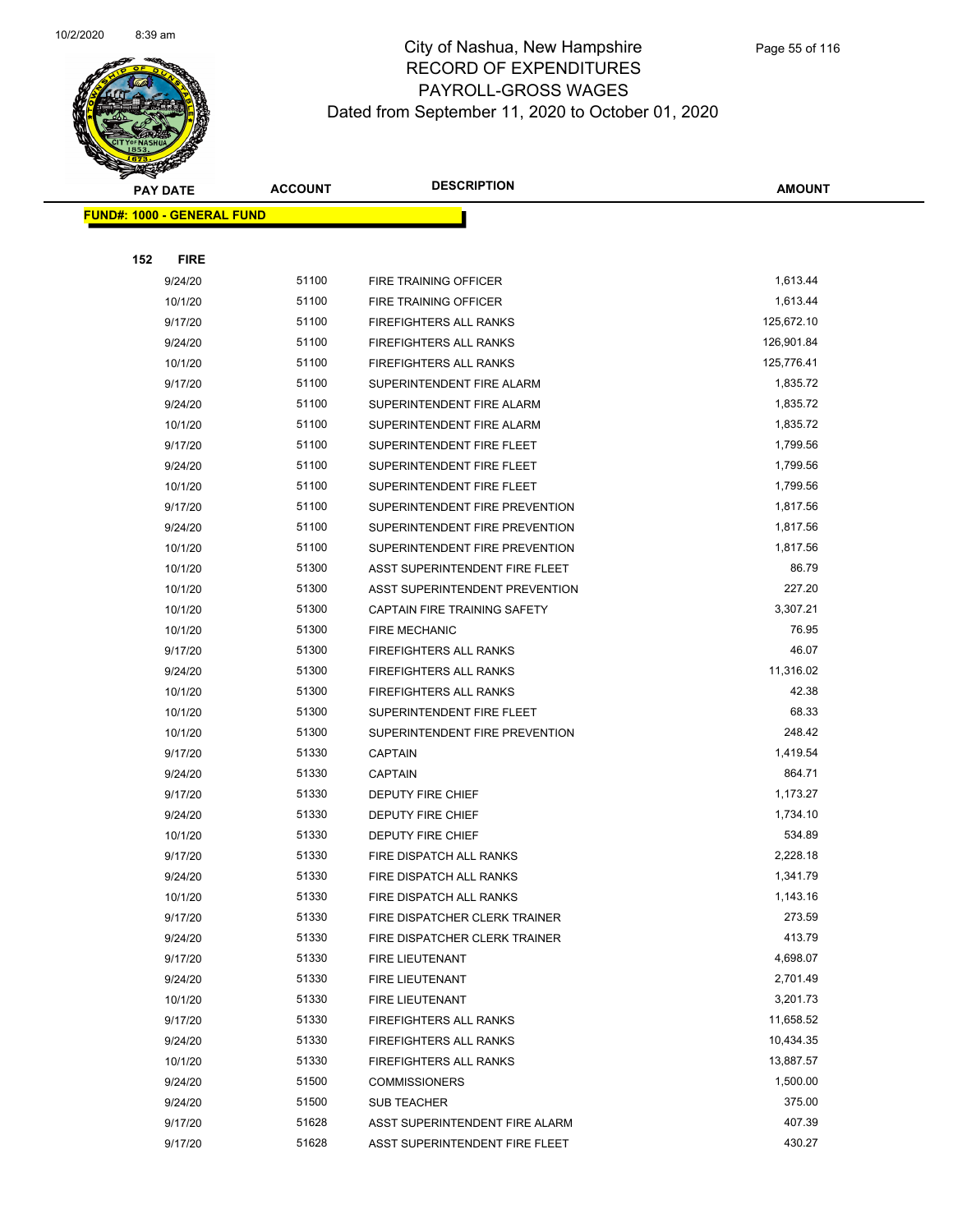

| PAY DATE                           | <b>ACCOUNT</b> | <b>DESCRIPTION</b>                    | AMOUNT          |
|------------------------------------|----------------|---------------------------------------|-----------------|
| <u> FUND#: 1000 - GENERAL FUND</u> |                |                                       |                 |
|                                    |                |                                       |                 |
| 152<br><b>FIRE</b>                 |                |                                       |                 |
| 9/17/20                            | 51628          | ASST SUPERINTENDENT PREVENTION        | 827.06          |
| 9/17/20                            | 51628          | <b>CAPTAIN</b>                        | 2,862.41        |
| 9/17/20                            | 51628          | CAPTAIN FIRE TRAINING SAFETY          | 449.89          |
| 9/17/20                            | 51628          | DEPUTY FIRE CHIEF                     | 415.11          |
| 9/17/20                            | 51628          | FIRE DISPATCH ALL RANKS               | 2,948.66        |
| 9/17/20                            | 51628          | FIRE DISPATCHER CLERK TRAINER         | 368.03          |
| 9/17/20                            | 51628          | FIRE LIEUTENANT                       | 10,652.76       |
| 9/17/20                            | 51628          | <b>FIRE MECHANIC</b>                  | 342.02          |
| 9/17/20                            | 51628          | FIRE TRAINING OFFICER                 | 403.36          |
| 9/17/20                            | 51628          | <b>FIREFIGHTERS ALL RANKS</b>         | 31,854.51       |
| 9/17/20                            | 51628          | SUPERINTENDENT FIRE ALARM             | 458.93          |
| 9/17/20                            | 51628          | SUPERINTENDENT FIRE FLEET             | 449.89          |
| 9/17/20                            | 51628          | SUPERINTENDENT FIRE PREVENTION        | 454.39          |
| 9/17/20                            | 51650          | <b>CAPTAIN</b>                        | 4,673.32        |
| 9/24/20                            | 51650          | <b>CAPTAIN</b>                        | 1,807.92        |
| 9/17/20                            | 51650          | DEPUTY FIRE CHIEF                     | 3,079.17        |
| 9/24/20                            | 51650          | <b>DEPUTY FIRE CHIEF</b>              | 4,027.31        |
| 10/1/20                            | 51650          | DEPUTY FIRE CHIEF                     | 1,351.30        |
| 9/2/20                             | 51650          | FIRE LIEUTENANT                       | 495.61          |
| 9/17/20                            | 51650          | <b>FIRE LIEUTENANT</b>                | 10,632.32       |
| 9/24/20                            | 51650          | FIRE LIEUTENANT                       | 7,171.70        |
| 10/1/20                            | 51650          | FIRE LIEUTENANT                       | 8,645.43        |
| 9/17/20                            | 51650          | <b>FIREFIGHTERS ALL RANKS</b>         | 31,812.76       |
| 9/24/20                            | 51650          | <b>FIREFIGHTERS ALL RANKS</b>         | 26,540.15       |
| 10/1/20                            | 51650          | <b>FIREFIGHTERS ALL RANKS</b>         | 35,470.46       |
| 9/17/20                            | 51700          | ASST SUPERINTENDENT FIRE ALARM        | 20.37           |
| 9/24/20                            | 51700          | ASST SUPERINTENDENT FIRE ALARM        | 20.37           |
| 10/1/20                            | 51700          | ASST SUPERINTENDENT FIRE ALARM        | 20.37           |
| 9/17/20                            | 51700          | <b>ASST SUPERINTENDENT PREVENTION</b> | 41.35           |
| 9/24/20                            | 51700          | ASST SUPERINTENDENT PREVENTION        | 41.35           |
| 10/1/20                            | 51700          | ASST SUPERINTENDENT PREVENTION        | 41.35           |
| 9/17/20                            | 51700          | CAPTAIN                               | 365.62          |
| 9/24/20                            | 51700          | <b>CAPTAIN</b>                        | 365.62          |
| 10/1/20                            | 51700          | <b>CAPTAIN</b>                        | 326.48          |
| 9/17/20                            | 51700          | CAPTAIN FIRE TRAINING SAFETY          | 22.49           |
| 9/24/20                            | 51700          | CAPTAIN FIRE TRAINING SAFETY          | 22.49           |
| 10/1/20                            | 51700          | CAPTAIN FIRE TRAINING SAFETY          | 22.49           |
| 9/17/20                            | 51700          | DEPUTY FIRE CHIEF                     | 19.77           |
| 9/24/20                            | 51700          | DEPUTY FIRE CHIEF                     | 19.77           |
| 10/1/20                            | 51700          | <b>DEPUTY FIRE CHIEF</b>              | 19.77           |
| 9/24/20                            | 51700<br>51700 | <b>FIRE CHAPLAIN</b>                  | 100.00<br>14.98 |
| 9/17/20                            |                | FIRE DISPATCH ALL RANKS               |                 |
| 9/24/20                            | 51700          | FIRE DISPATCH ALL RANKS               | 14.98           |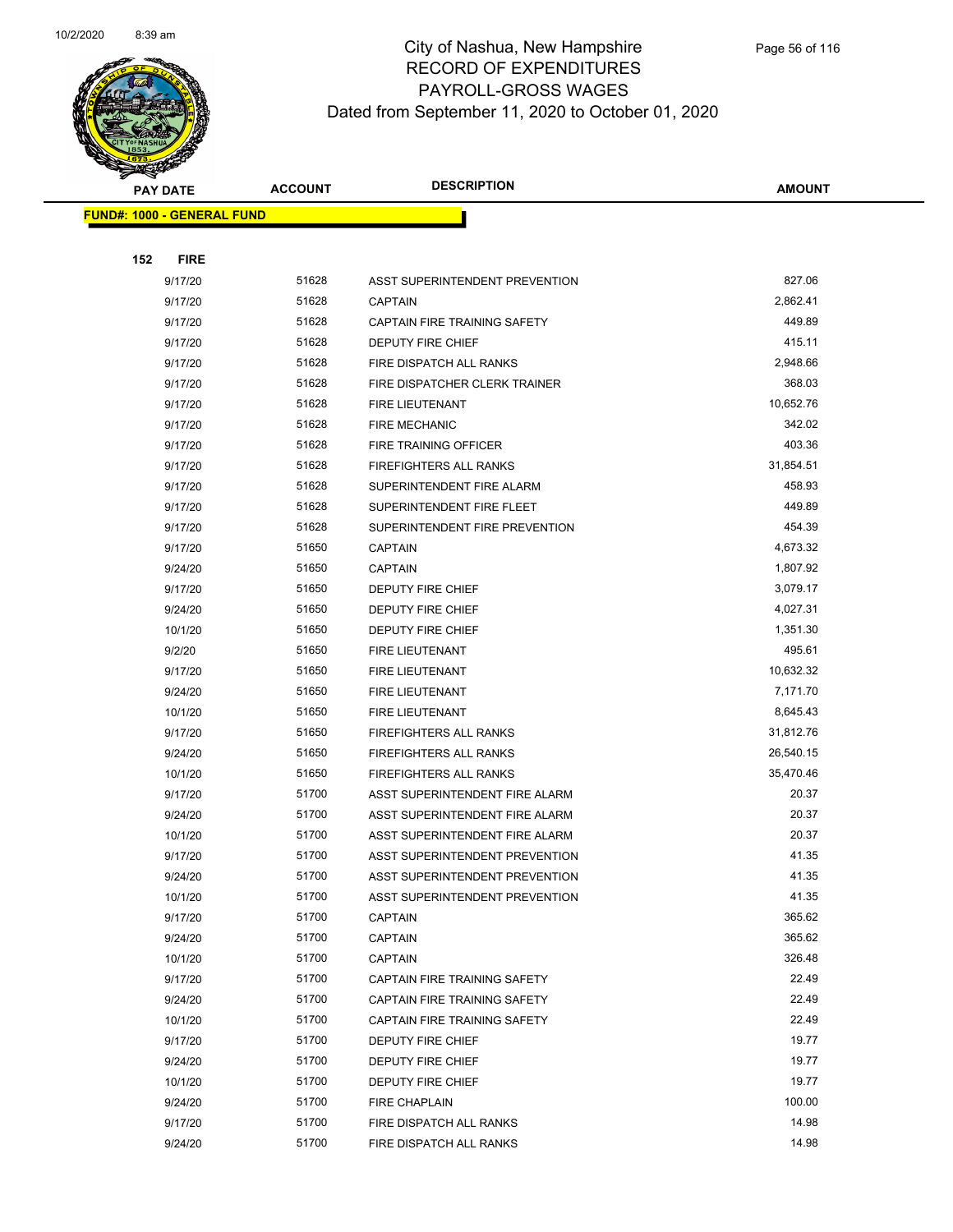

| <b>PAY DATE</b> |                                   | <b>ACCOUNT</b> | <b>DESCRIPTION</b>             | <b>AMOUNT</b> |
|-----------------|-----------------------------------|----------------|--------------------------------|---------------|
|                 | <b>FUND#: 1000 - GENERAL FUND</b> |                |                                |               |
|                 |                                   |                |                                |               |
| 152             | <b>FIRE</b>                       |                |                                |               |
|                 | 10/1/20                           | 51700          | FIRE DISPATCH ALL RANKS        | 14.98         |
|                 | 9/17/20                           | 51700          | FIRE DISPATCHER CLERK TRAINER  | 17.53         |
|                 | 9/24/20                           | 51700          | FIRE DISPATCHER CLERK TRAINER  | 17.53         |
|                 | 10/1/20                           | 51700          | FIRE DISPATCHER CLERK TRAINER  | 17.53         |
|                 | 9/2/20                            | 51700          | FIRE LIEUTENANT                | 17.70         |
|                 | 9/17/20                           | 51700          | FIRE LIEUTENANT                | 1,255.37      |
|                 | 9/24/20                           | 51700          | <b>FIRE LIEUTENANT</b>         | 1,255.37      |
|                 | 10/1/20                           | 51700          | <b>FIRE LIEUTENANT</b>         | 1,270.34      |
|                 | 9/17/20                           | 51700          | FIRE TRAINING OFFICER          | 20.17         |
|                 | 9/24/20                           | 51700          | FIRE TRAINING OFFICER          | 20.17         |
|                 | 10/1/20                           | 51700          | FIRE TRAINING OFFICER          | 20.17         |
|                 | 9/17/20                           | 51700          | FIREFIGHTERS ALL RANKS         | 2,570.49      |
|                 | 9/24/20                           | 51700          | <b>FIREFIGHTERS ALL RANKS</b>  | 2,570.49      |
|                 | 10/1/20                           | 51700          | <b>FIREFIGHTERS ALL RANKS</b>  | 2,570.49      |
|                 | 9/17/20                           | 51700          | SUPERINTENDENT FIRE ALARM      | 22.95         |
|                 | 9/24/20                           | 51700          | SUPERINTENDENT FIRE ALARM      | 22.95         |
|                 | 10/1/20                           | 51700          | SUPERINTENDENT FIRE ALARM      | 22.95         |
|                 | 9/17/20                           | 51700          | SUPERINTENDENT FIRE FLEET      | 22.49         |
|                 | 9/24/20                           | 51700          | SUPERINTENDENT FIRE FLEET      | 22.49         |
|                 | 10/1/20                           | 51700          | SUPERINTENDENT FIRE FLEET      | 22.49         |
|                 | 9/17/20                           | 51700          | SUPERINTENDENT FIRE PREVENTION | 22.72         |
|                 | 9/24/20                           | 51700          | SUPERINTENDENT FIRE PREVENTION | 22.72         |
|                 | 10/1/20                           | 51700          | SUPERINTENDENT FIRE PREVENTION | 22.72         |
|                 | 10/1/20                           | 52800          | EDUCATIONAL ASSISTANCE         | 1,107.00      |
|                 | 9/24/20                           | 55118          | TELEPHONE-CELLULAR             | 634.00        |
|                 | 9/17/20                           | 61107          | <b>CLOTHING &amp; UNIFORMS</b> | 234.73        |
|                 |                                   |                |                                |               |

#### **TOTAL 152 - FIRE \$964,442.28**

| 153 | <b>BUILDING INSPECTION</b> |       |                                       |          |
|-----|----------------------------|-------|---------------------------------------|----------|
|     | 9/17/20                    | 51100 | BLD INSP ASST PLANS EXAMINER          | 1,069.30 |
|     | 9/24/20                    | 51100 | <b>BLD INSP ASST PLANS EXAMINER</b>   | 1,069.30 |
|     | 10/1/20                    | 51100 | <b>BLD INSP ASST PLANS EXAMINER</b>   | 1,069.29 |
|     | 9/17/20                    | 51100 | <b>BUILDING AND UTILITIES INSPCTR</b> | 3,713.45 |
|     | 9/24/20                    | 51100 | <b>BUILDING AND UTILITIES INSPCTR</b> | 3,713.45 |
|     | 10/1/20                    | 51100 | <b>BUILDING AND UTILITIES INSPCTR</b> | 3,713.44 |
|     | 9/17/20                    | 51100 | <b>BUILDING DEPARTMENT MANAGER</b>    | 1,709.25 |
|     | 9/24/20                    | 51100 | <b>BUILDING DEPARTMENT MANAGER</b>    | 1,709.25 |
|     | 10/1/20                    | 51100 | <b>BUILDING DEPARTMENT MANAGER</b>    | 1,709.25 |
|     | 9/17/20                    | 51100 | PERMIT TECHNICIAN I                   | 1,315.65 |
|     | 9/24/20                    | 51100 | PERMIT TECHNICIAN I                   | 1,315.65 |
|     | 10/1/20                    | 51100 | PERMIT TECHNICIAN I                   | 1,315.65 |
|     | 9/17/20                    | 51100 | <b>PLANS EXAMINER</b>                 | 1.298.65 |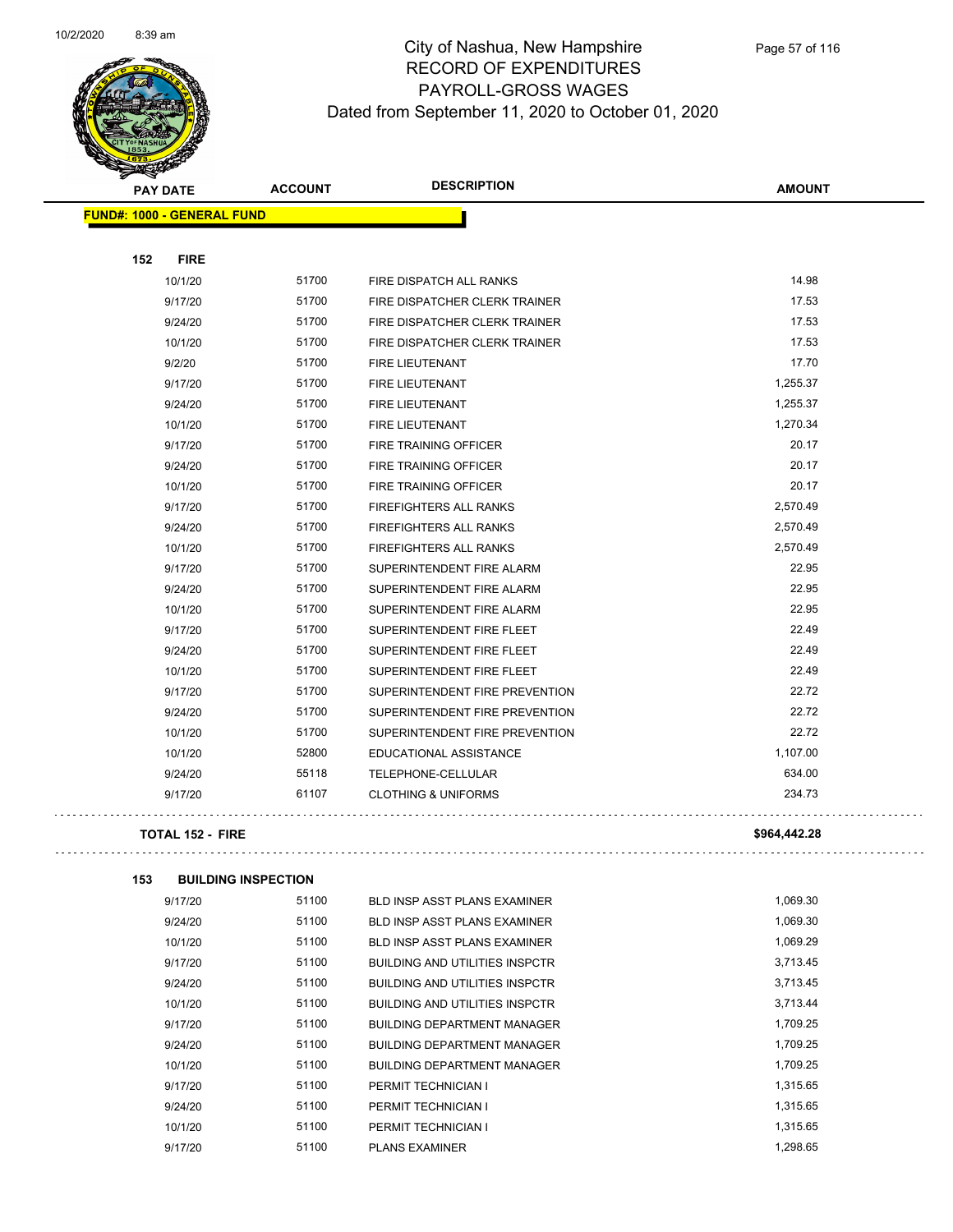

Page 58 of 116

|     | PAY DATE           | <b>ACCOUNT</b>                          | <b>DESCRIPTION</b>                                                           | <b>AMOUNT</b>    |
|-----|--------------------|-----------------------------------------|------------------------------------------------------------------------------|------------------|
|     |                    | <b>FUND#: 1000 - GENERAL FUND</b>       |                                                                              |                  |
| 153 |                    | <b>BUILDING INSPECTION</b>              |                                                                              |                  |
|     | 9/24/20            | 51100                                   | <b>PLANS EXAMINER</b>                                                        | 1,298.64         |
|     | 10/1/20            | 51100                                   | <b>PLANS EXAMINER</b>                                                        | 1,298.65         |
|     |                    | <b>TOTAL 153 - BUILDING INSPECTION</b>  |                                                                              | \$27,318.87      |
| 155 |                    | <b>CODE ENFORCEMENT</b>                 |                                                                              |                  |
|     | 9/17/20            | 51100                                   | <b>CODE ENFORCEMENT OFFICER II</b>                                           | 2,822.40         |
|     | 9/24/20            | 51100                                   | <b>CODE ENFORCEMENT OFFICER II</b>                                           | 2,822.40         |
|     | 10/1/20            | 51100                                   | <b>CODE ENFORCEMENT OFFICER II</b>                                           | 2,822.40         |
|     | 9/17/20            | 51100                                   | MGR CODE ENFORCEMENT DEPT                                                    | 1,702.60         |
|     | 9/24/20            | 51100                                   | MGR CODE ENFORCEMENT DEPT                                                    | 1,702.60         |
|     | 10/1/20            | 51100                                   | MGR CODE ENFORCEMENT DEPT                                                    | 1,702.60         |
|     | 9/24/20            | 55118                                   | TELEPHONE-CELLULAR                                                           | 59.50            |
|     |                    | <b>TOTAL 155 - CODE ENFORCEMENT</b>     |                                                                              | \$13,634.50      |
|     |                    |                                         |                                                                              |                  |
| 156 |                    | <b>EMERGENCY MANAGEMENT</b>             |                                                                              |                  |
|     | 9/17/20            | 51100                                   | EMERGENCY MANAGEMENT COORDINAT                                               | 918.40           |
|     | 9/24/20            | 51100<br>51100                          | EMERGENCY MANAGEMENT COORDINAT                                               | 918.40<br>918.40 |
|     | 10/1/20            | 51100                                   | EMERGENCY MANAGEMENT COORDINAT                                               | 1,809.80         |
|     | 9/17/20<br>9/24/20 | 51100                                   | <b>EMERGENCY MANAGEMENT DIRECTOR</b><br><b>EMERGENCY MANAGEMENT DIRECTOR</b> | 1,809.80         |
|     | 10/1/20            | 51100                                   | <b>EMERGENCY MANAGEMENT DIRECTOR</b>                                         | 1,809.80         |
|     | 9/24/20            | 55118                                   | TELEPHONE-CELLULAR                                                           | 100.00           |
|     |                    | <b>TOTAL 156 - EMERGENCY MANAGEMENT</b> | .                                                                            | \$8,284.60       |
| 157 |                    | <b>CITYWIDE COMMUNICATIONS</b>          |                                                                              |                  |
|     | 9/17/20            | 51100                                   | <b>COMM SYS ENGR TECH</b>                                                    | 1,753.85         |
|     | 9/24/20            | 51100                                   | COMM SYS ENGR TECH                                                           | 1,753.85         |
|     | 10/1/20            | 51100                                   | <b>COMM SYS ENGR TECH</b>                                                    | 1,753.85         |
|     | 9/17/20            | 51100                                   | IT MANAGER/RADIO SYSTEMS NETWORK ADMINISTRATOR                               | 394.15           |
|     | 9/24/20            | 51100                                   | IT MANAGER/RADIO SYSTEMS NETWORK ADMINISTRATOR                               | 394.15           |
|     | 10/1/20            | 51100                                   | IT MANAGER/RADIO SYSTEMS NETWORK ADMINISTRATOR                               | 394.15           |
|     | 9/17/20            | 51200                                   | RADIO SYSTEMS MANAGER                                                        | 1,488.24         |
|     | 9/24/20            | 51200                                   | RADIO SYSTEMS MANAGER                                                        | 1,488.24         |
|     | 10/1/20            | 51200                                   | RADIO SYSTEMS MANAGER                                                        | 1,488.24         |
|     | 9/24/20            | 55118                                   | TELEPHONE-CELLULAR                                                           | 110.00           |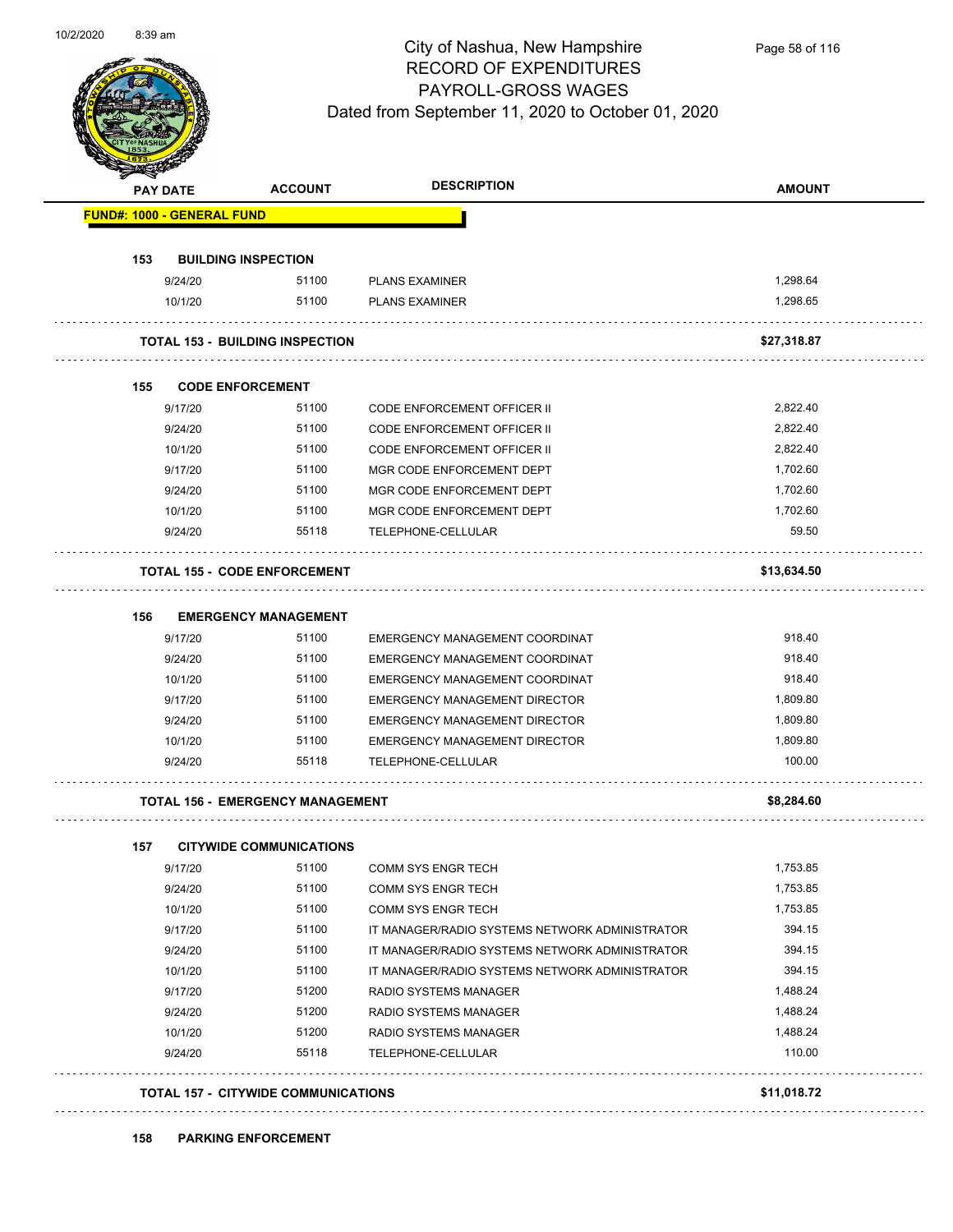

| <b>PAY DATE</b> |                                   | <b>ACCOUNT</b>                         | <b>DESCRIPTION</b>                 | <b>AMOUNT</b> |
|-----------------|-----------------------------------|----------------------------------------|------------------------------------|---------------|
|                 | <b>FUND#: 1000 - GENERAL FUND</b> |                                        |                                    |               |
|                 |                                   |                                        |                                    |               |
| 158             |                                   | <b>PARKING ENFORCEMENT</b>             |                                    |               |
|                 | 9/17/20                           | 51100                                  | <b>MVR CLERK I</b>                 | 299.20        |
|                 | 9/24/20                           | 51100                                  | <b>MVR CLERK I</b>                 | 299.20        |
|                 | 10/1/20                           | 51100                                  | <b>MVR CLERK I</b>                 | 299.20        |
|                 | 9/17/20                           | 51100                                  | <b>MVR CLERK II</b>                | 327.99        |
|                 | 9/24/20                           | 51100                                  | <b>MVR CLERK II</b>                | 328.00        |
|                 | 10/1/20                           | 51100                                  | <b>MVR CLERK II</b>                | 328.00        |
|                 | 9/17/20                           | 51100                                  | ORDINANCE VIOLATIONS COORDINATOR   | 225.62        |
|                 | 9/24/20                           | 51100                                  | ORDINANCE VIOLATIONS COORDINATOR   | 223.75        |
|                 | 10/1/20                           | 51100                                  | ORDINANCE VIOLATIONS COORDINATOR   | 224.22        |
|                 | 9/17/20                           | 51100                                  | PARKING ENFORCEMENT SPECIALIST     | (534.72)      |
|                 | 9/17/20                           | 51100                                  | <b>PARKING MANAGER</b>             | 334.50        |
|                 | 9/24/20                           | 51100                                  | PARKING MANAGER                    | 334.50        |
|                 | 10/1/20                           | 51100                                  | PARKING MANAGER                    | 334.50        |
|                 | 9/17/20                           | 51200                                  | PARKING ENFORCEMENT SPECIALIST     | 838.77        |
|                 | 9/24/20                           | 51200                                  | PARKING ENFORCEMENT SPECIALIST     | 786.18        |
|                 | 10/1/20                           | 51200                                  | PARKING ENFORCEMENT SPECIALIST     | 702.17        |
|                 | 9/24/20                           | 55118                                  | <b>TELEPHONE-CELLULAR</b>          | 12.50         |
|                 |                                   |                                        |                                    |               |
|                 |                                   | <b>TOTAL 158 - PARKING ENFORCEMENT</b> |                                    | \$5,363.58    |
|                 |                                   |                                        |                                    |               |
| 160             |                                   | <b>PW-ADMIN &amp; ENGINEERING</b>      |                                    |               |
|                 | 9/17/20                           | 51100                                  | ADMINISTRATIVE ASSISTANT II        | 786.85        |
|                 | 9/24/20                           | 51100                                  | ADMINISTRATIVE ASSISTANT II        | 786.85        |
|                 | 10/1/20                           | 51100                                  | ADMINISTRATIVE ASSISTANT II        | 786.85        |
|                 | 9/17/20                           | 51100                                  | ASSISTANT DIRECTOR OF PUBLIC WORKS | 1,801.71      |
|                 | 9/24/20                           | 51100                                  | ASSISTANT DIRECTOR OF PUBLIC WORKS | 1,801.70      |
|                 | 10/1/20                           | 51100                                  | ASSISTANT DIRECTOR OF PUBLIC WORKS | 1,801.71      |
|                 | 9/17/20                           | 51100                                  | <b>CITY ENGINEER</b>               | 1,237.40      |
|                 | 9/24/20                           | 51100                                  | <b>CITY ENGINEER</b>               | 1,237.40      |
|                 | 10/1/20                           | 51100                                  | <b>CITY ENGINEER</b>               | 1,237.40      |
|                 | 9/17/20                           | 51100                                  | <b>CITY SURVEYOR</b>               | 1,257.20      |
|                 | 9/24/20                           | 51100                                  | <b>CITY SURVEYOR</b>               | 1,257.20      |
|                 | 10/1/20                           | 51100                                  | <b>CITY SURVEYOR</b>               | 1,257.20      |
|                 | 9/17/20                           | 51100                                  | DEPUTY CITY ENGINEER               | 814.40        |
|                 | 9/24/20                           | 51100                                  | DEPUTY CITY ENGINEER               | 814.40        |
|                 | 10/1/20                           | 51100                                  | DEPUTY CITY ENGINEER               | 814.40        |
|                 | 9/17/20                           | 51100                                  | DIRECTOR PUBLIC WORKS              | 1,970.65      |
|                 | 9/24/20                           | 51100                                  | DIRECTOR PUBLIC WORKS              | 1,970.65      |
|                 | 10/1/20                           | 51100                                  | DIRECTOR PUBLIC WORKS              | 1,970.65      |
|                 | 9/17/20                           | 51100                                  | DIVISION OPERATIONS MANAGER        | 1,637.67      |
|                 | 9/24/20                           | 51100                                  | DIVISION OPERATIONS MANAGER        | 1,637.69      |
|                 | 10/1/20                           | 51100                                  | DIVISION OPERATIONS MANAGER        | 1,637.70      |
|                 | 9/17/20                           | 51100                                  | DPW CONTRACT ADMINISTRATOR         | 372.85        |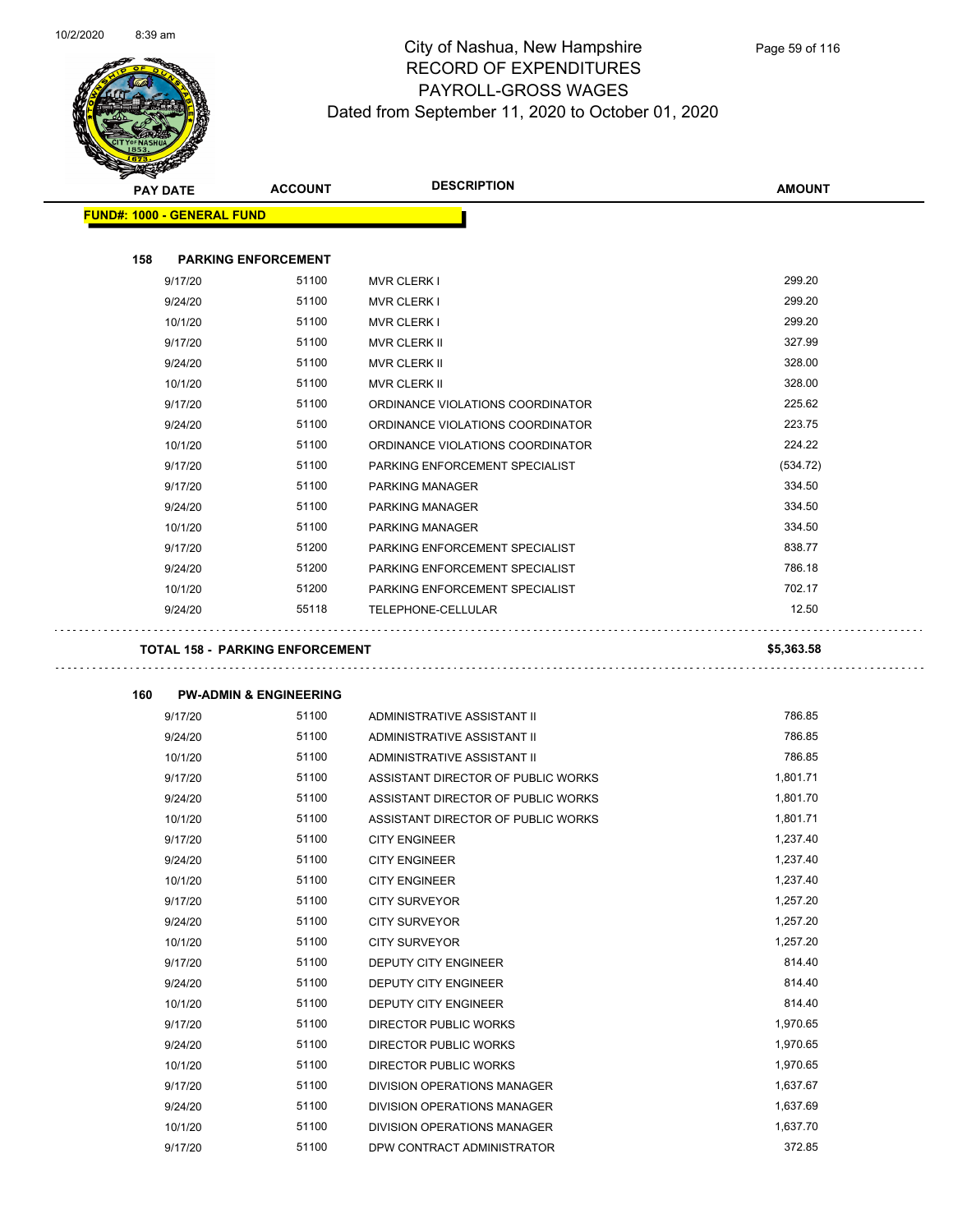

| <b>PAY DATE</b>                   | <b>ACCOUNT</b>                                | <b>DESCRIPTION</b>             | <b>AMOUNT</b> |
|-----------------------------------|-----------------------------------------------|--------------------------------|---------------|
| <b>FUND#: 1000 - GENERAL FUND</b> |                                               |                                |               |
| 160                               | <b>PW-ADMIN &amp; ENGINEERING</b>             |                                |               |
| 9/24/20                           | 51100                                         | DPW CONTRACT ADMINISTRATOR     | 372.85        |
| 10/1/20                           | 51100                                         | DPW CONTRACT ADMINISTRATOR     | 372.85        |
| 9/17/20                           | 51100                                         | <b>ENGINEERING INSPECTOR</b>   | 2,093.65      |
| 9/24/20                           | 51100                                         | <b>ENGINEERING INSPECTOR</b>   | 2,093.65      |
| 10/1/20                           | 51100                                         | <b>ENGINEERING INSPECTOR</b>   | 2,093.65      |
| 9/17/20                           | 51100                                         | <b>EXECUTIVE ASSISTANT</b>     | 826.25        |
| 9/24/20                           | 51100                                         | <b>EXECUTIVE ASSISTANT</b>     | 826.25        |
| 10/1/20                           | 51100                                         | <b>EXECUTIVE ASSISTANT</b>     | 826.25        |
| 9/17/20                           | 51100                                         | <b>GIS SPECIALIST</b>          | 508.40        |
| 9/24/20                           | 51100                                         | <b>GIS SPECIALIST</b>          | 508.40        |
| 10/1/20                           | 51100                                         | <b>GIS SPECIALIST</b>          | 508.40        |
| 9/17/20                           | 51100                                         | PUBLIC RELATIONS ADMINISTRATOR | 784.25        |
| 9/24/20                           | 51100                                         | PUBLIC RELATIONS ADMINISTRATOR | 784.25        |
| 10/1/20                           | 51100                                         | PUBLIC RELATIONS ADMINISTRATOR | 784.25        |
| 9/17/20                           | 51100                                         | SENIOR STAFF ENGINEER          | 1,902.60      |
| 9/24/20                           | 51100                                         | SENIOR STAFF ENGINEER          | 1,902.60      |
| 10/1/20                           | 51100                                         | <b>SENIOR STAFF ENGINEER</b>   | 1,902.60      |
| 9/17/20                           | 51100                                         | SENIOR TRAFFIC ENGINEER        | 1,809.80      |
| 9/24/20                           | 51100                                         | <b>SENIOR TRAFFIC ENGINEER</b> | 1,809.80      |
| 10/1/20                           | 51100                                         | <b>SENIOR TRAFFIC ENGINEER</b> | 1,809.80      |
| 9/17/20                           | 51100                                         | <b>STAFF ENGINEER</b>          | 1,191.00      |
| 9/24/20                           | 51100                                         | <b>STAFF ENGINEER</b>          | 1,191.00      |
| 10/1/20                           | 51100                                         | <b>STAFF ENGINEER</b>          | 1,191.00      |
| 9/17/20                           | 51100                                         | STREET CONSTRUCTION ENGINEER   | 1,508.15      |
| 9/24/20                           | 51100                                         | STREET CONSTRUCTION ENGINEER   | 1,508.15      |
| 10/1/20                           | 51100                                         | STREET CONSTRUCTION ENGINEER   | 1,508.15      |
| 9/24/20                           | 51300                                         | <b>ENGINEERING INSPECTOR</b>   | 118.93        |
| 10/1/20                           | 51300                                         | <b>ENGINEERING INSPECTOR</b>   | 317.14        |
| 9/24/20                           | 51500                                         | ELECTED BOARD MEMBER           | 2,000.00      |
| 9/24/20                           | 55118                                         | TELEPHONE-CELLULAR             | 359.45        |
| 9/24/20                           | 55314                                         | FIXED RATE MILEAGE ALLOWANCE   | 450.00        |
|                                   | <b>TOTAL 160 - PW-ADMIN &amp; ENGINEERING</b> |                                | \$64,754.05   |

| 161 | <b>STREETS</b> |       |                             |          |
|-----|----------------|-------|-----------------------------|----------|
|     | 9/17/20        | 51100 | ADMINISTRATIVE ASSISTANT II | 822.90   |
|     | 9/24/20        | 51100 | ADMINISTRATIVE ASSISTANT II | 822.90   |
|     | 10/1/20        | 51100 | ADMINISTRATIVE ASSISTANT II | 822.90   |
|     | 9/17/20        | 51100 | AUTO MECH 1ST CLASS NIGHTS  | 4,353.60 |
|     | 9/24/20        | 51100 | AUTO MECH 1ST CLASS NIGHTS  | 4.353.61 |
|     | 10/1/20        | 51100 | AUTO MECH 1ST CLASS NIGHTS  | 4.353.61 |
|     | 9/17/20        | 51100 | AUTO MECH 2ND CLASS         | 2.573.52 |
|     | 9/24/20        | 51100 | AUTO MECH 2ND CLASS         | 2.970.16 |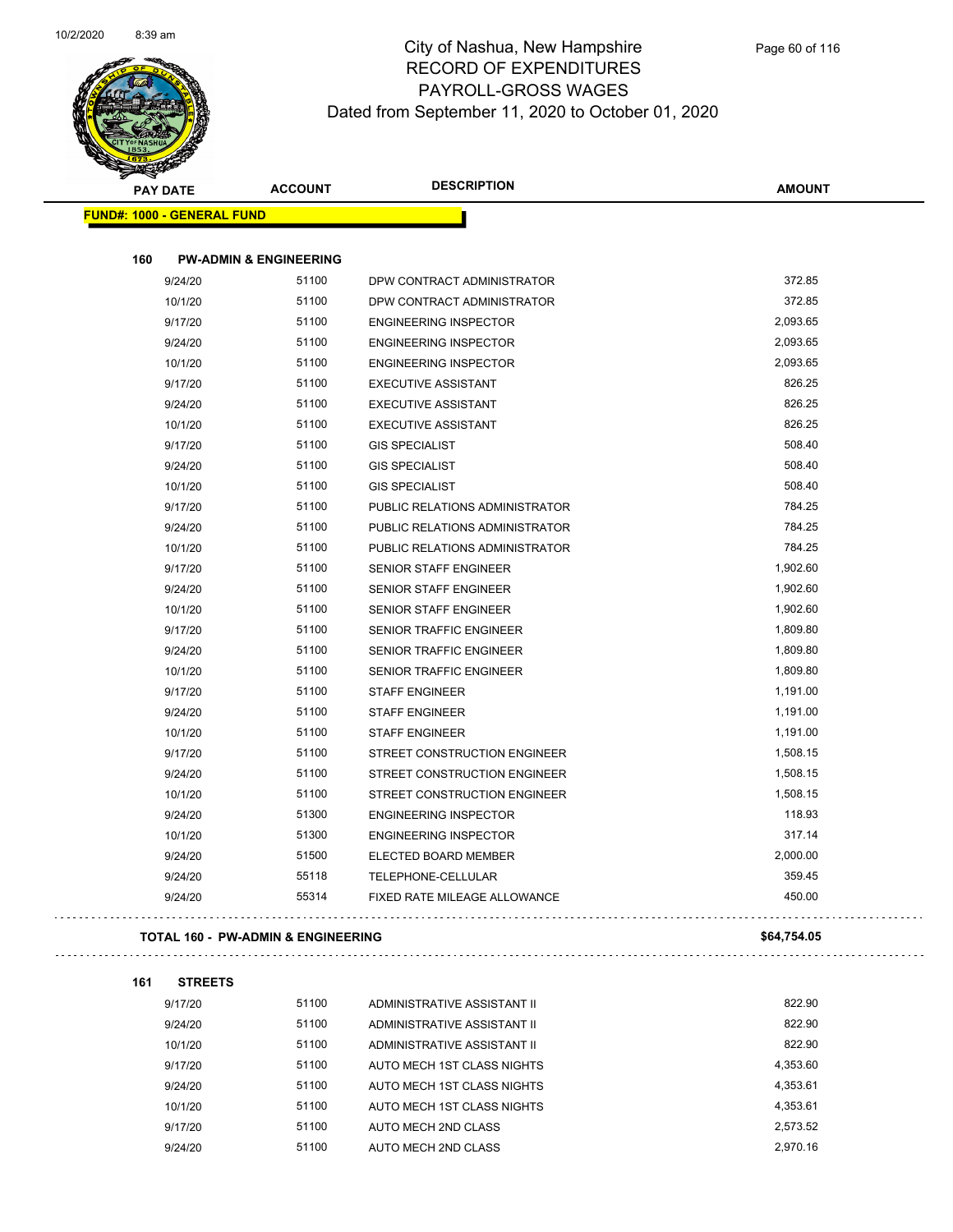

|     | <b>PAY DATE</b>                   | <b>ACCOUNT</b> | <b>DESCRIPTION</b>                                     | <b>AMOUNT</b>        |
|-----|-----------------------------------|----------------|--------------------------------------------------------|----------------------|
|     | <b>FUND#: 1000 - GENERAL FUND</b> |                |                                                        |                      |
|     |                                   |                |                                                        |                      |
| 161 | <b>STREETS</b>                    |                |                                                        |                      |
|     | 10/1/20                           | 51100          | <b>AUTO MECH 2ND CLASS</b>                             | 2,970.16             |
|     | 9/17/20                           | 51100          | AUTO MECHANIC 1ST CLASS                                | 3,229.20             |
|     | 9/24/20                           | 51100          | AUTO MECHANIC 1ST CLASS                                | 3,229.21             |
|     | 10/1/20                           | 51100          | AUTO MECHANIC 1ST CLASS                                | 3,229.21             |
|     | 9/17/20                           | 51100          | <b>EQUIP OPR STREET REPAIR</b>                         | 8,262.80             |
|     | 9/24/20                           | 51100          | <b>EQUIP OPR STREET REPAIR</b>                         | 7,586.89             |
|     | 10/1/20                           | 51100          | EQUIP OPR STREET REPAIR                                | 8,130.81             |
|     | 9/17/20                           | 51100          | FLEET MAINTENANCE FOREMAN                              | 1,324.60             |
|     | 9/24/20                           | 51100          | FLEET MAINTENANCE FOREMAN                              | 1,324.60             |
|     | 10/1/20                           | 51100          | FLEET MAINTENANCE FOREMAN                              | 1,324.59             |
|     | 9/17/20                           | 51100          | FLEET MANAGER STREET DEPT                              | 1,230.65             |
|     | 9/24/20                           | 51100          | FLEET MANAGER STREET DEPT                              | 1,230.65             |
|     | 10/1/20                           | 51100          | FLEET MANAGER STREET DEPT                              | 1,230.65             |
|     | 9/17/20                           | 51100          | FOREMAN LABOR STREET                                   | 2,649.20             |
|     | 9/24/20                           | 51100          | FOREMAN LABOR STREET                                   | 2,649.20             |
|     | 10/1/20                           | 51100          | FOREMAN LABOR STREET                                   | 2,649.20             |
|     | 9/17/20                           | 51100          | <b>MASON PIPELAYER</b>                                 | 3,759.21             |
|     | 9/24/20                           | 51100          | <b>MASON PIPELAYER</b>                                 | 3,382.08             |
|     | 10/1/20                           | 51100          | <b>MASON PIPELAYER</b>                                 | 3,759.20             |
|     | 9/17/20                           | 51100          | OPERATIONS SUPERVISOR                                  | 1,116.35             |
|     | 9/24/20                           | 51100          | OPERATIONS SUPERVISOR                                  | 1,116.35             |
|     | 10/1/20                           | 51100          | OPERATIONS SUPERVISOR                                  | 1,116.35             |
|     | 9/17/20                           | 51100          | <b>SIGN MAINTENANCE</b>                                | 2,797.21             |
|     | 9/24/20                           | 51100          | <b>SIGN MAINTENANCE</b>                                | 2,797.20             |
|     | 10/1/20                           | 51100          | <b>SIGN MAINTENANCE</b>                                | 2,833.84             |
|     | 9/17/20                           | 51100          | STOREKEEPER PWD                                        | 1,027.95             |
|     | 9/24/20                           | 51100          | STOREKEEPER PWD                                        | 1,027.95             |
|     | 10/1/20                           | 51100          | STOREKEEPER PWD                                        | 1,027.96             |
|     | 9/17/20                           | 51100          | <b>STREET FOREMAN</b>                                  | 1,324.60             |
|     | 9/24/20                           | 51100<br>51100 | <b>STREET FOREMAN</b>                                  | 1,324.59<br>1,324.60 |
|     | 10/1/20<br>9/17/20                | 51100          | <b>STREET FOREMAN</b>                                  | 2,010.85             |
|     | 9/24/20                           | 51100          | SUPERINTENDENT OF STREETS<br>SUPERINTENDENT OF STREETS | 2,010.85             |
|     | 10/1/20                           | 51100          | SUPERINTENDENT OF STREETS                              | 2,010.85             |
|     | 9/17/20                           | 51100          | <b>TRAFFIC FOREMAN</b>                                 | 1,351.10             |
|     | 9/24/20                           | 51100          | <b>TRAFFIC FOREMAN</b>                                 | 1,351.10             |
|     | 10/1/20                           | 51100          | <b>TRAFFIC FOREMAN</b>                                 | 1,351.10             |
|     | 9/17/20                           | 51100          | <b>TRAFFIC TECHNICIAN I</b>                            | 2,231.20             |
|     | 9/24/20                           | 51100          | TRAFFIC TECHNICIAN I                                   | 2,231.20             |
|     | 10/1/20                           | 51100          | TRAFFIC TECHNICIAN I                                   | 2,231.20             |
|     | 9/17/20                           | 51100          | TRUCK DRIVER STREET REPAIR                             | 14,988.56            |
|     | 9/24/20                           | 51100          | TRUCK DRIVER STREET REPAIR                             | 15,307.19            |
|     | 10/1/20                           | 51100          | TRUCK DRIVER STREET REPAIR                             | 14,786.49            |
|     |                                   |                |                                                        |                      |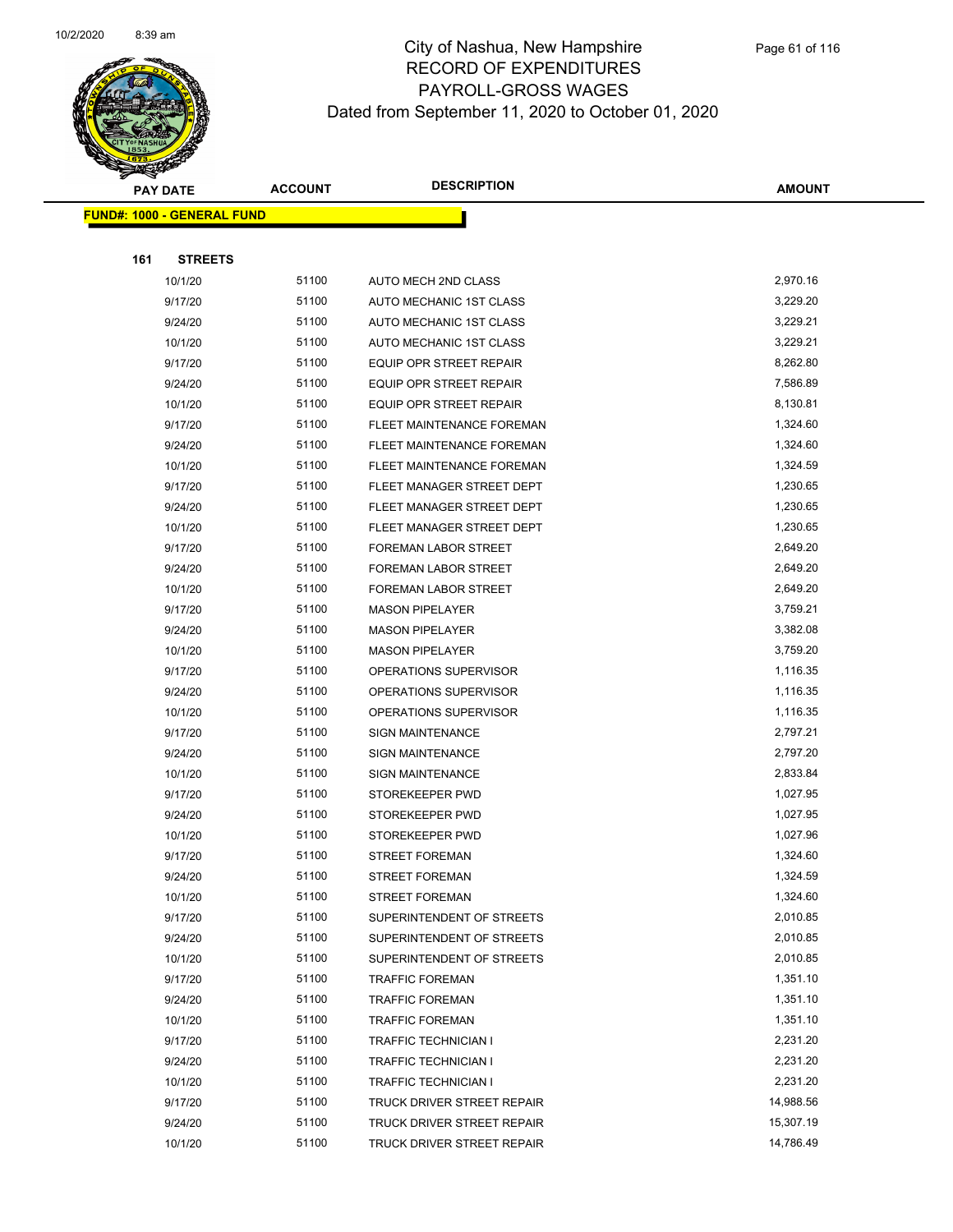

|     | <b>PAY DATE</b>                   | <b>ACCOUNT</b> | <b>DESCRIPTION</b>                | <b>AMOUNT</b> |
|-----|-----------------------------------|----------------|-----------------------------------|---------------|
|     | <b>FUND#: 1000 - GENERAL FUND</b> |                |                                   |               |
| 161 | <b>STREETS</b>                    |                |                                   |               |
|     | 9/17/20                           | 51100          | <b>WELDER FIRST CLASS</b>         | 1,060.80      |
|     | 9/24/20                           | 51100          | <b>WELDER FIRST CLASS</b>         | 1,060.80      |
|     | 10/1/20                           | 51100          | <b>WELDER FIRST CLASS</b>         | 1,060.80      |
|     | 9/17/20                           | 51300          | AUTO MECH 1ST CLASS NIGHTS        | 242.20        |
|     | 9/24/20                           | 51300          | AUTO MECH 1ST CLASS NIGHTS        | 121.10        |
|     | 9/17/20                           | 51300          | AUTO MECH 2ND CLASS               | 481.26        |
|     | 9/24/20                           | 51300          | <b>AUTO MECH 2ND CLASS</b>        | 37.02         |
|     | 10/1/20                           | 51300          | <b>AUTO MECH 2ND CLASS</b>        | 220.44        |
|     | 9/17/20                           | 51300          | AUTO MECHANIC 1ST CLASS           | 203.25        |
|     | 9/24/20                           | 51300          | AUTO MECHANIC 1ST CLASS           | 243.90        |
|     | 10/1/20                           | 51300          | AUTO MECHANIC 1ST CLASS           | 40.65         |
|     | 9/17/20                           | 51300          | FLEET MAINTENANCE FOREMAN         | 12.42         |
|     | 10/1/20                           | 51300          | FLEET MAINTENANCE FOREMAN         | 12.42         |
|     | 10/1/20                           | 51300          | FOREMAN LABOR STREET              | 86.93         |
|     | 9/17/20                           | 51300          | <b>SIGN MAINTENANCE</b>           | 105.75        |
|     | 10/1/20                           | 51300          | <b>SIGN MAINTENANCE</b>           | 370.66        |
|     | 9/17/20                           | 51300          | <b>TRAFFIC TECHNICIAN I</b>       | 297.17        |
|     | 9/24/20                           | 51300          | <b>TRAFFIC TECHNICIAN I</b>       | 298.67        |
|     | 10/1/20                           | 51300          | <b>TRAFFIC TECHNICIAN I</b>       | 551.61        |
|     | 9/17/20                           | 51300          | <b>TRUCK DRIVER STREET REPAIR</b> | 537.84        |
|     | 10/1/20                           | 51600          | TRUCK DRIVER STREET REPAIR        | 2,543.01      |
|     | 10/1/20                           | 51600          | <b>WELDER FIRST CLASS</b>         | 1,200.00      |
|     | 10/1/20                           | 51750          | TRUCK DRIVER STREET REPAIR        | 12,550.50     |
|     | 9/24/20                           | 55118          | <b>TELEPHONE-CELLULAR</b>         | 135.00        |
|     | 10/1/20                           | 61107          | <b>CLOTHING &amp; UNIFORMS</b>    | 110.00        |
|     |                                   |                |                                   |               |

#### **TOTAL 161 - STREETS \$188,506.15**

 $\bar{z}$  ,  $\bar{z}$ 

| 166 | <b>PARKING OPERATIONS</b>             |       |                                |            |
|-----|---------------------------------------|-------|--------------------------------|------------|
|     | 9/17/20                               | 51100 | PARKING ENFORCEMENT SPECIALIST | 534.72     |
|     | 9/17/20                               | 51100 | PARKING MAINTENANCE            | 1,333.10   |
|     | 9/24/20                               | 51100 | PARKING MAINTENANCE            | 1,333.09   |
|     | 10/1/20                               | 51100 | PARKING MAINTENANCE            | 1,333.08   |
|     | 9/17/20                               | 51100 | <b>PARKING MANAGER</b>         | 1,003.45   |
|     | 9/24/20                               | 51100 | <b>PARKING MANAGER</b>         | 1,003.45   |
|     | 10/1/20                               | 51100 | PARKING MANAGER                | 1,003.45   |
|     | 9/17/20                               | 51300 | PARKING MAINTENANCE            | 6.18       |
|     | 10/1/20                               | 51300 | PARKING MAINTENANCE            | 88.35      |
|     | 9/24/20                               | 55118 | TELEPHONE-CELLULAR             | 137.50     |
|     | <b>TOTAL 166 - PARKING OPERATIONS</b> |       |                                | \$7,776.37 |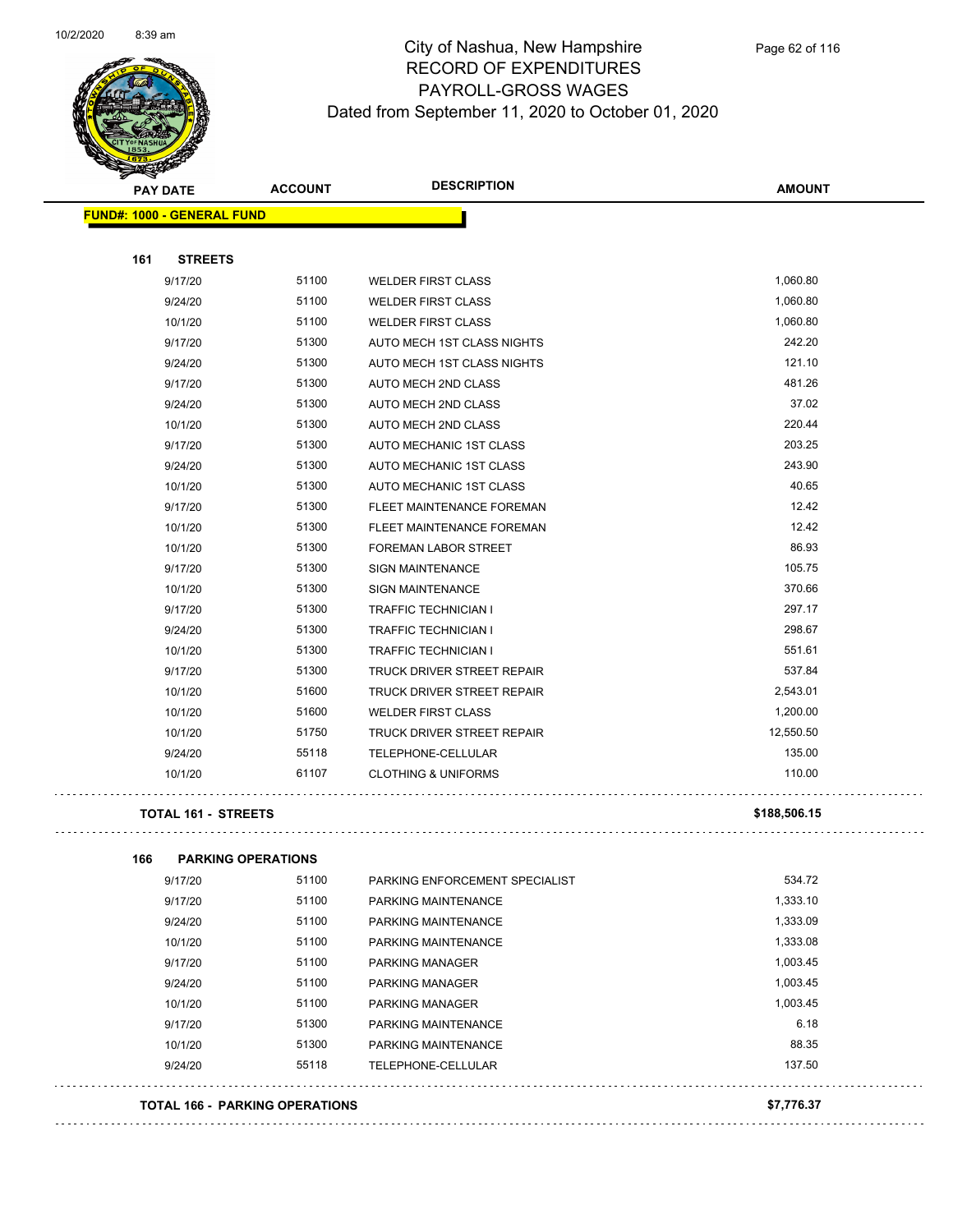

| <b>PAY DATE</b>                   | <b>ACCOUNT</b>                        | <b>DESCRIPTION</b>                              | <b>AMOUNT</b>   |
|-----------------------------------|---------------------------------------|-------------------------------------------------|-----------------|
| <b>FUND#: 1000 - GENERAL FUND</b> |                                       |                                                 |                 |
|                                   |                                       |                                                 |                 |
| 171<br>9/11/20                    | <b>COMMUNITY SERVICES</b><br>51100    | COMMUNITY SERVICES PROGRAM ADMINISTRATIVE ASSIS | (504.12)        |
| 9/17/20                           | 51100                                 | DIRECTOR HEALTH AND COMM SVS                    | 2,150.25        |
| 9/24/20                           | 51100                                 | DIRECTOR HEALTH AND COMM SVS                    | 2,150.25        |
| 10/1/20                           | 51100                                 | DIRECTOR HEALTH AND COMM SVS                    | 2,150.25        |
| 9/17/20                           | 51100                                 | <b>EPIDEMIOLOGIST</b>                           | 1,148.10        |
| 9/24/20                           | 51100                                 | EPIDEMIOLOGIST                                  | 1,148.10        |
| 10/1/20                           | 51100                                 | <b>EPIDEMIOLOGIST</b>                           | 1,148.10        |
| 9/17/20                           | 51100                                 | <b>HEALTH PROGRAM SPEC</b>                      | 1,031.16        |
| 9/24/20                           | 51100                                 | <b>HEALTH PROGRAM SPEC</b>                      | 1,031.15        |
| 10/1/20                           | 51100                                 | <b>HEALTH PROGRAM SPEC</b>                      | 1,031.15        |
| 9/24/20                           | 55118                                 | TELEPHONE-CELLULAR                              | 50.00           |
|                                   | <b>TOTAL 171 - COMMUNITY SERVICES</b> |                                                 | \$12,534.39     |
| 172                               | <b>COMMUNITY HEALTH</b>               |                                                 |                 |
| 9/17/20                           | 51100                                 | ADMINISTRATIVE ASSISTANT II                     | 892.45          |
| 9/24/20                           | 51100                                 | ADMINISTRATIVE ASSISTANT II                     | 892.45          |
| 10/1/20                           | 51100                                 | ADMINISTRATIVE ASSISTANT II                     | 892.45          |
| 9/17/20                           | 51100                                 | BILINGUAL OUTREACH WORKER                       | 979.10          |
| 9/24/20                           | 51100                                 | BILINGUAL OUTREACH WORKER                       | 979.11          |
| 10/1/20                           | 51100                                 | <b>BILINGUAL OUTREACH WORKER</b>                | 979.10          |
| 9/17/20                           | 51100                                 | CHIEF PUBLIC HEALTH NURSE                       | 1,709.25        |
| 9/24/20                           | 51100                                 | CHIEF PUBLIC HEALTH NURSE                       | 1,709.25        |
| 10/1/20                           | 51100                                 | CHIEF PUBLIC HEALTH NURSE                       | 1,709.25        |
| 9/17/20                           | 51100                                 | PUB HEALTH NURSE                                | 2,512.25        |
| 9/24/20                           | 51100                                 | PUB HEALTH NURSE                                | 2,512.25        |
| 10/1/20                           | 51100                                 | PUB HEALTH NURSE                                | 2,512.25        |
| 9/17/20                           | 51412                                 | NURSE PER DIEM (PRACTIONER)                     | 626.68          |
| 9/24/20                           | 51412                                 | NURSE PER DIEM (PRACTIONER)                     | 1,044.48        |
|                                   | 51412                                 | NURSE PER DIEM (PRACTIONER)                     | 856.49          |
| 10/1/20                           |                                       |                                                 |                 |
| 9/17/20                           | 51412                                 | PUB HEALTH NURSE                                | 504.41          |
| 9/24/20                           | 51412                                 | PUB HEALTH NURSE                                | 661.06          |
| 10/1/20<br>9/24/20                | 51412<br>55118                        | PUB HEALTH NURSE<br><b>TELEPHONE-CELLULAR</b>   | 588.47<br>50.00 |

#### **TOTAL 172 - COMMUNITY HEALTH \$22,610.75**

#### **173 ENVIRONMENTAL HEALTH**

| 9/17/20 | 51100 | DEP HEALTH OFFICER/LAB DIRECTOR | 1.312.10 |
|---------|-------|---------------------------------|----------|
| 9/24/20 | 51100 | DEP HEALTH OFFICER/LAB DIRECTOR | 1.312.10 |
| 10/1/20 | 51100 | DEP HEALTH OFFICER/LAB DIRECTOR | 1.312.10 |
| 9/17/20 | 51100 | ENVIRONMENTAL HEALTH SPEC       | 1.973.75 |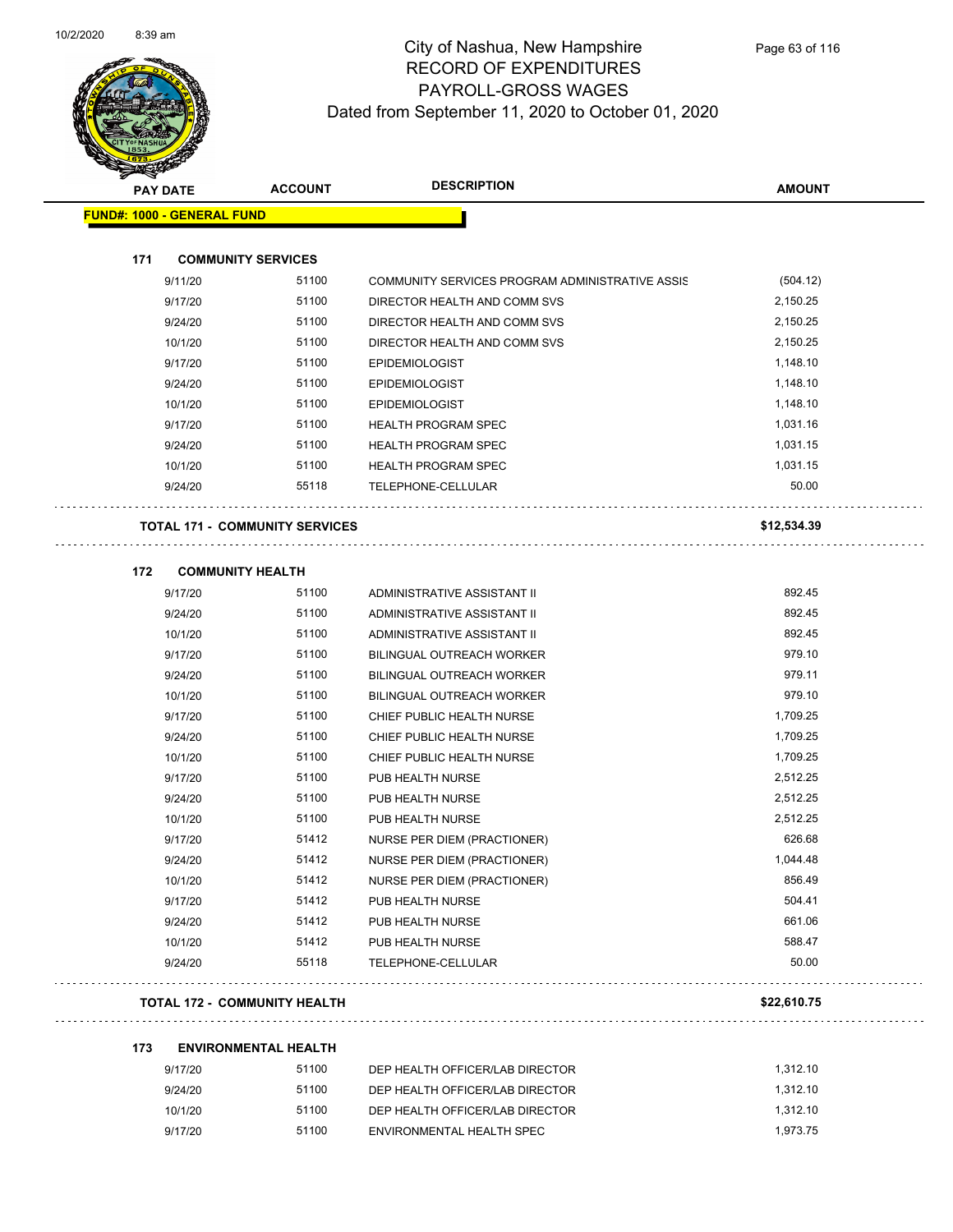

| <b>Santa Career</b>               |                                           |                                  |               |  |
|-----------------------------------|-------------------------------------------|----------------------------------|---------------|--|
| <b>PAY DATE</b>                   | <b>ACCOUNT</b>                            | <b>DESCRIPTION</b>               | <b>AMOUNT</b> |  |
| <b>FUND#: 1000 - GENERAL FUND</b> |                                           |                                  |               |  |
|                                   |                                           |                                  |               |  |
| 173                               | <b>ENVIRONMENTAL HEALTH</b>               |                                  |               |  |
| 9/24/20                           | 51100                                     | ENVIRONMENTAL HEALTH SPEC        | 1,973.75      |  |
| 10/1/20                           | 51100                                     | ENVIRONMENTAL HEALTH SPEC        | 1,973.76      |  |
| 9/17/20                           | 51100                                     | ENVIRONMENTAL TECH OFFICE MGR    | 1,106.00      |  |
| 9/24/20                           | 51100                                     | ENVIRONMENTAL TECH OFFICE MGR    | 1,106.00      |  |
| 10/1/20                           | 51100                                     | ENVIRONMENTAL TECH OFFICE MGR    | 1,106.00      |  |
| 9/17/20                           | 51100                                     | MANAGER ENVIRONMENTAL HEALTH     | 1,709.25      |  |
| 9/24/20                           | 51100                                     | MANAGER ENVIRONMENTAL HEALTH     | 1,709.25      |  |
| 10/1/20                           | 51100                                     | MANAGER ENVIRONMENTAL HEALTH     | 1,709.25      |  |
| 10/1/20                           | 51300                                     | ENVIRONMENTAL HEALTH SPEC        | 32.77         |  |
| 9/24/20                           | 55118                                     | TELEPHONE-CELLULAR               | 67.00         |  |
|                                   | <b>TOTAL 173 - ENVIRONMENTAL HEALTH</b>   |                                  | \$18,403.08   |  |
| 174                               | <b>WELFARE ADMINISTRATION</b>             |                                  |               |  |
| 9/17/20                           | 51100                                     | CASE TECHNICIAN WELFARE          | 2,755.70      |  |
| 9/24/20                           | 51100                                     | CASE TECHNICIAN WELFARE          | 2,755.70      |  |
| 10/1/20                           | 51100                                     | CASE TECHNICIAN WELFARE          | 2,755.72      |  |
| 9/17/20                           | 51100                                     | <b>INTAKE WORKER</b>             | 899.50        |  |
| 9/24/20                           | 51100                                     | <b>INTAKE WORKER</b>             | 899.49        |  |
| 10/1/20                           | 51100                                     | <b>INTAKE WORKER</b>             | 899.50        |  |
| 9/17/20                           | 51100                                     | SENIOR CASE TECHNICIAN           | 1,072.45      |  |
| 9/24/20                           | 51100                                     | SENIOR CASE TECHNICIAN           | 1,072.45      |  |
| 10/1/20                           | 51100                                     | SENIOR CASE TECHNICIAN           | 1,072.45      |  |
| 9/17/20                           | 51100                                     | <b>WELFARE OFFICER</b>           | 1,809.80      |  |
| 9/24/20                           | 51100                                     | <b>WELFARE OFFICER</b>           | 1,809.79      |  |
| 10/1/20                           | 51100                                     | <b>WELFARE OFFICER</b>           | 1,809.78      |  |
| 9/17/20                           | 51300                                     | CASE TECHNICIAN WELFARE          | 24.57         |  |
| 10/1/20                           | 51300                                     | CASE TECHNICIAN WELFARE          | 24.57         |  |
| 9/24/20                           | 55118                                     | TELEPHONE-CELLULAR               | 50.00         |  |
|                                   | <b>TOTAL 174 - WELFARE ADMINISTRATION</b> |                                  | \$19,711.47   |  |
| 177                               | <b>PARKS &amp; RECREATION</b>             |                                  |               |  |
| 9/17/20                           | 51100                                     | ADMINISTRATIVE ASSISTANT II      | 860.16        |  |
| 9/24/20                           | 51100                                     | ADMINISTRATIVE ASSISTANT II      | 860.15        |  |
| 10/1/20                           | 51100                                     | ADMINISTRATIVE ASSISTANT II      | 860.15        |  |
| 9/17/20                           | 51100                                     | EQUIPMENT OPERATOR, PARKS        | 979.61        |  |
| 9/24/20                           | 51100                                     | <b>EQUIPMENT OPERATOR, PARKS</b> | 979.60        |  |
| 10/1/20                           | 51100                                     | EQUIPMENT OPERATOR, PARKS        | 979.60        |  |
| 9/17/20                           | 51100                                     | <b>FOREMAN LABOR PARK</b>        | 3,973.80      |  |
| 9/24/20                           | 51100                                     | FOREMAN LABOR PARK               | 3,973.80      |  |
| 10/1/20                           | 51100                                     | <b>FOREMAN LABOR PARK</b>        | 3,973.80      |  |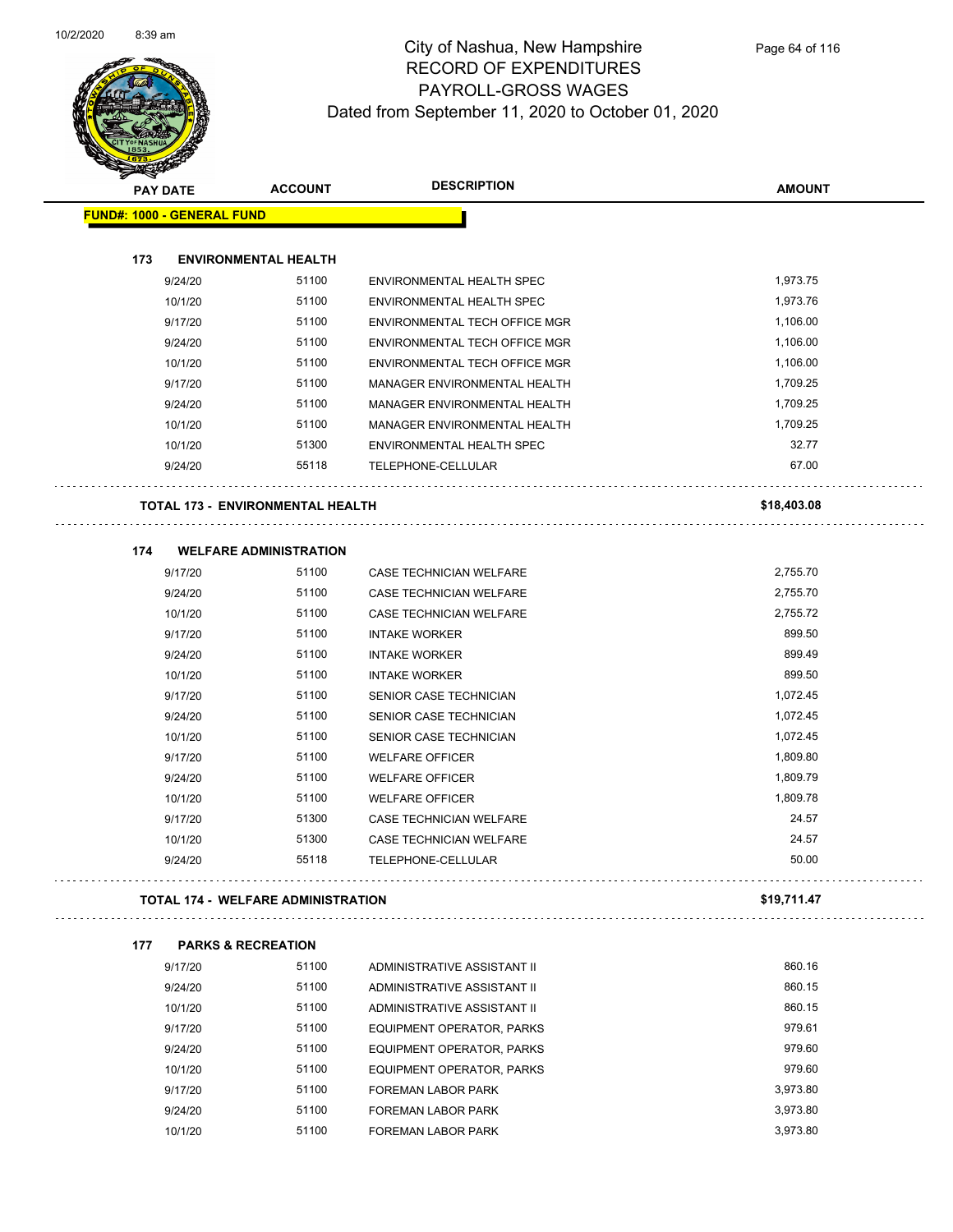

| <b>PAY DATE</b>                   | <b>ACCOUNT</b>                | <b>DESCRIPTION</b>                | AMOUNT   |  |
|-----------------------------------|-------------------------------|-----------------------------------|----------|--|
| <b>FUND#: 1000 - GENERAL FUND</b> |                               |                                   |          |  |
|                                   |                               |                                   |          |  |
| 177                               | <b>PARKS &amp; RECREATION</b> |                                   |          |  |
| 9/17/20                           | 51100                         | GROUNDSKEEPER MAINTENANCE         | 7,361.36 |  |
| 9/24/20                           | 51100                         | <b>GROUNDSKEEPER MAINTENANCE</b>  | 7,176.45 |  |
| 10/1/20                           | 51100                         | <b>GROUNDSKEEPER MAINTENANCE</b>  | 7,089.39 |  |
| 9/17/20                           | 51100                         | <b>GROUNDSMAN I</b>               | 5,057.28 |  |
| 9/24/20                           | 51100                         | <b>GROUNDSMAN I</b>               | 5,096.94 |  |
| 10/1/20                           | 51100                         | <b>GROUNDSMAN I</b>               | 5,075.61 |  |
| 9/17/20                           | 51100                         | <b>GROUNDSMAN II</b>              | 882.00   |  |
| 9/24/20                           | 51100                         | <b>GROUNDSMAN II</b>              | 882.00   |  |
| 10/1/20                           | 51100                         | <b>GROUNDSMAN II</b>              | 882.00   |  |
| 9/17/20                           | 51100                         | <b>LEAD GROUNDSMAN</b>            | 1,981.60 |  |
| 9/24/20                           | 51100                         | <b>LEAD GROUNDSMAN</b>            | 1,981.60 |  |
| 10/1/20                           | 51100                         | <b>LEAD GROUNDSMAN</b>            | 1,981.60 |  |
| 9/17/20                           | 51100                         | PROGRAM COORDINATOR               | 390.90   |  |
| 9/24/20                           | 51100                         | PROGRAM COORDINATOR               | 390.90   |  |
| 10/1/20                           | 51100                         | PROGRAM COORDINATOR               | 390.90   |  |
| 9/17/20                           | 51100                         | RECREATION PROGRAM MANAGER        | 1,157.25 |  |
| 9/24/20                           | 51100                         | <b>RECREATION PROGRAM MANAGER</b> | 1,157.25 |  |
| 10/1/20                           | 51100                         | <b>RECREATION PROGRAM MANAGER</b> | 1,157.25 |  |
| 9/17/20                           | 51100                         | STELLOS STADIUM ATTENDANT         | 979.60   |  |
| 9/24/20                           | 51100                         | STELLOS STADIUM ATTENDANT         | 979.60   |  |
| 10/1/20                           | 51100                         | STELLOS STADIUM ATTENDANT         | 957.21   |  |
| 9/17/20                           | 51100                         | SUPERINTENDENT OF PARKS RECR      | 2,010.85 |  |
| 9/24/20                           | 51100                         | SUPERINTENDENT OF PARKS RECR      | 2,010.85 |  |
| 10/1/20                           | 51100                         | SUPERINTENDENT OF PARKS RECR      | 2,010.85 |  |
| 9/17/20                           | 51300                         | EQUIPMENT OPERATOR, PARKS         | 300.84   |  |
| 10/1/20                           | 51300                         | EQUIPMENT OPERATOR, PARKS         | 526.48   |  |
| 9/17/20                           | 51300                         | FOREMAN LABOR PARK                | 1,365.98 |  |
| 9/24/20                           | 51300                         | FOREMAN LABOR PARK                | 1,179.72 |  |
| 10/1/20                           | 51300                         | FOREMAN LABOR PARK                | 1,763.36 |  |
| 9/17/20                           | 51300                         | GROUNDSKEEPER MAINTENANCE         | 2,293.96 |  |
| 9/24/20                           | 51300                         | <b>GROUNDSKEEPER MAINTENANCE</b>  | 1,150.93 |  |
| 10/1/20                           | 51300                         | <b>GROUNDSKEEPER MAINTENANCE</b>  | 838.57   |  |
| 9/17/20                           | 51300                         | <b>GROUNDSMAN I</b>               | 1,298.81 |  |
| 9/24/20                           | 51300                         | <b>GROUNDSMAN I</b>               | 967.04   |  |
| 10/1/20                           | 51300                         | <b>GROUNDSMAN I</b>               | 1,299.21 |  |
| 9/17/20                           | 51300                         | <b>GROUNDSMAN II</b>              | 373.42   |  |
| 9/24/20                           | 51300                         | <b>GROUNDSMAN II</b>              | 237.64   |  |
| 10/1/20                           | 51300                         | <b>GROUNDSMAN II</b>              | 356.45   |  |
| 9/17/20                           | 51300                         | <b>LEAD GROUNDSMAN</b>            | 377.26   |  |
| 9/24/20                           | 51300                         | <b>LEAD GROUNDSMAN</b>            | 414.98   |  |
| 10/1/20                           | 51300                         | <b>LEAD GROUNDSMAN</b>            | 877.10   |  |
| 9/17/20                           | 51300                         | STELLOS STADIUM ATTENDANT         | 309.00   |  |
| 9/24/20                           | 51300                         | STELLOS STADIUM ATTENDANT         | 458.82   |  |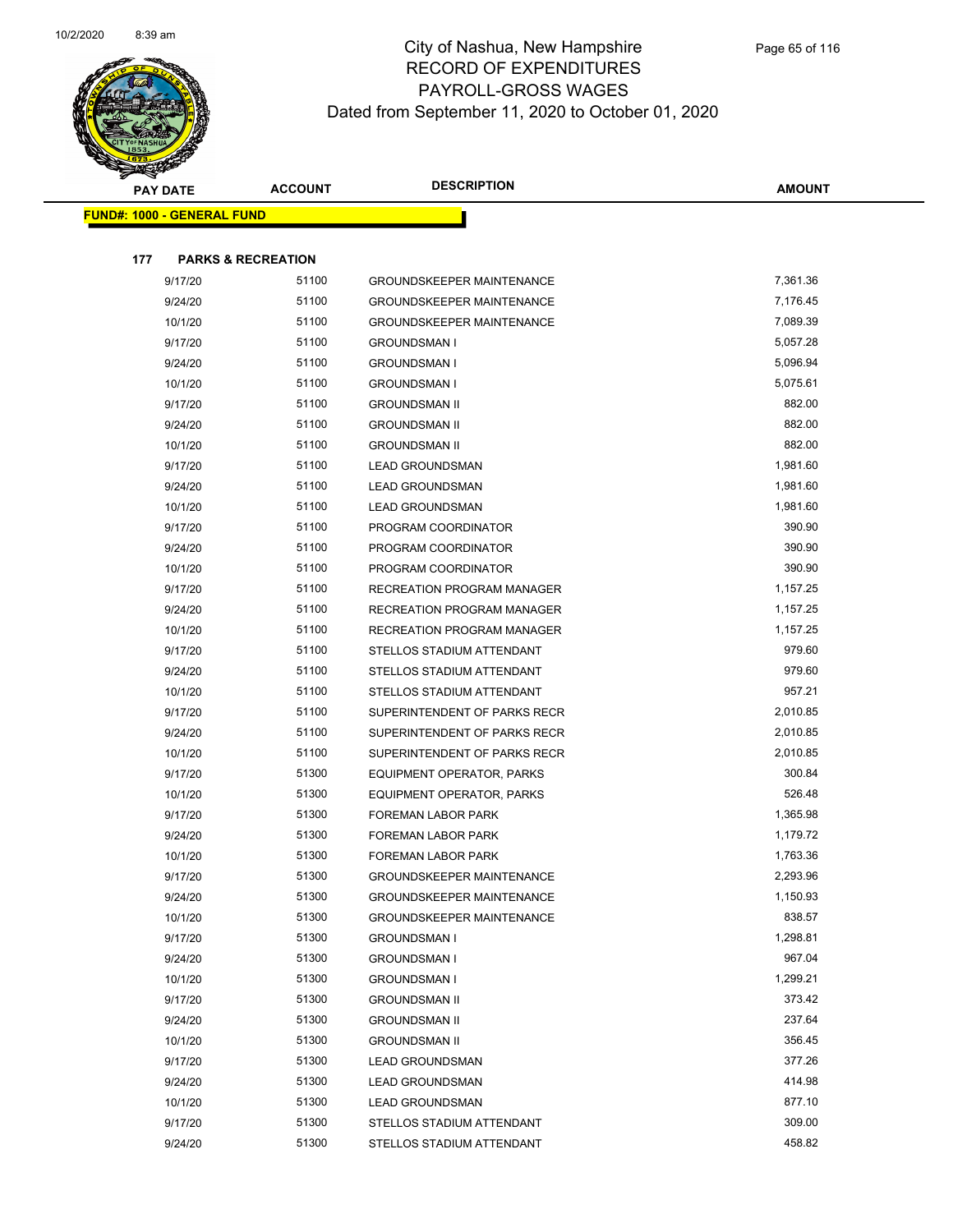$\bar{z}$  .



|     | <b>PAY DATE</b>                   | <b>ACCOUNT</b>                            | <b>DESCRIPTION</b>               | <b>AMOUNT</b> |
|-----|-----------------------------------|-------------------------------------------|----------------------------------|---------------|
|     | <b>FUND#: 1000 - GENERAL FUND</b> |                                           |                                  |               |
|     |                                   |                                           |                                  |               |
| 177 | <b>PARKS &amp; RECREATION</b>     |                                           |                                  |               |
|     | 10/1/20                           | 51300                                     | STELLOS STADIUM ATTENDANT        | 440.10        |
|     | 9/17/20                           | 51400                                     | SEASONAL                         | 1,599.75      |
|     | 9/24/20                           | 51400                                     | SEASONAL                         | 1,747.25      |
|     | 10/1/20                           | 51400                                     | <b>SEASONAL</b>                  | 768.00        |
|     | 10/1/20                           | 51420                                     | <b>GAME OFFICIALS</b>            | 470.00        |
|     | 9/24/20                           | 51420                                     | <b>TEACHER TTI LDG</b>           | 50.00         |
|     | 10/1/20                           | 51420                                     | <b>TEACHER TTI LDG</b>           | 50.00         |
|     | 10/1/20                           | 51420                                     | <b>TICKETSELLER</b>              | 100.00        |
|     | 9/17/20                           | 51600                                     | <b>GROUNDSKEEPER MAINTENANCE</b> | 1,000.00      |
|     | 10/1/20                           | 51750                                     | SUPERINTENDENT OF PARKS RECR     | 57,611.25     |
|     | 9/24/20                           | 55118                                     | TELEPHONE-CELLULAR               | 118.00        |
|     | 9/24/20                           | 61107                                     | <b>CLOTHING &amp; UNIFORMS</b>   | 37.99         |
|     |                                   |                                           |                                  |               |
|     |                                   | <b>TOTAL 177 - PARKS &amp; RECREATION</b> |                                  | \$156,863.82  |
|     |                                   |                                           |                                  |               |
| 179 | <b>LIBRARY</b>                    |                                           |                                  |               |
|     | 9/17/20                           | 51100                                     | ASSISTANT DIRECTOR LIBRARY       | 1,709.25      |
|     | 9/24/20                           | 51100                                     | ASSISTANT DIRECTOR LIBRARY       | 1,709.25      |
|     | 10/1/20                           | 51100                                     | ASSISTANT DIRECTOR LIBRARY       | 1,709.25      |
|     | 9/17/20                           | 51100                                     | ASSISTANT LIBRARIAN CIRCULATIO   | 1,084.10      |
|     | 9/24/20                           | 51100                                     | ASSISTANT LIBRARIAN CIRCULATIO   | 1,084.11      |
|     | 10/1/20                           | 51100                                     | ASSISTANT LIBRARIAN CIRCULATIO   | 1,084.11      |
|     | 9/17/20                           | 51100                                     | ASSISTANT LIBRARIAN TECH SVS     | 512.20        |
|     | 9/24/20                           | 51100                                     | ASSISTANT LIBRARIAN TECH SVS     | 512.20        |
|     | 10/1/20                           | 51100                                     | ASSISTANT LIBRARIAN TECH SVS     | 512.20        |
|     | 9/17/20                           | 51100                                     | <b>DIRECTOR LIBRARY</b>          | 2,252.15      |
|     | 9/24/20                           | 51100                                     | <b>DIRECTOR LIBRARY</b>          | 2,252.15      |
|     | 10/1/20                           | 51100                                     | <b>DIRECTOR LIBRARY</b>          | 2,252.15      |
|     | 9/17/20                           | 51100                                     | EXECUTIVE ASST OFFICE MANAGER    | 983.10        |
|     | 9/24/20                           | 51100                                     | EXECUTIVE ASST OFFICE MANAGER    | 983.10        |
|     | 10/1/20                           | 51100                                     | EXECUTIVE ASST OFFICE MANAGER    | 983.10        |
|     | 9/17/20                           | 51100                                     | IT COORDINATOR                   | 962.95        |
|     | 9/24/20                           | 51100                                     | IT COORDINATOR                   | 962.95        |
|     | 10/1/20                           | 51100                                     | IT COORDINATOR                   | 962.94        |
|     | 9/17/20                           | 51100                                     | <b>JANITOR</b>                   | 552.00        |
|     | 9/24/20                           | 51100                                     | <b>JANITOR</b>                   | 552.00        |
|     | 10/1/20                           | 51100                                     | <b>JANITOR</b>                   | 552.00        |
|     | 9/17/20                           | 51100                                     | LIBRARIAN ADULT SERVICES         | 921.95        |
|     | 9/24/20                           | 51100                                     | LIBRARIAN ADULT SERVICES         | 921.95        |
|     | 10/1/20                           | 51100                                     | LIBRARIAN ADULT SERVICES         | 921.96        |
|     | 9/17/20                           | 51100                                     | <b>LIBRARIAN CIRCULATION</b>     | 1,117.35      |
|     | 9/24/20                           | 51100                                     | LIBRARIAN CIRCULATION            | 1,117.35      |
|     | 10/1/20                           | 51100                                     | LIBRARIAN CIRCULATION            | 1,117.35      |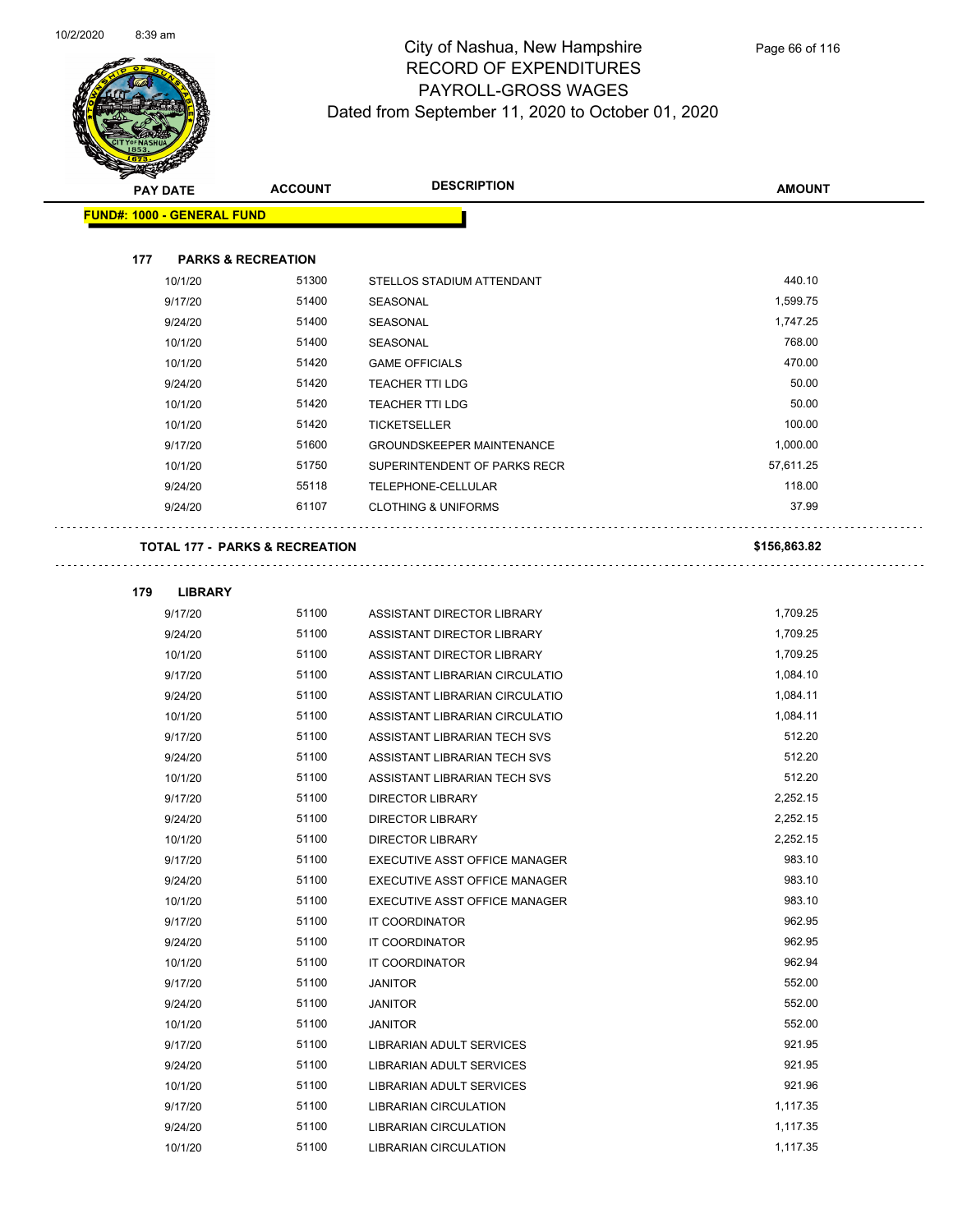

|     | <b>PAY DATE</b>                   | <b>ACCOUNT</b> | <b>DESCRIPTION</b>                | <b>AMOUNT</b> |
|-----|-----------------------------------|----------------|-----------------------------------|---------------|
|     | <b>FUND#: 1000 - GENERAL FUND</b> |                |                                   |               |
|     |                                   |                |                                   |               |
| 179 | <b>LIBRARY</b>                    |                |                                   |               |
|     | 9/17/20                           | 51100          | <b>LIBRARIAN OUTREACH SVS</b>     | 1,113.10      |
|     | 9/24/20                           | 51100          | LIBRARIAN OUTREACH SVS            | 1,113.09      |
|     | 10/1/20                           | 51100          | LIBRARIAN OUTREACH SVS            | 1,113.09      |
|     | 9/17/20                           | 51100          | <b>LIBRARIAN TECH SERVICES</b>    | 1,155.30      |
|     | 9/24/20                           | 51100          | <b>LIBRARIAN TECH SERVICES</b>    | 1,155.29      |
|     | 10/1/20                           | 51100          | <b>LIBRARIAN TECH SERVICES</b>    | 1,155.28      |
|     | 9/17/20                           | 51100          | <b>LIBRARIAN YOUTH SERVICES</b>   | 1,657.90      |
|     | 9/24/20                           | 51100          | LIBRARIAN YOUTH SERVICES          | 1,657.90      |
|     | 10/1/20                           | 51100          | <b>LIBRARIAN YOUTH SERVICES</b>   | 1,657.90      |
|     | 9/17/20                           | 51100          | LIBRARY ASSISTANT CIRCULATION     | 5,038.64      |
|     | 9/24/20                           | 51100          | LIBRARY ASSISTANT CIRCULATION     | 5,038.65      |
|     | 10/1/20                           | 51100          | LIBRARY ASSISTANT CIRCULATION     | 5,038.65      |
|     | 9/17/20                           | 51100          | LIBRARY ASSISTANT MEDIA SERVIC    | 787.51        |
|     | 9/24/20                           | 51100          | LIBRARY ASSISTANT MEDIA SERVIC    | 787.51        |
|     | 10/1/20                           | 51100          | LIBRARY ASSISTANT MEDIA SERVIC    | 787.50        |
|     | 9/17/20                           | 51100          | <b>LIBRARY ASSISTANT TECH SVS</b> | 787.50        |
|     | 9/24/20                           | 51100          | <b>LIBRARY ASSISTANT TECH SVS</b> | 787.51        |
|     | 10/1/20                           | 51100          | <b>LIBRARY ASSISTANT TECH SVS</b> | 787.50        |
|     | 9/17/20                           | 51100          | LIBRARY ASSISTANT YOUTH SERVIC    | 2,116.14      |
|     | 9/24/20                           | 51100          | LIBRARY ASSISTANT YOUTH SERVIC    | 2,116.15      |
|     | 10/1/20                           | 51100          | LIBRARY ASSISTANT YOUTH SERVIC    | 2,116.13      |
|     | 9/17/20                           | 51100          | <b>MAINTENANCE SUPV</b>           | 949.45        |
|     | 9/24/20                           | 51100          | <b>MAINTENANCE SUPV</b>           | 949.45        |
|     | 10/1/20                           | 51100          | MAINTENANCE SUPV                  | 949.45        |
|     | 9/17/20                           | 51100          | PAGE & COLLECTION COORDINATOR     | 935.81        |
|     | 9/24/20                           | 51100          | PAGE & COLLECTION COORDINATOR     | 935.80        |
|     | 10/1/20                           | 51100          | PAGE & COLLECTION COORDINATOR     | 935.81        |
|     | 9/17/20                           | 51100          | REFERENCE LIBRARIAN ADULT SERV    | 3,319.80      |
|     | 9/24/20                           | 51100          | REFERENCE LIBRARIAN ADULT SERV    | 3,319.81      |
|     | 10/1/20                           | 51100          | REFERENCE LIBRARIAN ADULT SERV    | 3,319.81      |
|     | 9/17/20                           | 51100          | REFERENCE LIBRARIAN TECH SVS      | 842.50        |
|     | 9/24/20                           | 51100          | REFERENCE LIBRARIAN TECH SVS      | 842.50        |
|     | 10/1/20                           | 51100          | REFERENCE LIBRARIAN TECH SVS      | 842.50        |
|     | 9/17/20                           | 51100          | <b>SECURITY LIBRARY</b>           | 660.00        |
|     | 9/24/20                           | 51100          | <b>SECURITY LIBRARY</b>           | 660.00        |
|     | 10/1/20                           | 51100          | <b>SECURITY LIBRARY</b>           | 660.01        |
|     | 9/17/20                           | 51200          | JANITOR                           | 268.12        |
|     | 9/24/20                           | 51200          | JANITOR                           | 268.12        |
|     | 10/1/20                           | 51200          | JANITOR                           | 268.12        |
|     | 9/17/20                           | 51200          | LIBRARY ASSISTANT TECH SVS        | 462.90        |
|     | 9/24/20                           | 51200          | LIBRARY ASSISTANT TECH SVS        | 462.90        |
|     | 10/1/20                           | 51200          | <b>LIBRARY ASSISTANT TECH SVS</b> | 462.90        |
|     | 9/17/20                           | 51200          | REFERENCE LIBRARIAN ADULT SERV    | 482.77        |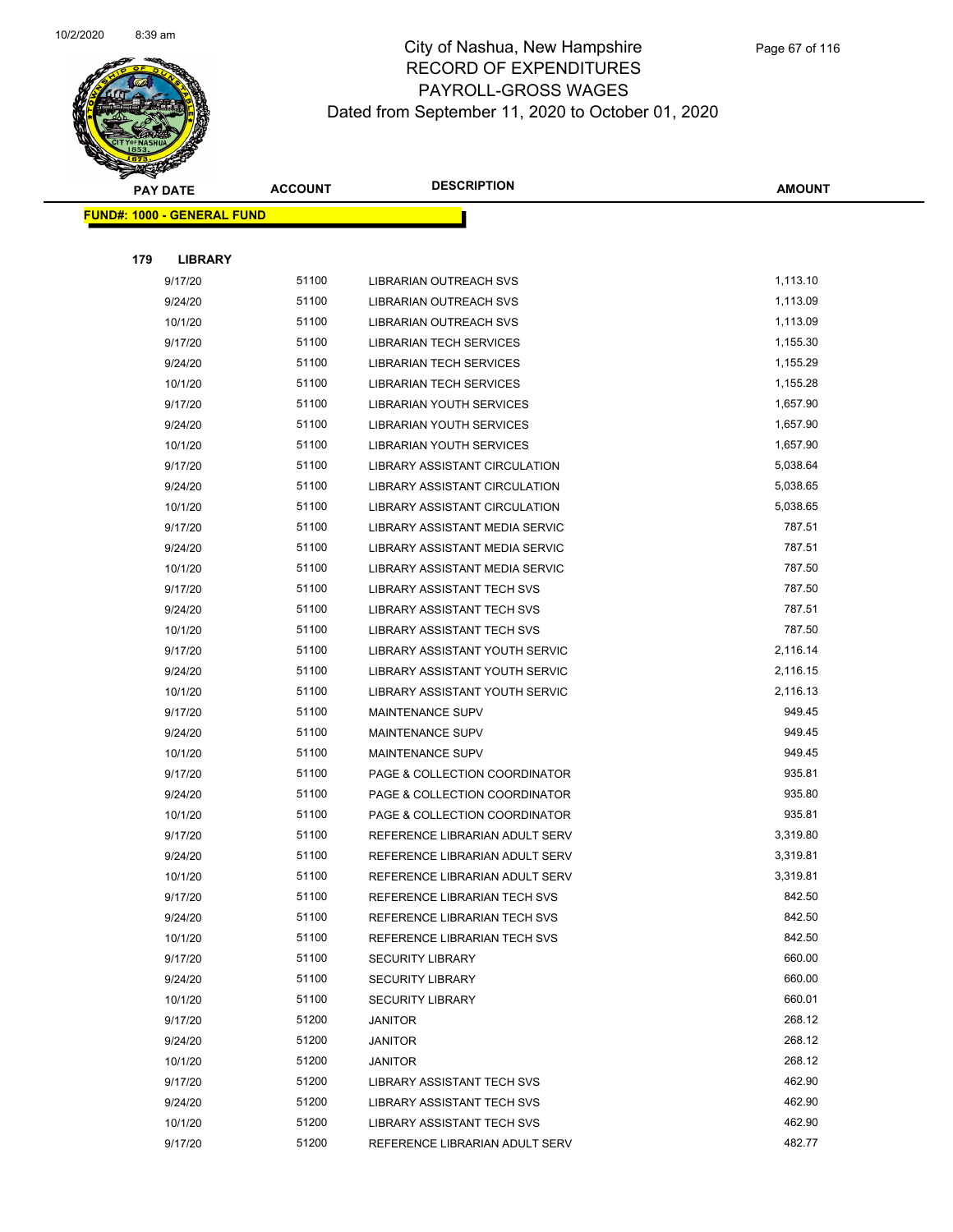

| <b>PAY DATE</b>                   | <b>ACCOUNT</b>               | <b>DESCRIPTION</b>             | <b>AMOUNT</b> |
|-----------------------------------|------------------------------|--------------------------------|---------------|
| <b>FUND#: 1000 - GENERAL FUND</b> |                              |                                |               |
| 179<br><b>LIBRARY</b>             |                              |                                |               |
| 9/24/20                           | 51200                        | REFERENCE LIBRARIAN ADULT SERV | 482.77        |
| 10/1/20                           | 51200                        | REFERENCE LIBRARIAN ADULT SERV | 482.76        |
| 9/17/20                           | 51200                        | <b>SECURITY LIBRARY</b>        | 390.09        |
| 9/24/20                           | 51200                        | <b>SECURITY LIBRARY</b>        | 394.25        |
| 10/1/20                           | 51200                        | <b>SECURITY LIBRARY</b>        | 332.00        |
| 10/1/20                           | 51300                        | ASSISTANT LIBRARIAN CIRCULATIO | 20.33         |
| 9/17/20                           | 51300                        | <b>JANITOR</b>                 | 5.18          |
| 9/17/20                           | 51300                        | <b>SECURITY LIBRARY</b>        | 61.96         |
| <b>TOTAL 179 - LIBRARY</b>        |                              |                                | \$93,221.28   |
| 181                               | <b>COMMUNITY DEVELOPMENT</b> |                                |               |
| 9/17/20                           | 51100                        | ADMINISTRATIVE ASSISTANT II    | 786.85        |
| 9/24/20                           | 51100                        | ADMINISTRATIVE ASSISTANT II    | 786.85        |
| 10/1/20                           | 51100                        | ADMINISTRATIVE ASSISTANT II    | 786.85        |
| 9/17/20                           | 51100                        | DIRECTOR COMMUNITY DEVELOPMENT | 2,473.35      |
| 9/24/20                           | 51100                        | DIRECTOR COMMUNITY DEVELOPMENT | 2,473.35      |
| 10/1/20                           | 51100                        | DIRECTOR COMMUNITY DEVELOPMENT | 2,473.35      |
| 9/17/20                           | 51100                        | <b>TRANSPORTATION PLANNER</b>  | 1,313.35      |
| 9/24/20                           | 51100                        | <b>TRANSPORTATION PLANNER</b>  | 1,313.35      |
| 10/1/20                           | 51100                        | <b>TRANSPORTATION PLANNER</b>  | 1,313.35      |
| 9/17/20                           | 51100                        | <b>WATERWAYS MANAGER</b>       | 1,709.25      |
| 9/24/20                           | 51100                        | <b>WATERWAYS MANAGER</b>       | 1,709.25      |
| 10/1/20                           | 51100                        | <b>WATERWAYS MANAGER</b>       | 1,709.25      |
| 9/17/20                           | 51200                        | ADMINISTRATIVE ASSISTANT I     | 390.64        |
| 9/24/20                           | 51200                        | ADMINISTRATIVE ASSISTANT I     | 400.92        |
| 10/1/20                           | 51200                        | ADMINISTRATIVE ASSISTANT I     | 390.64        |
| 9/17/20                           | 51400                        | <b>INTERN</b>                  | 100.00        |
| 9/24/20                           | 51400                        | <b>INTERN</b>                  | 100.00        |
|                                   |                              | <b>INTERN</b>                  | 100.00        |
| 10/1/20                           | 51400                        |                                |               |

#### **TOTAL 181 - COMMUNITY DEVELOPMENT \$20,380.60**

| 182 | <b>PLANNING AND ZONING</b> |       |                           |          |  |
|-----|----------------------------|-------|---------------------------|----------|--|
|     | 9/17/20                    | 51100 | <b>COMMUNICATION SPEC</b> | 60.40    |  |
|     | 9/24/20                    | 51100 | <b>COMMUNICATION SPEC</b> | 60.40    |  |
|     | 10/1/20                    | 51100 | <b>COMMUNICATION SPEC</b> | 60.40    |  |
|     | 9/17/20                    | 51100 | DEPARTMENT COORDINATOR    | 1.048.50 |  |
|     | 9/24/20                    | 51100 | DEPARTMENT COORDINATOR    | 1.048.50 |  |
|     | 10/1/20                    | 51100 | DEPARTMENT COORDINATOR    | 1.048.50 |  |
|     | 9/17/20                    | 51100 | DEPUTY PLANNING MANAGER   | 2.861.15 |  |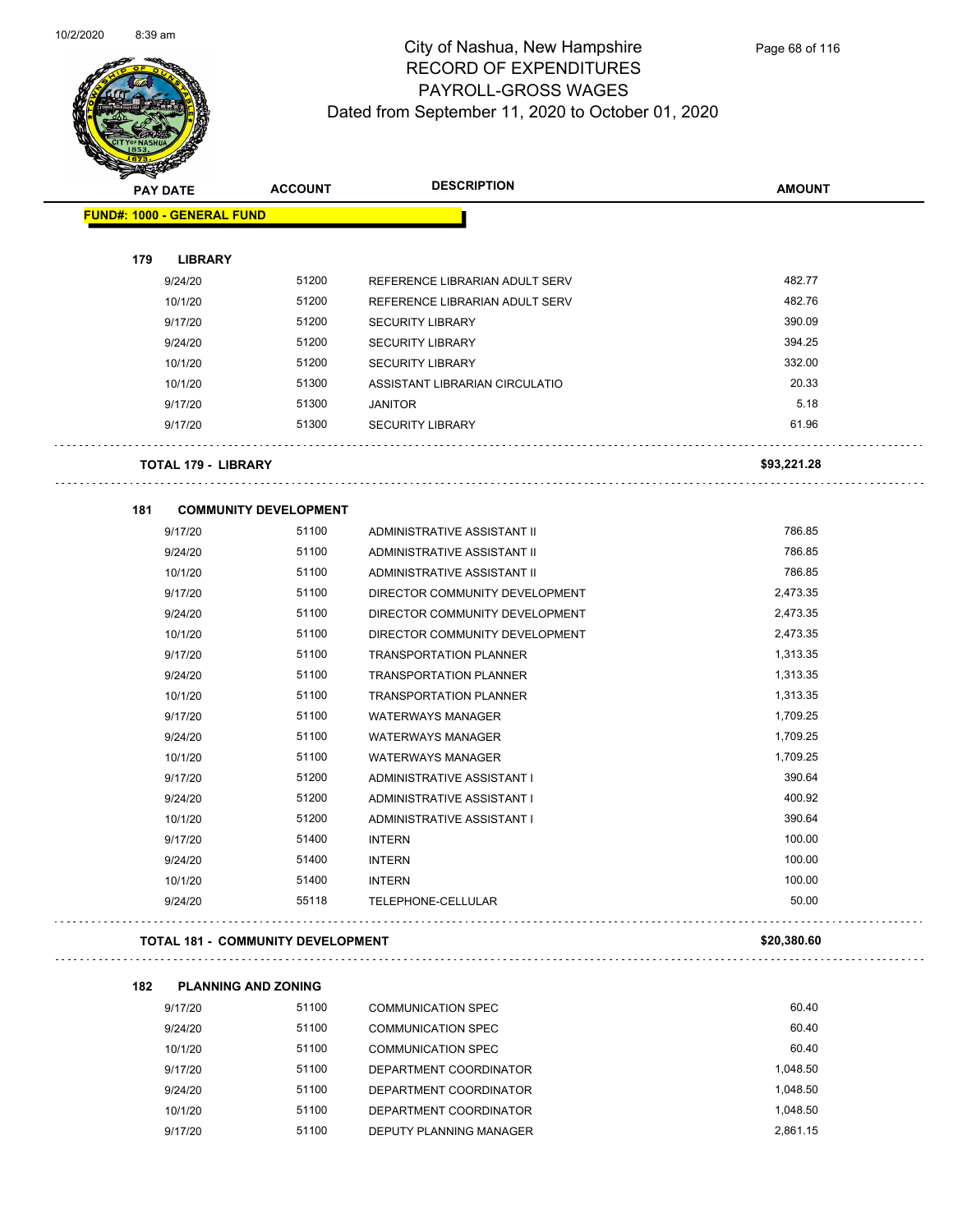$\overline{\phantom{0}}$ 



## City of Nashua, New Hampshire RECORD OF EXPENDITURES PAYROLL-GROSS WAGES Dated from September 11, 2020 to October 01, 2020

Page 69 of 116

|     | <b>PAY DATE</b>                         | <b>ACCOUNT</b>                  | <b>DESCRIPTION</b>             | <b>AMOUNT</b> |
|-----|-----------------------------------------|---------------------------------|--------------------------------|---------------|
|     | <b>FUND#: 1000 - GENERAL FUND</b>       |                                 |                                |               |
|     |                                         |                                 |                                |               |
| 182 |                                         | <b>PLANNING AND ZONING</b>      |                                |               |
|     | 9/24/20                                 | 51100                           | <b>DEPUTY PLANNING MANAGER</b> | 2,861.15      |
|     | 10/1/20                                 | 51100                           | DEPUTY PLANNING MANAGER        | 2,861.15      |
|     | 9/17/20                                 | 51100                           | <b>PLANNER I</b>               | 1,020.05      |
|     | 9/24/20                                 | 51100                           | <b>PLANNER I</b>               | 1,020.05      |
|     | 10/1/20                                 | 51100                           | PLANNER I                      | 1,020.05      |
|     | 9/17/20                                 | 51100                           | ZONING COORDINATOR             | 839.35        |
|     | 9/24/20                                 | 51100                           | ZONING COORDINATOR             | 839.35        |
|     | 10/1/20                                 | 51100                           | ZONING COORDINATOR             | 839.35        |
|     | 9/17/20                                 | 53428                           | STENOGRAPHIC SERVICES          | 250.00        |
|     | 9/24/20                                 | 53428                           | STENOGRAPHIC SERVICES          | 250.00        |
|     | 10/1/20                                 | 53428                           | STENOGRAPHIC SERVICES          | 250.00        |
|     |                                         | TOTAL 182 - PLANNING AND ZONING |                                | \$18,238.35   |
|     |                                         |                                 |                                |               |
| 183 |                                         | <b>ECONOMIC DEVELOPMENT</b>     |                                |               |
|     | 9/17/20                                 | 51100                           | DWNTWN SPCLST & OED PGRM COOR  | 976.00        |
|     | 9/24/20                                 | 51100                           | DWNTWN SPCLST & OED PGRM COOR  | 976.00        |
|     | 10/1/20                                 | 51100                           | DWNTWN SPCLST & OED PGRM COOR  | 976.00        |
|     | 9/17/20                                 | 51100                           | ECONOMIC DEV DIRECTOR          | 2,332.80      |
|     | 9/24/20                                 | 51100                           | ECONOMIC DEV DIRECTOR          | 2,332.80      |
|     | 10/1/20                                 | 51100                           | ECONOMIC DEV DIRECTOR          | 2,332.80      |
|     | 9/17/20                                 | 51100                           | HUNT MEMORIAL BLDG & ARTS ADM  | 417.45        |
|     | 9/24/20                                 | 51100                           | HUNT MEMORIAL BLDG & ARTS ADM  | 417.45        |
|     | 10/1/20                                 | 51100                           | HUNT MEMORIAL BLDG & ARTS ADM  | 417.46        |
|     | 9/24/20                                 | 55118                           | TELEPHONE-CELLULAR             | 85.00         |
|     | <b>TOTAL 183 - ECONOMIC DEVELOPMENT</b> |                                 | \$11,263.76                    |               |
| 191 | <b>SCHOOL</b>                           |                                 |                                |               |
|     | 9/24/20                                 | 51100                           | 21 CENTURY COORDINATOR         | 2,380.10      |
|     | 9/24/20                                 | 51100                           | 21 CENTURY ELEM MFAM RES COORD | 1,337.76      |
|     | 9/17/20                                 | 51100                           | <b>7PAR CTE NHN</b>            | 445.95        |
|     | 9/24/20                                 | 51100                           | <b>7PAR CTE NHN</b>            | 445.95        |
|     | 10/1/20                                 | 51100                           | <b>7PAR CTE NHN</b>            | 445.95        |
|     | 9/24/20                                 | 51100                           | ASSISTANT DIRECTOR BUSINESS    | 3,153.90      |
|     | 9/24/20                                 | 51100                           | ASSISTANT PRINCIPAL AMH        | 1,605.70      |
|     | 9/24/20                                 | 51100                           | ASSISTANT PRINCIPAL BIC        | 2,923.10      |
|     | 9/24/20                                 | 51100                           | ASSISTANT PRINCIPAL BIR        | 1,840.34      |
|     | 9/24/20                                 | 51100                           | ASSISTANT PRINCIPAL BRO        | 3,195.70      |
|     | 9/24/20                                 | 51100                           | ASSISTANT PRINCIPAL CHARL      | 3,357.70      |

9/24/20 51100 ASSISTANT PRINCIPAL ELM 6,865.40 9/24/20 51100 ASSISTANT PRINCIPAL FES 2,923.10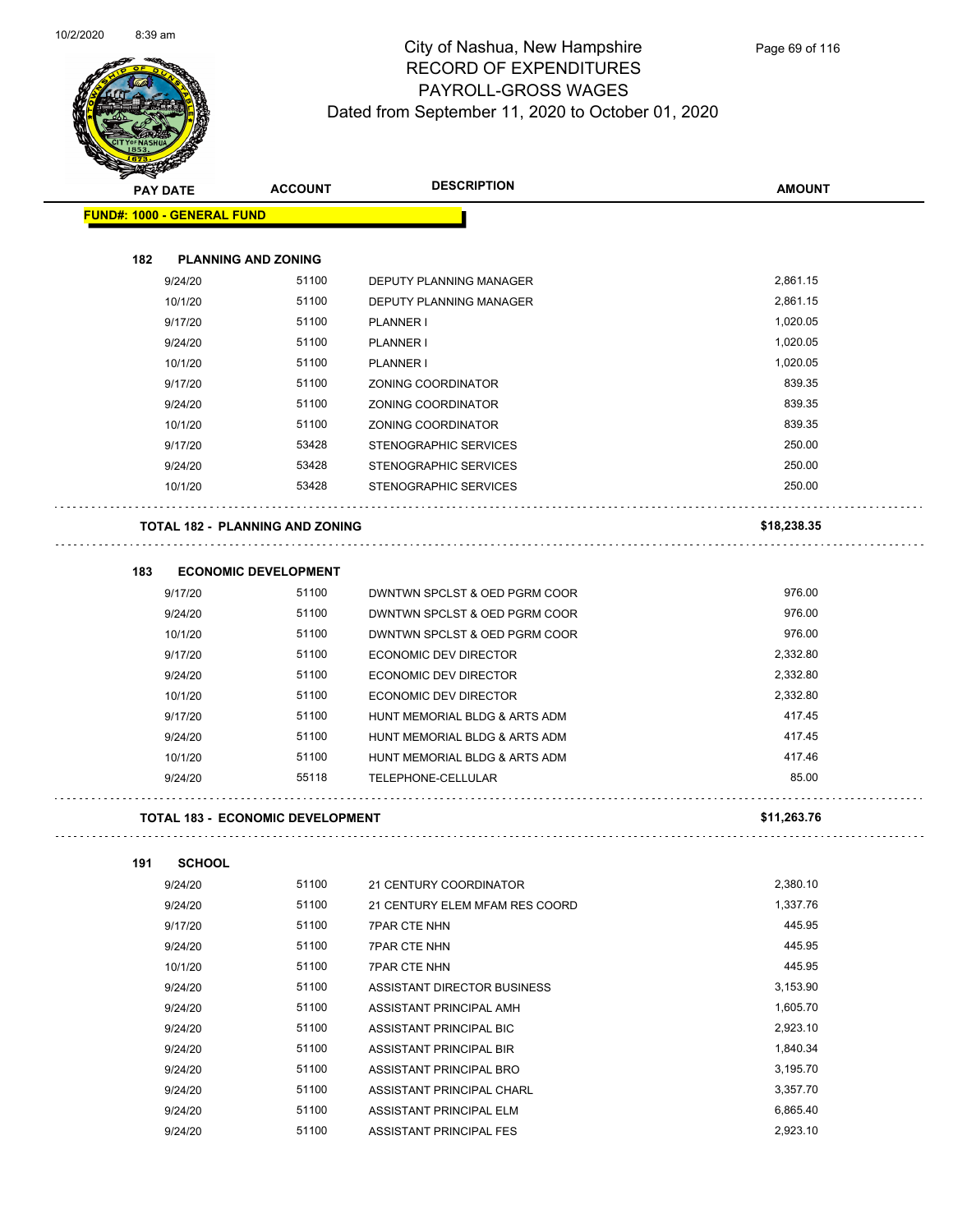

|     | <b>PAY DATE</b>                   | <b>ACCOUNT</b> | <b>DESCRIPTION</b>             | <b>AMOUNT</b> |
|-----|-----------------------------------|----------------|--------------------------------|---------------|
|     | <b>FUND#: 1000 - GENERAL FUND</b> |                |                                |               |
|     |                                   |                |                                |               |
| 191 | <b>SCHOOL</b>                     |                |                                |               |
|     | 9/24/20                           | 51100          | ASSISTANT PRINCIPAL FMS        | 3,336.50      |
|     | 9/24/20                           | 51100          | ASSISTANT PRINCIPAL LEDGE      | 3,357.70      |
|     | 9/24/20                           | 51100          | ASSISTANT PRINCIPAL MDE        | 3,163.50      |
|     | 9/24/20                           | 51100          | ASSISTANT PRINCIPAL MTP        | 1,461.50      |
|     | 9/24/20                           | 51100          | ASSISTANT PRINCIPAL NHN        | 14,015.30     |
|     | 9/24/20                           | 51100          | ASSISTANT PRINCIPAL NHS        | 14,153.80     |
|     | 9/24/20                           | 51100          | ASSISTANT PRINCIPAL NSE        | 3,115.40      |
|     | 9/24/20                           | 51100          | ASSISTANT PRINCIPAL PMS        | 3,684.60      |
|     | 9/24/20                           | 51100          | ASSISTANT PRINCIPAL SHE        | 1,485.60      |
|     | 9/24/20                           | 51100          | ASSISTANT SUPERINTENDENT       | 14,123.72     |
|     | 9/24/20                           | 51100          | ASST DIRECTOR PLANT OPS        | 4,913.30      |
|     | 9/24/20                           | 51100          | <b>ASST DIRECTOR SPED</b>      | 6,623.10      |
|     | 9/24/20                           | 51100          | ASST SYSTEMS ADMIN FULL YEAR   | 17,419.80     |
|     | 9/24/20                           | 51100          | ATTENDANCE OFFICER             | 2,543.80      |
|     | 9/24/20                           | 51100          | BRENTWOOD COORDINATOR          | 2,846.20      |
|     | 9/24/20                           | 51100          | CAREER CENTER COORD NHS        | 1,557.20      |
|     | 9/24/20                           | 51100          | CHIEF OPERATING OFFICER        | 4,431.80      |
|     | 9/17/20                           | 51100          | CLERICAL ACADEMY NHN           | 3,193.15      |
|     | 9/24/20                           | 51100          | CLERICAL ACADEMY NHN           | 3,083.75      |
|     | 10/1/20                           | 51100          | CLERICAL ACADEMY NHN           | 3,171.27      |
|     | 9/17/20                           | 51100          | CLERICAL ACADEMY NHS           | 3,149.76      |
|     | 9/24/20                           | 51100          | CLERICAL ACADEMY NHS           | 3,155.30      |
|     | 10/1/20                           | 51100          | CLERICAL ACADEMY NHS           | 3,155.30      |
|     | 9/17/20                           | 51100          | CLERICAL ADULT ED NHN          | 557.94        |
|     | 9/24/20                           | 51100          | CLERICAL ADULT ED NHN          | 273.50        |
|     | 10/1/20                           | 51100          | CLERICAL ADULT ED NHN          | 202.39        |
|     | 9/17/20                           | 51100          | CLERICAL ASST SUPER SUP        | 1,476.00      |
|     | 9/24/20                           | 51100          | CLERICAL ASST SUPER SUP        | 1,475.58      |
|     | 10/1/20                           | 51100          | <b>CLERICAL ASST SUPER SUP</b> | 1,494.81      |
|     | 9/17/20                           | 51100          | CLERICAL ATHLETIC NHN          | 831.75        |
|     | 9/24/20                           | 51100          | CLERICAL ATHLETIC NHN          | 831.75        |
|     | 10/1/20                           | 51100          | CLERICAL ATHLETIC NHN          | 831.75        |
|     | 9/17/20                           | 51100          | CLERICAL ATHLETIC NHS          | 745.90        |
|     | 9/24/20                           | 51100          | CLERICAL ATHLETIC NHS          | 726.01        |
|     | 10/1/20                           | 51100          | CLERICAL ATHLETIC NHS          | 745.90        |
|     | 9/17/20                           | 51100          | <b>CLERICAL BUSINESS</b>       | 3,131.97      |
|     | 9/24/20                           | 51100          | <b>CLERICAL BUSINESS</b>       | 3,273.81      |
|     | 10/1/20                           | 51100          | <b>CLERICAL BUSINESS</b>       | 3,273.81      |
|     | 9/17/20                           | 51100          | CLERICAL CHIEF OP OFFICER SUP  | 756.70        |
|     | 9/24/20                           | 51100          | CLERICAL CHIEF OP OFFICER SUP  | 756.69        |
|     | 10/1/20                           | 51100          | CLERICAL CHIEF OP OFFICER SUP  | 756.70        |
|     | 9/17/20                           | 51100          | <b>CLERICAL CTE NHN</b>        | 709.15        |
|     | 9/24/20                           | 51100          | CLERICAL CTE NHN               | 709.15        |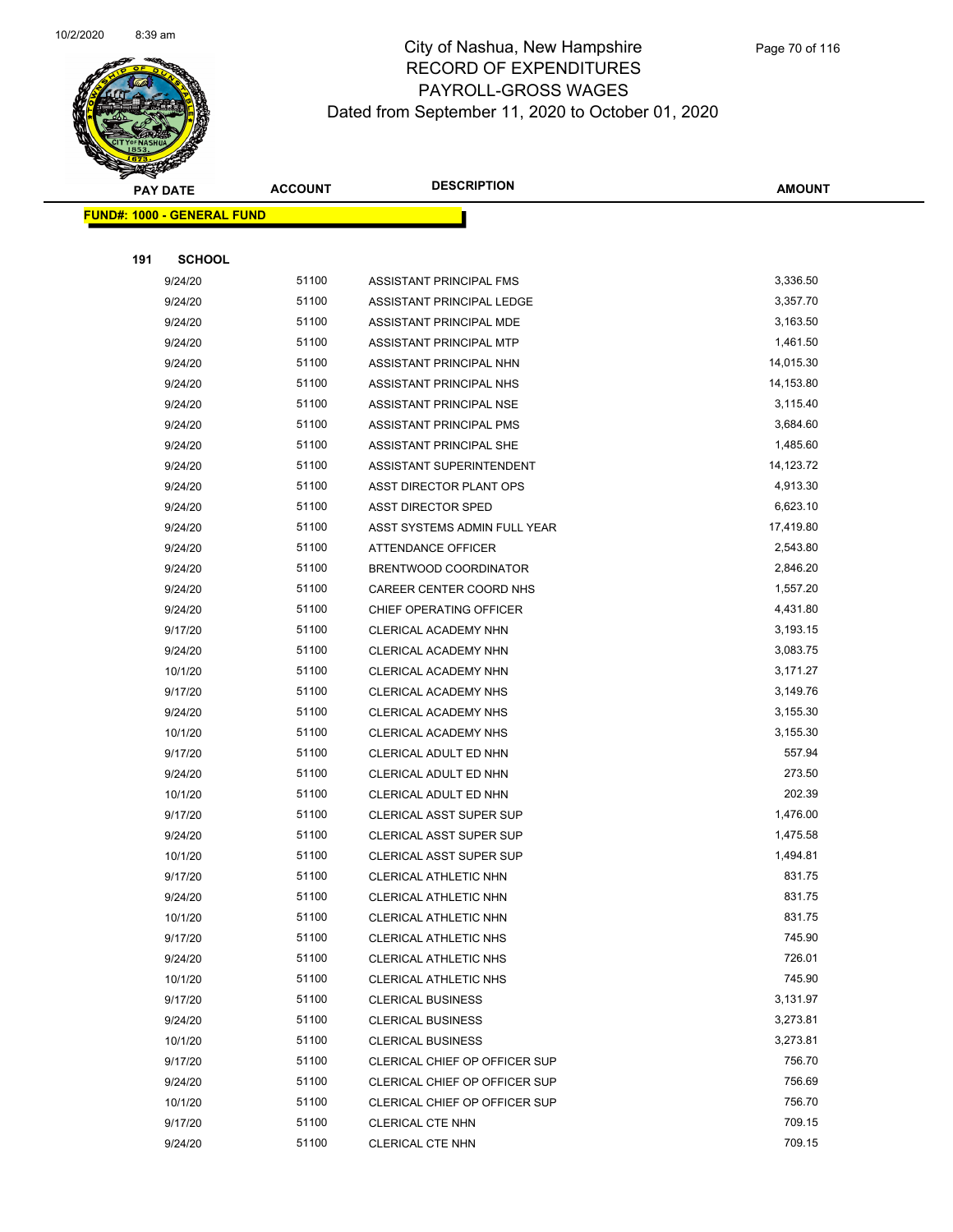

|     | <b>PAY DATE</b>                   | <b>ACCOUNT</b> | <b>DESCRIPTION</b>              | <b>AMOUNT</b> |
|-----|-----------------------------------|----------------|---------------------------------|---------------|
|     | <b>FUND#: 1000 - GENERAL FUND</b> |                |                                 |               |
|     |                                   |                |                                 |               |
| 191 | <b>SCHOOL</b>                     |                |                                 |               |
|     | 10/1/20                           | 51100          | <b>CLERICAL CTE NHN</b>         | 709.15        |
|     | 9/17/20                           | 51100          | <b>CLERICAL CTE NHS</b>         | 709.15        |
|     | 9/24/20                           | 51100          | <b>CLERICAL CTE NHS</b>         | 709.15        |
|     | 10/1/20                           | 51100          | <b>CLERICAL CTE NHS</b>         | 709.15        |
|     | 9/17/20                           | 51100          | CLERICAL GUIDANCE ELM           | 728.06        |
|     | 9/24/20                           | 51100          | CLERICAL GUIDANCE ELM           | 709.15        |
|     | 10/1/20                           | 51100          | <b>CLERICAL GUIDANCE ELM</b>    | 709.15        |
|     | 9/17/20                           | 51100          | CLERICAL GUIDANCE NHN           | 2,023.48      |
|     | 9/24/20                           | 51100          | CLERICAL GUIDANCE NHN           | 2,162.71      |
|     | 10/1/20                           | 51100          | CLERICAL GUIDANCE NHN           | 2,142.58      |
|     | 9/17/20                           | 51100          | <b>CLERICAL GUIDANCE NHS</b>    | 1,980.17      |
|     | 9/24/20                           | 51100          | <b>CLERICAL GUIDANCE NHS</b>    | 1,455.05      |
|     | 10/1/20                           | 51100          | <b>CLERICAL GUIDANCE NHS</b>    | 1,455.05      |
|     | 9/17/20                           | 51100          | <b>CLERICAL HUMAN RESOURCES</b> | 1,476.80      |
|     | 9/24/20                           | 51100          | <b>CLERICAL HUMAN RESOURCES</b> | 1,677.79      |
|     | 10/1/20                           | 51100          | <b>CLERICAL HUMAN RESOURCES</b> | 1,535.95      |
|     | 9/17/20                           | 51100          | <b>CLERICAL PAYROLL SUP</b>     | 1,602.00      |
|     | 9/24/20                           | 51100          | <b>CLERICAL PAYROLL SUP</b>     | 1,602.00      |
|     | 10/1/20                           | 51100          | <b>CLERICAL PAYROLL SUP</b>     | 1,602.00      |
|     | 9/17/20                           | 51100          | <b>CLERICAL PLANT OPS</b>       | 781.50        |
|     | 9/24/20                           | 51100          | <b>CLERICAL PLANT OPS</b>       | 781.50        |
|     | 10/1/20                           | 51100          | <b>CLERICAL PLANT OPS</b>       | 781.50        |
|     | 9/17/20                           | 51100          | <b>CLERICAL PRINCIPAL AMH</b>   | 1,527.40      |
|     | 9/24/20                           | 51100          | <b>CLERICAL PRINCIPAL AMH</b>   | 1,532.37      |
|     | 10/1/20                           | 51100          | <b>CLERICAL PRINCIPAL AMH</b>   | 1,527.40      |
|     | 9/17/20                           | 51100          | CLERICAL PRINCIPAL BIC          | 1,613.25      |
|     | 9/24/20                           | 51100          | <b>CLERICAL PRINCIPAL BIC</b>   | 1,613.25      |
|     | 10/1/20                           | 51100          | <b>CLERICAL PRINCIPAL BIC</b>   | 1,613.25      |
|     | 9/17/20                           | 51100          | CLERICAL PRINCIPAL BIR          | 1,663.50      |
|     | 9/24/20                           | 51100          | <b>CLERICAL PRINCIPAL BIR</b>   | 1,663.50      |
|     | 10/1/20                           | 51100          | <b>CLERICAL PRINCIPAL BIR</b>   | 1,663.50      |
|     | 9/17/20                           | 51100          | <b>CLERICAL PRINCIPAL BRO</b>   | 1,384.07      |
|     | 9/24/20                           | 51100          | <b>CLERICAL PRINCIPAL BRO</b>   | 1,460.53      |
|     | 10/1/20                           | 51100          | CLERICAL PRINCIPAL BRO          | 1,540.90      |
|     | 9/17/20                           | 51100          | CLERICAL PRINCIPAL CHA          | 1,563.00      |
|     | 9/24/20                           | 51100          | CLERICAL PRINCIPAL CHA          | 1,563.00      |
|     | 10/1/20                           | 51100          | CLERICAL PRINCIPAL CHA          | 1,563.00      |
|     | 9/17/20                           | 51100          | <b>CLERICAL PRINCIPAL DRC</b>   | 1,387.82      |
|     | 9/24/20                           | 51100          | CLERICAL PRINCIPAL DRC          | 1,529.65      |
|     | 10/1/20                           | 51100          | <b>CLERICAL PRINCIPAL DRC</b>   | 1,524.18      |
|     | 9/17/20                           | 51100          | <b>CLERICAL PRINCIPAL ELM</b>   | 2,145.29      |
|     | 9/24/20                           | 51100          | <b>CLERICAL PRINCIPAL ELM</b>   | 2,164.20      |
|     | 10/1/20                           | 51100          | <b>CLERICAL PRINCIPAL ELM</b>   | 2,164.20      |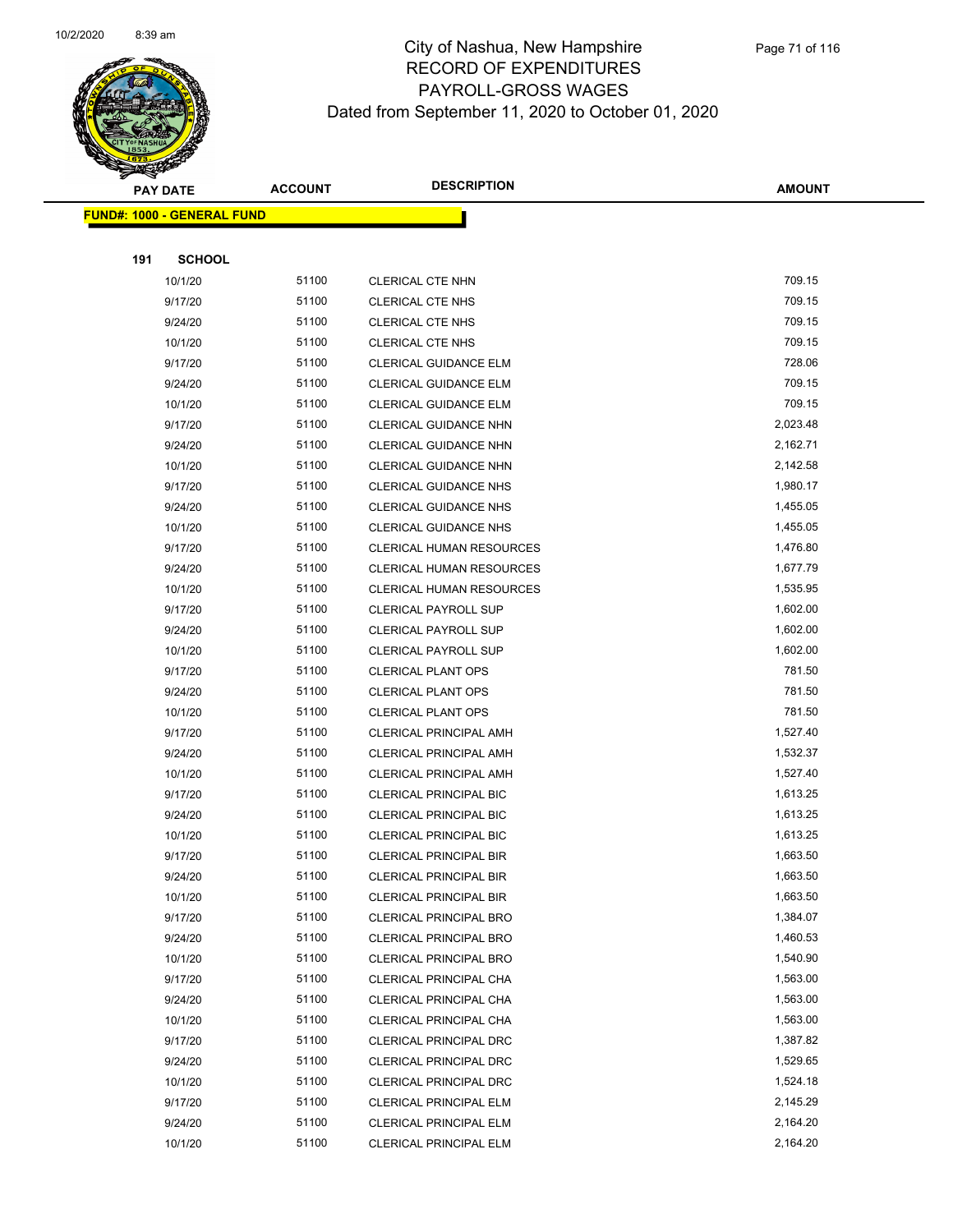

|     | <b>PAY DATE</b>                   | <b>ACCOUNT</b> | <b>DESCRIPTION</b>                                      | <b>AMOUNT</b>        |
|-----|-----------------------------------|----------------|---------------------------------------------------------|----------------------|
|     | <b>FUND#: 1000 - GENERAL FUND</b> |                |                                                         |                      |
|     |                                   |                |                                                         |                      |
| 191 | <b>SCHOOL</b>                     |                |                                                         |                      |
|     | 9/17/20                           | 51100          | <b>CLERICAL PRINCIPAL FES</b>                           | 1,710.11             |
|     | 9/24/20                           | 51100          | <b>CLERICAL PRINCIPAL FES</b>                           | 1,560.93             |
|     | 10/1/20                           | 51100          | <b>CLERICAL PRINCIPAL FES</b>                           | 1,566.40             |
|     | 9/17/20                           | 51100          | <b>CLERICAL PRINCIPAL FMS</b>                           | 2,128.74             |
|     | 9/24/20                           | 51100          | <b>CLERICAL PRINCIPAL FMS</b>                           | 2,270.56             |
|     | 10/1/20                           | 51100          | <b>CLERICAL PRINCIPAL FMS</b>                           | 2,275.55             |
|     | 9/17/20                           | 51100          | <b>CLERICAL PRINCIPAL LDG</b>                           | 1,490.65             |
|     | 9/24/20                           | 51100          | CLERICAL PRINCIPAL LDG                                  | 1,490.65             |
|     | 10/1/20                           | 51100          | <b>CLERICAL PRINCIPAL LDG</b>                           | 1,490.65             |
|     | 9/17/20                           | 51100          | CLERICAL PRINCIPAL MDE                                  | 1,602.00             |
|     | 9/24/20                           | 51100          | CLERICAL PRINCIPAL MDE                                  | 1,602.00             |
|     | 10/1/20                           | 51100          | CLERICAL PRINCIPAL MDE                                  | 1,602.00             |
|     | 9/17/20                           | 51100          | <b>CLERICAL PRINCIPAL MTP</b>                           | 1,387.82             |
|     | 9/24/20                           | 51100          | CLERICAL PRINCIPAL MTP                                  | 1,529.65             |
|     | 10/1/20                           | 51100          | <b>CLERICAL PRINCIPAL MTP</b>                           | 1,529.65             |
|     | 9/17/20                           | 51100          | CLERICAL PRINCIPAL NHN                                  | 2,057.97             |
|     | 9/24/20                           | 51100          | CLERICAL PRINCIPAL NHN                                  | 2,199.80             |
|     | 10/1/20                           | 51100          | CLERICAL PRINCIPAL NHN                                  | 2,195.07             |
|     | 9/17/20                           | 51100          | CLERICAL PRINCIPAL NHS                                  | 1,966.60             |
|     | 9/24/20                           | 51100          | <b>CLERICAL PRINCIPAL NHS</b>                           | 1,931.79             |
|     | 10/1/20                           | 51100          | <b>CLERICAL PRINCIPAL NHS</b>                           | 2,066.58             |
|     | 9/17/20                           | 51100<br>51100 | <b>CLERICAL PRINCIPAL NSE</b>                           | 1,540.90<br>1,540.90 |
|     | 9/24/20<br>10/1/20                | 51100          | <b>CLERICAL PRINCIPAL NSE</b><br>CLERICAL PRINCIPAL NSE | 1,540.90             |
|     | 9/17/20                           | 51100          | <b>CLERICAL PRINCIPAL PMS</b>                           | 2,126.37             |
|     | 9/24/20                           | 51100          | <b>CLERICAL PRINCIPAL PMS</b>                           | 2,096.51             |
|     | 10/1/20                           | 51100          | <b>CLERICAL PRINCIPAL PMS</b>                           | 2,149.76             |
|     | 9/17/20                           | 51100          | <b>CLERICAL PRINCIPAL SHE</b>                           | 1,577.65             |
|     | 9/24/20                           | 51100          | CLERICAL PRINCIPAL SHE                                  | 1,577.65             |
|     | 10/1/20                           | 51100          | <b>CLERICAL PRINCIPAL SHE</b>                           | 1,577.65             |
|     | 9/17/20                           | 51100          | CLERICAL RECEPTIONIST NHN                               | 831.75               |
|     | 9/24/20                           | 51100          | <b>CLERICAL RECEPTIONIST NHN</b>                        | 831.75               |
|     | 10/1/20                           | 51100          | CLERICAL RECEPTIONIST NHN                               | 809.57               |
|     | 9/17/20                           | 51100          | CLERICAL RECEPTIONIST NHS                               | 567.32               |
|     | 9/24/20                           | 51100          | CLERICAL RECEPTIONIST NHS                               | 709.15               |
|     | 10/1/20                           | 51100          | CLERICAL RECEPTIONIST NHS                               | 694.96               |
|     | 9/17/20                           | 51100          | CLERICAL SPECIAL ED NHN                                 | 745.90               |
|     | 9/24/20                           | 51100          | CLERICAL SPECIAL ED NHN                                 | 745.90               |
|     | 10/1/20                           | 51100          | CLERICAL SPECIAL ED NHN                                 | 745.90               |
|     | 9/17/20                           | 51100          | CLERICAL SPECIAL ED NHS                                 | 745.90               |
|     | 9/24/20                           | 51100          | CLERICAL SPECIAL ED NHS                                 | 745.90               |
|     | 10/1/20                           | 51100          | CLERICAL SPECIAL ED NHS                                 | 745.90               |
|     | 9/17/20                           | 51100          | CLERICAL SPECIAL ED SUP                                 | 709.15               |
|     |                                   |                |                                                         |                      |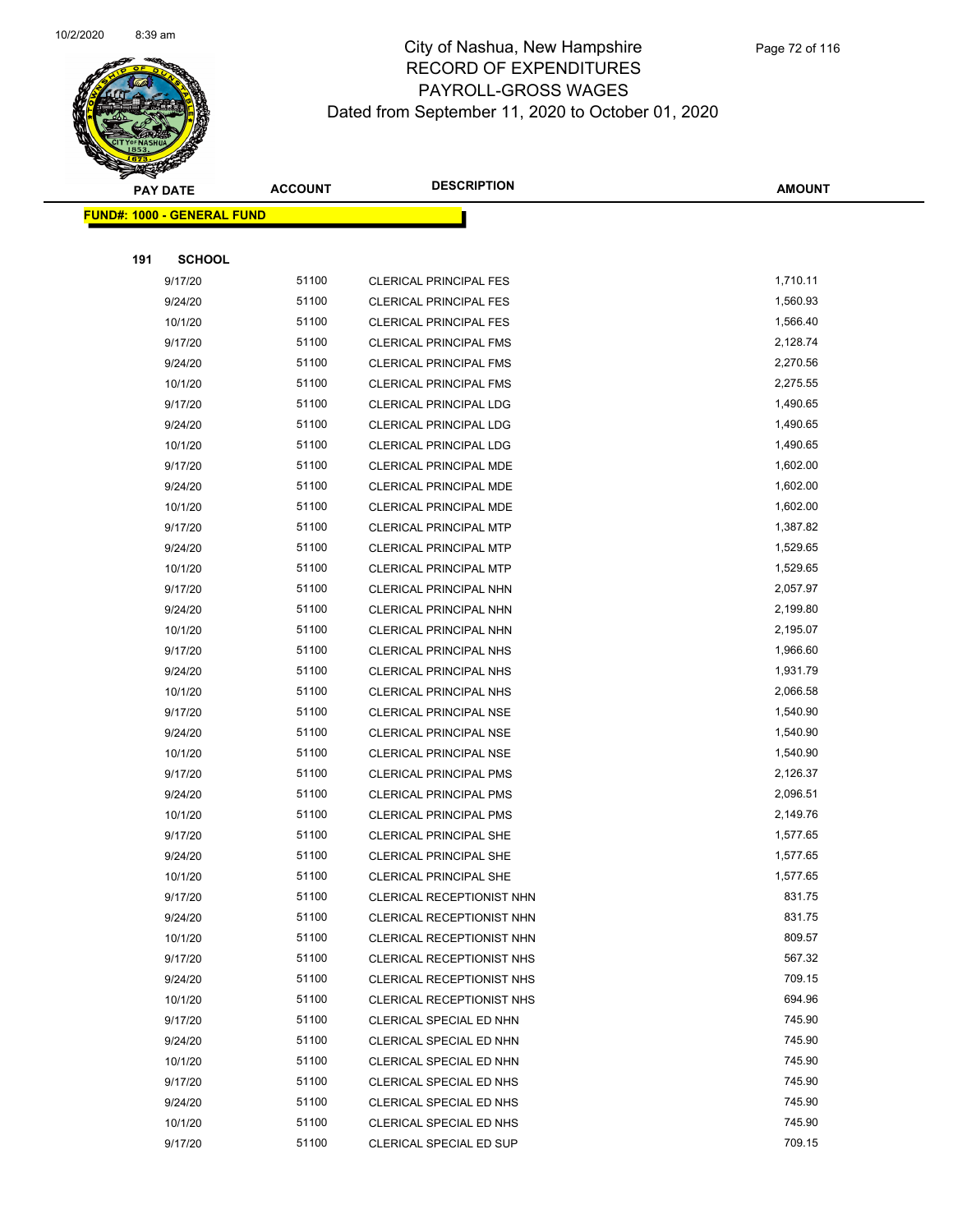

|     | <b>PAY DATE</b>                   | <b>ACCOUNT</b> | <b>DESCRIPTION</b>                  | <b>AMOUNT</b> |
|-----|-----------------------------------|----------------|-------------------------------------|---------------|
|     | <b>FUND#: 1000 - GENERAL FUND</b> |                |                                     |               |
|     |                                   |                |                                     |               |
| 191 | <b>SCHOOL</b>                     |                |                                     |               |
|     | 9/24/20                           | 51100          | CLERICAL SPECIAL ED SUP             | 709.15        |
|     | 10/1/20                           | 51100          | <b>CLERICAL SPECIAL ED SUP</b>      | 709.15        |
|     | 9/17/20                           | 51100          | <b>CLERICAL STUDENT SERV SUP</b>    | 843.31        |
|     | 9/24/20                           | 51100          | <b>CLERICAL STUDENT SERV SUP</b>    | 843.31        |
|     | 10/1/20                           | 51100          | CLERICAL STUDENT SERV SUP           | 843.30        |
|     | 9/17/20                           | 51100          | CLERICAL SUPERINTENDANT HRLY        | 804.45        |
|     | 9/24/20                           | 51100          | <b>CLERICAL SUPERINTENDANT HRLY</b> | 847.06        |
|     | 10/1/20                           | 51100          | CLERICAL SUPERINTENDANT HRLY        | 804.45        |
|     | 9/24/20                           | 51100          | CLERICAL SUPERINTENDANT SUP         | 1,894.50      |
|     | 9/17/20                           | 51100          | <b>CUSTODIAN AMH</b>                | 1,505.60      |
|     | 9/24/20                           | 51100          | <b>CUSTODIAN AMH</b>                | 1,505.60      |
|     | 10/1/20                           | 51100          | <b>CUSTODIAN AMH</b>                | 1,505.60      |
|     | 9/17/20                           | 51100          | <b>CUSTODIAN ASST HEAD ELM</b>      | 857.20        |
|     | 9/24/20                           | 51100          | <b>CUSTODIAN ASST HEAD ELM</b>      | 857.20        |
|     | 10/1/20                           | 51100          | <b>CUSTODIAN ASST HEAD ELM</b>      | 857.20        |
|     | 9/17/20                           | 51100          | <b>CUSTODIAN ASST HEAD FMS</b>      | 278.60        |
|     | 9/24/20                           | 51100          | <b>CUSTODIAN ASST HEAD FMS</b>      | 348.24        |
|     | 10/1/20                           | 51100          | <b>CUSTODIAN ASST HEAD FMS</b>      | 348.25        |
|     | 9/17/20                           | 51100          | <b>CUSTODIAN ASST HEAD NHN</b>      | 1,722.41      |
|     | 9/24/20                           | 51100          | CUSTODIAN ASST HEAD NHN             | 1,722.41      |
|     | 10/1/20                           | 51100          | <b>CUSTODIAN ASST HEAD NHN</b>      | 1,722.43      |
|     | 9/17/20                           | 51100          | <b>CUSTODIAN ASST HEAD NHS</b>      | 1,722.41      |
|     | 9/24/20                           | 51100          | <b>CUSTODIAN ASST HEAD NHS</b>      | 1,722.43      |
|     | 10/1/20                           | 51100          | <b>CUSTODIAN ASST HEAD NHS</b>      | 1,722.41      |
|     | 9/17/20                           | 51100          | <b>CUSTODIAN ASST HEAD PMS</b>      | 857.20        |
|     | 9/24/20                           | 51100          | <b>CUSTODIAN ASST HEAD PMS</b>      | 857.20        |
|     | 10/1/20                           | 51100          | <b>CUSTODIAN ASST HEAD PMS</b>      | 857.20        |
|     | 9/17/20                           | 51100          | <b>CUSTODIAN BIC</b>                | 1,505.61      |
|     | 9/24/20                           | 51100          | <b>CUSTODIAN BIC</b>                | 1,505.60      |
|     | 10/1/20                           | 51100          | <b>CUSTODIAN BIC</b>                | 1,500.91      |
|     | 9/17/20                           | 51100          | <b>CUSTODIAN BIR</b>                | 1,505.60      |
|     | 9/24/20                           | 51100          | <b>CUSTODIAN BIR</b>                | 1,505.60      |
|     | 10/1/20                           | 51100          | <b>CUSTODIAN BIR</b>                | 1,505.60      |
|     | 9/17/20                           | 51100          | <b>CUSTODIAN BRO</b>                | 1,505.60      |
|     | 9/24/20                           | 51100          | <b>CUSTODIAN BRO</b>                | 1,505.60      |
|     | 10/1/20                           | 51100          | <b>CUSTODIAN BRO</b>                | 1,505.60      |
|     | 9/17/20                           | 51100          | <b>CUSTODIAN CHA</b>                | 1,505.61      |
|     | 9/24/20                           | 51100          | <b>CUSTODIAN CHA</b>                | 1,505.60      |
|     | 10/1/20                           | 51100          | <b>CUSTODIAN CHA</b>                | 1,526.48      |
|     | 9/17/20                           | 51100          | <b>CUSTODIAN DRC</b>                | 752.80        |
|     | 9/24/20                           | 51100          | <b>CUSTODIAN DRC</b>                | 752.80        |
|     | 10/1/20                           | 51100          | <b>CUSTODIAN DRC</b>                | 1,058.65      |
|     | 9/17/20                           | 51100          | <b>CUSTODIAN ELM</b>                | 4,576.40      |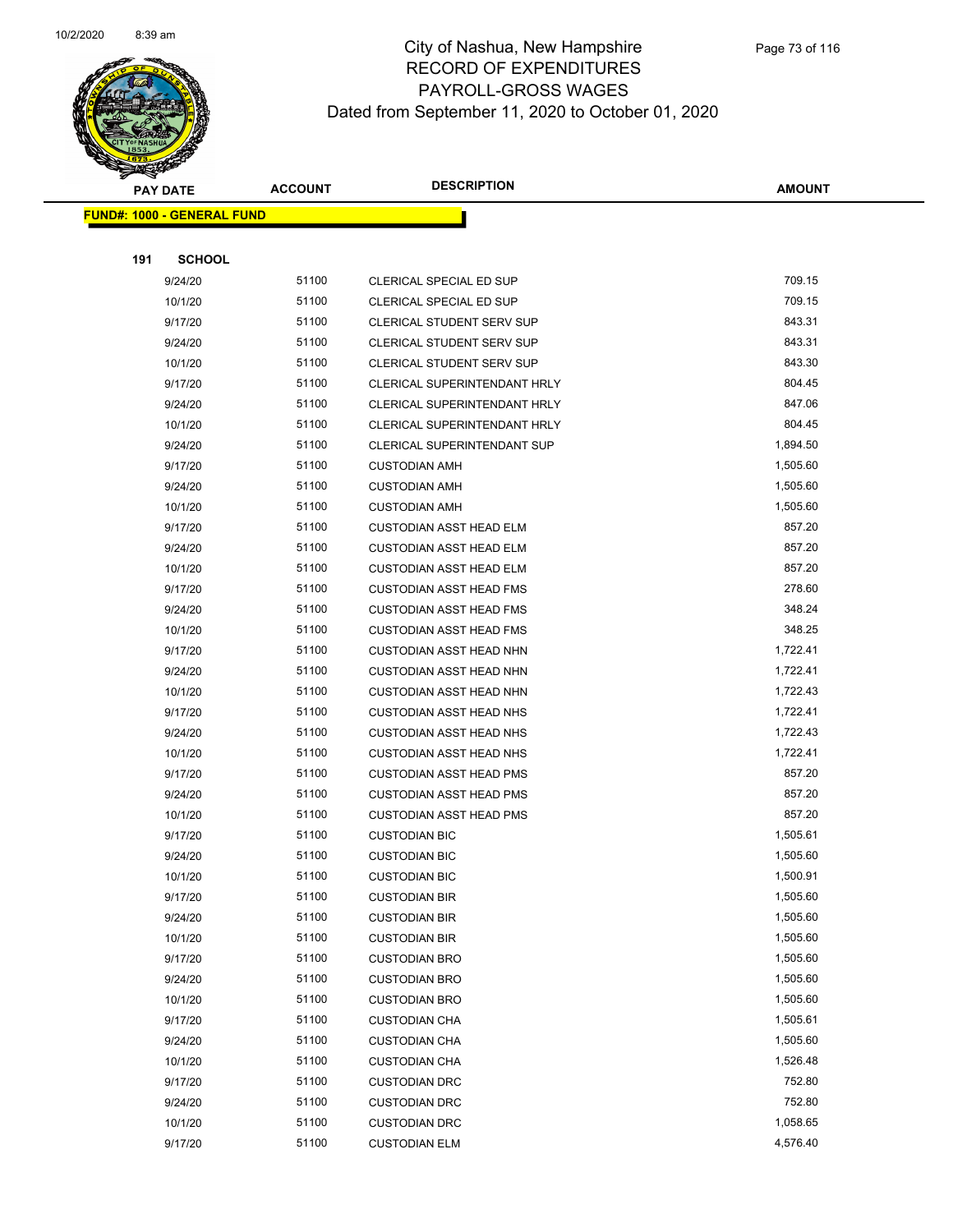

|     | <b>PAY DATE</b>                   | <b>ACCOUNT</b> | <b>DESCRIPTION</b>                                     | <b>AMOUNT</b>      |
|-----|-----------------------------------|----------------|--------------------------------------------------------|--------------------|
|     | <b>FUND#: 1000 - GENERAL FUND</b> |                |                                                        |                    |
|     |                                   |                |                                                        |                    |
| 191 | <b>SCHOOL</b>                     |                |                                                        |                    |
|     | 9/24/20                           | 51100          | <b>CUSTODIAN ELM</b>                                   | 4,576.40           |
|     | 10/1/20                           | 51100          | <b>CUSTODIAN ELM</b>                                   | 5,141.00           |
|     | 9/17/20                           | 51100          | <b>CUSTODIAN FES</b>                                   | 1,505.60           |
|     | 9/24/20                           | 51100          | <b>CUSTODIAN FES</b>                                   | 1,505.60           |
|     | 10/1/20                           | 51100          | <b>CUSTODIAN FES</b>                                   | 1,505.60           |
|     | 9/17/20                           | 51100          | <b>CUSTODIAN FMS</b>                                   | 3,011.20           |
|     | 9/24/20                           | 51100          | <b>CUSTODIAN FMS</b>                                   | 3,011.20           |
|     | 10/1/20                           | 51100          | <b>CUSTODIAN FMS</b>                                   | 3,011.20           |
|     | 9/17/20                           | 51100          | <b>CUSTODIAN HEAD AMH</b>                              | 857.20             |
|     | 9/24/20                           | 51100          | <b>CUSTODIAN HEAD AMH</b>                              | 857.20             |
|     | 10/1/20                           | 51100          | <b>CUSTODIAN HEAD AMH</b>                              | 857.20             |
|     | 9/17/20                           | 51100          | <b>CUSTODIAN HEAD BIC</b>                              | 857.20             |
|     | 9/24/20                           | 51100          | <b>CUSTODIAN HEAD BIC</b>                              | 857.20             |
|     | 10/1/20                           | 51100          | <b>CUSTODIAN HEAD BIC</b>                              | 857.20             |
|     | 9/17/20                           | 51100          | <b>CUSTODIAN HEAD BIR</b>                              | 857.20             |
|     | 9/24/20                           | 51100          | <b>CUSTODIAN HEAD BIR</b>                              | 857.20             |
|     | 10/1/20                           | 51100          | <b>CUSTODIAN HEAD BIR</b>                              | 857.20             |
|     | 9/17/20                           | 51100          | <b>CUSTODIAN HEAD BRO</b>                              | 857.20             |
|     | 9/24/20                           | 51100          | <b>CUSTODIAN HEAD BRO</b>                              | 857.21             |
|     | 10/1/20                           | 51100          | <b>CUSTODIAN HEAD BRO</b>                              | 857.20             |
|     | 9/17/20                           | 51100          | <b>CUSTODIAN HEAD CHA</b>                              | 857.20             |
|     | 9/24/20                           | 51100          | <b>CUSTODIAN HEAD CHA</b>                              | 857.20             |
|     | 10/1/20                           | 51100          | <b>CUSTODIAN HEAD CHA</b>                              | 857.20             |
|     | 9/17/20                           | 51100          | <b>CUSTODIAN HEAD DRC</b>                              | 450.04             |
|     | 9/24/20                           | 51100          | <b>CUSTODIAN HEAD DRC</b>                              | 348.25             |
|     | 10/1/20                           | 51100          | <b>CUSTODIAN HEAD DRC</b>                              | 348.25             |
|     | 9/17/20                           | 51100          | <b>CUSTODIAN HEAD ELM</b>                              | 1,016.00           |
|     | 9/24/20                           | 51100          | <b>CUSTODIAN HEAD ELM</b>                              | 1,016.00           |
|     | 10/1/20                           | 51100<br>51100 | <b>CUSTODIAN HEAD ELM</b>                              | 1,016.00<br>857.21 |
|     | 9/17/20                           | 51100          | <b>CUSTODIAN HEAD FES</b>                              | 857.20             |
|     | 9/24/20<br>10/1/20                | 51100          | <b>CUSTODIAN HEAD FES</b><br><b>CUSTODIAN HEAD FES</b> | 857.20             |
|     | 9/17/20                           | 51100          | <b>CUSTODIAN HEAD FMS</b>                              | 1,016.00           |
|     | 9/24/20                           | 51100          | <b>CUSTODIAN HEAD FMS</b>                              | 1,016.00           |
|     | 10/1/20                           | 51100          | <b>CUSTODIAN HEAD FMS</b>                              | 1,016.00           |
|     | 9/17/20                           | 51100          | <b>CUSTODIAN HEAD LDG</b>                              | 857.20             |
|     | 9/24/20                           | 51100          | <b>CUSTODIAN HEAD LDG</b>                              | 857.20             |
|     | 10/1/20                           | 51100          | <b>CUSTODIAN HEAD LDG</b>                              | 857.20             |
|     | 9/17/20                           | 51100          | <b>CUSTODIAN HEAD MDE</b>                              | 857.20             |
|     | 9/24/20                           | 51100          | <b>CUSTODIAN HEAD MDE</b>                              | 857.20             |
|     | 10/1/20                           | 51100          | <b>CUSTODIAN HEAD MDE</b>                              | 857.20             |
|     | 9/17/20                           | 51100          | <b>CUSTODIAN HEAD MTP</b>                              | 857.20             |
|     | 9/24/20                           | 51100          | <b>CUSTODIAN HEAD MTP</b>                              | 857.20             |
|     |                                   |                |                                                        |                    |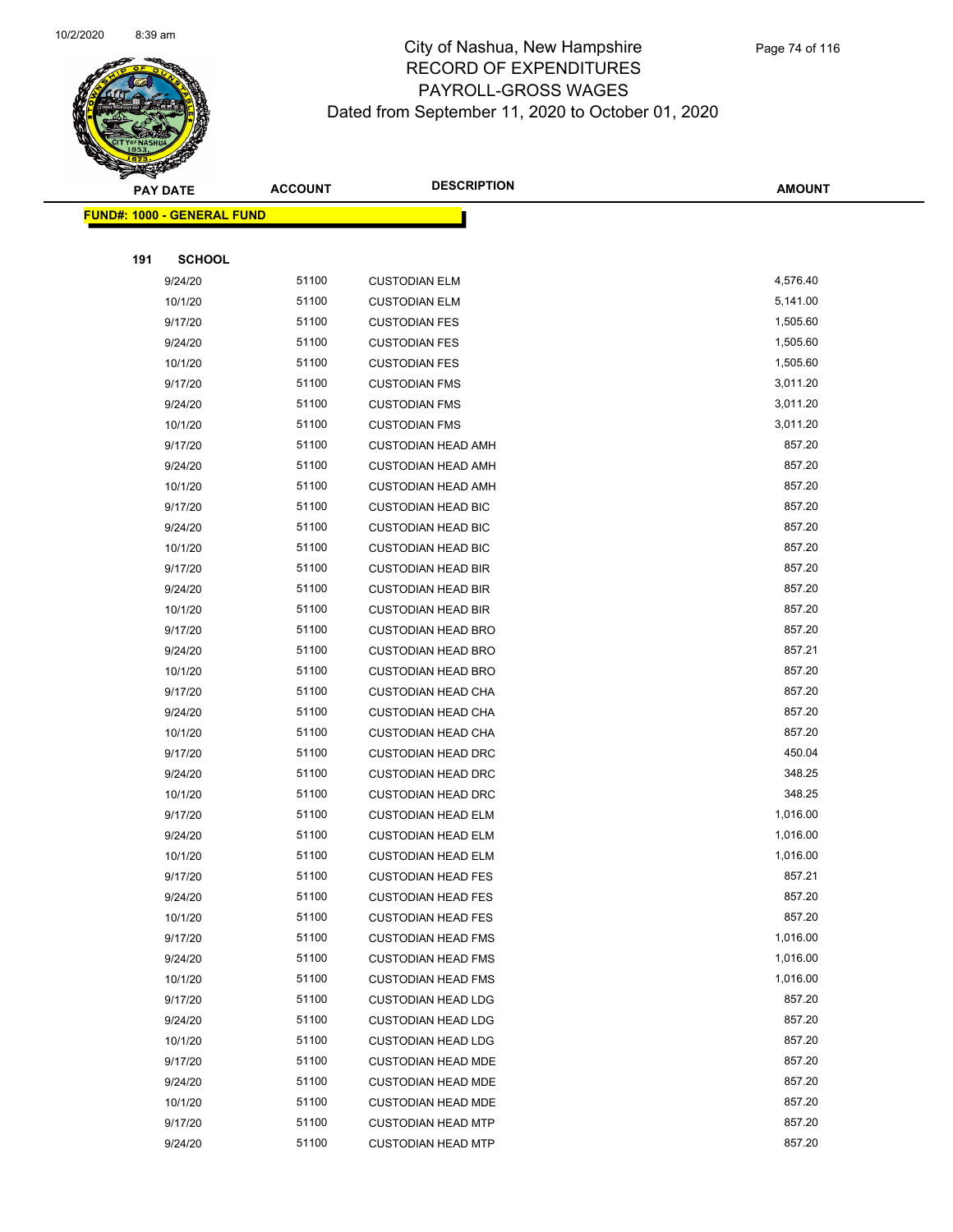

|     | <b>PAY DATE</b>            | <b>ACCOUNT</b> | <b>DESCRIPTION</b>              | <b>AMOUNT</b> |
|-----|----------------------------|----------------|---------------------------------|---------------|
|     | FUND#: 1000 - GENERAL FUND |                |                                 |               |
|     |                            |                |                                 |               |
| 191 | <b>SCHOOL</b>              |                |                                 |               |
|     | 10/1/20                    | 51100          | <b>CUSTODIAN HEAD MTP</b>       | 857.20        |
|     | 9/17/20                    | 51100          | <b>CUSTODIAN HEAD NHN</b>       | 1,022.00      |
|     | 9/24/20                    | 51100          | <b>CUSTODIAN HEAD NHN</b>       | 1,022.00      |
|     | 10/1/20                    | 51100          | <b>CUSTODIAN HEAD NHN</b>       | 1,022.00      |
|     | 9/17/20                    | 51100          | <b>CUSTODIAN HEAD NHS</b>       | 1,022.02      |
|     | 9/24/20                    | 51100          | <b>CUSTODIAN HEAD NHS</b>       | 1,022.00      |
|     | 10/1/20                    | 51100          | <b>CUSTODIAN HEAD NHS</b>       | 1,022.00      |
|     | 9/17/20                    | 51100          | <b>CUSTODIAN HEAD NSE</b>       | 857.20        |
|     | 9/24/20                    | 51100          | <b>CUSTODIAN HEAD NSE</b>       | 857.20        |
|     | 10/1/20                    | 51100          | <b>CUSTODIAN HEAD NSE</b>       | 857.20        |
|     | 9/17/20                    | 51100          | <b>CUSTODIAN HEAD PMS</b>       | 1,016.00      |
|     | 9/24/20                    | 51100          | <b>CUSTODIAN HEAD PMS</b>       | 1,016.00      |
|     | 10/1/20                    | 51100          | <b>CUSTODIAN HEAD PMS</b>       | 1,016.00      |
|     | 9/17/20                    | 51100          | <b>CUSTODIAN HEAD SHE</b>       | 857.20        |
|     | 9/24/20                    | 51100          | <b>CUSTODIAN HEAD SHE</b>       | 857.20        |
|     | 10/1/20                    | 51100          | <b>CUSTODIAN HEAD SHE</b>       | 857.20        |
|     | 9/17/20                    | 51100          | <b>CUSTODIAN LDG</b>            | 1,505.60      |
|     | 9/24/20                    | 51100          | <b>CUSTODIAN LDG</b>            | 1,505.60      |
|     | 10/1/20                    | 51100          | <b>CUSTODIAN LDG</b>            | 1,505.60      |
|     | 9/17/20                    | 51100          | <b>CUSTODIAN MDE</b>            | 1,496.19      |
|     | 9/24/20                    | 51100          | <b>CUSTODIAN MDE</b>            | 1,505.60      |
|     | 10/1/20                    | 51100          | <b>CUSTODIAN MDE</b>            | 1,505.60      |
|     | 9/17/20                    | 51100          | <b>CUSTODIAN MTP</b>            | 1,505.60      |
|     | 9/24/20                    | 51100          | <b>CUSTODIAN MTP</b>            | 1,505.60      |
|     | 10/1/20                    | 51100          | <b>CUSTODIAN MTP</b>            | 1,505.61      |
|     | 9/17/20                    | 51100          | <b>CUSTODIAN NHN</b>            | 10,587.20     |
|     | 9/24/20                    | 51100          | <b>CUSTODIAN NHN</b>            | 10,739.36     |
|     | 10/1/20                    | 51100          | <b>CUSTODIAN NHN</b>            | 10,587.20     |
|     | 9/17/20                    | 51100          | <b>CUSTODIAN NHS</b>            | 10,231.06     |
|     | 9/24/20                    | 51100          | <b>CUSTODIAN NHS</b>            | 10,528.01     |
|     | 10/1/20                    | 51100          | <b>CUSTODIAN NHS</b>            | 10,335.10     |
|     | 9/17/20                    | 51100          | <b>CUSTODIAN NSE</b>            | 1,505.60      |
|     | 9/24/20                    | 51100          | <b>CUSTODIAN NSE</b>            | 1,505.60      |
|     | 10/1/20                    | 51100          | <b>CUSTODIAN NSE</b>            | 1,505.60      |
|     | 9/17/20                    | 51100          | <b>CUSTODIAN PMS</b>            | 2,258.40      |
|     | 9/24/20                    | 51100          | <b>CUSTODIAN PMS</b>            | 2,258.40      |
|     | 10/1/20                    | 51100          | <b>CUSTODIAN PMS</b>            | 2,258.40      |
|     | 9/17/20                    | 51100          | <b>CUSTODIAN SHE</b>            | 1,505.60      |
|     | 9/24/20                    | 51100          | <b>CUSTODIAN SHE</b>            | 1,505.60      |
|     | 10/1/20                    | 51100          | <b>CUSTODIAN SHE</b>            | 1,505.60      |
|     | 9/24/20                    | 51100          | <b>CUSTODIAN SUPERVISOR WPO</b> | 4,112.60      |
|     | 9/17/20                    | 51100          | <b>CUSTODIAN WID</b>            | 1,505.60      |
|     | 9/24/20                    | 51100          | <b>CUSTODIAN WID</b>            | 1,505.60      |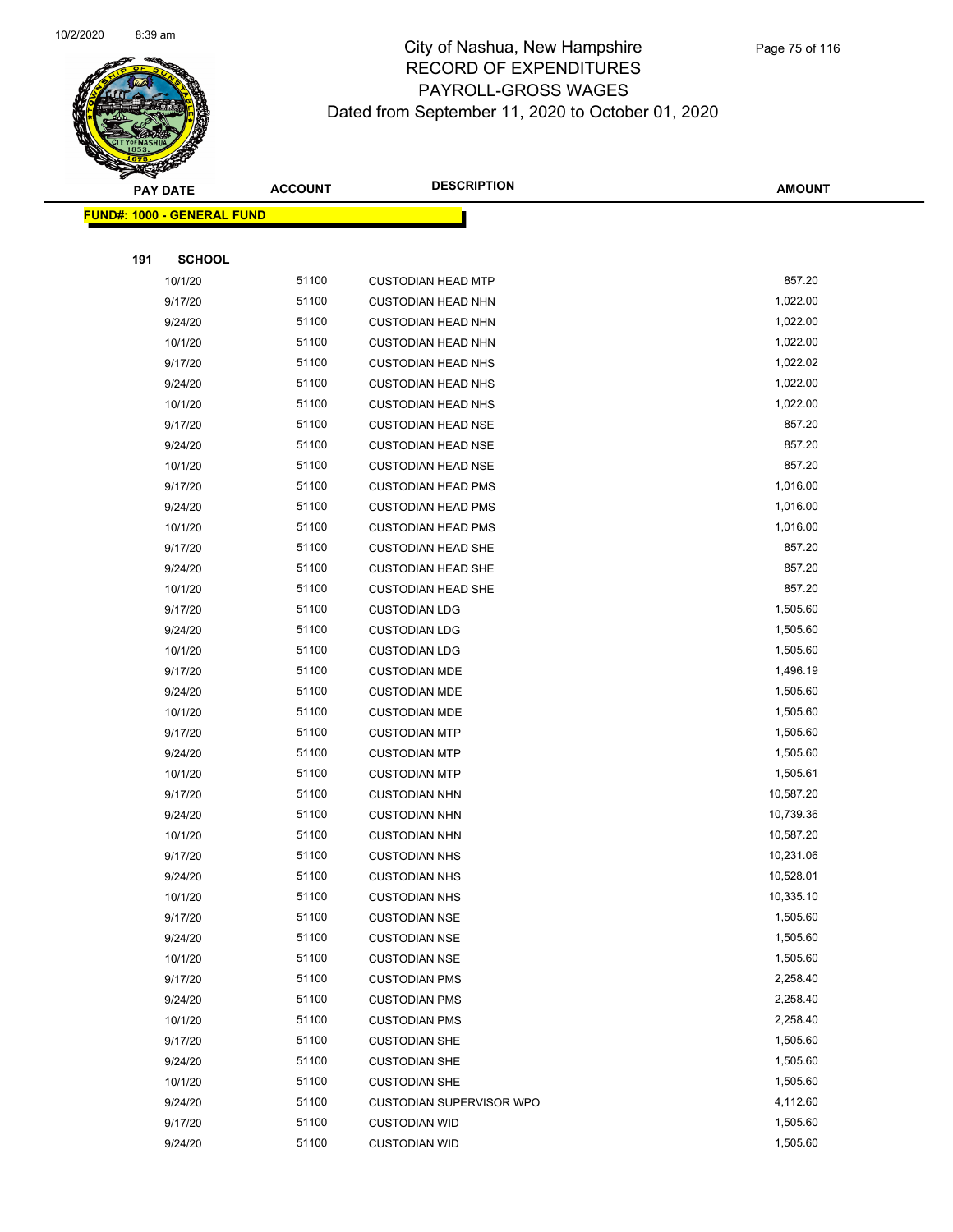

|     | <b>PAY DATE</b>                   | <b>ACCOUNT</b> | <b>DESCRIPTION</b>             | <b>AMOUNT</b> |
|-----|-----------------------------------|----------------|--------------------------------|---------------|
|     | <b>FUND#: 1000 - GENERAL FUND</b> |                |                                |               |
|     |                                   |                |                                |               |
| 191 | <b>SCHOOL</b>                     |                |                                |               |
|     | 10/1/20                           | 51100          | <b>CUSTODIAN WID</b>           | 1,505.60      |
|     | 9/24/20                           | 51100          | DATA ANALYST                   | 3,213.00      |
|     | 9/24/20                           | 51100          | <b>DIRECTOR ATHLETICS</b>      | 3,855.50      |
|     | 9/24/20                           | 51100          | DIRECTOR COM GRANTS            | 3,371.50      |
|     | 9/24/20                           | 51100          | <b>DIRECTOR GUIDANCE</b>       | 6,767.90      |
|     | 9/24/20                           | 51100          | DIRECTOR HUMAN RESOURCES       | 3,508.10      |
|     | 9/24/20                           | 51100          | DIRECTOR PLANT OPS             | 4,002.20      |
|     | 9/24/20                           | 51100          | DIRECTOR SPECIAL ED            | 3,745.20      |
|     | 9/24/20                           | 51100          | DIRECTOR STUDENT SERVICES      | 3,515.40      |
|     | 9/24/20                           | 51100          | DIRECTOR TECHNOLOGY            | 3,675.20      |
|     | 9/24/20                           | 51100          | DIRECTOR TRANSPORTATION        | 3,346.50      |
|     | 9/24/20                           | 51100          | <b>DIRECTOR VOCATIONAL</b>     | 3,071.60      |
|     | 10/1/20                           | 51100          | <b>DIRECTOR VOCATIONAL</b>     | 1,808.57      |
|     | 9/24/20                           | 51100          | ELL COMMUNICATIONS COORDINATOR | 2,057.70      |
|     | 9/24/20                           | 51100          | ELL OUTREACH WORKER            | 1,766.10      |
|     | 9/17/20                           | 51100          | <b>GRANT WRITER</b>            | 697.10        |
|     | 9/24/20                           | 51100          | <b>GRANT WRITER</b>            | 697.10        |
|     | 10/1/20                           | 51100          | <b>GRANT WRITER</b>            | 697.10        |
|     | 9/24/20                           | 51100          | GUIDANCE COUNSELOR AMH         | 2,469.50      |
|     | 9/24/20                           | 51100          | GUIDANCE COUNSELOR BIC         | 2,168.60      |
|     | 9/24/20                           | 51100          | <b>GUIDANCE COUNSELOR BIR</b>  | 3,071.60      |
|     | 9/24/20                           | 51100          | GUIDANCE COUNSELOR BRO         | 2,036.20      |
|     | 9/24/20                           | 51100          | GUIDANCE COUNSELOR CHA         | 3,071.60      |
|     | 9/24/20                           | 51100          | GUIDANCE COUNSELOR DRC         | 2,979.50      |
|     | 9/24/20                           | 51100          | <b>GUIDANCE COUNSELOR ELM</b>  | 13,092.50     |
|     | 9/24/20                           | 51100          | <b>GUIDANCE COUNSELOR FES</b>  | 2,168.60      |
|     | 9/24/20                           | 51100          | GUIDANCE COUNSELOR FMS         | 5,651.40      |
|     | 9/24/20                           | 51100          | GUIDANCE COUNSELOR LDG         | 3,071.60      |
|     | 9/24/20                           | 51100          | GUIDANCE COUNSELOR MDE         | 2,933.60      |
|     | 9/24/20                           | 51100          | <b>GUIDANCE COUNSELOR MTP</b>  | 2,979.49      |
|     | 9/24/20                           | 51100          | GUIDANCE COUNSELOR NHN         | 16,941.30     |
|     | 9/24/20                           | 51100          | GUIDANCE COUNSELOR NHS         | 18,556.90     |
|     | 9/24/20                           | 51100          | <b>GUIDANCE COUNSELOR NSE</b>  | 2,979.50      |
|     | 9/24/20                           | 51100          | GUIDANCE COUNSELOR PMS         | 8,492.39      |
|     | 9/24/20                           | 51100          | <b>GUIDANCE COUNSELOR SHE</b>  | 2,979.50      |
|     | 10/1/20                           | 51100          | HOME SCHOOL CORD TTI           | 635.25        |
|     | 9/24/20                           | 51100          | JOB DEVELOPER SPED NHN         | 3,071.60      |
|     | 9/24/20                           | 51100          | LIBRARIAN AMH                  | 2,045.30      |
|     | 9/24/20                           | 51100          | <b>LIBRARIAN BIC</b>           | 1,960.00      |
|     | 9/24/20                           | 51100          | LIBRARIAN BIR                  | 2,291.00      |
|     | 9/24/20                           | 51100          | LIBRARIAN BRO                  | 2,260.00      |
|     | 9/24/20                           | 51100          | LIBRARIAN CHA                  | 3,071.60      |
|     | 9/24/20                           | 51100          | LIBRARIAN DRC                  | 2,316.40      |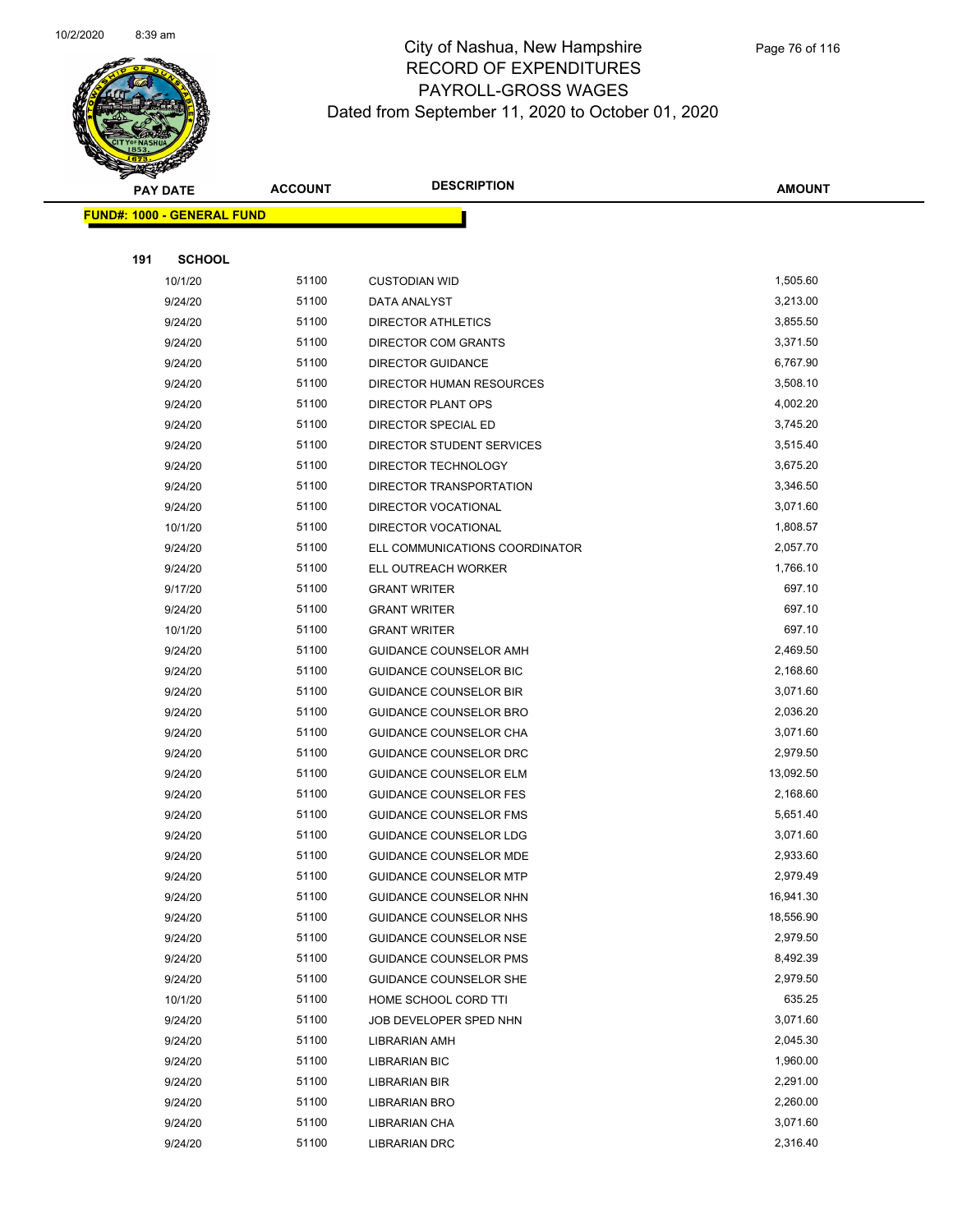

|     | <b>PAY DATE</b>                    | <b>ACCOUNT</b> | <b>DESCRIPTION</b>                  | <b>AMOUNT</b> |
|-----|------------------------------------|----------------|-------------------------------------|---------------|
|     | <u> FUND#: 1000 - GENERAL FUND</u> |                |                                     |               |
|     |                                    |                |                                     |               |
| 191 | <b>SCHOOL</b>                      |                |                                     |               |
|     | 9/24/20                            | 51100          | <b>LIBRARIAN ELM</b>                | 2,162.90      |
|     | 9/24/20                            | 51100          | <b>LIBRARIAN FES</b>                | 2,979.50      |
|     | 9/24/20                            | 51100          | <b>LIBRARIAN FMS</b>                | 3,071.60      |
|     | 9/24/20                            | 51100          | <b>LIBRARIAN LDG</b>                | 1,891.40      |
|     | 9/24/20                            | 51100          | LIBRARIAN MDE                       | 2,933.60      |
|     | 9/24/20                            | 51100          | <b>LIBRARIAN MTP</b>                | 1,792.60      |
|     | 9/24/20                            | 51100          | <b>LIBRARIAN NHN</b>                | 4,773.50      |
|     | 9/24/20                            | 51100          | <b>LIBRARIAN NHS</b>                | 6,106.40      |
|     | 9/24/20                            | 51100          | <b>LIBRARIAN NSE</b>                | 2,933.60      |
|     | 9/24/20                            | 51100          | <b>LIBRARIAN PMS</b>                | 2,095.81      |
|     | 9/24/20                            | 51100          | <b>LIBRARIAN SHE</b>                | 2,979.50      |
|     | 9/24/20                            | 51100          | LICENSED PRACTICAL NURSE ELM        | 1,485.30      |
|     | 9/24/20                            | 51100          | <b>LICENSED PRACTICAL NURSE FMS</b> | 1,459.70      |
|     | 9/17/20                            | 51100          | MAINTENANCE ALARM WPO               | 1,048.40      |
|     | 9/24/20                            | 51100          | MAINTENANCE ALARM WPO               | 1,048.40      |
|     | 10/1/20                            | 51100          | MAINTENANCE ALARM WPO               | 1,048.40      |
|     | 9/17/20                            | 51100          | MAINTENANCE CARPENTER WPO           | 1,056.40      |
|     | 9/24/20                            | 51100          | MAINTENANCE CARPENTER WPO           | 1,056.40      |
|     | 10/1/20                            | 51100          | MAINTENANCE CARPENTER WPO           | 1,056.40      |
|     | 9/17/20                            | 51100          | MAINTENANCE ELECTRICIAN WPO         | 2,228.00      |
|     | 9/24/20                            | 51100          | MAINTENANCE ELECTRICIAN WPO         | 2,228.00      |
|     | 10/1/20                            | 51100          | MAINTENANCE ELECTRICIAN WPO         | 2,228.00      |
|     | 9/17/20                            | 51100          | MAINTENANCE GRDS FORMEN WPO         | 1,056.40      |
|     | 9/24/20                            | 51100          | MAINTENANCE GRDS FORMEN WPO         | 1,056.40      |
|     | 10/1/20                            | 51100          | MAINTENANCE GRDS FORMEN WPO         | 1,056.40      |
|     | 9/17/20                            | 51100          | MAINTENANCE GROUNDS WPO             | 4,490.81      |
|     | 9/24/20                            | 51100          | MAINTENANCE GROUNDS WPO             | 4,490.81      |
|     | 10/1/20                            | 51100          | MAINTENANCE GROUNDS WPO             | 4,490.81      |
|     | 9/17/20                            | 51100          | MAINTENANCE HVAC WPO                | 6,547.20      |
|     | 9/24/20                            | 51100          | MAINTENANCE HVAC WPO                | 6,547.20      |
|     | 10/1/20                            | 51100          | MAINTENANCE HVAC WPO                | 6,547.20      |
|     | 9/17/20                            | 51100          | MAINTENANCE MESSENGER WPO           | 1,016.00      |
|     | 9/24/20                            | 51100          | MAINTENANCE MESSENGER WPO           | 1,016.00      |
|     | 10/1/20                            | 51100          | MAINTENANCE MESSENGER WPO           | 1,016.00      |
|     | 9/17/20                            | 51100          | MAINTENANCE PLUMBER WPO             | 1,118.00      |
|     | 9/24/20                            | 51100          | MAINTENANCE PLUMBER WPO             | 1,118.00      |
|     | 10/1/20                            | 51100          | MAINTENANCE PLUMBER WPO             | 1,118.00      |
|     | 9/17/20                            | 51100          | MAINTENANCE TRADES WPO              | 3,222.80      |
|     | 9/24/20                            | 51100          | MAINTENANCE TRADES WPO              | 3,222.80      |
|     | 10/1/20                            | 51100          | MAINTENANCE TRADES WPO              | 3,222.80      |
|     | 9/24/20                            | 51100          | <b>MARKETING TEACHER NHS</b>        | 2,876.80      |
|     | 9/24/20                            | 51100          | <b>NURSE AMH</b>                    | 2,795.40      |
|     | 9/24/20                            | 51100          | <b>NURSE BIC</b>                    | 2,795.40      |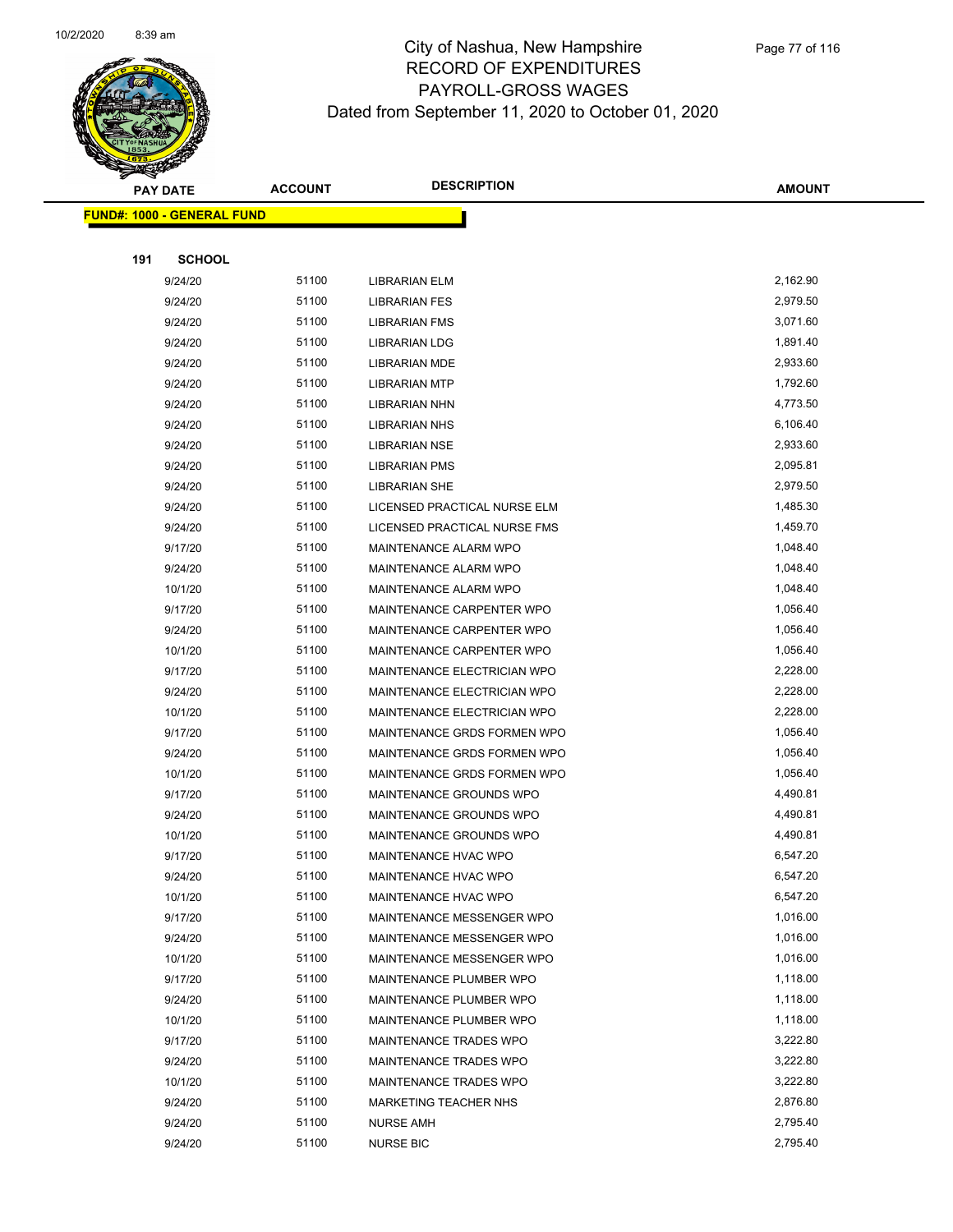

|     | <b>PAY DATE</b>                   | <b>ACCOUNT</b> | <b>DESCRIPTION</b>             | <b>AMOUNT</b> |
|-----|-----------------------------------|----------------|--------------------------------|---------------|
|     | <b>FUND#: 1000 - GENERAL FUND</b> |                |                                |               |
|     |                                   |                |                                |               |
| 191 | <b>SCHOOL</b>                     |                |                                |               |
|     | 9/24/20                           | 51100          | <b>NURSE BIR</b>               | 2,751.30      |
|     | 9/24/20                           | 51100          | <b>NURSE BRO</b>               | 2,795.40      |
|     | 9/24/20                           | 51100          | <b>NURSE CHA</b>               | 1,832.00      |
|     | 9/24/20                           | 51100          | NURSE DRC                      | 2,795.40      |
|     | 9/24/20                           | 51100          | <b>NURSE ELM</b>               | 3,303.60      |
|     | 9/24/20                           | 51100          | <b>NURSE FES</b>               | 1,962.50      |
|     | 9/24/20                           | 51100          | <b>NURSE FMS</b>               | 1,824.70      |
|     | 9/24/20                           | 51100          | <b>NURSE LDG</b>               | 2,632.70      |
|     | 9/24/20                           | 51100          | NURSE MDE                      | 2,319.40      |
|     | 9/24/20                           | 51100          | <b>NURSE MTP</b>               | 1,913.90      |
|     | 9/24/20                           | 51100          | <b>NURSE NHN</b>               | 3,728.50      |
|     | 9/24/20                           | 51100          | <b>NURSE NHS</b>               | 4,397.20      |
|     | 9/24/20                           | 51100          | <b>NURSE NSE</b>               | 2,795.40      |
|     | 9/24/20                           | 51100          | <b>NURSE PMS</b>               | 4,522.79      |
|     | 9/24/20                           | 51100          | <b>NURSE SHE</b>               | 1,888.80      |
|     | 9/24/20                           | 51100          | OFFICE MANAGER BUSINESS        | 2,661.50      |
|     | 9/24/20                           | 51100          | OFFICE MANAGER HUMAN RESOURCES | 2,038.50      |
|     | 9/24/20                           | 51100          | OFFICE MANAGER SPED            | 2,052.10      |
|     | 9/24/20                           | 51100          | OUT DISTRICT COORDINATOR       | 2,951.90      |
|     | 9/17/20                           | 51100          | PARA PRE SCHOOL BIR            | 237.75        |
|     | 9/24/20                           | 51100          | PARA PRE SCHOOL BIR            | 366.36        |
|     | 10/1/20                           | 51100          | PARA PRE SCHOOL BIR            | 366.36        |
|     | 9/17/20                           | 51100          | PARA ALT AMH                   | 607.13        |
|     | 9/24/20                           | 51100          | PARA ALT AMH                   | 576.25        |
|     | 10/1/20                           | 51100          | PARA ALT AMH                   | 581.40        |
|     | 9/17/20                           | 51100          | PARA ALT FMS                   | 643.89        |
|     | 9/24/20                           | 51100          | PARA ALT FMS                   | 643.89        |
|     | 10/1/20                           | 51100          | PARA ALT FMS                   | 643.89        |
|     | 9/17/20                           | 51100          | PARA ALT MTP                   | 396.00        |
|     | 9/24/20                           | 51100          | PARA ALT MTP                   | 428.10        |
|     | 10/1/20                           | 51100          | PARA ALT MTP                   | 428.10        |
|     | 9/17/20                           | 51100          | PARA ALT PMS                   | 445.95        |
|     | 9/24/20                           | 51100          | PARA ALT PMS                   | 445.95        |
|     | 10/1/20                           | 51100          | PARA ALT PMS                   | 445.95        |
|     | 9/17/20                           | 51100          | PARA DW SPEC ED AMH            | 9,982.81      |
|     | 9/24/20                           | 51100          | PARA DW SPEC ED AMH            | 10,199.95     |
|     | 10/1/20                           | 51100          | PARA DW SPEC ED AMH            | 9,860.61      |
|     | 9/17/20                           | 51100          | PARA DW SPEC ED BIR            | 2,677.97      |
|     | 9/24/20                           | 51100          | PARA DW SPEC ED BIR            | 2,820.86      |
|     | 10/1/20                           | 51100          | PARA DW SPEC ED BIR            | 2,836.81      |
|     | 9/17/20                           | 51100          | PARA DW SPEC ED BRO            | 5,049.91      |
|     | 9/24/20                           | 51100          | PARA DW SPEC ED BRO            | 5,130.07      |
|     | 10/1/20                           | 51100          | PARA DW SPEC ED BRO            | 5,108.59      |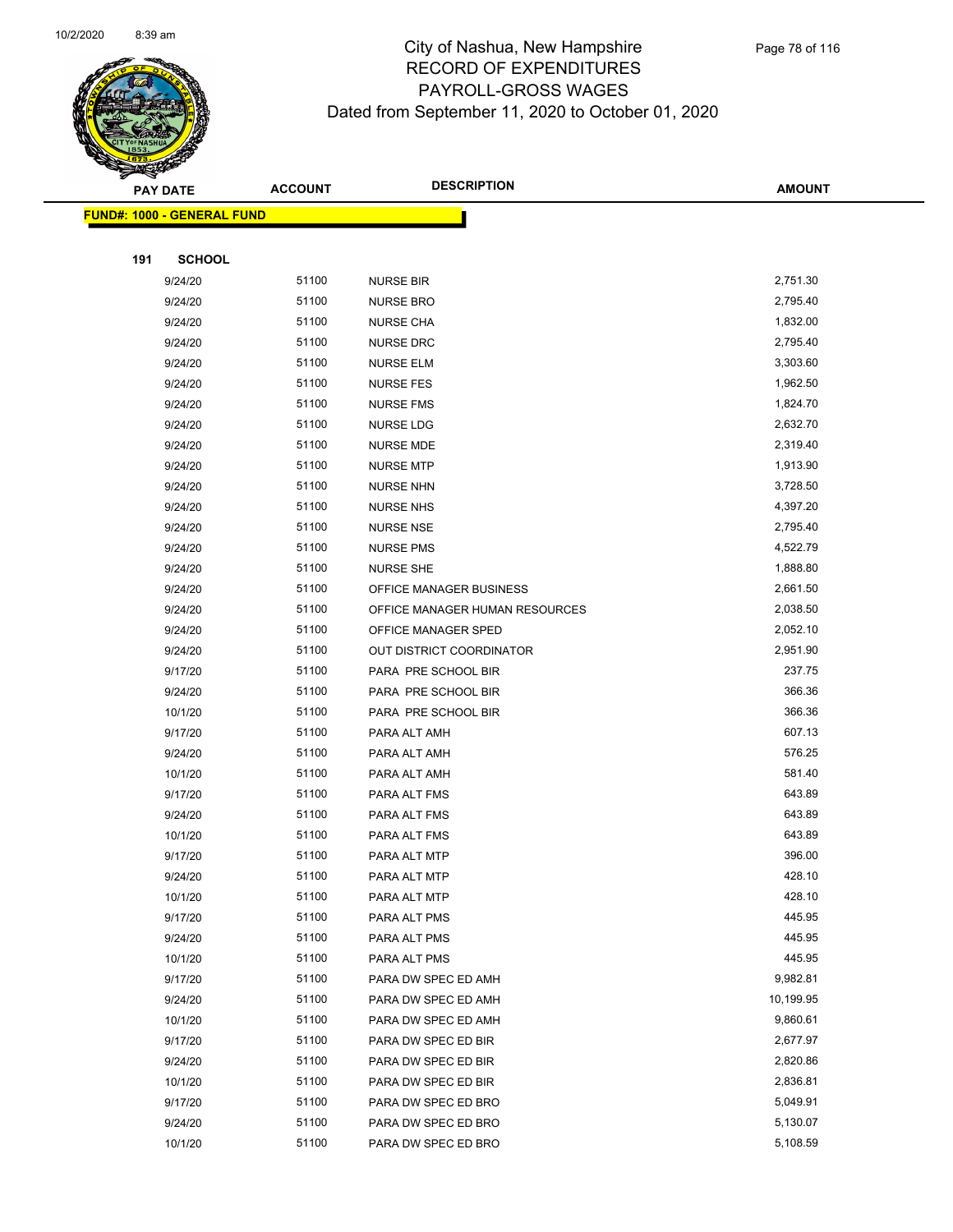

|     | <b>PAY DATE</b>                   | <b>ACCOUNT</b> | <b>DESCRIPTION</b>  | <b>AMOUNT</b> |
|-----|-----------------------------------|----------------|---------------------|---------------|
|     | <b>FUND#: 1000 - GENERAL FUND</b> |                |                     |               |
|     |                                   |                |                     |               |
| 191 | <b>SCHOOL</b>                     |                |                     |               |
|     | 9/17/20                           | 51100          | PARA DW SPEC ED CHA | 10,133.85     |
|     | 9/24/20                           | 51100          | PARA DW SPEC ED CHA | 10,111.65     |
|     | 10/1/20                           | 51100          | PARA DW SPEC ED CHA | 9,736.09      |
|     | 9/17/20                           | 51100          | PARA DW SPEC ED FMS | 7,482.70      |
|     | 9/24/20                           | 51100          | PARA DW SPEC ED FMS | 7,178.51      |
|     | 10/1/20                           | 51100          | PARA DW SPEC ED FMS | 7,467.48      |
|     | 9/17/20                           | 51100          | PARA DW SPEC ED LDG | 630.00        |
|     | 9/24/20                           | 51100          | PARA DW SPEC ED LDG | 630.00        |
|     | 10/1/20                           | 51100          | PARA DW SPEC ED LDG | 504.00        |
|     | 9/17/20                           | 51100          | PARA DW SPEC ED MDE | 6,680.76      |
|     | 9/24/20                           | 51100          | PARA DW SPEC ED MDE | 6,845.11      |
|     | 10/1/20                           | 51100          | PARA DW SPEC ED MDE | 6,839.94      |
|     | 9/17/20                           | 51100          | PARA DW SPEC ED MTP | 907.50        |
|     | 9/24/20                           | 51100          | PARA DW SPEC ED MTP | 1,057.08      |
|     | 10/1/20                           | 51100          | PARA DW SPEC ED MTP | 1,401.26      |
|     | 9/17/20                           | 51100          | PARA DW SPEC ED NHN | 5,361.25      |
|     | 9/24/20                           | 51100          | PARA DW SPEC ED NHN | 5,042.66      |
|     | 10/1/20                           | 51100          | PARA DW SPEC ED NHN | 5,063.19      |
|     | 9/17/20                           | 51100          | PARA DW SPEC ED NHS | 6,641.60      |
|     | 9/24/20                           | 51100          | PARA DW SPEC ED NHS | 6,641.60      |
|     | 10/1/20                           | 51100          | PARA DW SPEC ED NHS | 5,983.25      |
|     | 9/17/20                           | 51100          | PARA DW SPEC ED NSE | 4,996.09      |
|     | 9/24/20                           | 51100          | PARA DW SPEC ED NSE | 4,939.80      |
|     | 10/1/20                           | 51100          | PARA DW SPEC ED NSE | 4,961.95      |
|     | 9/17/20                           | 51100          | PARA DW SPEC ED PMS | 1,525.19      |
|     | 9/24/20                           | 51100          | PARA DW SPEC ED PMS | 1,367.18      |
|     | 10/1/20                           | 51100          | PARA DW SPEC ED PMS | 1,287.45      |
|     | 9/17/20                           | 51100          | PARA DW SPEC ED SHE | 8,773.52      |
|     | 9/24/20                           | 51100          | PARA DW SPEC ED SHE | 9,044.52      |
|     | 10/1/20                           | 51100          | PARA DW SPEC ED SHE | 8,947.57      |
|     | 9/17/20                           | 51100          | PARA DW SPEC ED WID | 549.00        |
|     | 9/24/20                           | 51100          | PARA DW SPEC ED WID | 549.00        |
|     | 10/1/20                           | 51100          | PARA DW SPEC ED WID | 549.00        |
|     | 9/17/20                           | 51100          | PARA DW SPEC ELM    | 8,432.49      |
|     | 9/24/20                           | 51100          | PARA DW SPEC ELM    | 8,666.08      |
|     | 10/1/20                           | 51100          | PARA DW SPEC ELM    | 9,477.03      |
|     | 9/17/20                           | 51100          | PARA ELL BIR        | 475.92        |
|     | 9/24/20                           | 51100          | PARA ELL BIR        | 480.88        |
|     | 10/1/20                           | 51100          | PARA ELL BIR        | 485.84        |
|     | 9/17/20                           | 51100          | PARA ELL DRC        | 594.90        |
|     | 9/24/20                           | 51100          | PARA ELL DRC        | 594.90        |
|     | 10/1/20                           | 51100          | PARA ELL DRC        | 599.86        |
|     | 9/17/20                           | 51100          | PARA ELL ELM        | 574.77        |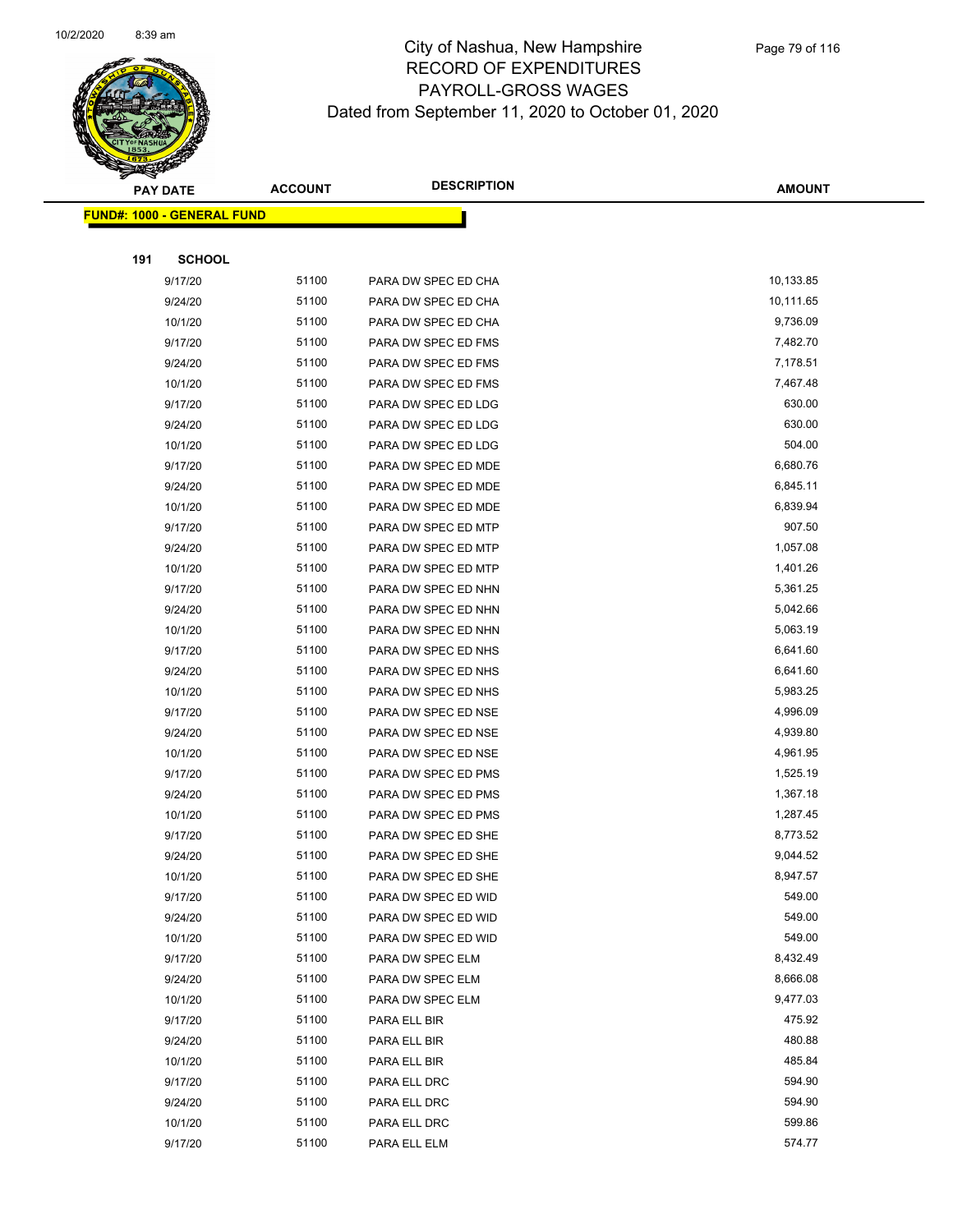

|     | <b>PAY DATE</b>                   | <b>ACCOUNT</b> | <b>DESCRIPTION</b> | <b>AMOUNT</b> |
|-----|-----------------------------------|----------------|--------------------|---------------|
|     | <b>FUND#: 1000 - GENERAL FUND</b> |                |                    |               |
|     |                                   |                |                    |               |
| 191 | <b>SCHOOL</b>                     |                |                    |               |
|     | 9/24/20                           | 51100          | PARA ELL ELM       | 467.44        |
|     | 10/1/20                           | 51100          | PARA ELL ELM       | 429.35        |
|     | 9/17/20                           | 51100          | PARA ELL FES       | 578.10        |
|     | 9/24/20                           | 51100          | PARA ELL FES       | 578.10        |
|     | 10/1/20                           | 51100          | PARA ELL FES       | 578.10        |
|     | 9/17/20                           | 51100          | PARA ELL FMS       | 436.27        |
|     | 9/24/20                           | 51100          | PARA ELL FMS       | 439.73        |
|     | 10/1/20                           | 51100          | PARA ELL FMS       | 439.73        |
|     | 9/17/20                           | 51100          | PARA ELL LDG       | 1,184.84      |
|     | 9/24/20                           | 51100          | PARA ELL LDG       | 1,189.80      |
|     | 10/1/20                           | 51100          | PARA ELL LDG       | 1,189.80      |
|     | 9/17/20                           | 51100          | PARA ELL MTP       | 454.20        |
|     | 9/24/20                           | 51100          | PARA ELL MTP       | 457.99        |
|     | 10/1/20                           | 51100          | PARA ELL MTP       | 454.20        |
|     | 9/17/20                           | 51100          | PARA ELL SHE       | 644.50        |
|     | 9/24/20                           | 51100          | PARA ELL SHE       | 644.49        |
|     | 10/1/20                           | 51100          | PARA ELL SHE       | 639.54        |
|     | 9/17/20                           | 51100          | PARA INST AMH      | 2,236.30      |
|     | 9/24/20                           | 51100          | PARA INST AMH      | 2,216.19      |
|     | 10/1/20                           | 51100          | PARA INST AMH      | 2,238.90      |
|     | 9/17/20                           | 51100          | PARA INST BIC      | 5,527.67      |
|     | 9/24/20                           | 51100          | PARA INST BIC      | 5,527.67      |
|     | 10/1/20                           | 51100          | PARA INST BIC      | 5,589.77      |
|     | 9/17/20                           | 51100          | PARA INST BIR      | 3,122.33      |
|     | 9/24/20                           | 51100          | PARA INST BIR      | 3,185.40      |
|     | 10/1/20                           | 51100          | PARA INST BIR      | 3,170.64      |
|     | 9/17/20                           | 51100          | PARA INST BRO      | 2,906.19      |
|     | 9/24/20                           | 51100          | PARA INST BRO      | 2,922.07      |
|     | 10/1/20                           | 51100          | PARA INST BRO      | 2,931.99      |
|     | 9/17/20                           | 51100          | PARA INST CHA      | 4,304.75      |
|     | 9/24/20                           | 51100          | PARA INST CHA      | 4,321.06      |
|     | 10/1/20                           | 51100          | PARA INST CHA      | 4,410.51      |
|     | 9/17/20                           | 51100          | PARA INST DRC      | 3,166.22      |
|     | 9/24/20                           | 51100          | PARA INST DRC      | 3,172.97      |
|     | 10/1/20                           | 51100          | PARA INST DRC      | 3,581.54      |
|     | 9/17/20                           | 51100          | PARA INST ELM      | 4,574.59      |
|     | 9/24/20                           | 51100          | PARA INST ELM      | 4,450.60      |
|     | 10/1/20                           | 51100          | PARA INST ELM      | 4,543.51      |
|     | 9/17/20                           | 51100          | PARA INST FES      | 5,050.10      |
|     | 9/24/20                           | 51100          | PARA INST FES      | 5,046.55      |
|     | 10/1/20                           | 51100          | PARA INST FES      | 5,069.94      |
|     | 9/17/20                           | 51100          | PARA INST FMS      | 3,963.29      |
|     | 9/24/20                           | 51100          | PARA INST FMS      | 4,024.74      |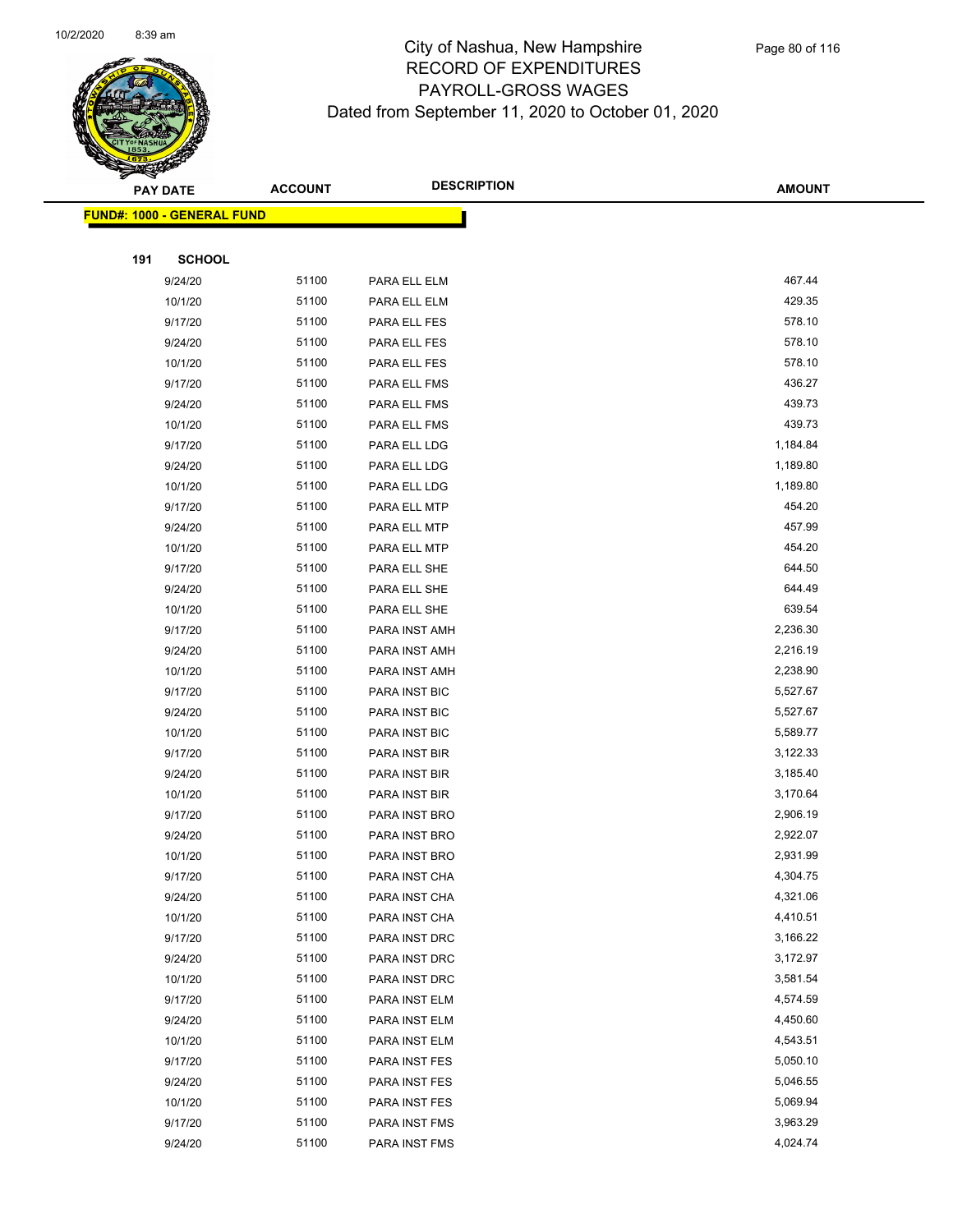

|     | <b>PAY DATE</b>                   | <b>ACCOUNT</b> | <b>DESCRIPTION</b>             | <b>AMOUNT</b>        |
|-----|-----------------------------------|----------------|--------------------------------|----------------------|
|     | <b>FUND#: 1000 - GENERAL FUND</b> |                |                                |                      |
|     |                                   |                |                                |                      |
| 191 | <b>SCHOOL</b>                     |                |                                |                      |
|     | 10/1/20                           | 51100          | <b>PARA INST FMS</b>           | 4,017.81             |
|     | 9/17/20                           | 51100          | PARA INST LDG                  | 4,124.55             |
|     | 9/24/20                           | 51100          | PARA INST LDG                  | 4,169.10             |
|     | 10/1/20                           | 51100          | PARA INST LDG                  | 4,238.51             |
|     | 9/17/20                           | 51100          | PARA INST MDE                  | 4,244.48             |
|     | 9/24/20                           | 51100          | PARA INST MDE                  | 4,243.53             |
|     | 10/1/20                           | 51100          | PARA INST MDE                  | 4,276.26             |
|     | 9/17/20                           | 51100          | PARA INST MTP                  | 3,710.59             |
|     | 9/24/20                           | 51100          | PARA INST MTP                  | 3,800.51             |
|     | 10/1/20                           | 51100          | PARA INST MTP                  | 3,792.73             |
|     | 9/17/20                           | 51100          | PARA INST NHN                  | 1,258.10             |
|     | 9/24/20                           | 51100          | PARA INST NHN                  | 1,258.10             |
|     | 10/1/20                           | 51100          | PARA INST NHN                  | 1,258.10             |
|     | 9/17/20                           | 51100          | PARA INST NHS                  | 2,302.71             |
|     | 9/24/20                           | 51100          | PARA INST NHS                  | 2,302.70             |
|     | 10/1/20                           | 51100          | PARA INST NHS                  | 2,317.17             |
|     | 9/17/20                           | 51100          | PARA INST NSE                  | 4,511.81             |
|     | 9/24/20                           | 51100          | PARA INST NSE                  | 4,497.60             |
|     | 10/1/20                           | 51100          | PARA INST NSE                  | 4,502.56             |
|     | 9/17/20                           | 51100          | PARA INST PMS                  | 4,058.11             |
|     | 9/24/20                           | 51100          | PARA INST PMS                  | 4,432.82             |
|     | 10/1/20                           | 51100          | PARA INST PMS                  | 3,475.24             |
|     | 9/17/20                           | 51100          | PARA INST SHE                  | 3,752.89             |
|     | 9/24/20                           | 51100          | PARA INST SHE                  | 3,742.34             |
|     | 10/1/20                           | 51100          | PARA INST SHE                  | 3,753.59             |
|     | 9/17/20                           | 51100          | PARA JOB COACH                 | 540.00               |
|     | 9/24/20                           | 51100          | PARA JOB COACH                 | 540.00               |
|     | 10/1/20                           | 51100          | PARA JOB COACH                 | 540.00               |
|     | 9/17/20                           | 51100          | PARA KIND AMH                  | 1,103.27             |
|     | 9/24/20<br>10/1/20                | 51100<br>51100 | PARA KIND AMH                  | 1,103.27<br>1,103.28 |
|     | 9/17/20                           | 51100          | PARA KIND AMH<br>PARA KIND BIC | 844.86               |
|     | 9/24/20                           | 51100          | PARA KIND BIC                  | 837.93               |
|     | 10/1/20                           | 51100          | PARA KIND BIC                  | 844.86               |
|     | 9/17/20                           | 51100          | PARA KIND BIR                  | 401.65               |
|     | 9/24/20                           | 51100          | PARA KIND BIR                  | 328.96               |
|     | 10/1/20                           | 51100          | PARA KIND BIR                  | 380.90               |
|     | 9/17/20                           | 51100          | PARA KIND BRO                  | 614.74               |
|     | 9/24/20                           | 51100          | PARA KIND BRO                  | 619.70               |
|     | 10/1/20                           | 51100          | PARA KIND BRO                  | 604.82               |
|     | 9/17/20                           | 51100          | PARA KIND CHA                  | 912.41               |
|     | 9/24/20                           | 51100          | PARA KIND CHA                  | 952.76               |
|     | 10/1/20                           | 51100          | PARA KIND CHA                  | 921.60               |
|     |                                   |                |                                |                      |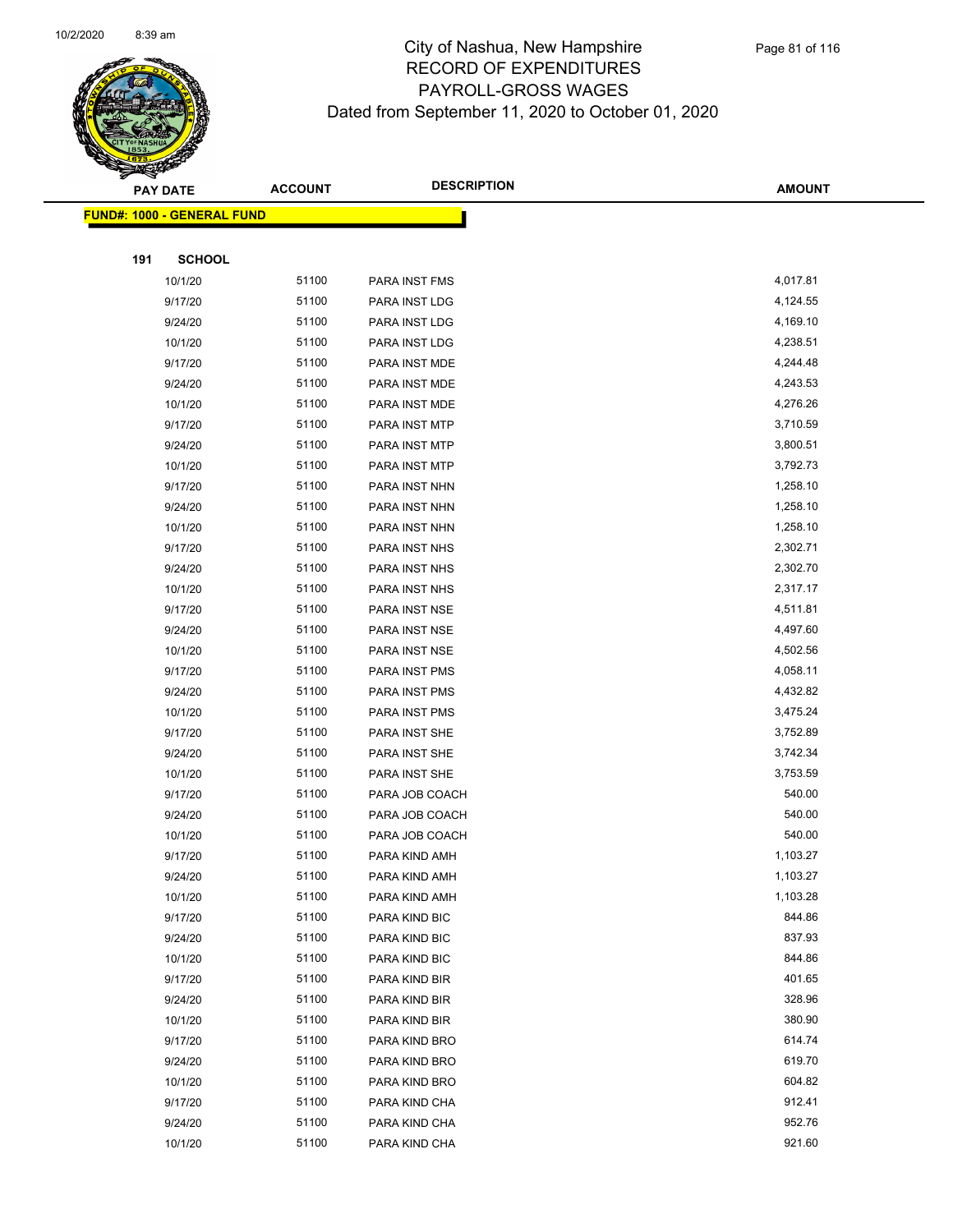

|     | <b>PAY DATE</b>                    | <b>ACCOUNT</b> | <b>DESCRIPTION</b> | <b>AMOUNT</b> |
|-----|------------------------------------|----------------|--------------------|---------------|
|     | <u> FUND#: 1000 - GENERAL FUND</u> |                |                    |               |
|     |                                    |                |                    |               |
| 191 | <b>SCHOOL</b>                      |                |                    |               |
|     | 9/17/20                            | 51100          | PARA KIND DRC      | 590.70        |
|     | 9/24/20                            | 51100          | PARA KIND DRC      | 590.70        |
|     | 10/1/20                            | 51100          | PARA KIND DRC      | 590.70        |
|     | 9/17/20                            | 51100          | PARA KIND FES      | 1,092.42      |
|     | 9/24/20                            | 51100          | PARA KIND FES      | 1,098.16      |
|     | 10/1/20                            | 51100          | PARA KIND FES      | 1,102.27      |
|     | 9/17/20                            | 51100          | PARA KIND LDG      | 1,234.44      |
|     | 9/24/20                            | 51100          | PARA KIND LDG      | 1,189.80      |
|     | 10/1/20                            | 51100          | PARA KIND LDG      | 1,199.72      |
|     | 9/17/20                            | 51100          | PARA KIND MDE      | 1,182.00      |
|     | 9/24/20                            | 51100          | PARA KIND MDE      | 1,182.00      |
|     | 10/1/20                            | 51100          | PARA KIND MDE      | 1,182.00      |
|     | 9/17/20                            | 51100          | PARA KIND NSE      | 599.86        |
|     | 9/24/20                            | 51100          | PARA KIND NSE      | 594.90        |
|     | 10/1/20                            | 51100          | PARA KIND NSE      | 594.90        |
|     | 9/17/20                            | 51100          | PARA KIND SHE      | 1,318.46      |
|     | 9/24/20                            | 51100          | PARA KIND SHE      | 1,303.34      |
|     | 10/1/20                            | 51100          | PARA KIND SHE      | 1,298.30      |
|     | 9/17/20                            | 51100          | PARA LIB NHS       | 214.69        |
|     | 9/24/20                            | 51100          | PARA LIB NHS       | 207.77        |
|     | 10/1/20                            | 51100          | PARA LIB NHS       | 207.77        |
|     | 9/17/20                            | 51100          | PARA MEDIA NHN     | 684.45        |
|     | 9/24/20                            | 51100          | PARA MEDIA NHN     | 684.45        |
|     | 10/1/20                            | 51100          | PARA MEDIA NHN     | 684.45        |
|     | 9/17/20                            | 51100          | PARA MEDIA NHS     | 1,112.45      |
|     | 9/24/20                            | 51100          | PARA MEDIA NHS     | 1,113.16      |
|     | 10/1/20                            | 51100          | PARA MEDIA NHS     | 1,112.45      |
|     | 9/17/20                            | 51100          | PARA PRE SCH BIC   | 372.42        |
|     | 9/24/20                            | 51100          | PARA PRE SCH BIC   | 496.56        |
|     | 10/1/20                            | 51100          | PARA PRE SCH BIC   | 506.91        |
|     | 9/17/20                            | 51100          | PARA PRE SCH BRO   | 5,200.66      |
|     | 9/24/20                            | 51100          | PARA PRE SCH BRO   | 5,215.79      |
|     | 10/1/20                            | 51100          | PARA PRE SCH BRO   | 4,880.61      |
|     | 9/17/20                            | 51100          | PARA PRE SCH MTP   | 271.23        |
|     | 9/24/20                            | 51100          | PARA PRE SCH MTP   | 454.49        |
|     | 10/1/20                            | 51100          | PARA PRE SCH MTP   | 714.69        |
|     | 9/17/20                            | 51100          | PARA PRE SCH NSE   | 439.80        |
|     | 9/24/20                            | 51100          | PARA PRE SCH NSE   | 439.80        |
|     | 10/1/20                            | 51100          | PARA PRE SCH NSE   | 439.80        |
|     | 9/17/20                            | 51100          | PARA READ ELM      | 619.70        |
|     | 9/24/20                            | 51100          | PARA READ ELM      | 619.70        |
|     | 10/1/20                            | 51100          | PARA READ ELM      | 485.84        |
|     | 9/17/20                            | 51100          | PARA SCI NHN       | 638.82        |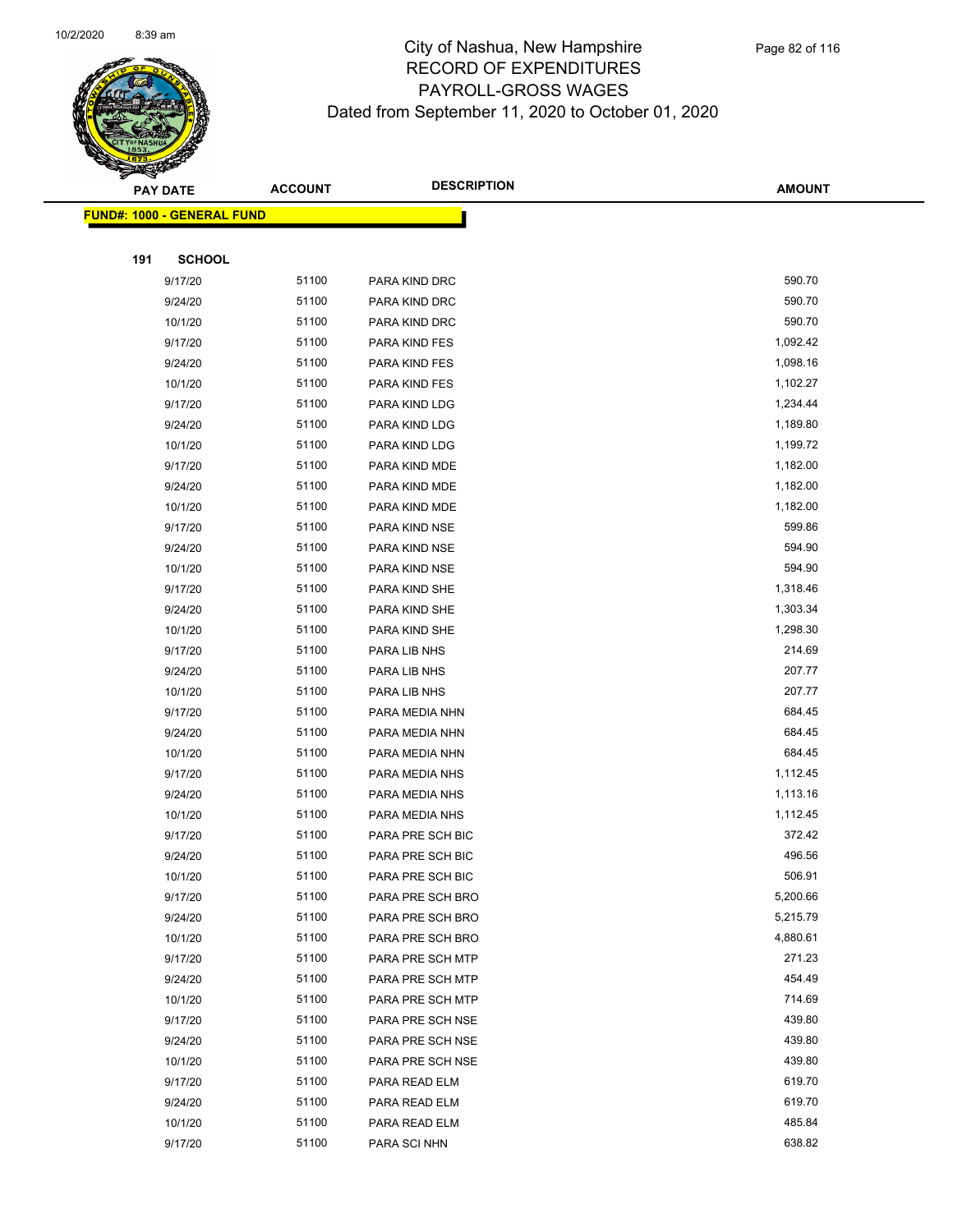

|     | <b>PAY DATE</b>                   | <b>ACCOUNT</b> | <b>DESCRIPTION</b>          | <b>AMOUNT</b> |  |
|-----|-----------------------------------|----------------|-----------------------------|---------------|--|
|     | <b>FUND#: 1000 - GENERAL FUND</b> |                |                             |               |  |
|     |                                   |                |                             |               |  |
| 191 | <b>SCHOOL</b>                     |                |                             |               |  |
|     | 9/24/20                           | 51100          | PARA SCI NHN                | 628.68        |  |
|     | 10/1/20                           | 51100          | PARA SCI NHN                | 633.75        |  |
|     | 9/17/20                           | 51100          | PARA SCI NHS                | 633.75        |  |
|     | 9/24/20                           | 51100          | PARA SCI NHS                | 633.75        |  |
|     | 10/1/20                           | 51100          | PARA SCI NHS                | 633.75        |  |
|     | 9/17/20                           | 51100          | PARA VOC NHS                | 457.20        |  |
|     | 9/24/20                           | 51100          | PARA VOC NHS                | 457.20        |  |
|     | 10/1/20                           | 51100          | PARA VOC NHS                | 457.20        |  |
|     | 9/24/20                           | 51100          | PEER COACH                  | 8,073.20      |  |
|     | 9/24/20                           | 51100          | PRESCHOOL COORDINATOR       | 2,562.50      |  |
|     | 9/24/20                           | 51100          | PRINCIPAL AMH               | 4,076.90      |  |
|     | 9/24/20                           | 51100          | PRINCIPAL BIC               | 3,903.80      |  |
|     | 9/24/20                           | 51100          | PRINCIPAL BIR               | 4,076.90      |  |
|     | 9/24/20                           | 51100          | PRINCIPAL BRO               | 4,076.90      |  |
|     | 9/24/20                           | 51100          | PRINCIPAL CHA               | 4,023.10      |  |
|     | 9/24/20                           | 51100          | PRINCIPAL DRC               | 3,851.00      |  |
|     | 9/17/20                           | 51100          | PRINCIPAL ELM               | (2,759.37)    |  |
|     | 9/24/20                           | 51100          | PRINCIPAL FES               | 3,942.30      |  |
|     | 9/24/20                           | 51100          | PRINCIPAL FMS               | 4,169.20      |  |
|     | 9/24/20                           | 51100          | PRINCIPAL LDG               | 4,076.90      |  |
|     | 9/24/20                           | 51100          | PRINCIPAL MDE               | 3,942.30      |  |
|     | 9/24/20                           | 51100          | PRINCIPAL MTP               | 3,942.30      |  |
|     | 9/24/20                           | 51100          | PRINCIPAL NHN               | 4,115.40      |  |
|     | 9/24/20                           | 51100          | PRINCIPAL NHS               | 4,326.90      |  |
|     | 9/24/20                           | 51100          | PRINCIPAL NSE               | 3,903.80      |  |
|     | 9/24/20                           | 51100          | PRINCIPAL PMS               | 3,865.40      |  |
|     | 9/24/20                           | 51100          | PRINCIPAL SHE               | 3,745.20      |  |
|     | 9/24/20                           | 51100          | SCHOOL PSYCHOLOGIST WID     | 42,942.39     |  |
|     | 9/24/20                           | 51100          | SCHOOL PSYCHOLOGY INTERN    | 1,909.20      |  |
|     | 9/17/20                           | 51100          | SECURITY MONITOR NHN        | 1,806.72      |  |
|     | 9/24/20                           | 51100          | SECURITY MONITOR NHN        | 2,258.40      |  |
|     | 10/1/20                           | 51100          | SECURITY MONITOR NHN        | 2,253.71      |  |
|     | 9/17/20                           | 51100          | SECURITY MONITOR NHS        | 2,408.96      |  |
|     | 9/24/20                           | 51100          | SECURITY MONITOR NHS        | 3,011.20      |  |
|     | 10/1/20                           | 51100          | SECURITY MONITOR NHS        | 3,011.20      |  |
|     | 9/17/20                           | 51100          | SIGN LANGUAGE INTERPRETER   | 6,240.20      |  |
|     | 9/24/20                           | 51100          | SIGN LANGUAGE INTERPRETER   | 7,800.25      |  |
|     | 10/1/20                           | 51100          | SIGN LANGUAGE INTERPRETER   | 7,879.35      |  |
|     | 9/24/20                           | 51100          | SOCIAL WORKER               | 7,170.17      |  |
|     | 9/24/20                           | 51100          | SOCIAL WORKER FMS           | 2,979.50      |  |
|     | 9/24/20                           | 51100          | SPEECH LANG PATHOLOGIST WID | 64,175.48     |  |
|     | 9/17/20                           | 51100          | SPEECH LANGUAGE ASST        | 559.00        |  |
|     | 9/24/20                           | 51100          | SPEECH LANGUAGE ASST        | 700.16        |  |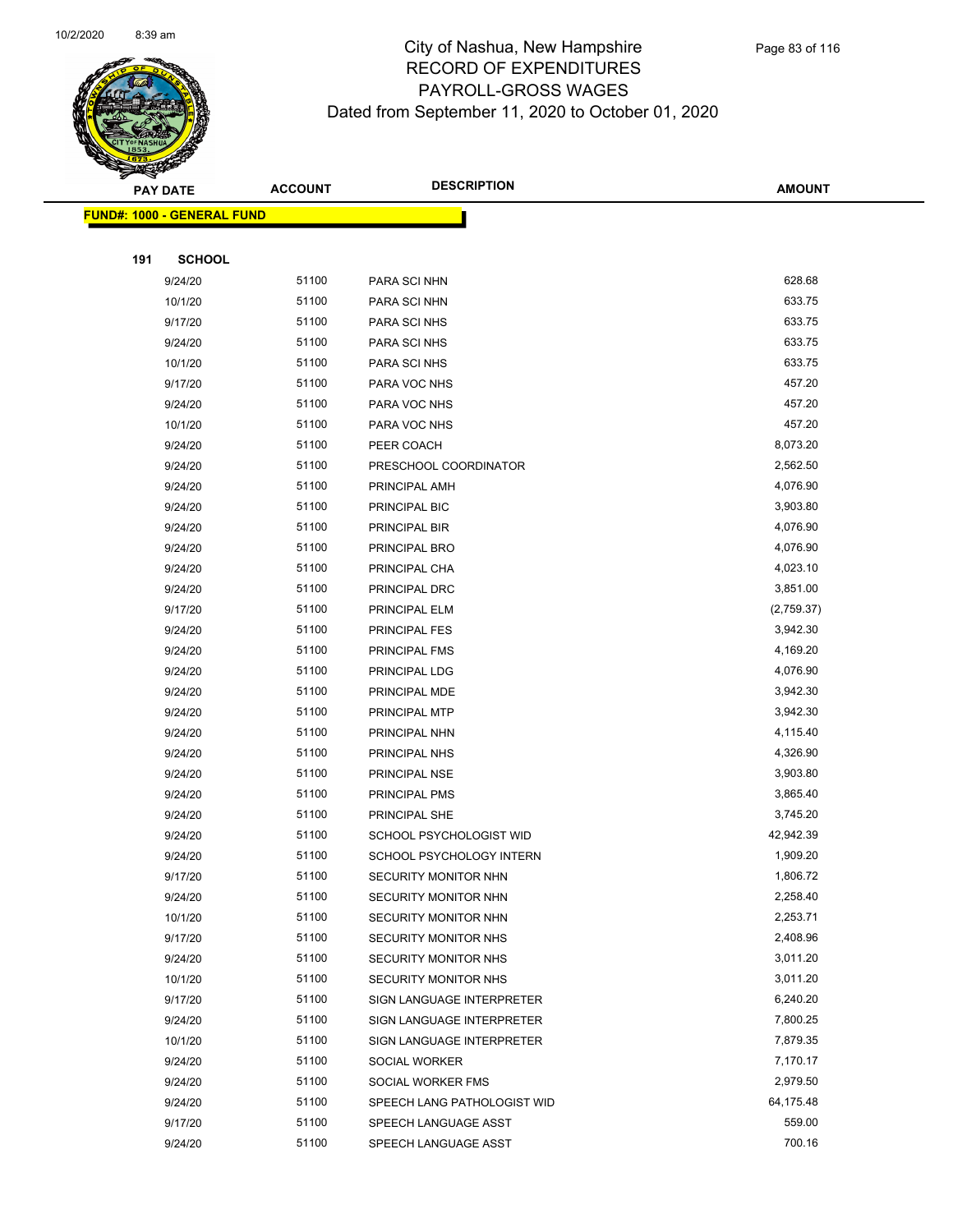

| <b>PAY DATE</b> |                                   | <b>DESCRIPTION</b><br><b>ACCOUNT</b> |                                  | <b>AMOUNT</b> |  |
|-----------------|-----------------------------------|--------------------------------------|----------------------------------|---------------|--|
|                 | <b>FUND#: 1000 - GENERAL FUND</b> |                                      |                                  |               |  |
|                 |                                   |                                      |                                  |               |  |
| 191             | <b>SCHOOL</b>                     |                                      |                                  |               |  |
|                 | 10/1/20                           | 51100                                | SPEECH LANGUAGE ASST             | 705.80        |  |
|                 | 9/24/20                           | 51100                                | STUDENT ACTIVITY COORD NHN       | 1,120.31      |  |
|                 | 9/17/20                           | 51100                                | SUB ADMIN LONG TERM              | 1,800.00      |  |
|                 | 9/24/20                           | 51100                                | SUB ADMIN LONG TERM              | 2,627.00      |  |
|                 | 9/24/20                           | 51100                                | SUPERINTENDENT                   | 6,228.50      |  |
|                 | 9/24/20                           | 51100                                | SYSTEMS ADMIN FULL YEAR          | 11,218.10     |  |
|                 | 9/24/20                           | 51100                                | <b>TEACHER ART AMH</b>           | 2,795.40      |  |
|                 | 9/24/20                           | 51100                                | TEACHER ART BIC                  | 2,291.00      |  |
|                 | 9/24/20                           | 51100                                | <b>TEACHER ART BIR</b>           | 2,979.50      |  |
|                 | 9/24/20                           | 51100                                | <b>TEACHER ART CHA</b>           | 2,227.30      |  |
|                 | 9/24/20                           | 51100                                | <b>TEACHER ART DRC</b>           | 2,168.60      |  |
|                 | 9/24/20                           | 51100                                | TEACHER ART ELM                  | 5,015.70      |  |
|                 | 9/24/20                           | 51100                                | <b>TEACHER ART FES</b>           | 1,764.50      |  |
|                 | 9/24/20                           | 51100                                | <b>TEACHER ART FMS</b>           | 827.80        |  |
|                 | 9/24/20                           | 51100                                | <b>TEACHER ART LDG</b>           | 2,795.40      |  |
|                 | 9/24/20                           | 51100                                | TEACHER ART MDE                  | 2,168.60      |  |
|                 | 9/24/20                           | 51100                                | <b>TEACHER ART MTP</b>           | 2,979.50      |  |
|                 | 9/24/20                           | 51100                                | <b>TEACHER ART NHN</b>           | 11,091.40     |  |
|                 | 9/24/20                           | 51100                                | <b>TEACHER ART NHS</b>           | 10,930.50     |  |
|                 | 9/24/20                           | 51100                                | <b>TEACHER ART NSE</b>           | 3,071.60      |  |
|                 | 9/24/20                           | 51100                                | <b>TEACHER ART PMS</b>           | 4,270.10      |  |
|                 | 9/24/20                           | 51100                                | <b>TEACHER ART SHE</b>           | 2,632.70      |  |
|                 | 9/24/20                           | 51100                                | TEACHER AUTO NHN                 | 2,795.40      |  |
|                 | 9/24/20                           | 51100                                | <b>TEACHER BEHAVIOR SPEC WID</b> | 19,139.10     |  |
|                 | 9/24/20                           | 51100                                | TEACHER BIO TEC NHN              | 2,564.70      |  |
|                 | 9/24/20                           | 51100                                | TEACHER BUILD CONST NHS          | 2,795.40      |  |
|                 | 9/24/20                           | 51100                                | <b>TEACHER BUSINESS NHN</b>      | 5,764.00      |  |
|                 | 9/24/20                           | 51100                                | <b>TEACHER BUSINESS NHS</b>      | 9,020.00      |  |
|                 | 9/24/20                           | 51100                                | <b>TEACHER COMPUTER ELM</b>      | 3,824.20      |  |
|                 | 9/24/20                           | 51100                                | TEACHER COMPUTER FMS             | 5,511.20      |  |
|                 | 9/24/20                           | 51100                                | TEACHER COMPUTER NHN             | 5,584.30      |  |
|                 | 9/24/20                           | 51100                                | TEACHER COMPUTER NHS             | 1,655.60      |  |
|                 | 9/24/20                           | 51100                                | <b>TEACHER COMPUTER PMS</b>      | 4,879.56      |  |
|                 | 9/24/20                           | 51100                                | TEACHER COSMETOLOGY NHN          | 4,684.20      |  |
|                 | 9/24/20                           | 51100                                | <b>TEACHER CULINARY NHN</b>      | 5,637.90      |  |
|                 | 9/24/20                           | 51100                                | TEACHER DEAF NSE                 | 4,879.40      |  |
|                 | 9/24/20                           | 51100                                | TEACHER DEAF WID                 | 7,703.90      |  |
|                 | 9/24/20                           | 51100                                | <b>TEACHER DWSE AMH</b>          | 2,979.50      |  |
|                 | 9/24/20                           | 51100                                | <b>TEACHER DWSE BIR</b>          | 4,964.00      |  |
|                 | 9/24/20                           | 51100                                | <b>TEACHER DWSE BRO</b>          | 3,071.60      |  |
|                 | 9/24/20                           | 51100                                | <b>TEACHER DWSE CHA</b>          | 3,283.00      |  |
|                 | 9/24/20                           | 51100                                | TEACHER DWSE ELM                 | 15,509.90     |  |
|                 | 9/24/20                           | 51100                                | <b>TEACHER DWSE FMS</b>          | 2,168.60      |  |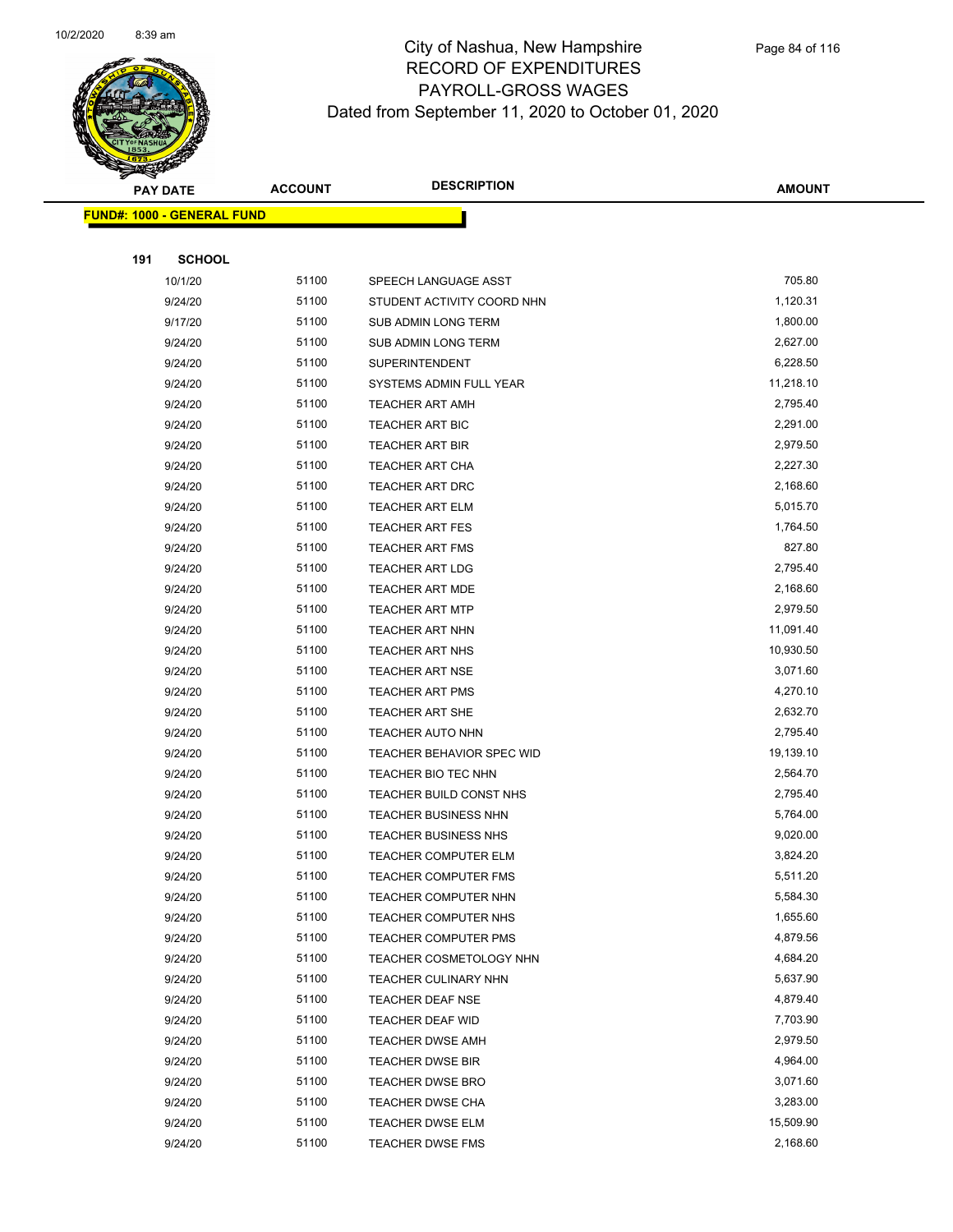

|     | <b>PAY DATE</b>                   | <b>ACCOUNT</b> | <b>DESCRIPTION</b>         | <b>AMOUNT</b> |
|-----|-----------------------------------|----------------|----------------------------|---------------|
|     | <b>FUND#: 1000 - GENERAL FUND</b> |                |                            |               |
|     |                                   |                |                            |               |
| 191 | <b>SCHOOL</b>                     |                |                            |               |
|     | 9/24/20                           | 51100          | TEACHER DWSE MDE           | 1,963.10      |
|     | 9/24/20                           | 51100          | TEACHER DWSE NHS           | 2,963.30      |
|     | 9/24/20                           | 51100          | TEACHER DWSE SHE           | 5,908.30      |
|     | 9/24/20                           | 51100          | TEACHER ECE NHS            | 5,959.00      |
|     | 9/24/20                           | 51100          | TEACHER ELECTRICAL NHS     | 2,795.40      |
|     | 9/24/20                           | 51100          | TEACHER ELL BIC            | 3,982.10      |
|     | 9/24/20                           | 51100          | TEACHER ELL BIR            | 2,979.50      |
|     | 9/24/20                           | 51100          | TEACHER ELL CHA            | 2,359.10      |
|     | 9/24/20                           | 51100          | TEACHER ELL DRC            | 4,702.70      |
|     | 9/24/20                           | 51100          | <b>TEACHER ELL ELM</b>     | 5,014.70      |
|     | 9/24/20                           | 51100          | <b>TEACHER ELL FES</b>     | 7,850.40      |
|     | 9/24/20                           | 51100          | TEACHER ELL FMS            | 4,319.10      |
|     | 9/24/20                           | 51100          | TEACHER ELL LDG            | 8,148.70      |
|     | 9/24/20                           | 51100          | <b>TEACHER ELL MTP</b>     | 2,979.50      |
|     | 9/24/20                           | 51100          | TEACHER ELL NHN            | 9,648.80      |
|     | 9/24/20                           | 51100          | TEACHER ELL NHS            | 11,505.70     |
|     | 9/24/20                           | 51100          | TEACHER ELL PMS            | 4,711.33      |
|     | 9/24/20                           | 51100          | TEACHER ELL SHE            | 4,971.70      |
|     | 9/24/20                           | 51100          | TEACHER ENGINEER NHS       | 3,521.20      |
|     | 9/24/20                           | 51100          | <b>TEACHER ENGLISH ELM</b> | 27,808.30     |
|     | 9/24/20                           | 51100          | <b>TEACHER ENGLISH FMS</b> | 17,079.30     |
|     | 9/24/20                           | 51100          | TEACHER ENGLISH NHN        | 48,395.80     |
|     | 9/24/20                           | 51100          | TEACHER ENGLISH NHS        | 47,963.60     |
|     | 9/24/20                           | 51100          | <b>TEACHER ENGLISH PMS</b> | 16,734.69     |
|     | 9/24/20                           | 51100          | <b>TEACHER FACS ELM</b>    | 2,260.00      |
|     | 9/24/20                           | 51100          | <b>TEACHER FACS FMS</b>    | 4,868.30      |
|     | 9/24/20                           | 51100          | <b>TEACHER FACS NHN</b>    | 8,003.70      |
|     | 9/24/20                           | 51100          | TEACHER FACS NHS           | 7,737.80      |
|     | 9/24/20                           | 51100          | <b>TEACHER FACS PMS</b>    | 3,585.13      |
|     | 9/24/20                           | 51100          | TEACHER FOREIGN LANG ELM   | 6,143.20      |
|     | 9/24/20                           | 51100          | TEACHER FOREIGN LANG FMS   | 4,176.92      |
|     | 9/24/20                           | 51100          | TEACHER FOREIGN LANG NHN   | 13,949.60     |
|     | 9/24/20                           | 51100          | TEACHER FOREIGN LANG NHS   | 19,013.60     |
|     | 9/24/20                           | 51100          | TEACHER FOREIGN LANG PMS   | 5,571.61      |
|     | 9/24/20                           | 51100          | <b>TEACHER GR1 AMH</b>     | 6,598.10      |
|     | 9/24/20                           | 51100          | <b>TEACHER GR1 BIC</b>     | 10,119.10     |
|     | 9/24/20                           | 51100          | <b>TEACHER GR1 BIR</b>     | 9,705.50      |
|     | 9/24/20                           | 51100          | TEACHER GR1 BRO            | 5,447.48      |
|     | 9/28/20                           | 51100          | <b>TEACHER GR1 BRO</b>     | 275.13        |
|     | 9/24/20                           | 51100          | TEACHER GR1 CHA            | 9,325.10      |
|     | 9/24/20                           | 51100          | TEACHER GR1 DRC            | 3,828.80      |
|     | 9/24/20                           | 51100          | <b>TEACHER GR1 FES</b>     | 9,508.80      |
|     | 9/24/20                           | 51100          | <b>TEACHER GR1 LDG</b>     | 7,652.20      |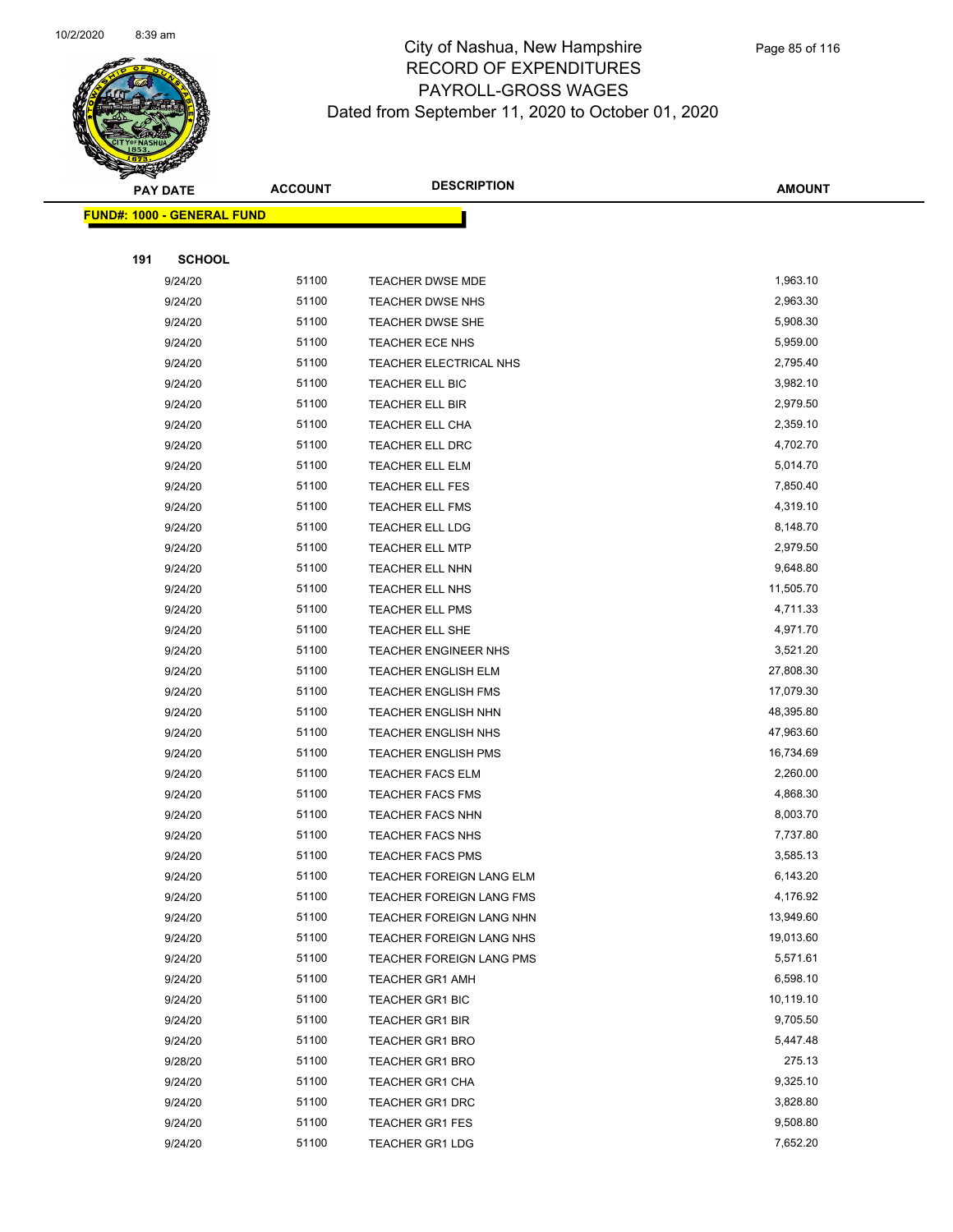

|     | <b>PAY DATE</b>                    | <b>ACCOUNT</b> | <b>DESCRIPTION</b>     | <b>AMOUNT</b> |
|-----|------------------------------------|----------------|------------------------|---------------|
|     | <u> FUND#: 1000 - GENERAL FUND</u> |                |                        |               |
|     |                                    |                |                        |               |
| 191 | <b>SCHOOL</b>                      |                |                        |               |
|     | 9/24/20                            | 51100          | <b>TEACHER GR1 MDE</b> | 8,153.90      |
|     | 9/24/20                            | 51100          | <b>TEACHER GR1 MTP</b> | 6,826.29      |
|     | 9/24/20                            | 51100          | <b>TEACHER GR1 NSE</b> | 7,801.90      |
|     | 9/24/20                            | 51100          | <b>TEACHER GR1 SHE</b> | 8,938.80      |
|     | 9/24/20                            | 51100          | <b>TEACHER GR2 AMH</b> | 6,094.60      |
|     | 9/24/20                            | 51100          | <b>TEACHER GR2 BIC</b> | 10,797.80     |
|     | 9/24/20                            | 51100          | <b>TEACHER GR2 BIR</b> | 10,983.80     |
|     | 9/24/20                            | 51100          | <b>TEACHER GR2 BRO</b> | 5,904.36      |
|     | 9/24/20                            | 51100          | TEACHER GR2 CHA        | 7,598.43      |
|     | 9/24/20                            | 51100          | TEACHER GR2 DRC        | 5,817.10      |
|     | 9/24/20                            | 51100          | <b>TEACHER GR2 FES</b> | 11,548.80     |
|     | 9/24/20                            | 51100          | <b>TEACHER GR2 LDG</b> | 9,187.10      |
|     | 9/24/20                            | 51100          | <b>TEACHER GR2 MDE</b> | 10,332.40     |
|     | 9/24/20                            | 51100          | <b>TEACHER GR2 MTP</b> | 7,439.09      |
|     | 9/24/20                            | 51100          | <b>TEACHER GR2 NSE</b> | 5,590.80      |
|     | 9/24/20                            | 51100          | TEACHER GR2 SHE        | 7,000.20      |
|     | 9/24/20                            | 51100          | <b>TEACHER GR3 AMH</b> | 4,886.90      |
|     | 9/24/20                            | 51100          | <b>TEACHER GR3 BIC</b> | 5,635.30      |
|     | 9/24/20                            | 51100          | <b>TEACHER GR3 BIR</b> | 8,479.59      |
|     | 9/24/20                            | 51100          | <b>TEACHER GR3 BRO</b> | 7,539.40      |
|     | 9/24/20                            | 51100          | <b>TEACHER GR3 CHA</b> | 9,821.50      |
|     | 9/24/20                            | 51100          | <b>TEACHER GR3 DRC</b> | 9,478.30      |
|     | 9/24/20                            | 51100          | <b>TEACHER GR3 FES</b> | 9,790.90      |
|     | 9/24/20                            | 51100          | <b>TEACHER GR3 LDG</b> | 9,580.40      |
|     | 9/24/20                            | 51100          | <b>TEACHER GR3 MDE</b> | 10,382.20     |
|     | 9/24/20                            | 51100          | <b>TEACHER GR3 MTP</b> | 7,009.30      |
|     | 9/24/20                            | 51100          | <b>TEACHER GR3 NSE</b> | 7,928.90      |
|     | 9/24/20                            | 51100          | <b>TEACHER GR3 SHE</b> | 8,183.40      |
|     | 9/24/20                            | 51100          | <b>TEACHER GR4 AMH</b> | 3,848.10      |
|     | 9/24/20                            | 51100          | TEACHER GR4 BIC        | 11,805.40     |
|     | 9/24/20                            | 51100          | TEACHER GR4 BIR        | 6,065.52      |
|     | 9/24/20                            | 51100          | <b>TEACHER GR4 BRO</b> | 5,774.90      |
|     | 9/24/20                            | 51100          | <b>TEACHER GR4 CHA</b> | 11,061.20     |
|     | 9/24/20                            | 51100          | <b>TEACHER GR4 DRC</b> | 7,292.00      |
|     | 9/24/20                            | 51100          | <b>TEACHER GR4 FES</b> | 8,880.00      |
|     | 9/24/20                            | 51100          | TEACHER GR4 LDG        | 8,812.80      |
|     | 9/24/20                            | 51100          | <b>TEACHER GR4 MDE</b> | 9,492.30      |
|     | 9/24/20                            | 51100          | <b>TEACHER GR4 MTP</b> | 7,208.40      |
|     | 9/24/20                            | 51100          | <b>TEACHER GR4 NSE</b> | 5,014.70      |
|     | 9/24/20                            | 51100          | <b>TEACHER GR4 SHE</b> | 4,691.70      |
|     | 9/24/20                            | 51100          | <b>TEACHER GR5 AMH</b> | 5,774.90      |
|     | 9/24/20                            | 51100          | <b>TEACHER GR5 BIC</b> | 11,128.70     |
|     | 9/24/20                            | 51100          | <b>TEACHER GR5 BIR</b> | 7,257.00      |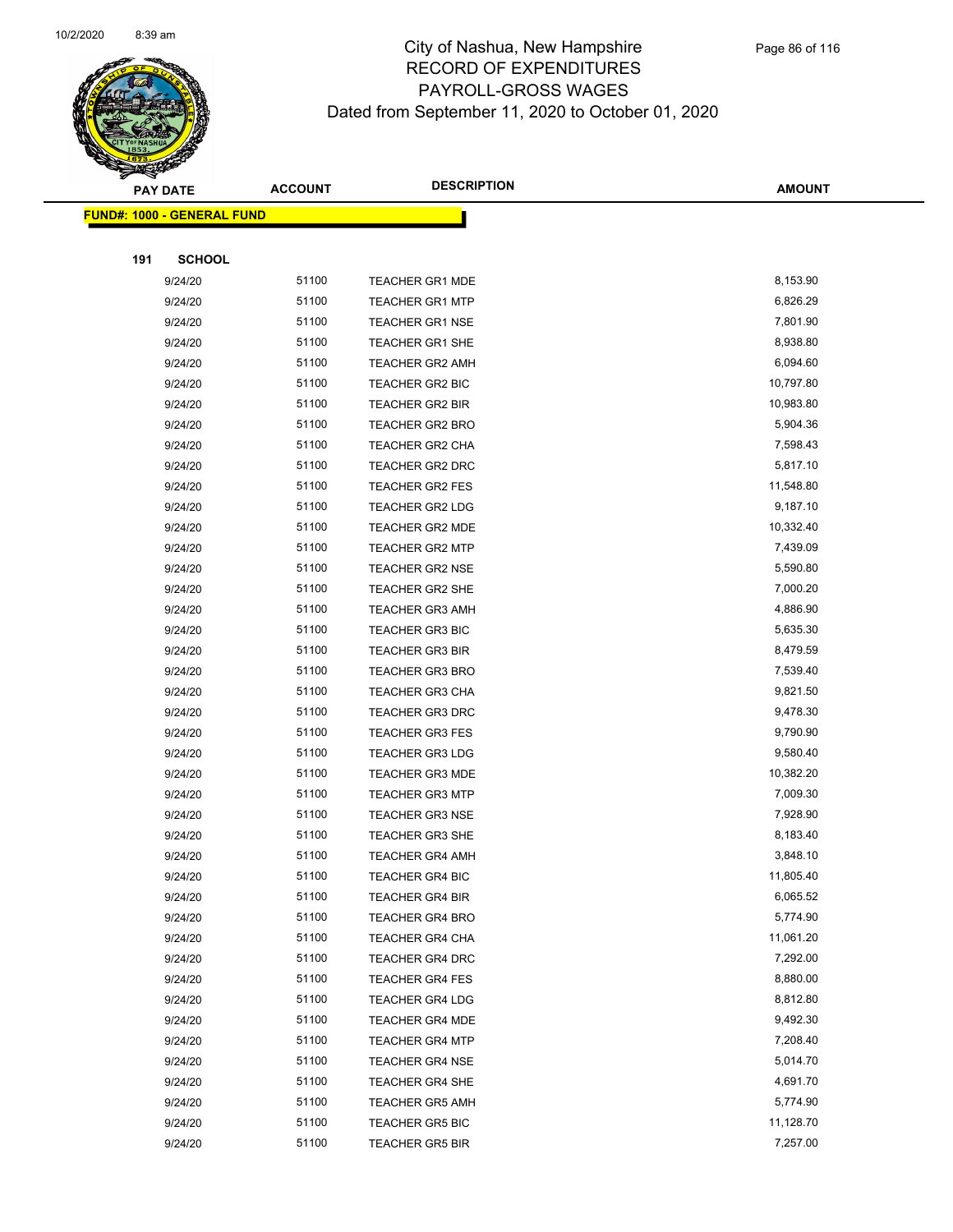

Page 87 of 116

|     | <b>PAY DATE</b>                    | <b>ACCOUNT</b> | <b>DESCRIPTION</b>            | <b>AMOUNT</b> |
|-----|------------------------------------|----------------|-------------------------------|---------------|
|     | <u> FUND#: 1000 - GENERAL FUND</u> |                |                               |               |
|     |                                    |                |                               |               |
| 191 | <b>SCHOOL</b>                      |                |                               |               |
|     | 9/24/20                            | 51100          | <b>TEACHER GR5 BRO</b>        | 5,671.90      |
|     | 9/24/20                            | 51100          | <b>TEACHER GR5 CHA</b>        | 11,374.48     |
|     | 9/24/20                            | 51100          | <b>TEACHER GR5 DRC</b>        | 6,209.60      |
|     | 9/24/20                            | 51100          | <b>TEACHER GR5 FES</b>        | 9,232.70      |
|     | 9/24/20                            | 51100          | <b>TEACHER GR5 LDG</b>        | 10,090.00     |
|     | 9/24/20                            | 51100          | <b>TEACHER GR5 MDE</b>        | 9,598.60      |
|     | 9/24/20                            | 51100          | <b>TEACHER GR5 MTP</b>        | 6,882.10      |
|     | 9/24/20                            | 51100          | <b>TEACHER GR5 NSE</b>        | 8,846.40      |
|     | 9/24/20                            | 51100          | <b>TEACHER GR5 SHE</b>        | 7,746.60      |
|     | 9/24/20                            | 51100          | <b>TEACHER GR6 ELM</b>        | 29,724.10     |
|     | 9/24/20                            | 51100          | <b>TEACHER GR6 FMS</b>        | 26,215.37     |
|     | 9/24/20                            | 51100          | <b>TEACHER GR6 PMS</b>        | 16,098.38     |
|     | 9/24/20                            | 51100          | <b>TEACHER GRAPH NHS</b>      | 3,599.80      |
|     | 9/24/20                            | 51100          | <b>TEACHER GRAPHICS NHN</b>   | 6,316.60      |
|     | 9/24/20                            | 51100          | <b>TEACHER HEALTH NHN</b>     | 5,422.60      |
|     | 9/24/20                            | 51100          | <b>TEACHER HEALTH NHS</b>     | 2,795.40      |
|     | 9/24/20                            | 51100          | <b>TEACHER HEALTHOC NHS</b>   | 5,246.90      |
|     | 9/24/20                            | 51100          | TEACHER HVAC NHS              | 2,045.30      |
|     | 9/24/20                            | 51100          | TEACHER IN SCH SUSPENSION ELM | 1,899.90      |
|     | 9/24/20                            | 51100          | TEACHER IN SCH SUSPENSION NHS | 1,900.10      |
|     | 9/24/20                            | 51100          | TEACHER INST SPED WID         | 2,692.40      |
|     | 9/24/20                            | 51100          | <b>TEACHER KIND AMH</b>       | 7,531.50      |
|     | 9/24/20                            | 51100          | TEACHER KIND BIC              | 10,714.40     |
|     | 9/24/20                            | 51100          | <b>TEACHER KIND BIR</b>       | 7,034.50      |
|     | 9/24/20                            | 51100          | <b>TEACHER KIND BRO</b>       | 5,867.00      |
|     | 9/24/20                            | 51100          | <b>TEACHER KIND CHA</b>       | 7,046.90      |
|     | 9/24/20                            | 51100          | <b>TEACHER KIND DRC</b>       | 10,255.19     |
|     | 9/24/20                            | 51100          | <b>TEACHER KIND FES</b>       | 11,944.10     |
|     | 9/24/20                            | 51100          | <b>TEACHER KIND LDG</b>       | 12,027.40     |
|     | 9/24/20                            | 51100          | TEACHER KIND MDE              | 10,729.60     |
|     | 9/24/20                            | 51100          | <b>TEACHER KIND MTP</b>       | 6,377.20      |
|     | 9/24/20                            | 51100          | <b>TEACHER KIND NSE</b>       | 2,394.80      |
|     | 9/24/20                            | 51100          | TEACHER KIND SHE              | 6,270.80      |
|     | 9/24/20                            | 51100          | <b>TEACHER MATH ELM</b>       | 23,580.30     |
|     | 9/24/20                            | 51100          | <b>TEACHER MATH FMS</b>       | 14,008.40     |
|     | 9/24/20                            | 51100          | <b>TEACHER MATH NHN</b>       | 37,608.50     |
|     | 9/24/20                            | 51100          | <b>TEACHER MATH NHS</b>       | 44,814.60     |
|     | 9/24/20                            | 51100          | <b>TEACHER MATH PMS</b>       | 16,273.67     |
|     | 9/24/20                            | 51100          | <b>TEACHER MUSIC AMH</b>      | 1,913.90      |
|     | 9/24/20                            | 51100          | <b>TEACHER MUSIC BIC</b>      | 2,795.40      |
|     | 9/24/20                            | 51100          | <b>TEACHER MUSIC BIR</b>      | 1,824.70      |
|     | 9/24/20                            | 51100          | <b>TEACHER MUSIC BRO</b>      | 1,831.80      |
|     | 9/24/20                            | 51100          | TEACHER MUSIC CHA             | 2,979.50      |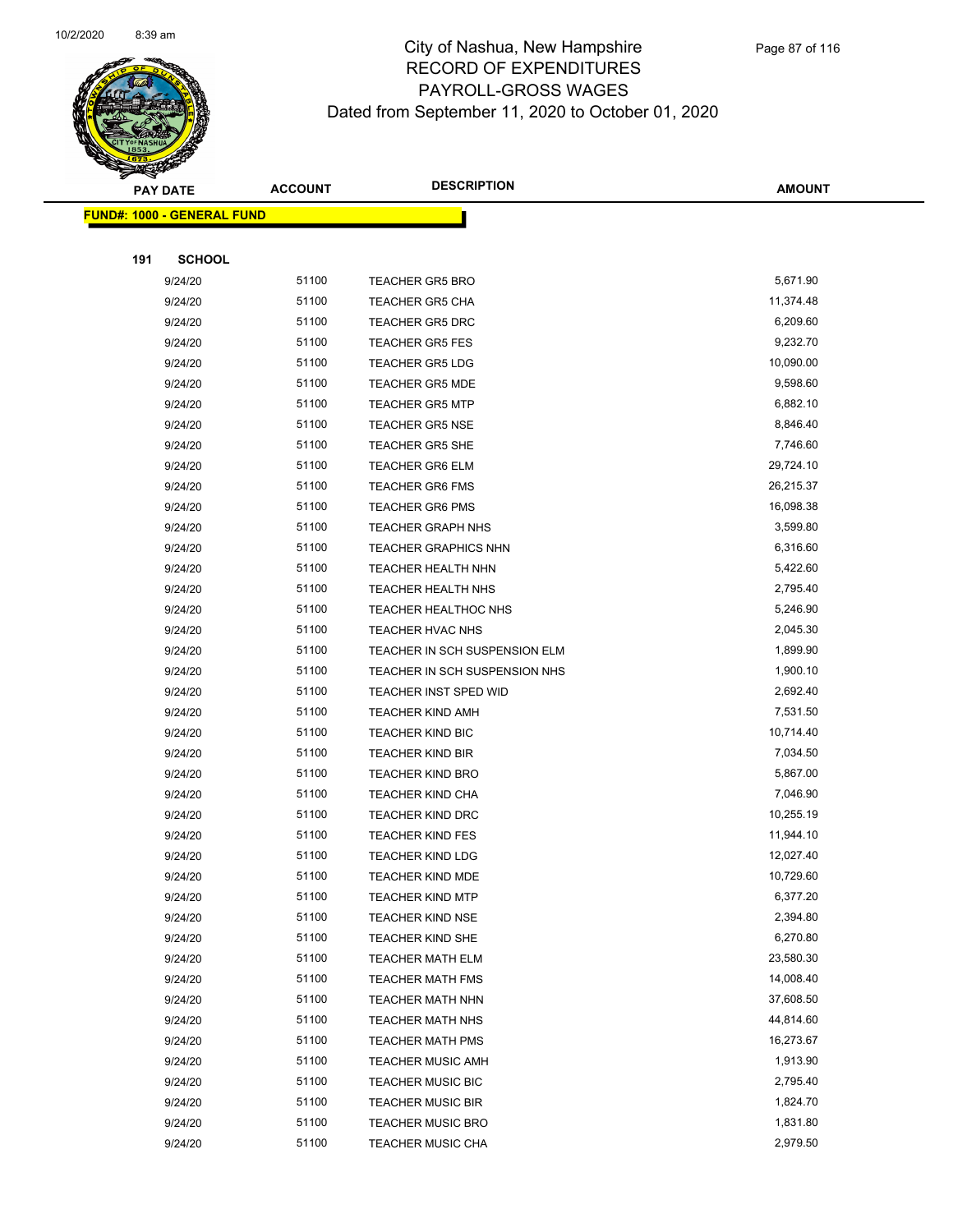

|     | <b>PAY DATE</b>                   | <b>ACCOUNT</b> | <b>DESCRIPTION</b>                       | <b>AMOUNT</b>        |
|-----|-----------------------------------|----------------|------------------------------------------|----------------------|
|     | <b>FUND#: 1000 - GENERAL FUND</b> |                |                                          |                      |
|     |                                   |                |                                          |                      |
| 191 | <b>SCHOOL</b>                     |                |                                          |                      |
|     | 9/24/20                           | 51100          | <b>TEACHER MUSIC DRC</b>                 | 2,887.40             |
|     | 9/24/20                           | 51100          | <b>TEACHER MUSIC ELM</b>                 | 7,744.90             |
|     | 9/24/20                           | 51100          | <b>TEACHER MUSIC FES</b>                 | 1,764.50             |
|     | 9/24/20                           | 51100          | <b>TEACHER MUSIC FMS</b>                 | 5,959.00             |
|     | 9/24/20                           | 51100          | <b>TEACHER MUSIC LDG</b>                 | 1,643.60             |
|     | 9/24/20                           | 51100          | TEACHER MUSIC MDE                        | 2,359.10             |
|     | 9/24/20                           | 51100          | <b>TEACHER MUSIC MTP</b>                 | 2,703.70             |
|     | 9/24/20                           | 51100          | <b>TEACHER MUSIC NHN</b>                 | 4,879.40             |
|     | 9/24/20                           | 51100          | <b>TEACHER MUSIC NHS</b>                 | 4,817.50             |
|     | 9/24/20                           | 51100          | <b>TEACHER MUSIC NSE</b>                 | 943.49               |
|     | 9/24/20                           | 51100          | <b>TEACHER MUSIC PMS</b>                 | 4,439.01             |
|     | 9/24/20                           | 51100          | <b>TEACHER MUSIC SHE</b>                 | 1,744.90             |
|     | 9/24/20                           | 51100          | TEACHER PE BIC                           | 2,585.20             |
|     | 9/24/20                           | 51100          | TEACHER PE BIR                           | 3,071.60             |
|     | 9/24/20                           | 51100          | TEACHER PE BRO                           | 2,887.40             |
|     | 9/24/20                           | 51100          | TEACHER PE CHA                           | 2,751.30             |
|     | 9/24/20                           | 51100          | TEACHER PE DRC                           | 2,979.50             |
|     | 9/24/20                           | 51100          | TEACHER PE ELM                           | 9,944.70             |
|     | 9/24/20                           | 51100          | TEACHER PE FES                           | 1,824.70             |
|     | 9/24/20                           | 51100          | TEACHER PE FMS                           | 5,590.80             |
|     | 9/24/20                           | 51100          | TEACHER PE LDG                           | 2,155.00             |
|     | 9/24/20                           | 51100          | <b>TEACHER PE MDE</b>                    | 3,071.60             |
|     | 9/24/20                           | 51100          | <b>TEACHER PE MTP</b>                    | 2,089.60             |
|     | 9/24/20                           | 51100          | TEACHER PE NHN                           | 9,187.30             |
|     | 9/24/20                           | 51100          | TEACHER PE NHS                           | 7,511.48             |
|     | 9/24/20                           | 51100          | TEACHER PE NSE                           | 3,055.20             |
|     | 9/24/20                           | 51100          | TEACHER PE PMS                           | 5,239.44             |
|     | 9/24/20                           | 51100          | TEACHER PE SHE<br>TEACHER PRE SCHOOL BIR | 2,812.50             |
|     | 9/24/20<br>9/24/20                | 51100<br>51100 | <b>TEACHER PRESCHOOL BIC</b>             | 4,758.50<br>5,866.90 |
|     | 9/24/20                           | 51100          | <b>TEACHER PRESCHOOL BRO</b>             | 14,469.10            |
|     | 9/24/20                           | 51100          | <b>TEACHER PRESCHOOL MTP</b>             | 1,824.70             |
|     | 9/24/20                           | 51100          | <b>TEACHER PRESCHOOL NSE</b>             | 6,331.99             |
|     | 9/24/20                           | 51100          | TEACHER READ AMH                         | 3,071.60             |
|     | 9/24/20                           | 51100          | <b>TEACHER READ BIC</b>                  | 2,979.50             |
|     | 9/24/20                           | 51100          | TEACHER READ BIR                         | 2,979.50             |
|     | 9/24/20                           | 51100          | TEACHER READ BRO                         | 2,979.50             |
|     | 9/24/20                           | 51100          | <b>TEACHER READ CHA</b>                  | 2,632.70             |
|     | 9/24/20                           | 51100          | TEACHER READ DRC                         | 3,071.60             |
|     | 9/24/20                           | 51100          | TEACHER READ ELM                         | 6,051.10             |
|     | 9/24/20                           | 51100          | <b>TEACHER READ FES</b>                  | 2,979.50             |
|     | 9/24/20                           | 51100          | <b>TEACHER READ FMS</b>                  | 2,979.50             |
|     | 9/24/20                           | 51100          | <b>TEACHER READ LDG</b>                  | 3,630.00             |
|     |                                   |                |                                          |                      |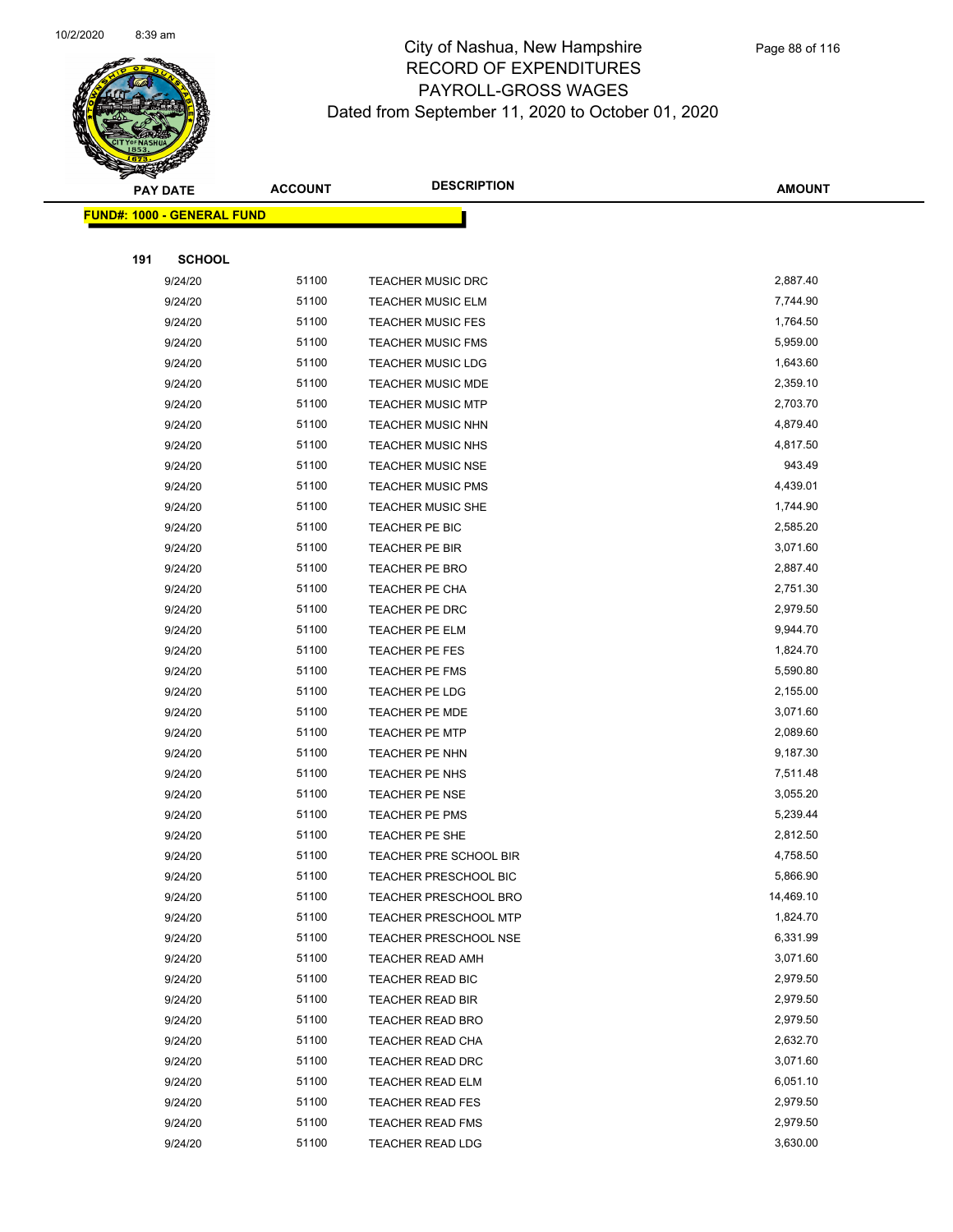

|     | <b>PAY DATE</b>                   | <b>ACCOUNT</b> | <b>DESCRIPTION</b>         | <b>AMOUNT</b> |
|-----|-----------------------------------|----------------|----------------------------|---------------|
|     | <b>FUND#: 1000 - GENERAL FUND</b> |                |                            |               |
|     |                                   |                |                            |               |
| 191 | <b>SCHOOL</b>                     |                |                            |               |
|     | 9/24/20                           | 51100          | <b>TEACHER READ MDE</b>    | 2,979.50      |
|     | 9/24/20                           | 51100          | <b>TEACHER READ MTP</b>    | 2,482.50      |
|     | 9/24/20                           | 51100          | <b>TEACHER READ NHN</b>    | 2,045.30      |
|     | 9/24/20                           | 51100          | <b>TEACHER READ NHS</b>    | 2,979.50      |
|     | 9/24/20                           | 51100          | <b>TEACHER READ NSE</b>    | 2,692.40      |
|     | 9/24/20                           | 51100          | <b>TEACHER READ PMS</b>    | 5,338.58      |
|     | 9/24/20                           | 51100          | <b>TEACHER READ SHE</b>    | 2,979.50      |
|     | 9/24/20                           | 51100          | TEACHER ROTC NHN           | 2,260.00      |
|     | 9/24/20                           | 51100          | <b>TEACHER SCIENCE ELM</b> | 24,318.70     |
|     | 9/24/20                           | 51100          | <b>TEACHER SCIENCE FMS</b> | 9,896.30      |
|     | 9/24/20                           | 51100          | <b>TEACHER SCIENCE NHN</b> | 32,566.20     |
|     | 9/24/20                           | 51100          | <b>TEACHER SCIENCE NHS</b> | 37,954.06     |
|     | 9/24/20                           | 51100          | <b>TEACHER SCIENCE PMS</b> | 9,544.54      |
|     | 9/24/20                           | 51100          | TEACHER SOCIAL STUDIES ELM | 19,649.30     |
|     | 9/24/20                           | 51100          | TEACHER SOCIAL STUDIES FMS | 12,937.90     |
|     | 9/24/20                           | 51100          | TEACHER SOCIAL STUDIES NHN | 35,487.69     |
|     | 9/24/20                           | 51100          | TEACHER SOCIAL STUDIES NHS | 43,551.58     |
|     | 9/24/20                           | 51100          | TEACHER SOCIAL STUDIES PMS | 10,930.42     |
|     | 9/24/20                           | 51100          | <b>TEACHER SPED AMH</b>    | 8,479.20      |
|     | 9/24/20                           | 51100          | TEACHER SPED BIC           | 5,637.30      |
|     | 9/24/20                           | 51100          | <b>TEACHER SPED BIR</b>    | 5,774.90      |
|     | 9/24/20                           | 51100          | <b>TEACHER SPED BRO</b>    | 6,866.50      |
|     | 9/24/20                           | 51100          | TEACHER SPED CHA           | 7,163.30      |
|     | 9/24/20                           | 51100          | <b>TEACHER SPED DRC</b>    | 5,671.90      |
|     | 9/24/20                           | 51100          | <b>TEACHER SPED ELM</b>    | 14,488.90     |
|     | 9/24/20                           | 51100          | <b>TEACHER SPED FES</b>    | 3,800.00      |
|     | 9/24/20                           | 51100          | <b>TEACHER SPED FMS</b>    | 15,011.70     |
|     | 9/24/20                           | 51100          | TEACHER SPED LDG           | 8,196.80      |
|     | 9/24/20                           | 51100          | <b>TEACHER SPED MDE</b>    | 6,661.00      |
|     | 9/24/20                           | 51100          | TEACHER SPED MTP           | 4,058.90      |
|     | 9/24/20                           | 51100          | <b>TEACHER SPED NHN</b>    | 25,325.91     |
|     | 9/24/20                           | 51100          | TEACHER SPED NHS           | 35,682.40     |
|     | 9/24/20                           | 51100          | <b>TEACHER SPED NSE</b>    | 3,340.60      |
|     | 9/24/20                           | 51100          | <b>TEACHER SPED PMS</b>    | 9,860.88      |
|     | 9/24/20                           | 51100          | TEACHER SPED SHE           | 7,567.50      |
|     | 9/24/20                           | 51100          | <b>TEACHER TECHED ELM</b>  | 5,884.10      |
|     | 9/24/20                           | 51100          | <b>TEACHER TECHED FMS</b>  | 1,832.00      |
|     | 9/24/20                           | 51100          | TEACHER TECHED NHN         | 6,391.90      |
|     | 9/24/20                           | 51100          | TEACHER TECHED NHS         | 11,641.90     |
|     | 9/24/20                           | 51100          | <b>TEACHER TECHED PMS</b>  | 5,958.94      |
|     | 9/24/20                           | 51100          | <b>TEACHER TTI MTP</b>     | 4,185.00      |
|     | 9/24/20                           | 51100          | TEACHER TTI NURSERY        | 1,258.00      |
|     | 9/24/20                           | 51100          | TEACHER TV PROD NHS        | 2,979.50      |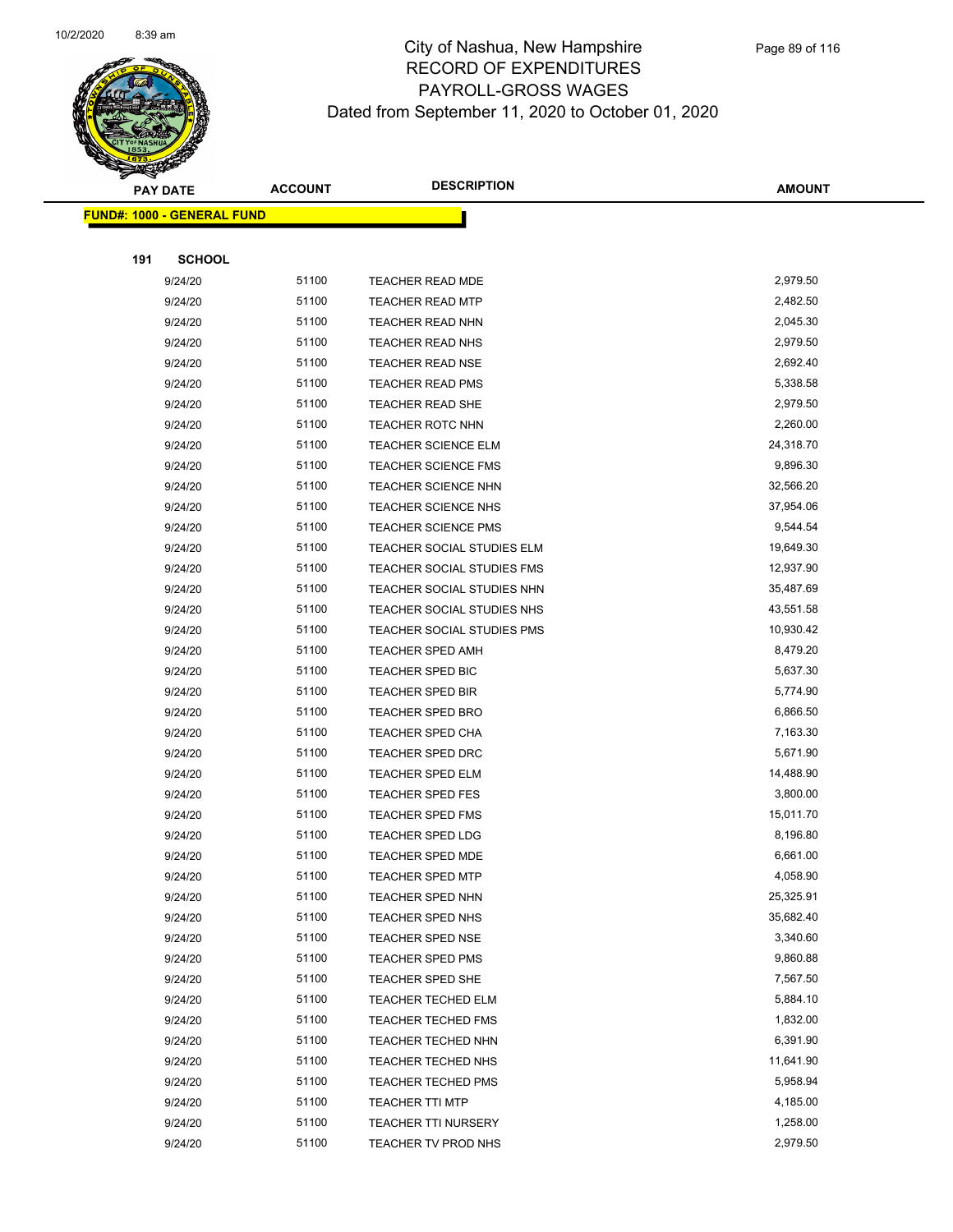

|     | <b>PAY DATE</b>                    | <b>ACCOUNT</b> | <b>DESCRIPTION</b>                | <b>AMOUNT</b> |
|-----|------------------------------------|----------------|-----------------------------------|---------------|
|     | <u> FUND#: 1000 - GENERAL FUND</u> |                |                                   |               |
|     |                                    |                |                                   |               |
| 191 | <b>SCHOOL</b>                      |                |                                   |               |
|     | 9/24/20                            | 51100          | <b>TEACHER VISION WID</b>         | 5,529.90      |
|     | 9/17/20                            | 51100          | TECH INTERGRATION ASST AMH        | 423.00        |
|     | 9/24/20                            | 51100          | TECH INTERGRATION ASST AMH        | 544.50        |
|     | 10/1/20                            | 51100          | TECH INTERGRATION ASST AMH        | 517.50        |
|     | 9/17/20                            | 51100          | TECH INTERGRATION ASST BIC        | 491.59        |
|     | 9/24/20                            | 51100          | TECH INTERGRATION ASST BIC        | 649.08        |
|     | 10/1/20                            | 51100          | TECH INTERGRATION ASST BIC        | 596.58        |
|     | 9/17/20                            | 51100          | TECH INTERGRATION ASST CHA        | 484.32        |
|     | 9/24/20                            | 51100          | TECH INTERGRATION ASST CHA        | 590.40        |
|     | 10/1/20                            | 51100          | TECH INTERGRATION ASST CHA        | 590.40        |
|     | 9/17/20                            | 51100          | <b>TECH INTERGRATION ASST FES</b> | 555.42        |
|     | 9/24/20                            | 51100          | TECH INTERGRATION ASST FES        | 710.94        |
|     | 10/1/20                            | 51100          | TECH INTERGRATION ASST FES        | 699.83        |
|     | 9/17/20                            | 51100          | TECH INTERGRATION ASST LDG        | 467.92        |
|     | 9/24/20                            | 51100          | TECH INTERGRATION ASST LDG        | 598.93        |
|     | 10/1/20                            | 51100          | TECH INTERGRATION ASST LDG        | 589.57        |
|     | 9/17/20                            | 51100          | TECH INTERGRATION ASST MDE        | 442.80        |
|     | 9/24/20                            | 51100          | TECH INTERGRATION ASST MDE        | 581.18        |
|     | 10/1/20                            | 51100          | TECH INTERGRATION ASST MDE        | 581.18        |
|     | 9/17/20                            | 51100          | <b>TECH INTERGRATION ASST MTP</b> | 91.53         |
|     | 9/24/20                            | 51100          | <b>TECH INTERGRATION ASST MTP</b> | 1,647.51      |
|     | 10/1/20                            | 51100          | <b>TECH INTERGRATION ASST MTP</b> | 610.20        |
|     | 9/17/20                            | 51100          | TECH INTERGRATION ASST SHE        | 471.57        |
|     | 9/24/20                            | 51100          | TECH INTERGRATION ASST SHE        | 583.65        |
|     | 10/1/20                            | 51100          | TECH INTERGRATION ASST SHE        | 583.65        |
|     | 9/24/20                            | 51100          | TITLE ONE PARA FES                | 118.98        |
|     | 10/1/20                            | 51200          | ATHLETIC EQUIPMENT MANAGER NHN    | 50.00         |
|     | 9/17/20                            | 51200          | <b>CLERICAL BOARD OF ED SUP</b>   | 778.95        |
|     | 9/24/20                            | 51200          | CLERICAL BOARD OF ED SUP          | 749.88        |
|     | 10/1/20                            | 51200          | CLERICAL BOARD OF ED SUP          | 773.13        |
|     | 10/1/20                            | 51200          | CLERICAL GUIDANCE NHN             | 50.00         |
|     | 10/1/20                            | 51200          | <b>CUSTODIAN NHN</b>              | 50.00         |
|     | 9/24/20                            | 51200          | DIRECTOR ADULT ED                 | 2,724.79      |
|     | 9/24/20                            | 51200          | <b>GUIDANCE COUNSELOR NHS</b>     | 1,760.59      |
|     | 9/17/20                            | 51200          | HOME SCHOOL CORD TTI              | 648.50        |
|     | 9/24/20                            | 51200          | HOME SCHOOL CORD TTI              | 687.41        |
|     | 10/1/20                            | 51200          | HOME SCHOOL CORD TTI              | 642.02        |
|     | 9/17/20                            | 51200          | PARA PRE SCHOOL BIR               | 535.29        |
|     | 9/24/20                            | 51200          | PARA PRE SCHOOL BIR               | 646.88        |
|     | 10/1/20                            | 51200          | PARA PRE SCHOOL BIR               | 650.16        |
|     | 9/17/20                            | 51200          | PARA DW SPEC ED BIR               | 893.82        |
|     | 9/24/20                            | 51200          | PARA DW SPEC ED BIR               | 897.24        |
|     | 10/1/20                            | 51200          | PARA DW SPEC ED BIR               | 897.24        |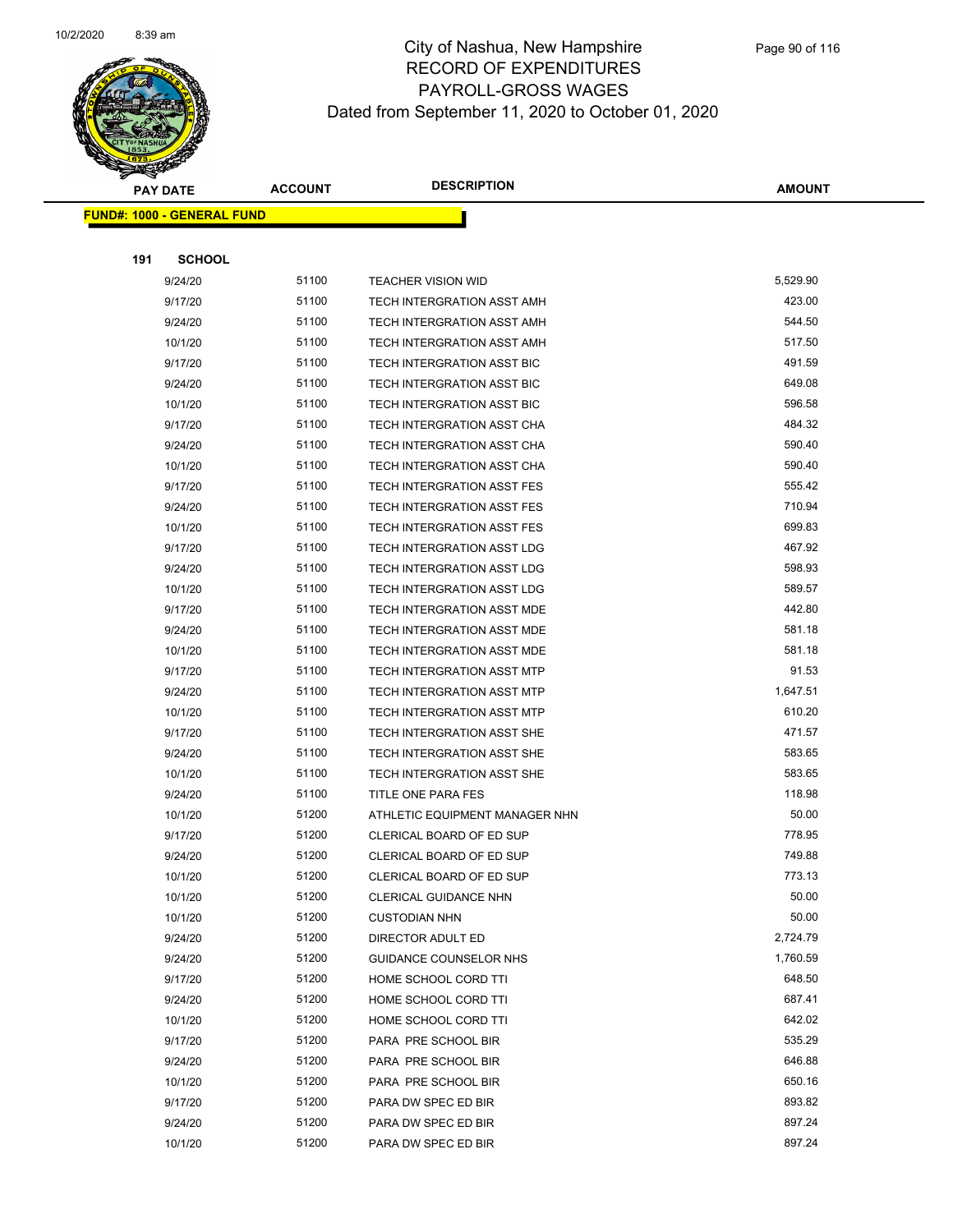

|     | <b>PAY DATE</b>                   | <b>ACCOUNT</b> | <b>DESCRIPTION</b>          | <b>AMOUNT</b> |
|-----|-----------------------------------|----------------|-----------------------------|---------------|
|     | <b>FUND#: 1000 - GENERAL FUND</b> |                |                             |               |
|     |                                   |                |                             |               |
| 191 | <b>SCHOOL</b>                     |                |                             |               |
|     | 9/17/20                           | 51200          | PARA DW SPEC ED MDE         | 462.00        |
|     | 9/24/20                           | 51200          | PARA DW SPEC ED MDE         | 462.00        |
|     | 10/1/20                           | 51200          | PARA DW SPEC ED MDE         | 462.00        |
|     | 9/17/20                           | 51200          | PARA INST AMH               | 817.98        |
|     | 9/24/20                           | 51200          | PARA INST AMH               | 936.99        |
|     | 10/1/20                           | 51200          | PARA INST AMH               | 902.27        |
|     | 9/17/20                           | 51200          | <b>PARA INST BIC</b>        | 604.82        |
|     | 9/24/20                           | 51200          | PARA INST BIC               | 674.23        |
|     | 10/1/20                           | 51200          | PARA INST BIC               | 664.32        |
|     | 9/17/20                           | 51200          | PARA INST NHN               | 315.04        |
|     | 9/24/20                           | 51200          | PARA INST NHN               | 315.04        |
|     | 10/1/20                           | 51200          | PARA INST NHN               | 315.04        |
|     | 9/17/20                           | 51200          | PARA INST SHE               | 124.65        |
|     | 9/24/20                           | 51200          | PARA INST SHE               | 166.20        |
|     | 10/1/20                           | 51200          | PARA INST SHE               | 166.20        |
|     | 9/17/20                           | 51200          | PARA PRE SCH BIC            | 961.56        |
|     | 9/24/20                           | 51200          | PARA PRE SCH BIC            | 1,282.08      |
|     | 10/1/20                           | 51200          | PARA PRE SCH BIC            | 1,308.80      |
|     | 9/17/20                           | 51200          | PARA PRE SCH BRO            | 1,056.35      |
|     | 9/24/20                           | 51200          | PARA PRE SCH BRO            | 1,402.56      |
|     | 10/1/20                           | 51200          | PARA PRE SCH BRO            | 1,407.73      |
|     | 9/17/20                           | 51200          | PARA PRE SCH NSE            | 3,117.57      |
|     | 9/24/20                           | 51200          | PARA PRE SCH NSE            | 3,745.36      |
|     | 10/1/20                           | 51200          | PARA PRE SCH NSE            | 3,853.90      |
|     | 9/24/20                           | 51200          | SCHOOL PSYCHOLOGIST WID     | 2,530.90      |
|     | 9/24/20                           | 51200          | SPEECH LANG PATHOLOGIST WID | 6,689.17      |
|     | 9/24/20                           | 51200          | STUDENT ACTIVITY COORD NHS  | 1,093.00      |
|     | 9/17/20                           | 51200          | <b>SUB CLERICAL</b>         | 780.00        |
|     | 9/24/20                           | 51200          | <b>SUB CLERICAL</b>         | 734.50        |
|     | 10/1/20                           | 51200          | <b>SUB CLERICAL</b>         | 702.00        |
|     | 9/17/20                           | 51200          | SUB TEACHER                 | 513.50        |
|     | 9/24/20                           | 51200          | <b>SUB TEACHER</b>          | 260.00        |
|     | 10/1/20                           | 51200          | <b>SUB TEACHER</b>          | 292.50        |
|     | 9/24/20                           | 51200          | <b>TEACHER ART FMS</b>      | 2,095.80      |
|     | 9/24/20                           | 51200          | TEACHER ART NHS             | 1,022.66      |
|     | 9/24/20                           | 51200          | TEACHER BIO TEC NHN         | 579.10        |
|     | 9/24/20                           | 51200          | <b>TEACHER ENGLISH NHS</b>  | 1,241.20      |
|     | 9/24/20                           | 51200          | TEACHER READ ELM            | 1,760.60      |
|     | 9/24/20                           | 51200          | TEACHER SOCIAL STUDIES NHN  | 662.50        |
|     | 9/24/20                           | 51200          | <b>TEACHER TTI MTP</b>      | 3,884.80      |
|     | 9/24/20                           | 51200          | <b>TEACHER VISION WID</b>   | 842.81        |
|     | 9/17/20                           | 51300          | <b>CLERICAL BUSINESS</b>    | 16.64         |
|     | 9/24/20                           | 51300          | <b>CLERICAL BUSINESS</b>    | 17.44         |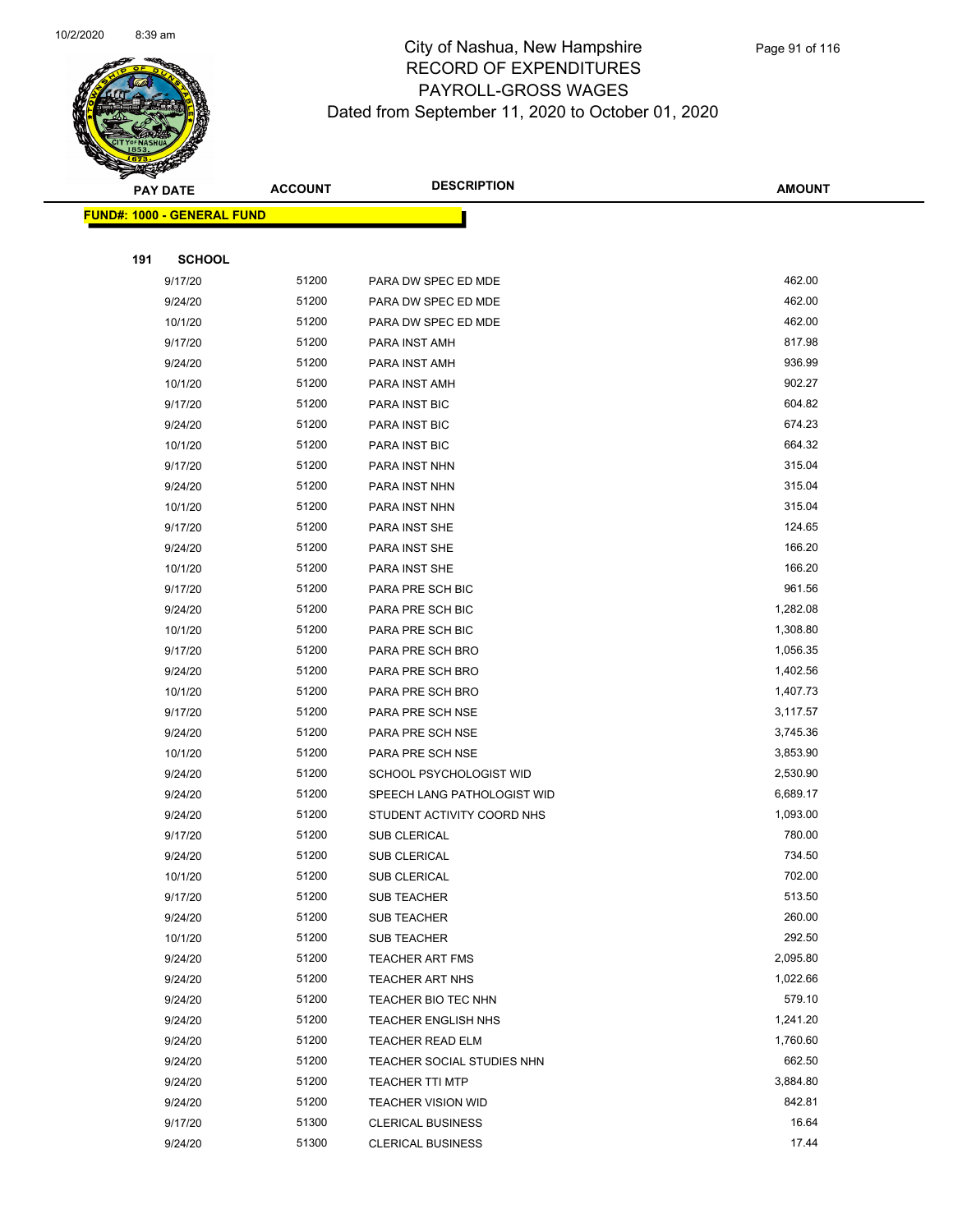

|     | <b>PAY DATE</b>                   | <b>ACCOUNT</b> | <b>DESCRIPTION</b>              | <b>AMOUNT</b> |
|-----|-----------------------------------|----------------|---------------------------------|---------------|
|     | <b>FUND#: 1000 - GENERAL FUND</b> |                |                                 |               |
|     |                                   |                |                                 |               |
| 191 | <b>SCHOOL</b>                     |                |                                 |               |
|     | 10/1/20                           | 51300          | <b>CLERICAL BUSINESS</b>        | 16.64         |
|     | 9/17/20                           | 51300          | CLERICAL GUIDANCE ELM           | (0.01)        |
|     | 9/17/20                           | 51300          | <b>CLERICAL HUMAN RESOURCES</b> | 70.92         |
|     | 9/24/20                           | 51300          | <b>CLERICAL HUMAN RESOURCES</b> | 183.22        |
|     | 10/1/20                           | 51300          | <b>CLERICAL HUMAN RESOURCES</b> | 240.13        |
|     | 9/17/20                           | 51300          | <b>CLERICAL PAYROLL SUP</b>     | 103.56        |
|     | 10/1/20                           | 51300          | <b>CLERICAL PAYROLL SUP</b>     | 8.21          |
|     | 9/17/20                           | 51300          | <b>CLERICAL PLANT OPS</b>       | 31.27         |
|     | 9/24/20                           | 51300          | <b>CLERICAL PLANT OPS</b>       | 39.08         |
|     | 10/1/20                           | 51300          | <b>CLERICAL PLANT OPS</b>       | 46.91         |
|     | 9/17/20                           | 51300          | <b>CLERICAL PRINCIPAL AMH</b>   | 30.56         |
|     | 9/24/20                           | 51300          | <b>CLERICAL PRINCIPAL AMH</b>   | 7.82          |
|     | 9/17/20                           | 51300          | <b>CLERICAL PRINCIPAL BIC</b>   | 16.14         |
|     | 9/24/20                           | 51300          | <b>CLERICAL PRINCIPAL BIC</b>   | 15.64         |
|     | 9/17/20                           | 51300          | <b>CLERICAL PRINCIPAL BRO</b>   | 8.32          |
|     | 9/24/20                           | 51300          | CLERICAL PRINCIPAL BRO          | 8.32          |
|     | 9/17/20                           | 51300          | CLERICAL PRINCIPAL CHA          | 15.64         |
|     | 9/24/20                           | 51300          | CLERICAL PRINCIPAL CHA          | 31.27         |
|     | 10/1/20                           | 51300          | CLERICAL PRINCIPAL CHA          | 7.82          |
|     | 9/17/20                           | 51300          | CLERICAL PRINCIPAL DRC          | 16.42         |
|     | 10/1/20                           | 51300          | CLERICAL PRINCIPAL DRC          | 8.21          |
|     | 9/17/20                           | 51300          | <b>CLERICAL PRINCIPAL ELM</b>   | (0.01)        |
|     | 9/17/20                           | 51300          | <b>CLERICAL PRINCIPAL FES</b>   | 16.42         |
|     | 9/24/20                           | 51300          | <b>CLERICAL PRINCIPAL FES</b>   | 16.42         |
|     | 10/1/20                           | 51300          | <b>CLERICAL PRINCIPAL FES</b>   | 7.46          |
|     | 9/17/20                           | 51300          | CLERICAL PRINCIPAL FMS          | 0.01          |
|     | 9/17/20                           | 51300          | <b>CLERICAL PRINCIPAL LDG</b>   | 14.91         |
|     | 10/1/20                           | 51300          | <b>CLERICAL PRINCIPAL LDG</b>   | 7.09          |
|     | 9/17/20                           | 51300          | CLERICAL PRINCIPAL NSE          | 8.32          |
|     | 9/24/20                           | 51300          | <b>CLERICAL PRINCIPAL PMS</b>   | 0.01          |
|     | 9/17/20                           | 51300          | <b>CLERICAL PRINCIPAL SHE</b>   | 24.10         |
|     | 9/17/20                           | 51300          | CLERICAL SPECIAL ED SUP         | 14.19         |
|     | 9/24/20                           | 51300          | CLERICAL SPECIAL ED SUP         | 21.28         |
|     | 10/1/20                           | 51300          | CLERICAL SPECIAL ED SUP         | 7.09          |
|     | 9/17/20                           | 51300          | <b>CUSTODIAN BIC</b>            | 42.35         |
|     | 9/17/20                           | 51300          | <b>CUSTODIAN BRO</b>            | 70.58         |
|     | 9/17/20                           | 51300          | <b>CUSTODIAN CHA</b>            | 56.47         |
|     | 9/17/20                           | 51300          | <b>CUSTODIAN FMS</b>            | 49.41         |
|     | 9/17/20                           | 51300          | <b>CUSTODIAN HEAD AMH</b>       | 56.25         |
|     | 9/17/20                           | 51300          | <b>CUSTODIAN HEAD BIC</b>       | 56.25         |
|     | 9/17/20                           | 51300          | <b>CUSTODIAN HEAD BRO</b>       | 80.37         |
|     | 9/17/20                           | 51300          | <b>CUSTODIAN HEAD CHA</b>       | 56.25         |
|     | 10/1/20                           | 51300          | <b>CUSTODIAN HEAD ELM</b>       | 190.50        |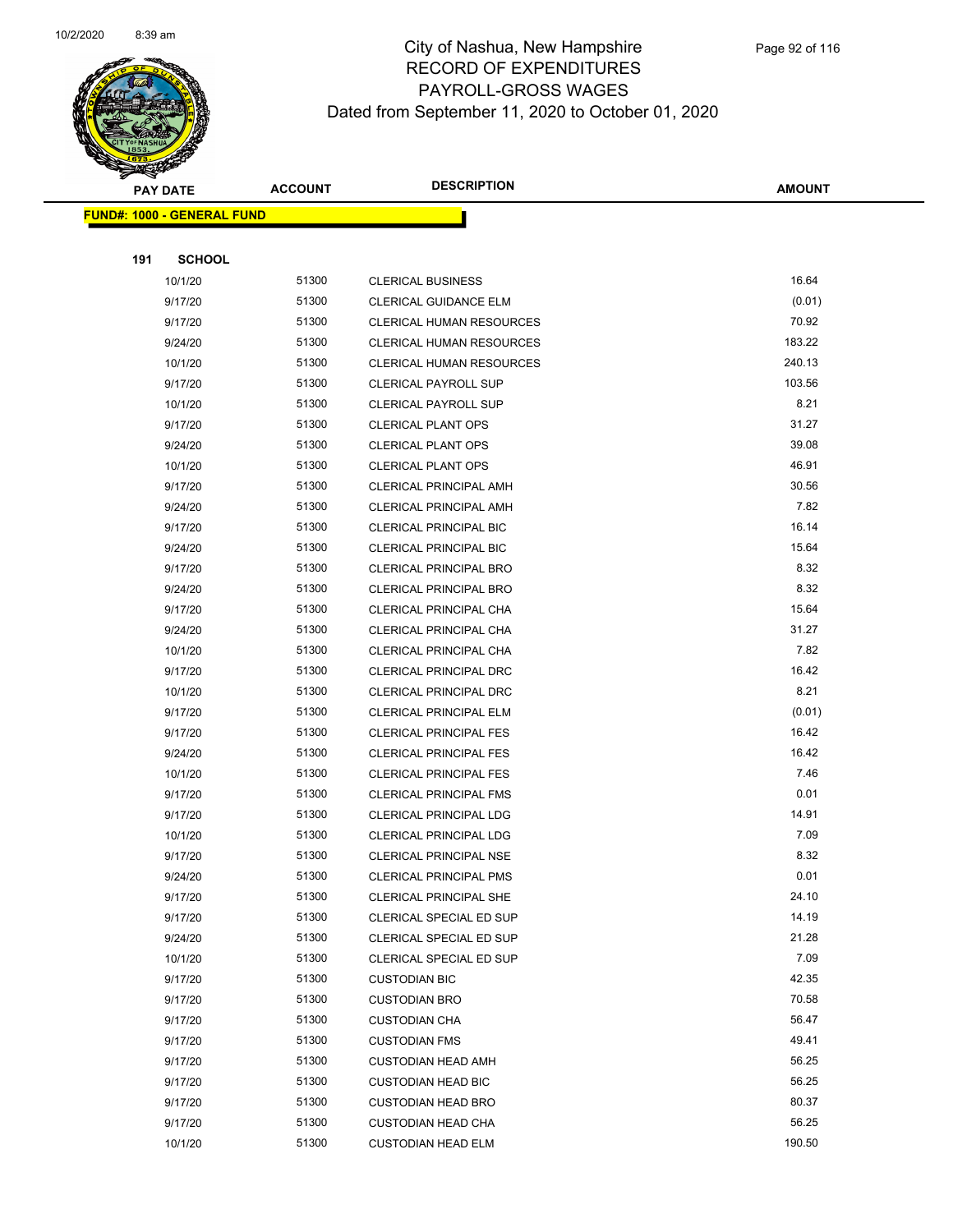

|     | <b>PAY DATE</b>                   | <b>ACCOUNT</b> | <b>DESCRIPTION</b>            | <b>AMOUNT</b>    |
|-----|-----------------------------------|----------------|-------------------------------|------------------|
|     | <b>FUND#: 1000 - GENERAL FUND</b> |                |                               |                  |
|     |                                   |                |                               |                  |
| 191 | <b>SCHOOL</b>                     |                |                               |                  |
|     | 9/17/20                           | 51300          | <b>CUSTODIAN HEAD FMS</b>     | 57.15            |
|     | 9/24/20                           | 51300          | <b>CUSTODIAN HEAD FMS</b>     | 19.05            |
|     | 9/17/20                           | 51300          | <b>CUSTODIAN HEAD LDG</b>     | 48.22            |
|     | 9/17/20                           | 51300          | <b>CUSTODIAN HEAD MDE</b>     | 56.25            |
|     | 9/17/20                           | 51300          | <b>CUSTODIAN HEAD NHS</b>     | 229.96           |
|     | 9/24/20                           | 51300          | <b>CUSTODIAN HEAD NHS</b>     | 114.98           |
|     | 10/1/20                           | 51300          | <b>CUSTODIAN HEAD NHS</b>     | 114.98           |
|     | 9/17/20                           | 51300          | <b>CUSTODIAN HEAD NSE</b>     | 56.25            |
|     | 10/1/20                           | 51300          | <b>CUSTODIAN HEAD NSE</b>     | 8.04             |
|     | 10/1/20                           | 51300          | <b>CUSTODIAN HEAD SHE</b>     | 8.04             |
|     | 9/17/20                           | 51300          | <b>CUSTODIAN LDG</b>          | 7.06             |
|     | 9/17/20                           | 51300          | <b>CUSTODIAN MDE</b>          | 14.12            |
|     | 9/17/20                           | 51300          | <b>CUSTODIAN NSE</b>          | 35.29            |
|     | 9/24/20                           | 51300          | <b>CUSTODIAN TEMP</b>         | 26.82            |
|     | 9/17/20                           | 51300          | <b>CUSTODIAN WID</b>          | 42.35            |
|     | 9/24/20                           | 51300          | MAINTENANCE ELECTRICIAN WPO   | 83.55            |
|     | 10/1/20                           | 51300          | MAINTENANCE ELECTRICIAN WPO   | 250.65           |
|     | 10/1/20                           | 51300          | MAINTENANCE GRDS FORMEN WPO   | 207.98           |
|     | 10/1/20                           | 51300          | MAINTENANCE GROUNDS WPO       | 340.68           |
|     | 9/17/20                           | 51300          | MAINTENANCE HVAC WPO          | 327.36           |
|     | 10/1/20                           | 51300          | MAINTENANCE HVAC WPO          | 327.36           |
|     | 9/17/20                           | 51300          | <b>MAINTENANCE TRADES WPO</b> | 670.76           |
|     | 9/24/20                           | 51300          | MAINTENANCE TRADES WPO        | 778.88           |
|     | 10/1/20                           | 51300          | MAINTENANCE TRADES WPO        | 670.76           |
|     | 10/1/20                           | 51300          | PARA DW SPEC ED BIR           | 21.99            |
|     | 9/17/20                           | 51400          | <b>CUSTODIAN TEMP</b>         | 832.69           |
|     | 9/24/20                           | 51400          | <b>CUSTODIAN TEMP</b>         | 1,338.14         |
|     | 10/1/20                           | 51400          | <b>CUSTODIAN TEMP</b>         | 1,131.20         |
|     | 9/17/20                           | 51400          | SUMMER SCHOOL PARA EYP        | 745.25           |
|     | 9/24/20                           | 51400          | SUMMER SCHOOL PARA EYP        | 412.50           |
|     | 10/1/20                           | 51400          | SUMMER SCHOOL PARA EYP        | 330.00           |
|     | 9/24/20                           | 51412          | <b>7PAR CTE NHN</b>           | 342.00           |
|     | 10/1/20                           | 51412          | PARA ALT PMS                  | 45.00            |
|     | 10/1/20                           | 51412          | PARA INST FMS                 | 13.00            |
|     | 9/17/20                           | 51412          | PARA INST LDG                 | 24.00            |
|     | 9/24/20                           | 51412          | PARA INST NHN                 | 99.00            |
|     | 9/24/20                           | 51412          | PARA INST PMS                 | 56.00            |
|     | 9/17/20                           | 51412          | PARA KIND LDG                 | 38.00            |
|     | 9/17/20                           | 51412          | PARA TTI MTP                  | 152.00           |
|     | 9/24/20                           | 51412          | PARA TTI MTP                  | 190.00           |
|     | 10/1/20                           | 51412          | PARA TTI MTP                  | 190.00<br>849.80 |
|     | 9/17/20                           | 51412          | SIGN LANGUAGE INTERPRETER     |                  |
|     | 9/24/20                           | 51412          | SIGN LANGUAGE INTERPRETER     | 1,062.25         |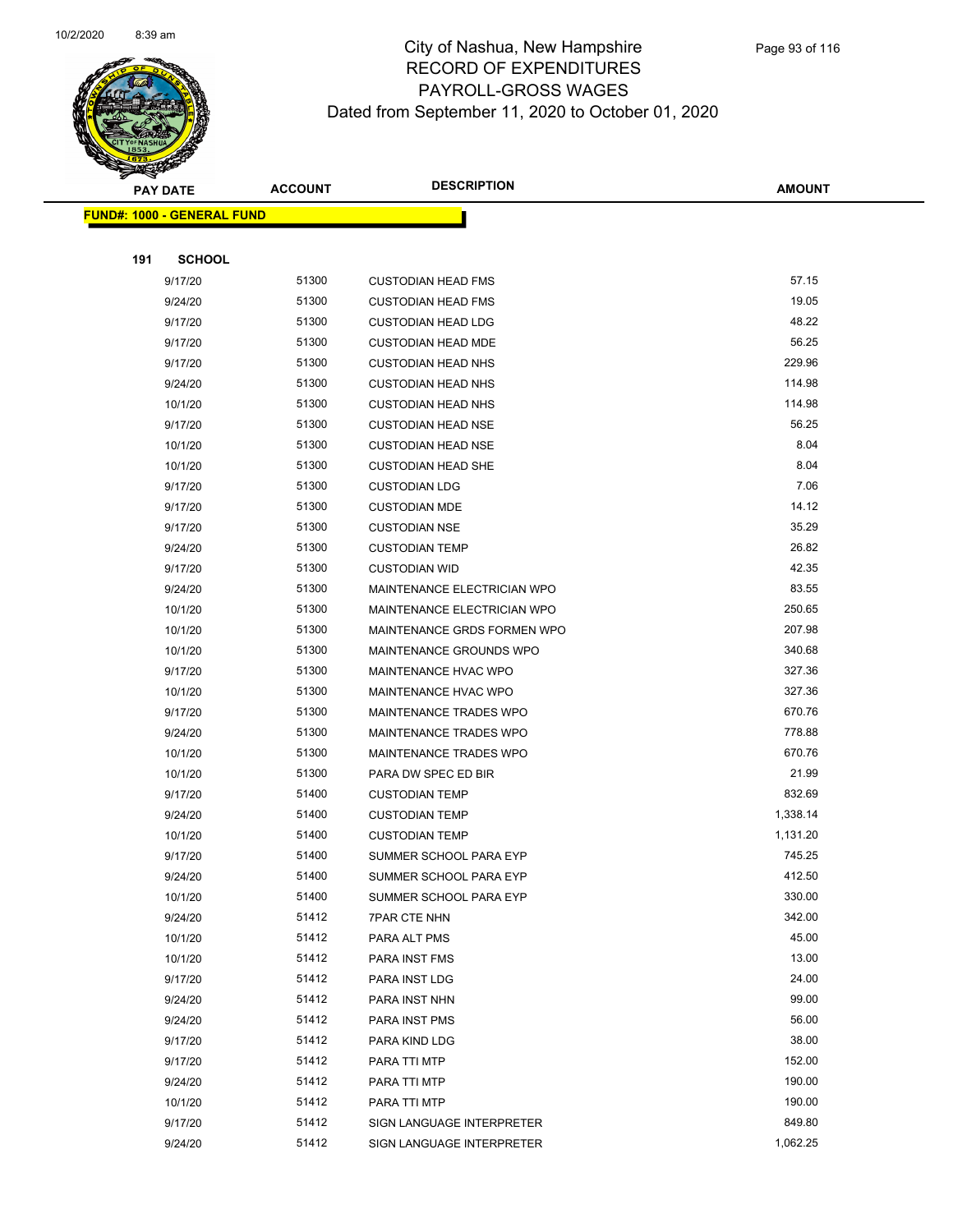

|     | <b>PAY DATE</b>                    | <b>ACCOUNT</b> | <b>DESCRIPTION</b>               | AMOUNT   |
|-----|------------------------------------|----------------|----------------------------------|----------|
|     | <u> FUND#: 1000 - GENERAL FUND</u> |                |                                  |          |
|     |                                    |                |                                  |          |
| 191 | <b>SCHOOL</b>                      |                |                                  |          |
|     | 10/1/20                            | 51412          | SIGN LANGUAGE INTERPRETER        | 1,062.25 |
|     | 10/1/20                            | 51412          | SUB ADMIN LONG TERM              | 2,315.00 |
|     | 9/17/20                            | 51412          | SUB CLERICAL                     | 234.00   |
|     | 9/24/20                            | 51412          | <b>SUB CLERICAL</b>              | 630.50   |
|     | 10/1/20                            | 51412          | <b>SUB CLERICAL</b>              | 204.75   |
|     | 9/17/20                            | 51412          | <b>SUB TEACHER</b>               | 804.00   |
|     | 9/24/20                            | 51412          | SUB TEACHER                      | 1,293.00 |
|     | 10/1/20                            | 51412          | <b>SUB TEACHER</b>               | 1,725.00 |
|     | 9/17/20                            | 51412          | SUB TEACHER LONG TERM            | 5,875.00 |
|     | 9/24/20                            | 51412          | SUB TEACHER LONG TERM            | 4,975.00 |
|     | 10/1/20                            | 51412          | SUB TEACHER LONG TERM            | 9,150.00 |
|     | 9/17/20                            | 51412          | TEACHER GR2 CHA                  | 500.00   |
|     | 9/17/20                            | 51412          | <b>TEACHER TTI FES</b>           | 250.00   |
|     | 9/24/20                            | 51500          | ELECTED SCHOOL BOARD             | 9,000.00 |
|     | 9/24/20                            | 51650          | 21 CENTURY ELEM MFAM RES COORD   | 175.00   |
|     | 9/24/20                            | 51650          | CLERICAL PRINCIPAL LDG           | 50.00    |
|     | 10/1/20                            | 51650          | FOOD SERVICE ASST PT NHS         | 525.00   |
|     | 9/17/20                            | 51650          | HOME SCHOOL CORD TTI             | 100.00   |
|     | 9/24/20                            | 51650          | HOME SCHOOL CORD TTI             | 25.00    |
|     | 9/17/20                            | 51650          | <b>INSTRUMENTAL MUSIC</b>        | 1,000.00 |
|     | 9/24/20                            | 51650          | <b>INTERPRETER</b>               | 768.75   |
|     | 9/17/20                            | 51650          | LUNCH MONITOR NHN                | 562.50   |
|     | 9/24/20                            | 51650          | LUNCH MONITOR NHN                | 162.50   |
|     | 10/1/20                            | 51650          | LUNCH MONITOR NHN                | 300.00   |
|     | 9/17/20                            | 51650          | PARA ELL SHE                     | 99.15    |
|     | 9/17/20                            | 51650          | SPEECH LANG PATHOLOGIST WID      | 863.44   |
|     | 9/24/20                            | 51650          | SPEECH LANG PATHOLOGIST WID      | 1,194.96 |
|     | 9/24/20                            | 51650          | <b>TEACHER BEHAVIOR SPEC WID</b> | 100.00   |
|     | 9/24/20                            | 51650          | <b>TEACHER DWSE BIR</b>          | 237.50   |
|     | 9/24/20                            | 51650          | TEACHER DWSE SHE                 | 100.00   |
|     | 9/24/20                            | 51650          | TEACHER ELL NHN                  | 87.50    |
|     | 9/17/20                            | 51650          | TEACHER ELL NHS                  | 75.00    |
|     | 9/24/20                            | 51650          | TEACHER ELL NHS                  | 200.00   |
|     | 9/24/20                            | 51650          | TEACHER INST SPED WID            | 275.00   |
|     | 9/24/20                            | 51650          | <b>TEACHER MUSIC NHS</b>         | 2,000.00 |
|     | 9/24/20                            | 51650          | <b>TEACHER READ ELM</b>          | 50.00    |
|     | 9/24/20                            | 51650          | <b>TEACHER READ FMS</b>          | 50.00    |
|     | 9/24/20                            | 51650          | <b>TEACHER READ PMS</b>          | 100.00   |
|     | 9/24/20                            | 51650          | TEACHER SPED NHS                 | 500.00   |
|     | 9/24/20                            | 51650          | <b>TEACHER VISION WID</b>        | 160.00   |
|     | 9/24/20                            | 51700          | <b>GUIDANCE COUNSELOR BIR</b>    | 69.23    |
|     | 9/24/20                            | 51700          | GUIDANCE COUNSELOR ELM           | 69.23    |
|     | 9/24/20                            | 51700          | LIBRARIAN NHS                    | 81.82    |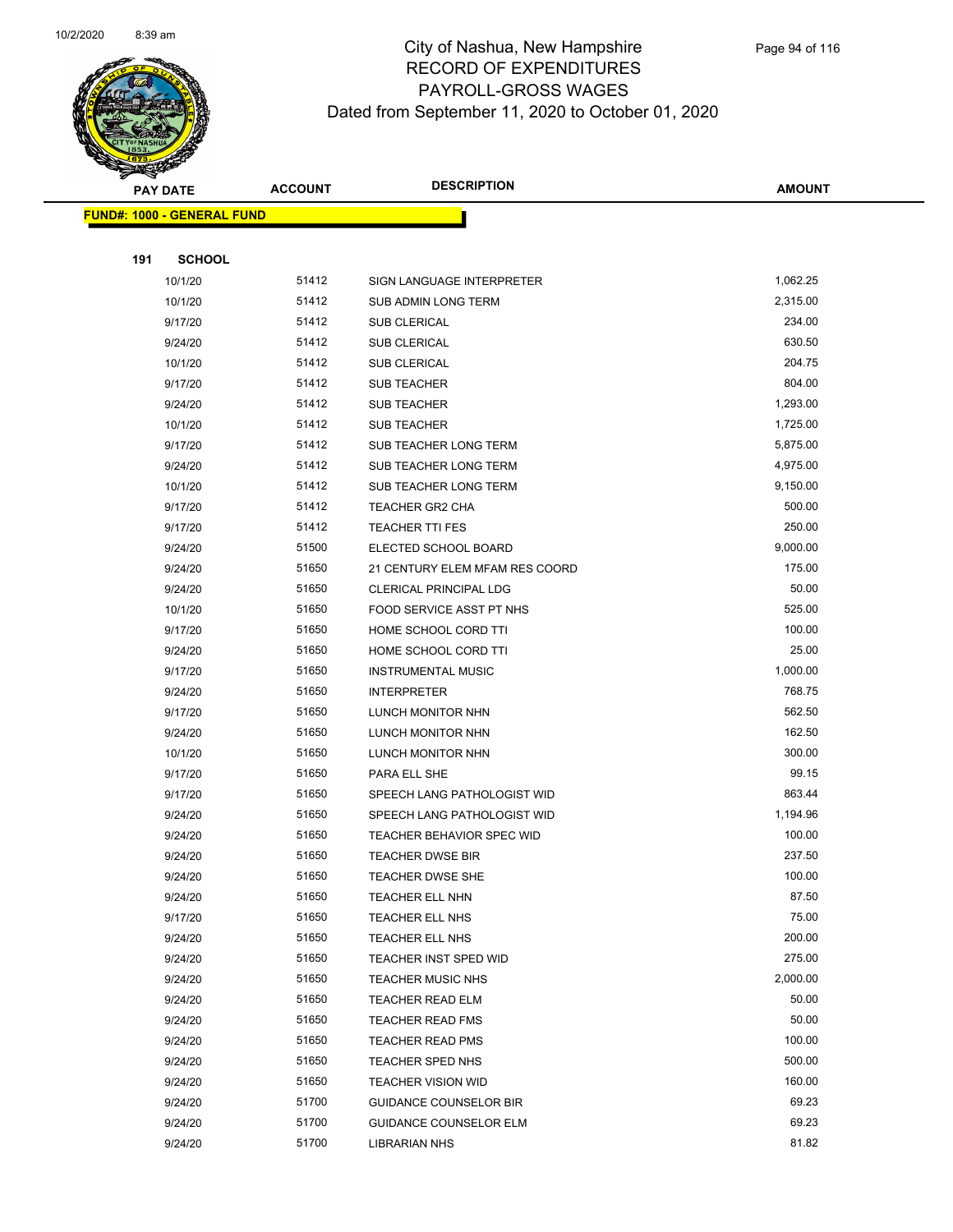

|     | <b>PAY DATE</b>                   | <b>ACCOUNT</b> | <b>DESCRIPTION</b>            | <b>AMOUNT</b> |
|-----|-----------------------------------|----------------|-------------------------------|---------------|
|     | <b>FUND#: 1000 - GENERAL FUND</b> |                |                               |               |
|     |                                   |                |                               |               |
| 191 | <b>SCHOOL</b>                     |                |                               |               |
|     | 9/24/20                           | 51700          | <b>NURSE ELM</b>              | 81.82         |
|     | 10/1/20                           | 51700          | PARA DW SPEC ED CHA           | 370.29        |
|     | 9/24/20                           | 51700          | SCHOOL PSYCHOLOGIST WID       | 69.23         |
|     | 9/24/20                           | 51700          | SPEECH LANG PATHOLOGIST WID   | 69.23         |
|     | 9/24/20                           | 51700          | TEACHER ART CHA               | 34.62         |
|     | 9/24/20                           | 51700          | <b>TEACHER ART NHS</b>        | 34.62         |
|     | 9/24/20                           | 51700          | <b>TEACHER BUSINESS NHS</b>   | 69.23         |
|     | 9/24/20                           | 51700          | <b>TEACHER DWSE ELM</b>       | 69.23         |
|     | 9/24/20                           | 51700          | <b>TEACHER ENGLISH NHN</b>    | 69.23         |
|     | 9/24/20                           | 51700          | <b>TEACHER ENGLISH NHS</b>    | 69.23         |
|     | 9/24/20                           | 51700          | TEACHER FOREIGN LANG NHN      | 69.23         |
|     | 9/24/20                           | 51700          | TEACHER FOREIGN LANG NHS      | 69.23         |
|     | 9/24/20                           | 51700          | <b>TEACHER GR6 ELM</b>        | 69.23         |
|     | 9/24/20                           | 51700          | <b>TEACHER GR6 FMS</b>        | 69.23         |
|     | 9/24/20                           | 51700          | <b>TEACHER GR6 PMS</b>        | 69.23         |
|     | 9/24/20                           | 51700          | <b>TEACHER MATH ELM</b>       | 81.82         |
|     | 9/24/20                           | 51700          | <b>TEACHER MATH FMS</b>       | 69.23         |
|     | 9/24/20                           | 51700          | <b>TEACHER MATH NHN</b>       | 69.23         |
|     | 9/24/20                           | 51700          | <b>TEACHER MATH NHS</b>       | 69.23         |
|     | 9/24/20                           | 51700          | <b>TEACHER MATH PMS</b>       | 69.23         |
|     | 9/24/20                           | 51700          | <b>TEACHER MUSIC FMS</b>      | 69.23         |
|     | 9/24/20                           | 51700          | <b>TEACHER PE MDE</b>         | 34.62         |
|     | 9/24/20                           | 51700          | TEACHER PE NHN                | 34.62         |
|     | 9/24/20                           | 51700          | <b>TEACHER READ ELM</b>       | 588.54        |
|     | 9/24/20                           | 51700          | <b>TEACHER READ FMS</b>       | 588.54        |
|     | 9/24/20                           | 51700          | <b>TEACHER SCIENCE ELM</b>    | 69.23         |
|     | 9/24/20                           | 51700          | <b>TEACHER SCIENCE FMS</b>    | 69.23         |
|     | 9/24/20                           | 51700          | <b>TEACHER SCIENCE NHN</b>    | 69.23         |
|     | 9/24/20                           | 51700          | <b>TEACHER SCIENCE PMS</b>    | 69.23         |
|     | 9/24/20                           | 51700          | TEACHER SOCIAL STUDIES ELM    | 69.23         |
|     | 9/24/20                           | 51700          | TEACHER SOCIAL STUDIES FMS    | 69.23         |
|     | 9/24/20                           | 51700          | TEACHER SOCIAL STUDIES NHN    | 69.23         |
|     | 9/24/20                           | 51700          | TEACHER SOCIAL STUDIES NHS    | 69.23         |
|     | 9/24/20                           | 51700          | TEACHER SOCIAL STUDIES PMS    | 69.23         |
|     | 9/24/20                           | 51700          | <b>TEACHER SPED NHN</b>       | 69.23         |
|     | 9/24/20                           | 51700          | <b>TEACHER SPED NHS</b>       | 69.23         |
|     | 9/24/20                           | 51700          | <b>TEACHER TECHED NHN</b>     | 69.23         |
|     | 9/17/20                           | 51750          | <b>CLERICAL PRINCIPAL BRO</b> | 555.53        |
|     | 9/17/20                           | 51750          | CLERICAL SPECIAL ED SUP       | 1,734.81      |
|     | 9/17/20                           | 51750          | PARA DW SPEC ED FMS           | 2,278.83      |
|     | 10/1/20                           | 51750          | PARA INST BIR                 | 2,250.00      |
|     | 9/17/20                           | 51750          | PRINCIPAL ELM                 | 33,800.57     |
|     | 9/24/20                           | 51750          | TEACHER FOREIGN LANG FMS      | 30,406.27     |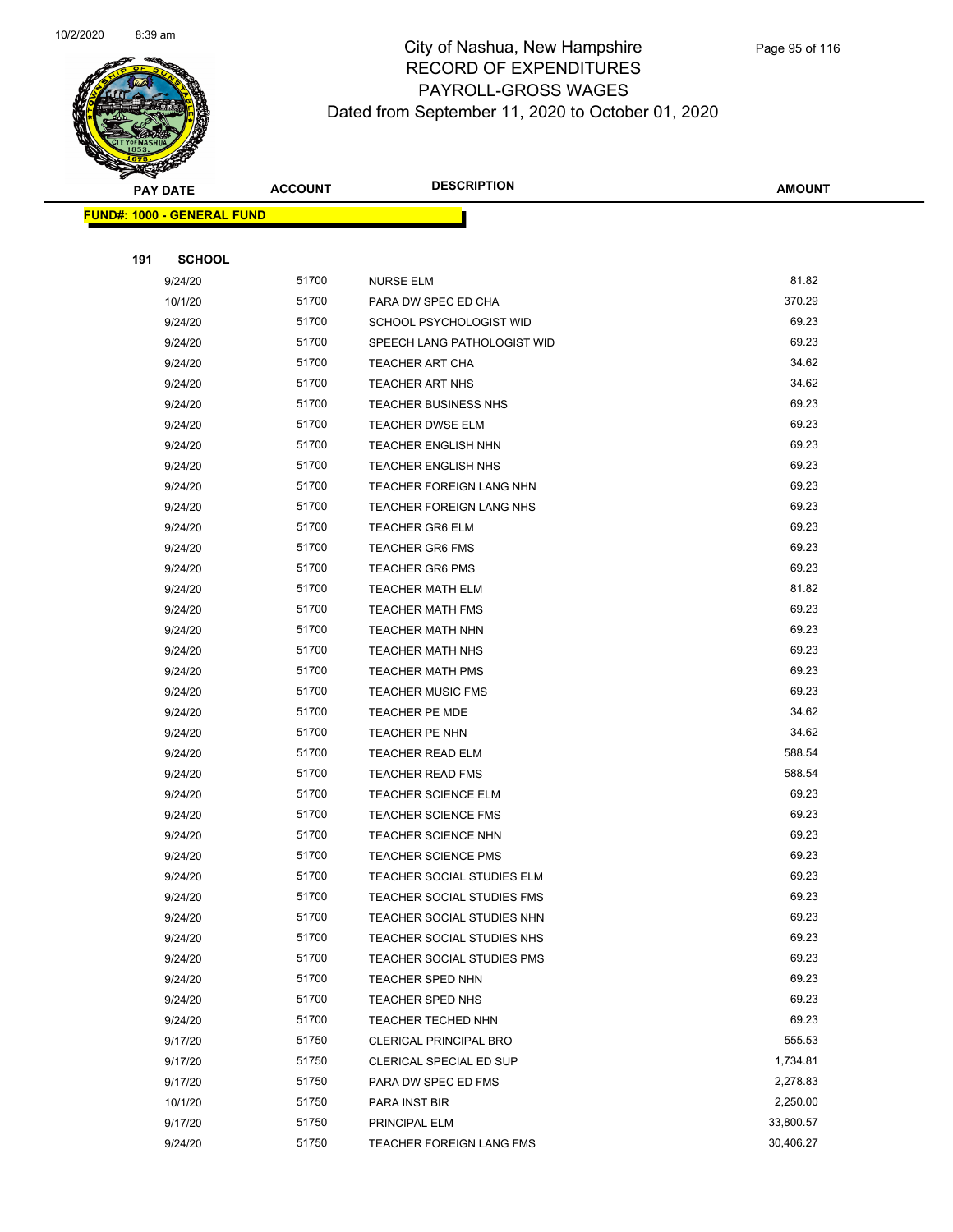

Page 96 of 116

| <b>PAY DATE</b>                       | <b>ACCOUNT</b> | <b>DESCRIPTION</b>       | <b>AMOUNT</b>  |
|---------------------------------------|----------------|--------------------------|----------------|
| <b>FUND#: 1000 - GENERAL FUND</b>     |                |                          |                |
| 191<br><b>SCHOOL</b>                  |                |                          |                |
| 9/28/20                               | 51750          | <b>TEACHER GR1 CHA</b>   | 28,491.92      |
| 9/24/20                               | 51750          | <b>TEACHER GR3 LDG</b>   | 30,109.18      |
| 9/24/20                               | 51750          | <b>TEACHER GR4 AMH</b>   | 22,746.14      |
| 9/24/20                               | 51750          | <b>TEACHER GR5 AMH</b>   | 28,491.91      |
| 9/24/20                               | 51750          | <b>TEACHER GR5 BIR</b>   | 30,406.27      |
| 9/24/20                               | 51750          | <b>TEACHER GR5 MDE</b>   | 38,613.62      |
| 9/24/20                               | 51750          | <b>TEACHER MATH NHN</b>  | 5,929.50       |
| 9/24/20                               | 51750          | <b>TEACHER MATH NHS</b>  | 30,406.27      |
| 9/17/20                               | 52800          | EDUCATIONAL ASSISTANCE   | 4,016.00       |
| 9/24/20                               | 52800          | EDUCATIONAL ASSISTANCE   | 8,048.00       |
| 9/17/20                               | 53628          | <b>CONTRACT SERVICES</b> | (375.00)       |
| 9/24/20                               | 55118          | TELEPHONE-CELLULAR       | 1,755.33       |
| <b>TOTAL 191 - SCHOOL</b>             |                |                          | \$4,054,992.64 |
| <b>TOTAL FUND 1000 - GENERAL FUND</b> |                | \$7,390,928.26           |                |

#### **FUND#: 2100 - FOOD SERVICES FUND**

| 9/17/20 | 51100 | CLERICAL FOOD SERVICE NHS            | 820.50   |
|---------|-------|--------------------------------------|----------|
| 9/24/20 | 51100 | CLERICAL FOOD SERVICE NHS            | 820.50   |
| 10/1/20 | 51100 | CLERICAL FOOD SERVICE NHS            | 820.50   |
| 9/17/20 | 51100 | DELIVERY DRIVER FOOD SERVICE         | 602.20   |
| 9/24/20 | 51100 | DELIVERY DRIVER FOOD SERVICE         | 752.75   |
| 10/1/20 | 51100 | DELIVERY DRIVER FOOD SERVICE         | 752.75   |
| 9/24/20 | 51100 | DIRECTOR FOOD SERVICE                | 2,956.70 |
| 9/24/20 | 51100 | <b>FOOD SERVICE BUSINESS MANAGER</b> | 2,275.20 |
| 9/17/20 | 51100 | FOOD SERVICE COOK AMH                | 425.04   |
| 9/24/20 | 51100 | FOOD SERVICE COOK AMH                | 531.30   |
| 10/1/20 | 51100 | FOOD SERVICE COOK AMH                | 531.30   |
| 9/17/20 | 51100 | <b>FOOD SERVICE COOK BIC</b>         | 411.55   |
| 9/24/20 | 51100 | FOOD SERVICE COOK BIC                | 543.55   |
| 10/1/20 | 51100 | <b>FOOD SERVICE COOK BIC</b>         | 543.55   |
| 9/17/20 | 51100 | FOOD SERVICE COOK BRO                | 458.14   |
| 9/24/20 | 51100 | FOOD SERVICE COOK BRO                | 535.79   |
| 10/1/20 | 51100 | FOOD SERVICE COOK BRO                | 528.03   |
| 9/17/20 | 51100 | FOOD SERVICE COOK CHA                | 439.04   |
| 9/24/20 | 51100 | <b>FOOD SERVICE COOK CHA</b>         | 548.80   |
| 10/1/20 | 51100 | FOOD SERVICE COOK CHA                | 548.80   |
| 9/17/20 | 51100 | <b>FOOD SERVICE COOK ELM</b>         | 841.40   |
| 9/24/20 | 51100 | FOOD SERVICE COOK ELM                | 1.051.75 |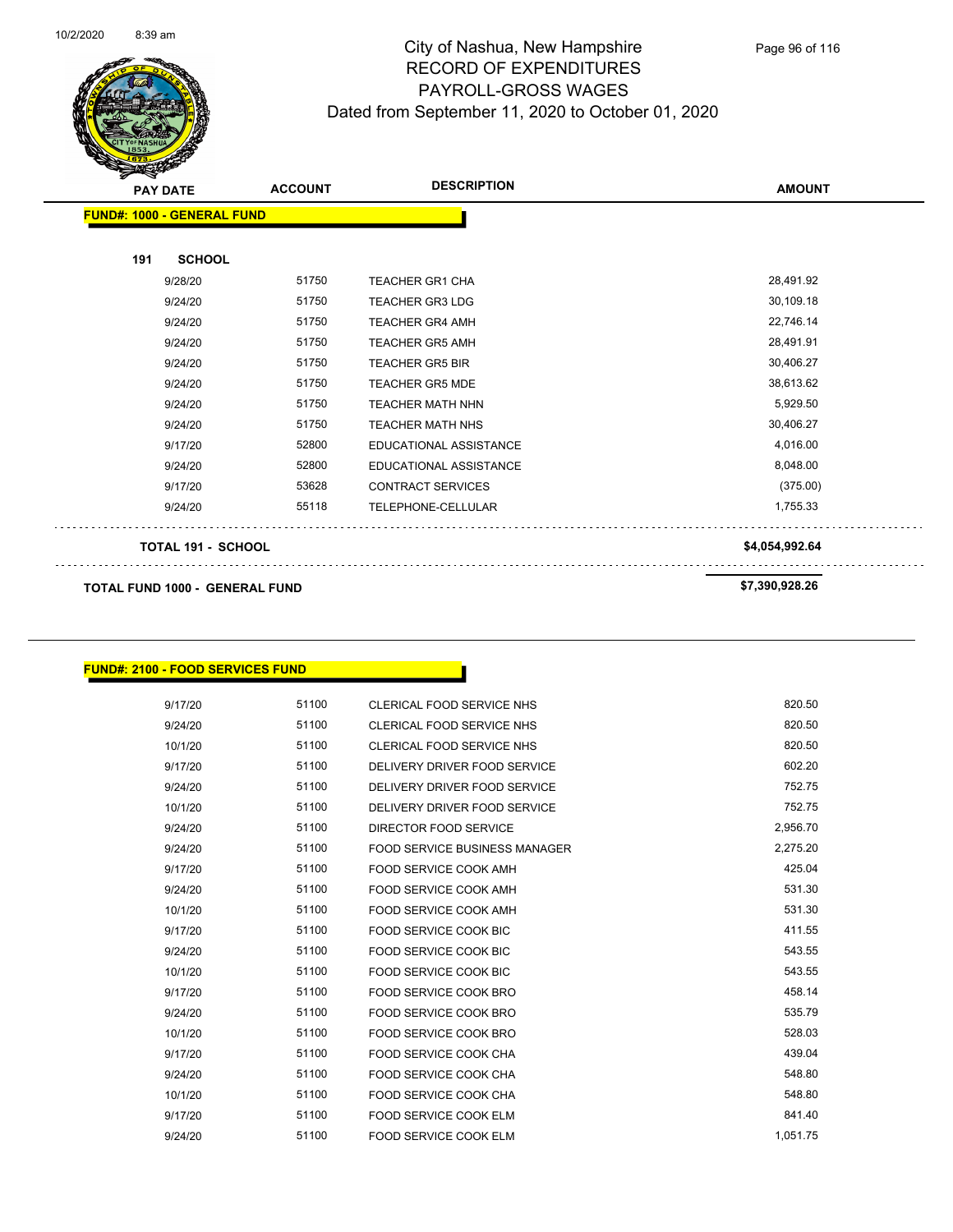

| <b>PAY DATE</b>                         | <b>ACCOUNT</b> | <b>DESCRIPTION</b>                             | <b>AMOUNT</b>    |
|-----------------------------------------|----------------|------------------------------------------------|------------------|
| <b>FUND#: 2100 - FOOD SERVICES FUND</b> |                |                                                |                  |
|                                         |                |                                                |                  |
| 10/1/20                                 | 51100          | FOOD SERVICE COOK ELM                          | 1,051.75         |
| 9/17/20                                 | 51100          | <b>FOOD SERVICE COOK FES</b>                   | 439.04           |
| 9/24/20                                 | 51100          | <b>FOOD SERVICE COOK FES</b>                   | 548.80           |
| 10/1/20                                 | 51100          | <b>FOOD SERVICE COOK FES</b>                   | 548.80           |
| 9/17/20                                 | 51100          | <b>FOOD SERVICE COOK FMS</b>                   | 434.28           |
| 9/24/20                                 | 51100          | <b>FOOD SERVICE COOK FMS</b>                   | 542.85           |
| 10/1/20                                 | 51100          | <b>FOOD SERVICE COOK FMS</b>                   | 542.85<br>417.08 |
| 9/17/20                                 | 51100<br>51100 | <b>FOOD SERVICE COOK LDG</b>                   | 526.05           |
| 9/24/20                                 | 51100          | <b>FOOD SERVICE COOK LDG</b>                   | 526.05           |
| 10/1/20                                 | 51100          | FOOD SERVICE COOK LDG                          | 425.04           |
| 9/17/20<br>9/24/20                      | 51100          | FOOD SERVICE COOK MDE<br>FOOD SERVICE COOK MDE | 531.30           |
|                                         | 51100          |                                                | 531.30           |
| 10/1/20<br>9/17/20                      | 51100          | FOOD SERVICE COOK MDE<br>FOOD SERVICE COOK NHN | 939.40           |
| 9/24/20                                 | 51100          | FOOD SERVICE COOK NHN                          | 1,174.25         |
| 10/1/20                                 | 51100          | FOOD SERVICE COOK NHN                          | 1,174.25         |
| 9/17/20                                 | 51100          | FOOD SERVICE COOK NHS                          | 894.19           |
| 9/24/20                                 | 51100          | FOOD SERVICE COOK NHS                          | 1,146.25         |
| 10/1/20                                 | 51100          | FOOD SERVICE COOK NHS                          | 1,146.25         |
| 9/17/20                                 | 51100          | <b>FOOD SERVICE COOK NSE</b>                   | 869.68           |
| 9/24/20                                 | 51100          | FOOD SERVICE COOK NSE                          | 543.55           |
| 10/1/20                                 | 51100          | FOOD SERVICE COOK NSE                          | 535.79           |
| 9/17/20                                 | 51100          | FOOD SERVICE COOK PMS                          | 465.64           |
| 9/24/20                                 | 51100          | FOOD SERVICE COOK PMS                          | 577.89           |
| 10/1/20                                 | 51100          | FOOD SERVICE COOK PMS                          | 577.89           |
| 9/17/20                                 | 51100          | FOOD SERVICE COOK SHE                          | 425.04           |
| 9/24/20                                 | 51100          | FOOD SERVICE COOK SHE                          | 531.30           |
| 10/1/20                                 | 51100          | FOOD SERVICE COOK SHE                          | 531.30           |
| 9/24/20                                 | 51100          | FOOD SERVICE SITE CORD                         | 12,191.00        |
| 9/17/20                                 | 51100          | <b>FOOD SERVICECOOK MTP</b>                    | 420.84           |
| 9/24/20                                 | 51100          | <b>FOOD SERVICECOOK MTP</b>                    | 526.05           |
| 10/1/20                                 | 51100          | <b>FOOD SERVICECOOK MTP</b>                    | 522.29           |
| 9/17/20                                 | 51200          | <b>FOOD SERVICE ASST PT AMH</b>                | 321.12           |
| 9/24/20                                 | 51200          | FOOD SERVICE ASST PT AMH                       | 350.30           |
| 10/1/20                                 | 51200          | FOOD SERVICE ASST PT AMH                       | 350.30           |
| 9/17/20                                 | 51200          | FOOD SERVICE ASST PT BIR                       | 427.80           |
| 9/24/20                                 | 51200          | FOOD SERVICE ASST PT BIR                       | 544.20           |
| 10/1/20                                 | 51200          | FOOD SERVICE ASST PT BIR                       | 544.20           |
| 9/17/20                                 | 51200          | FOOD SERVICE ASST PT BRO                       | 314.93           |
| 9/24/20                                 | 51200          | FOOD SERVICE ASST PT BRO                       | 397.80           |
| 10/1/20                                 | 51200          | FOOD SERVICE ASST PT BRO                       | 394.49           |
| 9/17/20                                 | 51200          | FOOD SERVICE ASST PT CHA                       | 423.80           |
| 9/24/20                                 | 51200          | FOOD SERVICE ASST PT CHA                       | 529.75           |
| 10/1/20                                 | 51200          | FOOD SERVICE ASST PT CHA                       | 529.75           |
|                                         |                |                                                |                  |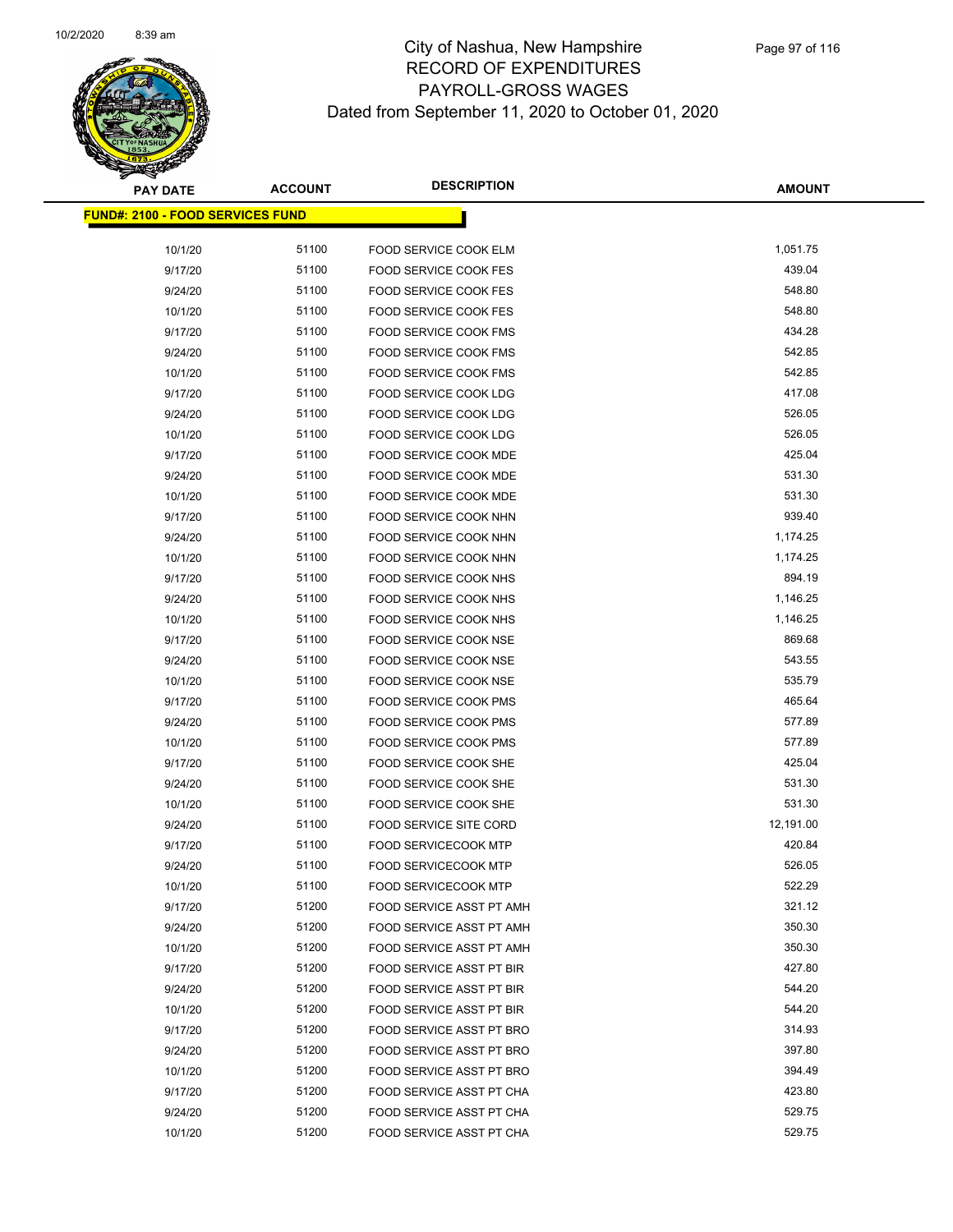

| <b>PAY DATE</b>                         | <b>ACCOUNT</b> | <b>DESCRIPTION</b>              | <b>AMOUNT</b>    |
|-----------------------------------------|----------------|---------------------------------|------------------|
| <b>FUND#: 2100 - FOOD SERVICES FUND</b> |                |                                 |                  |
|                                         |                |                                 |                  |
| 9/17/20                                 | 51200          | FOOD SERVICE ASST PT DRC        | 305.55           |
| 9/24/20                                 | 51200          | FOOD SERVICE ASST PT DRC        | 378.00           |
| 10/1/20                                 | 51200          | FOOD SERVICE ASST PT DRC        | 378.00<br>857.49 |
| 9/17/20                                 | 51200          | FOOD SERVICE ASST PT ELM        |                  |
| 9/24/20                                 | 51200          | FOOD SERVICE ASST PT ELM        | 1,072.59         |
| 10/1/20                                 | 51200          | FOOD SERVICE ASST PT ELM        | 1,072.59         |
| 9/17/20                                 | 51200          | <b>FOOD SERVICE ASST PT FES</b> | 302.40           |
| 9/24/20                                 | 51200          | <b>FOOD SERVICE ASST PT FES</b> | 378.00           |
| 10/1/20                                 | 51200          | FOOD SERVICE ASST PT FES        | 378.00           |
| 9/17/20                                 | 51200          | FOOD SERVICE ASST PT FMS        | 510.15           |
| 9/24/20                                 | 51200          | FOOD SERVICE ASST PT FMS        | 599.11           |
| 10/1/20                                 | 51200          | FOOD SERVICE ASST PT FMS        | 885.64           |
| 9/17/20                                 | 51200          | FOOD SERVICE ASST PT LDG        | 429.69           |
| 9/24/20                                 | 51200          | FOOD SERVICE ASST PT LDG        | 562.67           |
| 10/1/20                                 | 51200          | FOOD SERVICE ASST PT LDG        | 453.58           |
| 9/17/20                                 | 51200          | <b>FOOD SERVICE ASST PT MDE</b> | 154.08           |
| 9/24/20                                 | 51200          | FOOD SERVICE ASST PT MDE        | 192.60           |
| 10/1/20                                 | 51200          | FOOD SERVICE ASST PT MDE        | 192.60           |
| 9/17/20                                 | 51200          | FOOD SERVICE ASST PT MTP        | 151.20           |
| 9/24/20                                 | 51200          | FOOD SERVICE ASST PT MTP        | 264.60           |
| 10/1/20                                 | 51200          | FOOD SERVICE ASST PT MTP        | 264.60           |
| 9/17/20                                 | 51200          | FOOD SERVICE ASST PT NHN        | 2,428.94         |
| 9/24/20                                 | 51200          | FOOD SERVICE ASST PT NHN        | 2,950.56         |
| 10/1/20                                 | 51200          | FOOD SERVICE ASST PT NHN        | 2,672.44         |
| 9/17/20                                 | 51200          | FOOD SERVICE ASST PT NHS        | 1,578.30         |
| 9/24/20                                 | 51200          | FOOD SERVICE ASST PT NHS        | 2,279.40         |
| 10/1/20                                 | 51200          | FOOD SERVICE ASST PT NHS        | 2,169.95         |
| 9/17/20                                 | 51200          | FOOD SERVICE ASST PT NSE        | 185.64           |
| 9/24/20                                 | 51200          | FOOD SERVICE ASST PT NSE        | 232.05           |
| 10/1/20                                 | 51200          | FOOD SERVICE ASST PT NSE        | 232.05           |
| 9/17/20                                 | 51200          | FOOD SERVICE ASST PT PMS        | 1,503.88         |
| 9/24/20                                 | 51200          | FOOD SERVICE ASST PT PMS        | 1,723.80         |
| 10/1/20                                 | 51200          | FOOD SERVICE ASST PT PMS        | 1,811.29         |
| 9/17/20                                 | 51200          | FOOD SERVICE ASST PT SHE        | 252.76           |
| 9/24/20                                 | 51200          | FOOD SERVICE ASST PT SHE        | 279.01           |
| 10/1/20                                 | 51200          | FOOD SERVICE ASST PT SHE        | 252.74           |
| 9/17/20                                 | 51300          | FOOD SERVICE COOK BRO           | 5.82             |
| 9/17/20                                 | 51300          | FOOD SERVICE COOK LDG           | 5.64             |
| 9/17/20                                 | 51300          | FOOD SERVICE COOK NSE           | 163.07           |
| 9/17/20                                 | 51300          | FOOD SERVICE COOK PMS           | 6.24             |
| 9/24/20                                 | 51300          | FOOD SERVICE COOK PMS           | 6.24             |
| 9/24/20                                 | 55118          | TELEPHONE-CELLULAR              | 80.00            |
|                                         |                |                                 |                  |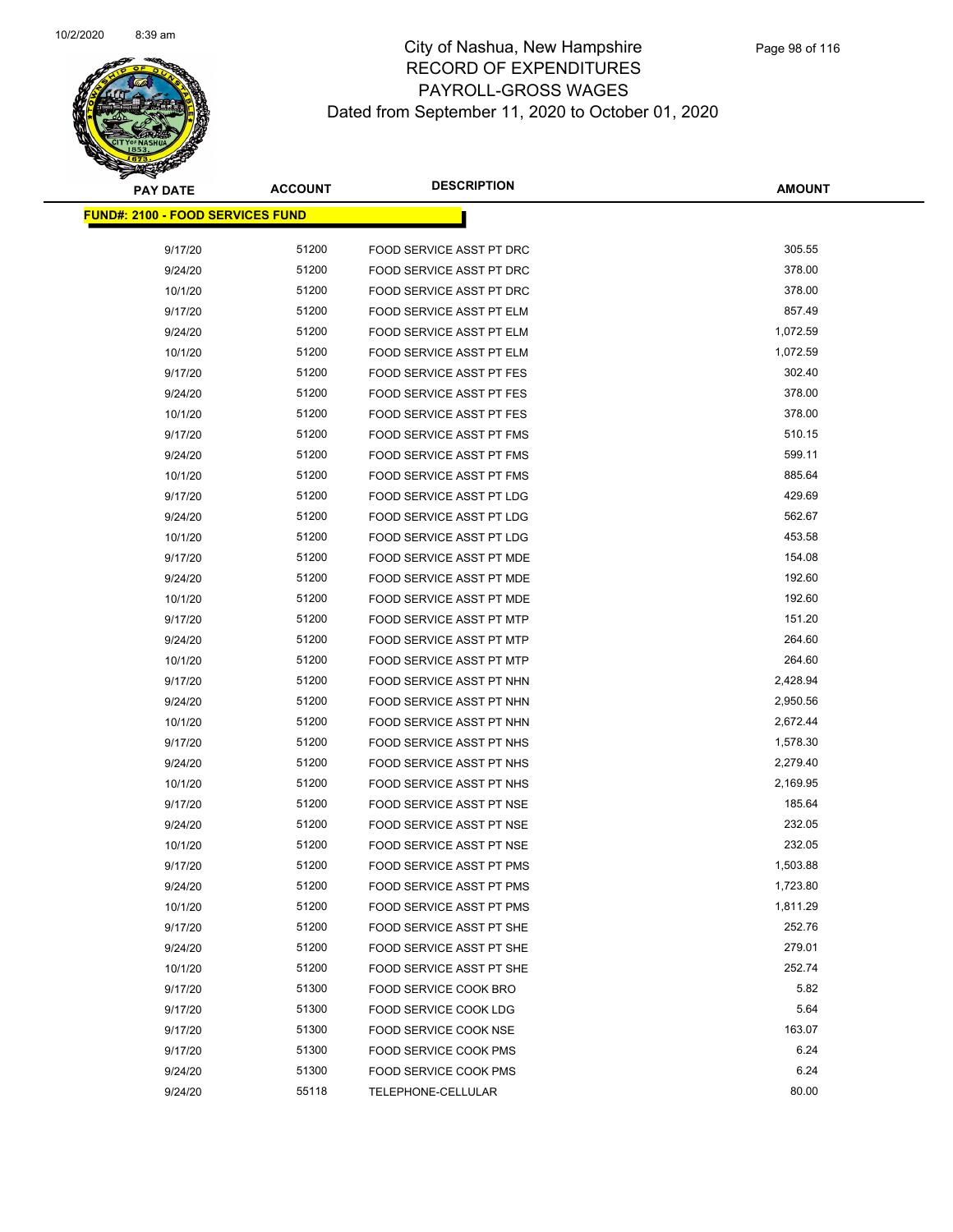| 10/2/2020<br>8:39 am                                   |                                          | City of Nashua, New Hampshire<br><b>RECORD OF EXPENDITURES</b><br>PAYROLL-GROSS WAGES<br>Dated from September 11, 2020 to October 01, 2020 | Page 99 of 116 |
|--------------------------------------------------------|------------------------------------------|--------------------------------------------------------------------------------------------------------------------------------------------|----------------|
| <b>PAY DATE</b>                                        | <b>ACCOUNT</b>                           | <b>DESCRIPTION</b>                                                                                                                         | <b>AMOUNT</b>  |
| <b>TOTAL FUND 2100 - FOOD SERVICES FUND</b>            |                                          |                                                                                                                                            | \$85,728.58    |
| <b>FUND#: 2207 - ADULT ED/CONTINUING ED</b>            |                                          |                                                                                                                                            |                |
| 9/17/20                                                | 51100                                    | CLERICAL ADULT ED NHN                                                                                                                      | 557.94         |
| 9/24/20                                                | 51100                                    | CLERICAL ADULT ED NHN                                                                                                                      | 547.00         |
| 10/1/20                                                | 51100                                    | CLERICAL ADULT ED NHN                                                                                                                      | 618.11         |
|                                                        | TOTAL FUND 2207 - ADULT ED/CONTINUING ED |                                                                                                                                            | \$1,723.05     |
| FUND#: 2252 - DAY CARE                                 |                                          |                                                                                                                                            |                |
| 9/24/20                                                | 51100                                    | PANTHER PRESCHOOL DIRECTOR                                                                                                                 | 1,123.60       |
| TOTAL FUND 2252 - DAY CARE                             |                                          |                                                                                                                                            | \$1,123.60     |
| <b>FUND#: 2257 - SPECIAL ED LOCAL</b><br>9/17/20       | 51100                                    | PARA DW SPEC ED NHS                                                                                                                        | 1,084.40       |
| 9/24/20                                                | 51100                                    | PARA DW SPEC ED NHS                                                                                                                        | 1,084.40       |
| 10/1/20                                                | 51100                                    | PARA DW SPEC ED NHS                                                                                                                        | 1,084.40       |
| 9/17/20                                                | 51100                                    | PARA DW SPEC ED WID                                                                                                                        | 476.45         |
| 9/24/20                                                | 51100                                    | PARA DW SPEC ED WID                                                                                                                        | 476.45         |
| 10/1/20                                                | 51100                                    | PARA DW SPEC ED WID                                                                                                                        | 476.45         |
| <b>TOTAL FUND 2257 - SPECIAL ED LOCAL</b>              |                                          |                                                                                                                                            | \$4,682.55     |
| <b>FUND#: 2503 - PARKS &amp; REC PROGRAMS FUND</b>     |                                          |                                                                                                                                            |                |
| 9/17/20                                                | 51100                                    | PROGRAM COORDINATOR                                                                                                                        | 390.95         |
| 9/24/20                                                | 51100                                    | PROGRAM COORDINATOR                                                                                                                        | 390.95         |
| 10/1/20                                                | 51100                                    | PROGRAM COORDINATOR                                                                                                                        | 390.95         |
| <b>TOTAL FUND 2503 - PARKS &amp; REC PROGRAMS FUND</b> |                                          |                                                                                                                                            | \$1,172.85     |
|                                                        |                                          |                                                                                                                                            |                |
| <b>FUND#: 2505 - PEG ACCESS CHANNELS FUND</b>          |                                          |                                                                                                                                            |                |
| 9/17/20                                                | 51100                                    | ECHANNEL ACCESS ADMINISTRATOR                                                                                                              | 1,206.50       |
| 9/24/20                                                | 51100                                    | ECHANNEL ACCESS ADMINISTRATOR                                                                                                              | 1,206.50       |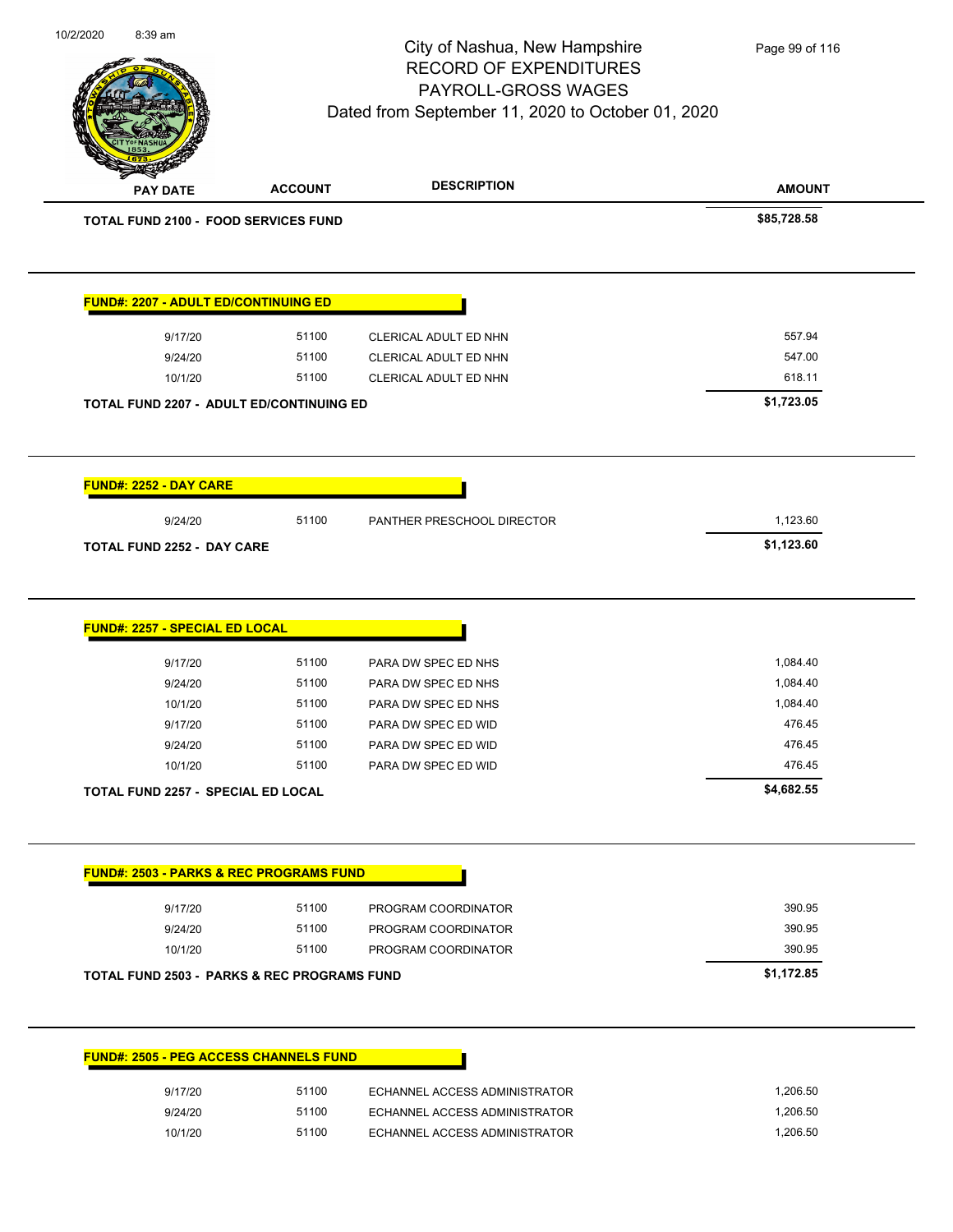

|                                                                                                           | <b>FUND#: 2505 - PEG ACCESS CHANNELS FUND</b> |                                                  |                  |
|-----------------------------------------------------------------------------------------------------------|-----------------------------------------------|--------------------------------------------------|------------------|
| 9/17/20                                                                                                   | 51100                                         | PEG PROGRAM MANAGER                              | 1,307.05         |
| 9/24/20                                                                                                   | 51100                                         | PEG PROGRAM MANAGER                              | 1,307.05         |
| 10/1/20                                                                                                   | 51100                                         | PEG PROGRAM MANAGER                              | 1,307.05         |
| 9/17/20                                                                                                   | 51200                                         | <b>VIDEOGRAPHER</b>                              | 600.00           |
| 9/24/20                                                                                                   | 51200                                         | <b>VIDEOGRAPHER</b>                              | 382.50           |
| 10/1/20                                                                                                   | 51200                                         | <b>VIDEOGRAPHER</b>                              | 2,077.50         |
| 9/24/20                                                                                                   | 55118                                         | TELEPHONE-CELLULAR                               | 100.00           |
| <b>TOTAL FUND 2505 - PEG ACCESS CHANNELS FUND</b>                                                         |                                               |                                                  | \$10,700.65      |
|                                                                                                           |                                               |                                                  |                  |
|                                                                                                           |                                               |                                                  |                  |
|                                                                                                           |                                               |                                                  |                  |
| <b>FUND#: 2506 - HUNT BLDG FACILITY RENTAL FUND</b><br>9/24/20                                            | 55118                                         | <b>TELEPHONE-CELLULAR</b>                        | 17.00            |
|                                                                                                           |                                               |                                                  | \$17.00          |
| <b>TOTAL FUND 2506 - HUNT BLDG FACILITY RENTAL FUND</b><br><b>FUND#: 3010 - GENERAL GOV'T GRANTS FUND</b> |                                               |                                                  |                  |
|                                                                                                           | 51400                                         |                                                  | 457.50           |
| 9/17/20<br>9/24/20                                                                                        | 51400                                         | <b>CITY CLERK TEMP</b><br><b>CITY CLERK TEMP</b> |                  |
| 10/1/20                                                                                                   | 51400                                         | <b>CITY CLERK TEMP</b>                           | 480.00<br>600.00 |
| 9/17/20                                                                                                   | 51400                                         | ELECTED BALLOT INSPECTOR                         | 5,150.00         |
| 9/17/20                                                                                                   | 51400                                         | ELECTED MODERATOR                                | 450.00           |
| 9/17/20                                                                                                   | 51400                                         | ELECTED SELECTMAN                                | 1,590.00         |
| 9/17/20                                                                                                   | 51400                                         | ELECTED WARD CLERK                               | 900.00           |
| 9/17/20                                                                                                   | 51400                                         | FIRE LIEUTENANT                                  | 190.00           |
| 9/17/20                                                                                                   | 51400                                         | <b>SUB PARA PROFESSIONAL</b>                     | 190.00           |
| 9/17/20                                                                                                   | 51400                                         | <b>SUB TEACHER</b>                               | 190.00           |

| 10/1/20                                             | 51200 | EMERGENCY MANAGEMENT COORDINAT | 267.92   |
|-----------------------------------------------------|-------|--------------------------------|----------|
| <b>TOTAL FUND 3030 - EMERGENCY MGMT GRANTS FUND</b> |       |                                | \$267.92 |
|                                                     |       |                                |          |
|                                                     |       |                                |          |
|                                                     |       |                                |          |
|                                                     |       |                                |          |
|                                                     |       |                                |          |
| <b>FUND#: 3035 - FEMA DISASTER ASSIST GRANTS</b>    |       |                                |          |
| 9/24/20                                             | 51300 | ADMINISTRATIVE ASSISTANT II    | 133.86   |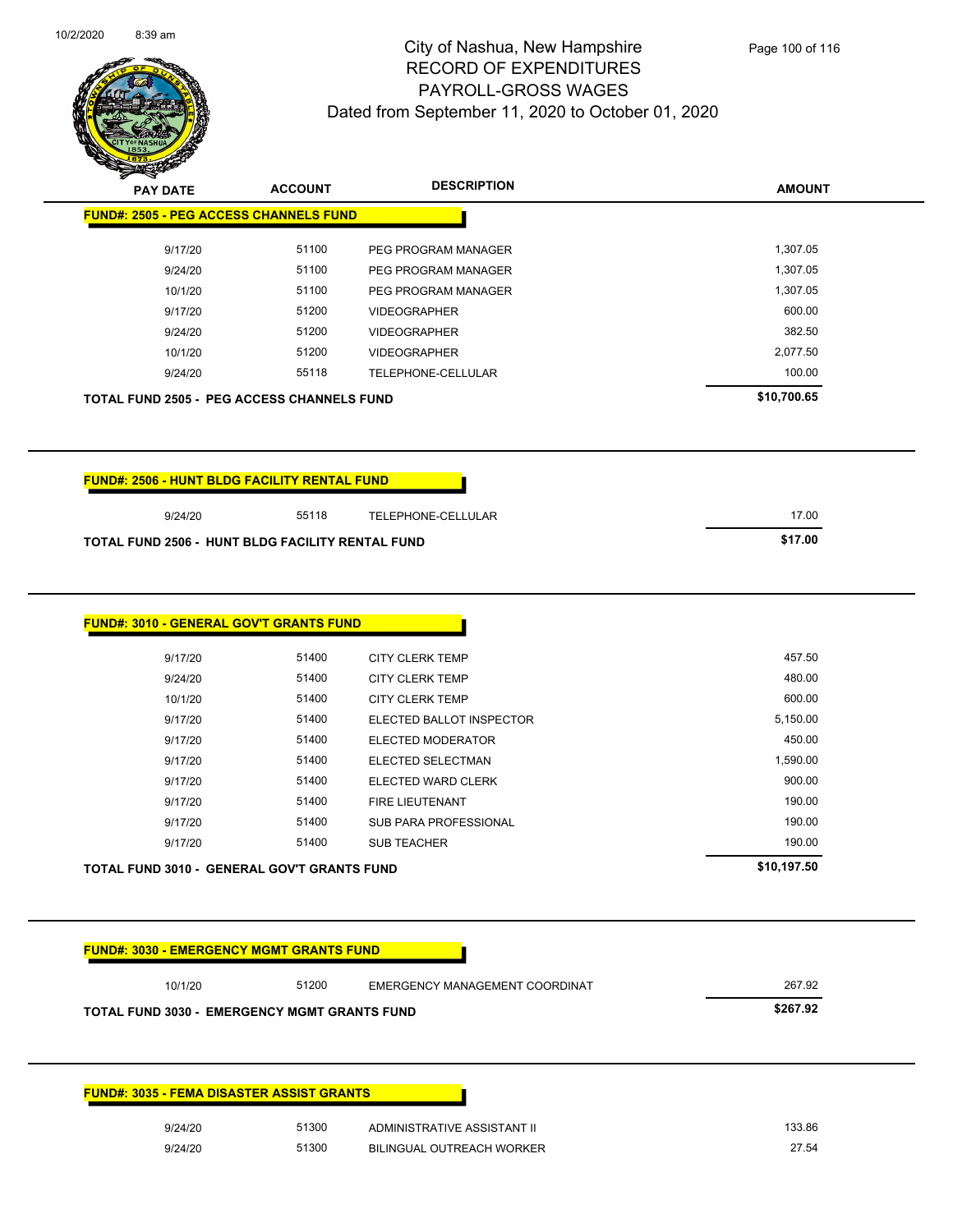

| <b>PAY DATE</b>                                      | <b>ACCOUNT</b> | <b>DESCRIPTION</b>           | <b>AMOUNT</b> |
|------------------------------------------------------|----------------|------------------------------|---------------|
| <b>FUND#: 3035 - FEMA DISASTER ASSIST GRANTS</b>     |                |                              |               |
| 10/1/20                                              | 51300          | BILINGUAL OUTREACH WORKER    | 55.08         |
| 9/17/20                                              | 51300          | CAPTAIN FIRE TRAINING SAFETY | 34.81         |
| 10/1/20                                              | 51300          | <b>FIRE LIEUTENANT</b>       | 162.64        |
| 9/24/20                                              | 51300          | <b>FIRE TRAINING OFFICER</b> | 30.63         |
| 10/1/20                                              | 51300          | FIRE TRAINING OFFICER        | 30.63         |
| 9/17/20                                              | 51300          | FIREFIGHTERS ALL RANKS       | 136.63        |
| 9/24/20                                              | 51300          | FIREFIGHTERS ALL RANKS       | 136.63        |
| 9/24/20                                              | 55118          | TELEPHONE-CELLULAR           | 2,200.00      |
| <b>TOTAL FUND 3035 - FEMA DISASTER ASSIST GRANTS</b> |                |                              | \$2,948.45    |

#### **FUND#: 3050 - POLICE GRANTS FUND**

| 9/17/20 | 51100 | DOMESTIC VIOLENCE ADVOCATE | 957.00   |
|---------|-------|----------------------------|----------|
| 9/24/20 | 51100 | DOMESTIC VIOLENCE ADVOCATE | 957.00   |
| 10/1/20 | 51100 | DOMESTIC VIOLENCE ADVOCATE | 957.00   |
| 9/17/20 | 51100 | PATROLMAN ALL RANKS        | 1,477.00 |
| 9/24/20 | 51100 | PATROLMAN ALL RANKS        | 1,477.00 |
| 10/1/20 | 51100 | PATROLMAN ALL RANKS        | 1,477.00 |
| 9/17/20 | 51300 | DOMESTIC VIOLENCE ADVOCATE | 184.85   |
| 9/24/20 | 51300 | DOMESTIC VIOLENCE ADVOCATE | 221.82   |
| 10/1/20 | 51300 | DOMESTIC VIOLENCE ADVOCATE | 110.91   |
| 9/17/20 | 51300 | <b>LIEUTENANT</b>          | 239.39   |
| 9/24/20 | 51300 | <b>LIEUTENANT</b>          | 238.48   |
| 10/1/20 | 51300 | <b>LIEUTENANT</b>          | 241.72   |
| 9/17/20 | 51300 | PATROLMAN ALL RANKS        | 5,049.90 |
| 9/24/20 | 51300 | PATROLMAN ALL RANKS        | 3,411.58 |
| 10/1/20 | 51300 | PATROLMAN ALL RANKS        | 4.193.54 |
| 9/17/20 | 51300 | <b>SERGEANT</b>            | 467.56   |
| 9/24/20 | 51300 | <b>SERGEANT</b>            | 759.78   |
| 10/1/20 | 51300 | <b>SERGEANT</b>            | 393.93   |
| 9/17/20 | 51628 | PATROLMAN ALL RANKS        | 295.40   |
|         |       |                            |          |

#### **TOTAL FUND 3050 - POLICE GRANTS FUND \$23,110.86**

#### **FUND#: 3068 - COMMUNITY SERVICES GRANTS FUND**

| 9/17/20 | 51100 | BILINGUAL COMM HEALTH WORKER                    | 82.64  |
|---------|-------|-------------------------------------------------|--------|
| 9/24/20 | 51100 | BILINGUAL COMM HEALTH WORKER                    | 82.64  |
| 10/1/20 | 51100 | BILINGUAL COMM HEALTH WORKER                    | 82.64  |
| 9/11/20 | 51100 | COMMUNITY SERVICES PROGRAM ADMINISTRATIVE ASSIS | 504 12 |
| 9/17/20 | 51100 | COMMUNITY SERVICES PROGRAM ADMINISTRATIVE ASSIS | 840.20 |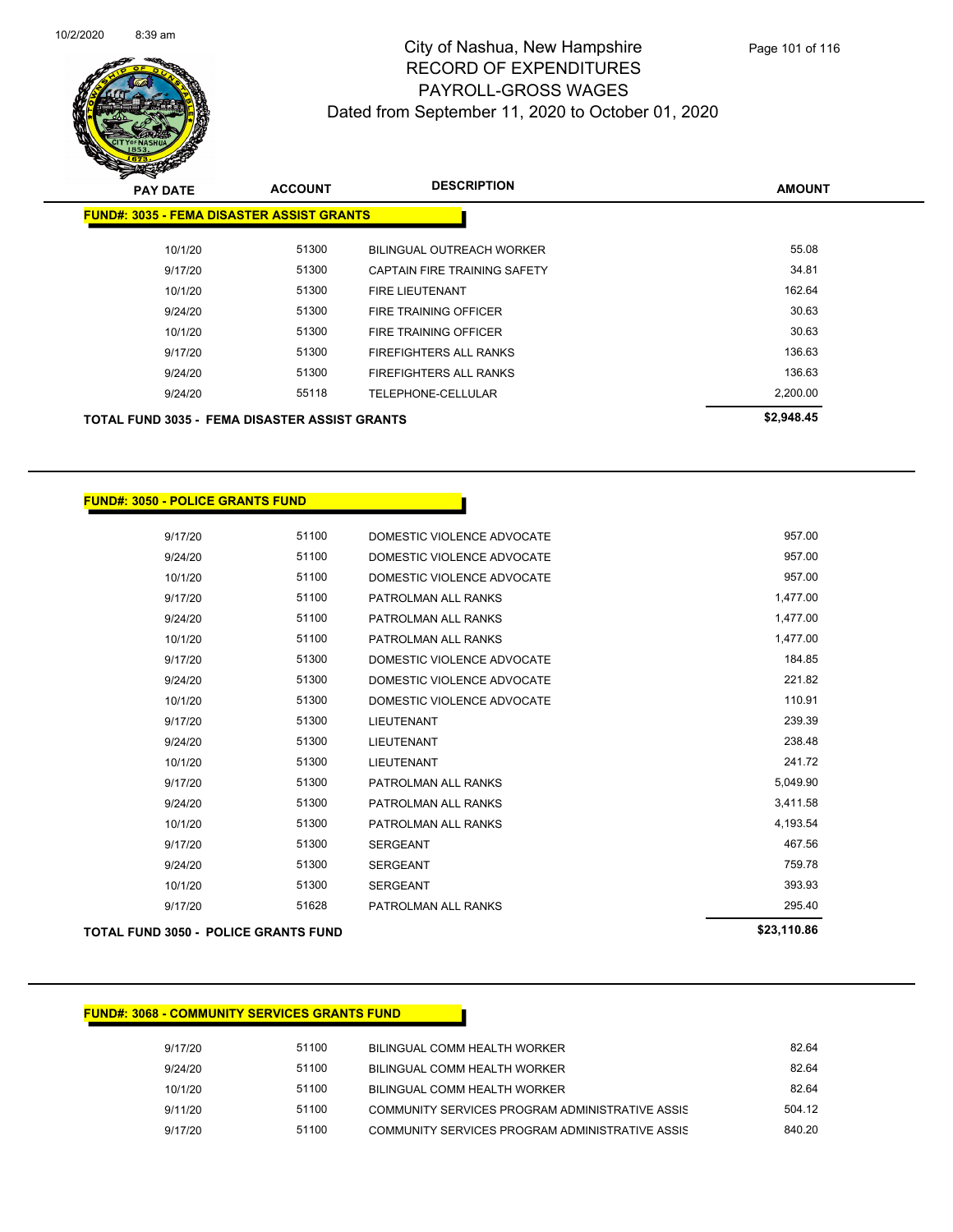

| <b>PAY DATE</b>                                     | <b>ACCOUNT</b> | <b>DESCRIPTION</b>                              | <b>AMOUNT</b> |
|-----------------------------------------------------|----------------|-------------------------------------------------|---------------|
| <b>FUND#: 3068 - COMMUNITY SERVICES GRANTS FUND</b> |                |                                                 |               |
| 9/24/20                                             | 51100          | COMMUNITY SERVICES PROGRAM ADMINISTRATIVE ASSIS | 813.95        |
| 10/1/20                                             | 51100          | COMMUNITY SERVICES PROGRAM ADMINISTRATIVE ASSIS | 840.20        |
| 9/17/20                                             | 51100          | <b>EPIDEMIOLOGIST</b>                           | 164.00        |
| 9/24/20                                             | 51100          | <b>EPIDEMIOLOGIST</b>                           | 164.00        |
| 10/1/20                                             | 51100          | <b>EPIDEMIOLOGIST</b>                           | 164.00        |
| 9/17/20                                             | 51100          | PROGRAM ASSISTANT COMMUNITY HEALTH              | 118.52        |
| 9/24/20                                             | 51100          | PROGRAM ASSISTANT COMMUNITY HEALTH              | 118.50        |
| 10/1/20                                             | 51100          | PROGRAM ASSISTANT COMMUNITY HEALTH              | 118.51        |
| 9/17/20                                             | 51100          | PUB HEALTH NET SVS COORD                        | 1,418.95      |
| 9/24/20                                             | 51100          | PUB HEALTH NET SVS COORD                        | 1,418.95      |
| 10/1/20                                             | 51100          | PUB HEALTH NET SVS COORD                        | 1,418.95      |
| 9/17/20                                             | 51100          | <b>SMP PROGRAM COORDINATOR</b>                  | 1,091.80      |
| 9/24/20                                             | 51100          | <b>SMP PROGRAM COORDINATOR</b>                  | 1,091.80      |
| 10/1/20                                             | 51100          | SMP PROGRAM COORDINATOR                         | 1,091.80      |
| 9/17/20                                             | 51300          | BILINGUAL COMM HEALTH WORKER                    | 7.75          |
| 9/24/20                                             | 51300          | BILINGUAL COMM HEALTH WORKER                    | 3.88          |
| 10/1/20                                             | 51300          | BILINGUAL COMM HEALTH WORKER                    | 3.10          |
| 9/17/20                                             | 51412          | PUB HEALTH NURSE                                | 917.10        |
| 9/24/20                                             | 51412          | PUB HEALTH NURSE                                | 1,089.08      |
| 10/1/20                                             | 51412          | PUB HEALTH NURSE                                | 848.33        |
| 9/24/20                                             | 55118          | TELEPHONE-CELLULAR                              | 50.00         |
|                                                     |                |                                                 | CAA EAE AA    |

**TOTAL FUND 3068 - COMMUNITY SERVICES GRANTS FUND \$14,545.41** 

| <b>TOTAL FUND 3070 - COMMUNITY HEALTH GRANTS FUND</b> |       |                                    | \$8,477.67 |
|-------------------------------------------------------|-------|------------------------------------|------------|
| 10/1/20                                               | 51300 | BILINGUAL COMM HEALTH WORKER       | 27.89      |
| 9/24/20                                               | 51300 | BILINGUAL COMM HEALTH WORKER       | 34.85      |
| 9/17/20                                               | 51300 | BILINGUAL COMM HEALTH WORKER       | 69.71      |
| 10/1/20                                               | 51100 | PUB HEALTH NURSE                   | 1,208.35   |
| 9/24/20                                               | 51100 | PUB HEALTH NURSE                   | 1,208.35   |
| 9/17/20                                               | 51100 | PUB HEALTH NURSE                   | 1,208.35   |
| 10/1/20                                               | 51100 | PROGRAM ASSISTANT COMMUNITY HEALTH | 829.79     |
| 9/24/20                                               | 51100 | PROGRAM ASSISTANT COMMUNITY HEALTH | 829.80     |
| 9/17/20                                               | 51100 | PROGRAM ASSISTANT COMMUNITY HEALTH | 829.78     |
| 10/1/20                                               | 51100 | BILINGUAL COMM HEALTH WORKER       | 743.60     |
| 9/24/20                                               | 51100 | BILINGUAL COMM HEALTH WORKER       | 743.60     |
| 9/17/20                                               | 51100 | BILINGUAL COMM HEALTH WORKER       | 743.60     |
|                                                       |       |                                    |            |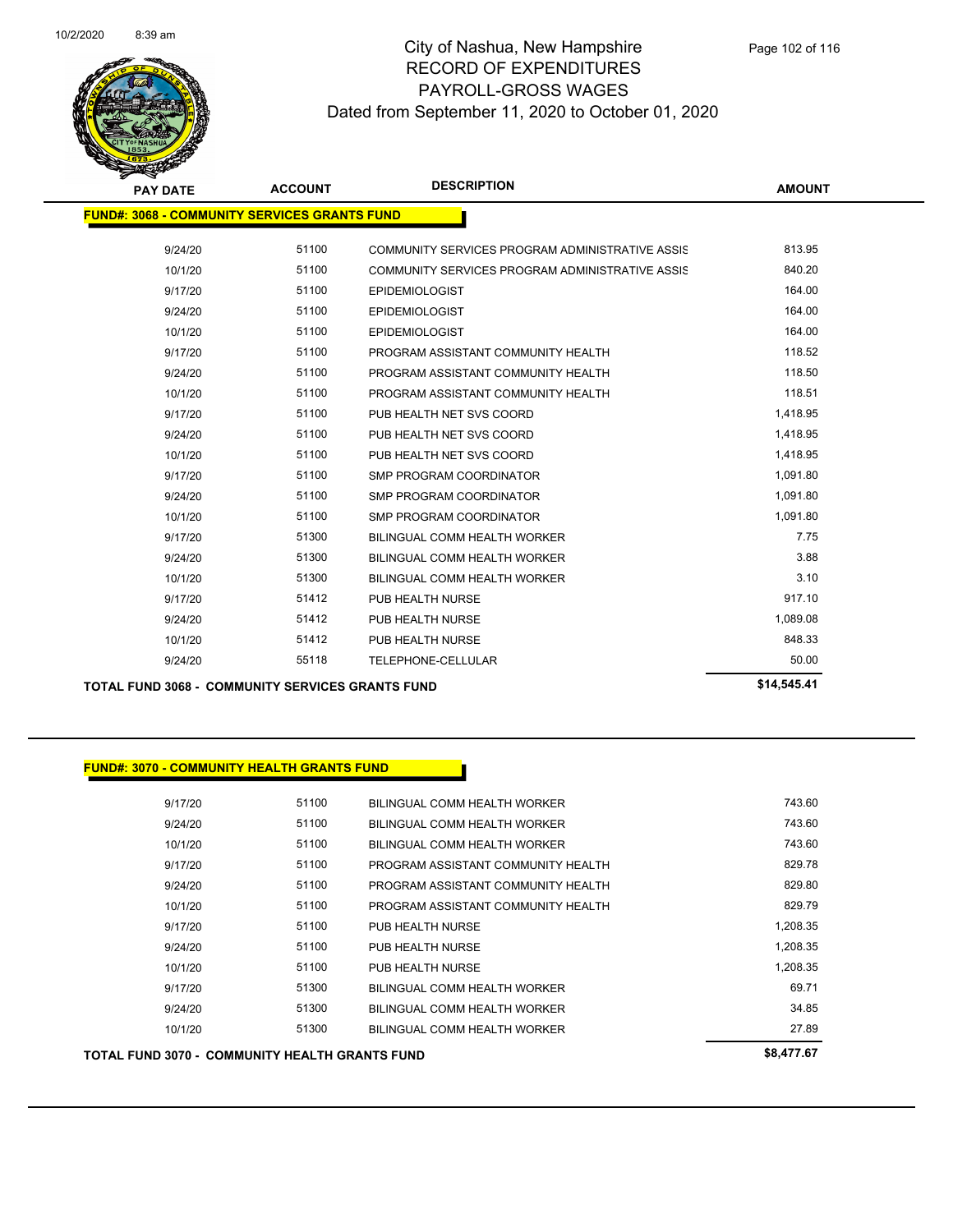

| <b>PAY DATE</b>                                | <b>ACCOUNT</b> | <b>DESCRIPTION</b>                 | <b>AMOUNT</b> |
|------------------------------------------------|----------------|------------------------------------|---------------|
| <b>FUND#: 3090 - URBAN PROGRAM GRANTS FUND</b> |                |                                    |               |
| 9/17/20                                        | 51100          | <b>CODE ENFORCEMENT OFFICER II</b> | 488.50        |
| 9/24/20                                        | 51100          | <b>CODE ENFORCEMENT OFFICER II</b> | 488.50        |
| 10/1/20                                        | 51100          | <b>CODE ENFORCEMENT OFFICER II</b> | 488.50        |
| 9/17/20                                        | 51100          | <b>GRANT MGMT SPECIALIST</b>       | 1,103.65      |
| 9/24/20                                        | 51100          | <b>GRANT MGMT SPECIALIST</b>       | 1,103.65      |
| 10/1/20                                        | 51100          | <b>GRANT MGMT SPECIALIST</b>       | 1,103.65      |
| 9/17/20                                        | 51100          | <b>MANAGER URBAN PROGRAMS</b>      | 1,709.25      |
| 9/24/20                                        | 51100          | <b>MANAGER URBAN PROGRAMS</b>      | 1,709.25      |
| 10/1/20                                        | 51100          | <b>MANAGER URBAN PROGRAMS</b>      | 1,709.25      |
| 9/17/20                                        | 51100          | PROGRAM COORDINATOR LP&HH          | 1,282.35      |
| 9/24/20                                        | 51100          | PROGRAM COORDINATOR LP&HH          | 1,282.35      |
| 10/1/20                                        | 51100          | PROGRAM COORDINATOR LP&HH          | 1,282.35      |
| 9/17/20                                        | 51100          | PROJECT ADMINISTRATOR              | 1,334.15      |
| 9/17/20                                        | 51100          | PROJECT ADMINISTRATOR LP&HH        | 1,257.20      |
| 9/24/20                                        | 51100          | PROJECT ADMINISTRATOR LP&HH        | 1,257.20      |
| 10/1/20                                        | 51100          | PROJECT ADMINISTRATOR LP&HH        | 1,257.20      |
| 9/17/20                                        | 51100          | PROJECT SPECIALIST URBAN PROGR     | 1,196.35      |
| 9/24/20                                        | 51100          | PROJECT SPECIALIST URBAN PROGR     | 1,196.35      |
| 10/1/20                                        | 51100          | PROJECT SPECIALIST URBAN PROGR     | 1,196.35      |
| 9/24/20                                        | 55118          | TELEPHONE-CELLULAR                 | 142.50        |
|                                                |                |                                    |               |

**TOTAL FUND 3090 - URBAN PROGRAM GRANTS FUND \$22,588.55** 

#### **FUND#: 3120 - TRANSIT GRANTS FUND**

| 9/17/20 | 51100 | <b>COMMUNICATION SPEC</b>             | 1,147.95 |
|---------|-------|---------------------------------------|----------|
| 9/24/20 | 51100 | <b>COMMUNICATION SPEC</b>             | 1,147.95 |
| 10/1/20 | 51100 | <b>COMMUNICATION SPEC</b>             | 1,147.95 |
| 9/17/20 | 51100 | <b>TRANSIT ADMINISTRATOR</b>          | 1,809.80 |
| 9/24/20 | 51100 | <b>TRANSIT ADMINISTRATOR</b>          | 1,809.80 |
| 10/1/20 | 51100 | <b>TRANSIT ADMINISTRATOR</b>          | 1,809.79 |
| 9/17/20 | 51100 | <b>TRANSIT FINANCE COORDINATOR</b>    | 1,308.00 |
| 9/24/20 | 51100 | <b>TRANSIT FINANCE COORDINATOR</b>    | 1,308.00 |
| 10/1/20 | 51100 | <b>TRANSIT FINANCE COORDINATOR</b>    | 1,308.00 |
| 9/17/20 | 51100 | <b>TRANSIT FLEET FACILITIES SUPV</b>  | 1,103.65 |
| 9/24/20 | 51100 | <b>TRANSIT FLEET FACILITIES SUPV</b>  | 1,103.65 |
| 10/1/20 | 51100 | <b>TRANSIT FLEET FACILITIES SUPV</b>  | 1,103.65 |
| 9/17/20 | 51100 | <b>TRANSIT MECHANICS</b>              | 2,001.65 |
| 9/24/20 | 51100 | <b>TRANSIT MECHANICS</b>              | 2,001.65 |
| 10/1/20 | 51100 | <b>TRANSIT MECHANICS</b>              | 2,001.65 |
| 9/17/20 | 51100 | <b>TRANSIT OPERATIONS COORDINATOR</b> | 990.90   |
| 9/24/20 | 51100 | <b>TRANSIT OPERATIONS COORDINATOR</b> | 990.90   |
| 10/1/20 | 51100 | <b>TRANSIT OPERATIONS COORDINATOR</b> | 990.90   |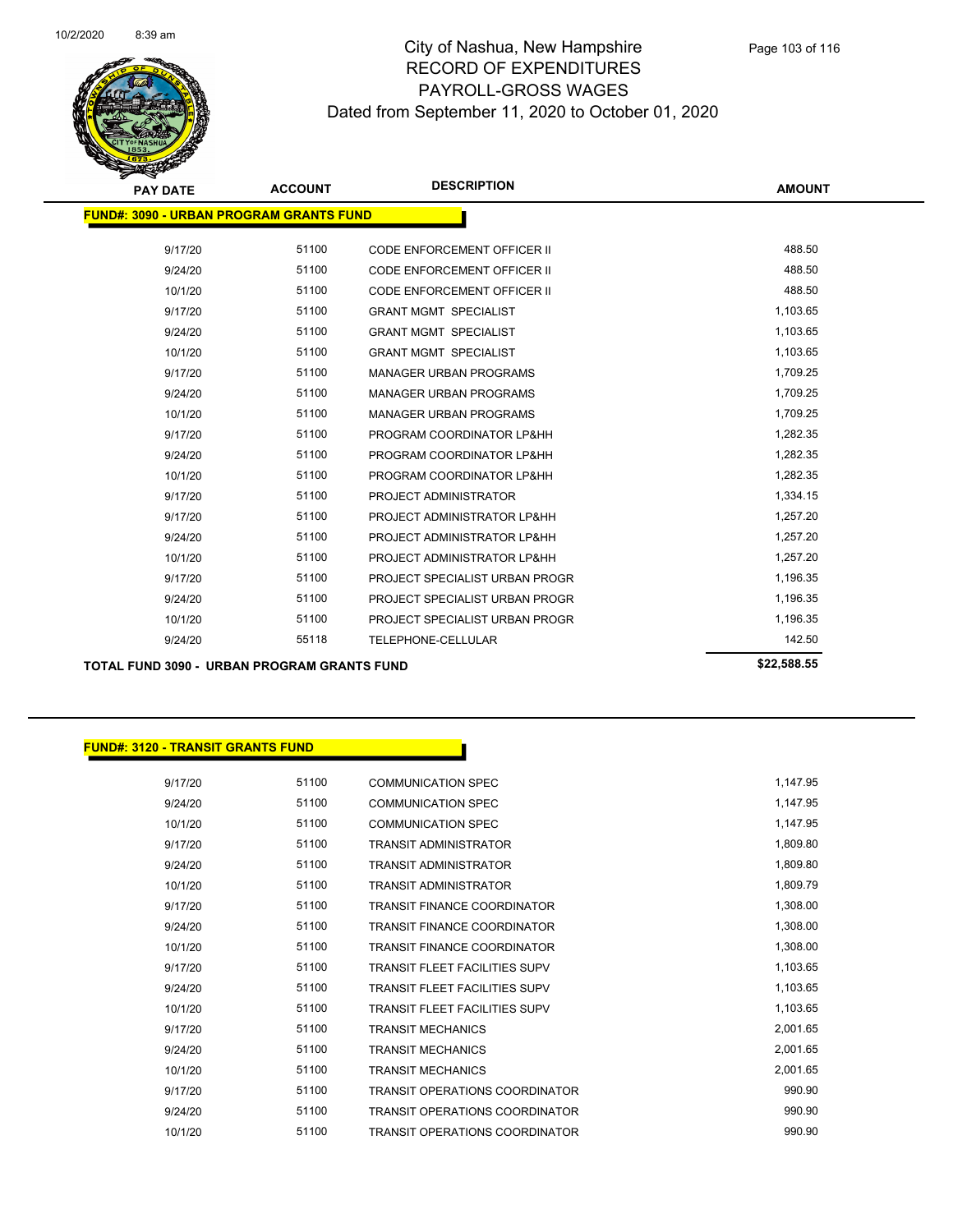

| <b>PAY DATE</b>                              | <b>ACCOUNT</b> | <b>DESCRIPTION</b>                    | <b>AMOUNT</b> |
|----------------------------------------------|----------------|---------------------------------------|---------------|
| <b>FUND#: 3120 - TRANSIT GRANTS FUND</b>     |                |                                       |               |
| 9/17/20                                      | 51100          | TRANSIT UTILITY SERVICE WORKER        | 1,473.65      |
| 9/24/20                                      | 51100          | <b>TRANSIT UTILITY SERVICE WORKER</b> | 1,610.27      |
| 10/1/20                                      | 51100          | <b>TRANSIT UTILITY SERVICE WORKER</b> | 3,331.31      |
| 9/17/20                                      | 51300          | <b>TRANSIT UTILITY SERVICE WORKER</b> | 13.66         |
| 9/24/20                                      | 51300          | <b>TRANSIT UTILITY SERVICE WORKER</b> | 13.97         |
| 9/24/20                                      | 55118          | TELEPHONE-CELLULAR                    | 67.00         |
| 9/24/20                                      | 61107          | <b>CLOTHING &amp; UNIFORMS</b>        | 100.00        |
| <b>TOTAL FUND 3120 - TRANSIT GRANTS FUND</b> |                |                                       | \$31,695.70   |

**FUND#: 3800 - SCHOOL GRANTS FUND**

| 9/24/20 | 51100 | 21 CENTURY ELEM MFAM RES COORD | 8,484.99   |
|---------|-------|--------------------------------|------------|
| 9/24/20 | 51100 | ASSISTANT PRINCIPAL AMH        | 1,605.80   |
| 9/24/20 | 51100 | <b>ASSISTANT PRINCIPAL BIR</b> | 1,226.96   |
| 9/24/20 | 51100 | ASSISTANT PRINCIPAL DR CRSP    | 2,875.00   |
| 9/24/20 | 51100 | ASSISTANT PRINCIPAL MTP        | 1,461.60   |
| 9/24/20 | 51100 | ASSISTANT PRINCIPAL SHE        | 1,485.60   |
| 9/17/20 | 51100 | CLERICAL 21 CENTURY            | 820.50     |
| 9/24/20 | 51100 | <b>CLERICAL 21 CENTURY</b>     | 820.50     |
| 10/1/20 | 51100 | CLERICAL 21 CENTURY            | 820.50     |
| 9/24/20 | 51100 | <b>DIRECTOR TITLE 1</b>        | 3,329.40   |
| 6/30/20 | 51100 | ELL OUTREACH WORKER HOURLY     | (6,000.00) |
| 9/17/20 | 51100 | <b>HOMELESS LIASION</b>        | 1,157.12   |
| 9/24/20 | 51100 | <b>HOMELESS LIASION</b>        | 1,446.40   |
| 10/1/20 | 51100 | <b>HOMELESS LIASION</b>        | 1,446.40   |
| 9/24/20 | 51100 | LICENSED PRACTICAL NURSE NHS   | 1,681.80   |
| 9/24/20 | 51100 | <b>OFFICE MANAGER TITLE 1</b>  | 1,583.80   |
| 9/17/20 | 51100 | PARA INST LDG                  | 578.10     |
| 9/24/20 | 51100 | PARA INST LDG                  | 578.10     |
| 10/1/20 | 51100 | PARA INST LDG                  | 578.10     |
| 9/17/20 | 51100 | PARA INST SHE                  | 473.20     |
| 9/24/20 | 51100 | <b>PARA INST SHE</b>           | 473.20     |
| 10/1/20 | 51100 | <b>PARA INST SHE</b>           | 473.20     |
| 9/17/20 | 51100 | PARA TTI AMH                   | 852.46     |
| 9/24/20 | 51100 | PARA TTI AMH                   | 831.47     |
| 10/1/20 | 51100 | PARA TTI AMH                   | 824.31     |
| 9/17/20 | 51100 | PARA TTI LDG                   | 3,576.28   |
| 9/24/20 | 51100 | PARA TTI LDG                   | 3,596.40   |
| 10/1/20 | 51100 | PARA TTI LDG                   | 3,656.20   |
| 9/17/20 | 51100 | PARA TTI MTP                   | 3,006.81   |
| 9/24/20 | 51100 | PARA TTI MTP                   | 3,031.04   |
| 10/1/20 | 51100 | PARA TTI MTP                   | 3,031.04   |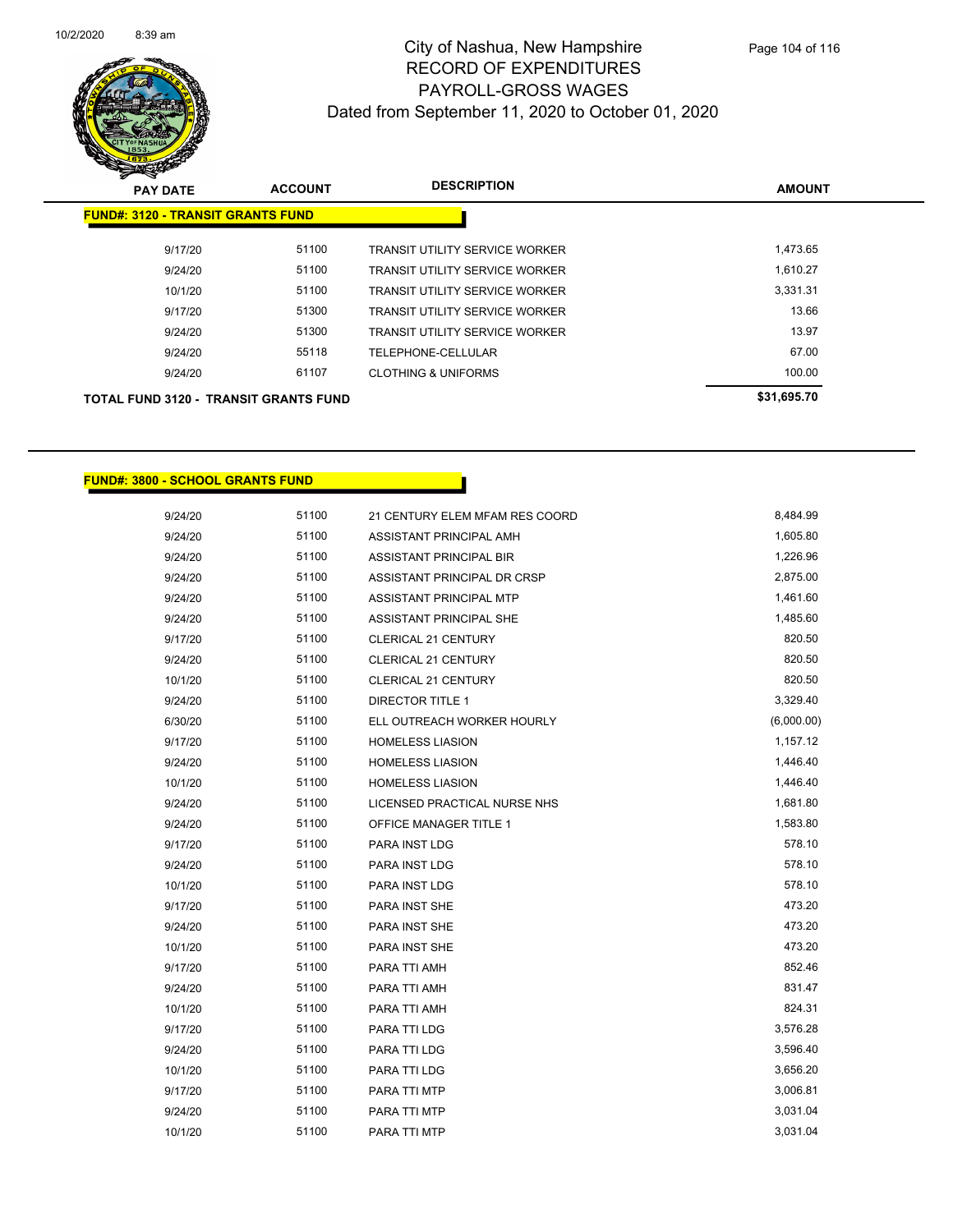

| <b>PAY DATE</b>                  | <b>ACCOUNT</b> | <b>DESCRIPTION</b>               | <b>AMOUNT</b> |
|----------------------------------|----------------|----------------------------------|---------------|
| FUND#: 3800 - SCHOOL GRANTS FUND |                |                                  |               |
| 9/17/20                          | 51100          | PARA TTI NURSERY                 | 263.16        |
| 9/24/20                          | 51100          | PARA TTI NURSERY                 | 328.95        |
| 10/1/20                          | 51100          | PARA TTI NURSERY                 | 353.17        |
| 9/24/20                          | 51100          | PEER COACH                       | 15,969.79     |
| 9/17/20                          | 51100          | SEASONAL                         | 367.50        |
| 9/24/20                          | 51100          | SEASONAL                         | 521.50        |
| 10/1/20                          | 51100          | SEASONAL                         | 409.50        |
| 9/17/20                          | 51100          | SIGN LANGUAGE INTERPRETER        | 896.00        |
| 9/24/20                          | 51100          | SIGN LANGUAGE INTERPRETER        | 1,120.00      |
| 10/1/20                          | 51100          | SIGN LANGUAGE INTERPRETER        | 1,120.00      |
| 9/24/20                          | 51100          | SOCIAL WORKER                    | 4,454.60      |
| 9/24/20                          | 51100          | <b>TEACHER BEHAVIOR SPEC WID</b> | 2,979.50      |
| 9/24/20                          | 51100          | <b>TEACHER DWSE BRO</b>          | 1,888.80      |
| 9/24/20                          | 51100          | TEACHER DWSE CHA                 | 2,291.00      |
| 9/24/20                          | 51100          | TEACHER DWSE ELM                 | 1,971.59      |
| 9/24/20                          | 51100          | TEACHER DWSE MDE                 | 2,022.09      |
| 9/24/20                          | 51100          | <b>TEACHER DWSE NHS</b>          | 5,110.41      |
| 9/24/20                          | 51100          | TEACHER PRESCHOOL NHS            | 2,751.30      |
| 9/24/20                          | 51100          | TEACHER SPED BIC                 | 2,168.60      |
| 9/24/20                          | 51100          | <b>TEACHER SPED BRO</b>          | 1,792.60      |
| 9/24/20                          | 51100          | <b>TEACHER SPED DRC</b>          | 1,899.90      |
| 9/24/20                          | 51100          | <b>TEACHER SPED ELM</b>          | 3,686.00      |
| 9/24/20                          | 51100          | TEACHER SPED FES                 | 3,420.20      |
| 9/24/20                          | 51100          | <b>TEACHER SPED MDE</b>          | 2,168.60      |
| 9/24/20                          | 51100          | TEACHER SPED NHN                 | 8,072.70      |
| 9/24/20                          | 51100          | <b>TEACHER SPED NHS</b>          | 6,601.01      |
| 9/24/20                          | 51100          | <b>TEACHER SPED NSE</b>          | 4,981.10      |
| 9/24/20                          | 51100          | TEACHER SPED PMS                 | 4,073.96      |
| 9/24/20                          | 51100          | <b>TEACHER TTI LDG</b>           | 3,537.30      |
| 9/17/20                          | 51100          | TITLE ONE PARA FES               | 1,623.20      |
| 9/24/20                          | 51100          | <b>TITLE ONE PARA FES</b>        | 1,511.32      |
| 10/1/20                          | 51100          | TITLE ONE PARA FES               | 1,623.20      |
| 6/30/20                          | 51200          | ELL OUTREACH WORKER HOURLY       | 6,000.00      |
| 9/17/20                          | 51200          | ELL OUTREACH WORKER HOURLY       | 1,475.00      |
| 9/24/20                          | 51200          | ELL OUTREACH WORKER HOURLY       | 1,356.25      |
| 10/1/20                          | 51200          | ELL OUTREACH WORKER HOURLY       | 1,362.50      |
| 9/17/20                          | 51200          | <b>FAMILY LIAISON</b>            | 462.50        |
| 9/24/20                          | 51200          | <b>FAMILY LIAISON</b>            | 375.00        |
| 10/1/20                          | 51200          | <b>FAMILY LIAISON</b>            | 375.00        |
| 9/17/20                          | 51200          | HOME SCHOOL CORD TTI             | 2,755.24      |
| 9/24/20                          | 51200          | HOME SCHOOL CORD TTI             | 5,065.46      |
| 10/1/20                          | 51200          | HOME SCHOOL CORD TTI             | 3,366.75      |
| 9/24/20                          | 51200          | TEACHER TTI AMH                  | 8,889.80      |
| 9/24/20                          | 51200          | TEACHER TTI BIR                  | 2,457.30      |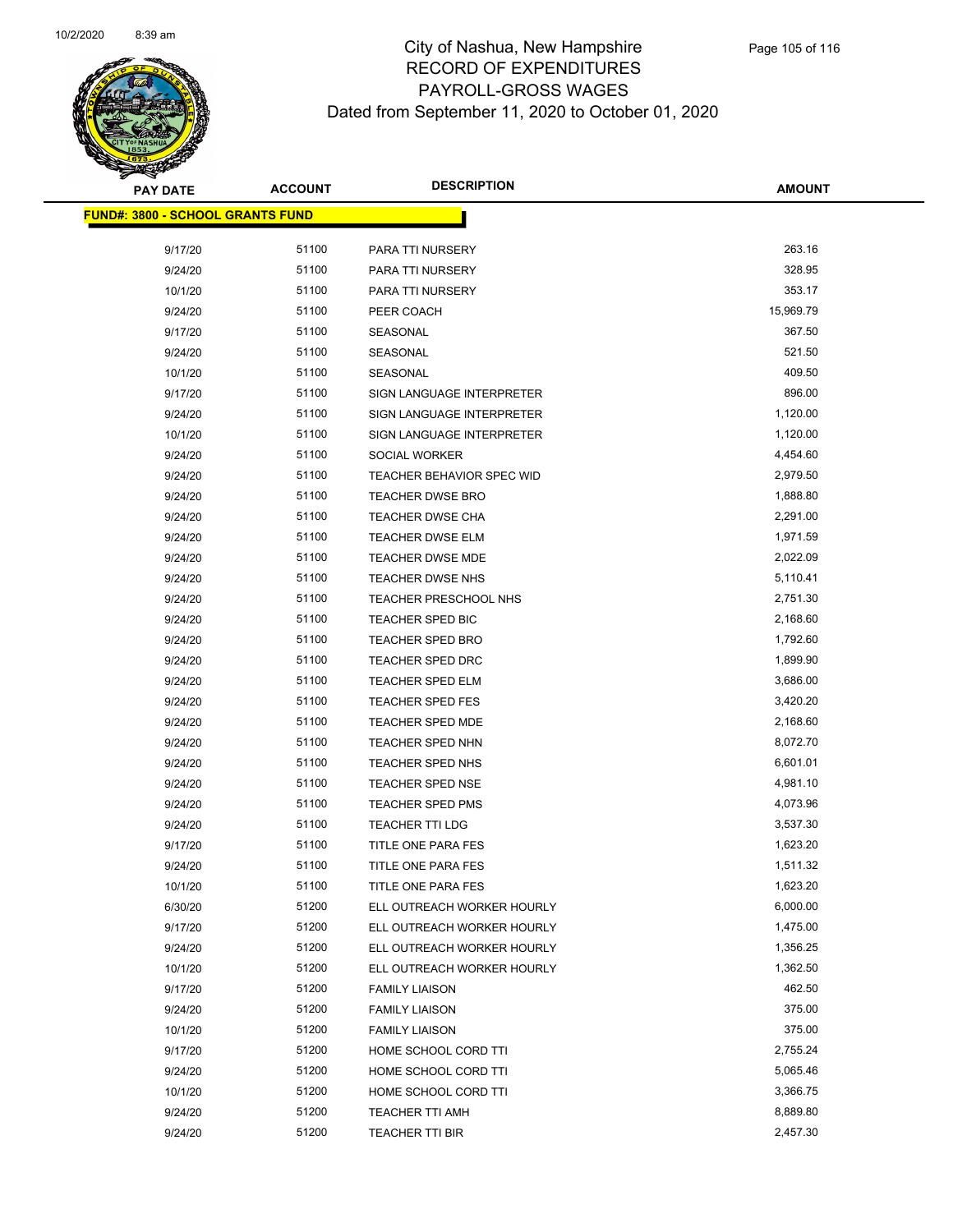

| <b>PAY DATE</b>                             | <b>ACCOUNT</b> | <b>DESCRIPTION</b>              | <b>AMOUNT</b> |
|---------------------------------------------|----------------|---------------------------------|---------------|
| <b>FUND#: 3800 - SCHOOL GRANTS FUND</b>     |                |                                 |               |
|                                             |                |                                 |               |
| 9/24/20                                     | 51200          | <b>TEACHER TTI FES</b>          | 1,452.33      |
| 9/24/20                                     | 51200          | <b>TEACHER TTI LDG</b>          | 9,831.30      |
| 9/24/20                                     | 51200          | <b>TEACHER TTI NURSERY</b>      | 5,082.30      |
| 9/24/20                                     | 51200          | <b>TEACHER TTI SHE</b>          | 2,383.59      |
| 9/24/20                                     | 51200          | <b>TEACHER TTIDRC</b>           | 4,902.90      |
| 9/24/20                                     | 51650          | GUIDANCE COUNSELOR NHS          | 400.00        |
| 10/1/20                                     | 51650          | <b>INTERPRETER</b>              | 331.25        |
| 9/17/20                                     | 51650          | LUNCH MONITOR NHN               | 50.00         |
| 9/24/20                                     | 51650          | PEER COACH                      | 250.00        |
| 9/24/20                                     | 51650          | <b>TEACHER ART CHA</b>          | 262.50        |
| 9/24/20                                     | 51650          | <b>TEACHER ART ELM</b>          | 262.50        |
| 9/24/20                                     | 51650          | <b>TEACHER ART FMS</b>          | 262.50        |
| 9/24/20                                     | 51650          | <b>TEACHER ART NHN</b>          | 200.00        |
| 9/24/20                                     | 51650          | <b>TEACHER ART NHS</b>          | 262.50        |
| 9/24/20                                     | 51650          | <b>TEACHER ART PMS</b>          | 525.00        |
| 9/24/20                                     | 51650          | TEACHER COMPUTER NHN            | 100.00        |
| 9/24/20                                     | 51650          | TEACHER FOREIGN LANG NHN        | 1,687.50      |
| 9/24/20                                     | 51650          | TEACHER FOREIGN LANG NHS        | 1,900.00      |
| 9/24/20                                     | 51650          | <b>TEACHER FOREIGN LANG PMS</b> | 800.00        |
| 9/24/20                                     | 51650          | TEACHER GR6 FMS                 | 250.00        |
| 9/24/20                                     | 51650          | TEACHER HEALTH NHN              | 450.00        |
| 9/24/20                                     | 51650          | TEACHER HEALTH NHS              | 225.00        |
| 9/24/20                                     | 51650          | <b>TEACHER MATH ELM</b>         | 1,000.00      |
| 9/24/20                                     | 51650          | <b>TEACHER MATH FMS</b>         | 250.00        |
| 9/24/20                                     | 51650          | <b>TEACHER MATH NHN</b>         | 375.00        |
| 9/24/20                                     | 51650          | <b>TEACHER MATH NHS</b>         | 1,143.75      |
| 9/24/20                                     | 51650          | TEACHER MATH PMS                | 1,075.00      |
| 9/24/20                                     | 51650          | TEACHER PE NHN                  | 225.00        |
| 9/24/20                                     | 51650          | TEACHER PE NHS                  | 900.00        |
| 9/24/20                                     | 51650          | TEACHER SOCIAL STUDIES NHN      | 500.00        |
| 9/24/20                                     | 51650          | TEACHER SOCIAL STUDIES NHS      | 250.00        |
| 9/24/20                                     | 51650          | TEACHER TECHED NHS              | 200.00        |
| 9/24/20                                     | 51650          | <b>TEACHER TTI NURSERY</b>      | 1,962.50      |
| <b>TOTAL FUND 3800 - SCHOOL GRANTS FUND</b> |                |                                 | \$215,478.05  |

| <b>FUND#: 3810 - FOOD SERVICE GRANTS FUND</b> |
|-----------------------------------------------|
|-----------------------------------------------|

| 9/24/20 | 51650 | FOOD SERVICE ASST PT AMH | 51.11 |
|---------|-------|--------------------------|-------|
| 10/1/20 | 51650 | FOOD SERVICE ASST PT AMH | 51.11 |
| 9/24/20 | 51650 | FOOD SERVICE ASST PT FMS | 49.13 |
| 10/1/20 | 51650 | FOOD SERVICE ASST PT FMS | 39.30 |
| 9/24/20 | 51650 | FOOD SERVICE ASST PT LDG | 32.83 |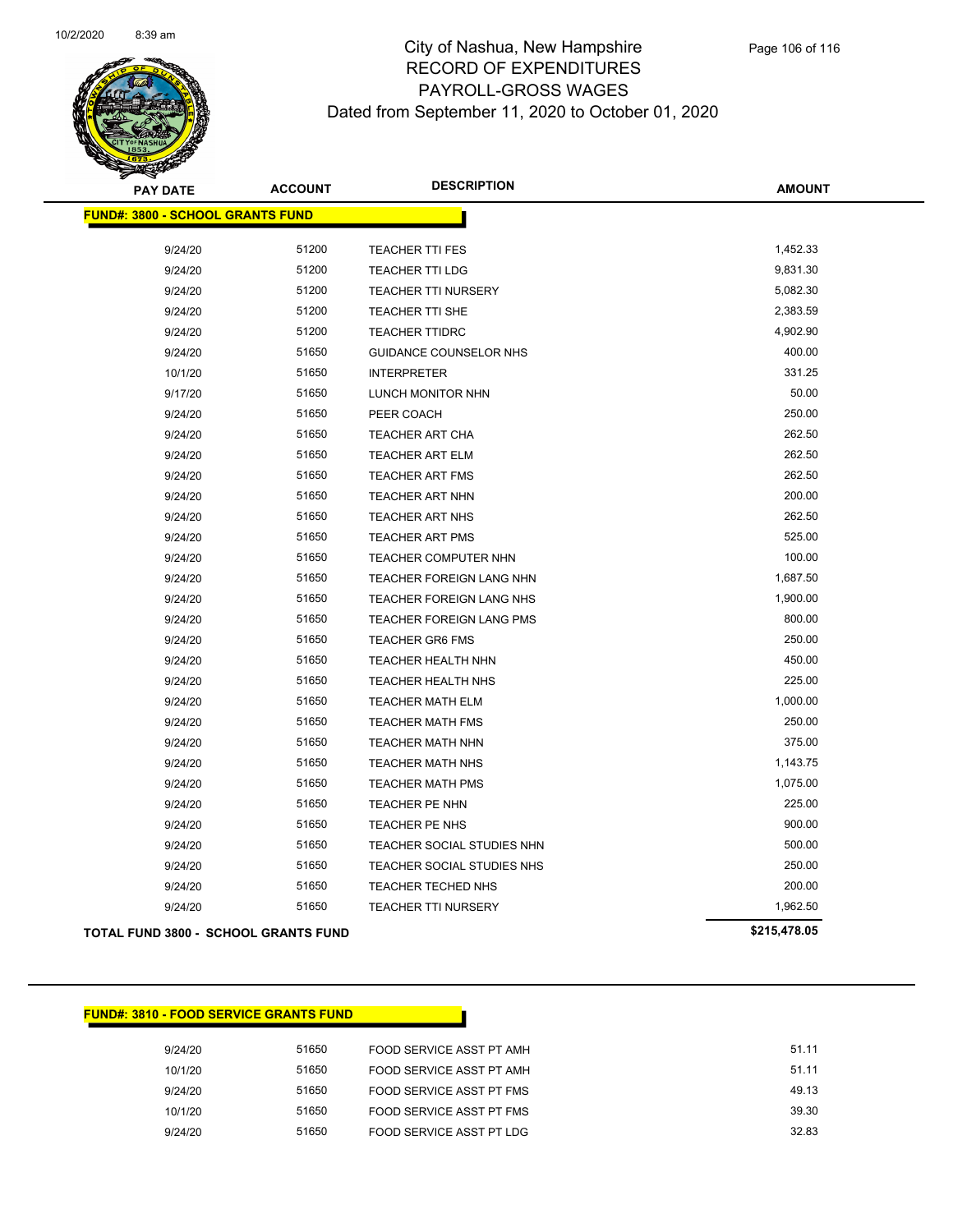

| <b>PAY DATE</b>                                   | <b>ACCOUNT</b> | <b>DESCRIPTION</b>       | <b>AMOUNT</b> |
|---------------------------------------------------|----------------|--------------------------|---------------|
| <b>FUND#: 3810 - FOOD SERVICE GRANTS FUND</b>     |                |                          |               |
| 10/1/20                                           | 51650          | FOOD SERVICE ASST PT LDG | 65.65         |
| 9/24/20                                           | 51650          | FOOD SERVICE ASST PT NHN | 66.30         |
| 10/1/20                                           | 51650          | FOOD SERVICE ASST PT NHN | 75.75         |
| 9/24/20                                           | 51650          | FOOD SERVICE ASST PT NHS | 59.09         |
| 10/1/20                                           | 51650          | FOOD SERVICE ASST PT NHS | 39.39         |
| 9/24/20                                           | 51650          | FOOD SERVICE ASST PT SHE | 52.52         |
| 10/1/20                                           | 51650          | FOOD SERVICE ASST PT SHE | 49.24         |
| <b>TOTAL FUND 3810 - FOOD SERVICE GRANTS FUND</b> |                |                          | \$631.42      |

| <b>FUND#: 4010 - MOTOR VEHICLE ADMIN FUND</b>     |       |                    |
|---------------------------------------------------|-------|--------------------|
| 9/17/20                                           | 51100 | <b>MVR CLERK I</b> |
| 9/24/20                                           | 51100 | <b>MVR CLERK I</b> |
| 10/1/20                                           | 51100 | <b>MVR CLERK I</b> |
| <b>TOTAL FUND 4010 - MOTOR VEHICLE ADMIN FUND</b> |       |                    |

#### **FUND#: 4030 - POLICE SPECIAL DETAILS FUND**

| TOTAL FUND 4030 - POLICE SPECIAL DETAILS FUND |       |                     | \$37,329.92 |
|-----------------------------------------------|-------|---------------------|-------------|
| 10/1/20                                       | 51712 | <b>SERGEANT</b>     | 1,515.59    |
| 9/24/20                                       | 51712 | <b>SERGEANT</b>     | 3,755.10    |
| 9/17/20                                       | 51712 | <b>SERGEANT</b>     | 1,286.14    |
| 10/1/20                                       | 51712 | PATROLMAN ALL RANKS | 1,662.26    |
| 9/24/20                                       | 51712 | PATROLMAN ALL RANKS | 1,197.81    |
| 9/17/20                                       | 51712 | PATROLMAN ALL RANKS | 391.12      |
| 10/1/20                                       | 51712 | <b>LIEUTENANT</b>   | 259.45      |
| 9/24/20                                       | 51712 | <b>LIEUTENANT</b>   | 259.45      |
| 9/17/20                                       | 51712 | <b>LIEUTENANT</b>   | 259.45      |
| 10/1/20                                       | 51710 | PATROLMAN ALL RANKS | 11,019.07   |
| 9/24/20                                       | 51710 | PATROLMAN ALL RANKS | 9,131.51    |
| 9/17/20                                       | 51710 | PATROLMAN ALL RANKS | 6,592.97    |
|                                               |       |                     |             |

| <b>FUND#: 4035 - POLICE OVERTIME BILLING FUND</b> |       |                     |          |
|---------------------------------------------------|-------|---------------------|----------|
| 9/17/20                                           | 51300 | PATROLMAN ALL RANKS | 8.049.70 |
| 9/24/20                                           | 51300 | PATROLMAN ALL RANKS | 5.896.32 |
| 10/1/20                                           | 51300 | PATROLMAN ALL RANKS | 4.092.79 |
| 9/17/20                                           | 51300 | <b>SERGEANT</b>     | 1.192.39 |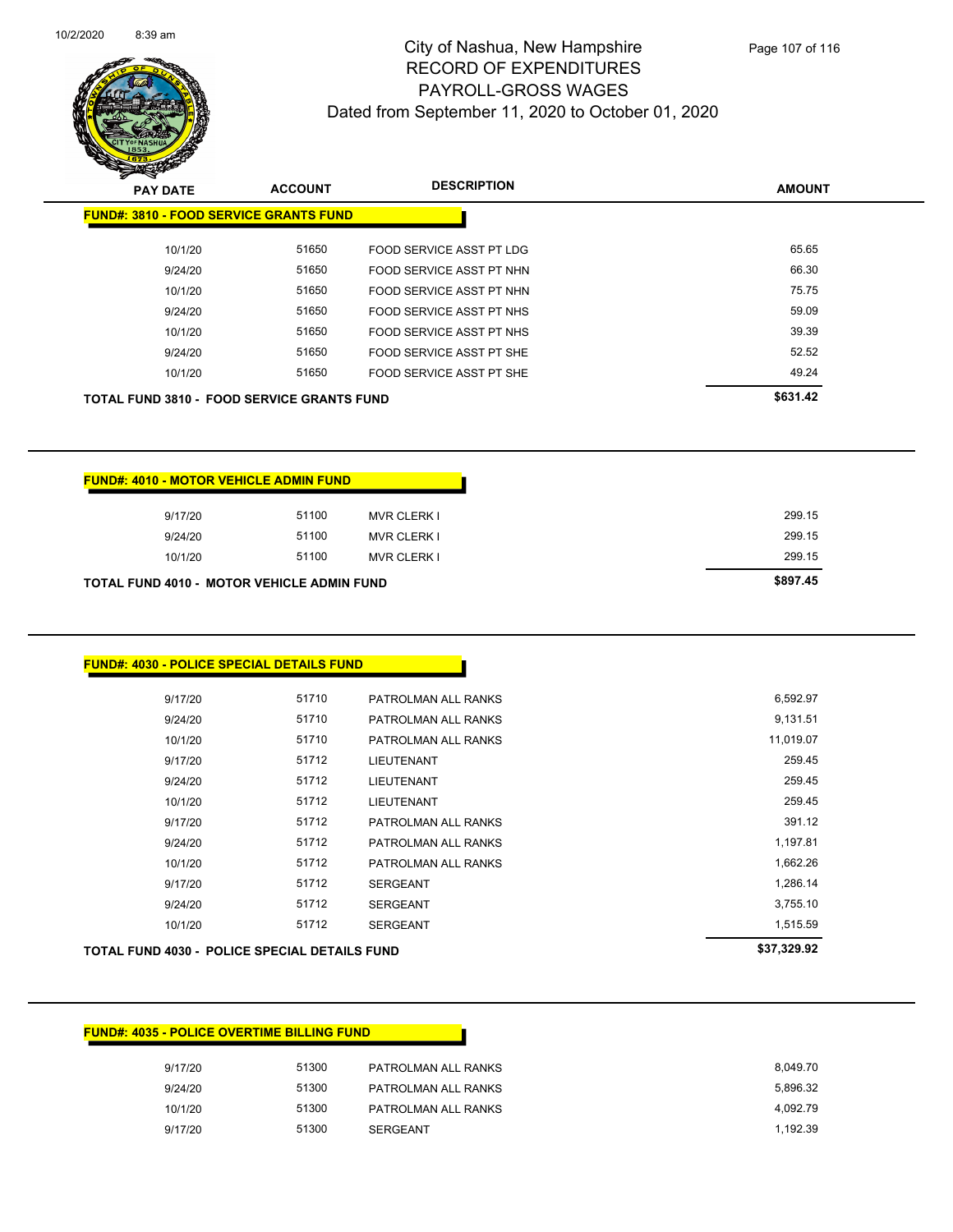| PAY DATE                                              |                         | PAYROLL-GROSS WAGES<br>Dated from September 11, 2020 to October 01, 2020                        |                            |
|-------------------------------------------------------|-------------------------|-------------------------------------------------------------------------------------------------|----------------------------|
|                                                       | <b>ACCOUNT</b>          | <b>DESCRIPTION</b>                                                                              | <b>AMOUNT</b>              |
| <b>TOTAL FUND 4035 - POLICE OVERTIME BILLING FUND</b> |                         |                                                                                                 | \$19,231.20                |
| FUND#: 4053 - FIRE REGIONAL HAZMAT FUND               |                         |                                                                                                 |                            |
| 9/24/20                                               | 51300                   | <b>CAPTAIN</b>                                                                                  | 57.79                      |
| <b>TOTAL FUND 4053 - FIRE REGIONAL HAZMAT FUND</b>    |                         |                                                                                                 | \$57.79                    |
| <b>FUND#: 4068 - ENGINEERING SERVICES FUND</b>        |                         |                                                                                                 |                            |
|                                                       |                         |                                                                                                 | 621.92                     |
| 9/24/20<br>10/1/20                                    | 51300<br>51300          | <b>ENGINEERING INSPECTOR</b><br><b>ENGINEERING INSPECTOR</b>                                    | 233.22                     |
| <b>TOTAL FUND 4068 - ENGINEERING SERVICES FUND</b>    |                         |                                                                                                 | \$855.14                   |
| 9/17/20<br>9/24/20<br>10/1/20                         | 51100<br>51100<br>51100 | DWNTWN SPCLST & OED PGRM COOR<br>DWNTWN SPCLST & OED PGRM COOR<br>DWNTWN SPCLST & OED PGRM COOR | 209.15<br>209.15<br>209.15 |
| 9/24/20                                               | 55118                   | TELEPHONE-CELLULAR                                                                              | 7.50                       |
| TOTAL FUND 4600 - ECON DEV-GREATER NASHUA RLF         |                         |                                                                                                 | \$634.95                   |
|                                                       |                         |                                                                                                 |                            |
| <b>FUND#: 4610 - ECON DEV-BROWNFIELDS RLF</b>         |                         |                                                                                                 |                            |
| 9/17/20                                               | 51100                   | DWNTWN SPCLST & OED PGRM COOR                                                                   | 209.10                     |
| 9/24/20                                               | 51100                   | DWNTWN SPCLST & OED PGRM COOR                                                                   | 209.10                     |
| 10/1/20                                               | 51100                   | DWNTWN SPCLST & OED PGRM COOR                                                                   | 209.10                     |
| 9/24/20                                               | 55118                   | TELEPHONE-CELLULAR                                                                              | 7.50                       |
| TOTAL FUND 4610 - ECON DEV-BROWNFIELDS RLF            |                         |                                                                                                 | \$634.80                   |
| <b>FUND#: 6000 - SOLID WASTE FUND</b>                 |                         |                                                                                                 |                            |
| 9/17/20                                               | 51100                   | ADMINISTRATIVE ASSISTANT II                                                                     | 1,637.55                   |
| 9/24/20                                               | 51100                   | ADMINISTRATIVE ASSISTANT II                                                                     | 1,637.55                   |
| 10/1/20                                               | 51100                   | ADMINISTRATIVE ASSISTANT II                                                                     | 1,637.55<br>225.21         |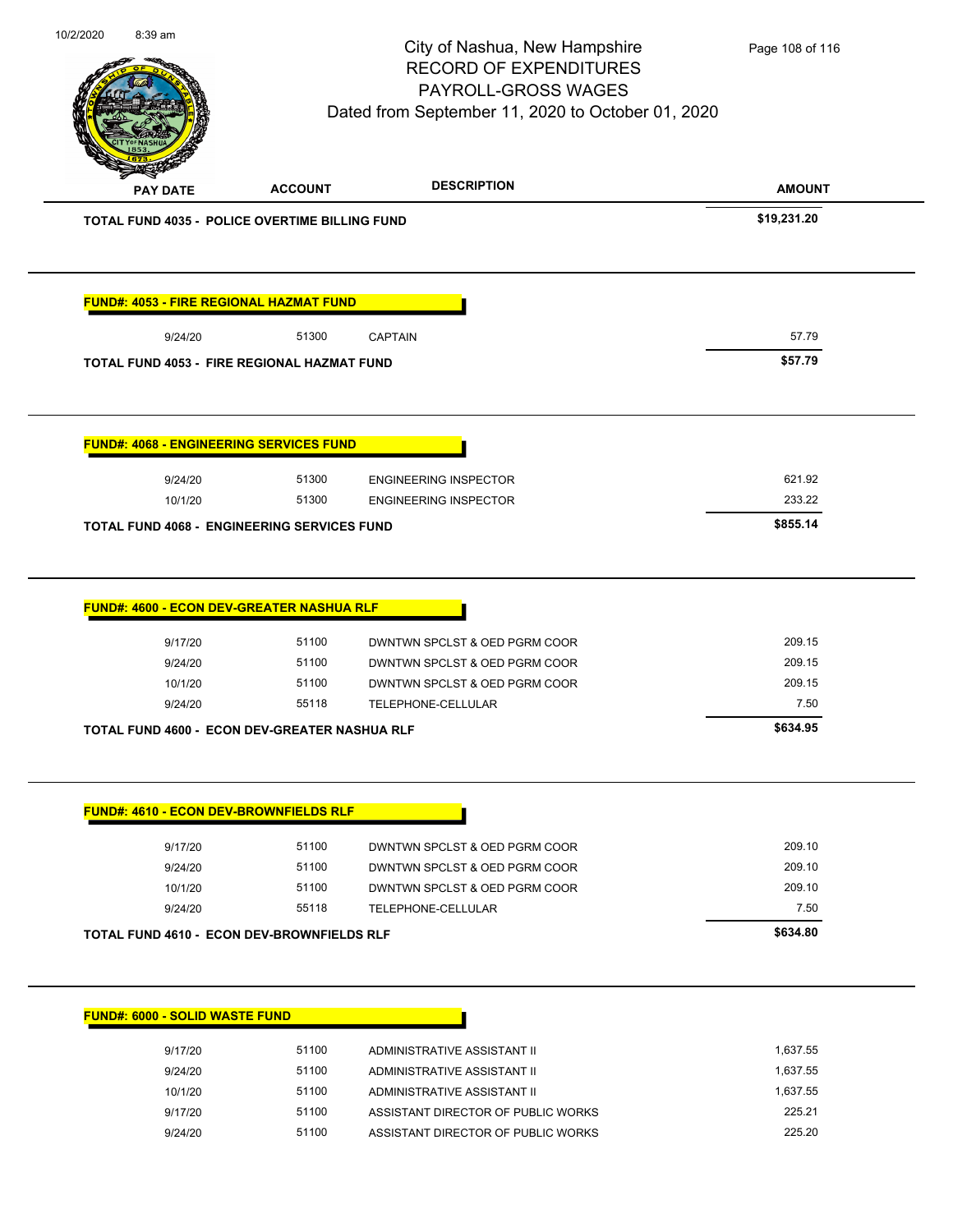

| <b>PAY DATE</b>                       | <b>ACCOUNT</b> | <b>DESCRIPTION</b>                   | <b>AMOUNT</b> |
|---------------------------------------|----------------|--------------------------------------|---------------|
| <b>FUND#: 6000 - SOLID WASTE FUND</b> |                |                                      |               |
| 10/1/20                               | 51100          | ASSISTANT DIRECTOR OF PUBLIC WORKS   | 225.20        |
| 9/17/20                               | 51100          | AUTOMATED TRASH COLLECTION OPR       | 4,898.00      |
| 9/24/20                               | 51100          | AUTOMATED TRASH COLLECTION OPR       | 4,898.00      |
| 10/1/20                               | 51100          | AUTOMATED TRASH COLLECTION OPR       | 4,898.00      |
| 9/17/20                               | 51100          | <b>CITY ENGINEER</b>                 | 371.20        |
| 9/24/20                               | 51100          | <b>CITY ENGINEER</b>                 | 371.20        |
| 10/1/20                               | 51100          | <b>CITY ENGINEER</b>                 | 371.20        |
| 9/17/20                               | 51100          | <b>COLLECTION EQUIP OPR</b>          | 8,348.24      |
| 9/24/20                               | 51100          | COLLECTION EQUIP OPR                 | 7,792.40      |
| 10/1/20                               | 51100          | <b>COLLECTION EQUIP OPR</b>          | 8,064.29      |
| 9/17/20                               | 51100          | <b>COLLECTION EQUIP OPR LANDFILL</b> | 1,940.80      |
| 9/24/20                               | 51100          | COLLECTION EQUIP OPR LANDFILL        | 1,940.82      |
| 10/1/20                               | 51100          | COLLECTION EQUIP OPR LANDFILL        | 1,940.80      |
| 9/17/20                               | 51100          | DEP TREASURER TAX COLLECTOR          | 271.45        |
| 9/24/20                               | 51100          | DEP TREASURER TAX COLLECTOR          | 271.45        |
| 10/1/20                               | 51100          | DEP TREASURER TAX COLLECTOR          | 271.45        |
| 9/17/20                               | 51100          | <b>DEPUTY CITY ENGINEER</b>          | 90.50         |
| 9/24/20                               | 51100          | <b>DEPUTY CITY ENGINEER</b>          | 90.50         |
| 10/1/20                               | 51100          | <b>DEPUTY CITY ENGINEER</b>          | 90.50         |
| 9/17/20                               | 51100          | DIRECTOR PUBLIC WORKS                | 281.55        |
| 9/24/20                               | 51100          | DIRECTOR PUBLIC WORKS                | 281.55        |
| 10/1/20                               | 51100          | DIRECTOR PUBLIC WORKS                | 281.55        |
| 9/17/20                               | 51100          | DPW BILLING ACCOUNTANT               | 509.80        |
| 9/24/20                               | 51100          | DPW BILLING ACCOUNTANT               | 509.80        |
| 10/1/20                               | 51100          | DPW BILLING ACCOUNTANT               | 509.80        |
| 9/17/20                               | 51100          | DPW COLLECTIONS SPEC III             | 414.80        |
| 9/24/20                               | 51100          | DPW COLLECTIONS SPEC III             | 414.80        |
| 10/1/20                               | 51100          | DPW COLLECTIONS SPEC III             | 414.80        |
| 9/17/20                               | 51100          | DPW CONTRACT ADMINISTRATOR           | 124.30        |
| 9/24/20                               | 51100          | DPW CONTRACT ADMINISTRATOR           | 124.30        |
| 10/1/20                               | 51100          | DPW CONTRACT ADMINISTRATOR           | 124.30        |
| 9/17/20                               | 51100          | <b>ENVIRONMENTAL ENGINEER</b>        | 1,608.70      |
| 9/24/20                               | 51100          | <b>ENVIRONMENTAL ENGINEER</b>        | 1,608.70      |
| 10/1/20                               | 51100          | <b>ENVIRONMENTAL ENGINEER</b>        | 1,608.70      |
| 9/17/20                               | 51100          | <b>EQUIPMENT OPR LANDFILL</b>        | 5,718.00      |
| 9/24/20                               | 51100          | <b>EQUIPMENT OPR LANDFILL</b>        | 5,916.00      |
| 10/1/20                               | 51100          | <b>EQUIPMENT OPR LANDFILL</b>        | 5,916.00      |
| 9/17/20                               | 51100          | <b>EXECUTIVE ASSISTANT</b>           | 177.05        |
| 9/24/20                               | 51100          | <b>EXECUTIVE ASSISTANT</b>           | 177.05        |
| 10/1/20                               | 51100          | <b>EXECUTIVE ASSISTANT</b>           | 177.05        |
| 9/17/20                               | 51100          | <b>FINANCE AND ADMIN MANAGER</b>     | 452.45        |
| 9/24/20                               | 51100          | FINANCE AND ADMIN MANAGER            | 452.45        |
| 10/1/20                               | 51100          | FINANCE AND ADMIN MANAGER            | 452.45        |
| 9/17/20                               | 51100          | FLEET MANAGER STREET DEPT            | 358.95        |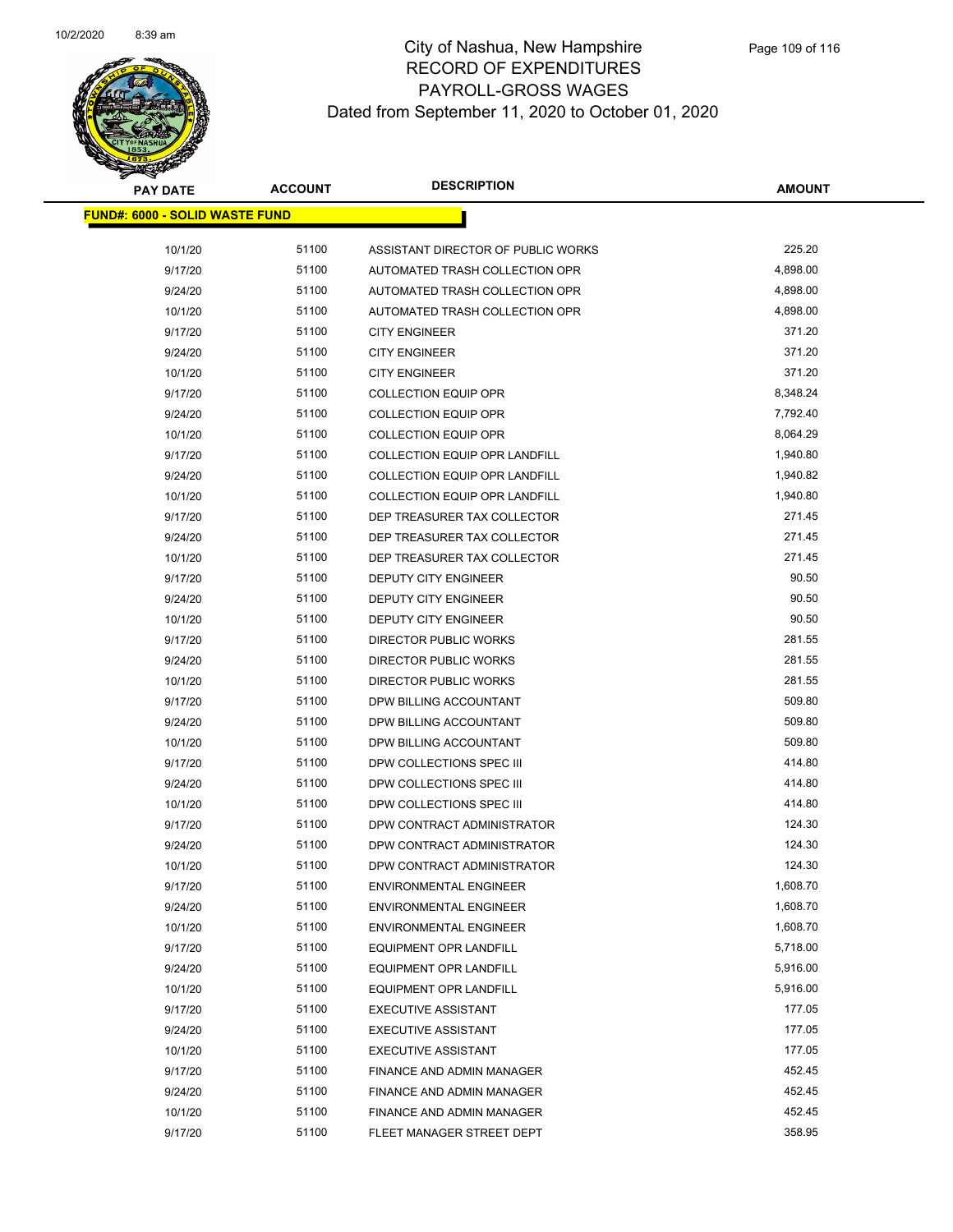

| <b>PAY DATE</b>                       | <b>ACCOUNT</b> | <b>DESCRIPTION</b>                   | <b>AMOUNT</b> |
|---------------------------------------|----------------|--------------------------------------|---------------|
| <b>FUND#: 6000 - SOLID WASTE FUND</b> |                |                                      |               |
|                                       |                |                                      |               |
| 9/24/20                               | 51100          | FLEET MANAGER STREET DEPT            | 358.95        |
| 10/1/20                               | 51100          | FLEET MANAGER STREET DEPT            | 358.95        |
| 9/17/20                               | 51100          | LICENSED SCALE OPERATOR              | 1,760.75      |
| 9/24/20                               | 51100          | LICENSED SCALE OPERATOR              | 1,760.75      |
| 10/1/20                               | 51100          | LICENSED SCALE OPERATOR              | 1,760.75      |
| 9/17/20                               | 51100          | PUBLIC RELATIONS ADMINISTRATOR       | 181.00        |
| 9/24/20                               | 51100          | PUBLIC RELATIONS ADMINISTRATOR       | 181.00        |
| 10/1/20                               | 51100          | PUBLIC RELATIONS ADMINISTRATOR       | 181.00        |
| 9/17/20                               | 51100          | RECYCLING COORDINATOR                | 1,218.50      |
| 9/24/20                               | 51100          | RECYCLING COORDINATOR                | 1,218.50      |
| 10/1/20                               | 51100          | RECYCLING COORDINATOR                | 1,218.50      |
| 9/17/20                               | 51100          | SENIOR STAFF ENGINEER                | 160.85        |
| 9/24/20                               | 51100          | SENIOR STAFF ENGINEER                | 160.85        |
| 10/1/20                               | 51100          | <b>SENIOR STAFF ENGINEER</b>         | 160.85        |
| 9/17/20                               | 51100          | SOLID WASTE FOREMAN                  | 2,649.20      |
| 9/24/20                               | 51100          | <b>SOLID WASTE FOREMAN</b>           | 2,649.20      |
| 10/1/20                               | 51100          | <b>SOLID WASTE FOREMAN</b>           | 2,649.19      |
| 9/17/20                               | 51100          | SOLID WASTE TECHNICIAN               | 1,206.50      |
| 9/24/20                               | 51100          | SOLID WASTE TECHNICIAN               | 1,206.50      |
| 10/1/20                               | 51100          | SOLID WASTE TECHNICIAN               | 1,206.50      |
| 9/17/20                               | 51100          | SR MGR ACCT FIN REPORTING            | 201.05        |
| 9/24/20                               | 51100          | SR MGR ACCT FIN REPORTING            | 201.05        |
| 10/1/20                               | 51100          | SR MGR ACCT FIN REPORTING            | 201.05        |
| 9/17/20                               | 51100          | SUPERINTENDENT OF SOLID WASTE        | 2,010.85      |
| 9/24/20                               | 51100          | SUPERINTENDENT OF SOLID WASTE        | 2,010.85      |
| 10/1/20                               | 51100          | SUPERINTENDENT OF SOLID WASTE        | 2,010.85      |
| 9/17/20                               | 51100          | TRUCK DRIVER STREET REPAIR           | 370.56        |
| 9/17/20                               | 51300          | ADMINISTRATIVE ASSISTANT II          | 93.75         |
| 9/17/20                               | 51300          | AUTO MECHANIC 1ST CLASS              | 325.20        |
| 9/17/20                               | 51300          | AUTOMATED TRASH COLLECTION OPR       | 1,405.96      |
| 9/24/20                               | 51300          | AUTOMATED TRASH COLLECTION OPR       | 553.42        |
| 10/1/20                               | 51300          | AUTOMATED TRASH COLLECTION OPR       | 384.20        |
| 9/17/20                               | 51300          | <b>COLLECTION EQUIP OPR</b>          | 1,968.28      |
| 9/24/20                               | 51300          | <b>COLLECTION EQUIP OPR</b>          | 141.24        |
| 10/1/20                               | 51300          | <b>COLLECTION EQUIP OPR</b>          | 353.10        |
| 9/17/20                               | 51300          | <b>COLLECTION EQUIP OPR LANDFILL</b> | 593.76        |
| 9/24/20                               | 51300          | <b>COLLECTION EQUIP OPR LANDFILL</b> | 186.30        |
| 10/1/20                               | 51300          | <b>COLLECTION EQUIP OPR LANDFILL</b> | 186.30        |
| 9/17/20                               | 51300          | <b>COLLECTION SYSTEMS OPERATOR</b>   | 587.76        |
| 9/17/20                               | 51300          | DPW COLLECTIONS SPEC III             | 19.44         |
| 9/24/20                               | 51300          | DPW COLLECTIONS SPEC III             | 27.20         |
| 10/1/20                               | 51300          | DPW COLLECTIONS SPEC III             | 58.33         |
| 9/17/20                               | 51300          | <b>EQUIP OPR STREET REPAIR</b>       | 591.84        |
| 9/17/20                               | 51300          | EQUIPMENT OPR LANDFILL               | 1,265.22      |
|                                       |                |                                      |               |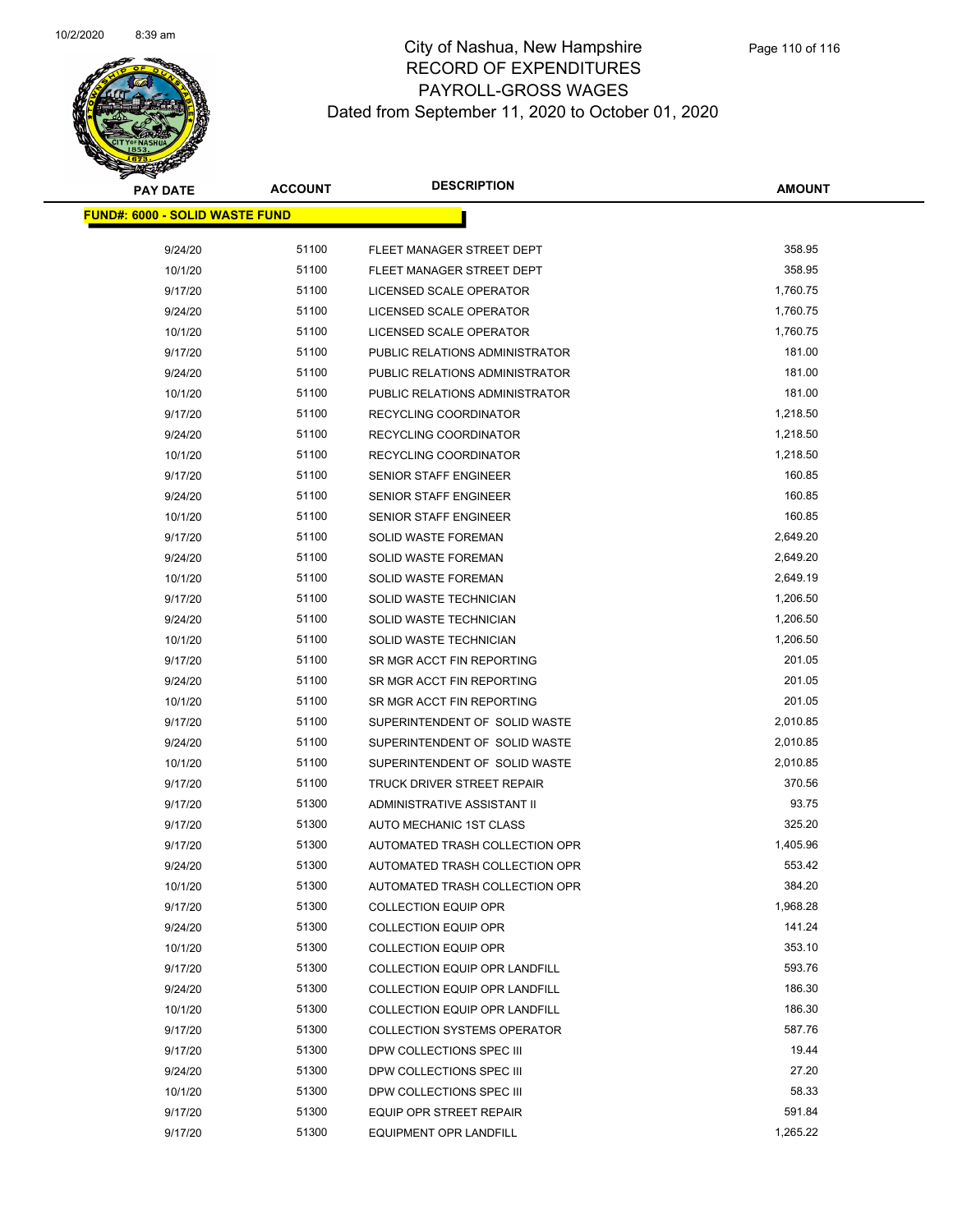

| <b>PAY DATE</b>                           | <b>ACCOUNT</b> | <b>DESCRIPTION</b>                   | <b>AMOUNT</b> |  |
|-------------------------------------------|----------------|--------------------------------------|---------------|--|
| <b>FUND#: 6000 - SOLID WASTE FUND</b>     |                |                                      |               |  |
|                                           |                |                                      |               |  |
| 9/24/20                                   | 51300          | <b>EQUIPMENT OPR LANDFILL</b>        | 615.06        |  |
| 10/1/20                                   | 51300          | <b>EQUIPMENT OPR LANDFILL</b>        | 757.42        |  |
| 9/17/20                                   | 51300          | LICENSED SCALE OPERATOR              | 358.43        |  |
| 9/24/20                                   | 51300          | <b>LICENSED SCALE OPERATOR</b>       | 238.29        |  |
| 10/1/20                                   | 51300          | LICENSED SCALE OPERATOR              | 229.14        |  |
| 9/17/20                                   | 51300          | <b>SIGN MAINTENANCE</b>              | 283.20        |  |
| 9/17/20                                   | 51300          | <b>SOLID WASTE FOREMAN</b>           | 1,092.80      |  |
| 9/24/20                                   | 51300          | <b>SOLID WASTE FOREMAN</b>           | 335.29        |  |
| 10/1/20                                   | 51300          | <b>SOLID WASTE FOREMAN</b>           | 335.29        |  |
| 9/17/20                                   | 51300          | TRUCK DRIVER STREET REPAIR           | 555.84        |  |
| 9/17/20                                   | 51400          | TEMPORARY RUBBISH COLLECTOR          | 4,611.25      |  |
| 9/24/20                                   | 51400          | <b>TEMPORARY RUBBISH COLLECTOR</b>   | 5,155.25      |  |
| 10/1/20                                   | 51400          | <b>TEMPORARY RUBBISH COLLECTOR</b>   | 4,883.25      |  |
| 10/1/20                                   | 51600          | <b>COLLECTION EQUIP OPR LANDFILL</b> | 1,200.00      |  |
| 10/1/20                                   | 51600          | <b>EQUIPMENT OPR LANDFILL</b>        | 1,200.00      |  |
| 9/24/20                                   | 55118          | TELEPHONE-CELLULAR                   | 135.50        |  |
| <b>TOTAL FUND 6000 - SOLID WASTE FUND</b> |                |                                      | \$141,105.82  |  |

#### **FUND#: 6200 - WASTEWATER FUND**

| 9/17/20 | 51100 | ADMINISTRATIVE ASSISTANT II        | 760.20   |
|---------|-------|------------------------------------|----------|
| 9/24/20 | 51100 | ADMINISTRATIVE ASSISTANT II        | 760.20   |
| 10/1/20 | 51100 | ADMINISTRATIVE ASSISTANT II        | 760.20   |
| 9/17/20 | 51100 | ANALYTICAL CHEMIST                 | 733.76   |
| 9/24/20 | 51100 | ANALYTICAL CHEMIST                 | 863.25   |
| 10/1/20 | 51100 | ANALYTICAL CHEMIST                 | 863.25   |
| 9/17/20 | 51100 | ASSISTANT DIRECTOR OF PUBLIC WORKS | 225.24   |
| 9/24/20 | 51100 | ASSISTANT DIRECTOR OF PUBLIC WORKS | 225.25   |
| 10/1/20 | 51100 | ASSISTANT DIRECTOR OF PUBLIC WORKS | 225.24   |
| 9/17/20 | 51100 | <b>CITY ENGINEER</b>               | 866.20   |
| 9/24/20 | 51100 | <b>CITY ENGINEER</b>               | 866.20   |
| 10/1/20 | 51100 | <b>CITY ENGINEER</b>               | 866.20   |
| 9/17/20 | 51100 | <b>COLLECTION SYSTEMS OPERATOR</b> | 1,959.21 |
| 9/24/20 | 51100 | <b>COLLECTION SYSTEMS OPERATOR</b> | 2,122.55 |
| 10/1/20 | 51100 | <b>COLLECTION SYSTEMS OPERATOR</b> | 1,959.20 |
| 9/17/20 | 51100 | COLLECTION SYSTEMS TECHNICIAN      | 3,154.81 |
| 9/24/20 | 51100 | COLLECTION SYSTEMS TECHNICIAN      | 3,154.82 |
| 10/1/20 | 51100 | COLLECTION SYSTEMS TECHNICIAN      | 3,154.80 |
| 9/17/20 | 51100 | <b>COLLECTIONS SPEC II</b>         | 246.87   |
| 9/17/20 | 51100 | DEP TREASURER TAX COLLECTOR        | 271.45   |
| 9/24/20 | 51100 | DEP TREASURER TAX COLLECTOR        | 271.45   |
| 10/1/20 | 51100 | DEP TREASURER TAX COLLECTOR        | 271.45   |
|         |       |                                    |          |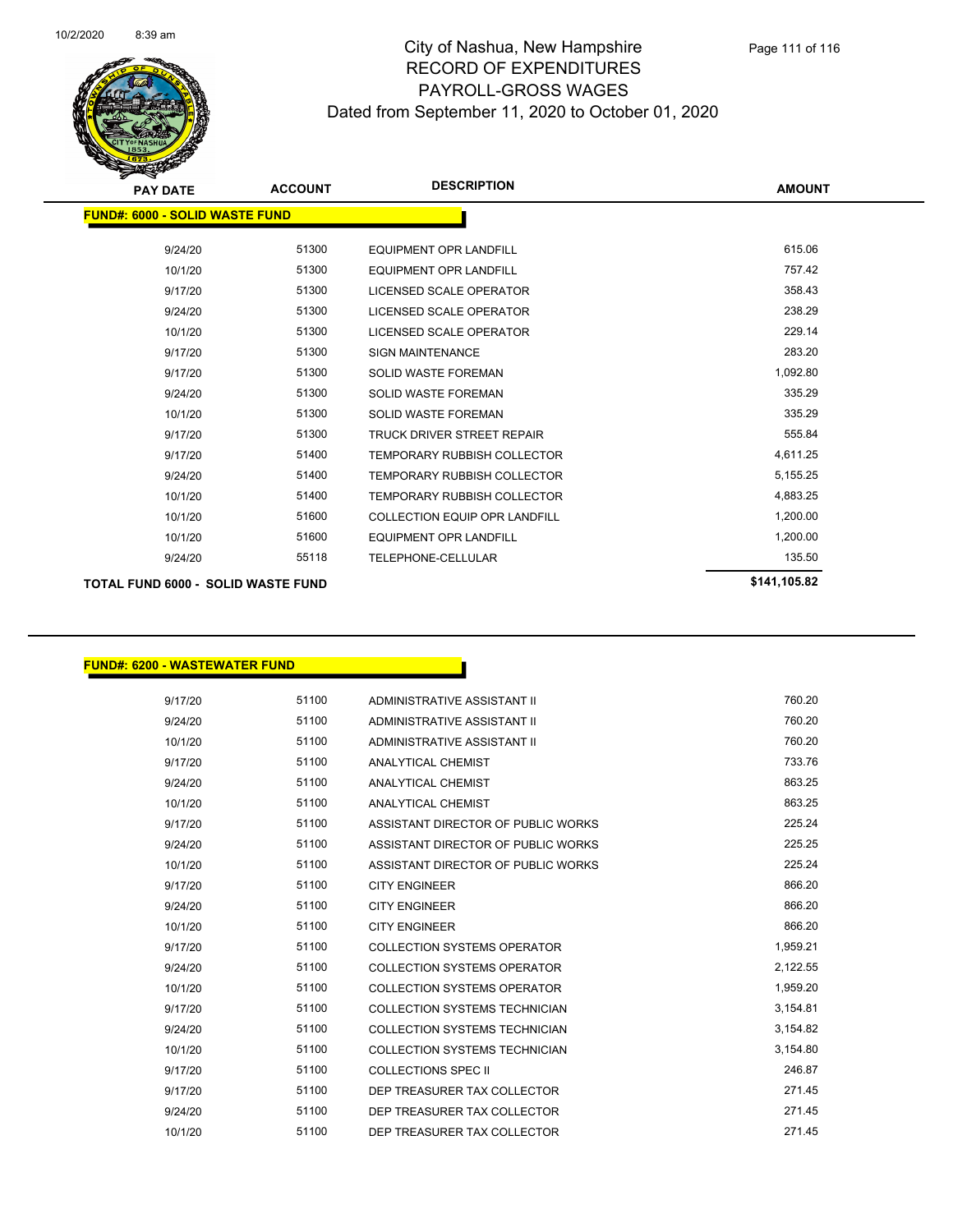

| <b>PAY DATE</b>                      | <b>ACCOUNT</b> | <b>DESCRIPTION</b>                          | <b>AMOUNT</b> |
|--------------------------------------|----------------|---------------------------------------------|---------------|
| <b>FUND#: 6200 - WASTEWATER FUND</b> |                |                                             |               |
| 9/17/20                              | 51100          | DEPUTY CITY ENGINEER                        | 904.90        |
| 9/24/20                              | 51100          | DEPUTY CITY ENGINEER                        | 904.90        |
| 10/1/20                              | 51100          | <b>DEPUTY CITY ENGINEER</b>                 | 904.90        |
| 9/17/20                              | 51100          | <b>DIRECTOR PUBLIC WORKS</b>                | 563.00        |
| 9/24/20                              | 51100          | <b>DIRECTOR PUBLIC WORKS</b>                | 563.00        |
| 10/1/20                              | 51100          | DIRECTOR PUBLIC WORKS                       | 563.00        |
| 9/17/20                              | 51100          | DPW BILLING ACCOUNTANT                      | 509.75        |
| 9/24/20                              | 51100          | DPW BILLING ACCOUNTANT                      | 509.75        |
| 10/1/20                              | 51100          | DPW BILLING ACCOUNTANT                      | 509.75        |
| 9/17/20                              | 51100          | DPW COLLECTIONS SPEC III                    | 414.85        |
| 9/24/20                              | 51100          | DPW COLLECTIONS SPEC III                    | 414.85        |
| 10/1/20                              | 51100          | DPW COLLECTIONS SPEC III                    | 414.86        |
| 9/17/20                              | 51100          | DPW CONTRACT ADMINISTRATOR                  | 745.70        |
| 9/24/20                              | 51100          | DPW CONTRACT ADMINISTRATOR                  | 745.70        |
| 10/1/20                              | 51100          | DPW CONTRACT ADMINISTRATOR                  | 745.70        |
| 9/17/20                              | 51100          | ELECTRICAL DIAGNOSTIC TECH I                | 1,120.00      |
| 9/24/20                              | 51100          | ELECTRICAL DIAGNOSTIC TECH I                | 1,120.00      |
| 10/1/20                              | 51100          | ELECTRICAL DIAGNOSTIC TECH I                | 1,120.00      |
| 9/17/20                              | 51100          | ENVIRONMENTAL PERMIT & PROGRAMS COORDINATOR | 1,360.80      |
| 9/24/20                              | 51100          | ENVIRONMENTAL PERMIT & PROGRAMS COORDINATOR | 1,360.80      |
| 10/1/20                              | 51100          | ENVIRONMENTAL PERMIT & PROGRAMS COORDINATOR | 1,360.80      |
| 9/17/20                              | 51100          | <b>EXECUTIVE ASSISTANT</b>                  | 177.05        |
| 9/24/20                              | 51100          | <b>EXECUTIVE ASSISTANT</b>                  | 177.05        |
| 10/1/20                              | 51100          | <b>EXECUTIVE ASSISTANT</b>                  | 177.05        |
| 9/17/20                              | 51100          | FINANCE AND ADMIN MANAGER                   | 452.45        |
| 9/24/20                              | 51100          | FINANCE AND ADMIN MANAGER                   | 452.45        |
| 10/1/20                              | 51100          | FINANCE AND ADMIN MANAGER                   | 452.45        |
| 9/17/20                              | 51100          | FLEET MANAGER STREET DEPT                   | 119.65        |
| 9/24/20                              | 51100          | FLEET MANAGER STREET DEPT                   | 119.65        |
| 10/1/20                              | 51100          | FLEET MANAGER STREET DEPT                   | 119.65        |
| 9/17/20                              | 51100          | <b>GIS SPECIALIST</b>                       | 762.65        |
| 9/24/20                              | 51100          | <b>GIS SPECIALIST</b>                       | 762.65        |
| 10/1/20                              | 51100          | <b>GIS SPECIALIST</b>                       | 762.65        |
| 9/17/20                              | 51100          | MECHANIC WWTP 1ST CLASS                     | 4,364.37      |
| 9/24/20                              | 51100          | MECHANIC WWTP 1ST CLASS                     | 4,315.20      |
| 10/1/20                              | 51100          | <b>MECHANIC WWTP 1ST CLASS</b>              | 4,315.21      |
| 9/17/20                              | 51100          | OPERATOR II WWTP 1st                        | 5,368.02      |
| 9/24/20                              | 51100          | OPERATOR II WWTP 1st                        | 5,368.01      |
| 10/1/20                              | 51100          | OPERATOR II WWTP 1st                        | 5,368.01      |
| 9/17/20                              | 51100          | OPERATOR II WWTP 2nd                        | 1,086.40      |
| 9/24/20                              | 51100          | OPERATOR II WWTP 2nd                        | 1,086.40      |
| 10/1/20                              | 51100          | OPERATOR II WWTP 2nd                        | 1,086.40      |
| 9/17/20                              | 51100          | OPERATOR II WWTP 3rd                        | 2,180.83      |
| 9/24/20                              | 51100          | OPERATOR II WWTP 3rd                        | 2,180.85      |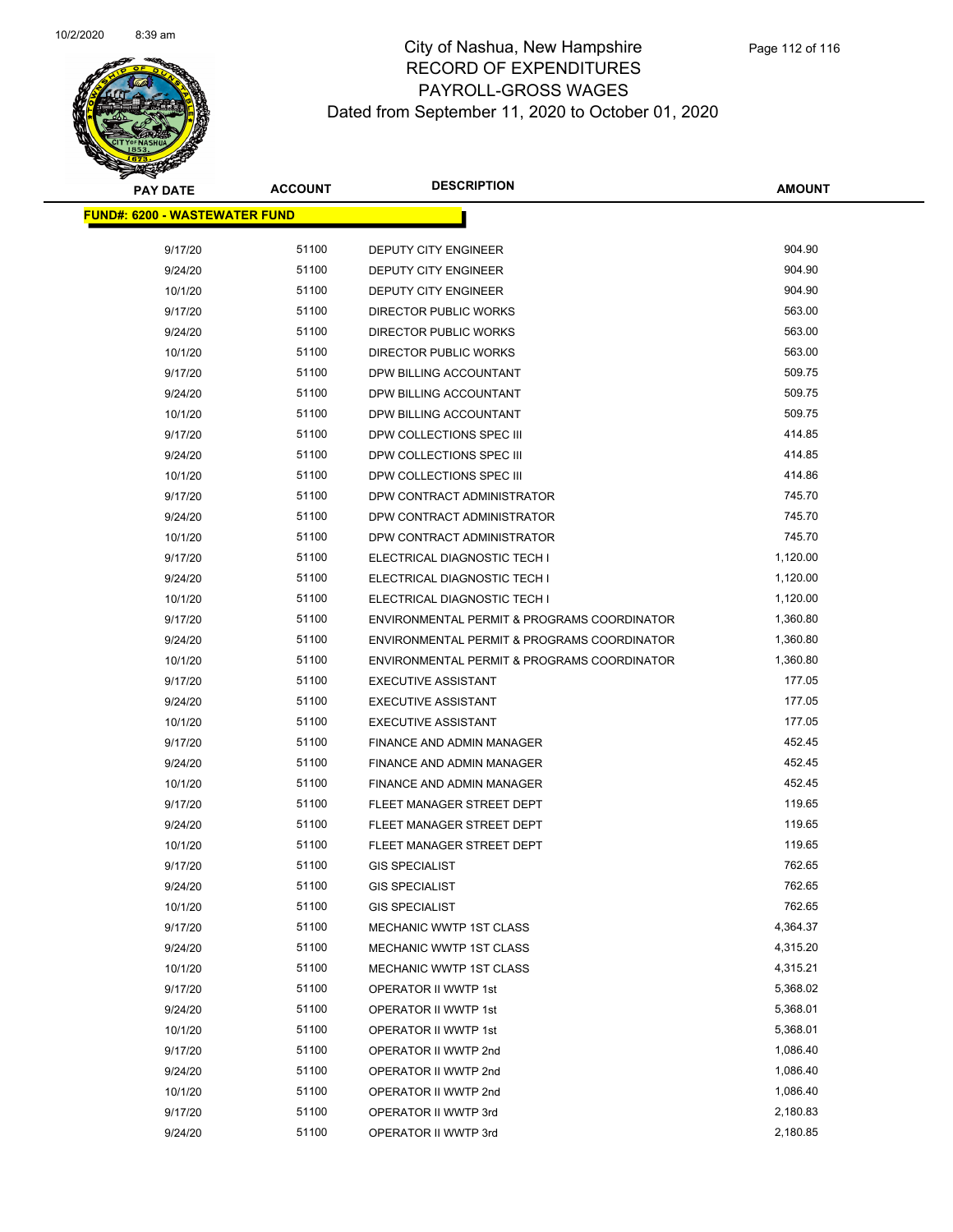

| <b>PAY DATE</b>                      | <b>ACCOUNT</b> | <b>DESCRIPTION</b>                 | <b>AMOUNT</b> |
|--------------------------------------|----------------|------------------------------------|---------------|
| <b>FUND#: 6200 - WASTEWATER FUND</b> |                |                                    |               |
|                                      |                |                                    |               |
| 10/1/20                              | 51100          | OPERATOR II WWTP 3rd               | 1,965.97      |
| 9/17/20                              | 51100          | OPERATOR III WWTP 1st              | 2,263.20      |
| 9/24/20                              | 51100          | OPERATOR III WWTP 1st              | 2,265.60      |
| 10/1/20                              | 51100          | OPERATOR III WWTP 1st              | 2,265.60      |
| 9/17/20                              | 51100          | PLANT OPERATIONS SUPERVISOR        | 1,523.20      |
| 9/24/20                              | 51100          | PLANT OPERATIONS SUPERVISOR        | 1,523.20      |
| 10/1/20                              | 51100          | PLANT OPERATIONS SUPERVISOR        | 1,523.20      |
| 9/17/20                              | 51100          | PROCESS CHEMIST                    | 1,002.50      |
| 9/24/20                              | 51100          | PROCESS CHEMIST                    | 1,002.50      |
| 10/1/20                              | 51100          | PROCESS CHEMIST                    | 1,002.50      |
| 9/17/20                              | 51100          | PUBLIC RELATIONS ADMINISTRATOR     | 241.26        |
| 9/24/20                              | 51100          | PUBLIC RELATIONS ADMINISTRATOR     | 241.25        |
| 10/1/20                              | 51100          | PUBLIC RELATIONS ADMINISTRATOR     | 241.25        |
| 9/17/20                              | 51100          | SENIOR STAFF ENGINEER              | 2,521.95      |
| 9/24/20                              | 51100          | SENIOR STAFF ENGINEER              | 2,521.95      |
| 10/1/20                              | 51100          | SENIOR STAFF ENGINEER              | 2,521.95      |
| 9/17/20                              | 51100          | SR MGR ACCT FIN REPORTING          | 402.20        |
| 9/24/20                              | 51100          | SR MGR ACCT FIN REPORTING          | 402.20        |
| 10/1/20                              | 51100          | SR MGR ACCT FIN REPORTING          | 402.20        |
| 9/17/20                              | 51100          | <b>STAFF ENGINEER</b>              | 1,190.90      |
| 9/24/20                              | 51100          | <b>STAFF ENGINEER</b>              | 1,190.90      |
| 10/1/20                              | 51100          | <b>STAFF ENGINEER</b>              | 1,190.91      |
| 9/17/20                              | 51100          | SUPERINTENDENT OF WASTEWATER       | 2,115.95      |
| 9/24/20                              | 51100          | SUPERINTENDENT OF WASTEWATER       | 2,115.95      |
| 10/1/20                              | 51100          | SUPERINTENDENT OF WASTEWATER       | 2,115.95      |
| 9/17/20                              | 51100          | <b>SUPV LABORATORY</b>             | 1,237.60      |
| 9/24/20                              | 51100          | <b>SUPV LABORATORY</b>             | 1,237.60      |
| 10/1/20                              | 51100          | <b>SUPV LABORATORY</b>             | 1,237.60      |
| 9/17/20                              | 51100          | TRUCK DRIVER STREET REPAIR         | 917.20        |
| 9/24/20                              | 51100          | TRUCK DRIVER STREET REPAIR         | 918.40        |
| 10/1/20                              | 51100          | <b>TRUCK DRIVER STREET REPAIR</b>  | 918.40        |
| 9/17/20                              | 51100          | <b>WASTEWATER ASSISTANT</b>        | 1,792.80      |
| 9/24/20                              | 51100          | <b>WASTEWATER ASSISTANT</b>        | 1,792.80      |
| 10/1/20                              | 51100          | <b>WASTEWATER ASSISTANT</b>        | 1,733.05      |
| 9/17/20                              | 51100          | <b>WASTEWATER FOREMAN</b>          | 2,472.60      |
| 9/24/20                              | 51100          | <b>WASTEWATER FOREMAN</b>          | 2,502.95      |
| 10/1/20                              | 51100          | <b>WASTEWATER FOREMAN</b>          | 2,502.95      |
| 9/17/20                              | 51100          | WASTEWATER PROJECT ENGINEER        | 1,608.70      |
| 9/24/20                              | 51100          | WASTEWATER PROJECT ENGINEER        | 1,608.70      |
| 10/1/20                              | 51100          | WASTEWATER PROJECT ENGINEER        | 1,608.70      |
| 9/17/20                              | 51300          | ADMINISTRATIVE ASSISTANT II        | 57.02         |
| 9/17/20                              | 51300          | <b>COLLECTION SYSTEMS OPERATOR</b> | 220.42        |
| 9/24/20                              | 51300          | <b>COLLECTION SYSTEMS OPERATOR</b> | 440.83        |
| 10/1/20                              | 51300          | <b>COLLECTION SYSTEMS OPERATOR</b> | 477.57        |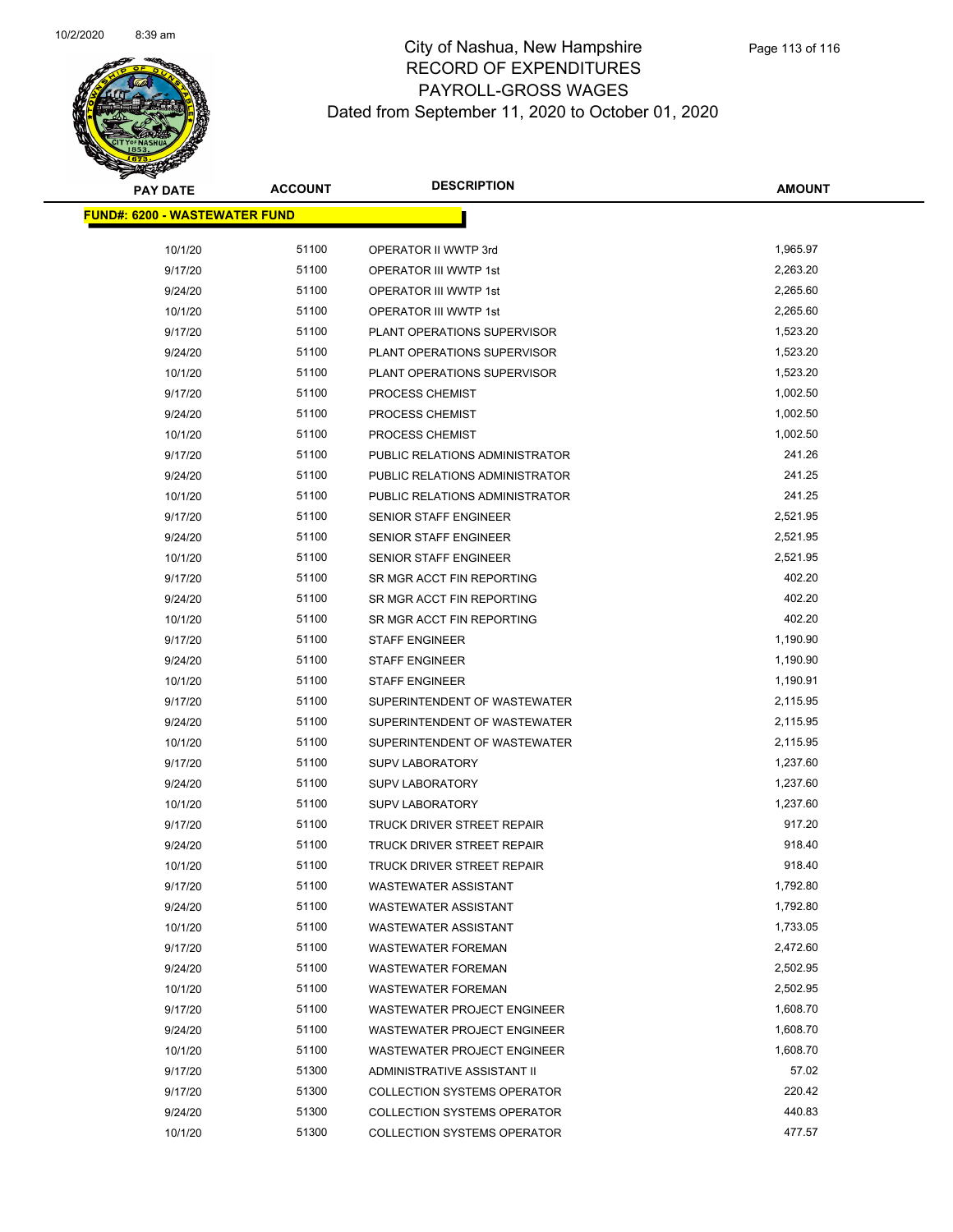

| <b>PAY DATE</b>                          | <b>ACCOUNT</b> | <b>DESCRIPTION</b>             | <b>AMOUNT</b> |
|------------------------------------------|----------------|--------------------------------|---------------|
| <b>FUND#: 6200 - WASTEWATER FUND</b>     |                |                                |               |
| 9/17/20                                  | 51300          | COLLECTION SYSTEMS TECHNICIAN  | 238.32        |
| 9/24/20                                  | 51300          | COLLECTION SYSTEMS TECHNICIAN  | 119.16        |
| 9/17/20                                  | 51300          | DPW COLLECTIONS SPEC III       | 19.45         |
| 9/24/20                                  | 51300          | DPW COLLECTIONS SPEC III       | 27.25         |
| 10/1/20                                  | 51300          | DPW COLLECTIONS SPEC III       | 58.34         |
| 9/17/20                                  | 51300          | ELECTRICAL DIAGNOSTIC TECH I   | 158.57        |
| 9/24/20                                  | 51300          | ELECTRICAL DIAGNOSTIC TECH I   | 232.58        |
| 9/17/20                                  | 51300          | <b>MECHANIC WWTP 1ST CLASS</b> | 607.68        |
| 9/24/20                                  | 51300          | MECHANIC WWTP 1ST CLASS        | 1,138.06      |
| 10/1/20                                  | 51300          | MECHANIC WWTP 1ST CLASS        | 1,036.56      |
| 9/17/20                                  | 51300          | OPERATOR II WWTP 1st           | 1,953.72      |
| 9/24/20                                  | 51300          | OPERATOR II WWTP 1st           | 1,312.80      |
| 10/1/20                                  | 51300          | OPERATOR II WWTP 1st           | 1,315.33      |
| 9/24/20                                  | 51300          | OPERATOR II WWTP 2nd           | 327.13        |
| 9/17/20                                  | 51300          | OPERATOR II WWTP 3rd           | 656.53        |
| 9/24/20                                  | 51300          | OPERATOR II WWTP 3rd           | 329.40        |
| 10/1/20                                  | 51300          | OPERATOR II WWTP 3rd           | 983.64        |
| 9/17/20                                  | 51300          | OPERATOR III WWTP 1st          | 348.12        |
| 9/24/20                                  | 51300          | OPERATOR III WWTP 1st          | 10.77         |
| 9/17/20                                  | 51300          | PROCESS CHEMIST                | 140.98        |
| 9/24/20                                  | 51300          | PROCESS CHEMIST                | 178.57        |
| 10/1/20                                  | 51300          | PROCESS CHEMIST                | 159.78        |
| 9/17/20                                  | 51300          | <b>SUPV LABORATORY</b>         | 498.90        |
| 9/24/20                                  | 51300          | <b>SUPV LABORATORY</b>         | 243.65        |
| 10/1/20                                  | 51300          | <b>SUPV LABORATORY</b>         | 243.65        |
| 9/17/20                                  | 51300          | <b>WASTEWATER ASSISTANT</b>    | 100.85        |
| 9/24/20                                  | 51300          | <b>WASTEWATER ASSISTANT</b>    | 372.05        |
| 10/1/20                                  | 51300          | WASTEWATER ASSISTANT           | 372.04        |
| 9/17/20                                  | 51300          | <b>WASTEWATER FOREMAN</b>      | 1,117.62      |
| 9/24/20                                  | 51300          | WASTEWATER FOREMAN             | 757.51        |
| 10/1/20                                  | 51300          | <b>WASTEWATER FOREMAN</b>      | 832.02        |
| 9/24/20                                  | 51600          | OPERATOR II WWTP 1st           | 800.00        |
| 9/17/20                                  | 51600          | OPERATOR III WWTP 1st          | 1,200.00      |
| 9/24/20                                  | 51600          | <b>WASTEWATER ASSISTANT</b>    | 400.00        |
| 9/24/20                                  | 55118          | TELEPHONE-CELLULAR             | 325.05        |
| <b>TOTAL FUND 6200 - WASTEWATER FUND</b> |                |                                | \$162,350.12  |

# **FUND#: 6500 - PROPERTY & CASUALTY FUND** 9/17/20 51100 DEPUTY RISK MANAGER 1,519.30 9/24/20 51100 DEPUTY RISK MANAGER 1,519.30 10/1/20 51100 DEPUTY RISK MANAGER 1,519.30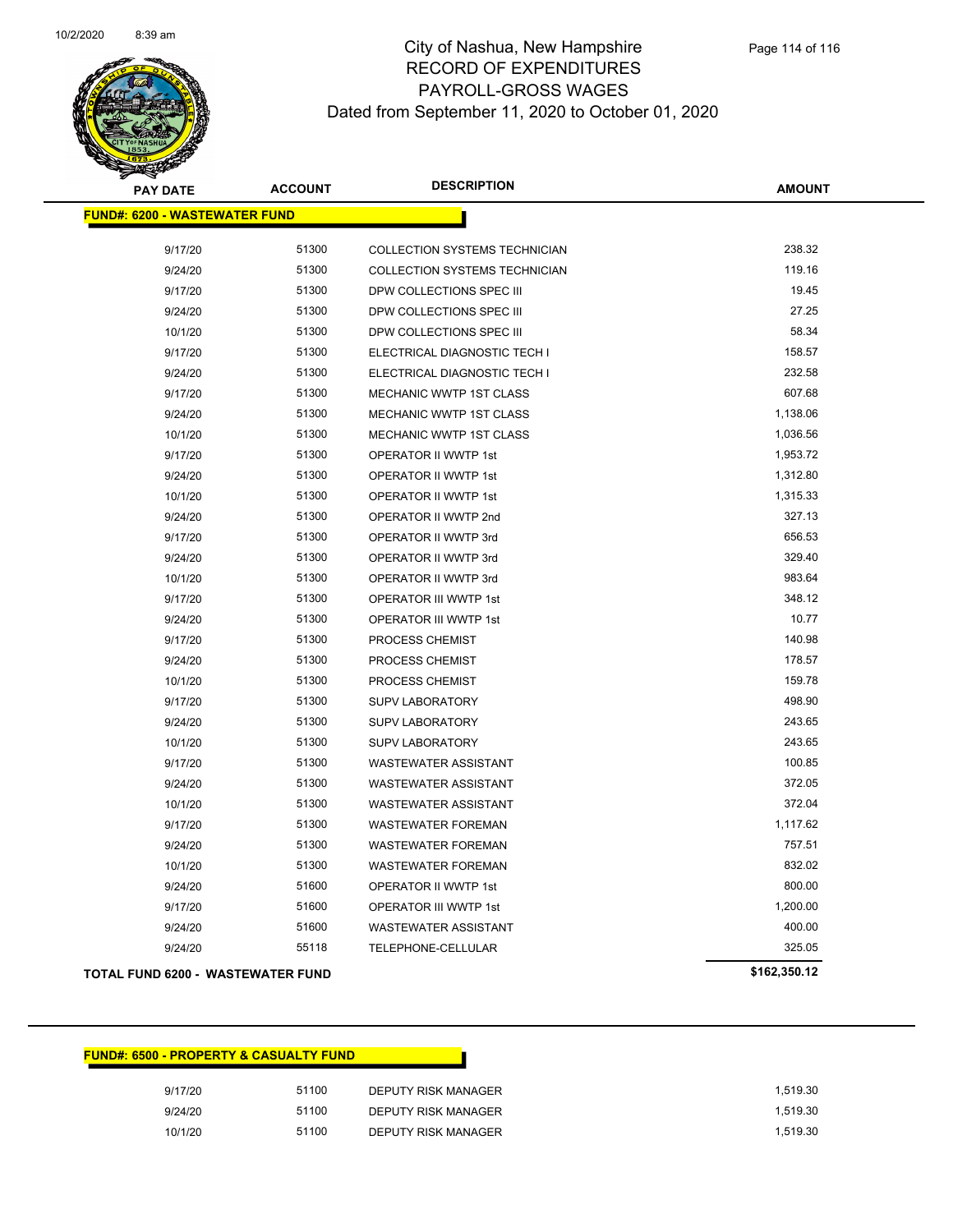

| ıre | Page 115 of 116 |
|-----|-----------------|
| =ຊ  |                 |

| <b>PAY DATE</b>                                       | <b>ACCOUNT</b> | <b>DESCRIPTION</b>                 | <b>AMOUNT</b> |
|-------------------------------------------------------|----------------|------------------------------------|---------------|
| <b>FUND#: 6500 - PROPERTY &amp; CASUALTY FUND</b>     |                |                                    |               |
|                                                       |                |                                    |               |
| 9/17/20                                               | 51100          | <b>LOSS &amp; ADA SPECIALIST</b>   | 1,400.05      |
| 9/24/20                                               | 51100          | <b>LOSS &amp; ADA SPECIALIST</b>   | 1,400.05      |
| 10/1/20                                               | 51100          | <b>LOSS &amp; ADA SPECIALIST</b>   | 1,400.05      |
| 9/17/20                                               | 51100          | PROGRAM SUPV                       | 1,508.15      |
| 9/24/20                                               | 51100          | PROGRAM SUPV                       | 1,508.15      |
| 10/1/20                                               | 51100          | PROGRAM SUPV                       | 1,508.15      |
| 9/17/20                                               | 51100          | PROPERTY AND CASUALTY ADJUSTER     | 1,307.05      |
| 9/24/20                                               | 51100          | PROPERTY AND CASUALTY ADJUSTER     | 1,307.05      |
| 10/1/20                                               | 51100          | PROPERTY AND CASUALTY ADJUSTER     | 1,307.05      |
| 9/17/20                                               | 51100          | <b>RISK MANAGER</b>                | 2,010.85      |
| 9/24/20                                               | 51100          | <b>RISK MANAGER</b>                | 2,010.85      |
| 10/1/20                                               | 51100          | <b>RISK MANAGER</b>                | 2,010.85      |
| 9/24/20                                               | 55118          | TELEPHONE-CELLULAR                 | 100.00        |
| 9/17/20                                               | 59207          | <b>WORKERS COMPENSATION CLAIMS</b> | 6,248.31      |
| 9/24/20                                               | 59207          | <b>WORKERS COMPENSATION CLAIMS</b> | 6,248.31      |
| 10/1/20                                               | 59207          | <b>WORKERS COMPENSATION CLAIMS</b> | 5,922.51      |
| 9/17/20                                               | 59290          | LONG TERM DISABILITY CLAIMS        | 1,203.52      |
| 9/24/20                                               | 59290          | <b>LONG TERM DISABILITY CLAIMS</b> | 1,203.52      |
| 10/1/20                                               | 59290          | LONG TERM DISABILITY CLAIMS        | 1,203.52      |
| <b>TOTAL FUND 6500 - PROPERTY &amp; CASUALTY FUND</b> |                |                                    | \$45,365.89   |
|                                                       |                |                                    |               |
|                                                       |                |                                    |               |

#### **FUND#: 6600 - BENEFITS SELF INSURANCE FUND**

| 9/17/20 | 51100 | <b>EMPLOYEE BENEFITS ASSISTANT</b> | 816.35   |
|---------|-------|------------------------------------|----------|
| 9/24/20 | 51100 | <b>EMPLOYEE BENEEITS ASSISTANT</b> | 816.34   |
| 10/1/20 | 51100 | EMPLOYEE BENEFITS ASSISTANT        | 816.35   |
| 9/17/20 | 51100 | EMPLOYEE BENEFITS MANAGER          | 1,608.70 |
| 9/24/20 | 51100 | EMPLOYEE BENEFITS MANAGER          | 1.608.70 |
| 10/1/20 | 51100 | <b>EMPLOYEE BENEEITS MANAGER</b>   | 1,608.70 |
| 9/17/20 | 51100 | <b>EMPLOYEE BENEEITS SPEC</b>      | 1,161.84 |
| 9/24/20 | 51100 | <b>EMPLOYEE BENEFITS SPEC</b>      | 1.161.85 |
| 10/1/20 | 51100 | <b>EMPLOYEE BENEEITS SPEC</b>      | 1.161.85 |
| 9/17/20 | 51100 | HUMAN RESOURCES DIRECTOR           | 356.70   |
| 9/24/20 | 51100 | HUMAN RESOURCES DIRECTOR           | 356.70   |
| 10/1/20 | 51100 | HUMAN RESOURCES DIRECTOR           | 356.70   |
| 9/17/20 | 51300 | EMPLOYEE BENEFITS SPEC             | 21.78    |

#### **TOTAL FUND 6600 - BENEFITS SELF INSURANCE FUND \$11,852.56**